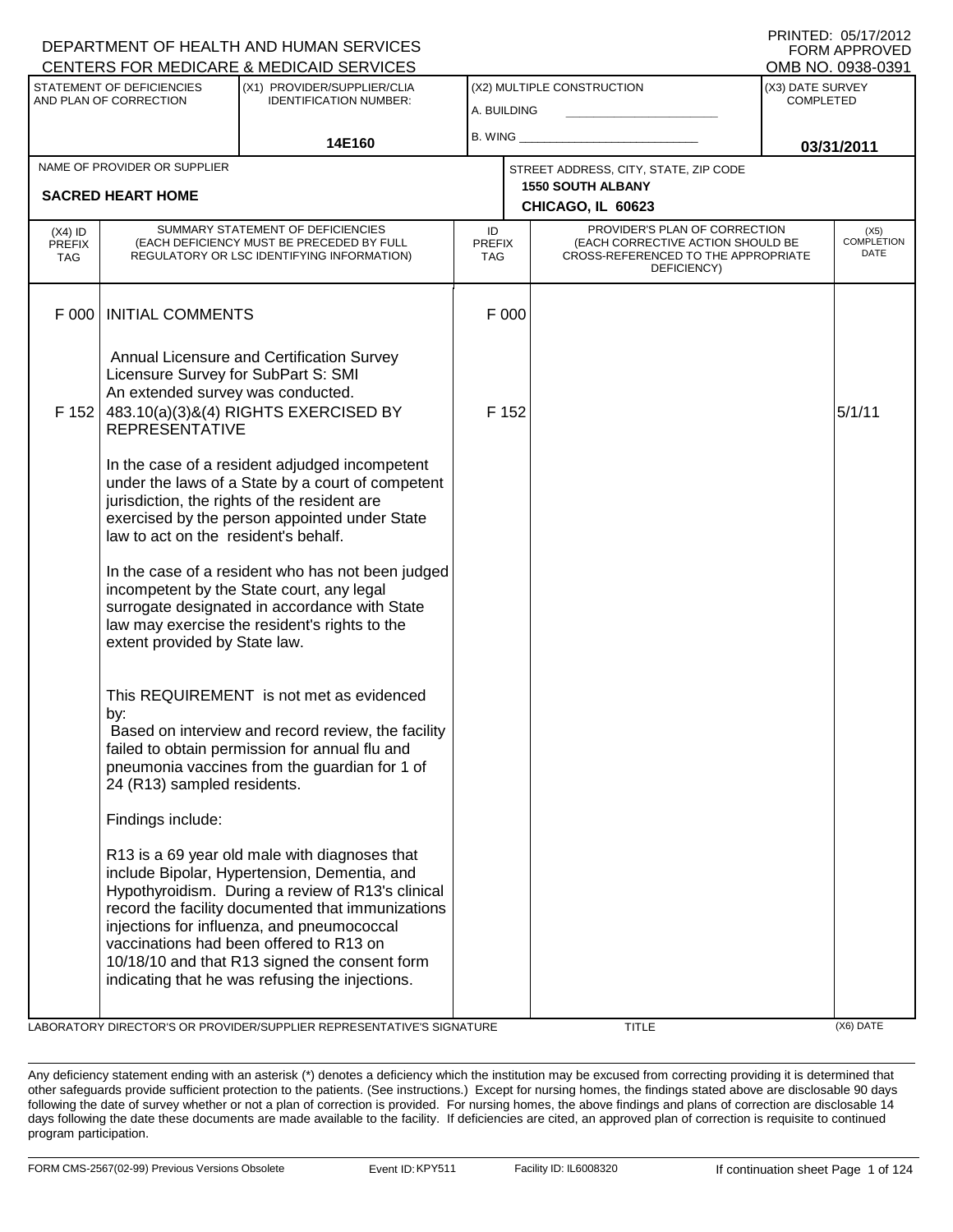#### A. BUILDING (X1) PROVIDER/SUPPLIER/CLIA IDENTIFICATION NUMBER: STATEMENT OF DEFICIENCIES AND PLAN OF CORRECTION (X3) DATE SURVEY COMPLETED FORM APPROVED<br>OMB NO. 0938-0391 (X2) MULTIPLE CONSTRUCTION B. WING **\_\_\_\_\_\_\_\_\_\_\_\_\_\_\_\_\_\_\_\_\_\_** CENTERS FOR MEDICARE & MEDICAID SERVICES 14E160 **B. WING CONSUMING (2011 03/31/2011 CHICAGO, IL 60623** NAME OF PROVIDER OR SUPPLIER STREET ADDRESS, CITY, STATE, ZIP CODE **SACRED HEART HOME 1550 SOUTH ALBANY** PROVIDER'S PLAN OF CORRECTION (EACH CORRECTIVE ACTION SHOULD BE CROSS-REFERENCED TO THE APPROPRIATE DEFICIENCY) (X5) COMPLETION DATE ID PREFIX TAG (X4) ID PREFIX TAG SUMMARY STATEMENT OF DEFICIENCIES (EACH DEFICIENCY MUST BE PRECEDED BY FULL REGULATORY OR LSC IDENTIFYING INFORMATION) F 152 Continued From page 1 F 152 Z4 (guardian) stated in an interview on 3/17/11 at 2:30 PM, stated that he is R13's legal guardian. Z4 further stated that R13 does not always make sound decisions to protect R13's health. Z4 also stated that he has asked the facility in the past to please contact him with regards to health care decisions. F 154 483.10(b)(3), 483.10(d)(2) INFORMED OF HEALTH STATUS, CARE, & TREATMENTS The resident has the right to be fully informed in language that he or she can understand of his or her total health status, including but not limited to, his or her medical condition. The resident has the right to be fully informed in advance about care and treatment and of any changes in that care or treatment that may affect the resident's well-being. This REQUIREMENT is not met as evidenced by:  $F$  154  $5/1/11$  Based on record review, and interview, the facility failed to inform and educate 2 of 24 sampled residents(R 8 and R20), who is receiving the medication Risperdal and Ativan, prior to administering. This failure has the potential to affect all residents that receive psychotropic medications. Findings Include: 1) R8 is a 47 year old resident admitted to the facility on 11-8-10 with medical diagnosis which includes Schizophrenia. On 3-14-11, an order was obtained for Risperdal to be given, 3 milligrams, twice daily. Risperdal is an

FORM CMS-2567(02-99) Previous Versions Obsolete KPS Event ID: KPY511 Facility ID: IL6008320 If continuation sheet Page 2 of 124

DEPARTMENT OF HEALTH AND HUMAN SERVICES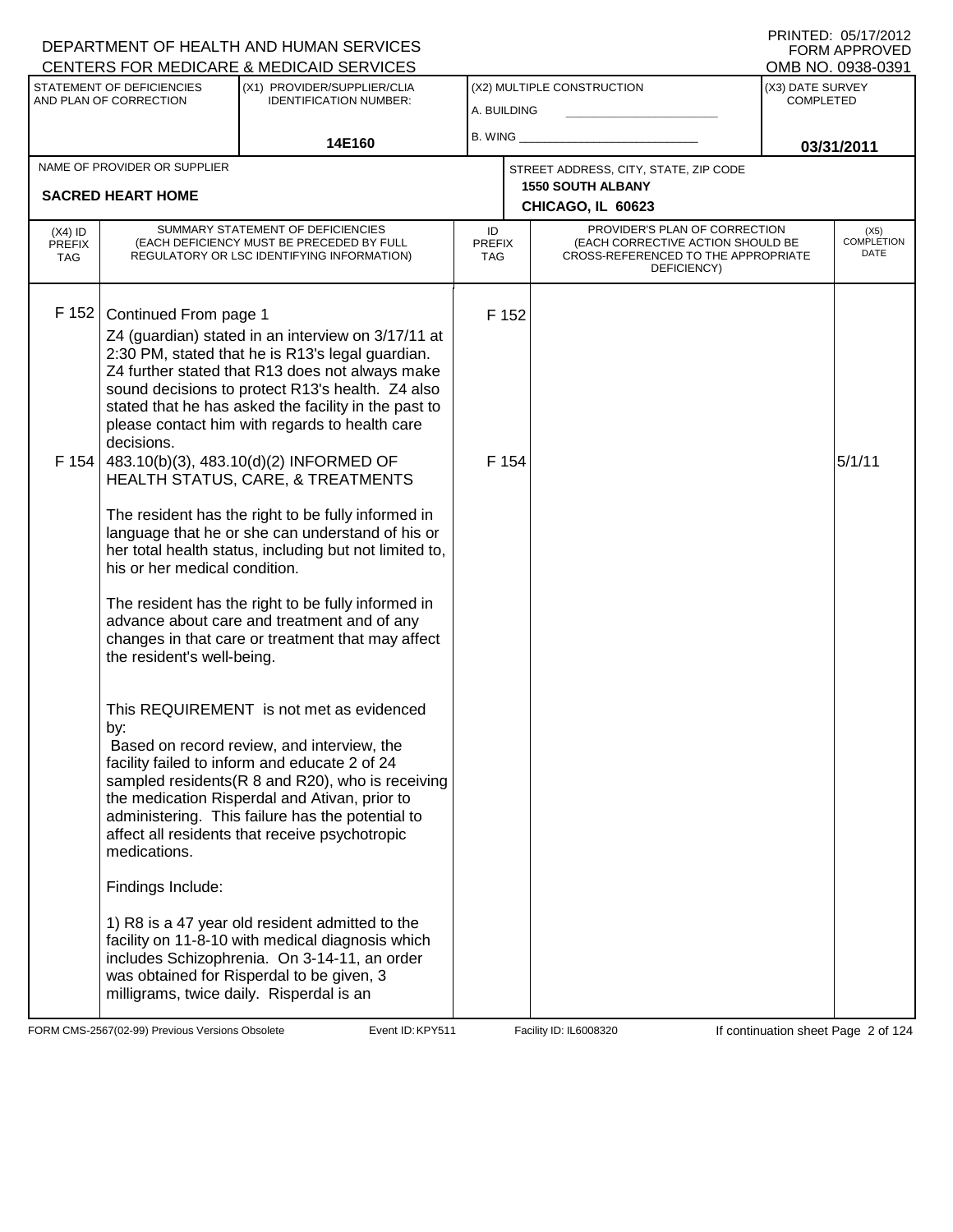PRINTED: 05/17/2012 FORM APPROVED

|                                          |                                                                                               | <u>UENTERS FÜR MEDIUARE &amp; MEDIUAID SERVIUES</u>                                                                                                                                                                                                                                                                                                                                                                                                                                                                                                                                                                                                                                                                                                                                                                                                                                                                                                                                                                                                                                                                                                                                                                                                                                                                                                                                                                                                                                                                                                                                                                                                 |                            |                |                                                                                                                          |                                      | UMB NU. 0938-0391                 |
|------------------------------------------|-----------------------------------------------------------------------------------------------|-----------------------------------------------------------------------------------------------------------------------------------------------------------------------------------------------------------------------------------------------------------------------------------------------------------------------------------------------------------------------------------------------------------------------------------------------------------------------------------------------------------------------------------------------------------------------------------------------------------------------------------------------------------------------------------------------------------------------------------------------------------------------------------------------------------------------------------------------------------------------------------------------------------------------------------------------------------------------------------------------------------------------------------------------------------------------------------------------------------------------------------------------------------------------------------------------------------------------------------------------------------------------------------------------------------------------------------------------------------------------------------------------------------------------------------------------------------------------------------------------------------------------------------------------------------------------------------------------------------------------------------------------------|----------------------------|----------------|--------------------------------------------------------------------------------------------------------------------------|--------------------------------------|-----------------------------------|
|                                          | STATEMENT OF DEFICIENCIES<br>AND PLAN OF CORRECTION                                           | (X1) PROVIDER/SUPPLIER/CLIA<br><b>IDENTIFICATION NUMBER:</b>                                                                                                                                                                                                                                                                                                                                                                                                                                                                                                                                                                                                                                                                                                                                                                                                                                                                                                                                                                                                                                                                                                                                                                                                                                                                                                                                                                                                                                                                                                                                                                                        | A. BUILDING                |                | (X2) MULTIPLE CONSTRUCTION                                                                                               | (X3) DATE SURVEY<br><b>COMPLETED</b> |                                   |
|                                          |                                                                                               | 14E160                                                                                                                                                                                                                                                                                                                                                                                                                                                                                                                                                                                                                                                                                                                                                                                                                                                                                                                                                                                                                                                                                                                                                                                                                                                                                                                                                                                                                                                                                                                                                                                                                                              | $B.$ WING $\_$             |                |                                                                                                                          |                                      | 03/31/2011                        |
|                                          | NAME OF PROVIDER OR SUPPLIER                                                                  |                                                                                                                                                                                                                                                                                                                                                                                                                                                                                                                                                                                                                                                                                                                                                                                                                                                                                                                                                                                                                                                                                                                                                                                                                                                                                                                                                                                                                                                                                                                                                                                                                                                     |                            |                | STREET ADDRESS, CITY, STATE, ZIP CODE                                                                                    |                                      |                                   |
|                                          | <b>SACRED HEART HOME</b>                                                                      |                                                                                                                                                                                                                                                                                                                                                                                                                                                                                                                                                                                                                                                                                                                                                                                                                                                                                                                                                                                                                                                                                                                                                                                                                                                                                                                                                                                                                                                                                                                                                                                                                                                     |                            |                | <b>1550 SOUTH ALBANY</b><br>CHICAGO, IL 60623                                                                            |                                      |                                   |
| $(X4)$ ID<br><b>PREFIX</b><br><b>TAG</b> |                                                                                               | SUMMARY STATEMENT OF DEFICIENCIES<br>(EACH DEFICIENCY MUST BE PRECEDED BY FULL<br>REGULATORY OR LSC IDENTIFYING INFORMATION)                                                                                                                                                                                                                                                                                                                                                                                                                                                                                                                                                                                                                                                                                                                                                                                                                                                                                                                                                                                                                                                                                                                                                                                                                                                                                                                                                                                                                                                                                                                        | ID<br><b>PREFIX</b><br>TAG |                | PROVIDER'S PLAN OF CORRECTION<br>(EACH CORRECTIVE ACTION SHOULD BE<br>CROSS-REFERENCED TO THE APPROPRIATE<br>DEFICIENCY) |                                      | (X5)<br><b>COMPLETION</b><br>DATE |
| F 154<br>F 167                           | Continued From page 2<br>This was not done.<br>not sure of this.<br><b>READILY ACCESSIBLE</b> | antipsychotic agent. Possible side effects<br>includes confusion, agitation, blurred vision, and<br>urinary retention. Review of the clinical record<br>indicates that there was no informed consent<br>related to the medication Risperdal. Review of<br>the MAR (Medication Administration Record)<br>indicates that R8 has received 5 dosages of the<br>medication. Interview with E15 (Licensed<br>Practical Nurse) on 3-18-11 at 2:30pm stated that<br>prior to administration of any psychotropic<br>medication, the resident is to be educated on the<br>possible side effects and that if accepted, the<br>resident would be asked to sign the consent form.<br>2) Record review of physician's order sheet for<br>R20 denotes on 12-30-10 to give Ativan 1<br>milligram intramuscular or by mouth every 4<br>hours as needed for anxiety. Record review of the<br>controlled drug sheet for R20 denotes Ativan 1<br>tab was given by mouth every day as ordered by<br>the doctor, 2-9-11 thru 2-19-11 every day. Record<br>review of the informed consent for psychoactive<br>medications for R20 are Cymbalta, Valium,<br>Depakote, and Trazadone. E4 (assistant director<br>of nursing) at 2:10 PM on 3-17-11, states when<br>the doctor ordered Ativan a new informed<br>consent for psychoactive medication for Ativan<br>should have been created. E4 states the informed<br>consent for psychoactive medication for Ativan<br>was not in the chart were it is suppose to be. E4<br>states the consent is in medical records, but was<br>483.10(g)(1) RIGHT TO SURVEY RESULTS -<br>A resident has the right to examine the results of |                            | F 154<br>F 167 |                                                                                                                          |                                      | 5/1/11                            |
|                                          |                                                                                               | the most recent survey of the facility conducted by                                                                                                                                                                                                                                                                                                                                                                                                                                                                                                                                                                                                                                                                                                                                                                                                                                                                                                                                                                                                                                                                                                                                                                                                                                                                                                                                                                                                                                                                                                                                                                                                 |                            |                |                                                                                                                          |                                      |                                   |

FORM CMS-2567(02-99) Previous Versions Obsolete Event ID: KPY511 Facility ID: IL6008320 If continuation sheet Page 3 of 124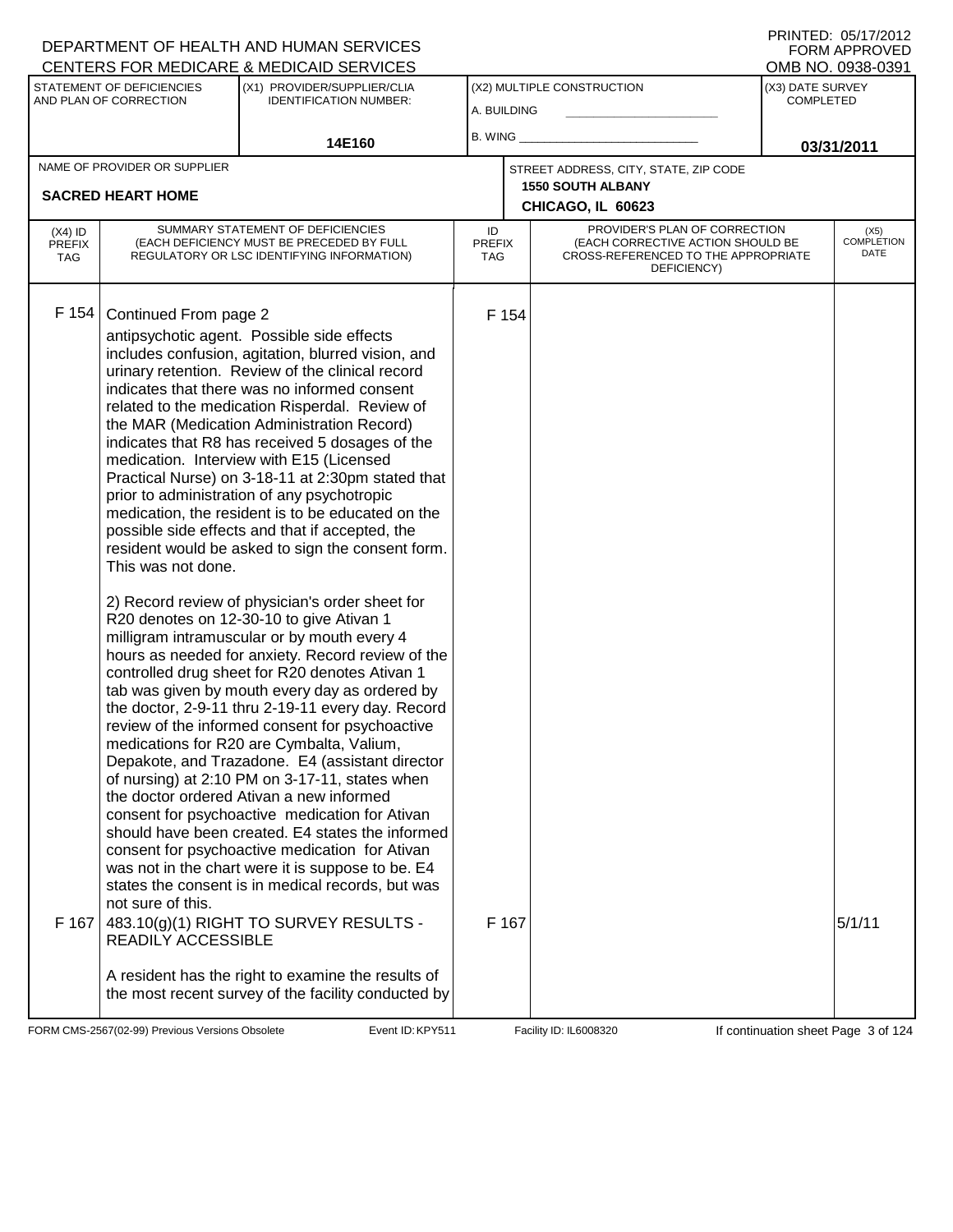#### A. BUILDING (X1) PROVIDER/SUPPLIER/CLIA IDENTIFICATION NUMBER: STATEMENT OF DEFICIENCIES AND PLAN OF CORRECTION (X3) DATE SURVEY COMPLETED FORM APPROVED<br>OMB NO. 0938-0391 (X2) MULTIPLE CONSTRUCTION B. WING **\_\_\_\_\_\_\_\_\_\_\_\_\_\_\_\_\_\_\_\_\_\_** CENTERS FOR MEDICARE & MEDICAID SERVICES 14E160 **B. WING CONSUMING (2011 03/31/2011 CHICAGO, IL 60623** NAME OF PROVIDER OR SUPPLIER STREET ADDRESS, CITY, STATE, ZIP CODE **SACRED HEART HOME 1550 SOUTH ALBANY** PROVIDER'S PLAN OF CORRECTION (EACH CORRECTIVE ACTION SHOULD BE CROSS-REFERENCED TO THE APPROPRIATE DEFICIENCY) (X5) COMPLETION DATE ID PREFIX TAG (X4) ID PREFIX TAG SUMMARY STATEMENT OF DEFICIENCIES (EACH DEFICIENCY MUST BE PRECEDED BY FULL REGULATORY OR LSC IDENTIFYING INFORMATION) F 167 Continued From page 3 F 167 Federal or State surveyors and any plan of correction in effect with respect to the facility. The facility must make the results available for examination and must post in a place readily accessible to residents and must post a notice of their availability. This REQUIREMENT is not met as evidenced by: Based on observation and record review, the facility failed to ensure that the posting of the facility's previous annual survey is complete. Findings include : During observation on 3/15/11 at 1:40 PM, the facility's previous annual survey posted on the 1st floor hallways was noted to be incomplete. The survey only included a F167 tag and partial pages for the F406 tag. Review of Casper Report 0003D indicated that on 2/18/10, the facility was cited F167, F250, F253, F323, F325, and F406. Per E1 ( Administrator ) during Daily Status Meeting on 3/15/11, it's always complete and the residents must have taken the rest of the survey pages. F 223 483.13(b), 483.13(c)(1)(i) FREE FROM ABUSE/INVOLUNTARY SECLUSION The resident has the right to be free from verbal, sexual, physical, and mental abuse, corporal punishment, and involuntary seclusion. F 223  $\vert$  5/1/11

FORM CMS-2567(02-99) Previous Versions Obsolete KPY511 Event ID: KPY511 Facility ID: IL6008320 If continuation sheet Page 4 of 124

DEPARTMENT OF HEALTH AND HUMAN SERVICES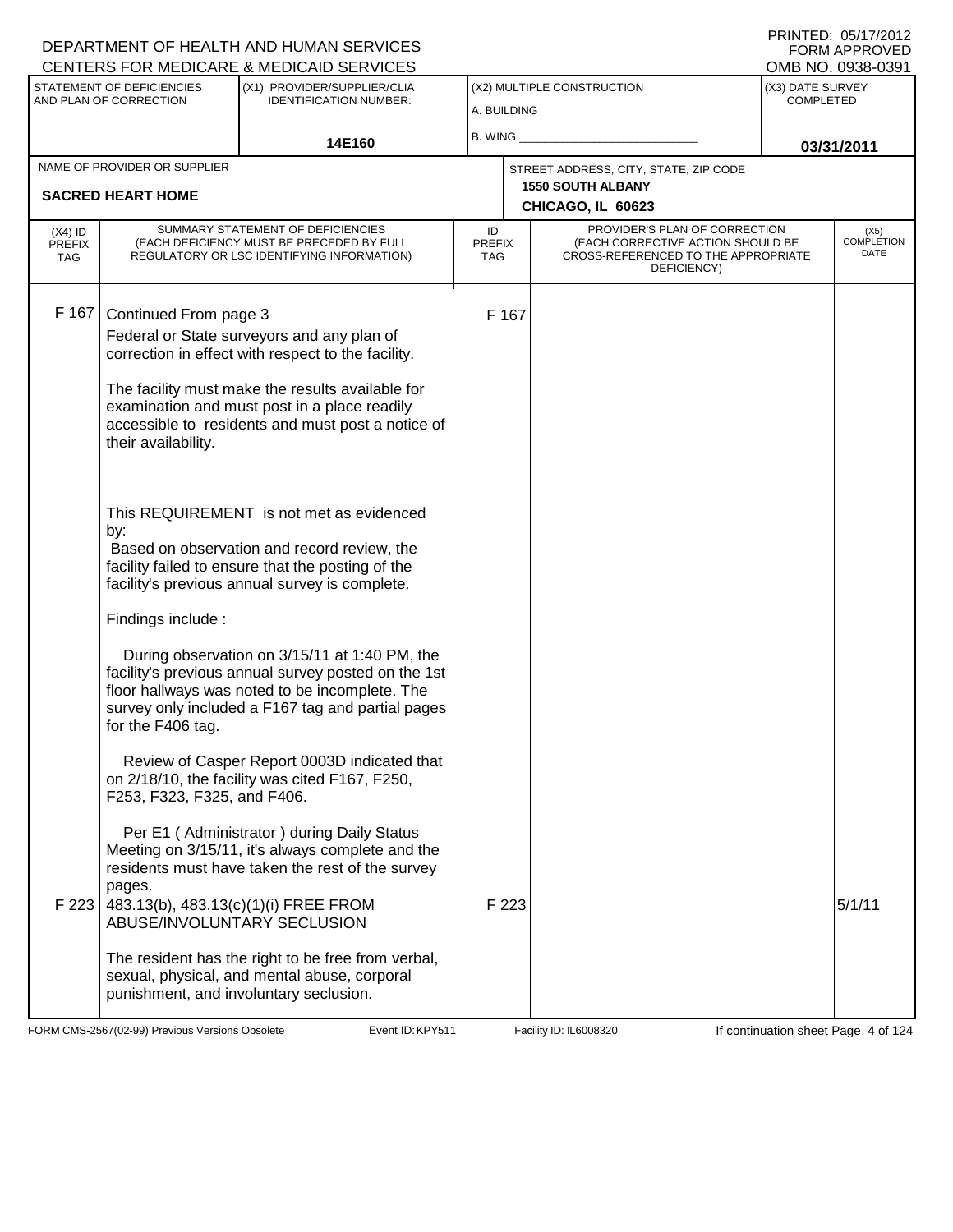#### A. BUILDING (X1) PROVIDER/SUPPLIER/CLIA IDENTIFICATION NUMBER: STATEMENT OF DEFICIENCIES AND PLAN OF CORRECTION (X3) DATE SURVEY COMPLETED FORM APPROVED<br>OMB NO. 0938-0391 (X2) MULTIPLE CONSTRUCTION B. WING **\_\_\_\_\_\_\_\_\_\_\_\_\_\_\_\_\_\_\_\_\_\_** CENTERS FOR MEDICARE & MEDICAID SERVICES 14E160 **B. WING CONSUMING (2011 03/31/2011 CHICAGO, IL 60623** NAME OF PROVIDER OR SUPPLIER STREET ADDRESS, CITY, STATE, ZIP CODE **SACRED HEART HOME 1550 SOUTH ALBANY** PROVIDER'S PLAN OF CORRECTION (EACH CORRECTIVE ACTION SHOULD BE CROSS-REFERENCED TO THE APPROPRIATE DEFICIENCY) (X5) COMPLETION DATE ID PREFIX TAG (X4) ID PREFIX TAG SUMMARY STATEMENT OF DEFICIENCIES (EACH DEFICIENCY MUST BE PRECEDED BY FULL REGULATORY OR LSC IDENTIFYING INFORMATION) F 223 Continued From page 4 F 223 The facility must not use verbal, mental, sexual, or physical abuse, corporal punishment, or involuntary seclusion. This REQUIREMENT is not met as evidenced by: Based on interview and record review, the facility failed : - to ensure 3 residents ( R22, 25, and 26 ) in the sample of 24 are free from physical abuse and verbal abuse from staff, - to protect R22, and other residents residing on the 3rd floor, after abuse had taken place on 2/15/11 by allowing the abuser (E33 -nurse) to finish working the shift, - to report the abuse incident to Administration immediately when it happened on 2/15/11, -to have staff who had been properly trained in abuse protocols and reporting of abuse, - to report R22's abuse to the state agency, and investigate and report 45 other incidents of possible abuse. This resulted in R22 being hospitalized because of injury, and then refusing to go back to the facility because he feared for his safety. This failure resulted in an Immediate Jeopardy which was determined to start when on 2/15/11 at 9 PM, E33 (nurse) physically abused R22 which resulted to R22's mouth bleeding. E1 (Administrator), E2 (Director of Nurses) were notified of the Immediate Jeopardy on 3/17/11 at 1:35PM. Findings include :

FORM CMS-2567(02-99) Previous Versions Obsolete KPS Event ID: KPY511 Facility ID: IL6008320 If continuation sheet Page 5 of 124

DEPARTMENT OF HEALTH AND HUMAN SERVICES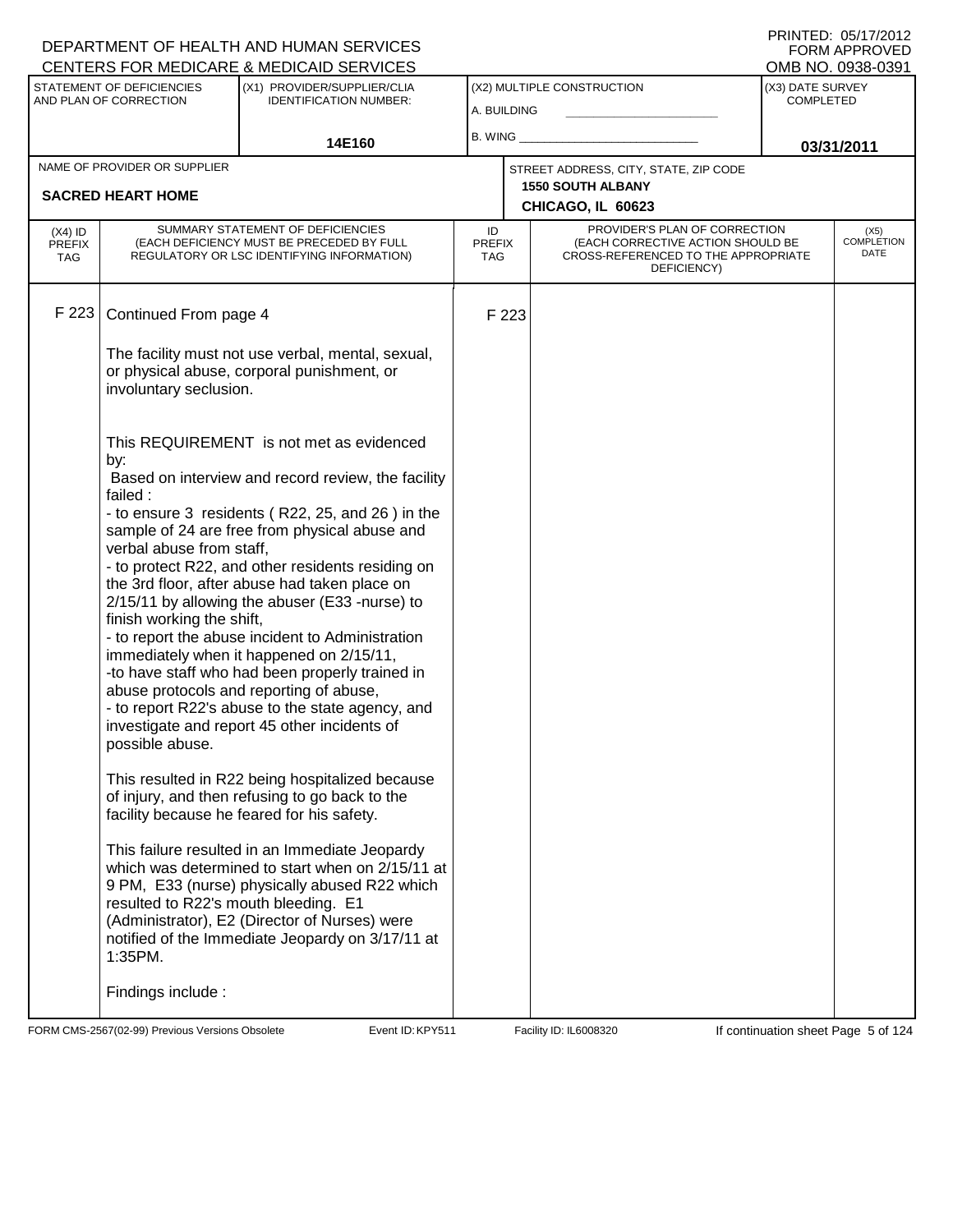|                                          |                                                          | <u>UENTERS FUR MEDIUARE &amp; MEDIUAID SERVIUES</u>                                                                                                                                                                                                                                                                                                                                                                                                                                                                                                                                                                                                                                                        |                                           |       |                                                                                                                          |                                      | ו פטיסטאט .טאו םועוט              |
|------------------------------------------|----------------------------------------------------------|------------------------------------------------------------------------------------------------------------------------------------------------------------------------------------------------------------------------------------------------------------------------------------------------------------------------------------------------------------------------------------------------------------------------------------------------------------------------------------------------------------------------------------------------------------------------------------------------------------------------------------------------------------------------------------------------------------|-------------------------------------------|-------|--------------------------------------------------------------------------------------------------------------------------|--------------------------------------|-----------------------------------|
|                                          | STATEMENT OF DEFICIENCIES<br>AND PLAN OF CORRECTION      | (X1) PROVIDER/SUPPLIER/CLIA<br><b>IDENTIFICATION NUMBER:</b>                                                                                                                                                                                                                                                                                                                                                                                                                                                                                                                                                                                                                                               | (X2) MULTIPLE CONSTRUCTION<br>A. BUILDING |       |                                                                                                                          | (X3) DATE SURVEY<br><b>COMPLETED</b> |                                   |
|                                          |                                                          | 14E160                                                                                                                                                                                                                                                                                                                                                                                                                                                                                                                                                                                                                                                                                                     | B. WING $\_$                              |       |                                                                                                                          |                                      | 03/31/2011                        |
|                                          | NAME OF PROVIDER OR SUPPLIER<br><b>SACRED HEART HOME</b> |                                                                                                                                                                                                                                                                                                                                                                                                                                                                                                                                                                                                                                                                                                            |                                           |       | STREET ADDRESS, CITY, STATE, ZIP CODE<br><b>1550 SOUTH ALBANY</b><br>CHICAGO, IL 60623                                   |                                      |                                   |
| $(X4)$ ID<br><b>PREFIX</b><br><b>TAG</b> |                                                          | SUMMARY STATEMENT OF DEFICIENCIES<br>(EACH DEFICIENCY MUST BE PRECEDED BY FULL<br>REGULATORY OR LSC IDENTIFYING INFORMATION)                                                                                                                                                                                                                                                                                                                                                                                                                                                                                                                                                                               | ID<br><b>PREFIX</b><br>TAG.               |       | PROVIDER'S PLAN OF CORRECTION<br>(EACH CORRECTIVE ACTION SHOULD BE<br>CROSS-REFERENCED TO THE APPROPRIATE<br>DEFICIENCY) |                                      | (X5)<br><b>COMPLETION</b><br>DATE |
| F 223                                    | Continued From page 5                                    |                                                                                                                                                                                                                                                                                                                                                                                                                                                                                                                                                                                                                                                                                                            |                                           | F 223 |                                                                                                                          |                                      |                                   |
|                                          | place on the 3-11pm shift.                               | 1) R22 has diagnoses of Bipolar Disorder,<br>Schizoaffective Disorder, and Asthma. R22<br>resided on the 3rd floor and this incident took                                                                                                                                                                                                                                                                                                                                                                                                                                                                                                                                                                  |                                           |       |                                                                                                                          |                                      |                                   |
|                                          | voices.                                                  | Nursing notes written by E33 (nurse) on 2/15/11<br>at 9:35pm state that R22 was delusional, grabbed<br>E33's hair, and attacked E33 due to hearing                                                                                                                                                                                                                                                                                                                                                                                                                                                                                                                                                         |                                           |       |                                                                                                                          |                                      |                                   |
|                                          | screaming for security.                                  | R34 stated 3/17/11 at 1 PM, that he saw R22 yell<br>at E33 who was at the nurses station. E33 then<br>came out from behind the station and told R22<br>that he was going to "kick (R22's) ass." E33 got<br>R22 in a headlock and starting hitting him. R22<br>was able to get away from E33 momentarily and<br>then E33 started hitting R22 again after a short<br>pause. R34 said that although R22 tried to fight,<br>"(R22) cannot do anything against E33". R34<br>added that E32 (Certified Nursing Assistant -<br>CNA) was there but was scared and was                                                                                                                                              |                                           |       |                                                                                                                          |                                      |                                   |
|                                          |                                                          | E36's (Security Guard) signed statement dated<br>2/16/11 states that around 9:30 PM of 2/15/11,<br>E36 ran from the 2nd floor to the 3rd floor<br>because E32 was screaming for security and he<br>heard a commotion on the 3rd floor. When he got<br>to the 3rd floor, he saw E33 and R22 standing in<br>front of each other, and R22 was bleeding from<br>his mouth. Both R22 and E33 were cursing at<br>each other as he was walking R22 to his room.<br>Upon reaching the double doors (which were<br>located near the nurse's station), E33 grabbed<br>R22 by his shirt again and pulled R22 back<br>towards the front to give R22 a PRN (as needed)<br>medication. E36 told E33 that he was going to |                                           |       |                                                                                                                          |                                      |                                   |

FORM CMS-2567(02-99) Previous Versions Obsolete KPY511 Event ID: KPY511 Facility ID: IL6008320 If continuation sheet Page 6 of 124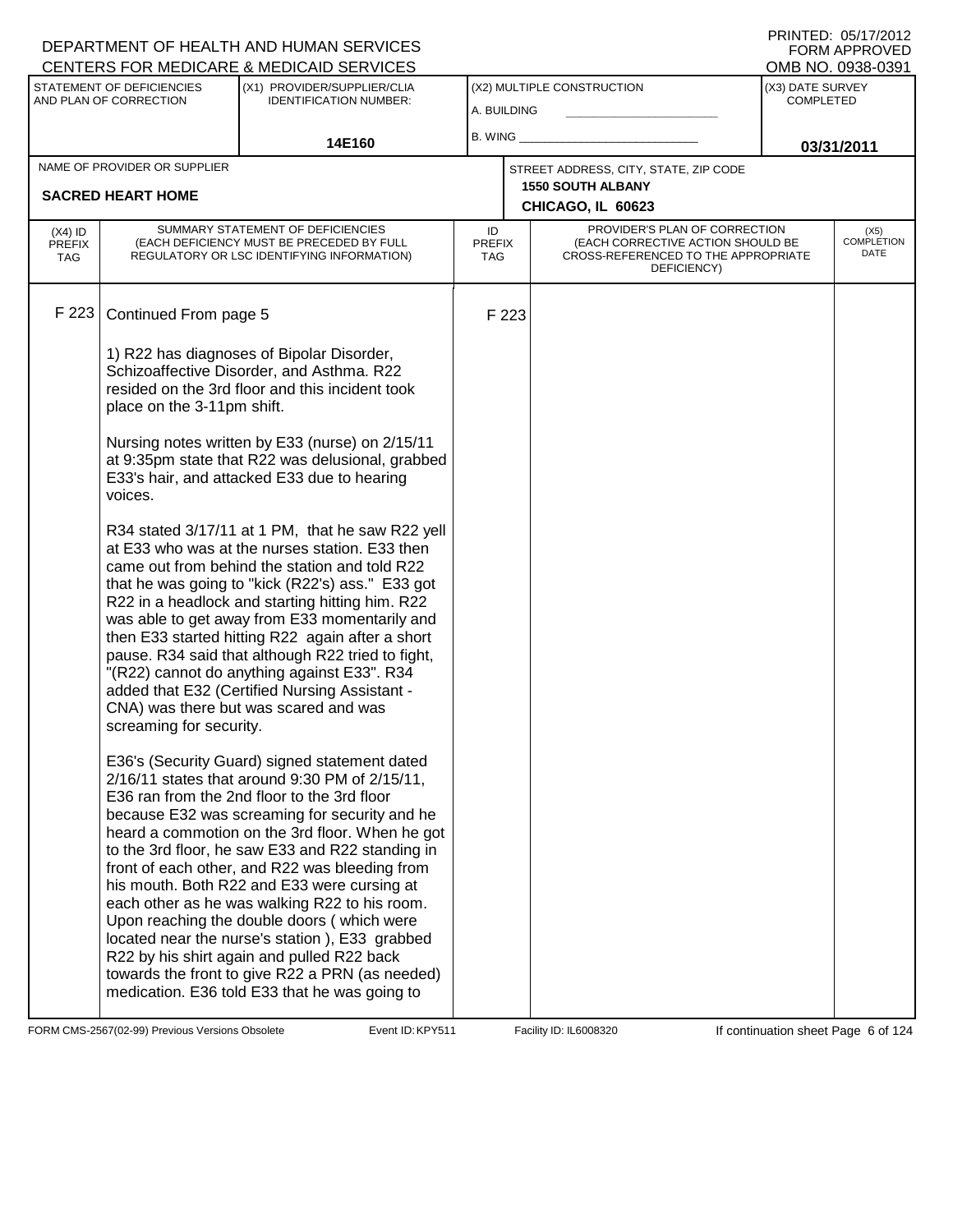|                                          |                                                                                                                                                 | CENTERS FOR MEDICARE & MEDICAID SERVICES                                                                                                                                                                                                                                                                                                                                                                                                                                                                                                                                                                                                                                                                                                                                                                                                                                                                                                                                                                                             |                                   |       |                                                                                                                          |                  | OMB NO. 0938-0391            |
|------------------------------------------|-------------------------------------------------------------------------------------------------------------------------------------------------|--------------------------------------------------------------------------------------------------------------------------------------------------------------------------------------------------------------------------------------------------------------------------------------------------------------------------------------------------------------------------------------------------------------------------------------------------------------------------------------------------------------------------------------------------------------------------------------------------------------------------------------------------------------------------------------------------------------------------------------------------------------------------------------------------------------------------------------------------------------------------------------------------------------------------------------------------------------------------------------------------------------------------------------|-----------------------------------|-------|--------------------------------------------------------------------------------------------------------------------------|------------------|------------------------------|
|                                          | STATEMENT OF DEFICIENCIES                                                                                                                       | (X1) PROVIDER/SUPPLIER/CLIA                                                                                                                                                                                                                                                                                                                                                                                                                                                                                                                                                                                                                                                                                                                                                                                                                                                                                                                                                                                                          |                                   |       | (X2) MULTIPLE CONSTRUCTION                                                                                               | (X3) DATE SURVEY |                              |
|                                          | AND PLAN OF CORRECTION                                                                                                                          | <b>IDENTIFICATION NUMBER:</b>                                                                                                                                                                                                                                                                                                                                                                                                                                                                                                                                                                                                                                                                                                                                                                                                                                                                                                                                                                                                        | A. BUILDING                       |       |                                                                                                                          | <b>COMPLETED</b> |                              |
|                                          |                                                                                                                                                 | 14E160                                                                                                                                                                                                                                                                                                                                                                                                                                                                                                                                                                                                                                                                                                                                                                                                                                                                                                                                                                                                                               | <b>B. WING</b>                    |       |                                                                                                                          |                  |                              |
|                                          | NAME OF PROVIDER OR SUPPLIER                                                                                                                    |                                                                                                                                                                                                                                                                                                                                                                                                                                                                                                                                                                                                                                                                                                                                                                                                                                                                                                                                                                                                                                      |                                   |       | STREET ADDRESS, CITY, STATE, ZIP CODE                                                                                    |                  | 03/31/2011                   |
|                                          |                                                                                                                                                 |                                                                                                                                                                                                                                                                                                                                                                                                                                                                                                                                                                                                                                                                                                                                                                                                                                                                                                                                                                                                                                      |                                   |       | <b>1550 SOUTH ALBANY</b>                                                                                                 |                  |                              |
|                                          | <b>SACRED HEART HOME</b>                                                                                                                        |                                                                                                                                                                                                                                                                                                                                                                                                                                                                                                                                                                                                                                                                                                                                                                                                                                                                                                                                                                                                                                      |                                   |       | CHICAGO, IL 60623                                                                                                        |                  |                              |
| $(X4)$ ID<br><b>PREFIX</b><br><b>TAG</b> |                                                                                                                                                 | SUMMARY STATEMENT OF DEFICIENCIES<br>(EACH DEFICIENCY MUST BE PRECEDED BY FULL<br>REGULATORY OR LSC IDENTIFYING INFORMATION)                                                                                                                                                                                                                                                                                                                                                                                                                                                                                                                                                                                                                                                                                                                                                                                                                                                                                                         | ID<br><b>PREFIX</b><br><b>TAG</b> |       | PROVIDER'S PLAN OF CORRECTION<br>(EACH CORRECTIVE ACTION SHOULD BE<br>CROSS-REFERENCED TO THE APPROPRIATE<br>DEFICIENCY) |                  | $(X5)$<br>COMPLETION<br>DATE |
| F 223                                    | Continued From page 6<br>an injection.<br>allegation of abuse immediately to E1<br>inservice on 1/19/11.<br>report this abuse immediately to E1 | take R22 to his room first to change his clothes<br>and to "cool him off". After this, E36 walked R22<br>back to the nurses station, where E33 gave R22<br>E36 verified on 3/17/11at 12:10 PM, that his<br>statement was true as it was written. E36 also<br>stated that after the incident on 2/15/11, he made<br>a report and put it under E1's (Administrator's)<br>door. E1 later denied getting this report.<br>Despite of E36's seeing R22 bleeding from the lip<br>while facing E33, E36 did not verbally report this<br>(Administrator) or other administrative staff.<br>Review of E36's personnel file showed no<br>evidence that E36 was given an orientation<br>inservice on abuse policy and procedures, upon<br>hire (12/15/10), nor had E36 attended an abuse<br>E32 (CNA) stated on 3/18/11 at 10:51 AM, that<br>E33 came out of the desk and "fought R22".<br>E32, who was present during the actual physical<br>fight between R22 and E33, did not call and<br>(Administrator) or any of the administrative staff. |                                   | F 223 |                                                                                                                          |                  |                              |
|                                          | happened.                                                                                                                                       | E32 stated she didn't know she was suppose to<br>report this fight until she attended an inservice on<br>2/18/11 about abuse after the incident had<br>When her file was reviewed, E32 did not have<br>any abuse training upon hire; E32 also did not<br>attended the inservice on abuse on 1/19/11<br>On 3/17/11 at 12:33 PM, Z3 (agency nurse) said<br>that she worked on the 2nd floor on 2/15/11 and                                                                                                                                                                                                                                                                                                                                                                                                                                                                                                                                                                                                                             |                                   |       |                                                                                                                          |                  |                              |

FORM CMS-2567(02-99) Previous Versions Obsolete Event ID: KPY511 Facility ID: IL6008320 If continuation sheet Page 7 of 124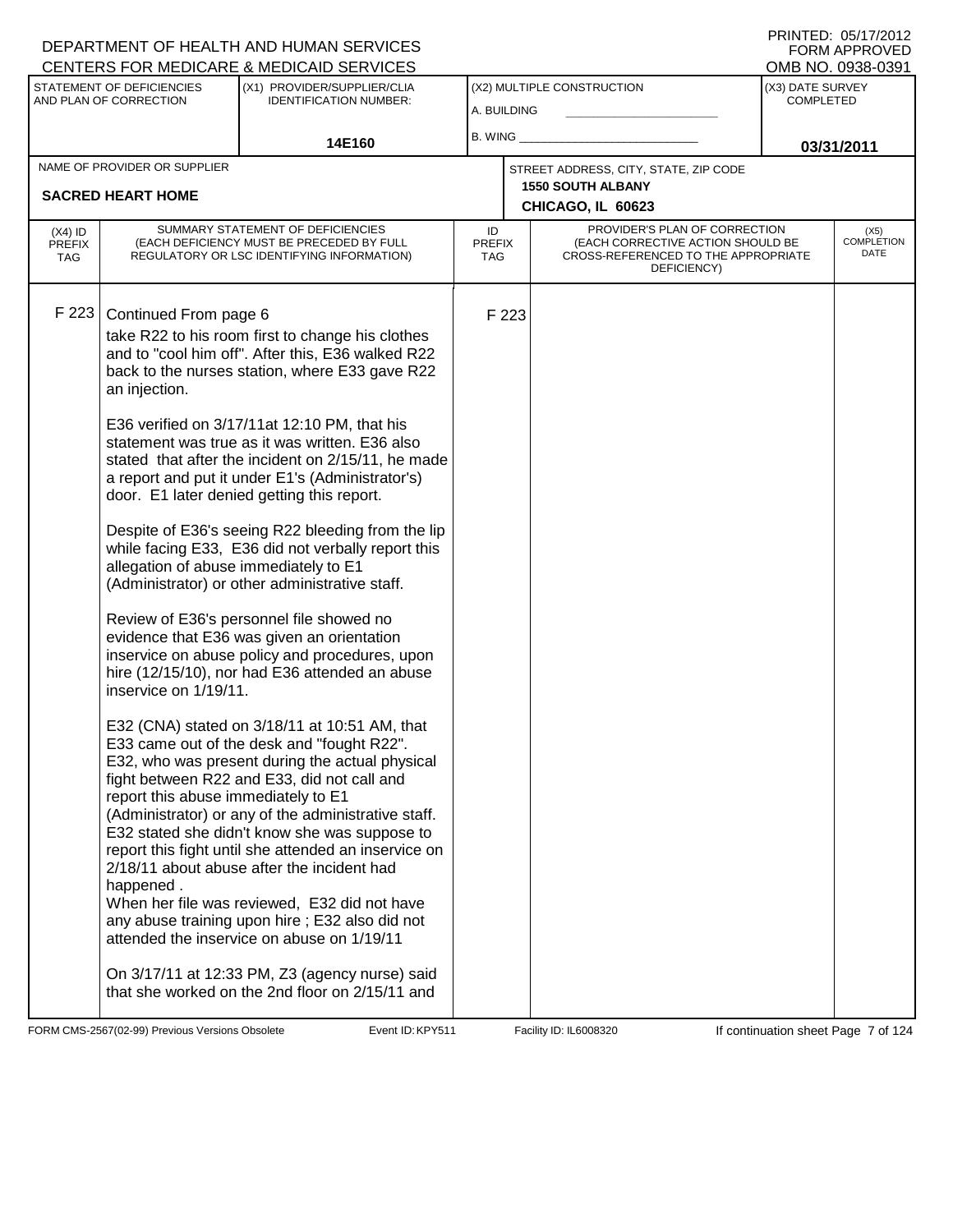|                                          |                                                               | <u>UENTERS FÜR MEDIUARE &amp; MEDIUAID SERVIUES</u>                                                                                                                                                                                                                                                                                                                                                                                                                                                                                                                                                                                                                                                                                                                                                                                                                                                                                                                                                                                                                                                                                                                                                                                                                                                                                                                                                                                                                                                                                                                                                                                                                                                                                                               |                            |       |                                                                                                                          |                                      | UMB NU. 0938-0391                 |
|------------------------------------------|---------------------------------------------------------------|-------------------------------------------------------------------------------------------------------------------------------------------------------------------------------------------------------------------------------------------------------------------------------------------------------------------------------------------------------------------------------------------------------------------------------------------------------------------------------------------------------------------------------------------------------------------------------------------------------------------------------------------------------------------------------------------------------------------------------------------------------------------------------------------------------------------------------------------------------------------------------------------------------------------------------------------------------------------------------------------------------------------------------------------------------------------------------------------------------------------------------------------------------------------------------------------------------------------------------------------------------------------------------------------------------------------------------------------------------------------------------------------------------------------------------------------------------------------------------------------------------------------------------------------------------------------------------------------------------------------------------------------------------------------------------------------------------------------------------------------------------------------|----------------------------|-------|--------------------------------------------------------------------------------------------------------------------------|--------------------------------------|-----------------------------------|
|                                          | STATEMENT OF DEFICIENCIES<br>AND PLAN OF CORRECTION           | (X1) PROVIDER/SUPPLIER/CLIA<br><b>IDENTIFICATION NUMBER:</b>                                                                                                                                                                                                                                                                                                                                                                                                                                                                                                                                                                                                                                                                                                                                                                                                                                                                                                                                                                                                                                                                                                                                                                                                                                                                                                                                                                                                                                                                                                                                                                                                                                                                                                      | A. BUILDING                |       | (X2) MULTIPLE CONSTRUCTION                                                                                               | (X3) DATE SURVEY<br><b>COMPLETED</b> |                                   |
|                                          |                                                               | 14E160                                                                                                                                                                                                                                                                                                                                                                                                                                                                                                                                                                                                                                                                                                                                                                                                                                                                                                                                                                                                                                                                                                                                                                                                                                                                                                                                                                                                                                                                                                                                                                                                                                                                                                                                                            | B. WING $\_$               |       |                                                                                                                          |                                      | 03/31/2011                        |
|                                          | NAME OF PROVIDER OR SUPPLIER<br><b>SACRED HEART HOME</b>      |                                                                                                                                                                                                                                                                                                                                                                                                                                                                                                                                                                                                                                                                                                                                                                                                                                                                                                                                                                                                                                                                                                                                                                                                                                                                                                                                                                                                                                                                                                                                                                                                                                                                                                                                                                   |                            |       | STREET ADDRESS, CITY, STATE, ZIP CODE<br><b>1550 SOUTH ALBANY</b><br>CHICAGO, IL 60623                                   |                                      |                                   |
| $(X4)$ ID<br><b>PREFIX</b><br><b>TAG</b> |                                                               | SUMMARY STATEMENT OF DEFICIENCIES<br>(EACH DEFICIENCY MUST BE PRECEDED BY FULL<br>REGULATORY OR LSC IDENTIFYING INFORMATION)                                                                                                                                                                                                                                                                                                                                                                                                                                                                                                                                                                                                                                                                                                                                                                                                                                                                                                                                                                                                                                                                                                                                                                                                                                                                                                                                                                                                                                                                                                                                                                                                                                      | ID<br><b>PREFIX</b><br>TAG |       | PROVIDER'S PLAN OF CORRECTION<br>(EACH CORRECTIVE ACTION SHOULD BE<br>CROSS-REFERENCED TO THE APPROPRIATE<br>DEFICIENCY) |                                      | (X5)<br><b>COMPLETION</b><br>DATE |
| F 223                                    | Continued From page 7<br>had happened or get any information. | came to the 3rd floor with a security staff. Z3 said<br>she saw that "(R22) got (E33) by the hair, and<br>that security got between the 2 of them". Z3 she<br>saw R22 pulling E33's hair also but did not<br>suspect abuse despite of actual physical contact<br>between the two. Z3 added that she did not see<br>R22's face as the security quickly took R22 away.<br>Z3 said she did not suspect any abuse, and did<br>not ask E33 if he had hit R22 because Z3 said<br>she "had no reason to". Z3 also did not assess<br>the resident or assist the resident in any way.<br>Z3 also admitted during above interview that she<br>did not have any abuse inservices prior to<br>working in the facility as an agency nurse<br>E39 (Security Guard) stated on 3/23/11 at 11<br>AM, that on 2/15/11, when he got to the 3rd floor<br>after hearing E32 screaming on the radio, the<br>altercation between R22 and E33 was already<br>finished. E39 said that at that time, E33 was in<br>the nurses station and R22 was at the area<br>across the nurses station with E36 in the vicinity<br>of R22. E39 stated that R22 was still cursing, and<br>E33 said that R22 pulled out his hair. E39 got to<br>the 3rd floor only after the physical altercation<br>was already over but did not inquire about what<br>E39 did state that a fight between a staff and a<br>resident qualifies as a abuse allegation.<br>During interview with E2 (Assist. Adm.) on<br>3/17/11 at 11:05 AM, E2 said that the facility<br>started the investigation on 2/16/11 only after R18<br>asked E25 (Security) if E25 heard that E33 beat<br>up and busted R22's lip the night before.<br>E25 confirmed this on 3/17/11 at 12:05 PM and<br>added that R18 asked him about the fight |                            | F 223 |                                                                                                                          |                                      |                                   |

FORM CMS-2567(02-99) Previous Versions Obsolete Event ID: KPY511 Facility ID: IL6008320 If continuation sheet Page 8 of 124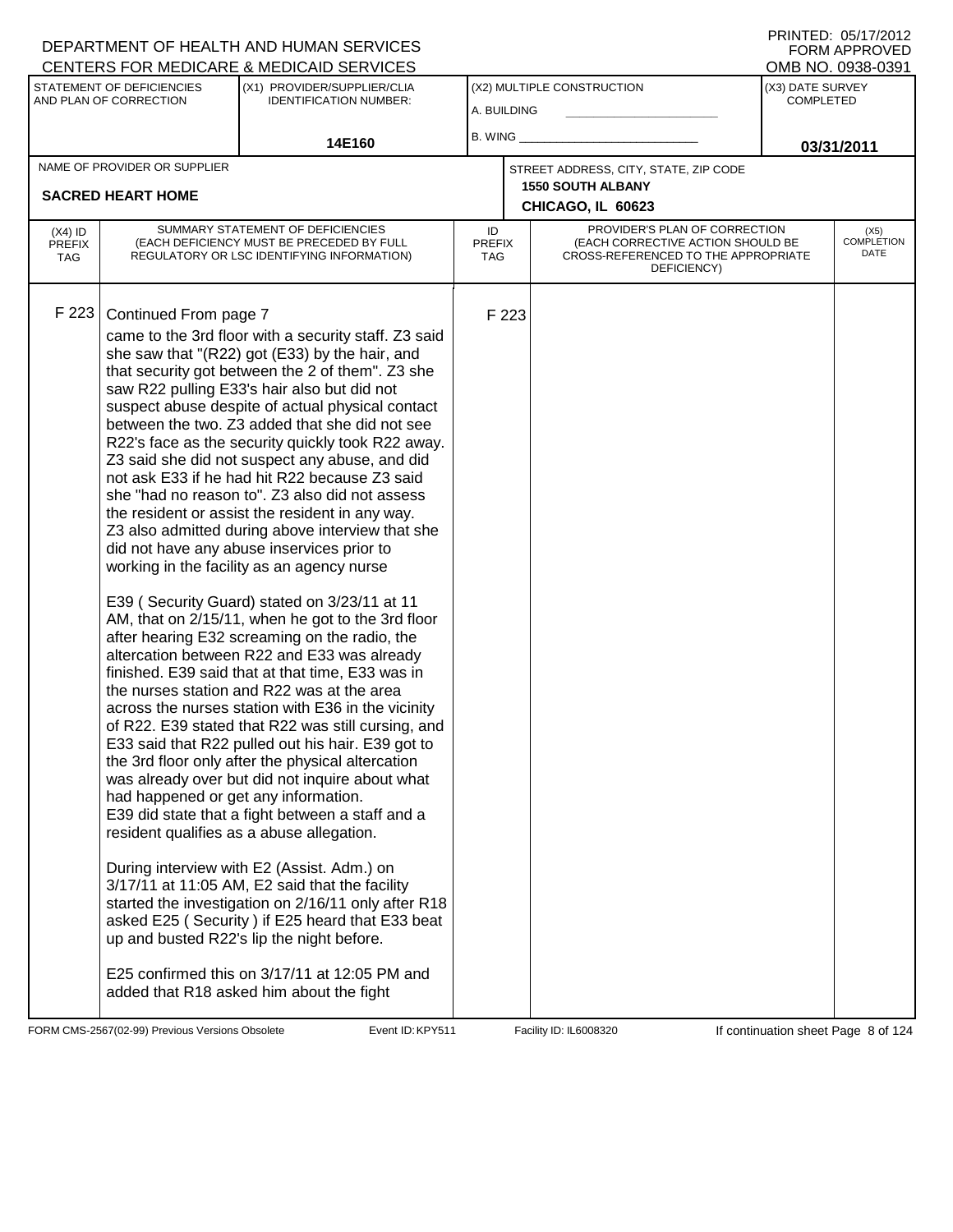|                                          |                                                     | CENTERS FOR MEDICARE & MEDICAID SERVICES                                                                                                                                                                                                                                                                                                                                                                                                                                                                                                                                                                                   |                                   |       |                                                                                         |                                      | OMB NO. 0938-0391                 |
|------------------------------------------|-----------------------------------------------------|----------------------------------------------------------------------------------------------------------------------------------------------------------------------------------------------------------------------------------------------------------------------------------------------------------------------------------------------------------------------------------------------------------------------------------------------------------------------------------------------------------------------------------------------------------------------------------------------------------------------------|-----------------------------------|-------|-----------------------------------------------------------------------------------------|--------------------------------------|-----------------------------------|
|                                          | STATEMENT OF DEFICIENCIES<br>AND PLAN OF CORRECTION | (X1) PROVIDER/SUPPLIER/CLIA<br><b>IDENTIFICATION NUMBER:</b>                                                                                                                                                                                                                                                                                                                                                                                                                                                                                                                                                               | A. BUILDING                       |       | (X2) MULTIPLE CONSTRUCTION                                                              | (X3) DATE SURVEY<br><b>COMPLETED</b> |                                   |
|                                          |                                                     | 14E160                                                                                                                                                                                                                                                                                                                                                                                                                                                                                                                                                                                                                     | B. WING                           |       |                                                                                         |                                      | 03/31/2011                        |
|                                          | NAME OF PROVIDER OR SUPPLIER                        |                                                                                                                                                                                                                                                                                                                                                                                                                                                                                                                                                                                                                            |                                   |       | STREET ADDRESS, CITY, STATE, ZIP CODE                                                   |                                      |                                   |
|                                          | <b>SACRED HEART HOME</b>                            |                                                                                                                                                                                                                                                                                                                                                                                                                                                                                                                                                                                                                            |                                   |       | <b>1550 SOUTH ALBANY</b><br>CHICAGO, IL 60623                                           |                                      |                                   |
|                                          |                                                     | SUMMARY STATEMENT OF DEFICIENCIES                                                                                                                                                                                                                                                                                                                                                                                                                                                                                                                                                                                          |                                   |       | PROVIDER'S PLAN OF CORRECTION                                                           |                                      |                                   |
| $(X4)$ ID<br><b>PREFIX</b><br><b>TAG</b> |                                                     | (EACH DEFICIENCY MUST BE PRECEDED BY FULL<br>REGULATORY OR LSC IDENTIFYING INFORMATION)                                                                                                                                                                                                                                                                                                                                                                                                                                                                                                                                    | ID<br><b>PREFIX</b><br><b>TAG</b> |       | (EACH CORRECTIVE ACTION SHOULD BE<br>CROSS-REFERENCED TO THE APPROPRIATE<br>DEFICIENCY) |                                      | (X5)<br><b>COMPLETION</b><br>DATE |
|                                          |                                                     |                                                                                                                                                                                                                                                                                                                                                                                                                                                                                                                                                                                                                            |                                   |       |                                                                                         |                                      |                                   |
| F 223                                    | Continued From page 8<br>$2/16/11$ .                | between R22 and E33 around noon time on                                                                                                                                                                                                                                                                                                                                                                                                                                                                                                                                                                                    |                                   | F 223 |                                                                                         |                                      |                                   |
|                                          |                                                     | Per review of incident reports there were 12<br>residents (R's 4,13,17,18, 38, 39, 41 44, 46, 50,<br>58, and 65) as of 2/15/11, with documented<br>aggressive behaviors under E33's care that night.                                                                                                                                                                                                                                                                                                                                                                                                                       |                                   |       |                                                                                         |                                      |                                   |
|                                          | the same floor by E33.                              | E39 said during the 3/23/11 interview at 11 AM,<br>that all residents in the facility have probably been<br>verbally aggressive to staff at one point. The<br>residents with documented and potential<br>aggressive behaviors are being taken care of on                                                                                                                                                                                                                                                                                                                                                                   |                                   |       |                                                                                         |                                      |                                   |
|                                          | floor at risk for abuse.                            | The allegation was not reported immediately to<br>administrative staff at the time it happened and<br>the abuser (E33) was allowed to finish his shift on<br>2/15/11 placing the other 79 residents on the 3rd                                                                                                                                                                                                                                                                                                                                                                                                             |                                   |       |                                                                                         |                                      |                                   |
|                                          | staff showed the following:                         | Review of personnel staff files showed that aside<br>from E32 and E36, the following files of security                                                                                                                                                                                                                                                                                                                                                                                                                                                                                                                     |                                   |       |                                                                                         |                                      |                                   |
|                                          |                                                     | a) E19 - hired 3/15/11 - no evidence of abuse<br>prevention training/ inservice upon hire<br>b) E40 - hired 1/12/11 - no evidence of abuse<br>prevention training/ inservice upon hire<br>c) E41 - hired 7/24/07 - no evidence of abuse<br>prevention training/ inservice upon hire<br>d) E42 - hired 9/15/07 - no evidence of abuse<br>prevention training/ inservice upon hire<br>e) E43 - hired 5/4/10 - no evidence of abuse<br>prevention training/ inservice upon hire<br>f) E43 - hired 12/6/04 - no evidence of abuse<br>prevention training/ inservice upon hire<br>g) E44 - hired 12/2/09 - with abuse packet in |                                   |       |                                                                                         |                                      |                                   |

FORM CMS-2567(02-99) Previous Versions Obsolete Event ID: KPY511 Facility ID: IL6008320 If continuation sheet Page 9 of 124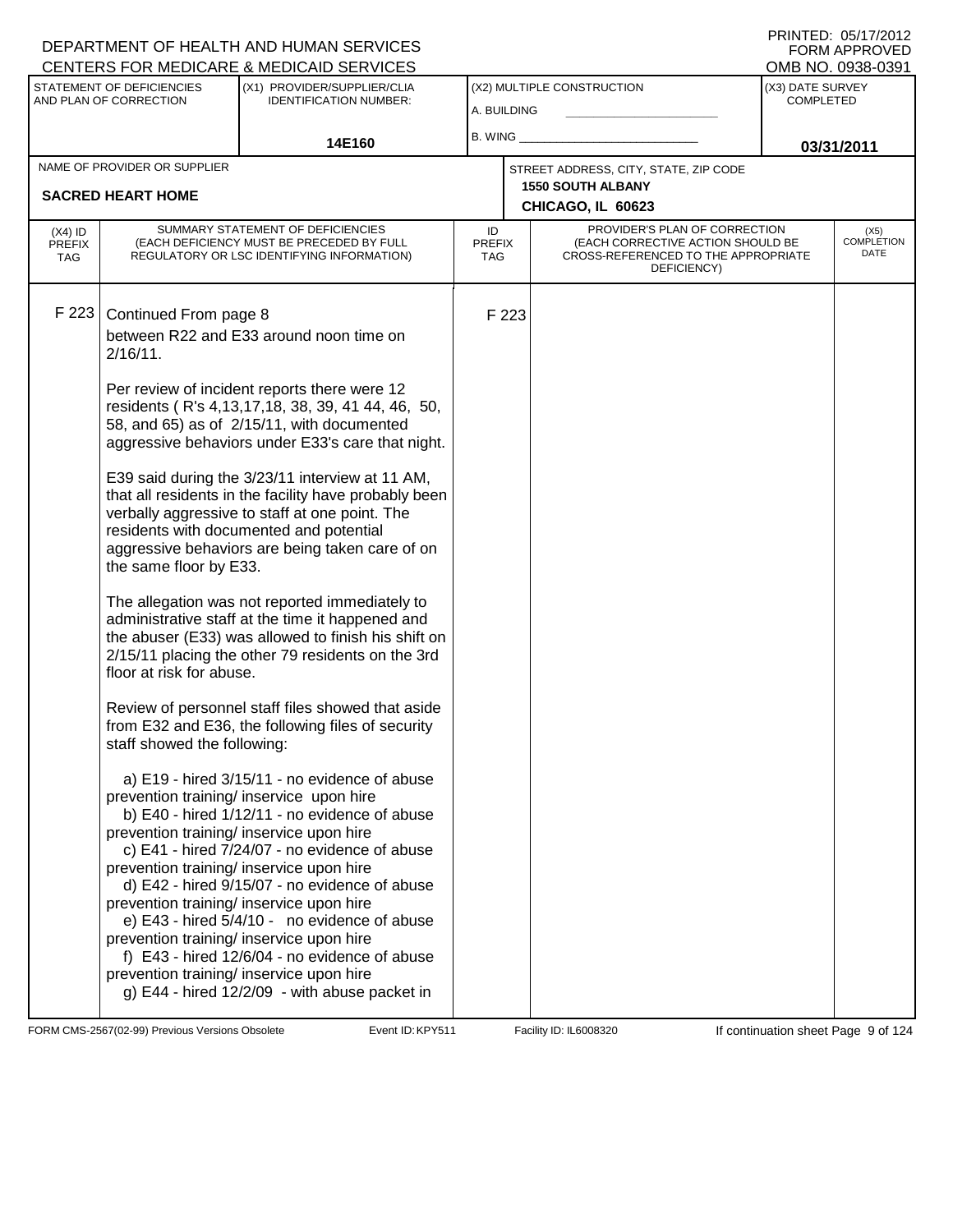| PRINTED: 05/17/2012 |               |
|---------------------|---------------|
|                     | FORM APPROVED |
| OMB NO. 0938-0391   |               |

|                                          |                                                     | <b>CENTERS FOR MEDICARE &amp; MEDICAID SERVICES</b>                                                                                                                                                                                                                                                               |                            |       |                                                                                                                          |                                      | OMB NO. 0938-0391            |
|------------------------------------------|-----------------------------------------------------|-------------------------------------------------------------------------------------------------------------------------------------------------------------------------------------------------------------------------------------------------------------------------------------------------------------------|----------------------------|-------|--------------------------------------------------------------------------------------------------------------------------|--------------------------------------|------------------------------|
|                                          | STATEMENT OF DEFICIENCIES<br>AND PLAN OF CORRECTION | (X1) PROVIDER/SUPPLIER/CLIA<br><b>IDENTIFICATION NUMBER:</b>                                                                                                                                                                                                                                                      | A. BUILDING                |       | (X2) MULTIPLE CONSTRUCTION                                                                                               | (X3) DATE SURVEY<br><b>COMPLETED</b> |                              |
|                                          |                                                     |                                                                                                                                                                                                                                                                                                                   | B. WING                    |       |                                                                                                                          |                                      |                              |
|                                          |                                                     | 14E160                                                                                                                                                                                                                                                                                                            |                            |       |                                                                                                                          |                                      | 03/31/2011                   |
|                                          | NAME OF PROVIDER OR SUPPLIER                        |                                                                                                                                                                                                                                                                                                                   |                            |       | STREET ADDRESS, CITY, STATE, ZIP CODE                                                                                    |                                      |                              |
|                                          | <b>SACRED HEART HOME</b>                            |                                                                                                                                                                                                                                                                                                                   |                            |       | <b>1550 SOUTH ALBANY</b><br>CHICAGO, IL 60623                                                                            |                                      |                              |
| $(X4)$ ID<br><b>PREFIX</b><br><b>TAG</b> |                                                     | SUMMARY STATEMENT OF DEFICIENCIES<br>(EACH DEFICIENCY MUST BE PRECEDED BY FULL<br>REGULATORY OR LSC IDENTIFYING INFORMATION)                                                                                                                                                                                      | ID<br><b>PREFIX</b><br>TAG |       | PROVIDER'S PLAN OF CORRECTION<br>(EACH CORRECTIVE ACTION SHOULD BE<br>CROSS-REFERENCED TO THE APPROPRIATE<br>DEFICIENCY) |                                      | $(X5)$<br>COMPLETION<br>DATE |
| F 223                                    | Continued From page 9                               |                                                                                                                                                                                                                                                                                                                   |                            | F 223 |                                                                                                                          |                                      |                              |
|                                          | file but abuse quiz was blank.                      |                                                                                                                                                                                                                                                                                                                   |                            |       |                                                                                                                          |                                      |                              |
|                                          | inservice.                                          | Review of facility abuse inservice dated 1/19/11,<br>showed that E's 19, 32, 36, 40, 41, 42, 43, 44,<br>and 45 (security staff) did not attend this                                                                                                                                                               |                            |       |                                                                                                                          |                                      |                              |
|                                          | of abuse.                                           | There was no indication that the agency nurses<br>used by the facility were given a inservice on<br>abuse to ensure that they know how to identify<br>abuse, and to ensure that they know what they<br>are supposed to do in case there is an allegation                                                          |                            |       |                                                                                                                          |                                      |                              |
|                                          | contents of the packet.                             | During 3/23/11 interview with E46 (staffing<br>coordinator) at 11:30 AM, E46 said that upon<br>hire, although the new staff is given a packet that<br>includes abuse prevention policy and procedure,<br>there is really no one in the facility who sits downs<br>with the new hires and discusses with them, the |                            |       |                                                                                                                          |                                      |                              |
|                                          | inservice included E36, E39, and Z3.                | The inservices on abuse were not started until<br>2/18/11 and ended with only 57 employees out of<br>133 attending. Those who did not get the                                                                                                                                                                     |                            |       |                                                                                                                          |                                      |                              |
|                                          | inservice".                                         | E46 said she "did not get all of the staff as some<br>did not pick up their checks and did not attend the                                                                                                                                                                                                         |                            |       |                                                                                                                          |                                      |                              |
|                                          | further resident contact, etc.                      | Review of the staff orientation packet given to<br>new hires showed abuse policy and procedures<br>including types of abuse, immediate reporting,<br>separating abusers from the residents, immediate<br>investigation, removing of the employee from                                                             |                            |       |                                                                                                                          |                                      |                              |

FORM CMS-2567(02-99) Previous Versions Obsolete Event ID: KPY511 Facility ID: IL6008320 If continuation sheet Page 10 of 124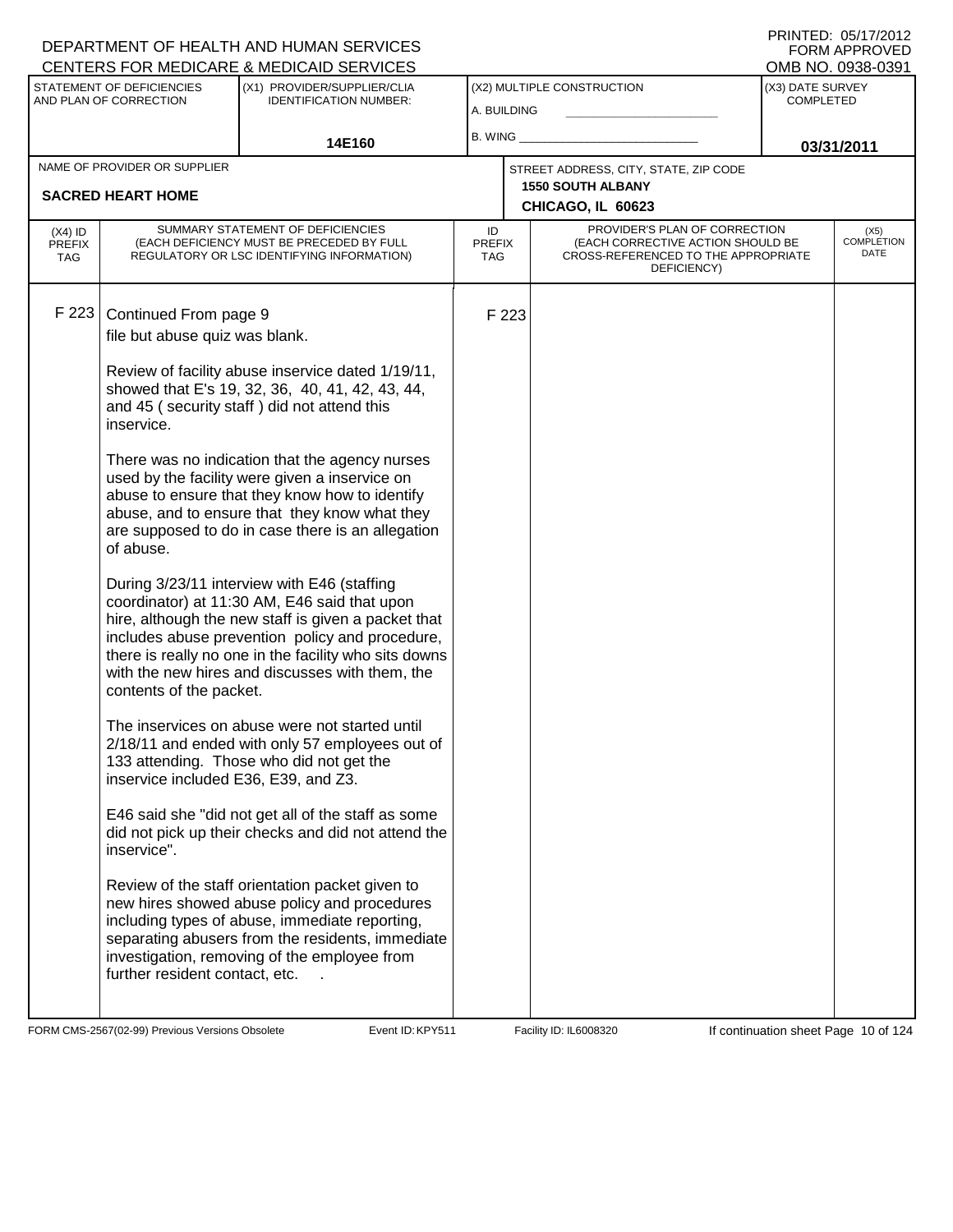|                                          |                                                                                                                         | CENTERS FOR MEDICARE & MEDICAID SERVICES                                                                                                                                                                                                                                                                                                                                                                                                                                                                                                                                                                                                                                                                                                                                                                                                                                                                                                                                                                                                                                                                                                                                                                                                                                                                                                                                                         |                            |       |                                                                                                                          |                  | OMB NO. 0938-0391                 |
|------------------------------------------|-------------------------------------------------------------------------------------------------------------------------|--------------------------------------------------------------------------------------------------------------------------------------------------------------------------------------------------------------------------------------------------------------------------------------------------------------------------------------------------------------------------------------------------------------------------------------------------------------------------------------------------------------------------------------------------------------------------------------------------------------------------------------------------------------------------------------------------------------------------------------------------------------------------------------------------------------------------------------------------------------------------------------------------------------------------------------------------------------------------------------------------------------------------------------------------------------------------------------------------------------------------------------------------------------------------------------------------------------------------------------------------------------------------------------------------------------------------------------------------------------------------------------------------|----------------------------|-------|--------------------------------------------------------------------------------------------------------------------------|------------------|-----------------------------------|
|                                          | STATEMENT OF DEFICIENCIES                                                                                               | (X1) PROVIDER/SUPPLIER/CLIA                                                                                                                                                                                                                                                                                                                                                                                                                                                                                                                                                                                                                                                                                                                                                                                                                                                                                                                                                                                                                                                                                                                                                                                                                                                                                                                                                                      |                            |       | (X2) MULTIPLE CONSTRUCTION                                                                                               | (X3) DATE SURVEY |                                   |
|                                          | AND PLAN OF CORRECTION                                                                                                  | <b>IDENTIFICATION NUMBER:</b>                                                                                                                                                                                                                                                                                                                                                                                                                                                                                                                                                                                                                                                                                                                                                                                                                                                                                                                                                                                                                                                                                                                                                                                                                                                                                                                                                                    | A. BUILDING                |       |                                                                                                                          | <b>COMPLETED</b> |                                   |
|                                          |                                                                                                                         |                                                                                                                                                                                                                                                                                                                                                                                                                                                                                                                                                                                                                                                                                                                                                                                                                                                                                                                                                                                                                                                                                                                                                                                                                                                                                                                                                                                                  | B. WING                    |       |                                                                                                                          |                  |                                   |
|                                          |                                                                                                                         | 14E160                                                                                                                                                                                                                                                                                                                                                                                                                                                                                                                                                                                                                                                                                                                                                                                                                                                                                                                                                                                                                                                                                                                                                                                                                                                                                                                                                                                           |                            |       |                                                                                                                          |                  | 03/31/2011                        |
|                                          | NAME OF PROVIDER OR SUPPLIER                                                                                            |                                                                                                                                                                                                                                                                                                                                                                                                                                                                                                                                                                                                                                                                                                                                                                                                                                                                                                                                                                                                                                                                                                                                                                                                                                                                                                                                                                                                  |                            |       | STREET ADDRESS, CITY, STATE, ZIP CODE<br><b>1550 SOUTH ALBANY</b>                                                        |                  |                                   |
|                                          | <b>SACRED HEART HOME</b>                                                                                                |                                                                                                                                                                                                                                                                                                                                                                                                                                                                                                                                                                                                                                                                                                                                                                                                                                                                                                                                                                                                                                                                                                                                                                                                                                                                                                                                                                                                  |                            |       | CHICAGO, IL 60623                                                                                                        |                  |                                   |
| $(X4)$ ID<br><b>PREFIX</b><br><b>TAG</b> |                                                                                                                         | SUMMARY STATEMENT OF DEFICIENCIES<br>(EACH DEFICIENCY MUST BE PRECEDED BY FULL<br>REGULATORY OR LSC IDENTIFYING INFORMATION)                                                                                                                                                                                                                                                                                                                                                                                                                                                                                                                                                                                                                                                                                                                                                                                                                                                                                                                                                                                                                                                                                                                                                                                                                                                                     | ID<br><b>PREFIX</b><br>TAG |       | PROVIDER'S PLAN OF CORRECTION<br>(EACH CORRECTIVE ACTION SHOULD BE<br>CROSS-REFERENCED TO THE APPROPRIATE<br>DEFICIENCY) |                  | (X5)<br><b>COMPLETION</b><br>DATE |
| F 223                                    | Continued From page 10<br>them up right now".<br>mid buttocks area.<br>resident in a disrespectful manner.<br>of line". | E1 (Administrator) and E2 were made aware of<br>the abuse incident between E33 and R22 on<br>2/16/11. The facility did not immediately inservice<br>the staff on abuse to ensure that allegations are<br>reported immediately, that allegations are<br>investigated immediately, and that the victims of<br>the alleged abuse are protected from perpetrator.<br>2) On 3/17/11 at 10:30 AM, E23 (smoking<br>monitor) was observed standing in the hall of the<br>main lobby of the facility near the elevator. E23<br>was observed yelling at R26 in a disrespectful<br>tone. E23 yelled "pull your pants up and pull<br>R26 was observed wearing a belt on his pants.<br>The pants were observed to be low around R26's<br>E23 stated when interviewed at this time that he<br>did not mean to yell at R26 and speak to the<br>At 2:30 PM on 3/17/11 E23 was observed<br>dispensing cigarettes to the residents on the<br>smoking patio. R25 was observed to approach<br>E23 and ask for a cigarette. E23 began to yell at<br>R25 in a loud voice stating "didn't I tell you that<br>you don't have any more cigarettes, now get out<br>E23 stated when interviewed after the incident<br>and stated that he was aware of the abuse policy<br>of the facility and that he was aware that<br>residents are not to be yelled at or spoken to in<br>an disrespectful tone. E23 also stated that he |                            | F 223 |                                                                                                                          |                  |                                   |
|                                          |                                                                                                                         | was also aware that this was verbal abuse.                                                                                                                                                                                                                                                                                                                                                                                                                                                                                                                                                                                                                                                                                                                                                                                                                                                                                                                                                                                                                                                                                                                                                                                                                                                                                                                                                       |                            |       |                                                                                                                          |                  |                                   |

FORM CMS-2567(02-99) Previous Versions Obsolete Event ID: KPY511 Facility ID: IL6008320 If continuation sheet Page 11 of 124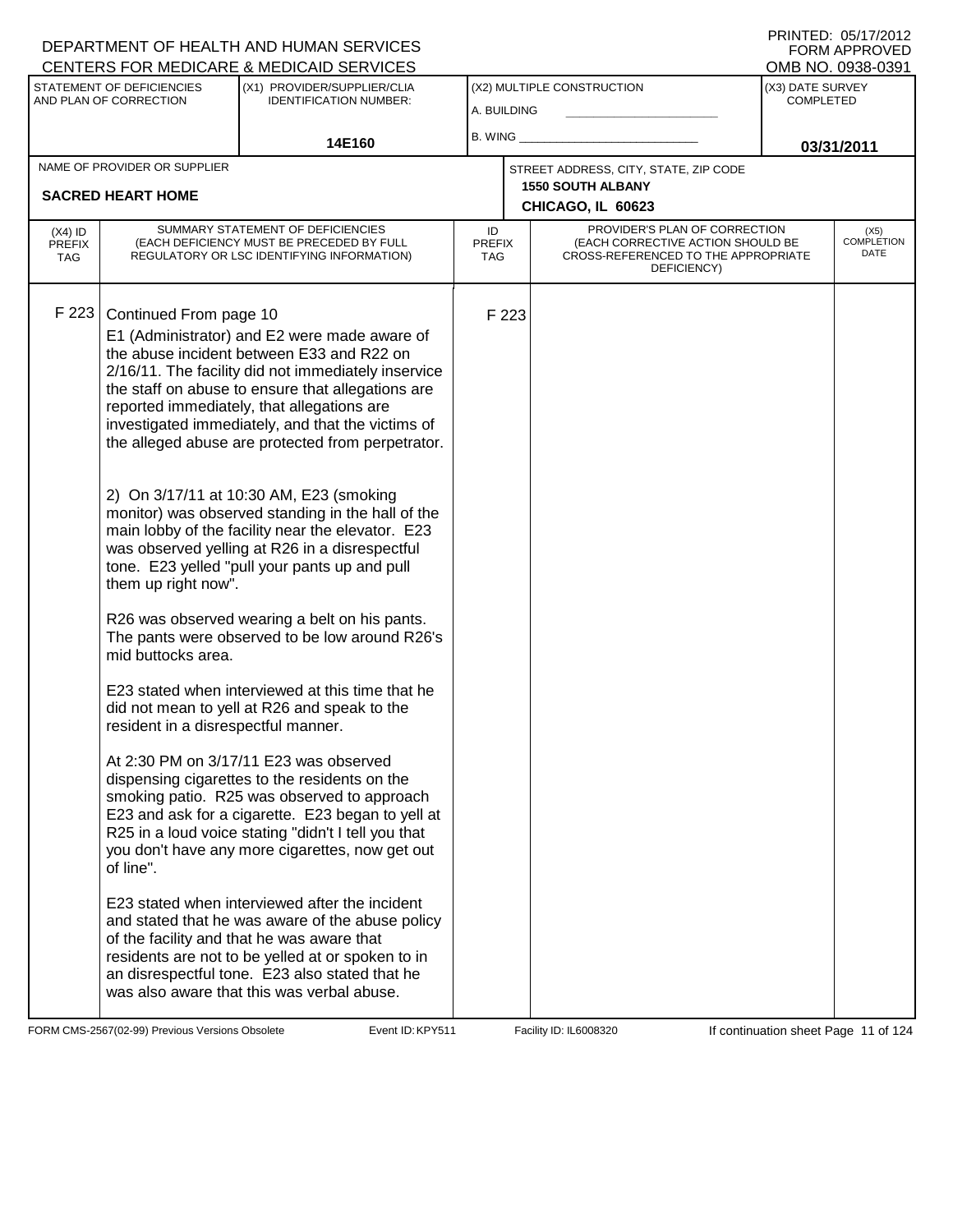| PRINTED: 05/17/2012 |
|---------------------|
| FORM APPROVED       |
| OMB NO. 0938-0391   |

|                                   |                                                                              | <u>ULIVILING I UN MEDIUANE &amp; MEDIUAID GENVIULO</u>                                                                                                                                                                                                                                                                                                                                                                                                                                                                                                                                                                                                                                                                                                                                                                                                                                                                                                                                                                                                                                                                                                                                                                                                                                                                                                                                                                                                                                                                                                                                                                                                |                                           |       |                                                                                                                          |                                      | ו פטט־טטפט . טאו טואוט            |
|-----------------------------------|------------------------------------------------------------------------------|-------------------------------------------------------------------------------------------------------------------------------------------------------------------------------------------------------------------------------------------------------------------------------------------------------------------------------------------------------------------------------------------------------------------------------------------------------------------------------------------------------------------------------------------------------------------------------------------------------------------------------------------------------------------------------------------------------------------------------------------------------------------------------------------------------------------------------------------------------------------------------------------------------------------------------------------------------------------------------------------------------------------------------------------------------------------------------------------------------------------------------------------------------------------------------------------------------------------------------------------------------------------------------------------------------------------------------------------------------------------------------------------------------------------------------------------------------------------------------------------------------------------------------------------------------------------------------------------------------------------------------------------------------|-------------------------------------------|-------|--------------------------------------------------------------------------------------------------------------------------|--------------------------------------|-----------------------------------|
|                                   | STATEMENT OF DEFICIENCIES<br>AND PLAN OF CORRECTION                          | (X1) PROVIDER/SUPPLIER/CLIA<br><b>IDENTIFICATION NUMBER:</b>                                                                                                                                                                                                                                                                                                                                                                                                                                                                                                                                                                                                                                                                                                                                                                                                                                                                                                                                                                                                                                                                                                                                                                                                                                                                                                                                                                                                                                                                                                                                                                                          | (X2) MULTIPLE CONSTRUCTION<br>A. BUILDING |       |                                                                                                                          | (X3) DATE SURVEY<br><b>COMPLETED</b> |                                   |
|                                   |                                                                              | 14E160                                                                                                                                                                                                                                                                                                                                                                                                                                                                                                                                                                                                                                                                                                                                                                                                                                                                                                                                                                                                                                                                                                                                                                                                                                                                                                                                                                                                                                                                                                                                                                                                                                                | <b>B. WING</b>                            |       |                                                                                                                          |                                      | 03/31/2011                        |
|                                   | NAME OF PROVIDER OR SUPPLIER                                                 |                                                                                                                                                                                                                                                                                                                                                                                                                                                                                                                                                                                                                                                                                                                                                                                                                                                                                                                                                                                                                                                                                                                                                                                                                                                                                                                                                                                                                                                                                                                                                                                                                                                       |                                           |       | STREET ADDRESS, CITY, STATE, ZIP CODE<br><b>1550 SOUTH ALBANY</b>                                                        |                                      |                                   |
|                                   | <b>SACRED HEART HOME</b>                                                     |                                                                                                                                                                                                                                                                                                                                                                                                                                                                                                                                                                                                                                                                                                                                                                                                                                                                                                                                                                                                                                                                                                                                                                                                                                                                                                                                                                                                                                                                                                                                                                                                                                                       |                                           |       | CHICAGO, IL 60623                                                                                                        |                                      |                                   |
| $(X4)$ ID<br><b>PREFIX</b><br>TAG |                                                                              | SUMMARY STATEMENT OF DEFICIENCIES<br>(EACH DEFICIENCY MUST BE PRECEDED BY FULL<br>REGULATORY OR LSC IDENTIFYING INFORMATION)                                                                                                                                                                                                                                                                                                                                                                                                                                                                                                                                                                                                                                                                                                                                                                                                                                                                                                                                                                                                                                                                                                                                                                                                                                                                                                                                                                                                                                                                                                                          | ID<br><b>PREFIX</b><br><b>TAG</b>         |       | PROVIDER'S PLAN OF CORRECTION<br>(EACH CORRECTIVE ACTION SHOULD BE<br>CROSS-REFERENCED TO THE APPROPRIATE<br>DEFICIENCY) |                                      | (X5)<br><b>COMPLETION</b><br>DATE |
| F 223                             | Continued From page 11                                                       |                                                                                                                                                                                                                                                                                                                                                                                                                                                                                                                                                                                                                                                                                                                                                                                                                                                                                                                                                                                                                                                                                                                                                                                                                                                                                                                                                                                                                                                                                                                                                                                                                                                       |                                           | F 223 |                                                                                                                          |                                      |                                   |
|                                   | facility policy.<br>abuse incidents. .<br>investigated as abuse allegations. | The above incident was reported to E23's direct<br>supervisor, E22 (director of activities) at 2:45 PM.<br>E22 stated that she would have a talk with E23.<br>E22 further stated when interviewed at 3:20 PM,<br>that she had spoken to E23 concerning his verbal<br>abuse against R25 and R26. E22 failed to state<br>that the above incidents were documented and<br>reported to the facility's abuse coordinator per<br>E1 (administrator) stated when interviewed on<br>3/18/11 at 12:20 PM, that the above incident had<br>been reported to her on 3/17/11 at 3:00 PM. E1<br>further stated that E23 had been sent home at<br>3:15 PM on 3/17/11. E1 stated that she had not<br>documented the incidents or sent a copy of the<br>initial report to the department of public health,<br>nor had E1 begun an investigation into the verbal<br>3) Per review of the facility's abuse files the<br>following incidents involving 12 sampled residents<br>(R4, 5, 9, 10, 11, 13, 15, 17, 18, 19, 22) and 33<br>residents outside of the sample (30, 31, 35, 36,<br>37, 38, 39, 40, 41, 42, 43, 44, 46, 47, 48, 49,<br>50, 51, 52, 53, 54, 55, 56, 57, 58, 60, 61, 62, 63,<br>64, 65, 66 and 67) were noted to have not been<br>The facility as a result did not notify IDPH of the<br>initial and final report of the investigation to<br>determine if there really was abuse, nor had the<br>facility investigated to determine if the physical<br>altercations and allegations of abuse were willful<br>and intentional or just part of the residents<br>psychiatric diagnoses. Examples are as follows:<br>a) R30 hit R15 on 12/31/10 because R15 |                                           |       |                                                                                                                          |                                      |                                   |

FORM CMS-2567(02-99) Previous Versions Obsolete Event ID: KPY511 Facility ID: IL6008320 If continuation sheet Page 12 of 124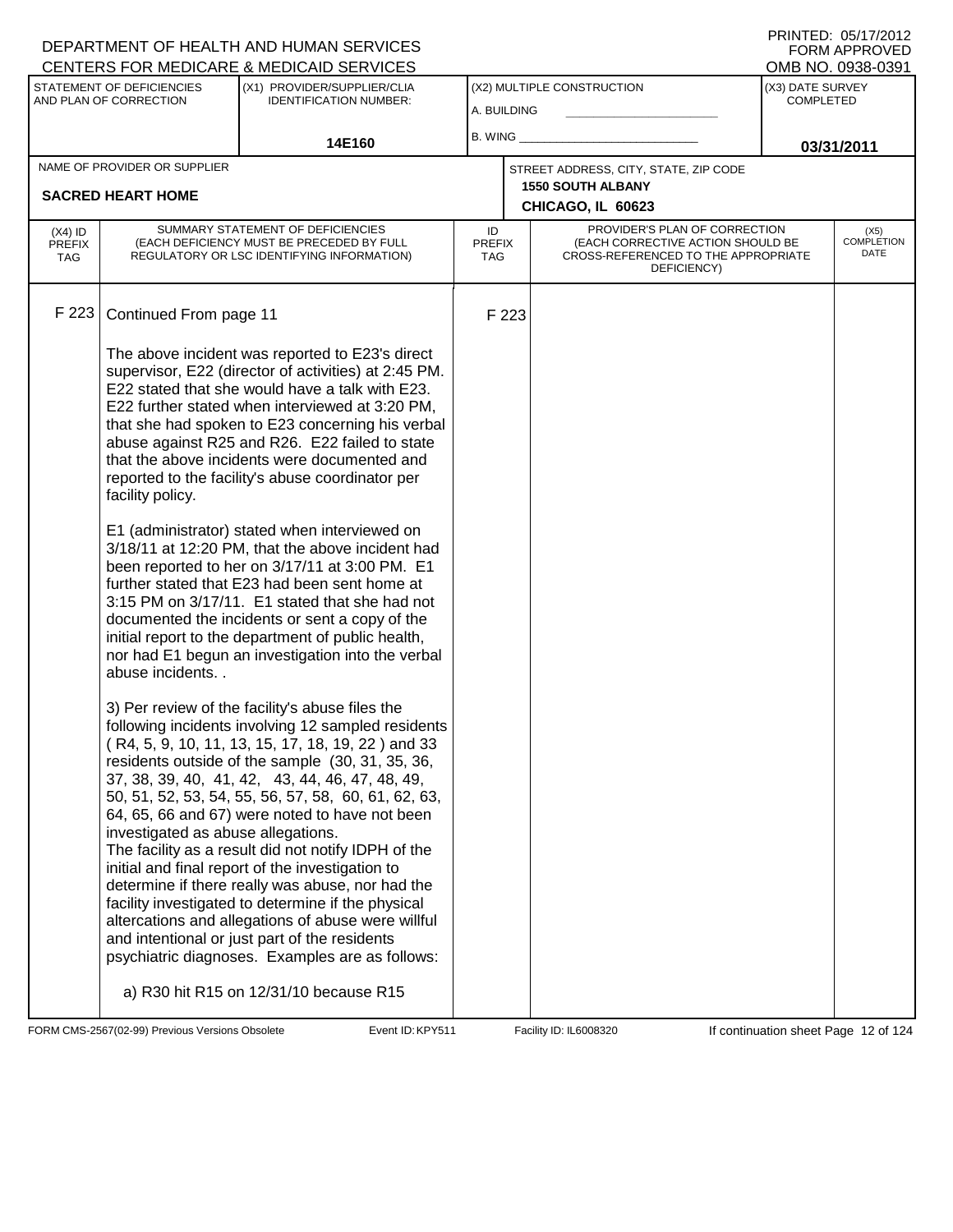#### A. BUILDING (X1) PROVIDER/SUPPLIER/CLIA IDENTIFICATION NUMBER: STATEMENT OF DEFICIENCIES AND PLAN OF CORRECTION (X3) DATE SURVEY COMPLETED FORM APPROVED<br>OMB NO. 0938-0391 (X2) MULTIPLE CONSTRUCTION B. WING **\_\_\_\_\_\_\_\_\_\_\_\_\_\_\_\_\_\_\_\_\_\_** CENTERS FOR MEDICARE & MEDICAID SERVICES 14E160 **B. WING CONSUMING (2011 03/31/2011 CHICAGO, IL 60623** NAME OF PROVIDER OR SUPPLIER STREET ADDRESS, CITY, STATE, ZIP CODE **SACRED HEART HOME 1550 SOUTH ALBANY** PROVIDER'S PLAN OF CORRECTION (EACH CORRECTIVE ACTION SHOULD BE CROSS-REFERENCED TO THE APPROPRIATE DEFICIENCY) (X5) COMPLETION DATE ID PREFIX TAG (X4) ID **PREFIX** TAG SUMMARY STATEMENT OF DEFICIENCIES (EACH DEFICIENCY MUST BE PRECEDED BY FULL REGULATORY OR LSC IDENTIFYING INFORMATION) F 223 Continued From page 12 F 223 called R30 names. R15 sustained 2 lacerations above the eye. b) Per incident report dated 1/14/11, R13 accused R41 of hitting him. Per incident report, there was redness to R13's left jaw. c) R13's 12/26/10 incident report indicated R13 hit his roommate R42 with a shoe. Per report, R13 said he was mad because he did not get his date. d) Per incident report dated 1/10/11, R35 alleged that R15 put her hand on her ( R35's neck. No abuse investigation was done nor was IDPH notified. e) R36 alleged that she was hit 3-4 times by a 3rd floor resident while she was in bed. There was no accompanying report that the facility investigated this to determine the identity of this resident to ensure that other residents are protected from this unknown perpetrator. No abuse investigation was done nor the IDPH was notified. f) R5 struck a staff member on 1/2/11 and punched a CNA ( certified nurse aide ) in the head on 12/12/10, per incident reports. No evidence in the abuse files that this was investigated, to ensure that staff as a result did not hit resident back. g) R22 stomped R31's foot and punched R31 on 1/2/11. No abuse investigation nor IDPH notification was done. h) R19 accused a resident of beating her face

FORM CMS-2567(02-99) Previous Versions Obsolete **KRY511** Event ID: KPY511 Facility ID: IL6008320 If continuation sheet Page 13 of 124

DEPARTMENT OF HEALTH AND HUMAN SERVICES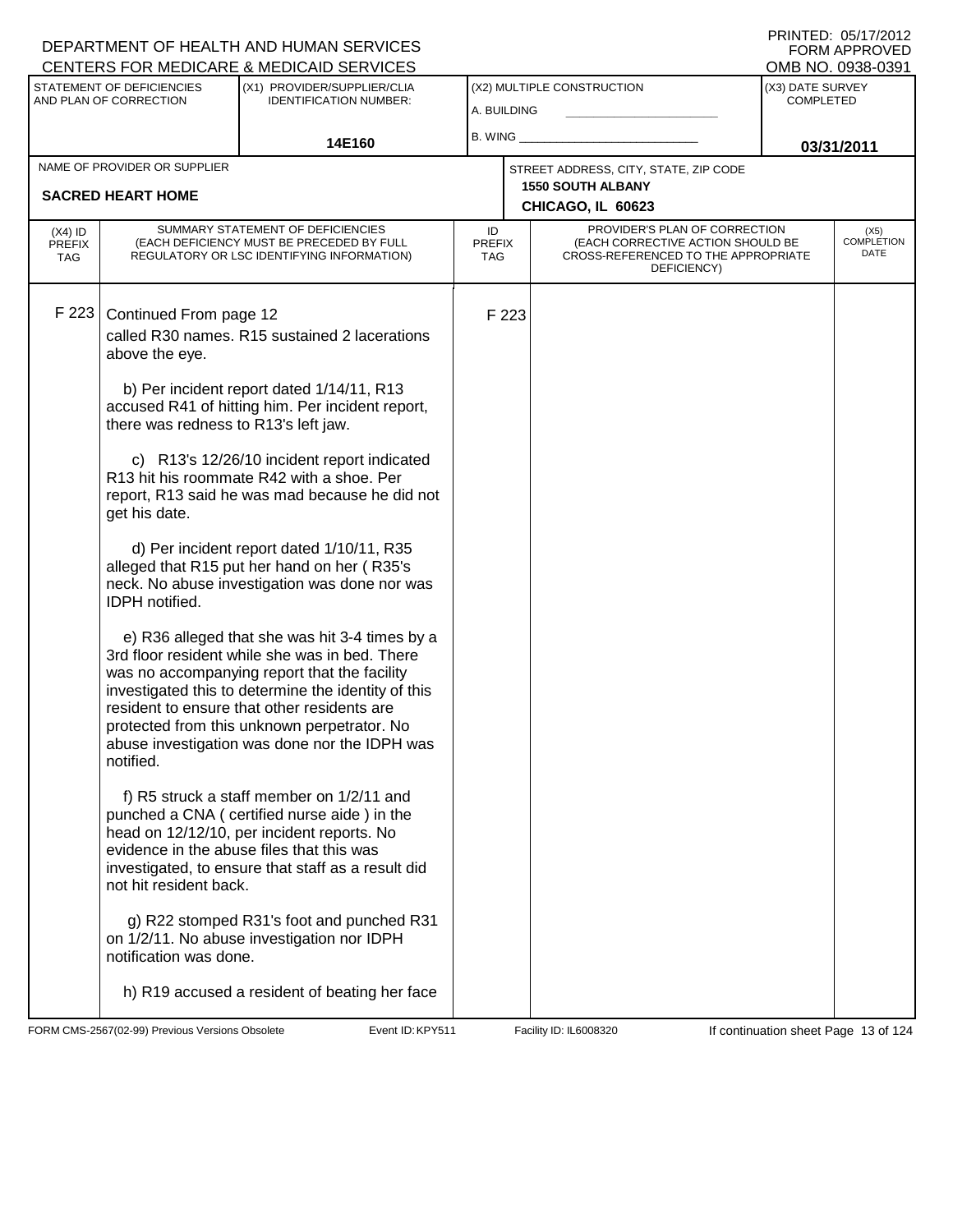| PRINTED: 05/17/2012 |               |
|---------------------|---------------|
|                     | FORM APPROVED |
| OMB NO. 0938-0391   |               |

| CENTERS FOR MEDICARE & MEDICAID SERVICES |                                                                                                            |                                                                                                                                                                                                                                                                                                                                                                                                                                                                                                                                                                                                                                                                                                                                                                                                                                                                                                                                                                                                                                                                                                                                                                                                                                                                                                                                                                                                                                                                                     |                            |       |                                                                                                                          |                                      | OMB NO. 0938-0391                 |
|------------------------------------------|------------------------------------------------------------------------------------------------------------|-------------------------------------------------------------------------------------------------------------------------------------------------------------------------------------------------------------------------------------------------------------------------------------------------------------------------------------------------------------------------------------------------------------------------------------------------------------------------------------------------------------------------------------------------------------------------------------------------------------------------------------------------------------------------------------------------------------------------------------------------------------------------------------------------------------------------------------------------------------------------------------------------------------------------------------------------------------------------------------------------------------------------------------------------------------------------------------------------------------------------------------------------------------------------------------------------------------------------------------------------------------------------------------------------------------------------------------------------------------------------------------------------------------------------------------------------------------------------------------|----------------------------|-------|--------------------------------------------------------------------------------------------------------------------------|--------------------------------------|-----------------------------------|
|                                          | STATEMENT OF DEFICIENCIES<br>AND PLAN OF CORRECTION                                                        | (X1) PROVIDER/SUPPLIER/CLIA<br><b>IDENTIFICATION NUMBER:</b>                                                                                                                                                                                                                                                                                                                                                                                                                                                                                                                                                                                                                                                                                                                                                                                                                                                                                                                                                                                                                                                                                                                                                                                                                                                                                                                                                                                                                        | A. BUILDING                |       | (X2) MULTIPLE CONSTRUCTION                                                                                               | (X3) DATE SURVEY<br><b>COMPLETED</b> |                                   |
|                                          |                                                                                                            | 14E160                                                                                                                                                                                                                                                                                                                                                                                                                                                                                                                                                                                                                                                                                                                                                                                                                                                                                                                                                                                                                                                                                                                                                                                                                                                                                                                                                                                                                                                                              | B. WING                    |       |                                                                                                                          |                                      | 03/31/2011                        |
|                                          | NAME OF PROVIDER OR SUPPLIER                                                                               |                                                                                                                                                                                                                                                                                                                                                                                                                                                                                                                                                                                                                                                                                                                                                                                                                                                                                                                                                                                                                                                                                                                                                                                                                                                                                                                                                                                                                                                                                     |                            |       | STREET ADDRESS, CITY, STATE, ZIP CODE                                                                                    |                                      |                                   |
|                                          | <b>SACRED HEART HOME</b>                                                                                   |                                                                                                                                                                                                                                                                                                                                                                                                                                                                                                                                                                                                                                                                                                                                                                                                                                                                                                                                                                                                                                                                                                                                                                                                                                                                                                                                                                                                                                                                                     |                            |       | <b>1550 SOUTH ALBANY</b><br>CHICAGO, IL 60623                                                                            |                                      |                                   |
| $(X4)$ ID<br><b>PREFIX</b><br><b>TAG</b> |                                                                                                            | SUMMARY STATEMENT OF DEFICIENCIES<br>(EACH DEFICIENCY MUST BE PRECEDED BY FULL<br>REGULATORY OR LSC IDENTIFYING INFORMATION)                                                                                                                                                                                                                                                                                                                                                                                                                                                                                                                                                                                                                                                                                                                                                                                                                                                                                                                                                                                                                                                                                                                                                                                                                                                                                                                                                        | ID<br><b>PREFIX</b><br>TAG |       | PROVIDER'S PLAN OF CORRECTION<br>(EACH CORRECTIVE ACTION SHOULD BE<br>CROSS-REFERENCED TO THE APPROPRIATE<br>DEFICIENCY) |                                      | (X5)<br><b>COMPLETION</b><br>DATE |
| F 223                                    | Continued From page 13<br>resident is.<br>there IDPH notification.<br>notification was found.<br>was done. | and head and hit her on the right shoulder with a<br>fan on 2/8/11. On 12/10/10, R19 alleged that she<br>was punched by R67. For both these incidents,<br>there were abuse investigations and IDPH<br>notifications noted in the facility's abuse files.<br>i) On 2/14/11, R37 got up of her chair and hit<br>another resident without provocation. There was<br>no abuse investigation and IDPH notification<br>noted for this incident. There also was no<br>indication in the incident report of who this other<br>j) On 2/18/11, R44 attacked and wrestled R38.<br>R44 said he wrestled R38 because R38 of<br>spitting on his face and R38 denied the allegation.<br>There was no abuse investigation noted nor was<br>k) On 12/8/10, R44 alleged that he was hit by<br>another resident after saying " Kirk Douglas".<br>The other resident was just identified with initials<br>but incident report does not indicated who this<br>other resident is. No abuse investigation no IDPH<br>On 12/11/10, R66 swung at R44 after R66<br>alleged that R44 threatened R66 and was at<br>R66's face. Although R44 denied he threatened<br>R66, a staff saw R44 threatened R66 and walked<br>right to R66's face. No evidence of abuse<br>investigation was found nor IDPH notification.<br>I) R40 hit R46 on 2/26/11. R40 said she hit R46<br>because R46 won't share her food. R40 also<br>threatened and cursed staff. No abuse<br>investigation was found and no IDPH notification |                            | F 223 |                                                                                                                          |                                      |                                   |

FORM CMS-2567(02-99) Previous Versions Obsolete Event ID: KPY511 Facility ID: IL6008320 If continuation sheet Page 14 of 124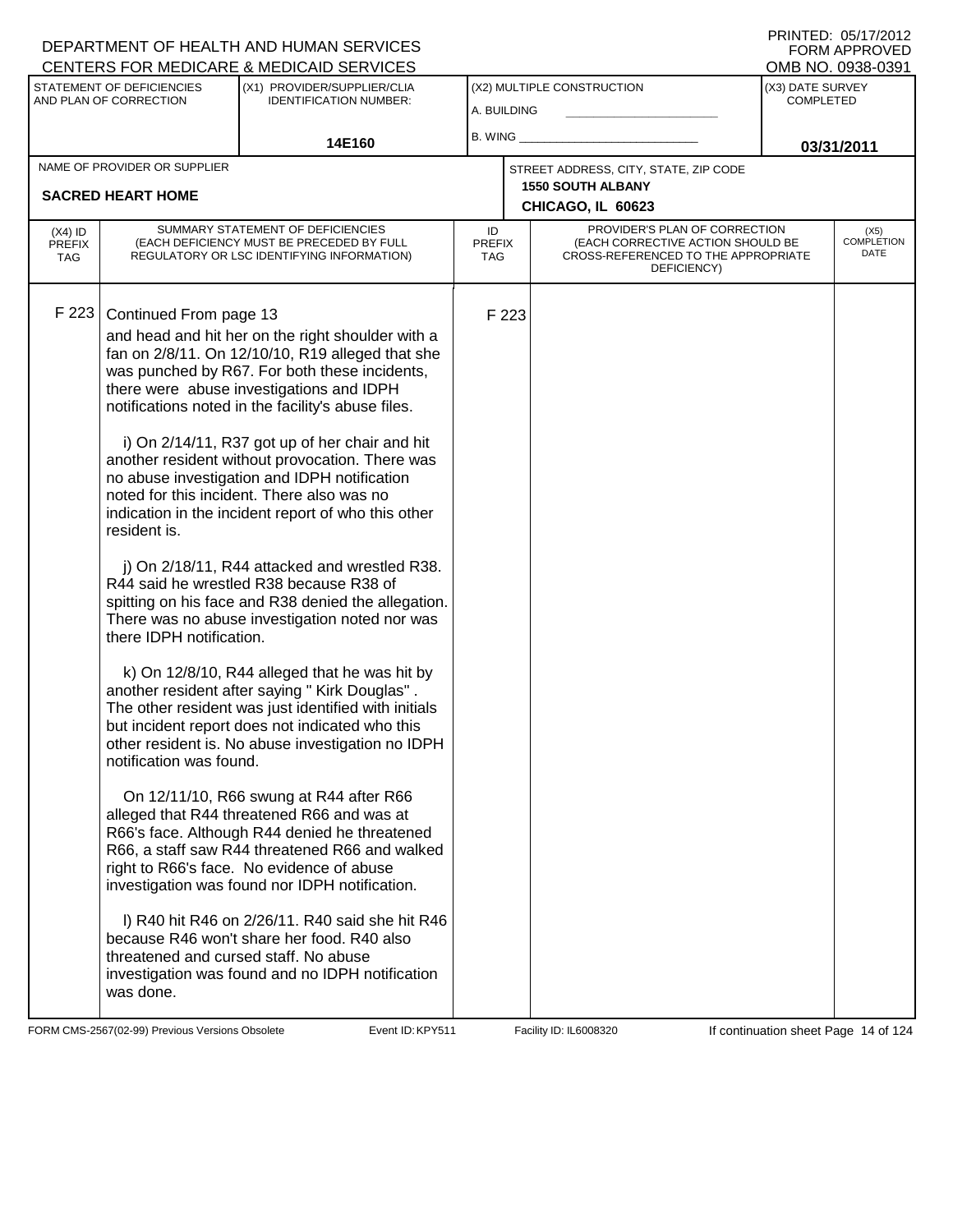|                                                                                                                                                                 |                                                          | DEPARTMENT OF HEALTH AND HUMAN SERVICES                                                                                                                                                                                                               |                                   |                            |                                                                                                                          |            | FORM APPROVED<br>OMB NO. 0938-0391 |  |
|-----------------------------------------------------------------------------------------------------------------------------------------------------------------|----------------------------------------------------------|-------------------------------------------------------------------------------------------------------------------------------------------------------------------------------------------------------------------------------------------------------|-----------------------------------|----------------------------|--------------------------------------------------------------------------------------------------------------------------|------------|------------------------------------|--|
| CENTERS FOR MEDICARE & MEDICAID SERVICES<br>STATEMENT OF DEFICIENCIES<br>(X1) PROVIDER/SUPPLIER/CLIA<br><b>IDENTIFICATION NUMBER:</b><br>AND PLAN OF CORRECTION |                                                          | A. BUILDING                                                                                                                                                                                                                                           |                                   | (X2) MULTIPLE CONSTRUCTION | (X3) DATE SURVEY<br><b>COMPLETED</b>                                                                                     |            |                                    |  |
|                                                                                                                                                                 |                                                          | 14E160                                                                                                                                                                                                                                                | B. WING                           |                            |                                                                                                                          | 03/31/2011 |                                    |  |
|                                                                                                                                                                 | NAME OF PROVIDER OR SUPPLIER<br><b>SACRED HEART HOME</b> |                                                                                                                                                                                                                                                       |                                   |                            | STREET ADDRESS, CITY, STATE, ZIP CODE<br><b>1550 SOUTH ALBANY</b>                                                        |            |                                    |  |
|                                                                                                                                                                 |                                                          |                                                                                                                                                                                                                                                       |                                   |                            | CHICAGO, IL 60623                                                                                                        |            |                                    |  |
| $(X4)$ ID<br><b>PREFIX</b><br>TAG                                                                                                                               |                                                          | SUMMARY STATEMENT OF DEFICIENCIES<br>(EACH DEFICIENCY MUST BE PRECEDED BY FULL<br>REGULATORY OR LSC IDENTIFYING INFORMATION)                                                                                                                          | ID<br><b>PREFIX</b><br><b>TAG</b> |                            | PROVIDER'S PLAN OF CORRECTION<br>(EACH CORRECTIVE ACTION SHOULD BE<br>CROSS-REFERENCED TO THE APPROPRIATE<br>DEFICIENCY) |            | $(X5)$<br>COMPLETION<br>DATE       |  |
| F 223                                                                                                                                                           | Continued From page 14                                   |                                                                                                                                                                                                                                                       |                                   | F 223                      |                                                                                                                          |            |                                    |  |
|                                                                                                                                                                 | made.                                                    | m) On 12/2/10, R47 kicked R48 on her left leg<br>because R48 wouldn't give R47 her coleslaw. No<br>abuse investigation or IDPH notification was                                                                                                       |                                   |                            |                                                                                                                          |            |                                    |  |
|                                                                                                                                                                 | noted nor was there IDPH notification.                   | n) R37 punched R49 on the left jaw without<br>provocation while standing at the medication line<br>on 2/14/11. There was no abuse investigation                                                                                                       |                                   |                            |                                                                                                                          |            |                                    |  |
|                                                                                                                                                                 | notification.                                            | o) On 2/14/11, R43 was hit by another resident<br>while she was standing in front of the nurses<br>station. The identity of the other resident wasn't<br>shown in this incident report. There was no abuse<br>investigation noted nor was there IDPH  |                                   |                            |                                                                                                                          |            |                                    |  |
|                                                                                                                                                                 | <b>IDPH</b> notification.                                | p) On 2/28/11, R9 alleged that R11 hit her on<br>her shoulder and thus she hit him back. There<br>was no abuse investigation noted nor was there                                                                                                      |                                   |                            |                                                                                                                          |            |                                    |  |
|                                                                                                                                                                 | notification.                                            | q) R50 alleged that on 3/1/11, R17 pushed him<br>for no reason. This resulted in a fight. There was<br>no abuse investigation noted nor was there IDPH                                                                                                |                                   |                            |                                                                                                                          |            |                                    |  |
|                                                                                                                                                                 | IDPH notification.                                       | s) R52 slapped R51 in the arm on 3/4/11 while<br>they were in the bathroom. R51 said she tried to<br>remove R52's purse from the sink so R51 could<br>wash her hands, but was slapped by R52. There<br>was no abuse investigation noted nor was there |                                   |                            |                                                                                                                          |            |                                    |  |

FORM CMS-2567(02-99) Previous Versions Obsolete Event ID: KPY511 Facility ID: IL6008320 If continuation sheet Page 15 of 124

DEPARTMENT OF HEALTH AND HUMAN SERVICES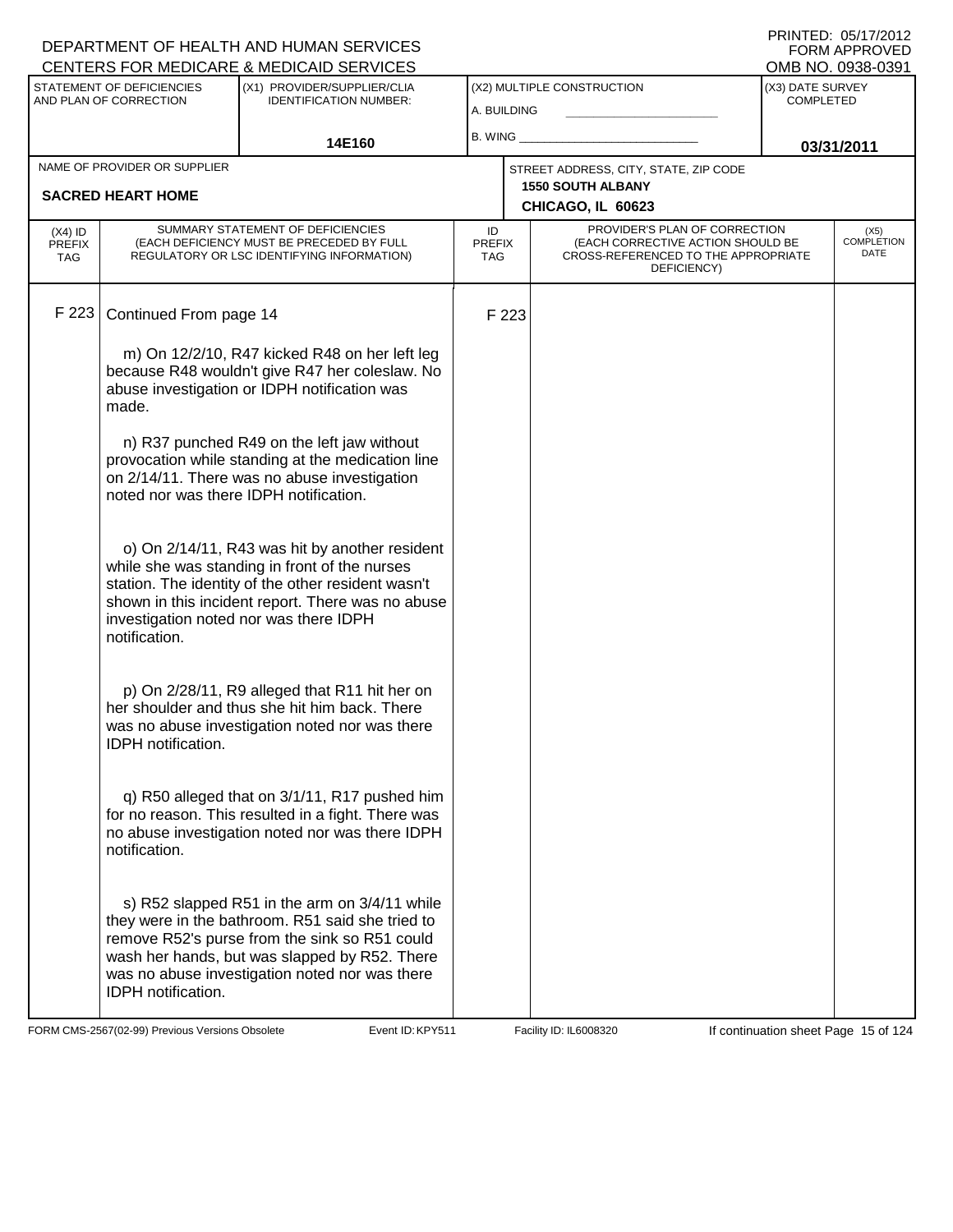|                                          |                                                     | DEPARTMENT OF HEALTH AND HUMAN SERVICES<br>CENTERS FOR MEDICARE & MEDICAID SERVICES                                                                                                                                                                                                                   |                                   |       |                                                                                                                          |                                      | FORM APPROVED<br>OMB NO. 0938-0391 |
|------------------------------------------|-----------------------------------------------------|-------------------------------------------------------------------------------------------------------------------------------------------------------------------------------------------------------------------------------------------------------------------------------------------------------|-----------------------------------|-------|--------------------------------------------------------------------------------------------------------------------------|--------------------------------------|------------------------------------|
|                                          | STATEMENT OF DEFICIENCIES<br>AND PLAN OF CORRECTION | (X1) PROVIDER/SUPPLIER/CLIA<br><b>IDENTIFICATION NUMBER:</b>                                                                                                                                                                                                                                          | A. BUILDING                       |       | (X2) MULTIPLE CONSTRUCTION                                                                                               | (X3) DATE SURVEY<br><b>COMPLETED</b> |                                    |
|                                          |                                                     | 14E160                                                                                                                                                                                                                                                                                                | B. WING                           |       |                                                                                                                          |                                      | 03/31/2011                         |
|                                          | NAME OF PROVIDER OR SUPPLIER                        |                                                                                                                                                                                                                                                                                                       |                                   |       | STREET ADDRESS, CITY, STATE, ZIP CODE<br><b>1550 SOUTH ALBANY</b>                                                        |                                      |                                    |
|                                          | <b>SACRED HEART HOME</b>                            |                                                                                                                                                                                                                                                                                                       |                                   |       | CHICAGO, IL 60623                                                                                                        |                                      |                                    |
| $(X4)$ ID<br><b>PREFIX</b><br><b>TAG</b> |                                                     | SUMMARY STATEMENT OF DEFICIENCIES<br>(EACH DEFICIENCY MUST BE PRECEDED BY FULL<br>REGULATORY OR LSC IDENTIFYING INFORMATION)                                                                                                                                                                          | ID<br><b>PREFIX</b><br><b>TAG</b> |       | PROVIDER'S PLAN OF CORRECTION<br>(EACH CORRECTIVE ACTION SHOULD BE<br>CROSS-REFERENCED TO THE APPROPRIATE<br>DEFICIENCY) |                                      | $(X5)$<br>COMPLETION<br>DATE       |
| F 223                                    | Continued From page 15                              |                                                                                                                                                                                                                                                                                                       |                                   | F 223 |                                                                                                                          |                                      |                                    |
|                                          | notification.                                       | t) On 3/8/11, while in the cigarette line, R53<br>became verbally aggressive and punched a staff<br>on the right jaw after staff told her to put a coat<br>on. No abuse investigation was done to<br>determine is staff retaliated back. There was no<br>abuse investigation noted nor was there IDPH |                                   |       |                                                                                                                          |                                      |                                    |
|                                          | there IDPH notification.                            | u) On 3/11/11, R4 alleged that R18 punched<br>R4 on the chest and arm. Another resident<br>confirmed this. R18 said he was just playing.<br>There was no abuse investigation noted nor was                                                                                                            |                                   |       |                                                                                                                          |                                      |                                    |
|                                          | there IDPH notification.                            | v) R54 wanted to sign AMA on 3/19/11,<br>grabbed a pole from the tent and hit the security.<br>There was no abuse investigation noted nor was                                                                                                                                                         |                                   |       |                                                                                                                          |                                      |                                    |
|                                          | noted nor was there IDPH notification.              | w) R56 slapped R55 on the face on 3/11/11<br>unprovoked. There was no abuse investigation                                                                                                                                                                                                             |                                   |       |                                                                                                                          |                                      |                                    |
|                                          | mutual pushing. There was no abuse<br>notification. | x) On 11/27/10, R58 pushed R57 after R57<br>would not move out of R58's way. This resulted to<br>investigation noted nor was there IDPH                                                                                                                                                               |                                   |       |                                                                                                                          |                                      |                                    |
|                                          |                                                     | y) On 11/24/10, R41 put his hands around R4<br>to choke him or push him away. R41 was                                                                                                                                                                                                                 |                                   |       |                                                                                                                          |                                      |                                    |

FORM CMS-2567(02-99) Previous Versions Obsolete Event ID: KPY511 Facility ID: IL6008320 If continuation sheet Page 16 of 124

DEPARTMENT OF HEALTH AND HUMAN SERVICES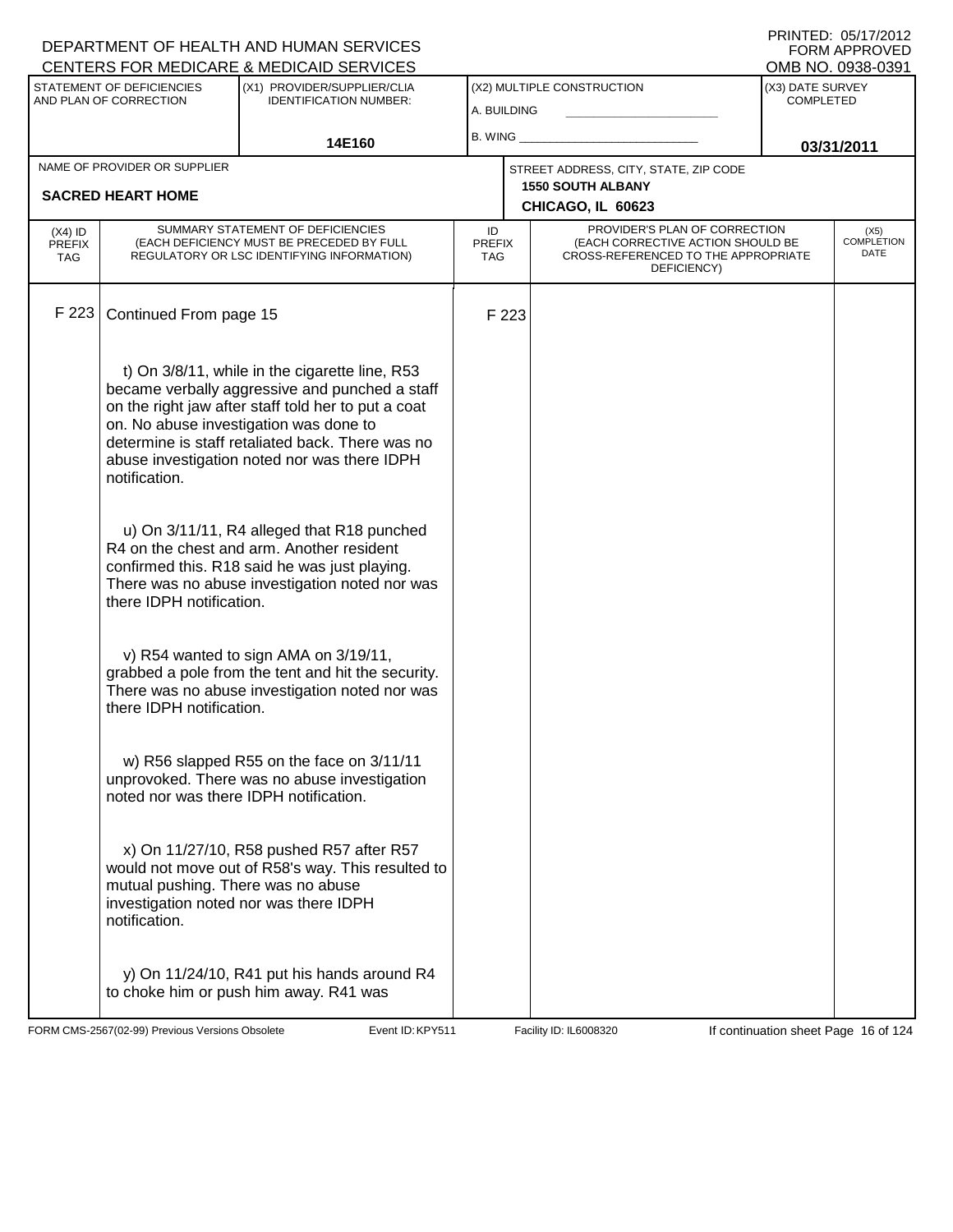| CENTERS FOR MEDICARE & MEDICAID SERVICES |                                                     |                                                                                                                                                                                                                                                                                                                                                                                                                                                                                                                                                                                                                                  |                            |       |                                                                                                                          |                                      | OMB NO. 0938-0391                 |
|------------------------------------------|-----------------------------------------------------|----------------------------------------------------------------------------------------------------------------------------------------------------------------------------------------------------------------------------------------------------------------------------------------------------------------------------------------------------------------------------------------------------------------------------------------------------------------------------------------------------------------------------------------------------------------------------------------------------------------------------------|----------------------------|-------|--------------------------------------------------------------------------------------------------------------------------|--------------------------------------|-----------------------------------|
|                                          | STATEMENT OF DEFICIENCIES<br>AND PLAN OF CORRECTION | (X1) PROVIDER/SUPPLIER/CLIA<br><b>IDENTIFICATION NUMBER:</b>                                                                                                                                                                                                                                                                                                                                                                                                                                                                                                                                                                     | A. BUILDING                |       | (X2) MULTIPLE CONSTRUCTION                                                                                               | (X3) DATE SURVEY<br><b>COMPLETED</b> |                                   |
|                                          |                                                     | 14E160                                                                                                                                                                                                                                                                                                                                                                                                                                                                                                                                                                                                                           | B. WING                    |       |                                                                                                                          | 03/31/2011                           |                                   |
|                                          | NAME OF PROVIDER OR SUPPLIER                        |                                                                                                                                                                                                                                                                                                                                                                                                                                                                                                                                                                                                                                  |                            |       | STREET ADDRESS, CITY, STATE, ZIP CODE                                                                                    |                                      |                                   |
|                                          | <b>SACRED HEART HOME</b>                            |                                                                                                                                                                                                                                                                                                                                                                                                                                                                                                                                                                                                                                  |                            |       | <b>1550 SOUTH ALBANY</b>                                                                                                 |                                      |                                   |
|                                          |                                                     |                                                                                                                                                                                                                                                                                                                                                                                                                                                                                                                                                                                                                                  |                            |       | CHICAGO, IL 60623                                                                                                        |                                      |                                   |
| $(X4)$ ID<br><b>PREFIX</b><br><b>TAG</b> |                                                     | SUMMARY STATEMENT OF DEFICIENCIES<br>(EACH DEFICIENCY MUST BE PRECEDED BY FULL<br>REGULATORY OR LSC IDENTIFYING INFORMATION)                                                                                                                                                                                                                                                                                                                                                                                                                                                                                                     | ID<br><b>PREFIX</b><br>TAG |       | PROVIDER'S PLAN OF CORRECTION<br>(EACH CORRECTIVE ACTION SHOULD BE<br>CROSS-REFERENCED TO THE APPROPRIATE<br>DEFICIENCY) |                                      | (X5)<br><b>COMPLETION</b><br>DATE |
| F 223                                    | Continued From page 16<br><b>IDPH</b> notification. | agitated, delusional, and hard to redirect. R41<br>said it is because R4 touched R41's hair. There<br>was no abuse investigation noted nor was there                                                                                                                                                                                                                                                                                                                                                                                                                                                                             |                            | F 223 |                                                                                                                          |                                      |                                   |
|                                          | nor was there IDPH notification.                    | z) On 11/24/10, R60 hit R63 without<br>provocation. R60 said he doesn't not like R63 that<br>is why. There was no abuse investigation noted                                                                                                                                                                                                                                                                                                                                                                                                                                                                                      |                            |       |                                                                                                                          |                                      |                                   |
|                                          | was there IDPH notification.                        | aa) R61 scratched a resident on the right neck<br>on 11/23/10. R61 stated she was being bothered<br>by this other resident, calling R61 a Hub. The<br>other resident was only identified with an initial KK<br>and there was no indication in the report who this<br>is. There was no abuse investigation noted nor                                                                                                                                                                                                                                                                                                              |                            |       |                                                                                                                          |                                      |                                   |
|                                          | notification.<br>reporting sent to IDPH.            | bb) On 11/20/10, R62 threw a chair at R63 and<br>spat at her face. R62 said that R63 hit him first.<br>R63 said she was just sitting in line when R62<br>spat at her and threw a chair at her. There was<br>no abuse investigation noted nor was there IDPH<br>cc) R10 arrived from a hospital with scrapes and<br>scabs on both knees on 12/27/10. R10 alleged<br>that hospital security threw him on the ground.<br>Although facility called the hospital and got in<br>touch with the unit coordinator who said the<br>hospital is going to investigate the allegation,<br>there was no facility investigation, follow up and |                            |       |                                                                                                                          |                                      |                                   |
|                                          |                                                     | dd) On 12/26/10 at 1:45 PM, while R64 was<br>sitting in the dining room, R65 run towards her                                                                                                                                                                                                                                                                                                                                                                                                                                                                                                                                     |                            |       |                                                                                                                          |                                      |                                   |

FORM CMS-2567(02-99) Previous Versions Obsolete Event ID: KPY511 Facility ID: IL6008320 If continuation sheet Page 17 of 124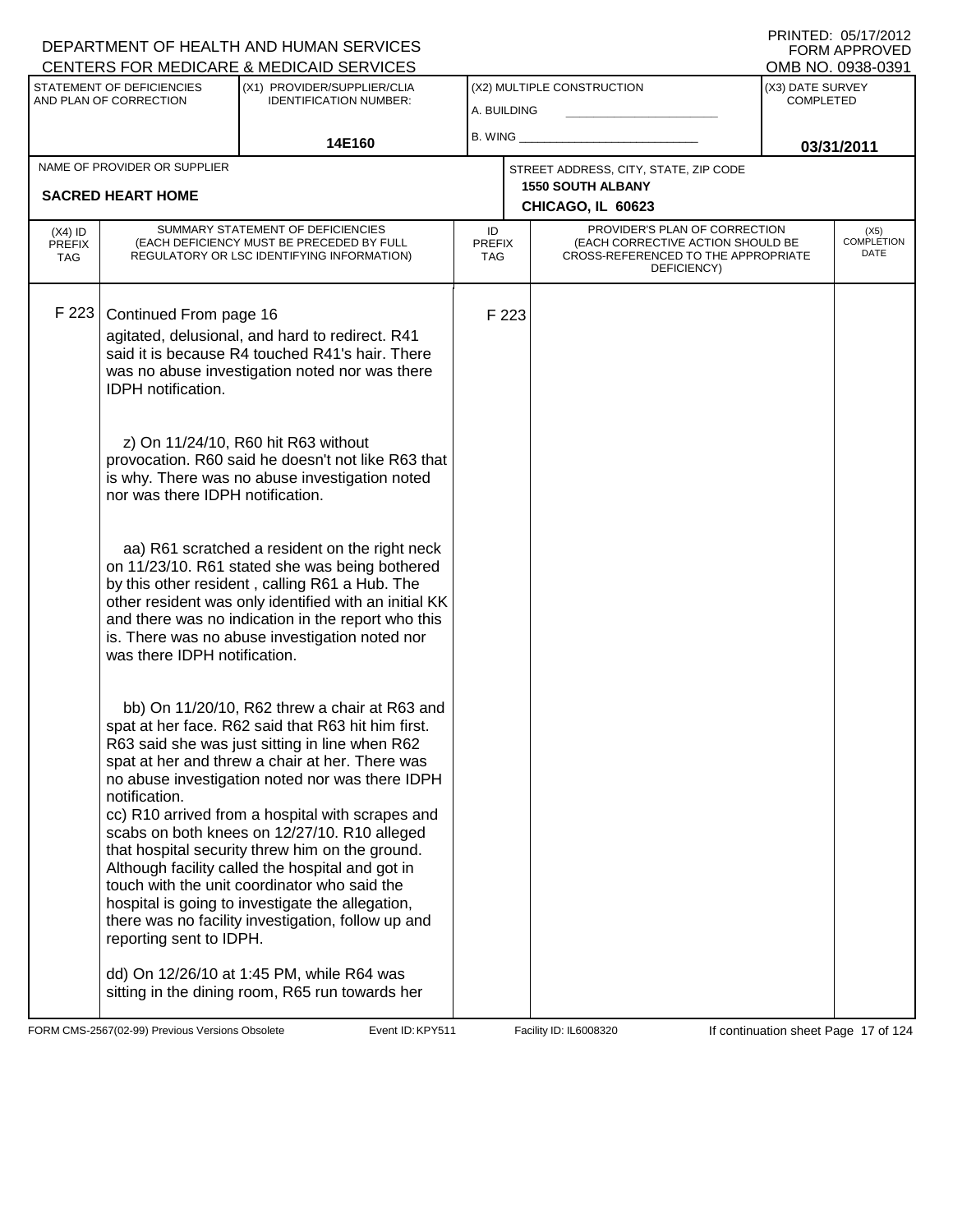PRINTED: 05/17/2012 FORM APPROVED<br>OMB NO. 0938-0391

| STATEMENT OF DEFICIENCIES<br>AND PLAN OF CORRECTION |                                                                                                                                                              | **********************<br>(X1) PROVIDER/SUPPLIER/CLIA<br><b>IDENTIFICATION NUMBER:</b>                                                                                                                                                                                                                                                                                                                                                                                                                                                                                                                                                                                                                                                                                                                                                                                                                                                                                                                                                                                                                                                                                                                                                                                                                                                                                                               | (X2) MULTIPLE CONSTRUCTION<br>A. BUILDING |       |                                                                                                                          | (X3) DATE SURVEY<br><b>COMPLETED</b> |                                   |
|-----------------------------------------------------|--------------------------------------------------------------------------------------------------------------------------------------------------------------|------------------------------------------------------------------------------------------------------------------------------------------------------------------------------------------------------------------------------------------------------------------------------------------------------------------------------------------------------------------------------------------------------------------------------------------------------------------------------------------------------------------------------------------------------------------------------------------------------------------------------------------------------------------------------------------------------------------------------------------------------------------------------------------------------------------------------------------------------------------------------------------------------------------------------------------------------------------------------------------------------------------------------------------------------------------------------------------------------------------------------------------------------------------------------------------------------------------------------------------------------------------------------------------------------------------------------------------------------------------------------------------------------|-------------------------------------------|-------|--------------------------------------------------------------------------------------------------------------------------|--------------------------------------|-----------------------------------|
|                                                     |                                                                                                                                                              | 14E160                                                                                                                                                                                                                                                                                                                                                                                                                                                                                                                                                                                                                                                                                                                                                                                                                                                                                                                                                                                                                                                                                                                                                                                                                                                                                                                                                                                               | B. WING _                                 |       |                                                                                                                          |                                      | 03/31/2011                        |
|                                                     | NAME OF PROVIDER OR SUPPLIER<br><b>SACRED HEART HOME</b>                                                                                                     |                                                                                                                                                                                                                                                                                                                                                                                                                                                                                                                                                                                                                                                                                                                                                                                                                                                                                                                                                                                                                                                                                                                                                                                                                                                                                                                                                                                                      |                                           |       | STREET ADDRESS, CITY, STATE, ZIP CODE<br><b>1550 SOUTH ALBANY</b><br>CHICAGO, IL 60623                                   |                                      |                                   |
| $(X4)$ ID<br><b>PREFIX</b><br><b>TAG</b>            |                                                                                                                                                              | SUMMARY STATEMENT OF DEFICIENCIES<br>(EACH DEFICIENCY MUST BE PRECEDED BY FULL<br>REGULATORY OR LSC IDENTIFYING INFORMATION)                                                                                                                                                                                                                                                                                                                                                                                                                                                                                                                                                                                                                                                                                                                                                                                                                                                                                                                                                                                                                                                                                                                                                                                                                                                                         | ID<br><b>PREFIX</b><br><b>TAG</b>         |       | PROVIDER'S PLAN OF CORRECTION<br>(EACH CORRECTIVE ACTION SHOULD BE<br>CROSS-REFERENCED TO THE APPROPRIATE<br>DEFICIENCY) |                                      | (X5)<br><b>COMPLETION</b><br>DATE |
| F 223                                               | Continued From page 17<br><b>IDPH</b> notification.<br>conducted.<br>Immediate Jeopardy:<br>3-11 shift after the abuse incident.<br>designee for compliance. | with a butter knife and a fork and threatened her.<br>R64 scratched R65 on his face in self defense.<br>R65 said R64 keeps on bugging him, so he had<br>to do something so she leaves R65 alone. There<br>was no abuse investigation noted nor was there<br>While the Immediacy was removed on 3/23/11,<br>the facility remains out of compliance at severity<br>level 2, because the facility has yet to inservice<br>the new hires on all shifts, has yet to assess if<br>new interventions and policies are effective on<br>the possible affected residents, and the facility's<br>evaluation of the new plan of care has yet to be<br>The facility took the following steps to correct the<br>1) E33 was terminated after the allegation of<br>abuse was substantiated by the facility<br>investigation which started 2/16/11. E33's last<br>working day was on 2/15/11, when he finished his<br>2) All scheduled staff were immediately<br>inserviced on abuse prevention policy by the<br>Social service Consultant, E1 and E3, focusing<br>on immediate reporting of abuse allegations and<br>protection of residents. This started on 3/17/11 at<br>3:00 PM This will be monitored by E1 or her<br>3) No staff member will be scheduled to work<br>until they had been inserviced on abuse.<br>4) All agency nurses will be inserviced by their<br>agency on the facility's abuse policy and |                                           | F 223 |                                                                                                                          |                                      |                                   |

FORM CMS-2567(02-99) Previous Versions Obsolete **KRY511** Event ID: KPY511 Facility ID: IL6008320 If continuation sheet Page 18 of 124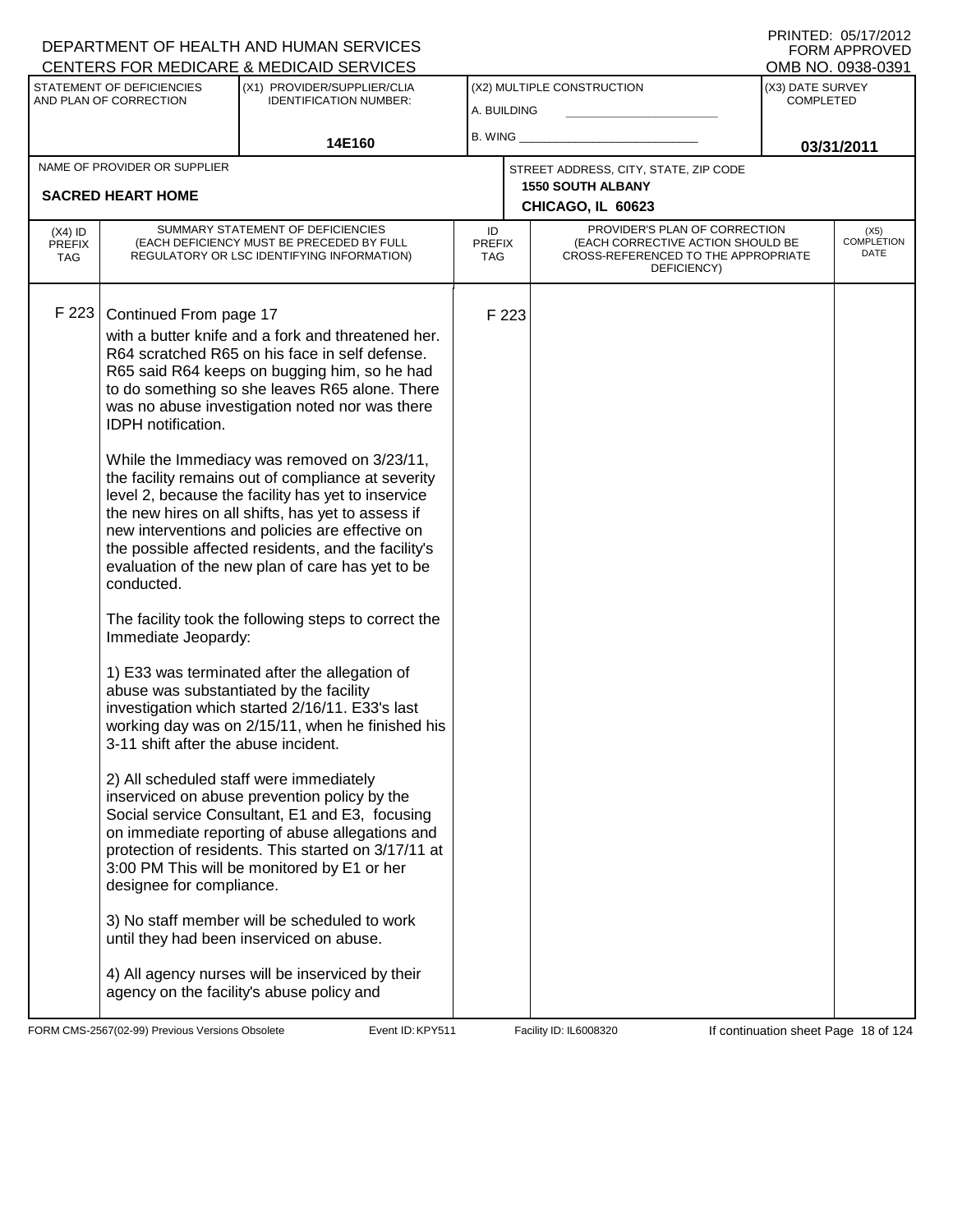|                                   |                                      | CENTERS FOR MEDICARE & MEDICAID SERVICES                                                                                     |                            |       |                                                                                                                          |                  | OMB NO. 0938-0391            |
|-----------------------------------|--------------------------------------|------------------------------------------------------------------------------------------------------------------------------|----------------------------|-------|--------------------------------------------------------------------------------------------------------------------------|------------------|------------------------------|
|                                   | STATEMENT OF DEFICIENCIES            | (X1) PROVIDER/SUPPLIER/CLIA                                                                                                  |                            |       | (X2) MULTIPLE CONSTRUCTION                                                                                               | (X3) DATE SURVEY |                              |
|                                   | AND PLAN OF CORRECTION               | <b>IDENTIFICATION NUMBER:</b>                                                                                                | A. BUILDING                |       |                                                                                                                          | <b>COMPLETED</b> |                              |
|                                   |                                      |                                                                                                                              | B. WING ___                |       |                                                                                                                          |                  |                              |
|                                   |                                      | 14E160                                                                                                                       |                            |       |                                                                                                                          |                  | 03/31/2011                   |
|                                   | NAME OF PROVIDER OR SUPPLIER         |                                                                                                                              |                            |       | STREET ADDRESS, CITY, STATE, ZIP CODE                                                                                    |                  |                              |
|                                   | <b>SACRED HEART HOME</b>             |                                                                                                                              |                            |       | <b>1550 SOUTH ALBANY</b><br>CHICAGO, IL 60623                                                                            |                  |                              |
|                                   |                                      |                                                                                                                              |                            |       |                                                                                                                          |                  |                              |
| $(X4)$ ID<br><b>PREFIX</b><br>TAG |                                      | SUMMARY STATEMENT OF DEFICIENCIES<br>(EACH DEFICIENCY MUST BE PRECEDED BY FULL<br>REGULATORY OR LSC IDENTIFYING INFORMATION) | ID<br><b>PREFIX</b><br>TAG |       | PROVIDER'S PLAN OF CORRECTION<br>(EACH CORRECTIVE ACTION SHOULD BE<br>CROSS-REFERENCED TO THE APPROPRIATE<br>DEFICIENCY) |                  | $(X5)$<br>COMPLETION<br>DATE |
|                                   |                                      |                                                                                                                              |                            |       |                                                                                                                          |                  |                              |
| F 223                             | Continued From page 18               |                                                                                                                              |                            | F 223 |                                                                                                                          |                  |                              |
|                                   |                                      | procedure prior to being scheduled to work at the                                                                            |                            |       |                                                                                                                          |                  |                              |
|                                   |                                      | facility. They will not be allowed to work at the                                                                            |                            |       |                                                                                                                          |                  |                              |
|                                   |                                      | facility, until written proof of abuse inservice                                                                             |                            |       |                                                                                                                          |                  |                              |
|                                   |                                      | attended is given to the facility. This was                                                                                  |                            |       |                                                                                                                          |                  |                              |
|                                   | completed on 3/23/11.                |                                                                                                                              |                            |       |                                                                                                                          |                  |                              |
|                                   |                                      | 5) New hires will not be allowed to work until                                                                               |                            |       |                                                                                                                          |                  |                              |
|                                   |                                      | abuse inservice that includes policy on reporting                                                                            |                            |       |                                                                                                                          |                  |                              |
|                                   |                                      | and resident protection is completed by the new                                                                              |                            |       |                                                                                                                          |                  |                              |
|                                   |                                      | staff. This will be monitored by the Administrator/                                                                          |                            |       |                                                                                                                          |                  |                              |
|                                   | QA process.                          | designee and will be a part of the facility's weekly                                                                         |                            |       |                                                                                                                          |                  |                              |
|                                   |                                      |                                                                                                                              |                            |       |                                                                                                                          |                  |                              |
|                                   |                                      | 6) Continuing abuse inservice will be given                                                                                  |                            |       |                                                                                                                          |                  |                              |
|                                   |                                      | monthly by the Social Service Consultant,                                                                                    |                            |       |                                                                                                                          |                  |                              |
|                                   |                                      | including timely reporting of abuse allegation and<br>resident protection. This inservice will include the                   |                            |       |                                                                                                                          |                  |                              |
|                                   |                                      | security department. This will be monitored                                                                                  |                            |       |                                                                                                                          |                  |                              |
|                                   |                                      | monthly by the Administrator/designee to ensure                                                                              |                            |       |                                                                                                                          |                  |                              |
|                                   |                                      | 100% compliance of all employees, as part of the                                                                             |                            |       |                                                                                                                          |                  |                              |
|                                   | QA process.                          |                                                                                                                              |                            |       |                                                                                                                          |                  |                              |
|                                   |                                      | 7) Nurse consultant will come to the facility twice                                                                          |                            |       |                                                                                                                          |                  |                              |
|                                   |                                      | a month to monitor if facility and administration is                                                                         |                            |       |                                                                                                                          |                  |                              |
|                                   |                                      | compliant with the monthly inservicing of staff by                                                                           |                            |       |                                                                                                                          |                  |                              |
|                                   |                                      | Social Service Consultant, with the inservicing on                                                                           |                            |       |                                                                                                                          |                  |                              |
|                                   |                                      | abuse of the agency staff prior to working, and<br>with the weekly QA process to ensure new hires                            |                            |       |                                                                                                                          |                  |                              |
|                                   |                                      | had been given abuse inservice prior to start.                                                                               |                            |       |                                                                                                                          |                  |                              |
| F 225                             | $483.13(c)(1)(ii)-(iii), (c)(2)-(4)$ |                                                                                                                              |                            | F 225 |                                                                                                                          |                  | 5/1/11                       |
|                                   | <b>INVESTIGATE/REPORT</b>            |                                                                                                                              |                            |       |                                                                                                                          |                  |                              |
|                                   | ALLEGATIONS/INDIVIDUALS              |                                                                                                                              |                            |       |                                                                                                                          |                  |                              |
|                                   |                                      | The facility must not employ individuals who have                                                                            |                            |       |                                                                                                                          |                  |                              |
|                                   |                                      | been found guilty of abusing, neglecting, or                                                                                 |                            |       |                                                                                                                          |                  |                              |
|                                   |                                      | mistreating residents by a court of law; or have                                                                             |                            |       |                                                                                                                          |                  |                              |
|                                   |                                      | had a finding entered into the State nurse aide                                                                              |                            |       |                                                                                                                          |                  |                              |
|                                   |                                      | registry concerning abuse, neglect, mistreatment                                                                             |                            |       |                                                                                                                          |                  |                              |

FORM CMS-2567(02-99) Previous Versions Obsolete Event ID: KPY511 Facility ID: IL6008320 If continuation sheet Page 19 of 124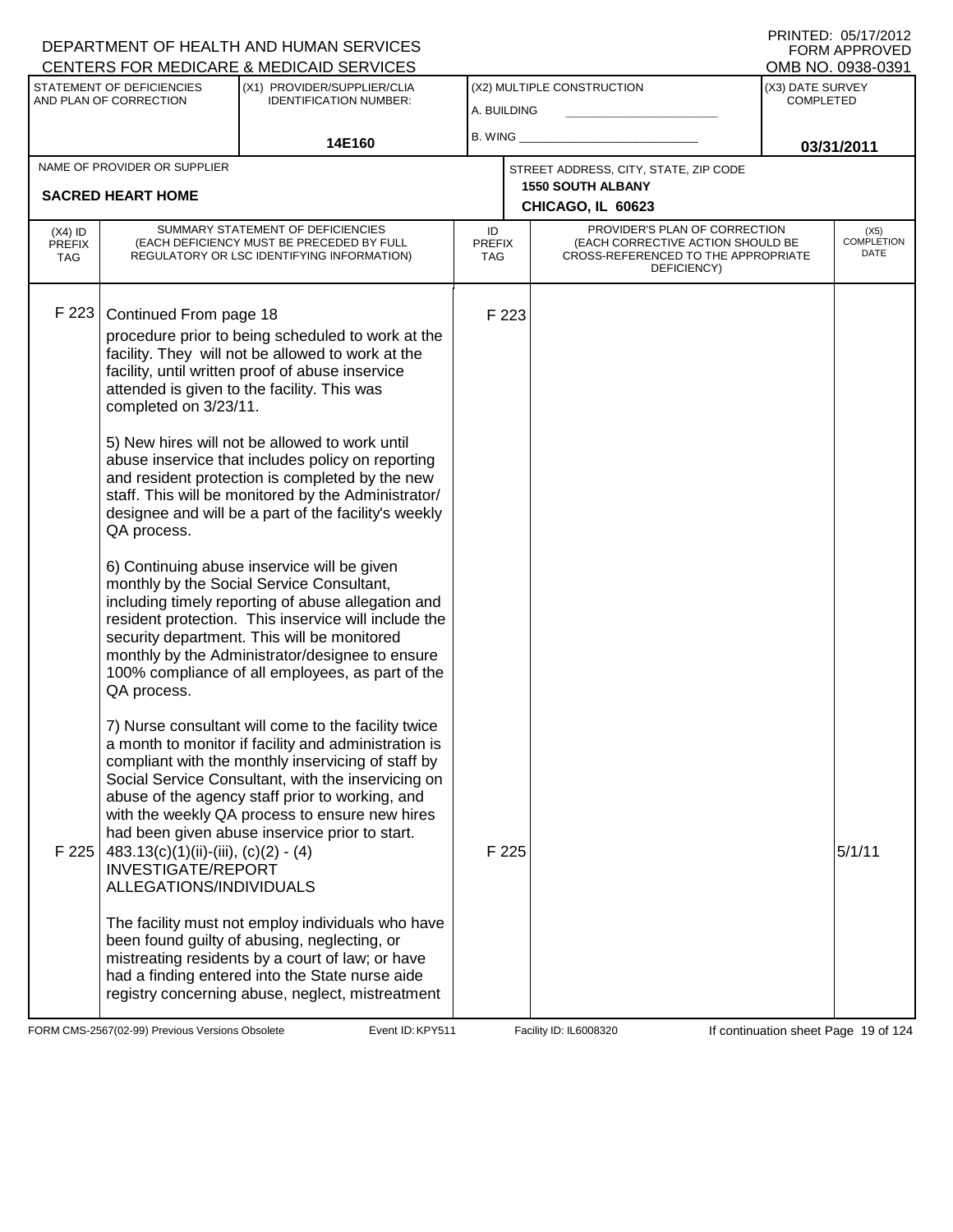| CENTERS FOR MEDICARE & MEDICAID SERVICES |                                                                                                                                |                                                                                                                                                                                                                                                                                                                                                                                                                                                                                                                                                                                                                                                                                                                                                                                                                                                                                                                                                                                                                                                                                                                                                                                                                        |                            |       |                                                                                                                          |                                      | OMB NO. 0938-0391                 |
|------------------------------------------|--------------------------------------------------------------------------------------------------------------------------------|------------------------------------------------------------------------------------------------------------------------------------------------------------------------------------------------------------------------------------------------------------------------------------------------------------------------------------------------------------------------------------------------------------------------------------------------------------------------------------------------------------------------------------------------------------------------------------------------------------------------------------------------------------------------------------------------------------------------------------------------------------------------------------------------------------------------------------------------------------------------------------------------------------------------------------------------------------------------------------------------------------------------------------------------------------------------------------------------------------------------------------------------------------------------------------------------------------------------|----------------------------|-------|--------------------------------------------------------------------------------------------------------------------------|--------------------------------------|-----------------------------------|
|                                          | STATEMENT OF DEFICIENCIES<br>AND PLAN OF CORRECTION                                                                            | (X1) PROVIDER/SUPPLIER/CLIA<br><b>IDENTIFICATION NUMBER:</b>                                                                                                                                                                                                                                                                                                                                                                                                                                                                                                                                                                                                                                                                                                                                                                                                                                                                                                                                                                                                                                                                                                                                                           | A. BUILDING                |       | (X2) MULTIPLE CONSTRUCTION                                                                                               | (X3) DATE SURVEY<br><b>COMPLETED</b> |                                   |
|                                          |                                                                                                                                | 14E160                                                                                                                                                                                                                                                                                                                                                                                                                                                                                                                                                                                                                                                                                                                                                                                                                                                                                                                                                                                                                                                                                                                                                                                                                 | <b>B. WING</b>             |       |                                                                                                                          |                                      | 03/31/2011                        |
|                                          | NAME OF PROVIDER OR SUPPLIER                                                                                                   |                                                                                                                                                                                                                                                                                                                                                                                                                                                                                                                                                                                                                                                                                                                                                                                                                                                                                                                                                                                                                                                                                                                                                                                                                        |                            |       | STREET ADDRESS, CITY, STATE, ZIP CODE                                                                                    |                                      |                                   |
|                                          | <b>SACRED HEART HOME</b>                                                                                                       |                                                                                                                                                                                                                                                                                                                                                                                                                                                                                                                                                                                                                                                                                                                                                                                                                                                                                                                                                                                                                                                                                                                                                                                                                        |                            |       | <b>1550 SOUTH ALBANY</b><br>CHICAGO, IL 60623                                                                            |                                      |                                   |
|                                          |                                                                                                                                |                                                                                                                                                                                                                                                                                                                                                                                                                                                                                                                                                                                                                                                                                                                                                                                                                                                                                                                                                                                                                                                                                                                                                                                                                        |                            |       |                                                                                                                          |                                      |                                   |
| $(X4)$ ID<br><b>PREFIX</b><br><b>TAG</b> |                                                                                                                                | SUMMARY STATEMENT OF DEFICIENCIES<br>(EACH DEFICIENCY MUST BE PRECEDED BY FULL<br>REGULATORY OR LSC IDENTIFYING INFORMATION)                                                                                                                                                                                                                                                                                                                                                                                                                                                                                                                                                                                                                                                                                                                                                                                                                                                                                                                                                                                                                                                                                           | ID<br><b>PREFIX</b><br>TAG |       | PROVIDER'S PLAN OF CORRECTION<br>(EACH CORRECTIVE ACTION SHOULD BE<br>CROSS-REFERENCED TO THE APPROPRIATE<br>DEFICIENCY) |                                      | (X5)<br><b>COMPLETION</b><br>DATE |
| F 225                                    | Continued From page 19<br>or licensing authorities.<br>investigation is in progress.<br>to the administrator or his designated | of residents or misappropriation of their property;<br>and report any knowledge it has of actions by a<br>court of law against an employee, which would<br>indicate unfitness for service as a nurse aide or<br>other facility staff to the State nurse aide registry<br>The facility must ensure that all alleged violations<br>involving mistreatment, neglect, or abuse,<br>including injuries of unknown source and<br>misappropriation of resident property are reported<br>immediately to the administrator of the facility and<br>to other officials in accordance with State law<br>through established procedures (including to the<br>State survey and certification agency).<br>The facility must have evidence that all alleged<br>violations are thoroughly investigated, and must<br>prevent further potential abuse while the<br>The results of all investigations must be reported<br>representative and to other officials in accordance<br>with State law (including to the State survey and<br>certification agency) within 5 working days of the<br>incident, and if the alleged violation is verified<br>appropriate corrective action must be taken.<br>This REQUIREMENT is not met as evidenced |                            | F 225 |                                                                                                                          |                                      |                                   |
|                                          | by:<br>failed:<br>verbal abuse from staff,                                                                                     | Based on interview and record review, the facility<br>- to ensure 3 residents (R22, 25, and 26) in the<br>sample of 24 are free from physical abuse and                                                                                                                                                                                                                                                                                                                                                                                                                                                                                                                                                                                                                                                                                                                                                                                                                                                                                                                                                                                                                                                                |                            |       |                                                                                                                          |                                      |                                   |

FORM CMS-2567(02-99) Previous Versions Obsolete Event ID: KPY511 Facility ID: IL6008320 If continuation sheet Page 20 of 124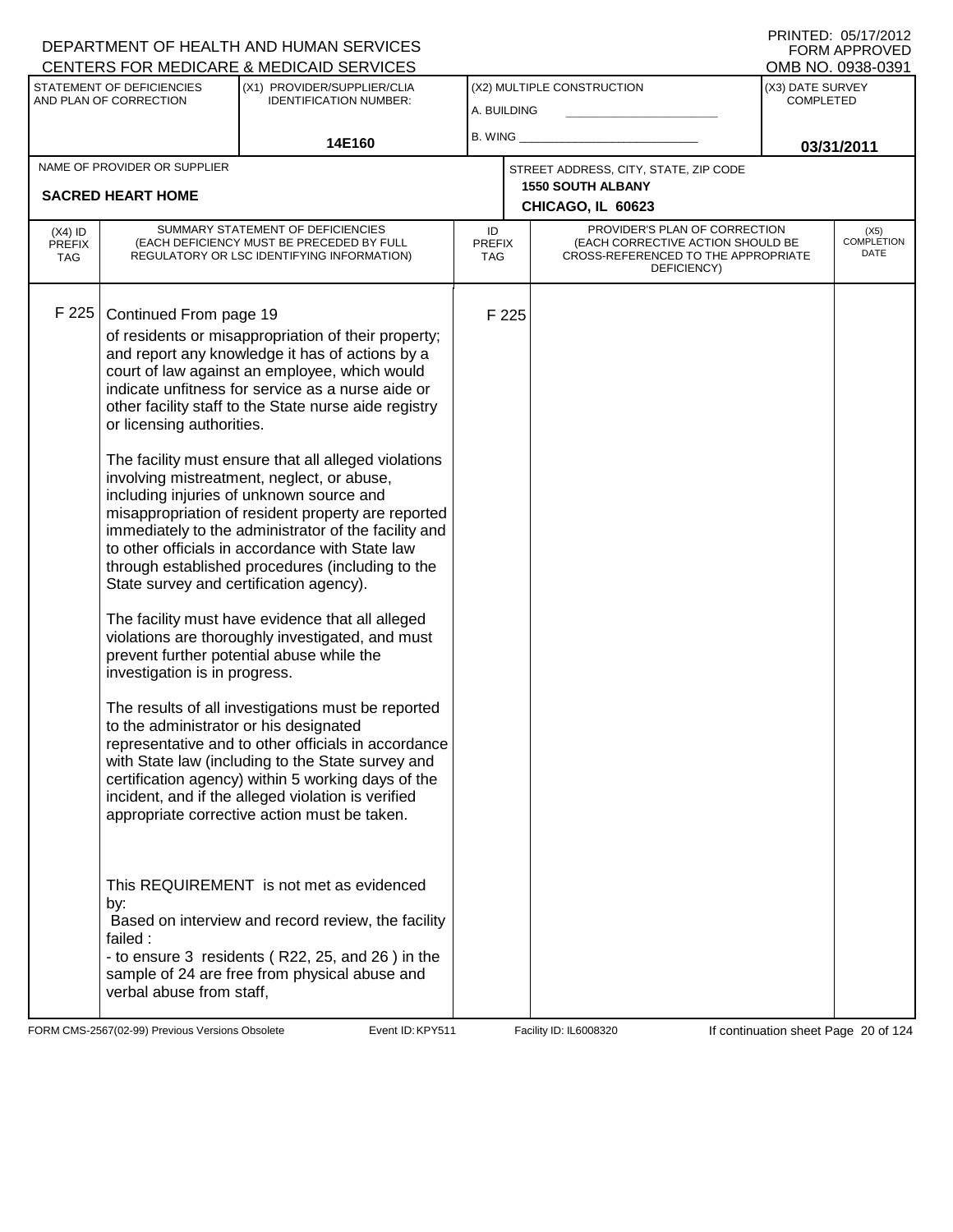| STATEMENT OF DEFICIENCIES<br>(X1) PROVIDER/SUPPLIER/CLIA<br>(X2) MULTIPLE CONSTRUCTION<br>(X3) DATE SURVEY<br>AND PLAN OF CORRECTION<br><b>IDENTIFICATION NUMBER:</b><br><b>COMPLETED</b><br>A. BUILDING<br>B. WING<br>14E160<br>03/31/2011<br>NAME OF PROVIDER OR SUPPLIER<br>STREET ADDRESS, CITY, STATE, ZIP CODE<br><b>1550 SOUTH ALBANY</b><br><b>SACRED HEART HOME</b><br>CHICAGO, IL 60623<br>SUMMARY STATEMENT OF DEFICIENCIES<br>PROVIDER'S PLAN OF CORRECTION<br>ID<br>$(X4)$ ID<br>(X5)<br><b>COMPLETION</b><br>(EACH CORRECTIVE ACTION SHOULD BE<br>(EACH DEFICIENCY MUST BE PRECEDED BY FULL<br><b>PREFIX</b><br><b>PREFIX</b><br>DATE<br>REGULATORY OR LSC IDENTIFYING INFORMATION)<br>CROSS-REFERENCED TO THE APPROPRIATE<br><b>TAG</b><br><b>TAG</b><br>DEFICIENCY)<br>F 225<br>Continued From page 20<br>F 225<br>- to protect R22, and other residents residing on<br>the 3rd floor, after abuse had taken place on<br>2/15/11 by allowing the abuser (E33 -nurse) to<br>finish working the shift,<br>- to report the abuse incident to Administration<br>immediately when it happened on 2/15/11,<br>-to have staff who had been properly trained in<br>abuse protocols and reporting of abuse,<br>- to report the abuse to the state agency and<br>investigate 45 other incidents of possible abuse.<br>This resulted in R22 being hospitalized because<br>of injury, and then refusing to go back to the<br>facility because he feared for his safety.<br>This failure resulted in an Immediate Jeopardy<br>which was determined to start when on 2/15/11 at<br>9 PM, E33 (nurse) physically abused R22 which<br>resulted to R22's mouth bleeding. E1<br>(Administrator), E2 (Director of Nurses) were<br>notified of the Immediate Jeopardy on 3/17/11 at<br>1:35PM.<br>Findings include:<br>1) R22 has diagnoses of Bipolar Disorder,<br>Schizoaffective Disorder, and Asthma. R22 was<br>initially admitted to the facility on 8/12/10. R22<br>resided on the 3rd floor. The incident took place<br>on the 3-11pm shift.<br>Nursing notes written by E33 (nurse) on 2/15/11<br>at 9:35pm state that R22 was delusional and<br>grabbed E33's hair and attacked E33 due to<br>hearing voices. | <b>CENTERS FOR MEDICARE &amp; MEDICAID SERVICES</b> |  |  |  |  | OMB NO. 0938-0391 |
|---------------------------------------------------------------------------------------------------------------------------------------------------------------------------------------------------------------------------------------------------------------------------------------------------------------------------------------------------------------------------------------------------------------------------------------------------------------------------------------------------------------------------------------------------------------------------------------------------------------------------------------------------------------------------------------------------------------------------------------------------------------------------------------------------------------------------------------------------------------------------------------------------------------------------------------------------------------------------------------------------------------------------------------------------------------------------------------------------------------------------------------------------------------------------------------------------------------------------------------------------------------------------------------------------------------------------------------------------------------------------------------------------------------------------------------------------------------------------------------------------------------------------------------------------------------------------------------------------------------------------------------------------------------------------------------------------------------------------------------------------------------------------------------------------------------------------------------------------------------------------------------------------------------------------------------------------------------------------------------------------------------------------------------------------------------------------------------------------------------------------------------------------------------------------------------------------------------------|-----------------------------------------------------|--|--|--|--|-------------------|
|                                                                                                                                                                                                                                                                                                                                                                                                                                                                                                                                                                                                                                                                                                                                                                                                                                                                                                                                                                                                                                                                                                                                                                                                                                                                                                                                                                                                                                                                                                                                                                                                                                                                                                                                                                                                                                                                                                                                                                                                                                                                                                                                                                                                                     |                                                     |  |  |  |  |                   |
|                                                                                                                                                                                                                                                                                                                                                                                                                                                                                                                                                                                                                                                                                                                                                                                                                                                                                                                                                                                                                                                                                                                                                                                                                                                                                                                                                                                                                                                                                                                                                                                                                                                                                                                                                                                                                                                                                                                                                                                                                                                                                                                                                                                                                     |                                                     |  |  |  |  |                   |
|                                                                                                                                                                                                                                                                                                                                                                                                                                                                                                                                                                                                                                                                                                                                                                                                                                                                                                                                                                                                                                                                                                                                                                                                                                                                                                                                                                                                                                                                                                                                                                                                                                                                                                                                                                                                                                                                                                                                                                                                                                                                                                                                                                                                                     |                                                     |  |  |  |  |                   |
|                                                                                                                                                                                                                                                                                                                                                                                                                                                                                                                                                                                                                                                                                                                                                                                                                                                                                                                                                                                                                                                                                                                                                                                                                                                                                                                                                                                                                                                                                                                                                                                                                                                                                                                                                                                                                                                                                                                                                                                                                                                                                                                                                                                                                     |                                                     |  |  |  |  |                   |
|                                                                                                                                                                                                                                                                                                                                                                                                                                                                                                                                                                                                                                                                                                                                                                                                                                                                                                                                                                                                                                                                                                                                                                                                                                                                                                                                                                                                                                                                                                                                                                                                                                                                                                                                                                                                                                                                                                                                                                                                                                                                                                                                                                                                                     |                                                     |  |  |  |  |                   |
|                                                                                                                                                                                                                                                                                                                                                                                                                                                                                                                                                                                                                                                                                                                                                                                                                                                                                                                                                                                                                                                                                                                                                                                                                                                                                                                                                                                                                                                                                                                                                                                                                                                                                                                                                                                                                                                                                                                                                                                                                                                                                                                                                                                                                     |                                                     |  |  |  |  |                   |
| R34 stated 3/17/11 at 1 PM, that he saw R22 yell<br>at E33 who was at the nurses station. E33 then                                                                                                                                                                                                                                                                                                                                                                                                                                                                                                                                                                                                                                                                                                                                                                                                                                                                                                                                                                                                                                                                                                                                                                                                                                                                                                                                                                                                                                                                                                                                                                                                                                                                                                                                                                                                                                                                                                                                                                                                                                                                                                                  |                                                     |  |  |  |  |                   |

FORM CMS-2567(02-99) Previous Versions Obsolete Event ID: KPY511 Facility ID: IL6008320 If continuation sheet Page 21 of 124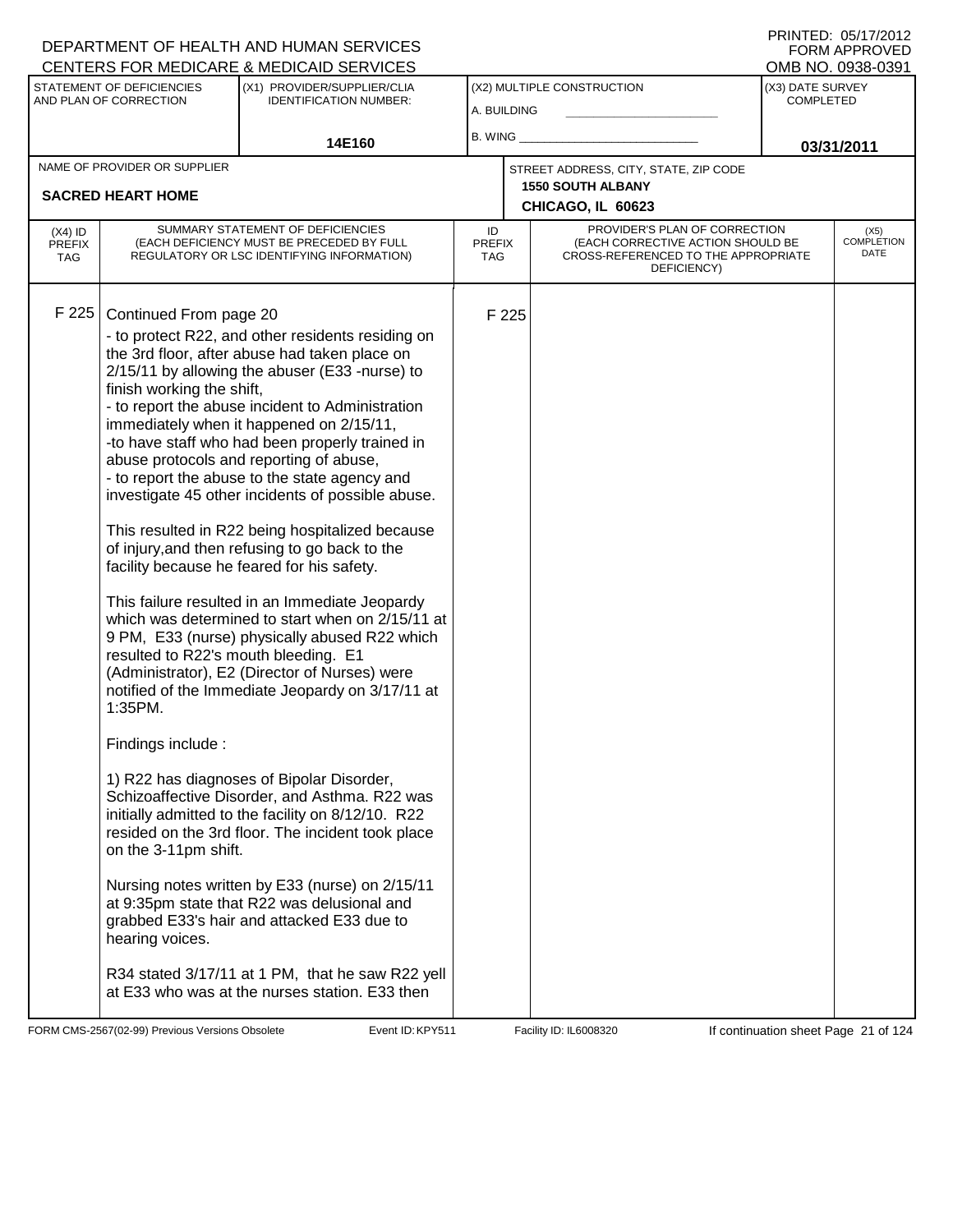|                                          |                                                                          | <u>CENTERS FOR MEDICARE &amp; MEDICAID SERVICES</u>                                                                                                                                                                                                                                                                                                                                                                                                                                                                                                                                                                                                                                                                                                                                                                                                                                                                                                                                                                                                                                                                                                                                                                                                                                                                                                                                                                                                                                                                                                                                                                                             |                            |       |                                                                                                                          |                                      | UMB NU. 0938-0391                 |  |
|------------------------------------------|--------------------------------------------------------------------------|-------------------------------------------------------------------------------------------------------------------------------------------------------------------------------------------------------------------------------------------------------------------------------------------------------------------------------------------------------------------------------------------------------------------------------------------------------------------------------------------------------------------------------------------------------------------------------------------------------------------------------------------------------------------------------------------------------------------------------------------------------------------------------------------------------------------------------------------------------------------------------------------------------------------------------------------------------------------------------------------------------------------------------------------------------------------------------------------------------------------------------------------------------------------------------------------------------------------------------------------------------------------------------------------------------------------------------------------------------------------------------------------------------------------------------------------------------------------------------------------------------------------------------------------------------------------------------------------------------------------------------------------------|----------------------------|-------|--------------------------------------------------------------------------------------------------------------------------|--------------------------------------|-----------------------------------|--|
|                                          | STATEMENT OF DEFICIENCIES<br>AND PLAN OF CORRECTION                      | (X1) PROVIDER/SUPPLIER/CLIA<br><b>IDENTIFICATION NUMBER:</b>                                                                                                                                                                                                                                                                                                                                                                                                                                                                                                                                                                                                                                                                                                                                                                                                                                                                                                                                                                                                                                                                                                                                                                                                                                                                                                                                                                                                                                                                                                                                                                                    | A. BUILDING                |       | (X2) MULTIPLE CONSTRUCTION                                                                                               | (X3) DATE SURVEY<br><b>COMPLETED</b> |                                   |  |
|                                          |                                                                          | 14E160                                                                                                                                                                                                                                                                                                                                                                                                                                                                                                                                                                                                                                                                                                                                                                                                                                                                                                                                                                                                                                                                                                                                                                                                                                                                                                                                                                                                                                                                                                                                                                                                                                          | $B.$ WING $\_$             |       |                                                                                                                          | 03/31/2011                           |                                   |  |
|                                          | NAME OF PROVIDER OR SUPPLIER                                             |                                                                                                                                                                                                                                                                                                                                                                                                                                                                                                                                                                                                                                                                                                                                                                                                                                                                                                                                                                                                                                                                                                                                                                                                                                                                                                                                                                                                                                                                                                                                                                                                                                                 |                            |       | STREET ADDRESS, CITY, STATE, ZIP CODE                                                                                    |                                      |                                   |  |
|                                          | <b>SACRED HEART HOME</b>                                                 |                                                                                                                                                                                                                                                                                                                                                                                                                                                                                                                                                                                                                                                                                                                                                                                                                                                                                                                                                                                                                                                                                                                                                                                                                                                                                                                                                                                                                                                                                                                                                                                                                                                 |                            |       | <b>1550 SOUTH ALBANY</b><br>CHICAGO, IL 60623                                                                            |                                      |                                   |  |
| $(X4)$ ID<br><b>PREFIX</b><br><b>TAG</b> |                                                                          | SUMMARY STATEMENT OF DEFICIENCIES<br>(EACH DEFICIENCY MUST BE PRECEDED BY FULL<br>REGULATORY OR LSC IDENTIFYING INFORMATION)                                                                                                                                                                                                                                                                                                                                                                                                                                                                                                                                                                                                                                                                                                                                                                                                                                                                                                                                                                                                                                                                                                                                                                                                                                                                                                                                                                                                                                                                                                                    | ID<br><b>PREFIX</b><br>TAG |       | PROVIDER'S PLAN OF CORRECTION<br>(EACH CORRECTIVE ACTION SHOULD BE<br>CROSS-REFERENCED TO THE APPROPRIATE<br>DEFICIENCY) |                                      | (X5)<br><b>COMPLETION</b><br>DATE |  |
| F 225                                    | Continued From page 21<br>screaming for security.<br>injection.<br>door. | came out from behind the station and told R22<br>that he was going to "kick (R22's) ass". E33 got<br>R22 in a headlock and starting hitting him. R22<br>was able to get away from E33 momentarily and<br>then E33 started hitting R22 again after a short<br>pause. R34 said that although R22 tried to fight,<br>"(R22) cannot do anything against E33". R34<br>added that E32 (Certified Nursing Assistant -<br>CNA) was there but was scared and was<br>E36's (Security Guard) signed statement dated<br>2/16/11 states that around 9:30 PM of 2/15/11,<br>E36 ran from the 2nd floor to the 3rd floor<br>because E32 was screaming for security and he<br>heard a commotion on the 3rd floor. When he got<br>to the 3rd floor, he saw E33 and R22 standing in<br>front of each other, and R22 was bleeding from<br>his mouth. Both R22 and E33 were cursing at<br>each other as he was walking R22 to his room.<br>Upon reaching the double doors (which were<br>located near the nurse's station), E33 grabbed<br>R22 by his shirt again and pulled R22 back<br>towards the front to give R22 a PRN (as needed)<br>medication. E36 told E33 that he was going to<br>take R22 to his room first to change his clothes<br>and to cool him off. After this, E36 walked R22<br>back to the front, where E33 gave R22 an<br>E36 verified on 3/17/11at 12:10 PM, that his<br>statement was true as it was written. E36 also<br>stated that after the incident on 2/15/11, he made<br>a report and put it under E1's (Administrator's)<br>Despite of E36's seeing R22 bleeding from the lip<br>while facing E33, E36 did not verbally report this |                            | F 225 |                                                                                                                          |                                      |                                   |  |

FORM CMS-2567(02-99) Previous Versions Obsolete Event ID: KPY511 Facility ID: IL6008320 If continuation sheet Page 22 of 124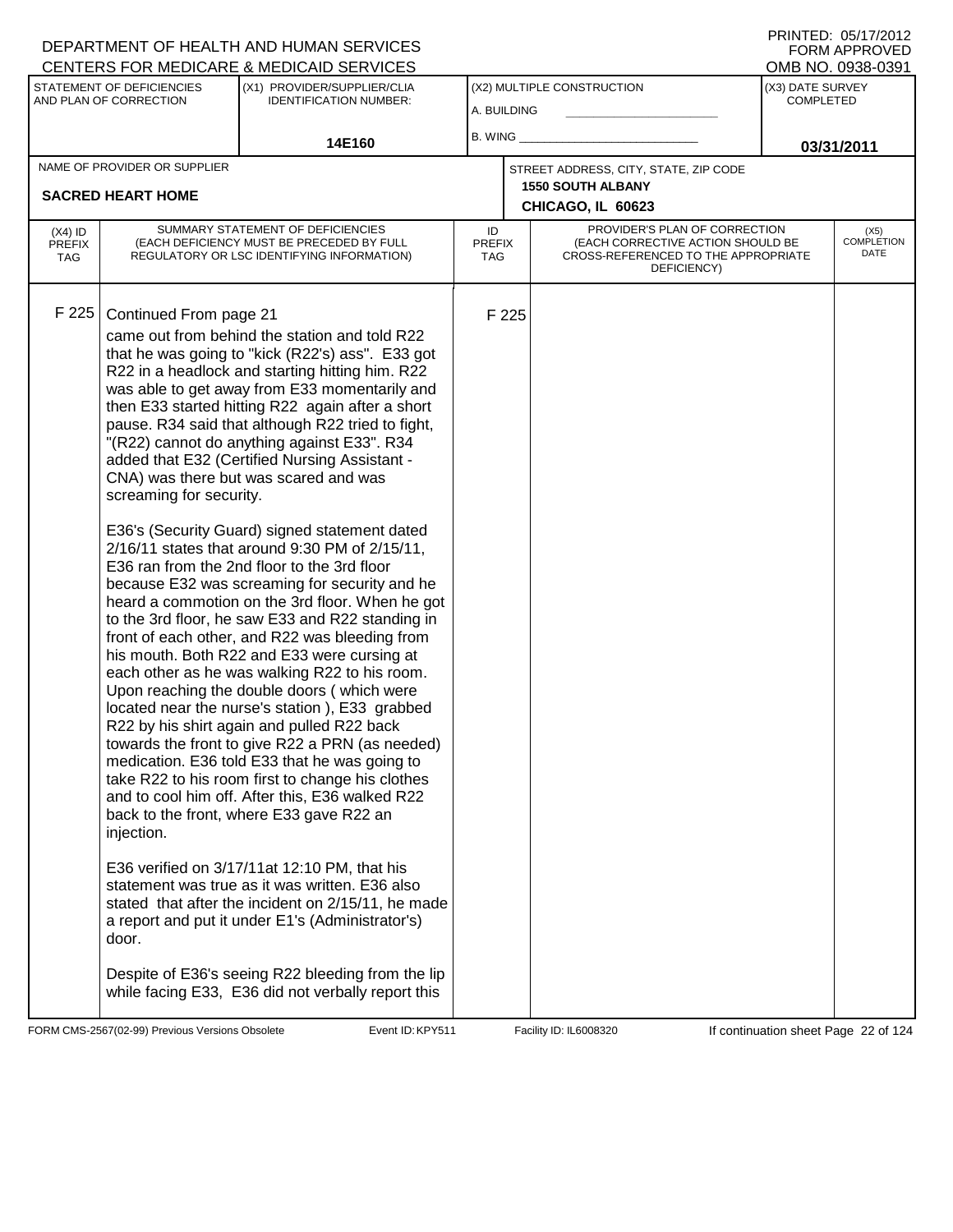|                                          |                                                     | CENTERS FOR MEDICARE & MEDICAID SERVICES                                                                                                                                                                                                                                                                                                                                                                                                                                                                                                                                                                                                                                                                                                                                            |                                   |       |                                                                                                                          |                                      | OMB NO. 0938-0391            |
|------------------------------------------|-----------------------------------------------------|-------------------------------------------------------------------------------------------------------------------------------------------------------------------------------------------------------------------------------------------------------------------------------------------------------------------------------------------------------------------------------------------------------------------------------------------------------------------------------------------------------------------------------------------------------------------------------------------------------------------------------------------------------------------------------------------------------------------------------------------------------------------------------------|-----------------------------------|-------|--------------------------------------------------------------------------------------------------------------------------|--------------------------------------|------------------------------|
|                                          | STATEMENT OF DEFICIENCIES<br>AND PLAN OF CORRECTION | (X1) PROVIDER/SUPPLIER/CLIA<br><b>IDENTIFICATION NUMBER:</b>                                                                                                                                                                                                                                                                                                                                                                                                                                                                                                                                                                                                                                                                                                                        | A. BUILDING                       |       | (X2) MULTIPLE CONSTRUCTION                                                                                               | (X3) DATE SURVEY<br><b>COMPLETED</b> |                              |
|                                          |                                                     | 14E160                                                                                                                                                                                                                                                                                                                                                                                                                                                                                                                                                                                                                                                                                                                                                                              | <b>B. WING</b>                    |       |                                                                                                                          |                                      | 03/31/2011                   |
|                                          | NAME OF PROVIDER OR SUPPLIER                        |                                                                                                                                                                                                                                                                                                                                                                                                                                                                                                                                                                                                                                                                                                                                                                                     |                                   |       | STREET ADDRESS, CITY, STATE, ZIP CODE                                                                                    |                                      |                              |
|                                          | <b>SACRED HEART HOME</b>                            |                                                                                                                                                                                                                                                                                                                                                                                                                                                                                                                                                                                                                                                                                                                                                                                     |                                   |       | <b>1550 SOUTH ALBANY</b><br>CHICAGO, IL 60623                                                                            |                                      |                              |
|                                          |                                                     |                                                                                                                                                                                                                                                                                                                                                                                                                                                                                                                                                                                                                                                                                                                                                                                     |                                   |       |                                                                                                                          |                                      |                              |
| $(X4)$ ID<br><b>PREFIX</b><br><b>TAG</b> |                                                     | SUMMARY STATEMENT OF DEFICIENCIES<br>(EACH DEFICIENCY MUST BE PRECEDED BY FULL<br>REGULATORY OR LSC IDENTIFYING INFORMATION)                                                                                                                                                                                                                                                                                                                                                                                                                                                                                                                                                                                                                                                        | ID<br><b>PREFIX</b><br><b>TAG</b> |       | PROVIDER'S PLAN OF CORRECTION<br>(EACH CORRECTIVE ACTION SHOULD BE<br>CROSS-REFERENCED TO THE APPROPRIATE<br>DEFICIENCY) |                                      | $(X5)$<br>COMPLETION<br>DATE |
| F 225                                    | Continued From page 22                              |                                                                                                                                                                                                                                                                                                                                                                                                                                                                                                                                                                                                                                                                                                                                                                                     |                                   | F 225 |                                                                                                                          |                                      |                              |
|                                          | allegation of abuse immediately to E1               | (Administrator) or other administrative staff.                                                                                                                                                                                                                                                                                                                                                                                                                                                                                                                                                                                                                                                                                                                                      |                                   |       |                                                                                                                          |                                      |                              |
|                                          | inservice on 1/19/11.                               | Review of E36's personnel file showed no<br>evidence that E36 was given an orientation<br>inservice on abuse policy and procedures, upon<br>hire (12/15/10), nor had E36 attended an abuse                                                                                                                                                                                                                                                                                                                                                                                                                                                                                                                                                                                          |                                   |       |                                                                                                                          |                                      |                              |
|                                          | report this abuse immediately to E1<br>happened.    | E32 (CNA) stated on 3/18/11 at 10:51 AM, that<br>E33 came out of the desk and "fought R22".<br>E32, who was present during the actual physical<br>fight between R22 and E33, did not call and<br>(Administrator) or any of the administrative staff.<br>E32 stated she didn't know she was suppose to<br>report this fight until she attended an inservice on<br>2/18/11 about abuse after the incident had<br>When her file was reviewed, E32 did not have<br>any abuse training upon hire; E32 also did not<br>attended the inservice on abuse on 1/19/11                                                                                                                                                                                                                         |                                   |       |                                                                                                                          |                                      |                              |
|                                          |                                                     | On 3/17/11 at 12:33 PM, Z3 (agency nurse) said<br>that she worked on the 2nd floor on 2/15/11 and<br>came to the 3rd floor with a security staff. Z3 said<br>she saw that "(R22) got (E33) by the hair, and<br>that security got between the 2 of them". Z3 she<br>saw R22 pulling E33's hair also but did not<br>suspect abuse despite of actual physical contact<br>between the two. Z3 added that she did not see<br>R22's face as the security quickly took R22 away.<br>Z3 said she did not suspect any abuse, and did<br>not ask E33 if he had hit R22 because Z3 said<br>she "had no reason to". Z3 also did not assess<br>the resident or assist the resident in any way.<br>Z3 also admitted during above interview that she<br>did not have any abuse inservices prior to |                                   |       |                                                                                                                          |                                      |                              |

FORM CMS-2567(02-99) Previous Versions Obsolete **KRYS11** Event ID: KPY511 Facility ID: IL6008320 If continuation sheet Page 23 of 124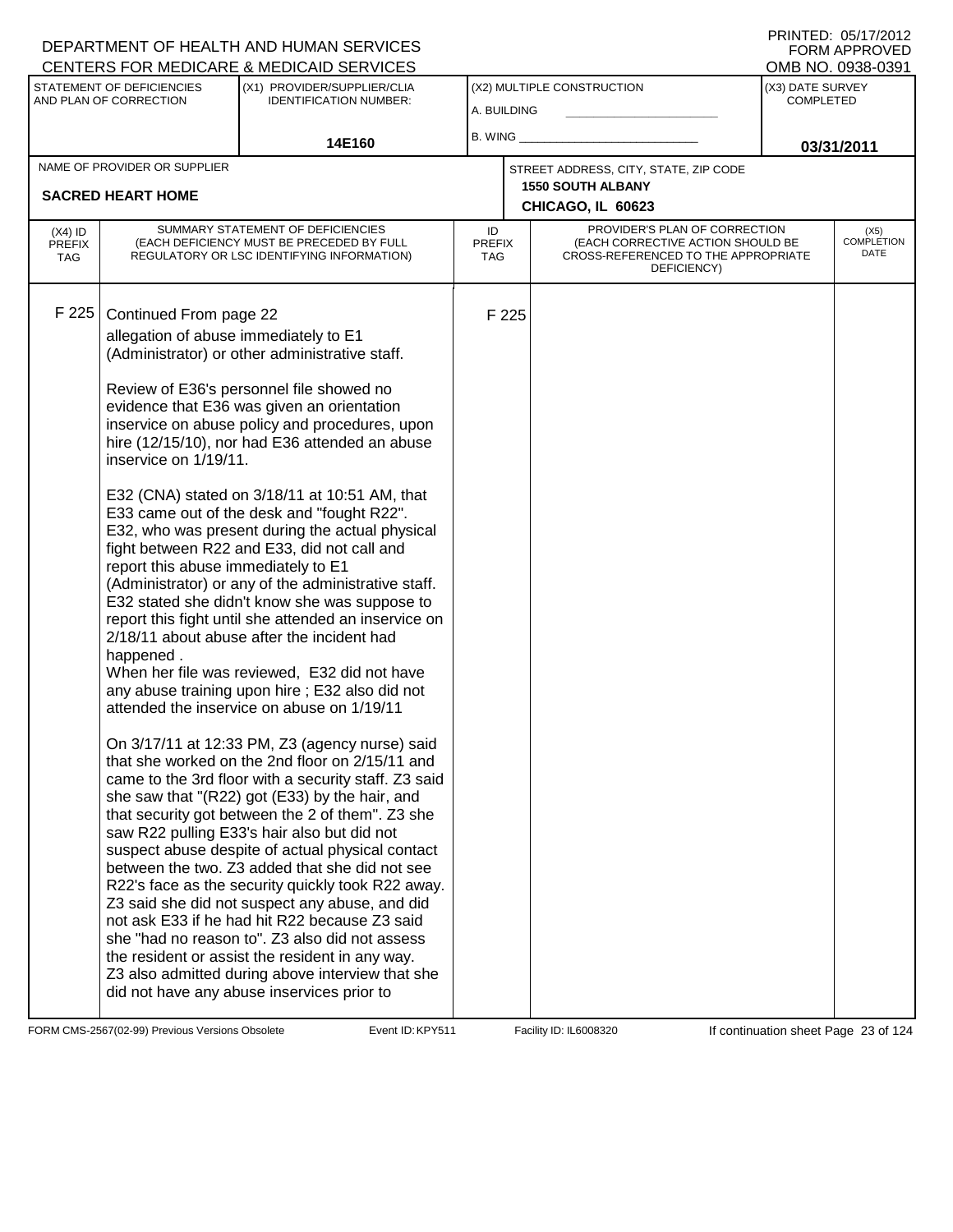| <b>CENTERS FOR MEDICARE &amp; MEDICAID SERVICES</b> |                                                                               |                                                                                                                                                                                                                                                                                                                                                                                                                                                                                                                                                                                                                                                                                                                                                                                                                                                                                                                                                                                                                                                                                                                                                                                                                                                                                                                                                                                                                                                                                                                                                                                                |                            |       |                                                                                                                          |                                      | OMB NO. 0938-0391            |
|-----------------------------------------------------|-------------------------------------------------------------------------------|------------------------------------------------------------------------------------------------------------------------------------------------------------------------------------------------------------------------------------------------------------------------------------------------------------------------------------------------------------------------------------------------------------------------------------------------------------------------------------------------------------------------------------------------------------------------------------------------------------------------------------------------------------------------------------------------------------------------------------------------------------------------------------------------------------------------------------------------------------------------------------------------------------------------------------------------------------------------------------------------------------------------------------------------------------------------------------------------------------------------------------------------------------------------------------------------------------------------------------------------------------------------------------------------------------------------------------------------------------------------------------------------------------------------------------------------------------------------------------------------------------------------------------------------------------------------------------------------|----------------------------|-------|--------------------------------------------------------------------------------------------------------------------------|--------------------------------------|------------------------------|
|                                                     | STATEMENT OF DEFICIENCIES<br>AND PLAN OF CORRECTION                           | (X1) PROVIDER/SUPPLIER/CLIA<br><b>IDENTIFICATION NUMBER:</b>                                                                                                                                                                                                                                                                                                                                                                                                                                                                                                                                                                                                                                                                                                                                                                                                                                                                                                                                                                                                                                                                                                                                                                                                                                                                                                                                                                                                                                                                                                                                   | A. BUILDING                |       | (X2) MULTIPLE CONSTRUCTION                                                                                               | (X3) DATE SURVEY<br><b>COMPLETED</b> |                              |
|                                                     |                                                                               | 14E160                                                                                                                                                                                                                                                                                                                                                                                                                                                                                                                                                                                                                                                                                                                                                                                                                                                                                                                                                                                                                                                                                                                                                                                                                                                                                                                                                                                                                                                                                                                                                                                         | B. WING                    |       |                                                                                                                          | 03/31/2011                           |                              |
|                                                     | NAME OF PROVIDER OR SUPPLIER                                                  |                                                                                                                                                                                                                                                                                                                                                                                                                                                                                                                                                                                                                                                                                                                                                                                                                                                                                                                                                                                                                                                                                                                                                                                                                                                                                                                                                                                                                                                                                                                                                                                                |                            |       | STREET ADDRESS, CITY, STATE, ZIP CODE                                                                                    |                                      |                              |
|                                                     | <b>SACRED HEART HOME</b>                                                      |                                                                                                                                                                                                                                                                                                                                                                                                                                                                                                                                                                                                                                                                                                                                                                                                                                                                                                                                                                                                                                                                                                                                                                                                                                                                                                                                                                                                                                                                                                                                                                                                |                            |       | <b>1550 SOUTH ALBANY</b><br>CHICAGO, IL 60623                                                                            |                                      |                              |
| $(X4)$ ID<br><b>PREFIX</b><br><b>TAG</b>            |                                                                               | SUMMARY STATEMENT OF DEFICIENCIES<br>(EACH DEFICIENCY MUST BE PRECEDED BY FULL<br>REGULATORY OR LSC IDENTIFYING INFORMATION)                                                                                                                                                                                                                                                                                                                                                                                                                                                                                                                                                                                                                                                                                                                                                                                                                                                                                                                                                                                                                                                                                                                                                                                                                                                                                                                                                                                                                                                                   | ID<br><b>PREFIX</b><br>TAG |       | PROVIDER'S PLAN OF CORRECTION<br>(EACH CORRECTIVE ACTION SHOULD BE<br>CROSS-REFERENCED TO THE APPROPRIATE<br>DEFICIENCY) |                                      | $(X5)$<br>COMPLETION<br>DATE |
| F 225                                               | Continued From page 23<br>had happened or get any information.<br>$2/16/11$ . | working in the facility as an agency nurse<br>E39 (Security Guard) stated on 3/23/11 at 11<br>AM, that on 2/15/11, when he got to the 3rd floor<br>after hearing E32 screaming on the radio, the<br>altercation between R22 and E33 was already<br>finished. E39 said that at that time, E33 was in<br>the nurses station and R22 was at the area<br>across the nurses station with E36 in the vicinity<br>of R22. E39 stated that R22 was still cursing, and<br>E33 said that R22 pulled out his hair. E39 got to<br>the 3rd floor only after the physical altercation<br>was already over but did not inquire about what<br>E39 did state that a fight between a staff and a<br>resident qualifies as a abuse allegation.<br>During interview with E2 (Assist. Adm.) on<br>3/17/11 at 11:05 AM, E2 said that the facility<br>started the investigation on 2/16/11 only after R18<br>asked E25 (Security) if E25 heard that E33 beat<br>up and busted R22's lip the night before.<br>E25 confirmed this on 3/17/11 at 12:05 PM and<br>added that R18 asked him about the fight<br>between R22 and E33 around noon time on<br>Per review of incident reports there were 12<br>residents (R's 4,13,17,18, 38, 39, 41 44, 46, 50,<br>58, and 65) as of 2/15/11, with documented<br>aggressive behaviors under E33's care that night.<br>E39 said during the 3/23/11 interview at 11 AM,<br>that all residents in the facility have probably been<br>verbally aggressive to staff at one point. The<br>residents with documented and potential<br>aggressive behaviors are being taken care of on |                            | F 225 |                                                                                                                          |                                      |                              |

FORM CMS-2567(02-99) Previous Versions Obsolete KRYS11 Event ID: KPY511 Facility ID: IL6008320 If continuation sheet Page 24 of 124

 $\mathsf{L}$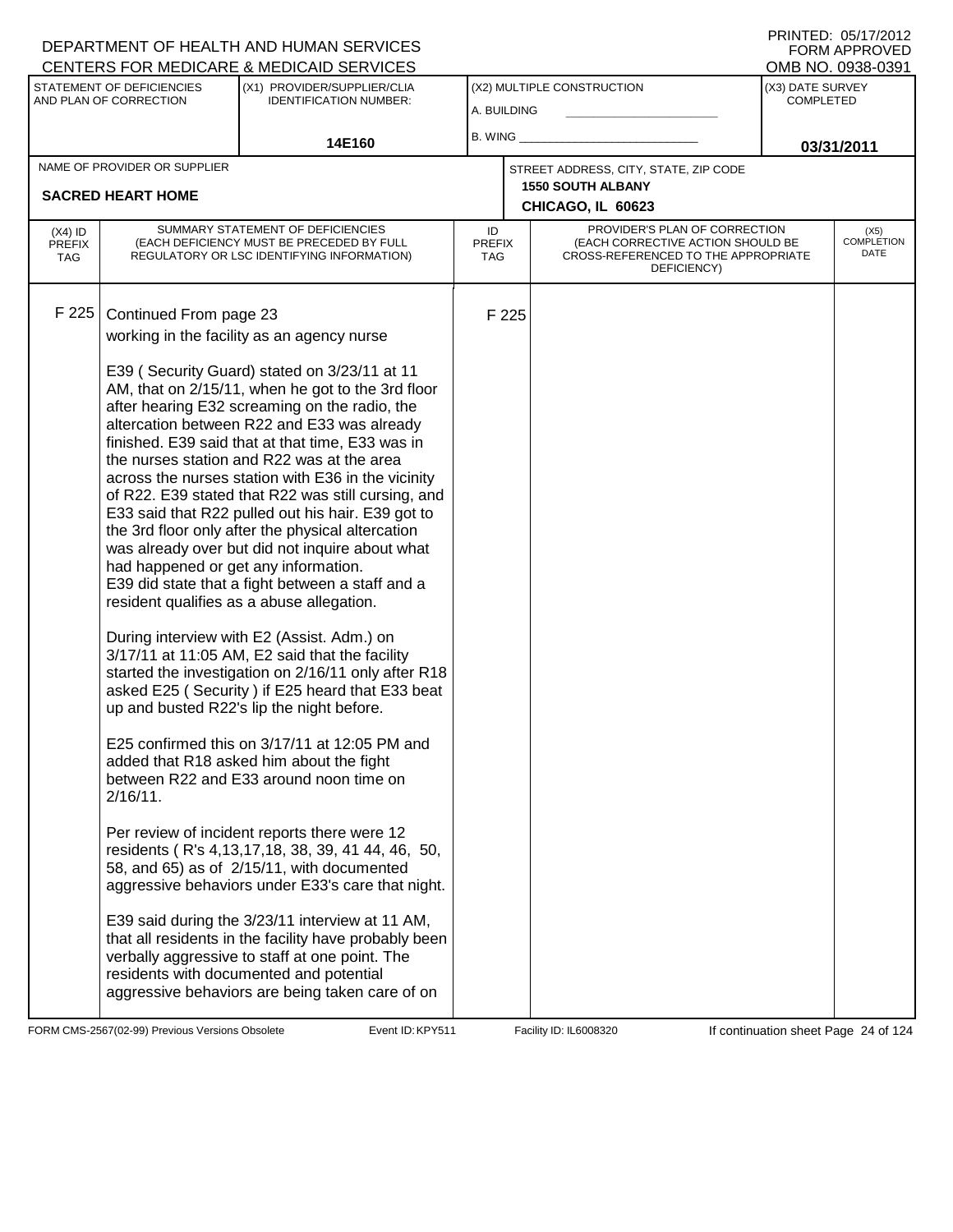| CENTERS FOR MEDICARE & MEDICAID SERVICES                                                                                                                                                                                                                                                                                                                                                                                                                  |                                                                                                                                                                                                                                                                                                                                                                                                                                                                                                                                                                                                                                                                                                                                                                                                                                                                                                                                                                                                                                                                                                     |                            |       |                                                                                                                          |                                      | OMB NO. 0938-0391                 |
|-----------------------------------------------------------------------------------------------------------------------------------------------------------------------------------------------------------------------------------------------------------------------------------------------------------------------------------------------------------------------------------------------------------------------------------------------------------|-----------------------------------------------------------------------------------------------------------------------------------------------------------------------------------------------------------------------------------------------------------------------------------------------------------------------------------------------------------------------------------------------------------------------------------------------------------------------------------------------------------------------------------------------------------------------------------------------------------------------------------------------------------------------------------------------------------------------------------------------------------------------------------------------------------------------------------------------------------------------------------------------------------------------------------------------------------------------------------------------------------------------------------------------------------------------------------------------------|----------------------------|-------|--------------------------------------------------------------------------------------------------------------------------|--------------------------------------|-----------------------------------|
| STATEMENT OF DEFICIENCIES<br>AND PLAN OF CORRECTION                                                                                                                                                                                                                                                                                                                                                                                                       | (X1) PROVIDER/SUPPLIER/CLIA<br><b>IDENTIFICATION NUMBER:</b>                                                                                                                                                                                                                                                                                                                                                                                                                                                                                                                                                                                                                                                                                                                                                                                                                                                                                                                                                                                                                                        | A. BUILDING                |       | (X2) MULTIPLE CONSTRUCTION                                                                                               | (X3) DATE SURVEY<br><b>COMPLETED</b> |                                   |
|                                                                                                                                                                                                                                                                                                                                                                                                                                                           |                                                                                                                                                                                                                                                                                                                                                                                                                                                                                                                                                                                                                                                                                                                                                                                                                                                                                                                                                                                                                                                                                                     | B. WING                    |       |                                                                                                                          |                                      |                                   |
|                                                                                                                                                                                                                                                                                                                                                                                                                                                           | 14E160                                                                                                                                                                                                                                                                                                                                                                                                                                                                                                                                                                                                                                                                                                                                                                                                                                                                                                                                                                                                                                                                                              |                            |       |                                                                                                                          |                                      | 03/31/2011                        |
| NAME OF PROVIDER OR SUPPLIER                                                                                                                                                                                                                                                                                                                                                                                                                              |                                                                                                                                                                                                                                                                                                                                                                                                                                                                                                                                                                                                                                                                                                                                                                                                                                                                                                                                                                                                                                                                                                     |                            |       | STREET ADDRESS, CITY, STATE, ZIP CODE<br><b>1550 SOUTH ALBANY</b>                                                        |                                      |                                   |
| <b>SACRED HEART HOME</b>                                                                                                                                                                                                                                                                                                                                                                                                                                  |                                                                                                                                                                                                                                                                                                                                                                                                                                                                                                                                                                                                                                                                                                                                                                                                                                                                                                                                                                                                                                                                                                     |                            |       | CHICAGO, IL 60623                                                                                                        |                                      |                                   |
| $(X4)$ ID<br><b>PREFIX</b><br><b>TAG</b>                                                                                                                                                                                                                                                                                                                                                                                                                  | SUMMARY STATEMENT OF DEFICIENCIES<br>(EACH DEFICIENCY MUST BE PRECEDED BY FULL<br>REGULATORY OR LSC IDENTIFYING INFORMATION)                                                                                                                                                                                                                                                                                                                                                                                                                                                                                                                                                                                                                                                                                                                                                                                                                                                                                                                                                                        | ID<br><b>PREFIX</b><br>TAG |       | PROVIDER'S PLAN OF CORRECTION<br>(EACH CORRECTIVE ACTION SHOULD BE<br>CROSS-REFERENCED TO THE APPROPRIATE<br>DEFICIENCY) |                                      | (X5)<br><b>COMPLETION</b><br>DATE |
| F 225<br>Continued From page 24<br>the same floor by E33.<br>floor at risk for abuse.<br>staff showed the following:<br>prevention training/ inservice upon hire<br>prevention training/ inservice upon hire<br>prevention training/ inservice upon hire<br>prevention training/ inservice upon hire<br>prevention training/ inservice upon hire<br>prevention training/ inservice upon hire<br>file but abuse quiz was blank.<br>inservice.<br>of abuse. | The allegation was not reported immediately to<br>administrative staff at the time it happened and<br>the abuser (E33) was allowed to finish his shift on<br>2/15/11 placing the other 79 residents on the 3rd<br>Review of personnel staff files showed that aside<br>from E32 and E36, the following files of security<br>a) E19 - hired 3/15/11 - no evidence of abuse<br>b) E40 - hired 1/12/11 - no evidence of abuse<br>c) E41 - hired 7/24/07 - no evidence of abuse<br>d) E42 - hired 9/15/07 - no evidence of abuse<br>e) E43 - hired 5/4/10 - no evidence of abuse<br>f) E43 - hired 12/6/04 - no evidence of abuse<br>g) E44 - hired $12/2/09$ - with abuse packet in<br>Review of facility abuse inservice dated 1/19/11,<br>showed that E's 19, 32, 36, 40, 41, 42, 43, 44,<br>and 45 (security staff) did not attend this<br>There was no indication that the agency nurses<br>used by the facility were given a inservice on<br>abuse to ensure that they know how to identify<br>abuse, and to ensure that they know what they<br>are supposed to do in case there is an allegation |                            | F 225 |                                                                                                                          |                                      |                                   |

FORM CMS-2567(02-99) Previous Versions Obsolete Event ID: KPY511 Facility ID: IL6008320 If continuation sheet Page 25 of 124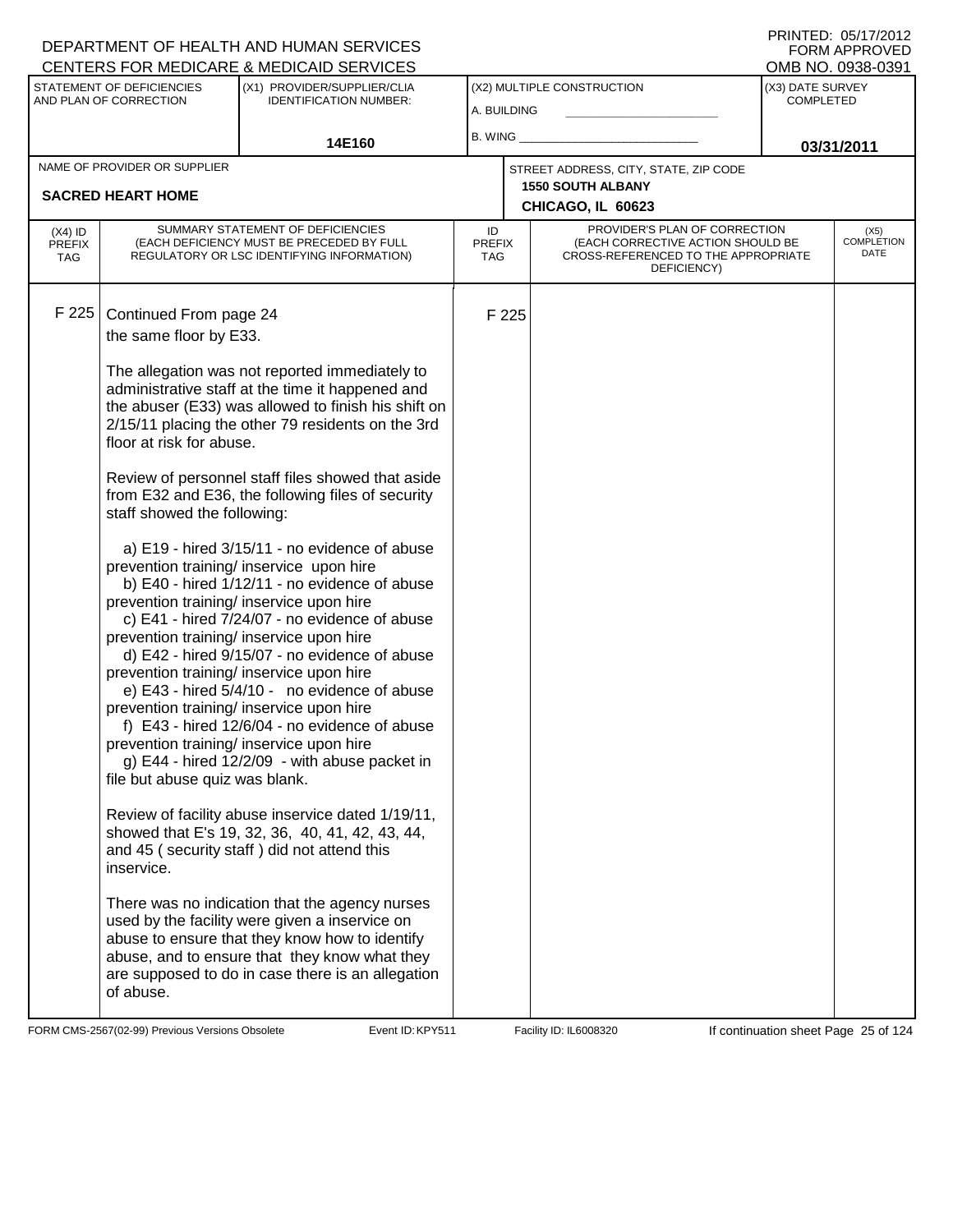|                                                     | <u>UENTERS FOR MEDICARE &amp; MEDICAID SERVICES</u>               |                                                                                                                                                                                                                                                                                                                                                                                                                                                                                                                                                                                                                                                                                                                                                                                                                                                                                                                                                                                                                                                                                                                                                                                                                                                                                                                                                                                                                                                                                                                                                                                                                                                                                                                                                 |                                           |                                      |                                                                                        | UMB NU. UYJ8-UJYT                                                                                         |
|-----------------------------------------------------|-------------------------------------------------------------------|-------------------------------------------------------------------------------------------------------------------------------------------------------------------------------------------------------------------------------------------------------------------------------------------------------------------------------------------------------------------------------------------------------------------------------------------------------------------------------------------------------------------------------------------------------------------------------------------------------------------------------------------------------------------------------------------------------------------------------------------------------------------------------------------------------------------------------------------------------------------------------------------------------------------------------------------------------------------------------------------------------------------------------------------------------------------------------------------------------------------------------------------------------------------------------------------------------------------------------------------------------------------------------------------------------------------------------------------------------------------------------------------------------------------------------------------------------------------------------------------------------------------------------------------------------------------------------------------------------------------------------------------------------------------------------------------------------------------------------------------------|-------------------------------------------|--------------------------------------|----------------------------------------------------------------------------------------|-----------------------------------------------------------------------------------------------------------|
| STATEMENT OF DEFICIENCIES<br>AND PLAN OF CORRECTION |                                                                   |                                                                                                                                                                                                                                                                                                                                                                                                                                                                                                                                                                                                                                                                                                                                                                                                                                                                                                                                                                                                                                                                                                                                                                                                                                                                                                                                                                                                                                                                                                                                                                                                                                                                                                                                                 | (X2) MULTIPLE CONSTRUCTION<br>A. BUILDING |                                      | (X3) DATE SURVEY<br><b>COMPLETED</b>                                                   |                                                                                                           |
|                                                     | 14E160                                                            | B. WING $\_$                                                                                                                                                                                                                                                                                                                                                                                                                                                                                                                                                                                                                                                                                                                                                                                                                                                                                                                                                                                                                                                                                                                                                                                                                                                                                                                                                                                                                                                                                                                                                                                                                                                                                                                                    |                                           | 03/31/2011                           |                                                                                        |                                                                                                           |
|                                                     |                                                                   |                                                                                                                                                                                                                                                                                                                                                                                                                                                                                                                                                                                                                                                                                                                                                                                                                                                                                                                                                                                                                                                                                                                                                                                                                                                                                                                                                                                                                                                                                                                                                                                                                                                                                                                                                 |                                           |                                      |                                                                                        |                                                                                                           |
|                                                     |                                                                   |                                                                                                                                                                                                                                                                                                                                                                                                                                                                                                                                                                                                                                                                                                                                                                                                                                                                                                                                                                                                                                                                                                                                                                                                                                                                                                                                                                                                                                                                                                                                                                                                                                                                                                                                                 |                                           |                                      |                                                                                        |                                                                                                           |
|                                                     |                                                                   | ID                                                                                                                                                                                                                                                                                                                                                                                                                                                                                                                                                                                                                                                                                                                                                                                                                                                                                                                                                                                                                                                                                                                                                                                                                                                                                                                                                                                                                                                                                                                                                                                                                                                                                                                                              |                                           | DEFICIENCY)                          |                                                                                        | (X5)<br><b>COMPLETION</b><br>DATE                                                                         |
|                                                     |                                                                   |                                                                                                                                                                                                                                                                                                                                                                                                                                                                                                                                                                                                                                                                                                                                                                                                                                                                                                                                                                                                                                                                                                                                                                                                                                                                                                                                                                                                                                                                                                                                                                                                                                                                                                                                                 |                                           |                                      |                                                                                        |                                                                                                           |
| inservice".                                         |                                                                   |                                                                                                                                                                                                                                                                                                                                                                                                                                                                                                                                                                                                                                                                                                                                                                                                                                                                                                                                                                                                                                                                                                                                                                                                                                                                                                                                                                                                                                                                                                                                                                                                                                                                                                                                                 |                                           |                                      |                                                                                        |                                                                                                           |
|                                                     |                                                                   |                                                                                                                                                                                                                                                                                                                                                                                                                                                                                                                                                                                                                                                                                                                                                                                                                                                                                                                                                                                                                                                                                                                                                                                                                                                                                                                                                                                                                                                                                                                                                                                                                                                                                                                                                 |                                           |                                      |                                                                                        |                                                                                                           |
|                                                     | NAME OF PROVIDER OR SUPPLIER<br><b>SACRED HEART HOME</b><br>F 225 | (X1) PROVIDER/SUPPLIER/CLIA<br><b>IDENTIFICATION NUMBER:</b><br>SUMMARY STATEMENT OF DEFICIENCIES<br>(EACH DEFICIENCY MUST BE PRECEDED BY FULL<br>REGULATORY OR LSC IDENTIFYING INFORMATION)<br>Continued From page 25<br>During 3/23/11 interview with E46 (staffing<br>coordinator) at 11:30 AM, E46 said that upon<br>hire, although the new staff is given a packet that<br>includes abuse prevention policy and procedure,<br>there is really no one in the facility who sits downs<br>with the new hires and discusses with them, the<br>contents of the packet.<br>The inservices on abuse were not started until<br>2/18/11 and ended with only 57 employees out of<br>133 attending. Those who did not get the<br>inservice included E36, E39, and Z3.<br>E46 said she "did not get all of the staff as some<br>did not pick up their checks and did not attend the<br>Review of the staff orientation packet given to<br>new hires showed abuse policy and procedures<br>including types of abuse, immediate reporting,<br>separating abusers from the residents, immediate<br>investigation, removing of the employee from<br>further resident contact, etc.<br>E1 (Administrator) and E2 were made aware of<br>the abuse incident between E33 and R22 on<br>2/16/11. The facility did not immediately inservice<br>the staff on abuse to ensure that allegations are<br>reported immediately, that allegations are<br>investigated immediately, and that the victims of<br>the alleged abuse are protected from perpetrator.<br>2) On 3/17/11 at 10:30 AM, E23 (smoking<br>monitor) was observed standing in the hall of the<br>main lobby of the facility near the elevator. E23<br>was observed yelling at R26 in a disrespectful |                                           | <b>PREFIX</b><br><b>TAG</b><br>F 225 | STREET ADDRESS, CITY, STATE, ZIP CODE<br><b>1550 SOUTH ALBANY</b><br>CHICAGO, IL 60623 | PROVIDER'S PLAN OF CORRECTION<br>(EACH CORRECTIVE ACTION SHOULD BE<br>CROSS-REFERENCED TO THE APPROPRIATE |

FORM CMS-2567(02-99) Previous Versions Obsolete Event ID: KPY511 Facility ID: IL6008320 If continuation sheet Page 26 of 124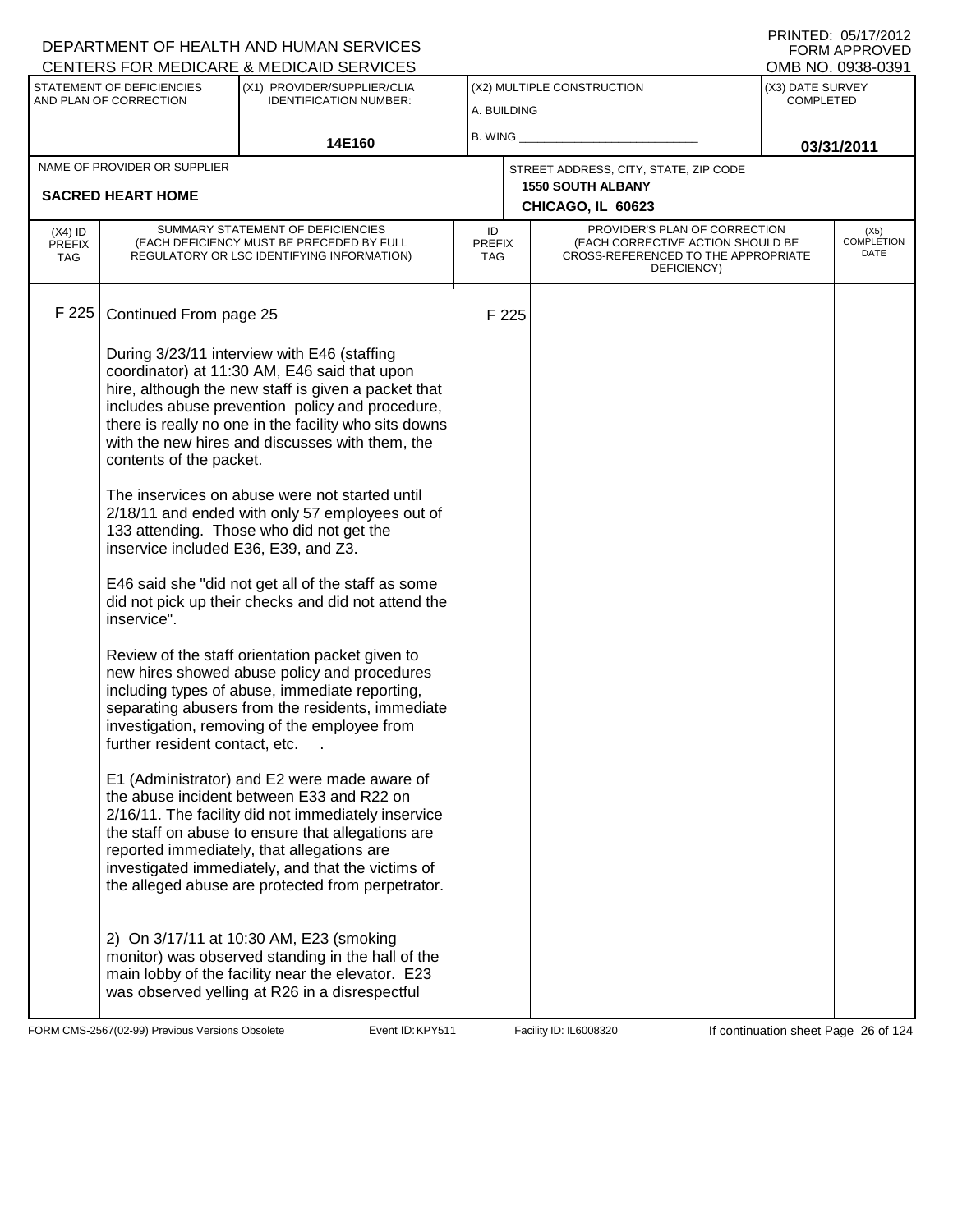| CENTERS FOR MEDICARE & MEDICAID SERVICES |                                                          |                                                                                                     |               |       |                                                                   |                  | OMB NO. 0938-0391         |
|------------------------------------------|----------------------------------------------------------|-----------------------------------------------------------------------------------------------------|---------------|-------|-------------------------------------------------------------------|------------------|---------------------------|
|                                          | STATEMENT OF DEFICIENCIES<br>(X1) PROVIDER/SUPPLIER/CLIA |                                                                                                     |               |       | (X2) MULTIPLE CONSTRUCTION                                        | (X3) DATE SURVEY |                           |
|                                          | AND PLAN OF CORRECTION                                   | <b>IDENTIFICATION NUMBER:</b>                                                                       | A. BUILDING   |       |                                                                   | <b>COMPLETED</b> |                           |
|                                          |                                                          |                                                                                                     | B. WING $\_$  |       |                                                                   |                  |                           |
|                                          |                                                          | 14E160                                                                                              |               |       |                                                                   |                  | 03/31/2011                |
|                                          | NAME OF PROVIDER OR SUPPLIER                             |                                                                                                     |               |       | STREET ADDRESS, CITY, STATE, ZIP CODE<br><b>1550 SOUTH ALBANY</b> |                  |                           |
|                                          | <b>SACRED HEART HOME</b>                                 |                                                                                                     |               |       | CHICAGO, IL 60623                                                 |                  |                           |
| $(X4)$ ID                                |                                                          | SUMMARY STATEMENT OF DEFICIENCIES                                                                   | ID            |       | PROVIDER'S PLAN OF CORRECTION                                     |                  | (X5)                      |
| <b>PREFIX</b>                            |                                                          | (EACH DEFICIENCY MUST BE PRECEDED BY FULL                                                           | <b>PREFIX</b> |       | (EACH CORRECTIVE ACTION SHOULD BE                                 |                  | <b>COMPLETION</b><br>DATE |
| <b>TAG</b>                               |                                                          | REGULATORY OR LSC IDENTIFYING INFORMATION)                                                          | TAG.          |       | CROSS-REFERENCED TO THE APPROPRIATE<br>DEFICIENCY)                |                  |                           |
|                                          |                                                          |                                                                                                     |               |       |                                                                   |                  |                           |
| F 225                                    | Continued From page 26                                   |                                                                                                     |               | F 225 |                                                                   |                  |                           |
|                                          |                                                          | tone. E23 yelled "pull your pants up and pull                                                       |               |       |                                                                   |                  |                           |
|                                          | them up right now".                                      |                                                                                                     |               |       |                                                                   |                  |                           |
|                                          |                                                          | R26 was observed wearing a belt on his pants.                                                       |               |       |                                                                   |                  |                           |
|                                          |                                                          | The pants were observed to be low around R26's                                                      |               |       |                                                                   |                  |                           |
|                                          | mid buttocks area.                                       |                                                                                                     |               |       |                                                                   |                  |                           |
|                                          |                                                          | E23 stated when interviewed at this time that he                                                    |               |       |                                                                   |                  |                           |
|                                          |                                                          | did not mean to yell at R26 and speak to the                                                        |               |       |                                                                   |                  |                           |
|                                          | resident in a disrespectful manner.                      |                                                                                                     |               |       |                                                                   |                  |                           |
|                                          |                                                          |                                                                                                     |               |       |                                                                   |                  |                           |
|                                          |                                                          | At 2:30 PM on 3/17/11 E23 was observed<br>dispensing cigarettes to the residents on the             |               |       |                                                                   |                  |                           |
|                                          |                                                          | smoking patio. R25 was observed to approach                                                         |               |       |                                                                   |                  |                           |
|                                          |                                                          | E23 and ask for a cigarette. E23 began to yell at                                                   |               |       |                                                                   |                  |                           |
|                                          |                                                          | R25 in a loud voice stating "didn't I tell you that                                                 |               |       |                                                                   |                  |                           |
|                                          | of line".                                                | you don't have any more cigarettes, now get out                                                     |               |       |                                                                   |                  |                           |
|                                          |                                                          |                                                                                                     |               |       |                                                                   |                  |                           |
|                                          |                                                          | E23 stated when interviewed after the incident                                                      |               |       |                                                                   |                  |                           |
|                                          |                                                          | and stated that he was aware of the abuse policy<br>of the facility and that he was aware that      |               |       |                                                                   |                  |                           |
|                                          |                                                          | residents are not to be yelled at or spoken to in                                                   |               |       |                                                                   |                  |                           |
|                                          |                                                          | an disrespectful tone. E23 also stated that he                                                      |               |       |                                                                   |                  |                           |
|                                          |                                                          | was also aware that this was verbal abuse.                                                          |               |       |                                                                   |                  |                           |
|                                          |                                                          | The above incident was reported to E23's direct                                                     |               |       |                                                                   |                  |                           |
|                                          |                                                          | supervisor, E22 (director of activities) at 2:45 PM.                                                |               |       |                                                                   |                  |                           |
|                                          |                                                          | E22 stated that she would have a talk with E23.                                                     |               |       |                                                                   |                  |                           |
|                                          |                                                          | E22 further stated when interviewed at 3:20 PM,<br>that she had spoken to E23 concerning his verbal |               |       |                                                                   |                  |                           |
|                                          |                                                          | abuse against R25 and R26. E22 failed to state                                                      |               |       |                                                                   |                  |                           |
|                                          |                                                          | that the above incidents were documented and                                                        |               |       |                                                                   |                  |                           |
|                                          |                                                          | reported to the facility's abuse coordinator per                                                    |               |       |                                                                   |                  |                           |
|                                          | facility policy.                                         |                                                                                                     |               |       |                                                                   |                  |                           |
|                                          |                                                          | E1 (administrator) stated when interviewed on                                                       |               |       |                                                                   |                  |                           |
|                                          |                                                          | 3/18/11 at 12:20 PM, that the above incident had                                                    |               |       |                                                                   |                  |                           |
|                                          |                                                          |                                                                                                     |               |       |                                                                   |                  |                           |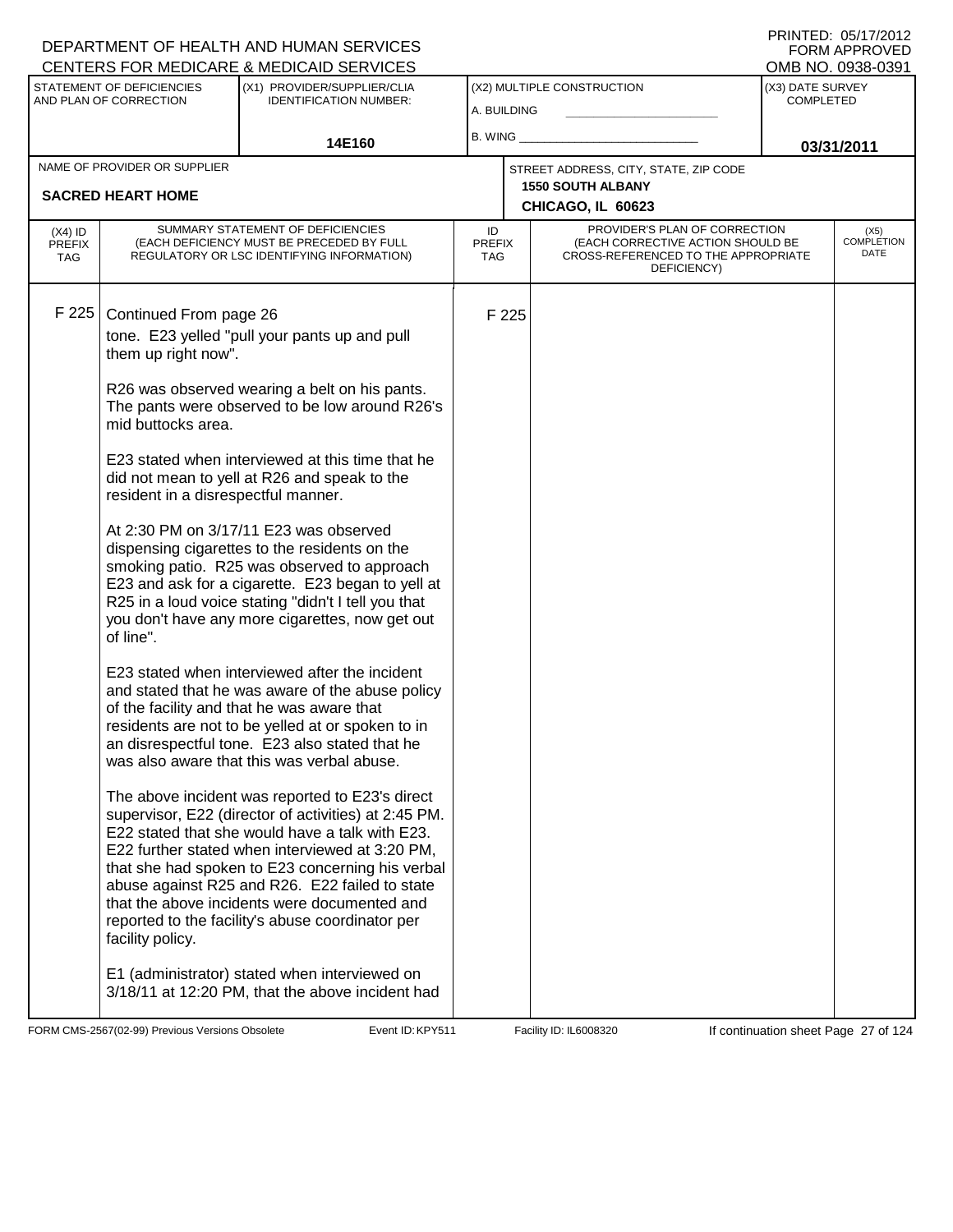PRINTED: 05/17/2012 FORM APPROVED<br>OMB NO. 0938-0391

|                                                     |                                                                                                                                                            | <u>ULIVILINU I UN MILDIUANL &amp; MILDIUAID ULIVIULU</u>                                                                                                                                                                                                                                                                                                                                                                                                                                                                                                                                                                                                                                                                                                                                                                                                                                                                                                                                                                                                                                                                                                                                                                                                                                                                                                                                                                                                           |                                   |       |                                                                                                                          |                                      | ו טטטטיט. טאו שוויט          |
|-----------------------------------------------------|------------------------------------------------------------------------------------------------------------------------------------------------------------|--------------------------------------------------------------------------------------------------------------------------------------------------------------------------------------------------------------------------------------------------------------------------------------------------------------------------------------------------------------------------------------------------------------------------------------------------------------------------------------------------------------------------------------------------------------------------------------------------------------------------------------------------------------------------------------------------------------------------------------------------------------------------------------------------------------------------------------------------------------------------------------------------------------------------------------------------------------------------------------------------------------------------------------------------------------------------------------------------------------------------------------------------------------------------------------------------------------------------------------------------------------------------------------------------------------------------------------------------------------------------------------------------------------------------------------------------------------------|-----------------------------------|-------|--------------------------------------------------------------------------------------------------------------------------|--------------------------------------|------------------------------|
| STATEMENT OF DEFICIENCIES<br>AND PLAN OF CORRECTION |                                                                                                                                                            | (X1) PROVIDER/SUPPLIER/CLIA<br><b>IDENTIFICATION NUMBER:</b>                                                                                                                                                                                                                                                                                                                                                                                                                                                                                                                                                                                                                                                                                                                                                                                                                                                                                                                                                                                                                                                                                                                                                                                                                                                                                                                                                                                                       | A. BUILDING                       |       | (X2) MULTIPLE CONSTRUCTION                                                                                               | (X3) DATE SURVEY<br><b>COMPLETED</b> |                              |
|                                                     |                                                                                                                                                            | 14E160                                                                                                                                                                                                                                                                                                                                                                                                                                                                                                                                                                                                                                                                                                                                                                                                                                                                                                                                                                                                                                                                                                                                                                                                                                                                                                                                                                                                                                                             | B. WING $\_$                      |       |                                                                                                                          |                                      | 03/31/2011                   |
|                                                     | NAME OF PROVIDER OR SUPPLIER<br><b>SACRED HEART HOME</b>                                                                                                   |                                                                                                                                                                                                                                                                                                                                                                                                                                                                                                                                                                                                                                                                                                                                                                                                                                                                                                                                                                                                                                                                                                                                                                                                                                                                                                                                                                                                                                                                    |                                   |       | STREET ADDRESS, CITY, STATE, ZIP CODE<br><b>1550 SOUTH ALBANY</b><br>CHICAGO, IL 60623                                   |                                      |                              |
| $(X4)$ ID<br><b>PREFIX</b><br>TAG                   |                                                                                                                                                            | SUMMARY STATEMENT OF DEFICIENCIES<br>(EACH DEFICIENCY MUST BE PRECEDED BY FULL<br>REGULATORY OR LSC IDENTIFYING INFORMATION)                                                                                                                                                                                                                                                                                                                                                                                                                                                                                                                                                                                                                                                                                                                                                                                                                                                                                                                                                                                                                                                                                                                                                                                                                                                                                                                                       | ID<br><b>PREFIX</b><br><b>TAG</b> |       | PROVIDER'S PLAN OF CORRECTION<br>(EACH CORRECTIVE ACTION SHOULD BE<br>CROSS-REFERENCED TO THE APPROPRIATE<br>DEFICIENCY) |                                      | $(X5)$<br>COMPLETION<br>DATE |
| F 225                                               | Continued From page 27<br>abuse incidents<br>investigated as abuse allegations.<br>above the eye.<br>there was redness to R13's left jaw.<br>get his date. | been reported to her on 3/17/11 at 3:00 PM. E1<br>further stated that E23 had been sent home at<br>3:15 PM on 3/17/11. E1 stated that she had not<br>documented the incidents or sent a copy of the<br>initial report to the department of public health,<br>nor had E1 begun an investigation into the verbal<br>3) Per review of the facility's abuse files the<br>following incidents involving 12 sampled residents<br>(R4, 5, 9, 10, 11, 13, 15, 17, 18, 19, 22) and 33<br>residents outside of the sample (30, 31, 35, 36,<br>37, 38, 39, 40, 41, 42, 43, 44, 46, 47, 48, 49,<br>50, 51, 52, 53, 54, 55, 56, 57, 58, 60, 61, 62, 63,<br>64, 65, 66 and 67) were noted to have not been<br>The facility as a result did not notify IDPH of the<br>initial and final report of the investigation to<br>determine if there really was abuse, nor had the<br>facility investigated to determine if the physical<br>altercations and allegations of abuse were willful<br>and intentional or just part of the residents<br>psychiatric diagnoses. Examples are as follows:<br>a) R30 hit R15 on 12/31/10 because R15<br>called R30 names. R15 sustained 2 lacerations<br>b) Per incident report dated 1/14/11, R13<br>accused R41 of hitting him. Per incident report,<br>c) R13's 12/26/10 incident report indicated<br>R13 hit his roommate R42 with a shoe. Per<br>report, R13 said he was mad because he did not<br>d) Per incident report dated 1/10/11, R35 |                                   | F 225 |                                                                                                                          |                                      |                              |

FORM CMS-2567(02-99) Previous Versions Obsolete **KRY511** Event ID: KPY511 Facility ID: IL6008320 If continuation sheet Page 28 of 124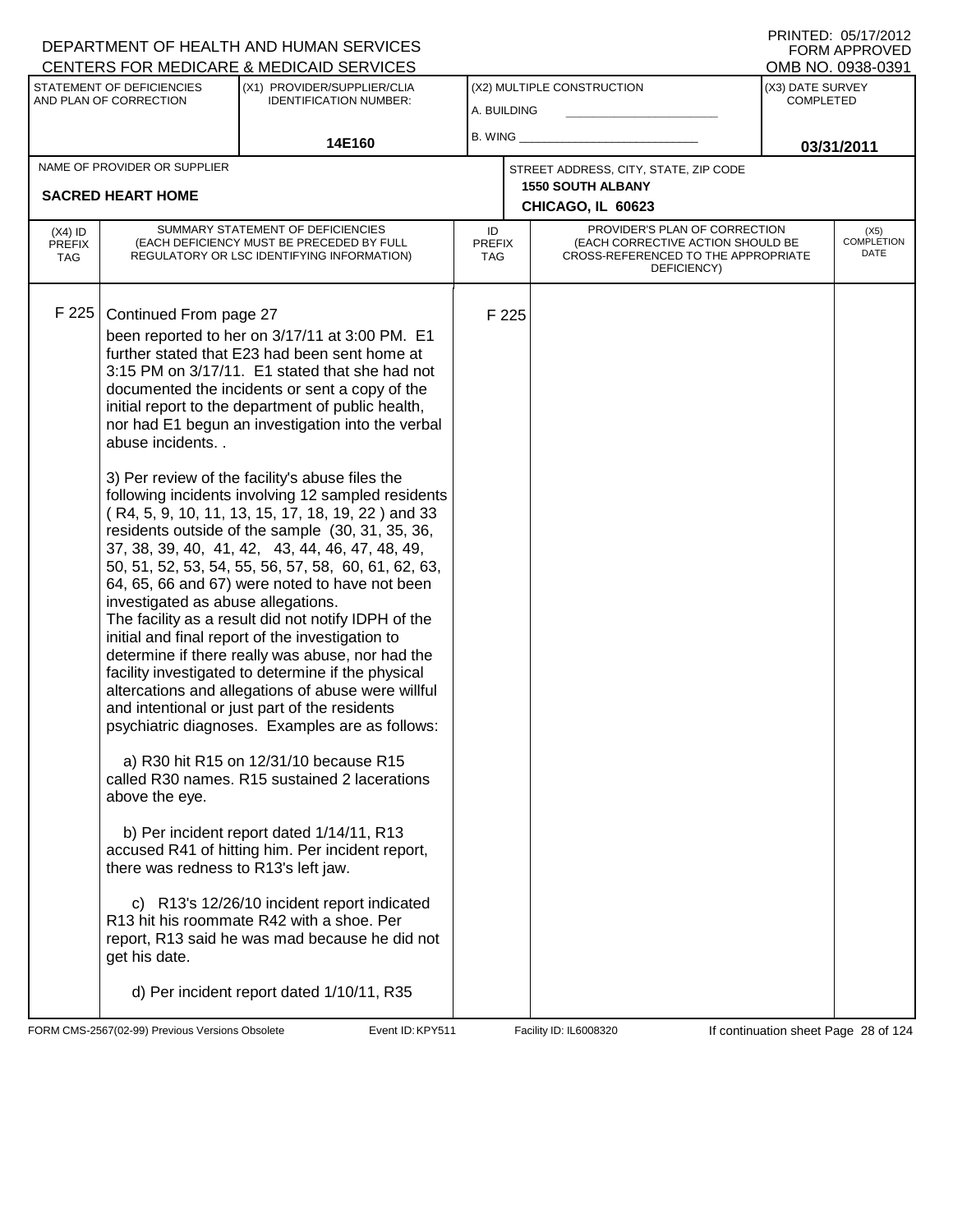|                                                     |                                                                                                           | CENTERS FOR MEDICARE & MEDICAID SERVICES                                                                                                                                                                                                                                                                                                                                                                                                                                                                                                                                                                                                                                                                                                                                                                                                        |                                   |       |                                                                                                                          | OMB NO. 0938-0391                    |                                   |  |
|-----------------------------------------------------|-----------------------------------------------------------------------------------------------------------|-------------------------------------------------------------------------------------------------------------------------------------------------------------------------------------------------------------------------------------------------------------------------------------------------------------------------------------------------------------------------------------------------------------------------------------------------------------------------------------------------------------------------------------------------------------------------------------------------------------------------------------------------------------------------------------------------------------------------------------------------------------------------------------------------------------------------------------------------|-----------------------------------|-------|--------------------------------------------------------------------------------------------------------------------------|--------------------------------------|-----------------------------------|--|
| STATEMENT OF DEFICIENCIES<br>AND PLAN OF CORRECTION |                                                                                                           | (X1) PROVIDER/SUPPLIER/CLIA<br><b>IDENTIFICATION NUMBER:</b>                                                                                                                                                                                                                                                                                                                                                                                                                                                                                                                                                                                                                                                                                                                                                                                    | A. BUILDING                       |       | (X2) MULTIPLE CONSTRUCTION                                                                                               | (X3) DATE SURVEY<br><b>COMPLETED</b> |                                   |  |
|                                                     | 14E160                                                                                                    |                                                                                                                                                                                                                                                                                                                                                                                                                                                                                                                                                                                                                                                                                                                                                                                                                                                 | B. WING                           |       |                                                                                                                          | 03/31/2011                           |                                   |  |
|                                                     | NAME OF PROVIDER OR SUPPLIER                                                                              |                                                                                                                                                                                                                                                                                                                                                                                                                                                                                                                                                                                                                                                                                                                                                                                                                                                 |                                   |       | STREET ADDRESS, CITY, STATE, ZIP CODE                                                                                    |                                      |                                   |  |
|                                                     | <b>SACRED HEART HOME</b>                                                                                  |                                                                                                                                                                                                                                                                                                                                                                                                                                                                                                                                                                                                                                                                                                                                                                                                                                                 |                                   |       | <b>1550 SOUTH ALBANY</b>                                                                                                 |                                      |                                   |  |
|                                                     |                                                                                                           |                                                                                                                                                                                                                                                                                                                                                                                                                                                                                                                                                                                                                                                                                                                                                                                                                                                 |                                   |       | CHICAGO, IL 60623                                                                                                        |                                      |                                   |  |
| $(X4)$ ID<br><b>PREFIX</b><br><b>TAG</b>            |                                                                                                           | SUMMARY STATEMENT OF DEFICIENCIES<br>(EACH DEFICIENCY MUST BE PRECEDED BY FULL<br>REGULATORY OR LSC IDENTIFYING INFORMATION)                                                                                                                                                                                                                                                                                                                                                                                                                                                                                                                                                                                                                                                                                                                    | ID<br><b>PREFIX</b><br><b>TAG</b> |       | PROVIDER'S PLAN OF CORRECTION<br>(EACH CORRECTIVE ACTION SHOULD BE<br>CROSS-REFERENCED TO THE APPROPRIATE<br>DEFICIENCY) |                                      | (X5)<br><b>COMPLETION</b><br>DATE |  |
| F 225                                               | Continued From page 28<br>IDPH notified.<br>notified.<br>not hit resident back.<br>notification was done. | alleged that R15 put her hand on her (R35's<br>neck. No abuse investigation was done nor was<br>e) R36 alleged that she was hit 3-4 times by a<br>3rd floor resident while she was in bed. There<br>was no accompanying report that the facility<br>investigated this to determine the identity of this<br>resident to ensure that other residents are<br>protected from this unknown perpetrator. No<br>abuse investigation was done nor the IDPH was<br>f) R5 struck a staff member on 1/2/11 and<br>punched a CNA (certified nurse aide) in the<br>head on 12/12/10, per incident reports. No<br>evidence in the abuse files that this was<br>investigated, to ensure that staff as a result did<br>g) R22 stomped R31's foot and punched R31<br>on 1/2/11. No abuse investigation nor IDPH<br>h) R19 accused a resident of beating her face |                                   | F 225 |                                                                                                                          |                                      |                                   |  |
|                                                     |                                                                                                           | and head and hit her on the right shoulder with a<br>fan on 2/8/11. On 12/10/10, R19 alleged that she<br>was punched by R67. For both these incidents,<br>there were abuse investigations and IDPH<br>notifications noted in the facility's abuse files.                                                                                                                                                                                                                                                                                                                                                                                                                                                                                                                                                                                        |                                   |       |                                                                                                                          |                                      |                                   |  |
|                                                     | resident is.                                                                                              | i) On 2/14/11, R37 got up of her chair and hit<br>another resident without provocation. There was<br>no abuse investigation and IDPH notification<br>noted for this incident. There also was no<br>indication in the incident report of who this other                                                                                                                                                                                                                                                                                                                                                                                                                                                                                                                                                                                          |                                   |       |                                                                                                                          |                                      |                                   |  |

FORM CMS-2567(02-99) Previous Versions Obsolete Event ID: KPY511 Facility ID: IL6008320 If continuation sheet Page 29 of 124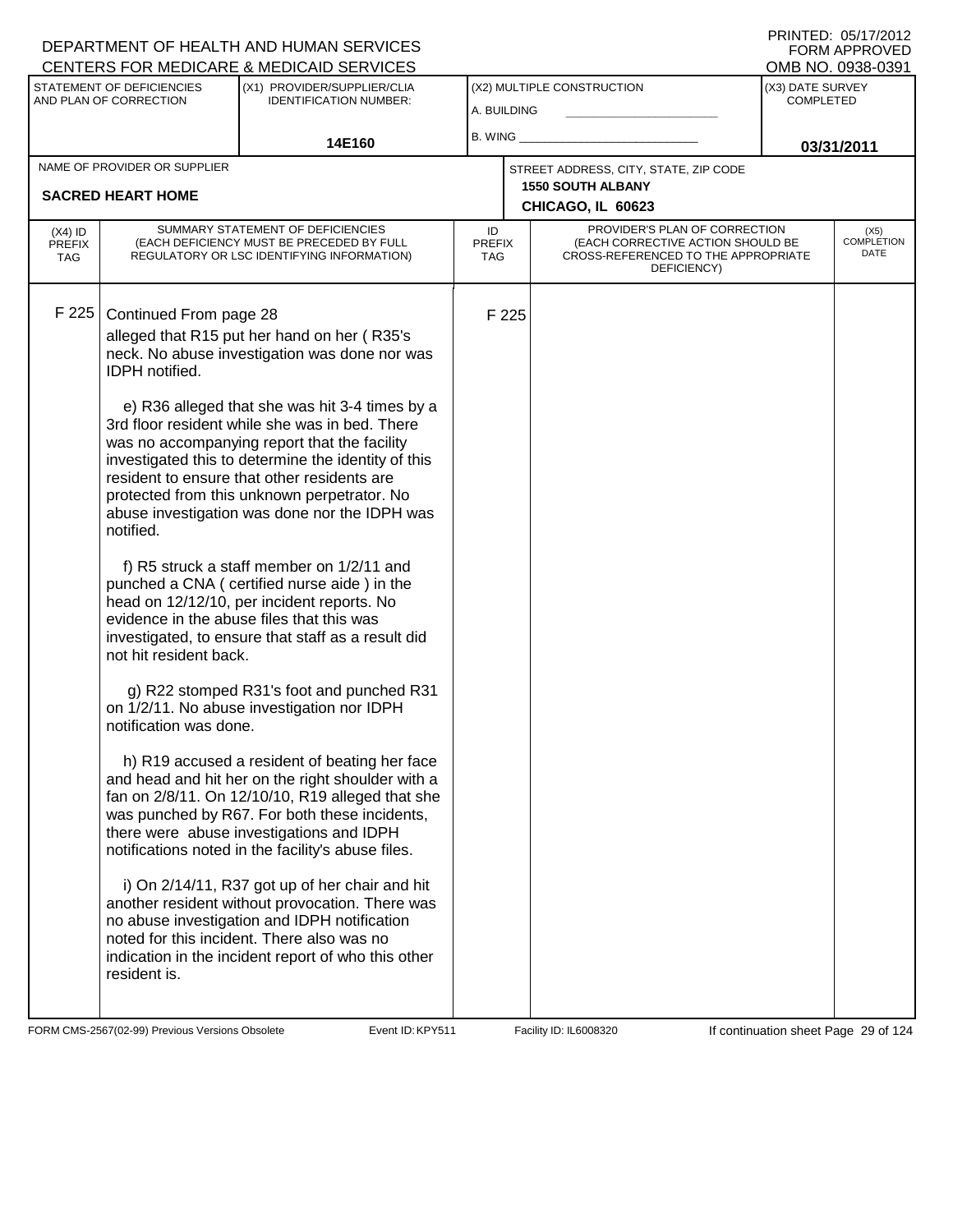| PRINTED: 05/17/2012 |
|---------------------|
| FORM APPROVED       |
| OMB NO. 0938-0391   |

|                                                     |                                                                                                     | <u>CENTERS FOR MEDICARE &amp; MEDICAID SERVICES</u>                                                                                                                                                                                                                                                                                                                                                                                                                                                                                                                                                                                                                                                                                                                                                                                                                                                                                                                                                                                                                                                                                                                                                                                                                 |                            |       |                                                                                                                          |                                      | ו פטיסטאט וער שועוט               |
|-----------------------------------------------------|-----------------------------------------------------------------------------------------------------|---------------------------------------------------------------------------------------------------------------------------------------------------------------------------------------------------------------------------------------------------------------------------------------------------------------------------------------------------------------------------------------------------------------------------------------------------------------------------------------------------------------------------------------------------------------------------------------------------------------------------------------------------------------------------------------------------------------------------------------------------------------------------------------------------------------------------------------------------------------------------------------------------------------------------------------------------------------------------------------------------------------------------------------------------------------------------------------------------------------------------------------------------------------------------------------------------------------------------------------------------------------------|----------------------------|-------|--------------------------------------------------------------------------------------------------------------------------|--------------------------------------|-----------------------------------|
| STATEMENT OF DEFICIENCIES<br>AND PLAN OF CORRECTION |                                                                                                     | (X1) PROVIDER/SUPPLIER/CLIA<br><b>IDENTIFICATION NUMBER:</b>                                                                                                                                                                                                                                                                                                                                                                                                                                                                                                                                                                                                                                                                                                                                                                                                                                                                                                                                                                                                                                                                                                                                                                                                        | A. BUILDING                |       | (X2) MULTIPLE CONSTRUCTION                                                                                               | (X3) DATE SURVEY<br><b>COMPLETED</b> |                                   |
|                                                     |                                                                                                     | 14E160                                                                                                                                                                                                                                                                                                                                                                                                                                                                                                                                                                                                                                                                                                                                                                                                                                                                                                                                                                                                                                                                                                                                                                                                                                                              | B. WING                    |       | 03/31/2011                                                                                                               |                                      |                                   |
|                                                     | NAME OF PROVIDER OR SUPPLIER                                                                        |                                                                                                                                                                                                                                                                                                                                                                                                                                                                                                                                                                                                                                                                                                                                                                                                                                                                                                                                                                                                                                                                                                                                                                                                                                                                     |                            |       | STREET ADDRESS, CITY, STATE, ZIP CODE                                                                                    |                                      |                                   |
|                                                     | <b>SACRED HEART HOME</b>                                                                            |                                                                                                                                                                                                                                                                                                                                                                                                                                                                                                                                                                                                                                                                                                                                                                                                                                                                                                                                                                                                                                                                                                                                                                                                                                                                     |                            |       | <b>1550 SOUTH ALBANY</b><br>CHICAGO, IL 60623                                                                            |                                      |                                   |
| $(X4)$ ID<br><b>PREFIX</b><br><b>TAG</b>            |                                                                                                     | SUMMARY STATEMENT OF DEFICIENCIES<br>(EACH DEFICIENCY MUST BE PRECEDED BY FULL<br>REGULATORY OR LSC IDENTIFYING INFORMATION)                                                                                                                                                                                                                                                                                                                                                                                                                                                                                                                                                                                                                                                                                                                                                                                                                                                                                                                                                                                                                                                                                                                                        | ID<br><b>PREFIX</b><br>TAG |       | PROVIDER'S PLAN OF CORRECTION<br>(EACH CORRECTIVE ACTION SHOULD BE<br>CROSS-REFERENCED TO THE APPROPRIATE<br>DEFICIENCY) |                                      | (X5)<br><b>COMPLETION</b><br>DATE |
| F 225                                               | Continued From page 29<br>there IDPH notification.<br>notification was found.<br>was done.<br>made. | j) On 2/18/11, R44 attacked and wrestled R38.<br>R44 said he wrestled R38 because R38 of<br>spitting on his face and R38 denied the allegation.<br>There was no abuse investigation noted nor was<br>k) On 12/8/10, R44 alleged that he was hit by<br>another resident after saying " Kirk Douglas".<br>The other resident was just identified with initials<br>but incident report does not indicated who this<br>other resident is. No abuse investigation no IDPH<br>On 12/11/10, R66 swung at R44 after R66<br>alleged that R44 threatened R66 and was at<br>R66's face. Although R44 denied he threatened<br>R66, a staff saw R44 threatened R66 and walked<br>right to R66's face. No evidence of abuse<br>investigation was found nor IDPH notification.<br>I) R40 hit R46 on 2/26/11. R40 said she hit R46<br>because R46 won't share her food. R40 also<br>threatened and cursed staff. No abuse<br>investigation was found and no IDPH notification<br>m) On 12/2/10, R47 kicked R48 on her left leg<br>because R48 wouldn't give R47 her coleslaw. No<br>abuse investigation or IDPH notification was<br>n) R37 punched R49 on the left jaw without<br>provocation while standing at the medication line<br>on 2/14/11. There was no abuse investigation |                            | F 225 |                                                                                                                          |                                      |                                   |
|                                                     | noted nor was there IDPH notification.                                                              | o) On 2/14/11, R43 was hit by another resident                                                                                                                                                                                                                                                                                                                                                                                                                                                                                                                                                                                                                                                                                                                                                                                                                                                                                                                                                                                                                                                                                                                                                                                                                      |                            |       |                                                                                                                          |                                      |                                   |

FORM CMS-2567(02-99) Previous Versions Obsolete Event ID: KPY511 Facility ID: IL6008320 If continuation sheet Page 30 of 124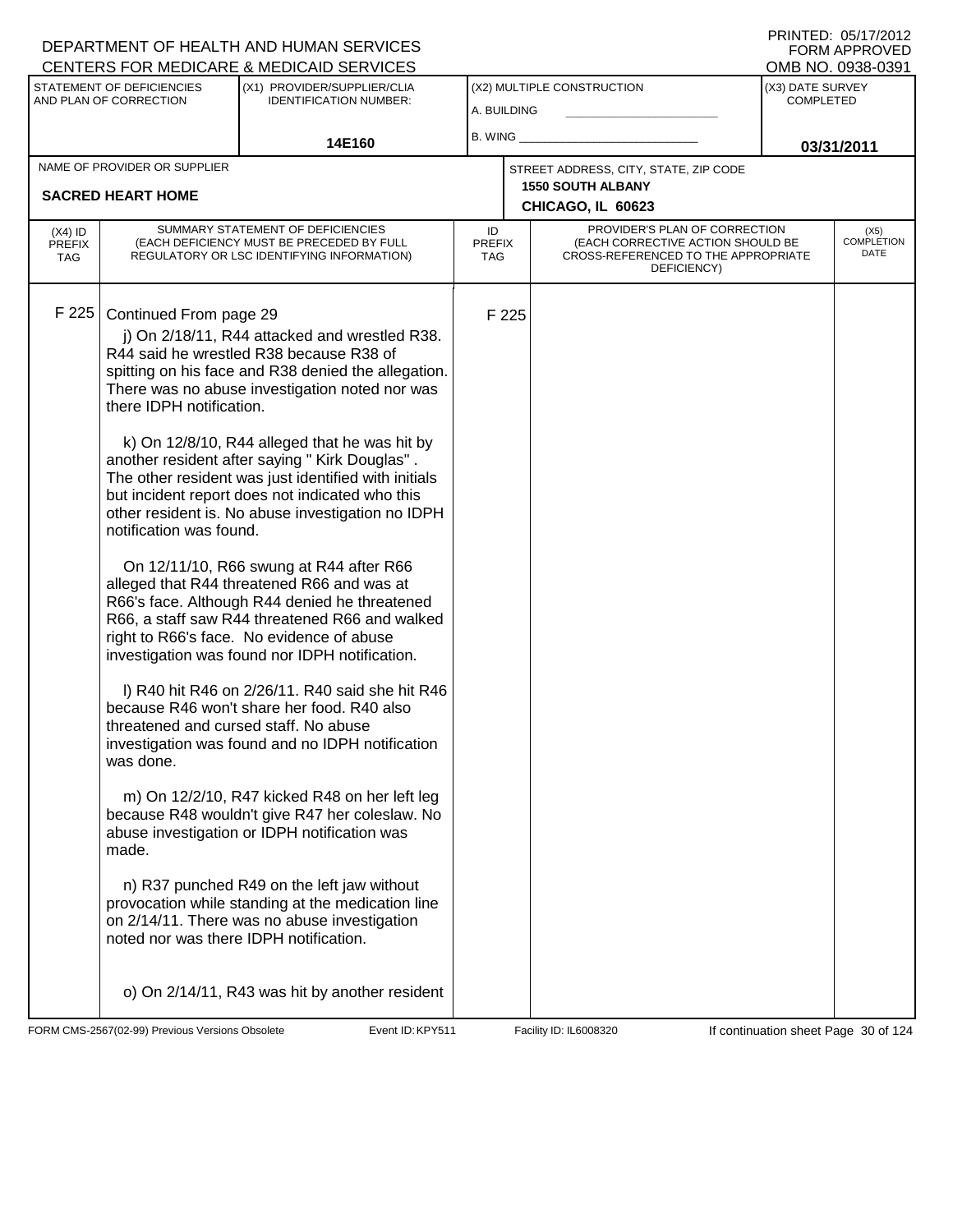|                                                     |                                         | <b>CENTERS FOR MEDICARE &amp; MEDICAID SERVICES</b>                                                                                                                                                                                                                                                   |                            |       |                                                                                                                          |                                      | OMB NO. 0938-0391                 |
|-----------------------------------------------------|-----------------------------------------|-------------------------------------------------------------------------------------------------------------------------------------------------------------------------------------------------------------------------------------------------------------------------------------------------------|----------------------------|-------|--------------------------------------------------------------------------------------------------------------------------|--------------------------------------|-----------------------------------|
| STATEMENT OF DEFICIENCIES<br>AND PLAN OF CORRECTION |                                         | (X1) PROVIDER/SUPPLIER/CLIA<br><b>IDENTIFICATION NUMBER:</b>                                                                                                                                                                                                                                          | A. BUILDING                |       | (X2) MULTIPLE CONSTRUCTION                                                                                               | (X3) DATE SURVEY<br><b>COMPLETED</b> |                                   |
|                                                     |                                         |                                                                                                                                                                                                                                                                                                       |                            |       |                                                                                                                          |                                      |                                   |
|                                                     |                                         | 14E160                                                                                                                                                                                                                                                                                                | $B.$ WING $\_$             |       |                                                                                                                          |                                      | 03/31/2011                        |
|                                                     | NAME OF PROVIDER OR SUPPLIER            |                                                                                                                                                                                                                                                                                                       |                            |       | STREET ADDRESS, CITY, STATE, ZIP CODE                                                                                    |                                      |                                   |
|                                                     | <b>SACRED HEART HOME</b>                |                                                                                                                                                                                                                                                                                                       |                            |       | <b>1550 SOUTH ALBANY</b><br>CHICAGO, IL 60623                                                                            |                                      |                                   |
| $(X4)$ ID<br><b>PREFIX</b><br><b>TAG</b>            |                                         | SUMMARY STATEMENT OF DEFICIENCIES<br>(EACH DEFICIENCY MUST BE PRECEDED BY FULL<br>REGULATORY OR LSC IDENTIFYING INFORMATION)                                                                                                                                                                          | ID<br><b>PREFIX</b><br>TAG |       | PROVIDER'S PLAN OF CORRECTION<br>(EACH CORRECTIVE ACTION SHOULD BE<br>CROSS-REFERENCED TO THE APPROPRIATE<br>DEFICIENCY) |                                      | (X5)<br><b>COMPLETION</b><br>DATE |
| F 225                                               | Continued From page 30<br>notification. | while she was standing in front of the nurses<br>station. The identity of the other resident wasn't<br>shown in this incident report. There was no abuse<br>investigation noted nor was there IDPH                                                                                                    |                            | F 225 |                                                                                                                          |                                      |                                   |
|                                                     | <b>IDPH</b> notification.               | p) On 2/28/11, R9 alleged that R11 hit her on<br>her shoulder and thus she hit him back. There<br>was no abuse investigation noted nor was there                                                                                                                                                      |                            |       |                                                                                                                          |                                      |                                   |
|                                                     | notification.                           | q) R50 alleged that on 3/1/11, R17 pushed him<br>for no reason. This resulted in a fight. There was<br>no abuse investigation noted nor was there IDPH                                                                                                                                                |                            |       |                                                                                                                          |                                      |                                   |
|                                                     | IDPH notification.                      | s) R52 slapped R51 in the arm on 3/4/11 while<br>they were in the bathroom. R51 said she tried to<br>remove R52's purse from the sink so R51 could<br>wash her hands, but was slapped by R52. There<br>was no abuse investigation noted nor was there                                                 |                            |       |                                                                                                                          |                                      |                                   |
|                                                     | notification.                           | t) On 3/8/11, while in the cigarette line, R53<br>became verbally aggressive and punched a staff<br>on the right jaw after staff told her to put a coat<br>on. No abuse investigation was done to<br>determine is staff retaliated back. There was no<br>abuse investigation noted nor was there IDPH |                            |       |                                                                                                                          |                                      |                                   |
|                                                     |                                         | u) On 3/11/11, R4 alleged that R18 punched<br>R4 on the chest and arm. Another resident                                                                                                                                                                                                               |                            |       |                                                                                                                          |                                      |                                   |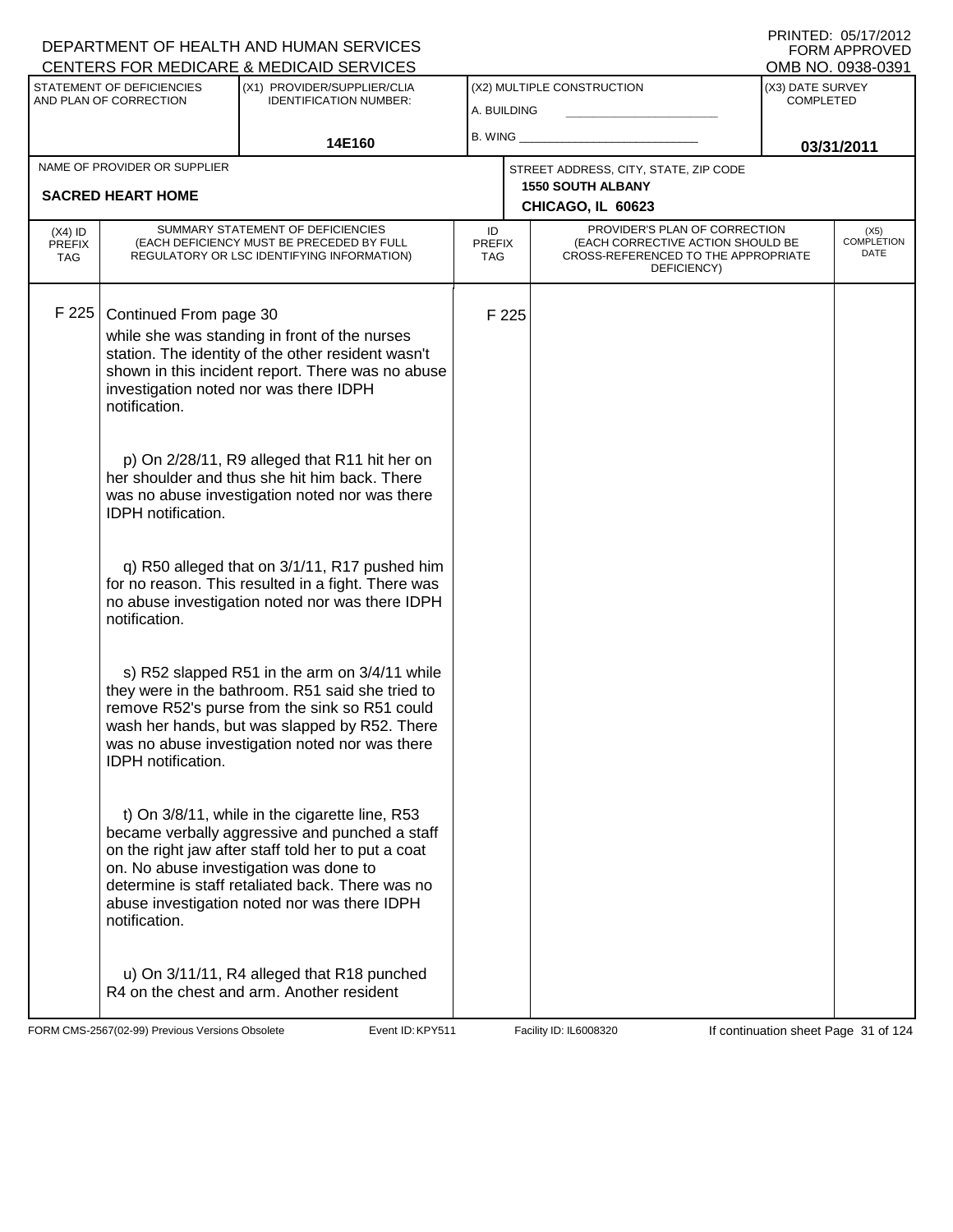#### A. BUILDING (X1) PROVIDER/SUPPLIER/CLIA IDENTIFICATION NUMBER: STATEMENT OF DEFICIENCIES AND PLAN OF CORRECTION (X3) DATE SURVEY COMPLETED FORM APPROVED<br>OMB NO. 0938-0391 (X2) MULTIPLE CONSTRUCTION B. WING **\_\_\_\_\_\_\_\_\_\_\_\_\_\_\_\_\_\_\_\_\_\_** CENTERS FOR MEDICARE & MEDICAID SERVICES 14E160 **B. WING CONSUMING (2011 03/31/2011 CHICAGO, IL 60623** NAME OF PROVIDER OR SUPPLIER STREET ADDRESS, CITY, STATE, ZIP CODE **SACRED HEART HOME 1550 SOUTH ALBANY** PROVIDER'S PLAN OF CORRECTION (EACH CORRECTIVE ACTION SHOULD BE CROSS-REFERENCED TO THE APPROPRIATE DEFICIENCY) (X5) COMPLETION DATE ID PREFIX TAG (X4) ID **PREFIX** TAG SUMMARY STATEMENT OF DEFICIENCIES (EACH DEFICIENCY MUST BE PRECEDED BY FULL REGULATORY OR LSC IDENTIFYING INFORMATION) F 225 Continued From page 31 F 225 confirmed this. R18 said he was just playing. There was no abuse investigation noted nor was there IDPH notification. v) R54 wanted to sign AMA on 3/19/11, grabbed a pole from the tent and hit the security. There was no abuse investigation noted nor was there IDPH notification. w) R56 slapped R55 on the face on 3/11/11 unprovoked. There was no abuse investigation noted nor was there IDPH notification. x) On 11/27/10, R58 pushed R57 after R57 would not move out of R58's way. This resulted to mutual pushing. There was no abuse investigation noted nor was there IDPH notification. y) On 11/24/10, R41 put his hands around R4 to choke him or push him away. R41 was agitated, delusional, and hard to redirect. R41 said it is because R4 touched R41's hair. There was no abuse investigation noted nor was there IDPH notification. z) On 11/24/10, R60 hit R63 without provocation. R60 said he doesn't not like R63 that is why. There was no abuse investigation noted nor was there IDPH notification. aa) R61 scratched a resident on the right neck

FORM CMS-2567(02-99) Previous Versions Obsolete **KRY511** Event ID: KPY511 Facility ID: IL6008320 If continuation sheet Page 32 of 124

DEPARTMENT OF HEALTH AND HUMAN SERVICES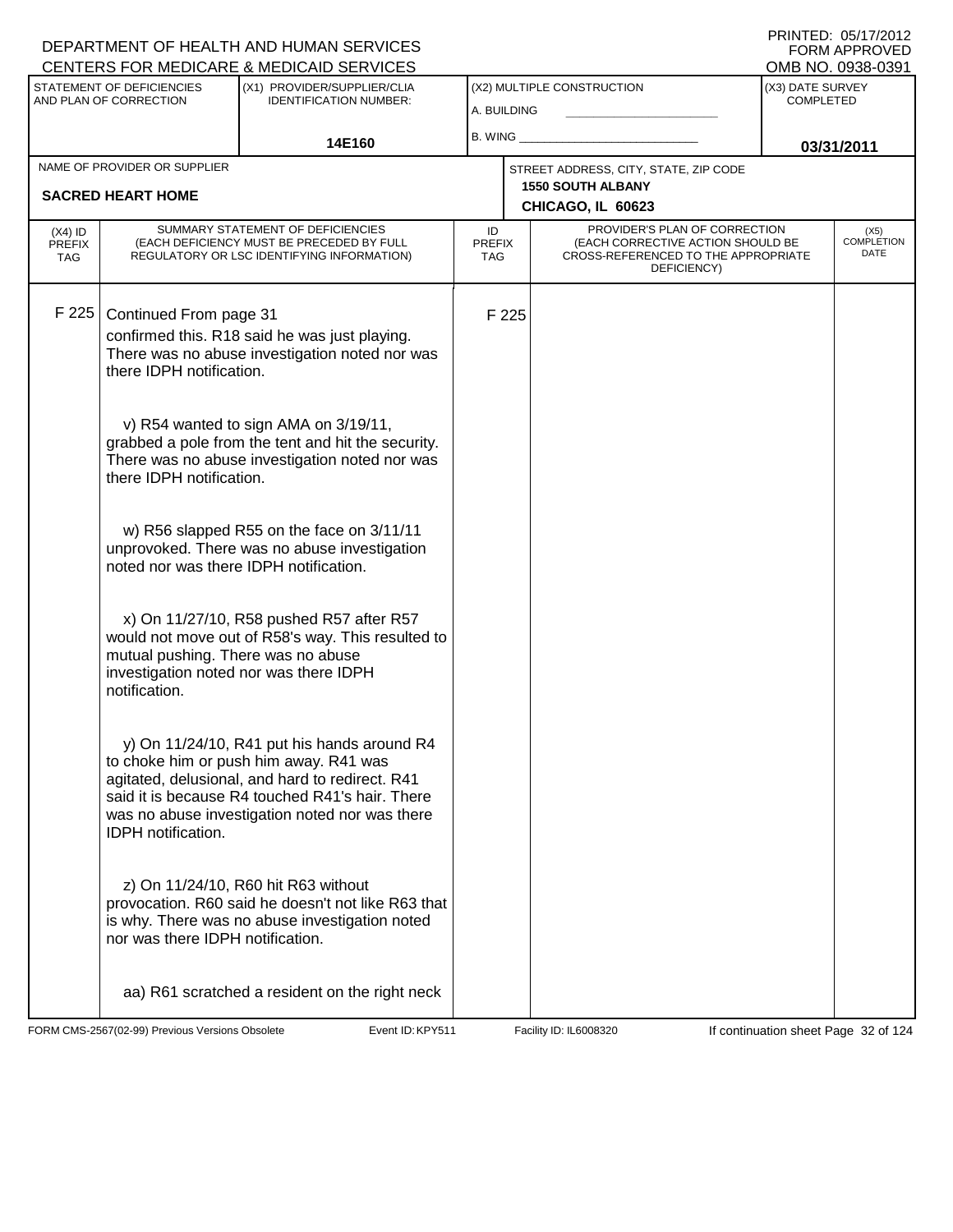|                                                     |                                                        | CENTERS FOR MEDICARE & MEDICAID SERVICES                                                                                                                                                                                                                                                                                                                                                                                                                                                                                                                                        |                            |       |                                                                                                                          |                                      | OMB NO. 0938-0391                 |
|-----------------------------------------------------|--------------------------------------------------------|---------------------------------------------------------------------------------------------------------------------------------------------------------------------------------------------------------------------------------------------------------------------------------------------------------------------------------------------------------------------------------------------------------------------------------------------------------------------------------------------------------------------------------------------------------------------------------|----------------------------|-------|--------------------------------------------------------------------------------------------------------------------------|--------------------------------------|-----------------------------------|
| STATEMENT OF DEFICIENCIES<br>AND PLAN OF CORRECTION |                                                        | (X1) PROVIDER/SUPPLIER/CLIA<br><b>IDENTIFICATION NUMBER:</b>                                                                                                                                                                                                                                                                                                                                                                                                                                                                                                                    | A. BUILDING                |       | (X2) MULTIPLE CONSTRUCTION                                                                                               | (X3) DATE SURVEY<br><b>COMPLETED</b> |                                   |
|                                                     |                                                        |                                                                                                                                                                                                                                                                                                                                                                                                                                                                                                                                                                                 | B. WING _                  |       |                                                                                                                          |                                      |                                   |
|                                                     | NAME OF PROVIDER OR SUPPLIER                           | 14E160                                                                                                                                                                                                                                                                                                                                                                                                                                                                                                                                                                          |                            |       |                                                                                                                          |                                      | 03/31/2011                        |
|                                                     |                                                        |                                                                                                                                                                                                                                                                                                                                                                                                                                                                                                                                                                                 |                            |       | STREET ADDRESS, CITY, STATE, ZIP CODE<br><b>1550 SOUTH ALBANY</b>                                                        |                                      |                                   |
|                                                     | <b>SACRED HEART HOME</b>                               |                                                                                                                                                                                                                                                                                                                                                                                                                                                                                                                                                                                 |                            |       | CHICAGO, IL 60623                                                                                                        |                                      |                                   |
| $(X4)$ ID<br><b>PREFIX</b><br><b>TAG</b>            |                                                        | SUMMARY STATEMENT OF DEFICIENCIES<br>(EACH DEFICIENCY MUST BE PRECEDED BY FULL<br>REGULATORY OR LSC IDENTIFYING INFORMATION)                                                                                                                                                                                                                                                                                                                                                                                                                                                    | ID<br><b>PREFIX</b><br>TAG |       | PROVIDER'S PLAN OF CORRECTION<br>(EACH CORRECTIVE ACTION SHOULD BE<br>CROSS-REFERENCED TO THE APPROPRIATE<br>DEFICIENCY) |                                      | (X5)<br><b>COMPLETION</b><br>DATE |
| F 225                                               | Continued From page 32<br>was there IDPH notification. | on 11/23/10. R61 stated she was being bothered<br>by this other resident, calling R61 a Hub. The<br>other resident was only identified with an initial KK<br>and there was no indication in the report who this<br>is. There was no abuse investigation noted nor<br>bb) On 11/20/10, R62 threw a chair at R63 and                                                                                                                                                                                                                                                              |                            | F 225 |                                                                                                                          |                                      |                                   |
|                                                     | notification.<br>reporting sent to IDPH.               | spat at her face. R62 said that R63 hit him first.<br>R63 said she was just sitting in line when R62<br>spat at her and threw a chair at her. There was<br>no abuse investigation noted nor was there IDPH<br>cc) R10 arrived from a hospital with scrapes and<br>scabs on both knees on 12/27/10. R10 alleged<br>that hospital security threw him on the ground.<br>Although facility called the hospital and got in<br>touch with the unit coordinator who said the<br>hospital is going to investigate the allegation,<br>there was no facility investigation, follow up and |                            |       |                                                                                                                          |                                      |                                   |
|                                                     | <b>IDPH</b> notification.                              | dd) On 12/26/10 at 1:45 PM, while R64 was<br>sitting in the dining room, R65 run towards her<br>with a butter knife and a fork and threatened her.<br>R64 scratched R65 on his face in self defense.<br>R65 said R64 keeps on bugging him, so he had<br>to do something so she leaves R65 alone. There<br>was no abuse investigation noted nor was there                                                                                                                                                                                                                        |                            |       |                                                                                                                          |                                      |                                   |
|                                                     |                                                        | While the Immediacy was removed on 3/23/11,<br>the facility remains out of compliance at severity<br>level 2, because the facility has yet to inservice<br>the new hires on all shifts, has yet to assess if<br>new interventions and policies are effective on<br>the possible affected residents, and the facility's                                                                                                                                                                                                                                                          |                            |       |                                                                                                                          |                                      |                                   |

FORM CMS-2567(02-99) Previous Versions Obsolete **KRYS11** Event ID: KPY511 Facility ID: IL6008320 If continuation sheet Page 33 of 124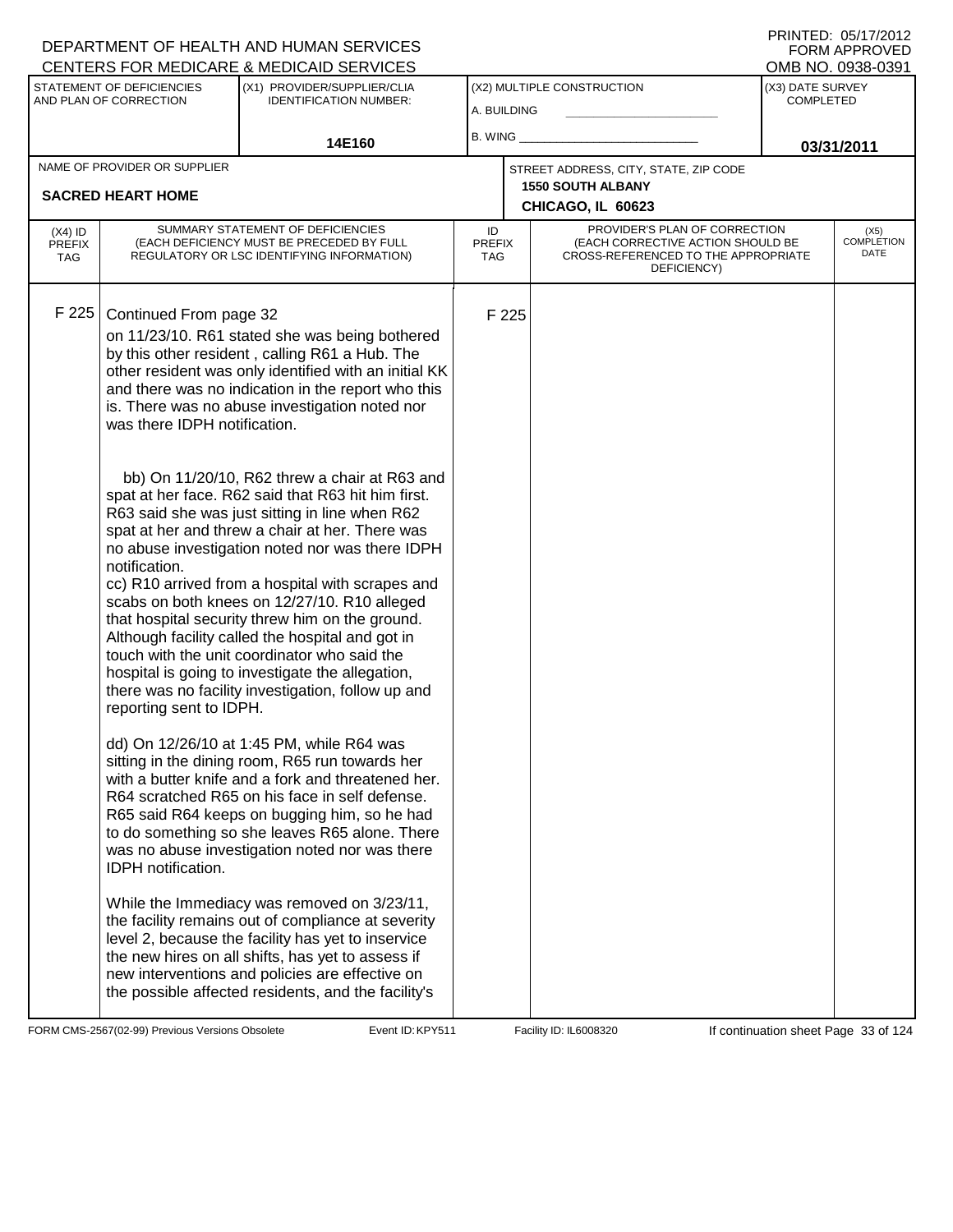|                                                     |                                                                                 | CENTERS FOR MEDICARE & MEDICAID SERVICES                                                                                                                                                                                                                                                                   |                            |       |                                                                                                                          |                                      | OMB NO. 0938-0391                 |
|-----------------------------------------------------|---------------------------------------------------------------------------------|------------------------------------------------------------------------------------------------------------------------------------------------------------------------------------------------------------------------------------------------------------------------------------------------------------|----------------------------|-------|--------------------------------------------------------------------------------------------------------------------------|--------------------------------------|-----------------------------------|
| STATEMENT OF DEFICIENCIES<br>AND PLAN OF CORRECTION |                                                                                 | (X1) PROVIDER/SUPPLIER/CLIA<br><b>IDENTIFICATION NUMBER:</b>                                                                                                                                                                                                                                               |                            |       | (X2) MULTIPLE CONSTRUCTION                                                                                               | (X3) DATE SURVEY<br><b>COMPLETED</b> |                                   |
|                                                     |                                                                                 |                                                                                                                                                                                                                                                                                                            | A. BUILDING                |       |                                                                                                                          |                                      |                                   |
|                                                     | 14E160                                                                          |                                                                                                                                                                                                                                                                                                            | B. WING                    |       |                                                                                                                          | 03/31/2011                           |                                   |
|                                                     | NAME OF PROVIDER OR SUPPLIER                                                    |                                                                                                                                                                                                                                                                                                            |                            |       | STREET ADDRESS, CITY, STATE, ZIP CODE                                                                                    |                                      |                                   |
|                                                     | <b>SACRED HEART HOME</b>                                                        |                                                                                                                                                                                                                                                                                                            |                            |       | <b>1550 SOUTH ALBANY</b>                                                                                                 |                                      |                                   |
|                                                     |                                                                                 |                                                                                                                                                                                                                                                                                                            |                            |       | CHICAGO, IL 60623                                                                                                        |                                      |                                   |
| $(X4)$ ID<br><b>PREFIX</b><br><b>TAG</b>            |                                                                                 | SUMMARY STATEMENT OF DEFICIENCIES<br>(EACH DEFICIENCY MUST BE PRECEDED BY FULL<br>REGULATORY OR LSC IDENTIFYING INFORMATION)                                                                                                                                                                               | ID<br><b>PREFIX</b><br>TAG |       | PROVIDER'S PLAN OF CORRECTION<br>(EACH CORRECTIVE ACTION SHOULD BE<br>CROSS-REFERENCED TO THE APPROPRIATE<br>DEFICIENCY) |                                      | (X5)<br><b>COMPLETION</b><br>DATE |
| F 225                                               | Continued From page 33<br>conducted.                                            | evaluation of the new plan of care has yet to be                                                                                                                                                                                                                                                           |                            | F 225 |                                                                                                                          |                                      |                                   |
|                                                     | Immediate Jeopardy:                                                             | The facility took the following steps to correct the                                                                                                                                                                                                                                                       |                            |       |                                                                                                                          |                                      |                                   |
|                                                     | abuse was substantiated by the facility<br>3-11 shift after the abuse incident. | 1) E33 was terminated after the allegation of<br>investigation which started 2/16/11. E33's last<br>working day was on 2/15/11, when he finished his                                                                                                                                                       |                            |       |                                                                                                                          |                                      |                                   |
|                                                     | designee for compliance.                                                        | 2) All scheduled staff were immediately<br>inserviced on abuse prevention policy by the<br>Social service Consultant, E1 and E3, focusing<br>on immediate reporting of abuse allegations and<br>protection of residents. This started on 3/17/11 at<br>3:00 PM This will be monitored by E1 or her         |                            |       |                                                                                                                          |                                      |                                   |
|                                                     |                                                                                 | 3) No staff member will be scheduled to work<br>until they had been inserviced on abuse.                                                                                                                                                                                                                   |                            |       |                                                                                                                          |                                      |                                   |
|                                                     | completed on 3/23/11.                                                           | 4) All agency nurses will be inserviced by their<br>agency on the facility's abuse policy and<br>procedure prior to being scheduled to work at the<br>facility. They will not be allowed to work at the<br>facility, until written proof of abuse inservice<br>attended is given to the facility. This was |                            |       |                                                                                                                          |                                      |                                   |
|                                                     | QA process.                                                                     | 5) New hires will not be allowed to work until<br>abuse inservice that includes policy on reporting<br>and resident protection is completed by the new<br>staff. This will be monitored by the Administrator/<br>designee and will be a part of the facility's weekly                                      |                            |       |                                                                                                                          |                                      |                                   |

FORM CMS-2567(02-99) Previous Versions Obsolete Event ID: KPY511 Facility ID: IL6008320 If continuation sheet Page 34 of 124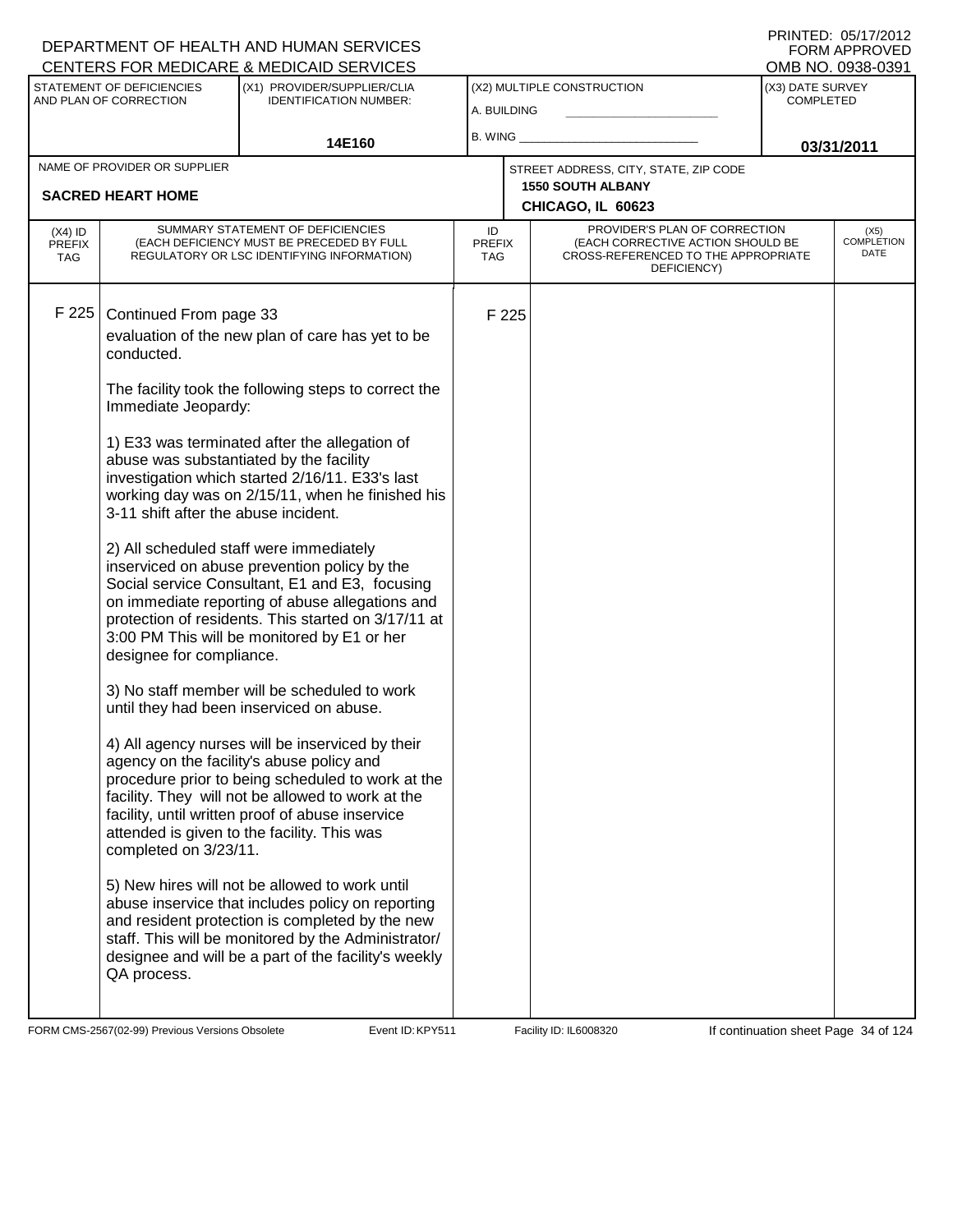#### A. BUILDING (X1) PROVIDER/SUPPLIER/CLIA IDENTIFICATION NUMBER: STATEMENT OF DEFICIENCIES AND PLAN OF CORRECTION (X3) DATE SURVEY COMPLETED FORM APPROVED<br>OMB NO. 0938-0391 (X2) MULTIPLE CONSTRUCTION B. WING **\_\_\_\_\_\_\_\_\_\_\_\_\_\_\_\_\_\_\_\_\_\_** CENTERS FOR MEDICARE & MEDICAID SERVICES 14E160 **B. WING CONSUMING (2011 03/31/2011 CHICAGO, IL 60623** NAME OF PROVIDER OR SUPPLIER STREET ADDRESS, CITY, STATE, ZIP CODE **SACRED HEART HOME 1550 SOUTH ALBANY** PROVIDER'S PLAN OF CORRECTION (EACH CORRECTIVE ACTION SHOULD BE CROSS-REFERENCED TO THE APPROPRIATE DEFICIENCY) (X5) COMPLETION DATE ID PREFIX TAG (X4) ID PREFIX TAG SUMMARY STATEMENT OF DEFICIENCIES (EACH DEFICIENCY MUST BE PRECEDED BY FULL REGULATORY OR LSC IDENTIFYING INFORMATION) F 225 Continued From page 34 F 225 6) Continuing abuse inservice will be given monthly by the Social Service Consultant, including timely reporting of abuse allegation and resident protection. This inservice will include the security department. This will be monitored monthly by the Administrator/designee to ensure 100% compliance of all employees, as part of the QA process. 7) Nurse consultant will come to the facility twice a month to monitor if facility and administration is compliant with the monthly inservicing of staff by Social Service Consultant, with the inservicing on abuse of the agency staff prior to working, and with the weekly QA process to ensure new hires had been given abuse inservice prior to start. F 226  $\vert$  483.13(c) DEVELOP/IMPLMENT ABUSE/NEGLECT, ETC POLICIES The facility must develop and implement written policies and procedures that prohibit mistreatment, neglect, and abuse of residents and misappropriation of resident property. This REQUIREMENT is not met as evidenced by:  $F$  226  $5/1/11$  Based on interview and record review, the facility failed to follow their policy on abuse prevention by failing to: - protect R22, and other residents residing on the 3rd floor, after abuse had taken place on 2/15/11 by allowing the abuser (E33 -nurse) to finish working the shift, - to report the abuse incident to Administration immediately when it happened on 2/15/11, -to have staff who had been properly trained in abuse protocols and reporting of abuse,

FORM CMS-2567(02-99) Previous Versions Obsolete **KRYS11** Event ID: KPY511 Facility ID: IL6008320 If continuation sheet Page 35 of 124

DEPARTMENT OF HEALTH AND HUMAN SERVICES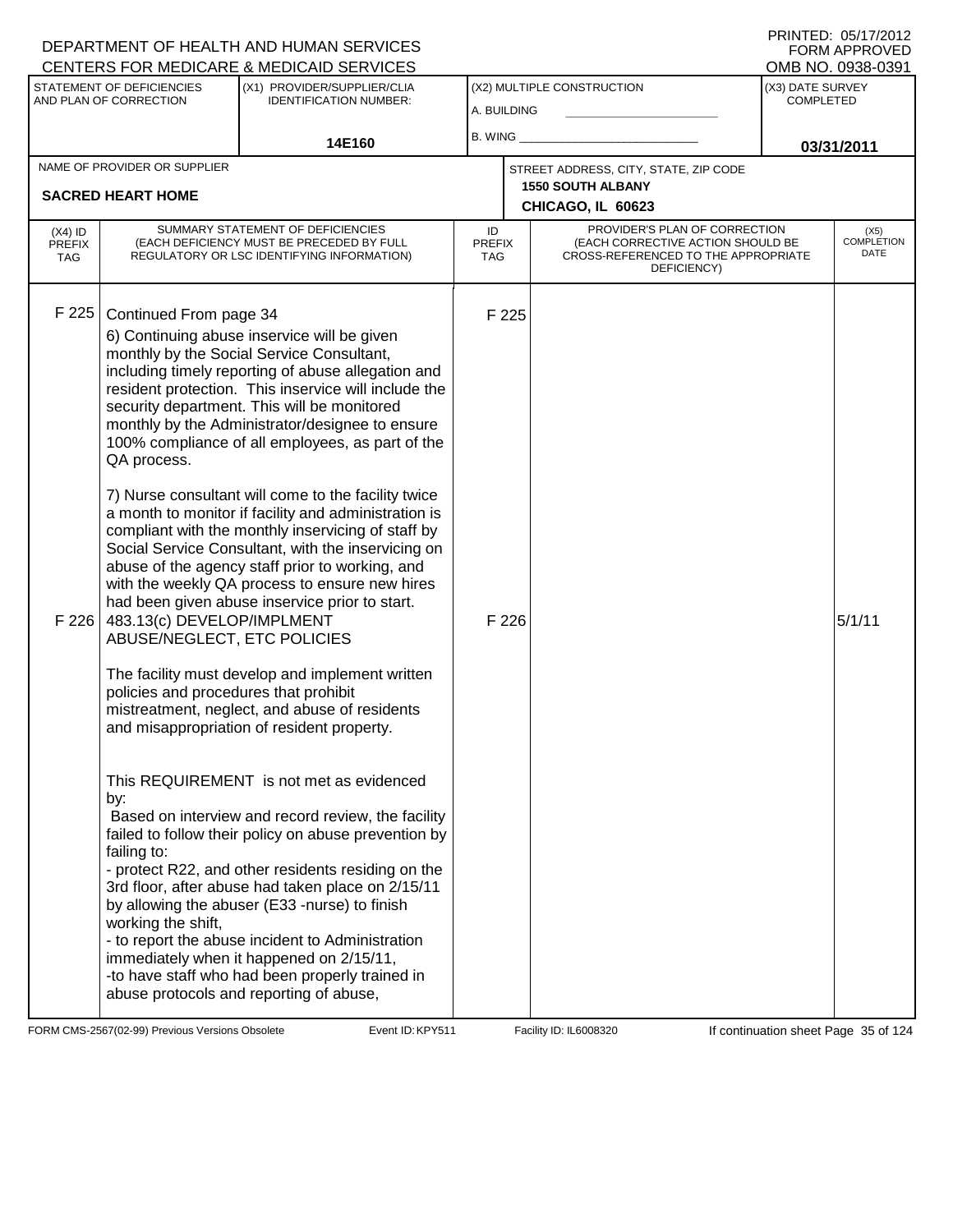|                                                     |                                               | <b>CENTERS FOR MEDICARE &amp; MEDICAID SERVICES</b>                                                                                                                                                                                                                                                                                                                                                                                                                  |                            |       |                                                                                                                          |                                      | OMB NO. 0938-0391                 |
|-----------------------------------------------------|-----------------------------------------------|----------------------------------------------------------------------------------------------------------------------------------------------------------------------------------------------------------------------------------------------------------------------------------------------------------------------------------------------------------------------------------------------------------------------------------------------------------------------|----------------------------|-------|--------------------------------------------------------------------------------------------------------------------------|--------------------------------------|-----------------------------------|
| STATEMENT OF DEFICIENCIES<br>AND PLAN OF CORRECTION |                                               | (X1) PROVIDER/SUPPLIER/CLIA<br><b>IDENTIFICATION NUMBER:</b>                                                                                                                                                                                                                                                                                                                                                                                                         |                            |       | (X2) MULTIPLE CONSTRUCTION                                                                                               | (X3) DATE SURVEY<br><b>COMPLETED</b> |                                   |
|                                                     |                                               |                                                                                                                                                                                                                                                                                                                                                                                                                                                                      | A. BUILDING                |       |                                                                                                                          |                                      |                                   |
|                                                     | 14E160                                        |                                                                                                                                                                                                                                                                                                                                                                                                                                                                      | B. WING                    |       |                                                                                                                          | 03/31/2011                           |                                   |
|                                                     | NAME OF PROVIDER OR SUPPLIER                  |                                                                                                                                                                                                                                                                                                                                                                                                                                                                      |                            |       | STREET ADDRESS, CITY, STATE, ZIP CODE                                                                                    |                                      |                                   |
|                                                     | <b>SACRED HEART HOME</b>                      |                                                                                                                                                                                                                                                                                                                                                                                                                                                                      |                            |       | <b>1550 SOUTH ALBANY</b>                                                                                                 |                                      |                                   |
|                                                     |                                               |                                                                                                                                                                                                                                                                                                                                                                                                                                                                      |                            |       | CHICAGO, IL 60623                                                                                                        |                                      |                                   |
| $(X4)$ ID<br><b>PREFIX</b><br><b>TAG</b>            |                                               | SUMMARY STATEMENT OF DEFICIENCIES<br>(EACH DEFICIENCY MUST BE PRECEDED BY FULL<br>REGULATORY OR LSC IDENTIFYING INFORMATION)                                                                                                                                                                                                                                                                                                                                         | ID<br><b>PREFIX</b><br>TAG |       | PROVIDER'S PLAN OF CORRECTION<br>(EACH CORRECTIVE ACTION SHOULD BE<br>CROSS-REFERENCED TO THE APPROPRIATE<br>DEFICIENCY) |                                      | (X5)<br><b>COMPLETION</b><br>DATE |
| F 226                                               | Continued From page 35                        |                                                                                                                                                                                                                                                                                                                                                                                                                                                                      |                            | F 226 |                                                                                                                          |                                      |                                   |
|                                                     | possible abuse.                               | - to report the abuse to the state agency and<br>investigate and report 45 other incidents of                                                                                                                                                                                                                                                                                                                                                                        |                            |       |                                                                                                                          |                                      |                                   |
|                                                     | $2/15/11$ .<br>Jeopardy on 3/17/11 at 1:35PM. | This failure resulted in an Immediate Jeopardy<br>which was determined to start when on 2/15/11 at<br>9 PM, E33 (nurse) physically abused R22 which<br>resulted to R22's mouth bleeding. No protection<br>of the resident was done, the abuser (E33) was<br>allowed to finish his work shift, and no reporting<br>of the abuse was done to Administration on<br>E1 (Administrator), E2 (Director<br>of Nurses) were notified of the Immediate                        |                            |       |                                                                                                                          |                                      |                                   |
|                                                     | Findings include:                             |                                                                                                                                                                                                                                                                                                                                                                                                                                                                      |                            |       |                                                                                                                          |                                      |                                   |
|                                                     | leave the building."                          | Per facility's policy and procedure on abuse, " Any<br>incident concerning a resident that appears to be<br>abuse or neglect will be reported immediately to<br>the administrator or designee for further<br>investigation. Resident alleging abuse must be<br>protected from harm. The accused perpetrator<br>must be immediately separated from the alleged<br>victim. Employees will be immediately suspended<br>and all consultants and vendors will be asked to |                            |       |                                                                                                                          |                                      |                                   |
|                                                     | hitting R22.                                  | On 2/15/11 at 9 PM, after R22 yelled at E33<br>(nurse), E33 got out of the 3rd floor nurses<br>station, and put R22 in a headlock, and started                                                                                                                                                                                                                                                                                                                       |                            |       |                                                                                                                          |                                      |                                   |
|                                                     | started hitting R22 again.                    | Per R34 who witnessed this abuse, R22<br>managed to get out of the headlock, but E33                                                                                                                                                                                                                                                                                                                                                                                 |                            |       |                                                                                                                          |                                      |                                   |
|                                                     |                                               | E36 (Security Guard) separated R22 from E33                                                                                                                                                                                                                                                                                                                                                                                                                          |                            |       |                                                                                                                          |                                      |                                   |

FORM CMS-2567(02-99) Previous Versions Obsolete **KRYS11** Event ID: KPY511 Facility ID: IL6008320 If continuation sheet Page 36 of 124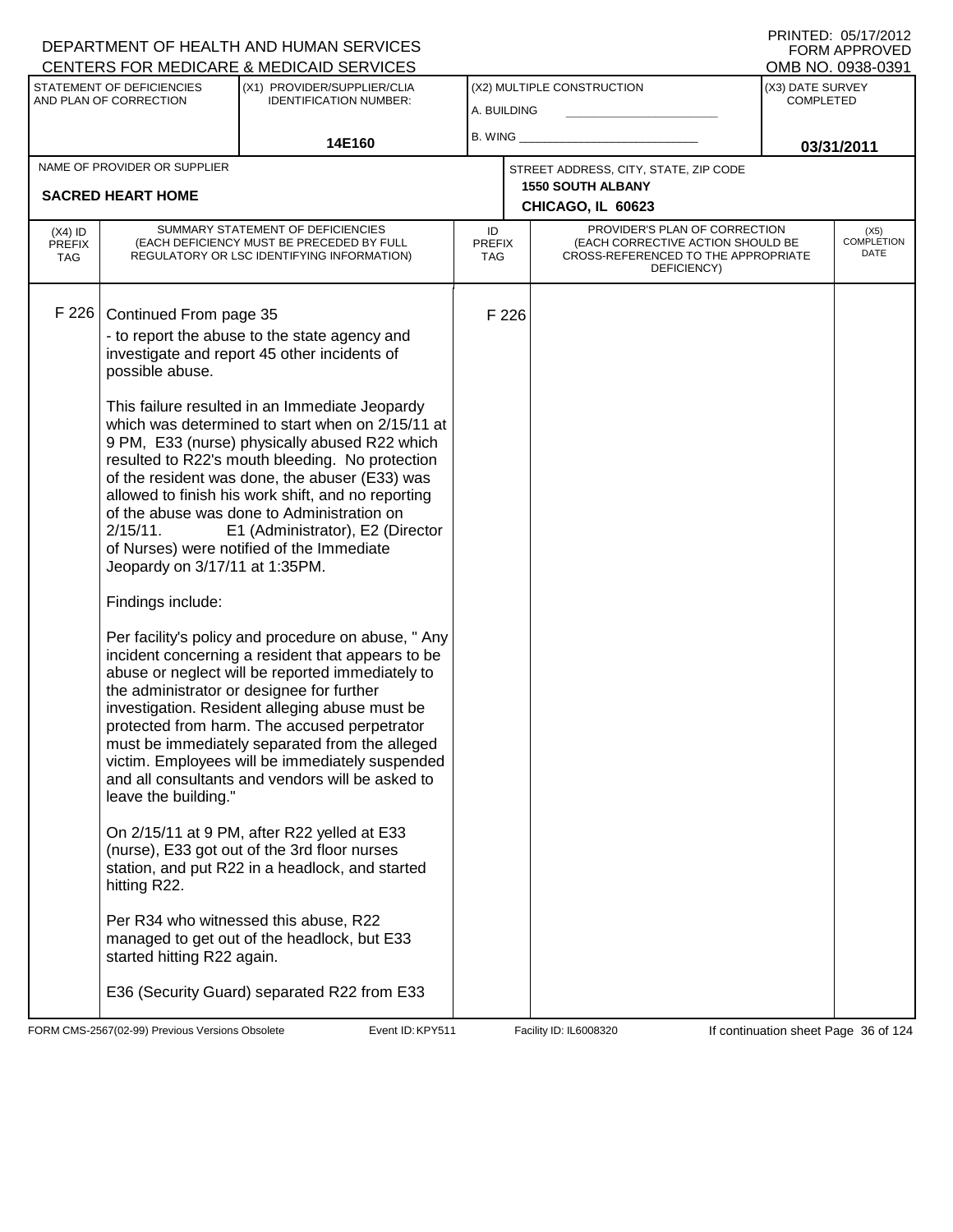PRINTED: 05/17/2012 FORM APPROVED<br>OMB NO. 0938-0391

|                                   | STATEMENT OF DEFICIENCIES                                                                                                                                                                                                       | (X1) PROVIDER/SUPPLIER/CLIA                                                                                                                                                                                                                                                                                                                                                                                                                                                                                                                                                                                                                                                                                                                                                                                                                                                                                                                                                                                                                                                                                                                                                                                                                                                                                  |                                   |       | (X2) MULTIPLE CONSTRUCTION                                                                                               | ו פטט־טטפט .טאו טואוט<br>(X3) DATE SURVEY |                                   |  |
|-----------------------------------|---------------------------------------------------------------------------------------------------------------------------------------------------------------------------------------------------------------------------------|--------------------------------------------------------------------------------------------------------------------------------------------------------------------------------------------------------------------------------------------------------------------------------------------------------------------------------------------------------------------------------------------------------------------------------------------------------------------------------------------------------------------------------------------------------------------------------------------------------------------------------------------------------------------------------------------------------------------------------------------------------------------------------------------------------------------------------------------------------------------------------------------------------------------------------------------------------------------------------------------------------------------------------------------------------------------------------------------------------------------------------------------------------------------------------------------------------------------------------------------------------------------------------------------------------------|-----------------------------------|-------|--------------------------------------------------------------------------------------------------------------------------|-------------------------------------------|-----------------------------------|--|
|                                   | AND PLAN OF CORRECTION                                                                                                                                                                                                          | <b>IDENTIFICATION NUMBER:</b>                                                                                                                                                                                                                                                                                                                                                                                                                                                                                                                                                                                                                                                                                                                                                                                                                                                                                                                                                                                                                                                                                                                                                                                                                                                                                | A. BUILDING                       |       |                                                                                                                          | <b>COMPLETED</b>                          |                                   |  |
|                                   |                                                                                                                                                                                                                                 | 14E160                                                                                                                                                                                                                                                                                                                                                                                                                                                                                                                                                                                                                                                                                                                                                                                                                                                                                                                                                                                                                                                                                                                                                                                                                                                                                                       |                                   |       |                                                                                                                          | 03/31/2011                                |                                   |  |
|                                   | NAME OF PROVIDER OR SUPPLIER<br><b>SACRED HEART HOME</b>                                                                                                                                                                        |                                                                                                                                                                                                                                                                                                                                                                                                                                                                                                                                                                                                                                                                                                                                                                                                                                                                                                                                                                                                                                                                                                                                                                                                                                                                                                              |                                   |       | STREET ADDRESS, CITY, STATE, ZIP CODE<br><b>1550 SOUTH ALBANY</b><br>CHICAGO, IL 60623                                   |                                           |                                   |  |
| $(X4)$ ID<br><b>PREFIX</b><br>TAG |                                                                                                                                                                                                                                 | SUMMARY STATEMENT OF DEFICIENCIES<br>(EACH DEFICIENCY MUST BE PRECEDED BY FULL<br>REGULATORY OR LSC IDENTIFYING INFORMATION)                                                                                                                                                                                                                                                                                                                                                                                                                                                                                                                                                                                                                                                                                                                                                                                                                                                                                                                                                                                                                                                                                                                                                                                 | ID<br><b>PREFIX</b><br><b>TAG</b> |       | PROVIDER'S PLAN OF CORRECTION<br>(EACH CORRECTIVE ACTION SHOULD BE<br>CROSS-REFERENCED TO THE APPROPRIATE<br>DEFICIENCY) |                                           | (X5)<br><b>COMPLETION</b><br>DATE |  |
| F 226                             | Continued From page 36<br>the resident from E33.<br>administration on 2/15/11.<br>finished.<br>He also did not report the incident to<br>administrative staff.<br>noon time on 2/16/11.<br>security staff showed the following: | when he got to the 3rd floor, but E36 was not able<br>to ensure that R22 was protected and out of<br>reach from E33, as E33 grabbed R22 again while<br>being led by E36 to his room. E36 did not protect<br>Z3, E36, and E32 were there and allowed E33 to<br>even give R22 a PRN (as needed) medication<br>injection near the 3rd floor nurses station after the<br>altercation. None of this staff intervened to stop<br>the abuse or assist the resident. No reporting of<br>the abuse was done by any of the staff to<br>E39 (Security Guard) stated on 3/23/11 at 11<br>AM, that on 2/15/11, when he got to the 3rd floor,<br>after hearing E32 screaming on the radio, the<br>altercation between R22 and E33 was already<br>E39 went to the 3rd floor but did not inquire about<br>what had happened or get any other information.<br>During interview with E2 on 3/17/11 at 11:05 AM,<br>E2 said that the facility started the investigation<br>only on 2/16/11, after R18 asked E25 (security)<br>if E25 heard that E33 beat up and busted R22's<br>lip the night before. E25 confirmed this on 3/17/11<br>at 12:05 PM and added that R18, asked him<br>about the fight between R22 and E33 around<br>Review of personnel staff files showed that<br>aside from E32 and E36, the following files of |                                   | F 226 |                                                                                                                          |                                           |                                   |  |
|                                   |                                                                                                                                                                                                                                 | a) E19 - hired 3/15/11 - no evidence of abuse                                                                                                                                                                                                                                                                                                                                                                                                                                                                                                                                                                                                                                                                                                                                                                                                                                                                                                                                                                                                                                                                                                                                                                                                                                                                |                                   |       |                                                                                                                          |                                           |                                   |  |

FORM CMS-2567(02-99) Previous Versions Obsolete **KRY511** Event ID: KPY511 Facility ID: IL6008320 If continuation sheet Page 37 of 124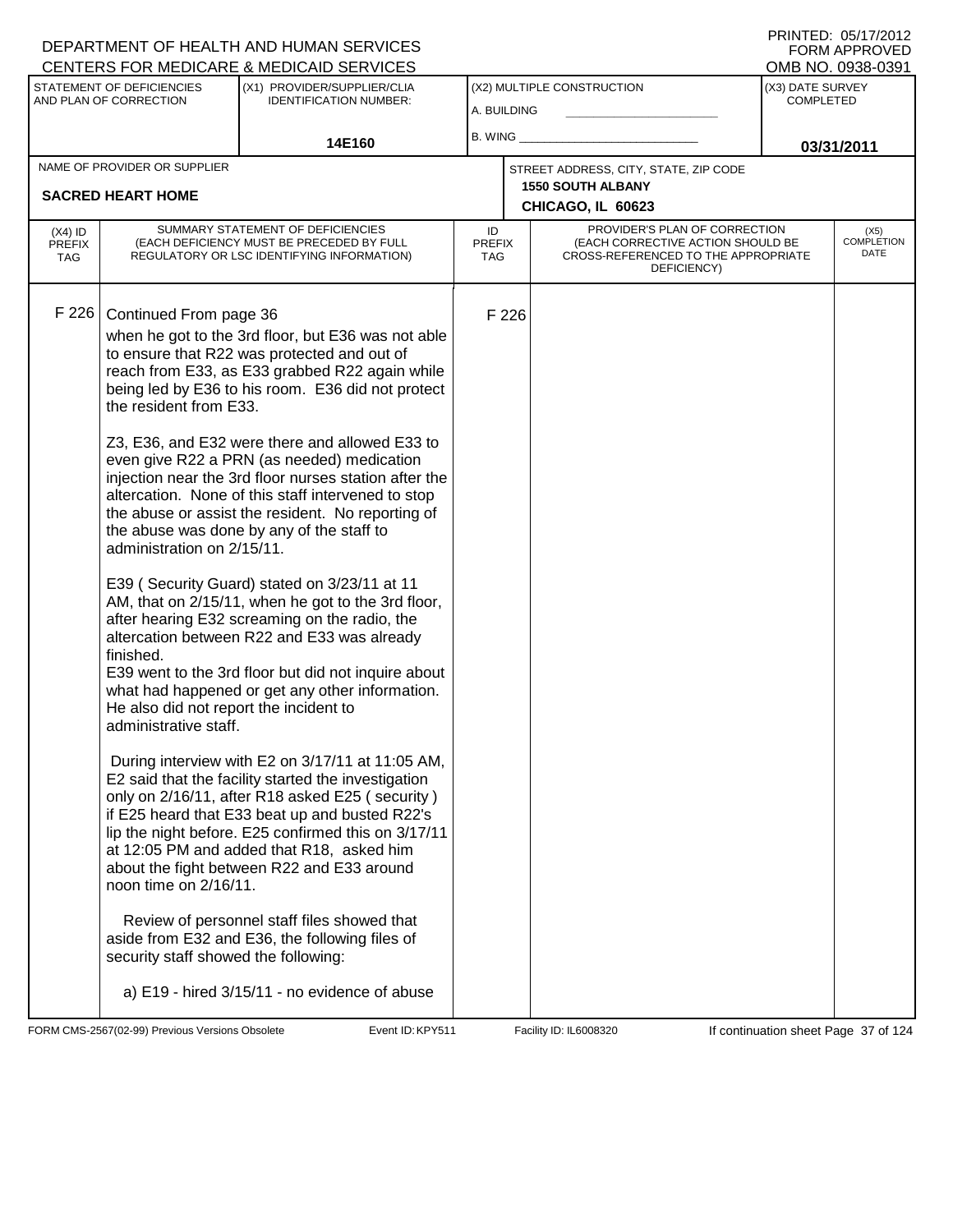| STATEMENT OF DEFICIENCIES<br>(X1) PROVIDER/SUPPLIER/CLIA<br>(X2) MULTIPLE CONSTRUCTION<br>(X3) DATE SURVEY<br>AND PLAN OF CORRECTION<br><b>IDENTIFICATION NUMBER:</b><br><b>COMPLETED</b><br>A. BUILDING<br>B. WING<br>14E160<br>03/31/2011<br>NAME OF PROVIDER OR SUPPLIER<br>STREET ADDRESS, CITY, STATE, ZIP CODE<br><b>1550 SOUTH ALBANY</b><br><b>SACRED HEART HOME</b><br>CHICAGO, IL 60623<br>SUMMARY STATEMENT OF DEFICIENCIES<br>PROVIDER'S PLAN OF CORRECTION<br>ID<br>$(X4)$ ID<br>(X5)<br><b>COMPLETION</b><br>(EACH CORRECTIVE ACTION SHOULD BE<br>(EACH DEFICIENCY MUST BE PRECEDED BY FULL<br><b>PREFIX</b><br><b>PREFIX</b><br>DATE<br>CROSS-REFERENCED TO THE APPROPRIATE<br>REGULATORY OR LSC IDENTIFYING INFORMATION)<br>TAG<br><b>TAG</b><br>DEFICIENCY)<br>F 226<br>Continued From page 37<br>F 226<br>prevention training/ inservice upon hire<br>b) E40 - hired 1/12/11 - no evidence of abuse<br>prevention training/ inservice upon hire<br>c) E41 - hired 7/24/07 - no evidence of abuse<br>prevention training/ inservice upon hire<br>d) E42 - hired 9/15/07 - no evidence of abuse<br>prevention training/ inservice upon hire<br>e) E43 - hired 5/4/10 - no evidence of abuse<br>prevention training/ inservice upon hire<br>f) E43 - hired 12/6/04 - no evidence of abuse<br>prevention training/ inservice upon hire<br>g) E44 - hired 12/2/09 - with abuse packet in<br>file but abuse quiz was blank.<br>Moreover, review of facility abuse inservice dated<br>1/19/11, showed that E' s 19, 32, 36, 40, 41, 42,<br>43, 44, and 45 did not attend this inservice<br>During 3/23/11 interview with E46 (staffing<br>coordinator) at 11:30 AM, E46 said that upon<br>hire, although the new staff is given a packet that<br>includes abuse prevention policy and procedure,<br>there is really no one in the facility who sits downs<br>with the new hires and discusses with them the<br>contents of the packet.<br>Review of the staff orientation packet given to<br>new hires showed abuse policy and procedures<br>including types of abuse, immediate reporting,<br>separating abusers from the residents, immediate<br>investigation, removing of the employee from<br>further resident contact, etc.<br>After E1 and E2 were made aware of the 2/15/11<br>abuse incident between E33 and R22, the facility<br>did not immediately inservice the staff on abuse. | CENTERS FOR MEDICARE & MEDICAID SERVICES |  |  | OMB NO. 0938-0391 |  |  |
|---------------------------------------------------------------------------------------------------------------------------------------------------------------------------------------------------------------------------------------------------------------------------------------------------------------------------------------------------------------------------------------------------------------------------------------------------------------------------------------------------------------------------------------------------------------------------------------------------------------------------------------------------------------------------------------------------------------------------------------------------------------------------------------------------------------------------------------------------------------------------------------------------------------------------------------------------------------------------------------------------------------------------------------------------------------------------------------------------------------------------------------------------------------------------------------------------------------------------------------------------------------------------------------------------------------------------------------------------------------------------------------------------------------------------------------------------------------------------------------------------------------------------------------------------------------------------------------------------------------------------------------------------------------------------------------------------------------------------------------------------------------------------------------------------------------------------------------------------------------------------------------------------------------------------------------------------------------------------------------------------------------------------------------------------------------------------------------------------------------------------------------------------------------------------------------------------------------------------------------------------------------------------------------------------------------------------------------------------------------------------------------------------------|------------------------------------------|--|--|-------------------|--|--|
|                                                                                                                                                                                                                                                                                                                                                                                                                                                                                                                                                                                                                                                                                                                                                                                                                                                                                                                                                                                                                                                                                                                                                                                                                                                                                                                                                                                                                                                                                                                                                                                                                                                                                                                                                                                                                                                                                                                                                                                                                                                                                                                                                                                                                                                                                                                                                                                                         |                                          |  |  |                   |  |  |
|                                                                                                                                                                                                                                                                                                                                                                                                                                                                                                                                                                                                                                                                                                                                                                                                                                                                                                                                                                                                                                                                                                                                                                                                                                                                                                                                                                                                                                                                                                                                                                                                                                                                                                                                                                                                                                                                                                                                                                                                                                                                                                                                                                                                                                                                                                                                                                                                         |                                          |  |  |                   |  |  |
|                                                                                                                                                                                                                                                                                                                                                                                                                                                                                                                                                                                                                                                                                                                                                                                                                                                                                                                                                                                                                                                                                                                                                                                                                                                                                                                                                                                                                                                                                                                                                                                                                                                                                                                                                                                                                                                                                                                                                                                                                                                                                                                                                                                                                                                                                                                                                                                                         |                                          |  |  |                   |  |  |
|                                                                                                                                                                                                                                                                                                                                                                                                                                                                                                                                                                                                                                                                                                                                                                                                                                                                                                                                                                                                                                                                                                                                                                                                                                                                                                                                                                                                                                                                                                                                                                                                                                                                                                                                                                                                                                                                                                                                                                                                                                                                                                                                                                                                                                                                                                                                                                                                         |                                          |  |  |                   |  |  |
|                                                                                                                                                                                                                                                                                                                                                                                                                                                                                                                                                                                                                                                                                                                                                                                                                                                                                                                                                                                                                                                                                                                                                                                                                                                                                                                                                                                                                                                                                                                                                                                                                                                                                                                                                                                                                                                                                                                                                                                                                                                                                                                                                                                                                                                                                                                                                                                                         |                                          |  |  |                   |  |  |
|                                                                                                                                                                                                                                                                                                                                                                                                                                                                                                                                                                                                                                                                                                                                                                                                                                                                                                                                                                                                                                                                                                                                                                                                                                                                                                                                                                                                                                                                                                                                                                                                                                                                                                                                                                                                                                                                                                                                                                                                                                                                                                                                                                                                                                                                                                                                                                                                         |                                          |  |  |                   |  |  |
|                                                                                                                                                                                                                                                                                                                                                                                                                                                                                                                                                                                                                                                                                                                                                                                                                                                                                                                                                                                                                                                                                                                                                                                                                                                                                                                                                                                                                                                                                                                                                                                                                                                                                                                                                                                                                                                                                                                                                                                                                                                                                                                                                                                                                                                                                                                                                                                                         |                                          |  |  |                   |  |  |
| The abuse inservice done by E46 (staffing                                                                                                                                                                                                                                                                                                                                                                                                                                                                                                                                                                                                                                                                                                                                                                                                                                                                                                                                                                                                                                                                                                                                                                                                                                                                                                                                                                                                                                                                                                                                                                                                                                                                                                                                                                                                                                                                                                                                                                                                                                                                                                                                                                                                                                                                                                                                                               |                                          |  |  |                   |  |  |

FORM CMS-2567(02-99) Previous Versions Obsolete Event ID: KPY511 Facility ID: IL6008320 If continuation sheet Page 38 of 124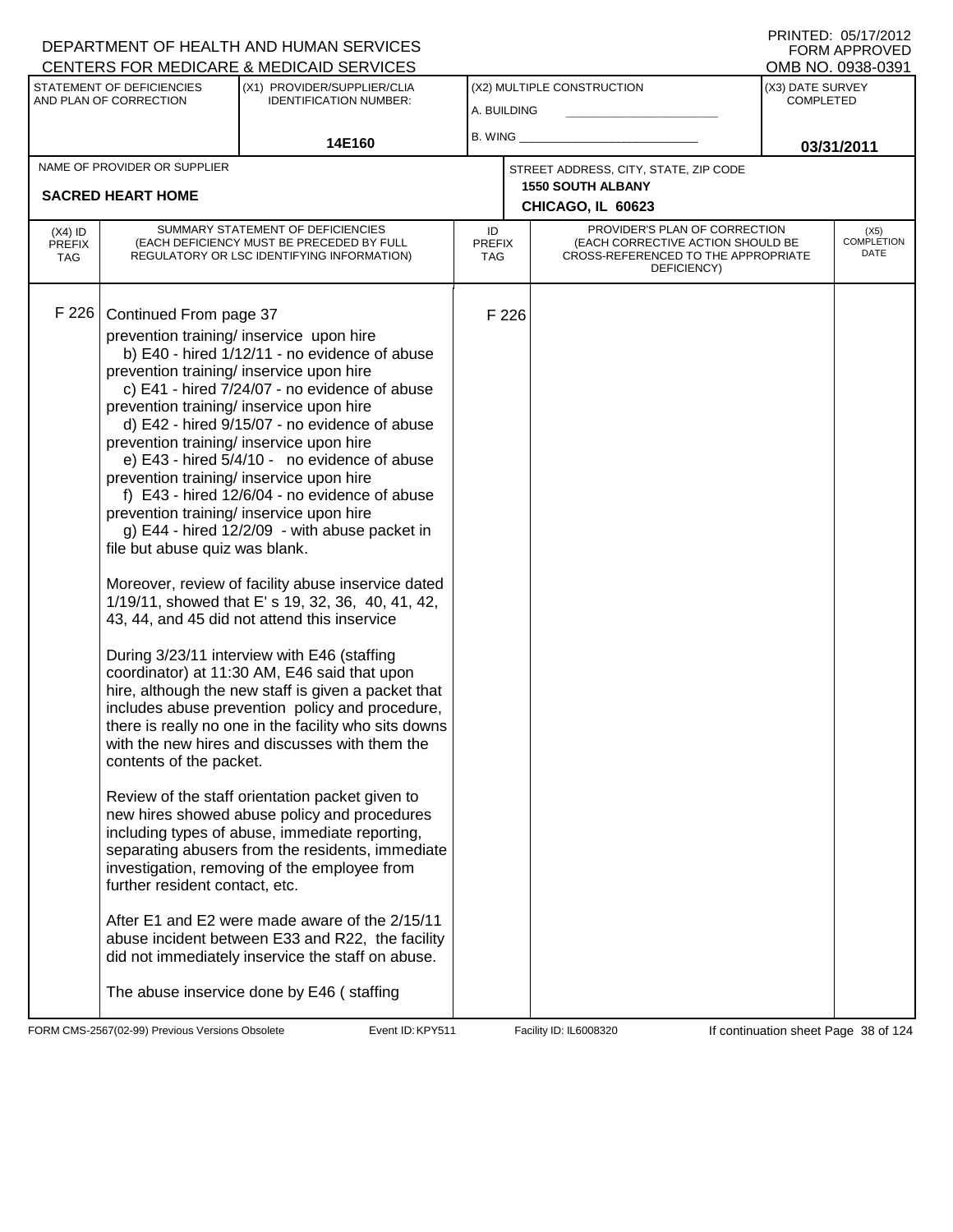| CENTERS FOR MEDICARE & MEDICAID SERVICES |                                                                                                                                 |                                                                                                                                                                                                                                                                                                                                                                                                                                                                                                                                                                                                                                                                                                                                                                                                                                                                                                                                                                                                                                                                                                                                                                                                                                                                                                                                                                                                                                                                                                                               |                                   |                                           |                                                                                                                          |                                      | OMB NO. 0938-0391            |
|------------------------------------------|---------------------------------------------------------------------------------------------------------------------------------|-------------------------------------------------------------------------------------------------------------------------------------------------------------------------------------------------------------------------------------------------------------------------------------------------------------------------------------------------------------------------------------------------------------------------------------------------------------------------------------------------------------------------------------------------------------------------------------------------------------------------------------------------------------------------------------------------------------------------------------------------------------------------------------------------------------------------------------------------------------------------------------------------------------------------------------------------------------------------------------------------------------------------------------------------------------------------------------------------------------------------------------------------------------------------------------------------------------------------------------------------------------------------------------------------------------------------------------------------------------------------------------------------------------------------------------------------------------------------------------------------------------------------------|-----------------------------------|-------------------------------------------|--------------------------------------------------------------------------------------------------------------------------|--------------------------------------|------------------------------|
|                                          | STATEMENT OF DEFICIENCIES<br>AND PLAN OF CORRECTION                                                                             | (X1) PROVIDER/SUPPLIER/CLIA<br><b>IDENTIFICATION NUMBER:</b>                                                                                                                                                                                                                                                                                                                                                                                                                                                                                                                                                                                                                                                                                                                                                                                                                                                                                                                                                                                                                                                                                                                                                                                                                                                                                                                                                                                                                                                                  |                                   | (X2) MULTIPLE CONSTRUCTION<br>A. BUILDING |                                                                                                                          | (X3) DATE SURVEY<br><b>COMPLETED</b> |                              |
|                                          |                                                                                                                                 | 14E160                                                                                                                                                                                                                                                                                                                                                                                                                                                                                                                                                                                                                                                                                                                                                                                                                                                                                                                                                                                                                                                                                                                                                                                                                                                                                                                                                                                                                                                                                                                        | $B.$ WING $\_$                    |                                           |                                                                                                                          | 03/31/2011                           |                              |
|                                          | NAME OF PROVIDER OR SUPPLIER                                                                                                    |                                                                                                                                                                                                                                                                                                                                                                                                                                                                                                                                                                                                                                                                                                                                                                                                                                                                                                                                                                                                                                                                                                                                                                                                                                                                                                                                                                                                                                                                                                                               |                                   |                                           | STREET ADDRESS, CITY, STATE, ZIP CODE                                                                                    |                                      |                              |
|                                          | <b>SACRED HEART HOME</b>                                                                                                        |                                                                                                                                                                                                                                                                                                                                                                                                                                                                                                                                                                                                                                                                                                                                                                                                                                                                                                                                                                                                                                                                                                                                                                                                                                                                                                                                                                                                                                                                                                                               |                                   |                                           | <b>1550 SOUTH ALBANY</b><br>CHICAGO, IL 60623                                                                            |                                      |                              |
| $(X4)$ ID<br><b>PREFIX</b><br>TAG        |                                                                                                                                 | SUMMARY STATEMENT OF DEFICIENCIES<br>(EACH DEFICIENCY MUST BE PRECEDED BY FULL<br>REGULATORY OR LSC IDENTIFYING INFORMATION)                                                                                                                                                                                                                                                                                                                                                                                                                                                                                                                                                                                                                                                                                                                                                                                                                                                                                                                                                                                                                                                                                                                                                                                                                                                                                                                                                                                                  | ID<br><b>PREFIX</b><br><b>TAG</b> |                                           | PROVIDER'S PLAN OF CORRECTION<br>(EACH CORRECTIVE ACTION SHOULD BE<br>CROSS-REFERENCED TO THE APPROPRIATE<br>DEFICIENCY) |                                      | $(X5)$<br>COMPLETION<br>DATE |
| F 226                                    | Continued From page 38<br>abuse.<br>2/18/11 were E36, Z3, and E39.<br>inservice.<br>care.<br>investigated as abuse allegations. | coordinator) was started on 2/18/11 and ended<br>with only 57 staff inserviced out of the 133<br>employees in the entire facility. Added to this,<br>there was no indication that the agency nurses<br>used by the facility were given inservice on abuse<br>to ensure that they know how to identify abuse,<br>and to ensure that they know what they are<br>supposed to do in case there is an allegation of<br>Included in those who did not get inserviced on<br>E46 said she did not get all the staff, as some did<br>not pick up their checks and did not attend the<br>The lack of staff training on abuse before and<br>after the incident on 2/15/11, puts all the<br>residents, especially the 3rd floor residents at<br>risk, of not having future abuse allegations<br>reported immediately. This also puts them at risk<br>of being susceptible to the abuse, as the<br>perpetrator (whether a resident or staff) was<br>not immediately removed from direct resident<br>Per review of the facility's abuse files the<br>following incidents involving 12 sampled residents<br>(R4, 5, 9, 10, 11, 13, 15, 17, 18, 19, 22) and 33<br>residents outside of the sample (30, 31, 35, 36,<br>37, 38, 39, 40, 41, 42, 43, 44, 46, 47, 48, 49,<br>50, 51, 52, 53, 54, 55, 56, 57, 58, 60, 61, 62, 63,<br>64, 65, 66 and 67) were noted to have not been<br>The facility as a result did not notify IDPH of the<br>initial and final report of the investigation to<br>determine if there really was abuse, nor had the |                                   | F 226                                     |                                                                                                                          |                                      |                              |

FORM CMS-2567(02-99) Previous Versions Obsolete Event ID: KPY511 Facility ID: IL6008320 If continuation sheet Page 39 of 124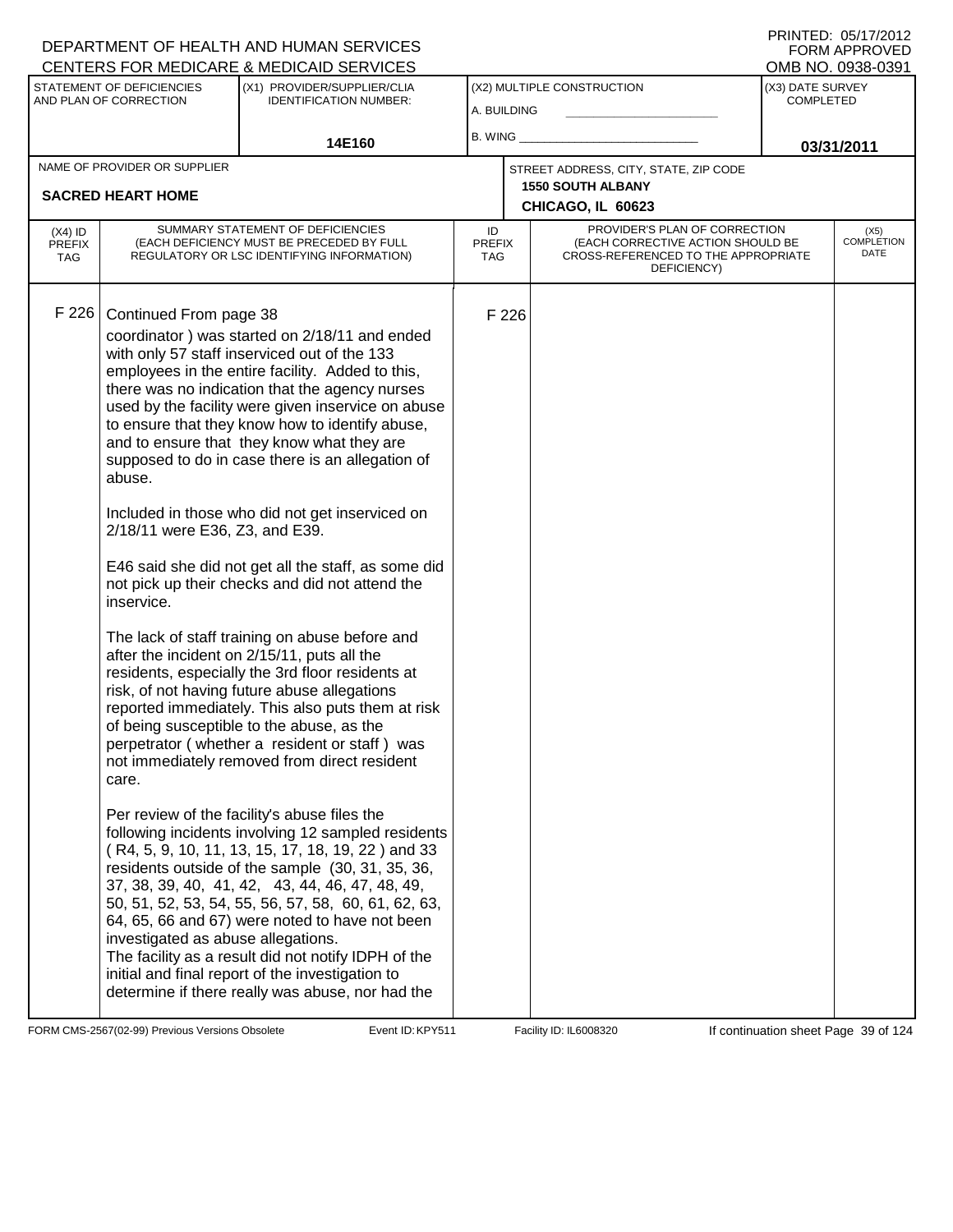### A. BUILDING (X1) PROVIDER/SUPPLIER/CLIA IDENTIFICATION NUMBER: STATEMENT OF DEFICIENCIES AND PLAN OF CORRECTION (X3) DATE SURVEY COMPLETED FORM APPROVED<br>OMB NO. 0938-0391 (X2) MULTIPLE CONSTRUCTION B. WING **\_\_\_\_\_\_\_\_\_\_\_\_\_\_\_\_\_\_\_\_\_\_** CENTERS FOR MEDICARE & MEDICAID SERVICES 14E160 **B. WING CONSUMING (2011 03/31/2011 CHICAGO, IL 60623** NAME OF PROVIDER OR SUPPLIER STREET ADDRESS, CITY, STATE, ZIP CODE **SACRED HEART HOME 1550 SOUTH ALBANY** PROVIDER'S PLAN OF CORRECTION (EACH CORRECTIVE ACTION SHOULD BE CROSS-REFERENCED TO THE APPROPRIATE DEFICIENCY) (X5) COMPLETION DATE ID PREFIX TAG (X4) ID PREFIX TAG SUMMARY STATEMENT OF DEFICIENCIES (EACH DEFICIENCY MUST BE PRECEDED BY FULL REGULATORY OR LSC IDENTIFYING INFORMATION) F 226 Continued From page 39 F 226 facility investigated to determine if the physical altercations and allegations of abuse were willful and intentional or just part of the residents psychiatric diagnoses. Examples are as follows: a) R30 hit R15 on 12/31/10 because R15 called R30 names. R15 sustained 2 lacerations above the eye. b) Per incident report dated 1/14/11, R13 accused R41 of hitting him. Per incident report, there was redness to R13's left jaw. c) R13's 12/26/10 incident report indicated R13 hit his roommate R42 with a shoe. Per report, R13 said he was mad because he did not get his date. d) Per incident report dated 1/10/11, R35 alleged that R15 put her hand on her ( R35's neck. No abuse investigation was done nor was IDPH notified. e) R36 alleged that she was hit 3-4 times by a 3rd floor resident while she was in bed. There was no accompanying report that the facility investigated this to determine the identity of this resident to ensure that other residents are protected from this unknown perpetrator. No abuse investigation was done nor the IDPH was notified. f) R5 struck a staff member on 1/2/11 and punched a CNA ( certified nurse aide ) in the head on 12/12/10, per incident reports. No evidence in the abuse files that this was investigated, to ensure that staff as a result did not hit resident back.

FORM CMS-2567(02-99) Previous Versions Obsolete **KRYS11** Event ID: KPY511 Facility ID: IL6008320 If continuation sheet Page 40 of 124

DEPARTMENT OF HEALTH AND HUMAN SERVICES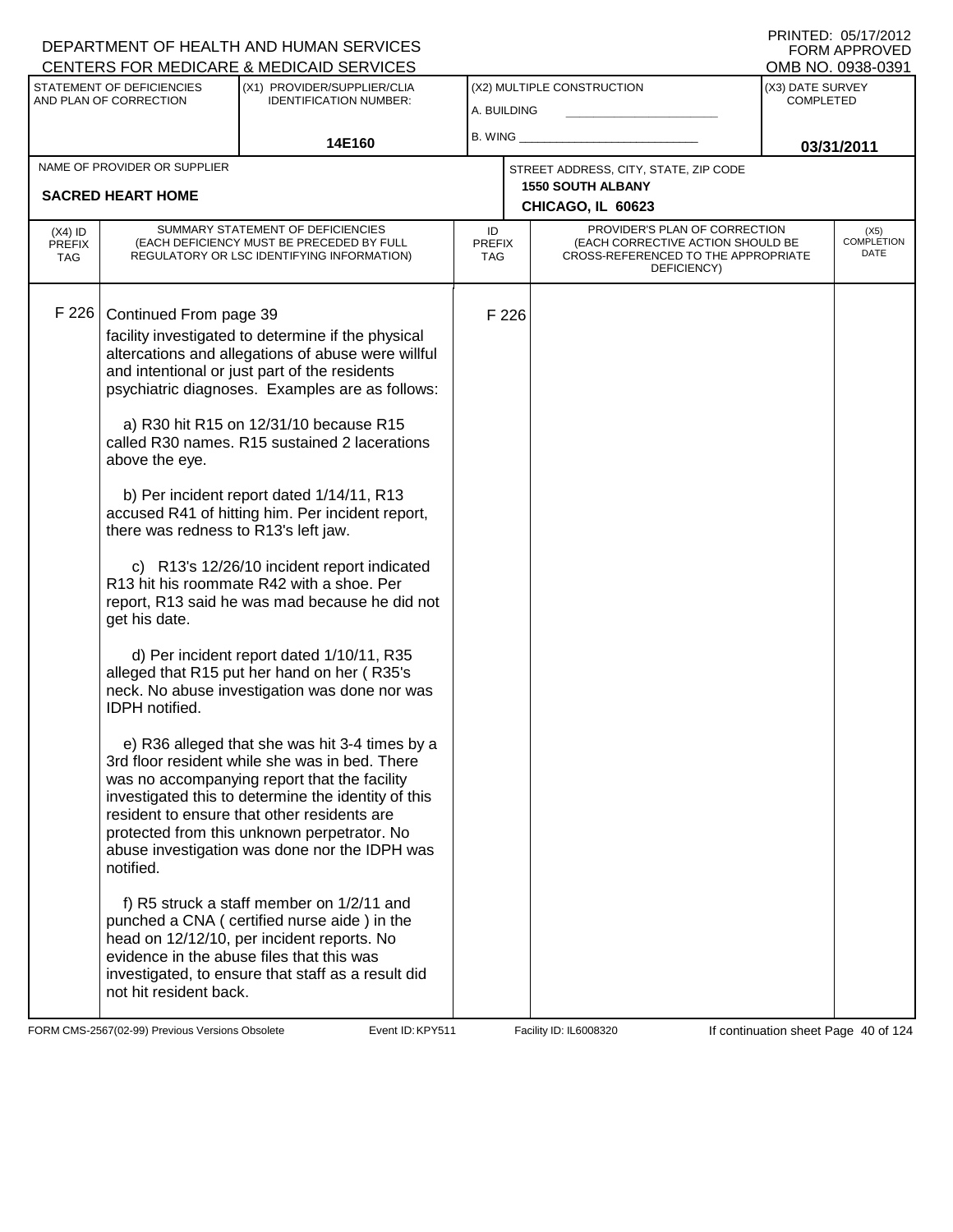|                                   |                                                     | DEPARTMENT OF HEALTH AND HUMAN SERVICES<br>CENTERS FOR MEDICARE & MEDICAID SERVICES                                                                                                                                                                                                                       |                            |       |                                                                                                                          |                                      | LININILD. <i>בו</i> טאווור<br><b>FORM APPROVED</b><br>OMB NO. 0938-0391 |
|-----------------------------------|-----------------------------------------------------|-----------------------------------------------------------------------------------------------------------------------------------------------------------------------------------------------------------------------------------------------------------------------------------------------------------|----------------------------|-------|--------------------------------------------------------------------------------------------------------------------------|--------------------------------------|-------------------------------------------------------------------------|
|                                   | STATEMENT OF DEFICIENCIES<br>AND PLAN OF CORRECTION | (X1) PROVIDER/SUPPLIER/CLIA<br><b>IDENTIFICATION NUMBER:</b>                                                                                                                                                                                                                                              | A. BUILDING                |       | (X2) MULTIPLE CONSTRUCTION                                                                                               | (X3) DATE SURVEY<br><b>COMPLETED</b> |                                                                         |
|                                   |                                                     | 14E160                                                                                                                                                                                                                                                                                                    | B. WING                    |       |                                                                                                                          | 03/31/2011                           |                                                                         |
|                                   | NAME OF PROVIDER OR SUPPLIER                        |                                                                                                                                                                                                                                                                                                           |                            |       | STREET ADDRESS, CITY, STATE, ZIP CODE                                                                                    |                                      |                                                                         |
|                                   | <b>SACRED HEART HOME</b>                            |                                                                                                                                                                                                                                                                                                           |                            |       | <b>1550 SOUTH ALBANY</b><br>CHICAGO, IL 60623                                                                            |                                      |                                                                         |
| $(X4)$ ID<br><b>PREFIX</b><br>TAG |                                                     | SUMMARY STATEMENT OF DEFICIENCIES<br>(EACH DEFICIENCY MUST BE PRECEDED BY FULL<br>REGULATORY OR LSC IDENTIFYING INFORMATION)                                                                                                                                                                              | ID<br><b>PREFIX</b><br>TAG |       | PROVIDER'S PLAN OF CORRECTION<br>(EACH CORRECTIVE ACTION SHOULD BE<br>CROSS-REFERENCED TO THE APPROPRIATE<br>DEFICIENCY) |                                      | (X5)<br><b>COMPLETION</b><br>DATE                                       |
| F 226                             | Continued From page 40                              |                                                                                                                                                                                                                                                                                                           |                            | F 226 |                                                                                                                          |                                      |                                                                         |
|                                   | notification was done.                              | g) R22 stomped R31's foot and punched R31<br>on 1/2/11. No abuse investigation nor IDPH                                                                                                                                                                                                                   |                            |       |                                                                                                                          |                                      |                                                                         |
|                                   |                                                     | h) R19 accused a resident of beating her face<br>and head and hit her on the right shoulder with a<br>fan on 2/8/11. On 12/10/10, R19 alleged that she<br>was punched by R67. For both these incidents,<br>there were abuse investigations and IDPH<br>notifications noted in the facility's abuse files. |                            |       |                                                                                                                          |                                      |                                                                         |
|                                   | resident is.                                        | i) On 2/14/11, R37 got up of her chair and hit<br>another resident without provocation. There was<br>no abuse investigation and IDPH notification<br>noted for this incident. There also was no<br>indication in the incident report of who this other                                                    |                            |       |                                                                                                                          |                                      |                                                                         |
|                                   | there IDPH notification.                            | j) On 2/18/11, R44 attacked and wrestled R38.<br>R44 said he wrestled R38 because R38 of<br>spitting on his face and R38 denied the allegation.<br>There was no abuse investigation noted nor was                                                                                                         |                            |       |                                                                                                                          |                                      |                                                                         |
|                                   | notification was found.                             | k) On 12/8/10, R44 alleged that he was hit by<br>another resident after saying " Kirk Douglas".<br>The other resident was just identified with initials<br>but incident report does not indicated who this<br>other resident is. No abuse investigation no IDPH                                           |                            |       |                                                                                                                          |                                      |                                                                         |
|                                   |                                                     | On 12/11/10, R66 swung at R44 after R66<br>alleged that R44 threatened R66 and was at<br>R66's face. Although R44 denied he threatened<br>R66, a staff saw R44 threatened R66 and walked<br>right to R66's face. No evidence of abuse<br>investigation was found nor IDPH notification.                   |                            |       |                                                                                                                          |                                      |                                                                         |

FORM CMS-2567(02-99) Previous Versions Obsolete Event ID: KPY511 Facility ID: IL6008320 If continuation sheet Page 41 of 124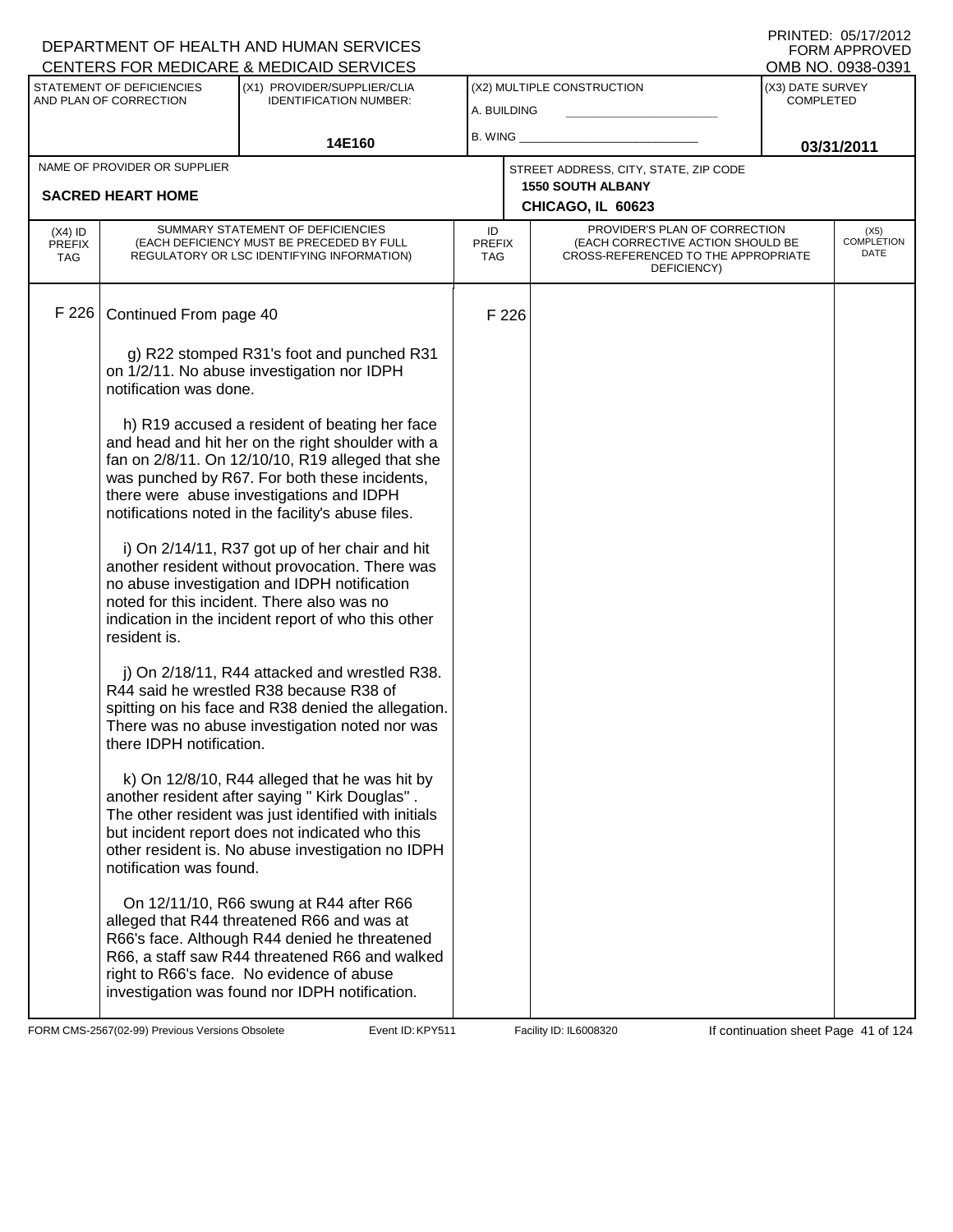|                    | DEPARTMENT OF HEALTH AND HUMAN SERVICES                                                                                  |                                                                                                                                                                                                                                                                                                                                                                                                                                                                                                                                                                                                                                                                                                                                                                                                                                                                                                                                                                                                                                                                                                                                                                                                                                                                                                                        |                                      |                                                                                                                                                | FORM APPROVED                                                                                                                  |
|--------------------|--------------------------------------------------------------------------------------------------------------------------|------------------------------------------------------------------------------------------------------------------------------------------------------------------------------------------------------------------------------------------------------------------------------------------------------------------------------------------------------------------------------------------------------------------------------------------------------------------------------------------------------------------------------------------------------------------------------------------------------------------------------------------------------------------------------------------------------------------------------------------------------------------------------------------------------------------------------------------------------------------------------------------------------------------------------------------------------------------------------------------------------------------------------------------------------------------------------------------------------------------------------------------------------------------------------------------------------------------------------------------------------------------------------------------------------------------------|--------------------------------------|------------------------------------------------------------------------------------------------------------------------------------------------|--------------------------------------------------------------------------------------------------------------------------------|
|                    | (X1) PROVIDER/SUPPLIER/CLIA<br><b>IDENTIFICATION NUMBER:</b>                                                             |                                                                                                                                                                                                                                                                                                                                                                                                                                                                                                                                                                                                                                                                                                                                                                                                                                                                                                                                                                                                                                                                                                                                                                                                                                                                                                                        |                                      | (X3) DATE SURVEY<br><b>COMPLETED</b>                                                                                                           |                                                                                                                                |
|                    | 14E160                                                                                                                   |                                                                                                                                                                                                                                                                                                                                                                                                                                                                                                                                                                                                                                                                                                                                                                                                                                                                                                                                                                                                                                                                                                                                                                                                                                                                                                                        |                                      |                                                                                                                                                | 03/31/2011                                                                                                                     |
|                    |                                                                                                                          |                                                                                                                                                                                                                                                                                                                                                                                                                                                                                                                                                                                                                                                                                                                                                                                                                                                                                                                                                                                                                                                                                                                                                                                                                                                                                                                        |                                      |                                                                                                                                                |                                                                                                                                |
|                    |                                                                                                                          |                                                                                                                                                                                                                                                                                                                                                                                                                                                                                                                                                                                                                                                                                                                                                                                                                                                                                                                                                                                                                                                                                                                                                                                                                                                                                                                        |                                      |                                                                                                                                                |                                                                                                                                |
|                    |                                                                                                                          | ID                                                                                                                                                                                                                                                                                                                                                                                                                                                                                                                                                                                                                                                                                                                                                                                                                                                                                                                                                                                                                                                                                                                                                                                                                                                                                                                     | DEFICIENCY)                          |                                                                                                                                                | (X5)<br><b>COMPLETION</b><br>DATE                                                                                              |
|                    |                                                                                                                          |                                                                                                                                                                                                                                                                                                                                                                                                                                                                                                                                                                                                                                                                                                                                                                                                                                                                                                                                                                                                                                                                                                                                                                                                                                                                                                                        |                                      |                                                                                                                                                |                                                                                                                                |
| was done.          |                                                                                                                          |                                                                                                                                                                                                                                                                                                                                                                                                                                                                                                                                                                                                                                                                                                                                                                                                                                                                                                                                                                                                                                                                                                                                                                                                                                                                                                                        |                                      |                                                                                                                                                |                                                                                                                                |
| made.              |                                                                                                                          |                                                                                                                                                                                                                                                                                                                                                                                                                                                                                                                                                                                                                                                                                                                                                                                                                                                                                                                                                                                                                                                                                                                                                                                                                                                                                                                        |                                      |                                                                                                                                                |                                                                                                                                |
|                    |                                                                                                                          |                                                                                                                                                                                                                                                                                                                                                                                                                                                                                                                                                                                                                                                                                                                                                                                                                                                                                                                                                                                                                                                                                                                                                                                                                                                                                                                        |                                      |                                                                                                                                                |                                                                                                                                |
| notification.      |                                                                                                                          |                                                                                                                                                                                                                                                                                                                                                                                                                                                                                                                                                                                                                                                                                                                                                                                                                                                                                                                                                                                                                                                                                                                                                                                                                                                                                                                        |                                      |                                                                                                                                                |                                                                                                                                |
| IDPH notification. |                                                                                                                          |                                                                                                                                                                                                                                                                                                                                                                                                                                                                                                                                                                                                                                                                                                                                                                                                                                                                                                                                                                                                                                                                                                                                                                                                                                                                                                                        |                                      |                                                                                                                                                |                                                                                                                                |
| notification.      |                                                                                                                          |                                                                                                                                                                                                                                                                                                                                                                                                                                                                                                                                                                                                                                                                                                                                                                                                                                                                                                                                                                                                                                                                                                                                                                                                                                                                                                                        |                                      |                                                                                                                                                |                                                                                                                                |
|                    | STATEMENT OF DEFICIENCIES<br>AND PLAN OF CORRECTION<br>NAME OF PROVIDER OR SUPPLIER<br><b>SACRED HEART HOME</b><br>F 226 | CENTERS FOR MEDICARE & MEDICAID SERVICES<br>SUMMARY STATEMENT OF DEFICIENCIES<br>(EACH DEFICIENCY MUST BE PRECEDED BY FULL<br>REGULATORY OR LSC IDENTIFYING INFORMATION)<br>Continued From page 41<br>I) R40 hit R46 on 2/26/11. R40 said she hit R46<br>because R46 won't share her food. R40 also<br>threatened and cursed staff. No abuse<br>investigation was found and no IDPH notification<br>m) On 12/2/10, R47 kicked R48 on her left leg<br>because R48 wouldn't give R47 her coleslaw. No<br>abuse investigation or IDPH notification was<br>n) R37 punched R49 on the left jaw without<br>provocation while standing at the medication line<br>on 2/14/11. There was no abuse investigation<br>noted nor was there IDPH notification.<br>o) On 2/14/11, R43 was hit by another resident<br>while she was standing in front of the nurses<br>station. The identity of the other resident wasn't<br>shown in this incident report. There was no abuse<br>investigation noted nor was there IDPH<br>p) On 2/28/11, R9 alleged that R11 hit her on<br>her shoulder and thus she hit him back. There<br>was no abuse investigation noted nor was there<br>q) R50 alleged that on 3/1/11, R17 pushed him<br>for no reason. This resulted in a fight. There was<br>no abuse investigation noted nor was there IDPH | <b>PREFIX</b><br><b>TAG</b><br>F 226 | (X2) MULTIPLE CONSTRUCTION<br>A. BUILDING<br>B. WING<br>STREET ADDRESS, CITY, STATE, ZIP CODE<br><b>1550 SOUTH ALBANY</b><br>CHICAGO, IL 60623 | OMB NO. 0938-0391<br>PROVIDER'S PLAN OF CORRECTION<br>(EACH CORRECTIVE ACTION SHOULD BE<br>CROSS-REFERENCED TO THE APPROPRIATE |

FORM CMS-2567(02-99) Previous Versions Obsolete Event ID: KPY511 Facility ID: IL6008320 If continuation sheet Page 42 of 124

DEPARTMENT OF HEALTH AND HUMAN SERVICES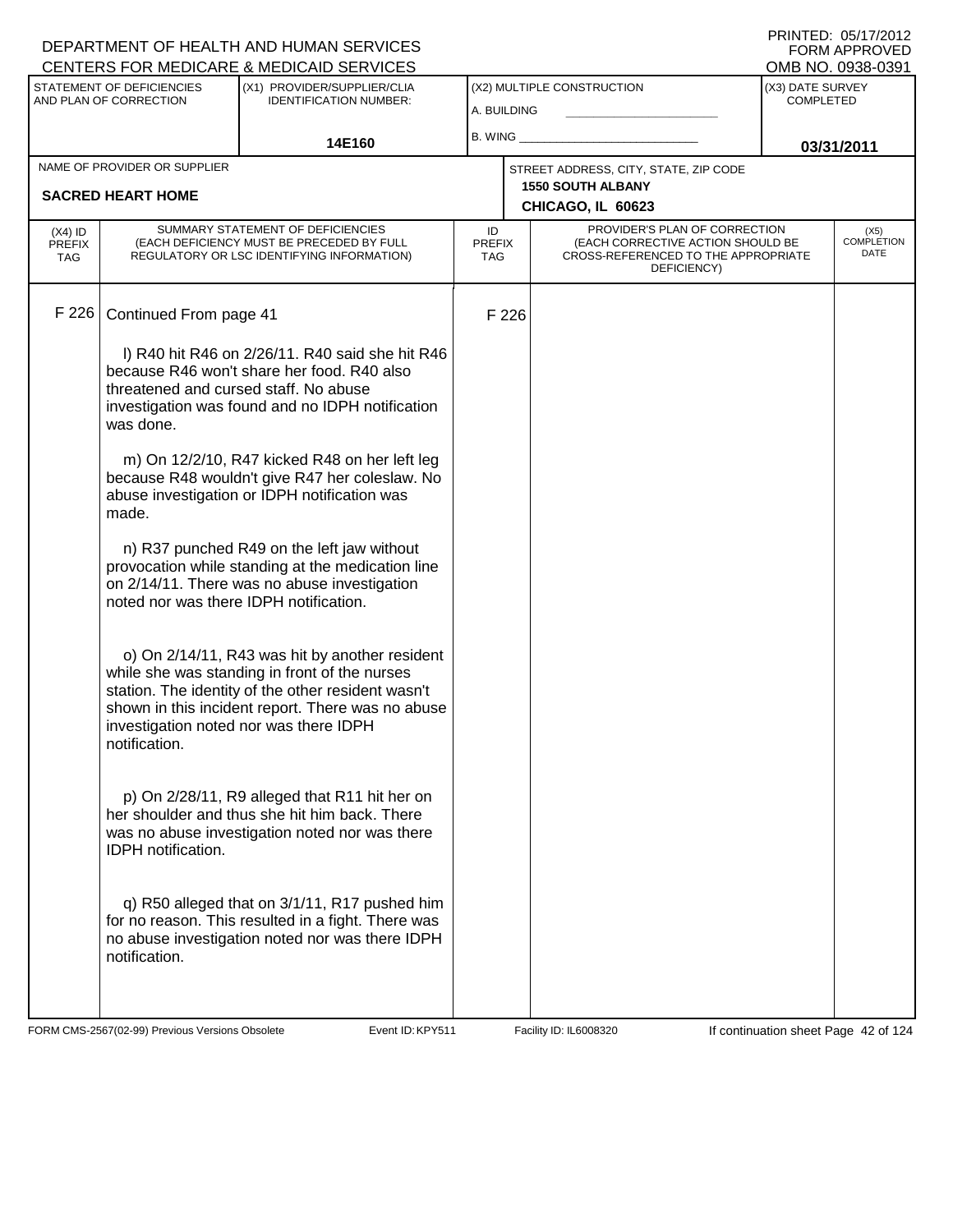PRINTED: 05/17/2012 FORM APPROVED<br>OMB NO. 0938-0391

|                                          | STATEMENT OF DEFICIENCIES<br>AND PLAN OF CORRECTION      | <u>ULIVILINU I UN MEDIUNNE &amp; MEDIUNID ULIVIULU</u><br>(X1) PROVIDER/SUPPLIER/CLIA<br><b>IDENTIFICATION NUMBER:</b>                                                                                                                                                                                | (X2) MULTIPLE CONSTRUCTION<br>A. BUILDING |       |                                                                                                                          | (X3) DATE SURVEY<br><b>COMPLETED</b> |                                   |
|------------------------------------------|----------------------------------------------------------|-------------------------------------------------------------------------------------------------------------------------------------------------------------------------------------------------------------------------------------------------------------------------------------------------------|-------------------------------------------|-------|--------------------------------------------------------------------------------------------------------------------------|--------------------------------------|-----------------------------------|
|                                          |                                                          | 14E160                                                                                                                                                                                                                                                                                                | $B.$ WING $\_$                            |       |                                                                                                                          | 03/31/2011                           |                                   |
|                                          | NAME OF PROVIDER OR SUPPLIER<br><b>SACRED HEART HOME</b> |                                                                                                                                                                                                                                                                                                       |                                           |       | STREET ADDRESS, CITY, STATE, ZIP CODE<br><b>1550 SOUTH ALBANY</b><br>CHICAGO, IL 60623                                   |                                      |                                   |
| $(X4)$ ID<br><b>PREFIX</b><br><b>TAG</b> |                                                          | SUMMARY STATEMENT OF DEFICIENCIES<br>(EACH DEFICIENCY MUST BE PRECEDED BY FULL<br>REGULATORY OR LSC IDENTIFYING INFORMATION)                                                                                                                                                                          | ID<br><b>PREFIX</b><br><b>TAG</b>         |       | PROVIDER'S PLAN OF CORRECTION<br>(EACH CORRECTIVE ACTION SHOULD BE<br>CROSS-REFERENCED TO THE APPROPRIATE<br>DEFICIENCY) |                                      | (X5)<br><b>COMPLETION</b><br>DATE |
| F 226                                    | Continued From page 42<br>IDPH notification.             | s) R52 slapped R51 in the arm on 3/4/11 while<br>they were in the bathroom. R51 said she tried to<br>remove R52's purse from the sink so R51 could<br>wash her hands, but was slapped by R52. There<br>was no abuse investigation noted nor was there                                                 |                                           | F 226 |                                                                                                                          |                                      |                                   |
|                                          | notification.                                            | t) On 3/8/11, while in the cigarette line, R53<br>became verbally aggressive and punched a staff<br>on the right jaw after staff told her to put a coat<br>on. No abuse investigation was done to<br>determine is staff retaliated back. There was no<br>abuse investigation noted nor was there IDPH |                                           |       |                                                                                                                          |                                      |                                   |
|                                          | there IDPH notification.                                 | u) On 3/11/11, R4 alleged that R18 punched<br>R4 on the chest and arm. Another resident<br>confirmed this. R18 said he was just playing.<br>There was no abuse investigation noted nor was                                                                                                            |                                           |       |                                                                                                                          |                                      |                                   |
|                                          | there IDPH notification.                                 | v) R54 wanted to sign AMA on 3/19/11,<br>grabbed a pole from the tent and hit the security.<br>There was no abuse investigation noted nor was                                                                                                                                                         |                                           |       |                                                                                                                          |                                      |                                   |
|                                          | noted nor was there IDPH notification.                   | w) R56 slapped R55 on the face on 3/11/11<br>unprovoked. There was no abuse investigation                                                                                                                                                                                                             |                                           |       |                                                                                                                          |                                      |                                   |
|                                          | mutual pushing. There was no abuse                       | x) On 11/27/10, R58 pushed R57 after R57<br>would not move out of R58's way. This resulted to                                                                                                                                                                                                         |                                           |       |                                                                                                                          |                                      |                                   |

FORM CMS-2567(02-99) Previous Versions Obsolete **KRY511** Event ID: KPY511 Facility ID: IL6008320 If continuation sheet Page 43 of 124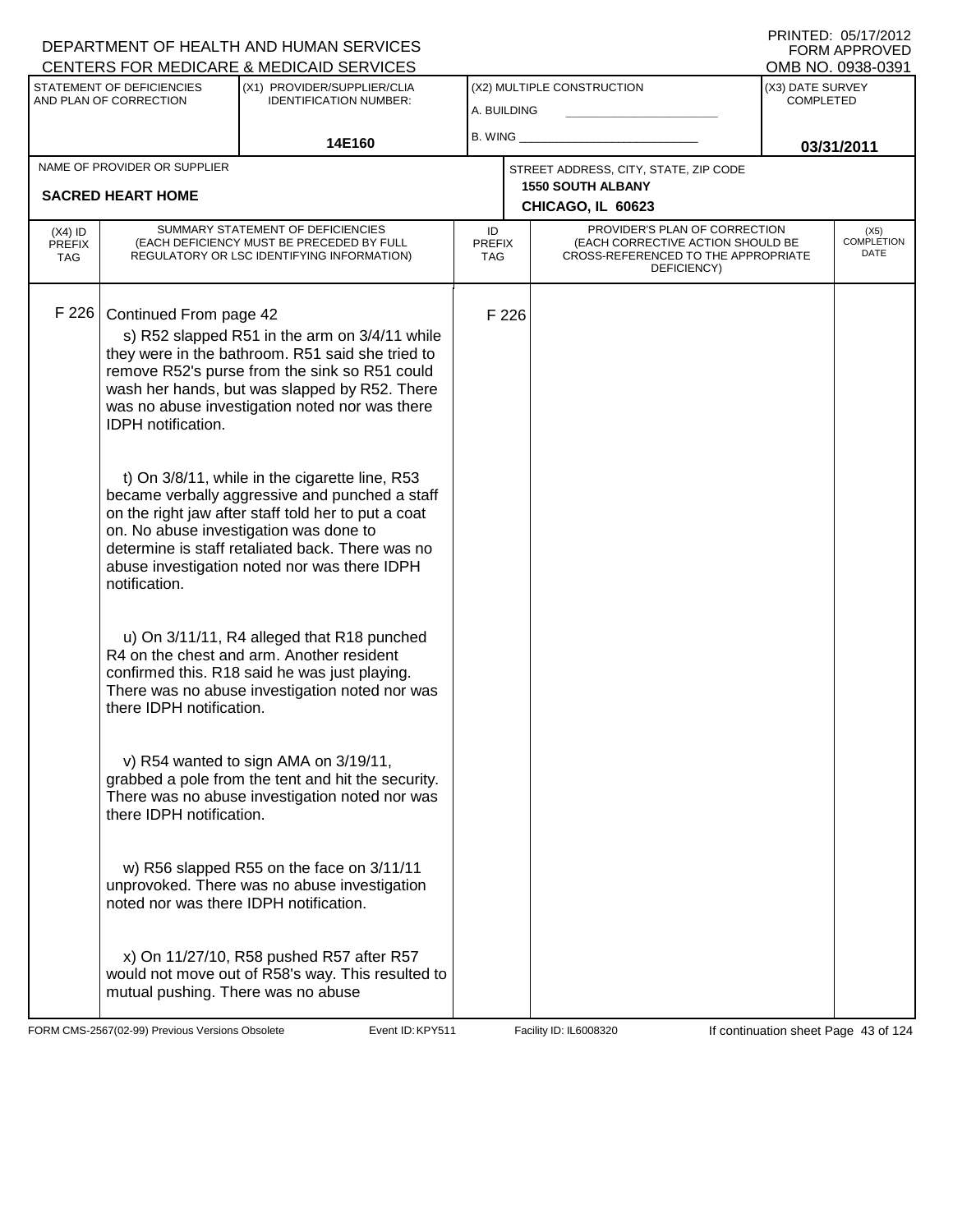|                                          | STATEMENT OF DEFICIENCIES<br>AND PLAN OF CORRECTION      | (X1) PROVIDER/SUPPLIER/CLIA<br><b>IDENTIFICATION NUMBER:</b>                                                                                                                                                                                                                                                                                                                                                                                                                                                           | A. BUILDING                       |       | (X2) MULTIPLE CONSTRUCTION                                                                                               | ו טטטט טטער שואוט<br>(X3) DATE SURVEY<br><b>COMPLETED</b> |                            |  |
|------------------------------------------|----------------------------------------------------------|------------------------------------------------------------------------------------------------------------------------------------------------------------------------------------------------------------------------------------------------------------------------------------------------------------------------------------------------------------------------------------------------------------------------------------------------------------------------------------------------------------------------|-----------------------------------|-------|--------------------------------------------------------------------------------------------------------------------------|-----------------------------------------------------------|----------------------------|--|
|                                          |                                                          | 14E160                                                                                                                                                                                                                                                                                                                                                                                                                                                                                                                 | B. WING_                          |       |                                                                                                                          | 03/31/2011                                                |                            |  |
|                                          | NAME OF PROVIDER OR SUPPLIER<br><b>SACRED HEART HOME</b> |                                                                                                                                                                                                                                                                                                                                                                                                                                                                                                                        |                                   |       | STREET ADDRESS, CITY, STATE, ZIP CODE<br><b>1550 SOUTH ALBANY</b><br>CHICAGO, IL 60623                                   |                                                           |                            |  |
| $(X4)$ ID<br><b>PREFIX</b><br><b>TAG</b> |                                                          | SUMMARY STATEMENT OF DEFICIENCIES<br>(EACH DEFICIENCY MUST BE PRECEDED BY FULL<br>REGULATORY OR LSC IDENTIFYING INFORMATION)                                                                                                                                                                                                                                                                                                                                                                                           | ID<br><b>PREFIX</b><br><b>TAG</b> |       | PROVIDER'S PLAN OF CORRECTION<br>(EACH CORRECTIVE ACTION SHOULD BE<br>CROSS-REFERENCED TO THE APPROPRIATE<br>DEFICIENCY) |                                                           | (X5)<br>COMPLETION<br>DATE |  |
| F 226                                    | Continued From page 43<br>notification.                  | investigation noted nor was there IDPH<br>y) On 11/24/10, R41 put his hands around R4<br>to choke him or push him away. R41 was<br>agitated, delusional, and hard to redirect. R41                                                                                                                                                                                                                                                                                                                                     |                                   | F 226 |                                                                                                                          |                                                           |                            |  |
|                                          | <b>IDPH</b> notification.                                | said it is because R4 touched R41's hair. There<br>was no abuse investigation noted nor was there                                                                                                                                                                                                                                                                                                                                                                                                                      |                                   |       |                                                                                                                          |                                                           |                            |  |
|                                          | nor was there IDPH notification.                         | z) On 11/24/10, R60 hit R63 without<br>provocation. R60 said he doesn't not like R63 that<br>is why. There was no abuse investigation noted                                                                                                                                                                                                                                                                                                                                                                            |                                   |       |                                                                                                                          |                                                           |                            |  |
|                                          | was there IDPH notification.                             | aa) R61 scratched a resident on the right neck<br>on 11/23/10. R61 stated she was being bothered<br>by this other resident, calling R61 a Hub. The<br>other resident was only identified with an initial KK<br>and there was no indication in the report who this<br>is. There was no abuse investigation noted nor                                                                                                                                                                                                    |                                   |       |                                                                                                                          |                                                           |                            |  |
|                                          | notification.                                            | bb) On 11/20/10, R62 threw a chair at R63 and<br>spat at her face. R62 said that R63 hit him first.<br>R63 said she was just sitting in line when R62<br>spat at her and threw a chair at her. There was<br>no abuse investigation noted nor was there IDPH<br>cc) R10 arrived from a hospital with scrapes and<br>scabs on both knees on 12/27/10. R10 alleged<br>that hospital security threw him on the ground.<br>Although facility called the hospital and got in<br>touch with the unit coordinator who said the |                                   |       |                                                                                                                          |                                                           |                            |  |

FORM CMS-2567(02-99) Previous Versions Obsolete **KRY511** Event ID: KPY511 Facility ID: IL6008320 If continuation sheet Page 44 of 124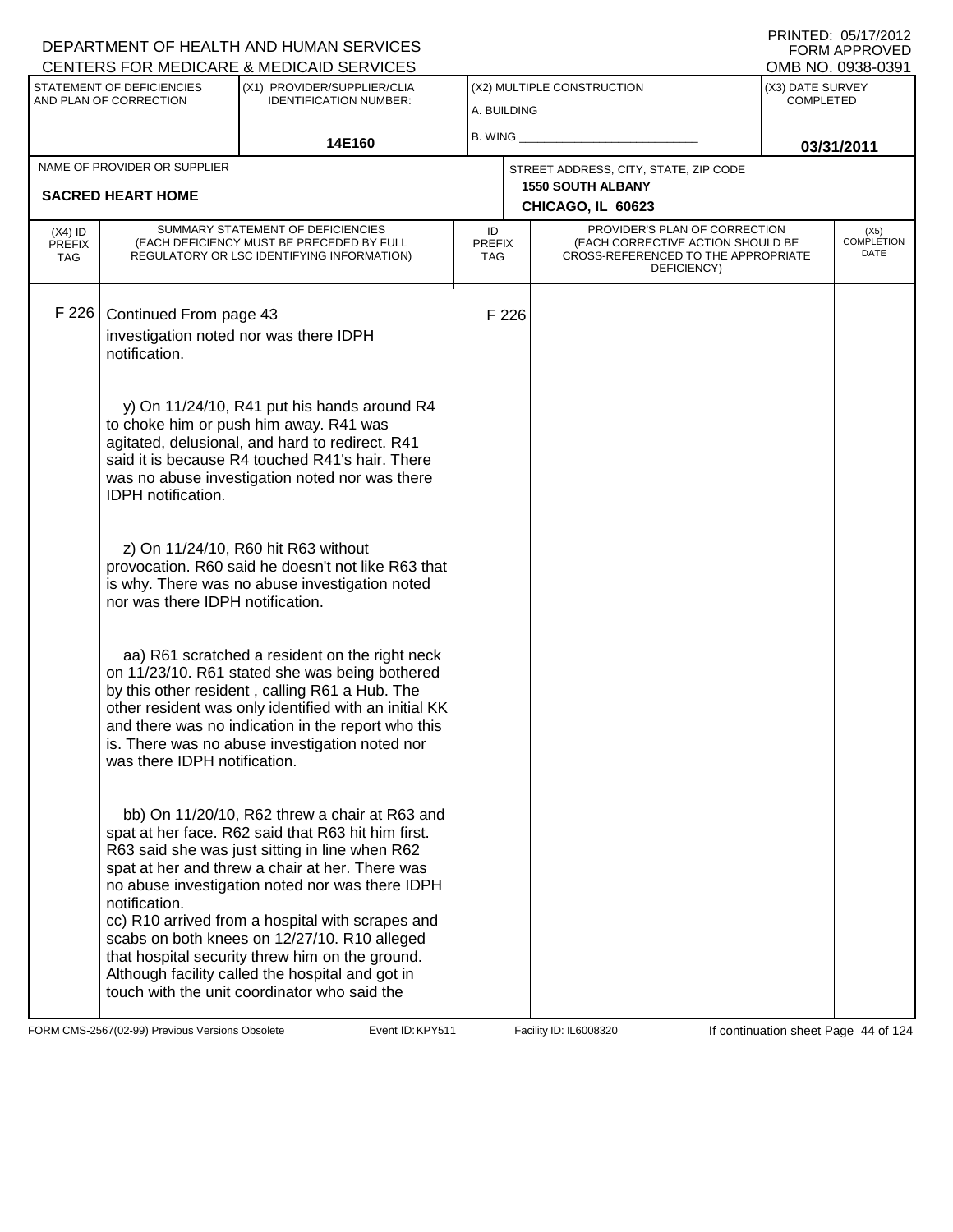| PRINTED: 05/17/2012 |
|---------------------|
| FORM APPROVED       |
| OMB NO. 0938-0391   |

| (X2) MULTIPLE CONSTRUCTION<br>STATEMENT OF DEFICIENCIES<br>(X1) PROVIDER/SUPPLIER/CLIA<br>(X3) DATE SURVEY<br>AND PLAN OF CORRECTION<br><b>IDENTIFICATION NUMBER:</b><br><b>COMPLETED</b><br>A. BUILDING<br>B. WING ___<br>14E160<br>03/31/2011<br>NAME OF PROVIDER OR SUPPLIER<br>STREET ADDRESS, CITY, STATE, ZIP CODE<br><b>1550 SOUTH ALBANY</b><br><b>SACRED HEART HOME</b><br>CHICAGO, IL 60623<br>SUMMARY STATEMENT OF DEFICIENCIES<br>PROVIDER'S PLAN OF CORRECTION<br>ID<br>$(X4)$ ID<br>(X5)<br>(EACH DEFICIENCY MUST BE PRECEDED BY FULL<br>(EACH CORRECTIVE ACTION SHOULD BE<br><b>PREFIX</b><br><b>PREFIX</b><br>DATE<br>REGULATORY OR LSC IDENTIFYING INFORMATION)<br>CROSS-REFERENCED TO THE APPROPRIATE<br>TAG<br><b>TAG</b><br>DEFICIENCY)<br>F 226<br>Continued From page 44<br>F 226<br>hospital is going to investigate the allegation,<br>there was no facility investigation, follow up and<br>reporting sent to IDPH.<br>dd) On 12/26/10 at 1:45 PM, while R64 was<br>sitting in the dining room, R65 run towards her<br>with a butter knife and a fork and threatened her.<br>R64 scratched R65 on his face in self defense.<br>R65 said R64 keeps on bugging him, so he had<br>to do something so she leaves R65 alone. There<br>was no abuse investigation noted nor was there<br>IDPH notification.<br>Per CMS form 672, all 146 residents in the facility<br>have documented psychiatric diagnosis and all<br>146 have behavioral symptoms. |  | <u>UENTERS FUR MEDIUARE &amp; MEDIUAID SERVIUES</u> |  |  | ו פטיסטאט .טאו םואוט |
|-------------------------------------------------------------------------------------------------------------------------------------------------------------------------------------------------------------------------------------------------------------------------------------------------------------------------------------------------------------------------------------------------------------------------------------------------------------------------------------------------------------------------------------------------------------------------------------------------------------------------------------------------------------------------------------------------------------------------------------------------------------------------------------------------------------------------------------------------------------------------------------------------------------------------------------------------------------------------------------------------------------------------------------------------------------------------------------------------------------------------------------------------------------------------------------------------------------------------------------------------------------------------------------------------------------------------------------------------------------------------------------------------------------------------------------------------------------------------|--|-----------------------------------------------------|--|--|----------------------|
|                                                                                                                                                                                                                                                                                                                                                                                                                                                                                                                                                                                                                                                                                                                                                                                                                                                                                                                                                                                                                                                                                                                                                                                                                                                                                                                                                                                                                                                                         |  |                                                     |  |  |                      |
|                                                                                                                                                                                                                                                                                                                                                                                                                                                                                                                                                                                                                                                                                                                                                                                                                                                                                                                                                                                                                                                                                                                                                                                                                                                                                                                                                                                                                                                                         |  |                                                     |  |  |                      |
|                                                                                                                                                                                                                                                                                                                                                                                                                                                                                                                                                                                                                                                                                                                                                                                                                                                                                                                                                                                                                                                                                                                                                                                                                                                                                                                                                                                                                                                                         |  |                                                     |  |  |                      |
|                                                                                                                                                                                                                                                                                                                                                                                                                                                                                                                                                                                                                                                                                                                                                                                                                                                                                                                                                                                                                                                                                                                                                                                                                                                                                                                                                                                                                                                                         |  |                                                     |  |  |                      |
|                                                                                                                                                                                                                                                                                                                                                                                                                                                                                                                                                                                                                                                                                                                                                                                                                                                                                                                                                                                                                                                                                                                                                                                                                                                                                                                                                                                                                                                                         |  |                                                     |  |  | COMPLETION           |
| the facility does not investigate just any resident<br>altercations but they do investigate injuries of<br>unknown origin. When asked to review a specific<br>investigation for R15, none was produced.<br>While the Immediacy was removed on 3/23/11,<br>the facility remains out of compliance at severity<br>level 2, because the facility has yet to inservice<br>the new hires on all shifts, has yet to assess if<br>new interventions and policies are effective on<br>the possible affected residents, and the facility's<br>evaluation of the new plan of care has yet to be<br>conducted.<br>The facility took the following steps to correct the<br>Immediate Jeopardy:<br>1) E33 was terminated after the allegation of<br>abuse was substantiated by the facility<br>investigation which started 2/16/11. E33's last                                                                                                                                                                                                                                                                                                                                                                                                                                                                                                                                                                                                                                       |  | Per E1, during Daily Status Meeting on 3/17/11,     |  |  |                      |

FORM CMS-2567(02-99) Previous Versions Obsolete Event ID: KPY511 Facility ID: IL6008320 If continuation sheet Page 45 of 124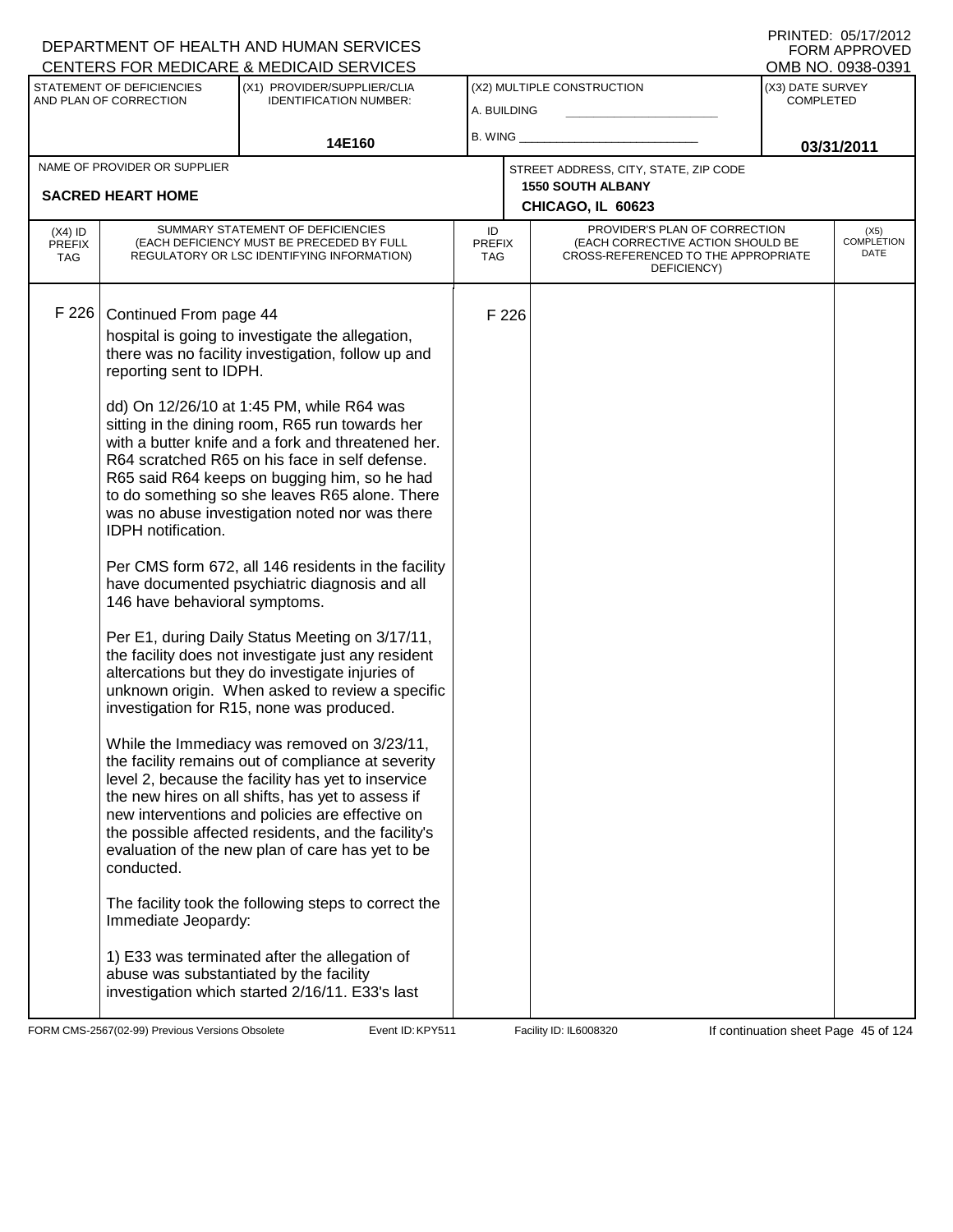| STATEMENT OF DEFICIENCIES<br>(X1) PROVIDER/SUPPLIER/CLIA<br>(X2) MULTIPLE CONSTRUCTION<br>(X3) DATE SURVEY<br>AND PLAN OF CORRECTION<br><b>IDENTIFICATION NUMBER:</b><br><b>COMPLETED</b><br>A. BUILDING<br>B. WING<br>14E160<br>03/31/2011<br>NAME OF PROVIDER OR SUPPLIER<br>STREET ADDRESS, CITY, STATE, ZIP CODE<br><b>1550 SOUTH ALBANY</b><br><b>SACRED HEART HOME</b><br>CHICAGO, IL 60623<br>SUMMARY STATEMENT OF DEFICIENCIES<br>PROVIDER'S PLAN OF CORRECTION<br>ID<br>$(X4)$ ID<br>(X5)<br><b>COMPLETION</b><br>(EACH CORRECTIVE ACTION SHOULD BE<br>(EACH DEFICIENCY MUST BE PRECEDED BY FULL<br><b>PREFIX</b><br><b>PREFIX</b><br>DATE<br>REGULATORY OR LSC IDENTIFYING INFORMATION)<br>CROSS-REFERENCED TO THE APPROPRIATE<br>TAG<br><b>TAG</b><br>DEFICIENCY)<br>F 226<br>Continued From page 45<br>F 226<br>working day was on 2/15/11, when he finished his<br>3-11 shift after the abuse incident.<br>2) All scheduled staff were immediately<br>inserviced on abuse prevention policy by the<br>Social service Consultant, E1 and E3, focusing<br>on immediate reporting of abuse allegations and<br>protection of residents. This started on 3/17/11 at<br>3:00 PM This will be monitored by E1 or her<br>designee for compliance.<br>3) No staff member will be scheduled to work<br>until they had been inserviced on abuse.<br>4) All agency nurses will be inserviced by their<br>agency on the facility's abuse policy and<br>procedure prior to being scheduled to work at the<br>facility. They will not be allowed to work at the<br>facility, until written proof of abuse inservice<br>attended is given to the facility. This was<br>completed on 3/23/11.<br>5) New hires will not be allowed to work until<br>abuse inservice that includes policy on reporting<br>and resident protection is completed by the new<br>staff. This will be monitored by the Administrator/<br>designee and will be a part of the facility's weekly<br>QA process.<br>6) Continuing abuse inservice will be given<br>monthly by the Social Service Consultant,<br>including timely reporting of abuse allegation and<br>resident protection. This inservice will include the<br>security department. This will be monitored | CENTERS FOR MEDICARE & MEDICAID SERVICES |  |                                                 |  |  |  | OMB NO. 0938-0391 |
|--------------------------------------------------------------------------------------------------------------------------------------------------------------------------------------------------------------------------------------------------------------------------------------------------------------------------------------------------------------------------------------------------------------------------------------------------------------------------------------------------------------------------------------------------------------------------------------------------------------------------------------------------------------------------------------------------------------------------------------------------------------------------------------------------------------------------------------------------------------------------------------------------------------------------------------------------------------------------------------------------------------------------------------------------------------------------------------------------------------------------------------------------------------------------------------------------------------------------------------------------------------------------------------------------------------------------------------------------------------------------------------------------------------------------------------------------------------------------------------------------------------------------------------------------------------------------------------------------------------------------------------------------------------------------------------------------------------------------------------------------------------------------------------------------------------------------------------------------------------------------------------------------------------------------------------------------------------------------------------------------------------------------------------------------------------------------------------------------------------------------------------------------------------------------------------------------------------------------------------------|------------------------------------------|--|-------------------------------------------------|--|--|--|-------------------|
|                                                                                                                                                                                                                                                                                                                                                                                                                                                                                                                                                                                                                                                                                                                                                                                                                                                                                                                                                                                                                                                                                                                                                                                                                                                                                                                                                                                                                                                                                                                                                                                                                                                                                                                                                                                                                                                                                                                                                                                                                                                                                                                                                                                                                                            |                                          |  |                                                 |  |  |  |                   |
|                                                                                                                                                                                                                                                                                                                                                                                                                                                                                                                                                                                                                                                                                                                                                                                                                                                                                                                                                                                                                                                                                                                                                                                                                                                                                                                                                                                                                                                                                                                                                                                                                                                                                                                                                                                                                                                                                                                                                                                                                                                                                                                                                                                                                                            |                                          |  |                                                 |  |  |  |                   |
|                                                                                                                                                                                                                                                                                                                                                                                                                                                                                                                                                                                                                                                                                                                                                                                                                                                                                                                                                                                                                                                                                                                                                                                                                                                                                                                                                                                                                                                                                                                                                                                                                                                                                                                                                                                                                                                                                                                                                                                                                                                                                                                                                                                                                                            |                                          |  |                                                 |  |  |  |                   |
|                                                                                                                                                                                                                                                                                                                                                                                                                                                                                                                                                                                                                                                                                                                                                                                                                                                                                                                                                                                                                                                                                                                                                                                                                                                                                                                                                                                                                                                                                                                                                                                                                                                                                                                                                                                                                                                                                                                                                                                                                                                                                                                                                                                                                                            |                                          |  |                                                 |  |  |  |                   |
|                                                                                                                                                                                                                                                                                                                                                                                                                                                                                                                                                                                                                                                                                                                                                                                                                                                                                                                                                                                                                                                                                                                                                                                                                                                                                                                                                                                                                                                                                                                                                                                                                                                                                                                                                                                                                                                                                                                                                                                                                                                                                                                                                                                                                                            |                                          |  |                                                 |  |  |  |                   |
| 100% compliance of all employees, as part of the<br>QA process.                                                                                                                                                                                                                                                                                                                                                                                                                                                                                                                                                                                                                                                                                                                                                                                                                                                                                                                                                                                                                                                                                                                                                                                                                                                                                                                                                                                                                                                                                                                                                                                                                                                                                                                                                                                                                                                                                                                                                                                                                                                                                                                                                                            |                                          |  | monthly by the Administrator/designee to ensure |  |  |  |                   |

FORM CMS-2567(02-99) Previous Versions Obsolete Event ID: KPY511 Facility ID: IL6008320 If continuation sheet Page 46 of 124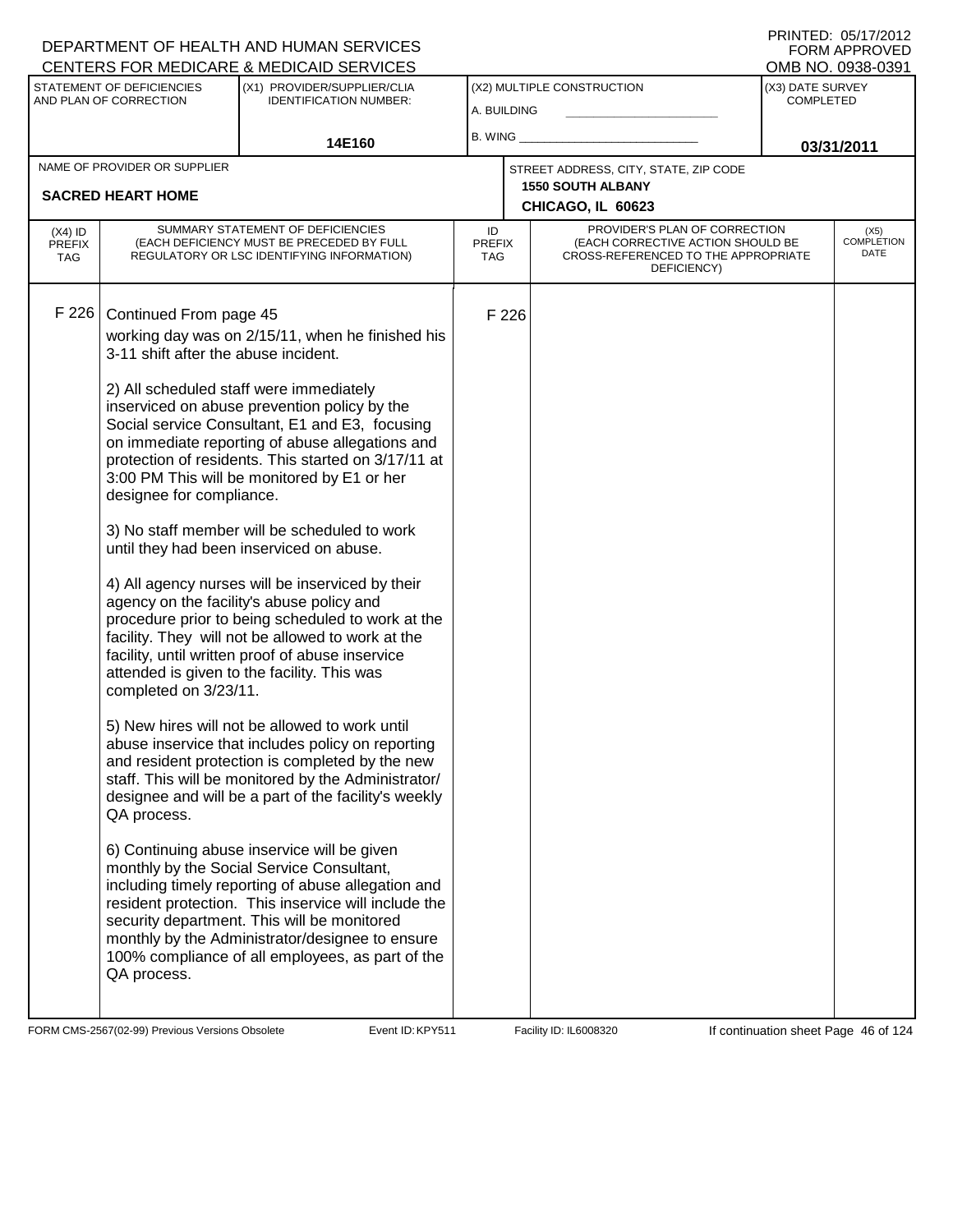|                                   |                                                     | DEPARTMENT OF HEALTH AND HUMAN SERVICES                                                                                                                                                                                                                                                                                                                                        |                            |       |                                                                                                                          |                               | FORM APPROVED                     |
|-----------------------------------|-----------------------------------------------------|--------------------------------------------------------------------------------------------------------------------------------------------------------------------------------------------------------------------------------------------------------------------------------------------------------------------------------------------------------------------------------|----------------------------|-------|--------------------------------------------------------------------------------------------------------------------------|-------------------------------|-----------------------------------|
|                                   |                                                     | CENTERS FOR MEDICARE & MEDICAID SERVICES                                                                                                                                                                                                                                                                                                                                       |                            |       |                                                                                                                          |                               | OMB NO. 0938-0391                 |
|                                   | STATEMENT OF DEFICIENCIES<br>AND PLAN OF CORRECTION | (X1) PROVIDER/SUPPLIER/CLIA<br><b>IDENTIFICATION NUMBER:</b>                                                                                                                                                                                                                                                                                                                   | A. BUILDING                |       | (X2) MULTIPLE CONSTRUCTION                                                                                               | (X3) DATE SURVEY<br>COMPLETED |                                   |
|                                   |                                                     | 14E160                                                                                                                                                                                                                                                                                                                                                                         | B. WING                    |       |                                                                                                                          |                               | 03/31/2011                        |
|                                   | NAME OF PROVIDER OR SUPPLIER                        |                                                                                                                                                                                                                                                                                                                                                                                |                            |       | STREET ADDRESS, CITY, STATE, ZIP CODE                                                                                    |                               |                                   |
|                                   | <b>SACRED HEART HOME</b>                            |                                                                                                                                                                                                                                                                                                                                                                                |                            |       | <b>1550 SOUTH ALBANY</b><br>CHICAGO, IL 60623                                                                            |                               |                                   |
| $(X4)$ ID<br><b>PREFIX</b><br>TAG |                                                     | SUMMARY STATEMENT OF DEFICIENCIES<br>(EACH DEFICIENCY MUST BE PRECEDED BY FULL<br>REGULATORY OR LSC IDENTIFYING INFORMATION)                                                                                                                                                                                                                                                   | ID<br>PREFIX<br><b>TAG</b> |       | PROVIDER'S PLAN OF CORRECTION<br>(EACH CORRECTIVE ACTION SHOULD BE<br>CROSS-REFERENCED TO THE APPROPRIATE<br>DEFICIENCY) |                               | (X5)<br><b>COMPLETION</b><br>DATE |
| F 226                             | Continued From page 46                              | 7) Nurse consultant will come to the facility twice<br>a month to monitor if facility and administration is<br>compliant with the monthly inservicing of staff by<br>Social Service Consultant, with the inservicing on<br>abuse of the agency staff prior to working, and<br>with the weekly QA process to ensure new hires<br>had been given abuse inservice prior to start. |                            | F 226 |                                                                                                                          |                               |                                   |
| F 241                             | <b>INDIVIDUALITY</b>                                | 483.15(a) DIGNITY AND RESPECT OF                                                                                                                                                                                                                                                                                                                                               |                            | F 241 |                                                                                                                          |                               | 5/1/11                            |
|                                   |                                                     | The facility must promote care for residents in a<br>manner and in an environment that maintains or<br>enhances each resident's dignity and respect in                                                                                                                                                                                                                         |                            |       |                                                                                                                          |                               |                                   |

FORM CMS-2567(02-99) Previous Versions Obsolete Event ID: KPY511 Facility ID: IL6008320 If continuation sheet Page 47 of 124

DEPARTMENT OF HEALTH AND HUMAN SERVICES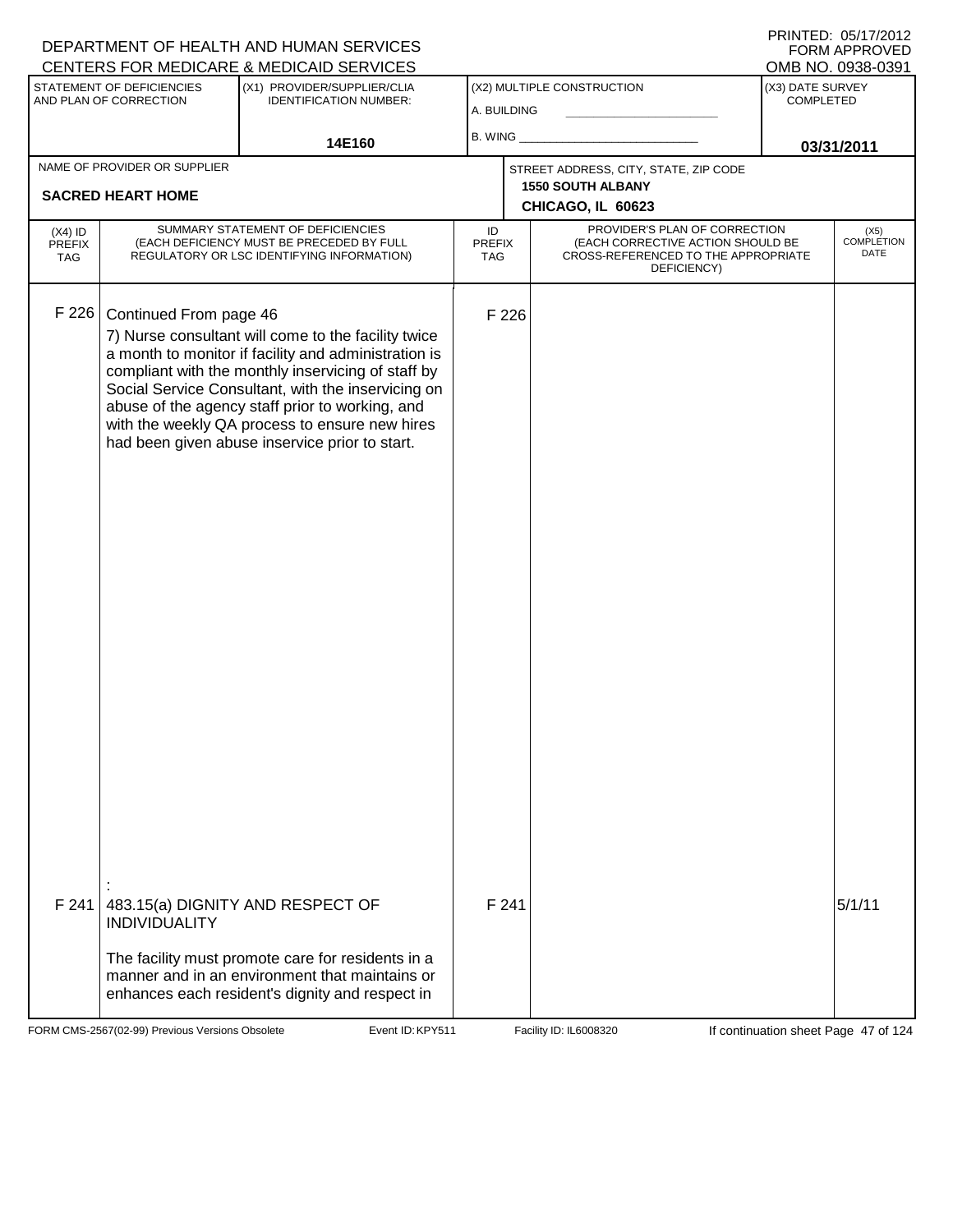### A. BUILDING (X1) PROVIDER/SUPPLIER/CLIA IDENTIFICATION NUMBER: STATEMENT OF DEFICIENCIES AND PLAN OF CORRECTION (X3) DATE SURVEY COMPLETED FORM APPROVED<br>OMB NO. 0938-0391 (X2) MULTIPLE CONSTRUCTION B. WING **\_\_\_\_\_\_\_\_\_\_\_\_\_\_\_\_\_\_\_\_\_\_** CENTERS FOR MEDICARE & MEDICAID SERVICES 14E160 **B. WING CONSUMING (2011 03/31/2011 CHICAGO, IL 60623** NAME OF PROVIDER OR SUPPLIER STREET ADDRESS, CITY, STATE, ZIP CODE **SACRED HEART HOME 1550 SOUTH ALBANY** PROVIDER'S PLAN OF CORRECTION (EACH CORRECTIVE ACTION SHOULD BE CROSS-REFERENCED TO THE APPROPRIATE DEFICIENCY) (X5) COMPLETION DATE ID PREFIX TAG (X4) ID PREFIX TAG SUMMARY STATEMENT OF DEFICIENCIES (EACH DEFICIENCY MUST BE PRECEDED BY FULL REGULATORY OR LSC IDENTIFYING INFORMATION) F 241 Continued From page 47 F 241 full recognition of his or her individuality. This REQUIREMENT is not met as evidenced by: Based on observation, record review, and interview, the facility failed to ensure the dignity of 3 sampled ( R7, R10 and R13) and 1 outside of the sample(R 27 ). This failure has the potential to affect all 146 residents in the facility. Findings Include: 1) During observation of the dining room on 3 of 4 days of the survey (March 15 th, 16 th, and 17 th), observed R 27 entering the dining room with the same shirt on. Also noted that the resident(Female) is without a bra. The resident's breasts are visibly outlined under her shirt. Review of R 27 careplan indicates that R 27" prefers not to wear a bra and sometimes refuse to change clothing." Interventions noted includes " make sure resident wears appropriate blouses/shirts that do not show she isn't wearing a bra." This was not done. On 3-17-11 at 4:45pm, during the Daily Status Meeting, the facility was informed of the observations. 2) During initial tour on 3-15-11 at 10:08 AM observed R10 in his room with black stained blue jeans on.Observed in R10's room three empty dresser drawers next to his bed. Record review of physicians order sheet denotes R10 re-admitted 2-9-11. Interviewed R10 on 3-15-11 at 10:10 AM, states his clothes have not been returned since he has

FORM CMS-2567(02-99) Previous Versions Obsolete **KRYS11** Event ID: KPY511 Facility ID: IL6008320 If continuation sheet Page 48 of 124

DEPARTMENT OF HEALTH AND HUMAN SERVICES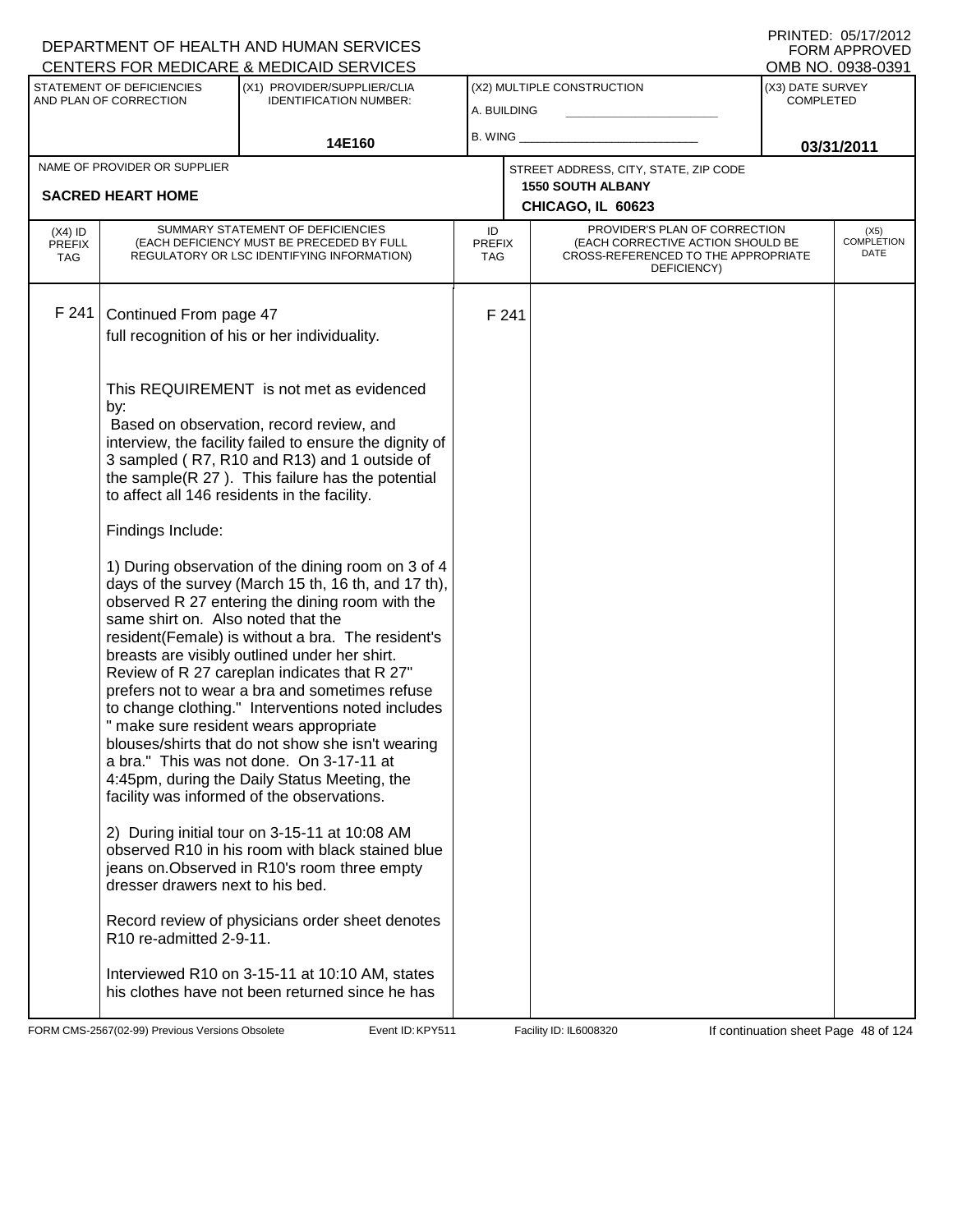| CENTERS FOR MEDICARE & MEDICAID SERVICES |                                                                                                                                     |                                                                                                                                                                                                                                                                                                                                                                                                                                                                                                                                                                                                                                                                                                                                                                                                                                                                                                                                                                                                                                                                                                                                                                                                                                                                                                                                                                                                                                                                         |                                   |                                           |                                                                                                                          |                                      | OMB NO. 0938-0391                 |
|------------------------------------------|-------------------------------------------------------------------------------------------------------------------------------------|-------------------------------------------------------------------------------------------------------------------------------------------------------------------------------------------------------------------------------------------------------------------------------------------------------------------------------------------------------------------------------------------------------------------------------------------------------------------------------------------------------------------------------------------------------------------------------------------------------------------------------------------------------------------------------------------------------------------------------------------------------------------------------------------------------------------------------------------------------------------------------------------------------------------------------------------------------------------------------------------------------------------------------------------------------------------------------------------------------------------------------------------------------------------------------------------------------------------------------------------------------------------------------------------------------------------------------------------------------------------------------------------------------------------------------------------------------------------------|-----------------------------------|-------------------------------------------|--------------------------------------------------------------------------------------------------------------------------|--------------------------------------|-----------------------------------|
|                                          | STATEMENT OF DEFICIENCIES<br>AND PLAN OF CORRECTION                                                                                 | (X1) PROVIDER/SUPPLIER/CLIA<br><b>IDENTIFICATION NUMBER:</b>                                                                                                                                                                                                                                                                                                                                                                                                                                                                                                                                                                                                                                                                                                                                                                                                                                                                                                                                                                                                                                                                                                                                                                                                                                                                                                                                                                                                            |                                   | (X2) MULTIPLE CONSTRUCTION<br>A. BUILDING |                                                                                                                          | (X3) DATE SURVEY<br><b>COMPLETED</b> |                                   |
|                                          |                                                                                                                                     | 14E160                                                                                                                                                                                                                                                                                                                                                                                                                                                                                                                                                                                                                                                                                                                                                                                                                                                                                                                                                                                                                                                                                                                                                                                                                                                                                                                                                                                                                                                                  | B. WING_                          |                                           |                                                                                                                          | 03/31/2011                           |                                   |
|                                          | NAME OF PROVIDER OR SUPPLIER                                                                                                        |                                                                                                                                                                                                                                                                                                                                                                                                                                                                                                                                                                                                                                                                                                                                                                                                                                                                                                                                                                                                                                                                                                                                                                                                                                                                                                                                                                                                                                                                         |                                   |                                           | STREET ADDRESS, CITY, STATE, ZIP CODE                                                                                    |                                      |                                   |
|                                          | <b>SACRED HEART HOME</b>                                                                                                            |                                                                                                                                                                                                                                                                                                                                                                                                                                                                                                                                                                                                                                                                                                                                                                                                                                                                                                                                                                                                                                                                                                                                                                                                                                                                                                                                                                                                                                                                         |                                   |                                           | <b>1550 SOUTH ALBANY</b><br>CHICAGO, IL 60623                                                                            |                                      |                                   |
| $(X4)$ ID<br><b>PREFIX</b><br><b>TAG</b> |                                                                                                                                     | SUMMARY STATEMENT OF DEFICIENCIES<br>(EACH DEFICIENCY MUST BE PRECEDED BY FULL<br>REGULATORY OR LSC IDENTIFYING INFORMATION)                                                                                                                                                                                                                                                                                                                                                                                                                                                                                                                                                                                                                                                                                                                                                                                                                                                                                                                                                                                                                                                                                                                                                                                                                                                                                                                                            | ID<br><b>PREFIX</b><br><b>TAG</b> |                                           | PROVIDER'S PLAN OF CORRECTION<br>(EACH CORRECTIVE ACTION SHOULD BE<br>CROSS-REFERENCED TO THE APPROPRIATE<br>DEFICIENCY) |                                      | (X5)<br><b>COMPLETION</b><br>DATE |
| F 241                                    | Continued From page 48<br>his clothes are still in storage.<br>she just got the clothes from storage.<br>today.<br>and 7 underwear. | been back in the facility. R10 states he believes<br>Observed E8 (certified nurse) pushing a grey<br>large garbage bin with three large clear plastic<br>bags; each bag full of clothes into R10's room.<br>Interviewed E8 (certified nurse) on 3-15-11 at<br>10:27 AM, states she was told by her supervisor<br>this morning to go get R10's clothes. E8 states<br>Interviewed E7 (certified nurse supervisor) on<br>3-15-11 at 10:29 AM, states she did not know<br>why his clothes were just brought up from storage<br>Interviewed E9 (laundry aide) on 3-17-11 at 11:30<br>AM, states when a resident goes out the hospital,<br>clothes are stored in the laundry department. E9<br>states the certified nurse have to inform the<br>laundry department when a resident comes back<br>from the hospital, then someone from the laundry<br>department bring the clothes to the resident.<br>Record review of R10's patient's clothes and<br>personal belonging list from 4-13-10 denotes R10<br>had 14 T-shirts, 10 Trousers, 6 jackets, 10 socks,<br>3) During an initial tour of the facility on 3/15/11<br>that began at 8:45 AM, R13 was observed<br>walking down the corridor, wearing gym shoes<br>that appeared to be a size too large for him. It<br>was observed that with each step, R13's feet was<br>slipping in and out of the shoes. In addition, upon<br>entering R13's room (302), two signs had been<br>posted above the bed that read: "no sexual |                                   | F 241                                     |                                                                                                                          |                                      |                                   |

FORM CMS-2567(02-99) Previous Versions Obsolete Event ID: KPY511 Facility ID: IL6008320 If continuation sheet Page 49 of 124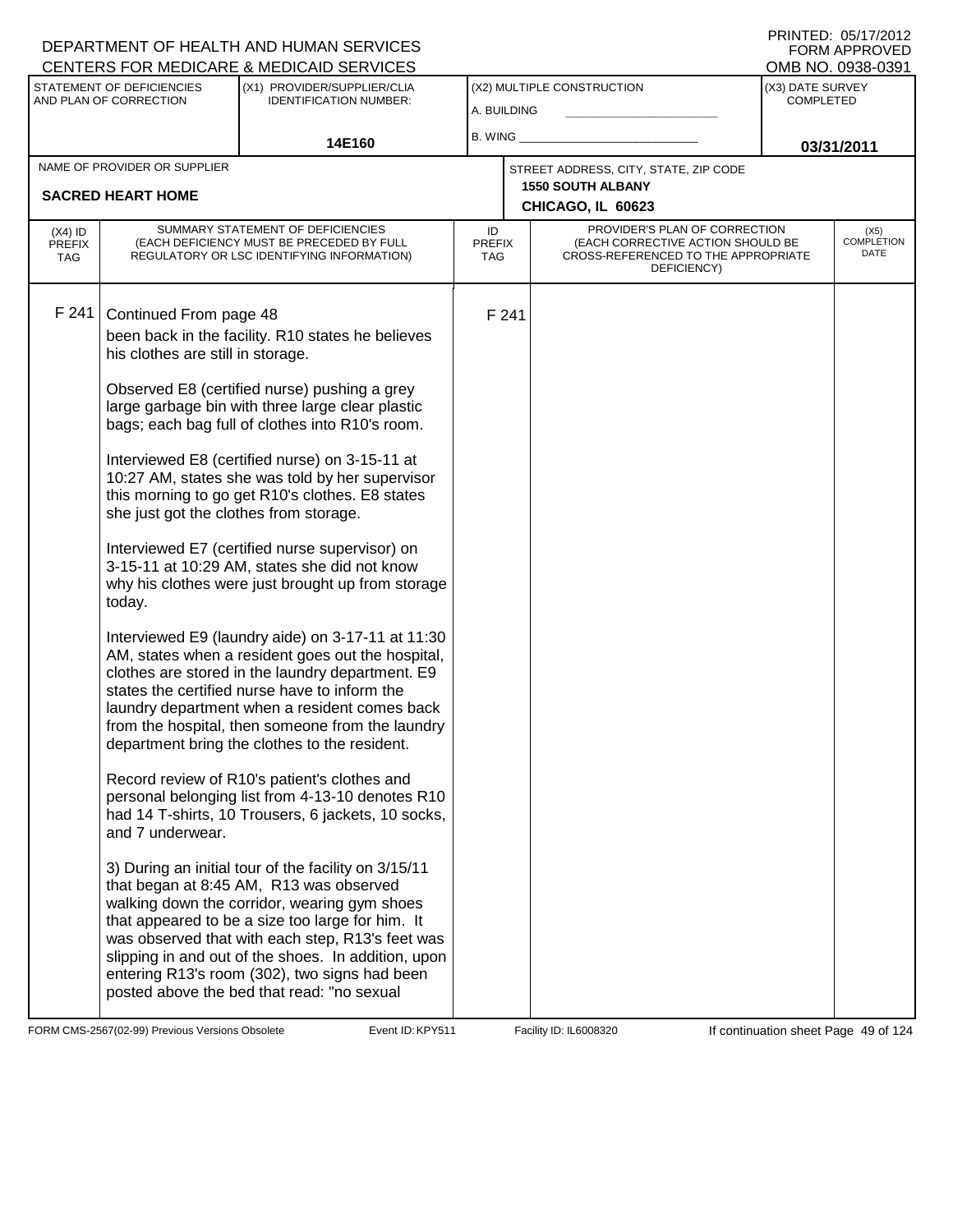|                                          |                                                                                                        | <b>CENTERS FOR MEDICARE &amp; MEDICAID SERVICES</b>                                                                                                                                                                                                                                                                                                                                                                                                                                                                                                                                                                                                                                                                                                                                                                                                                                                                                                                                                                                                                                                                                                                                                                                                                                                                                                    |                            |       |                                                                                                                          |                                      | OMB NO. 0938-0391                 |
|------------------------------------------|--------------------------------------------------------------------------------------------------------|--------------------------------------------------------------------------------------------------------------------------------------------------------------------------------------------------------------------------------------------------------------------------------------------------------------------------------------------------------------------------------------------------------------------------------------------------------------------------------------------------------------------------------------------------------------------------------------------------------------------------------------------------------------------------------------------------------------------------------------------------------------------------------------------------------------------------------------------------------------------------------------------------------------------------------------------------------------------------------------------------------------------------------------------------------------------------------------------------------------------------------------------------------------------------------------------------------------------------------------------------------------------------------------------------------------------------------------------------------|----------------------------|-------|--------------------------------------------------------------------------------------------------------------------------|--------------------------------------|-----------------------------------|
|                                          | STATEMENT OF DEFICIENCIES<br>AND PLAN OF CORRECTION                                                    | (X1) PROVIDER/SUPPLIER/CLIA<br><b>IDENTIFICATION NUMBER:</b>                                                                                                                                                                                                                                                                                                                                                                                                                                                                                                                                                                                                                                                                                                                                                                                                                                                                                                                                                                                                                                                                                                                                                                                                                                                                                           | A. BUILDING                |       | (X2) MULTIPLE CONSTRUCTION                                                                                               | (X3) DATE SURVEY<br><b>COMPLETED</b> |                                   |
|                                          |                                                                                                        | 14E160                                                                                                                                                                                                                                                                                                                                                                                                                                                                                                                                                                                                                                                                                                                                                                                                                                                                                                                                                                                                                                                                                                                                                                                                                                                                                                                                                 | B. WING_                   |       |                                                                                                                          |                                      | 03/31/2011                        |
|                                          | NAME OF PROVIDER OR SUPPLIER<br><b>SACRED HEART HOME</b>                                               |                                                                                                                                                                                                                                                                                                                                                                                                                                                                                                                                                                                                                                                                                                                                                                                                                                                                                                                                                                                                                                                                                                                                                                                                                                                                                                                                                        |                            |       | STREET ADDRESS, CITY, STATE, ZIP CODE<br><b>1550 SOUTH ALBANY</b><br>CHICAGO, IL 60623                                   |                                      |                                   |
| $(X4)$ ID<br><b>PREFIX</b><br><b>TAG</b> |                                                                                                        | SUMMARY STATEMENT OF DEFICIENCIES<br>(EACH DEFICIENCY MUST BE PRECEDED BY FULL<br>REGULATORY OR LSC IDENTIFYING INFORMATION)                                                                                                                                                                                                                                                                                                                                                                                                                                                                                                                                                                                                                                                                                                                                                                                                                                                                                                                                                                                                                                                                                                                                                                                                                           | ID<br><b>PREFIX</b><br>TAG |       | PROVIDER'S PLAN OF CORRECTION<br>(EACH CORRECTIVE ACTION SHOULD BE<br>CROSS-REFERENCED TO THE APPROPRIATE<br>DEFICIENCY) |                                      | (X5)<br><b>COMPLETION</b><br>DATE |
| F 241                                    | Continued From page 49<br>hands to self, respect others space".<br>favors from staff.<br>over the bed. | comments, no touching female staff, no request<br>for sexual favors from staff, be respectful, keep<br>A review of R13's clinical record dated 3/1/11,<br>R13 is a 69 year old male with diagnoses that<br>include Bipolar, Dementia, and Hypertension.<br>Nursing care plan dated 2/2011 documents that<br>R13 is sexually inappropriate in requesting sexual<br>When interviewed on 3/15/11 at 10:00 AM, R13<br>stated that he was embarrassed by the signs.<br>E14 (psych rehab service coordinator) stated<br>when interviewed on 3/16/11 at 11:45 AM, that it<br>was R13 's idea to post the signs for behavior<br>3) R7 was admitted to the facility on 2/19/2011<br>with a diagnosis of schizoaffective disorder. On<br>3/15/2011 at 11:44 a.m., R7 was observed in the<br>room in bed clothed in a blue sweatshirt and<br>khaki pants. R7 was asked by the surveyor what<br>was planned for the day. R7 stated he was tired<br>and was just going to relax in bed. On 3/16/2011<br>at 1:32 p.m., R7 was observed in bed clothed in a<br>blue sweatshirt and khaki pants. On 3/17/2011 at<br>10:35 a.m., R7 was observed in his room in bed<br>clothed in a blue sweatshirt and khaki pants. On<br>3/18/2011 at 2:42 p.m., interview E3 regarding<br>how the facility ensures that independent<br>residents are performing ADLs, E3 stated "the |                            | F 241 |                                                                                                                          |                                      |                                   |
|                                          | ask the resident".<br>RELATED SOCIAL SERVICE                                                           | resident daily ADL care sheet is supposed to<br>trigger the CNA (certified nurse 's assistant) to<br>F 250 $ $ 483.15(g)(1) PROVISION OF MEDICALLY                                                                                                                                                                                                                                                                                                                                                                                                                                                                                                                                                                                                                                                                                                                                                                                                                                                                                                                                                                                                                                                                                                                                                                                                     |                            | F 250 |                                                                                                                          |                                      | 5/1/11                            |

FORM CMS-2567(02-99) Previous Versions Obsolete Event ID: KPY511 Facility ID: IL6008320 If continuation sheet Page 50 of 124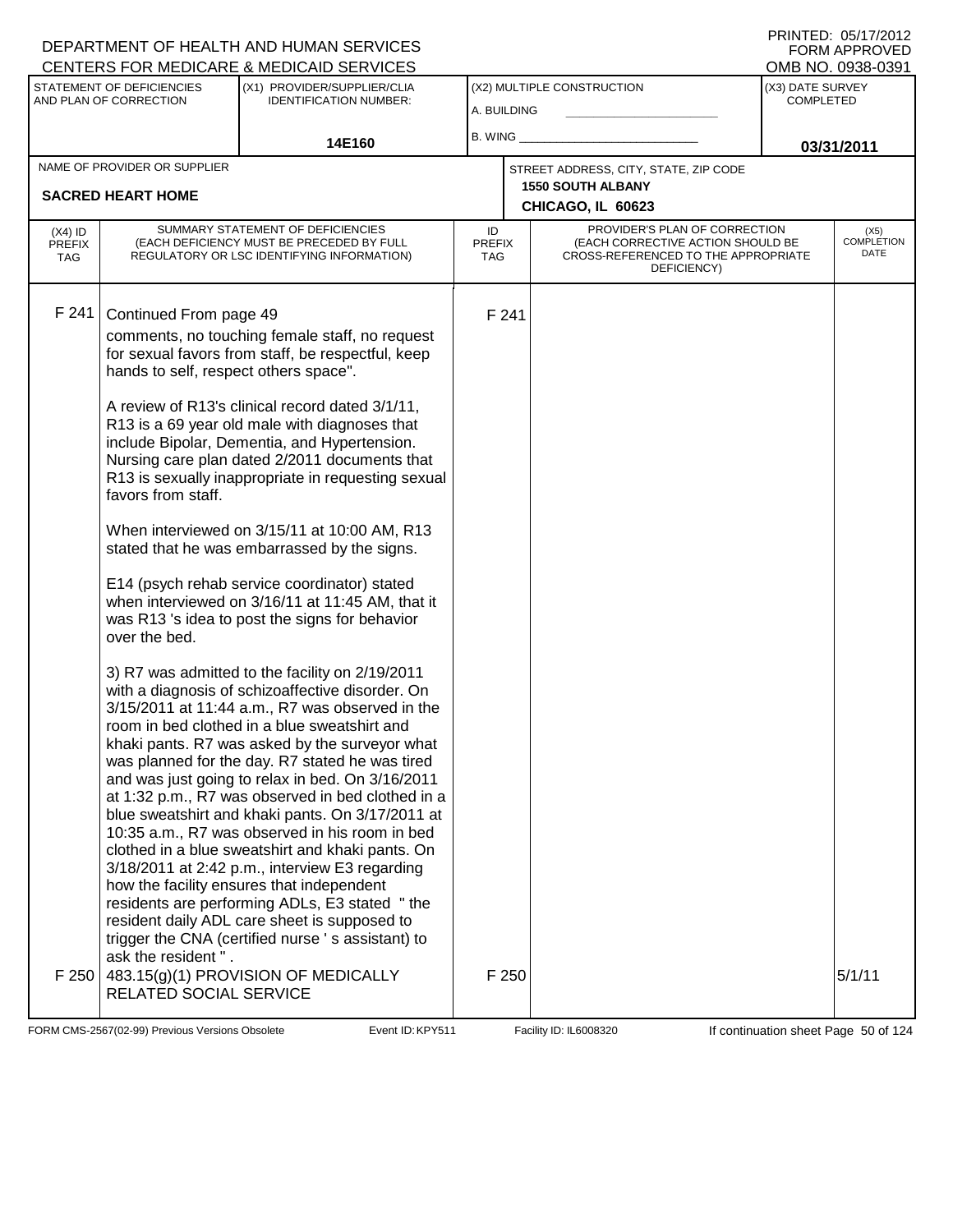|                                          |                                                                                                                                                                                                                                                                                                                                                                           | DEPARTMENT OF HEALTH AND HUMAN SERVICES<br>CENTERS FOR MEDICARE & MEDICAID SERVICES                                                                                                                                                                                                                                                                                                                                                                                                                                                                                                                                                                                                                                                                                       |                                   |                                                                                                                          |                                                    | <b>FORM APPROVED</b><br>OMB NO. 0938-0391 |
|------------------------------------------|---------------------------------------------------------------------------------------------------------------------------------------------------------------------------------------------------------------------------------------------------------------------------------------------------------------------------------------------------------------------------|---------------------------------------------------------------------------------------------------------------------------------------------------------------------------------------------------------------------------------------------------------------------------------------------------------------------------------------------------------------------------------------------------------------------------------------------------------------------------------------------------------------------------------------------------------------------------------------------------------------------------------------------------------------------------------------------------------------------------------------------------------------------------|-----------------------------------|--------------------------------------------------------------------------------------------------------------------------|----------------------------------------------------|-------------------------------------------|
|                                          | STATEMENT OF DEFICIENCIES<br>AND PLAN OF CORRECTION                                                                                                                                                                                                                                                                                                                       | (X1) PROVIDER/SUPPLIER/CLIA<br><b>IDENTIFICATION NUMBER:</b>                                                                                                                                                                                                                                                                                                                                                                                                                                                                                                                                                                                                                                                                                                              | A. BUILDING                       | (X2) MULTIPLE CONSTRUCTION                                                                                               | (X3) DATE SURVEY<br><b>COMPLETED</b><br>03/31/2011 |                                           |
|                                          |                                                                                                                                                                                                                                                                                                                                                                           | 14E160                                                                                                                                                                                                                                                                                                                                                                                                                                                                                                                                                                                                                                                                                                                                                                    | <b>B. WING</b>                    |                                                                                                                          |                                                    |                                           |
|                                          | NAME OF PROVIDER OR SUPPLIER<br><b>SACRED HEART HOME</b>                                                                                                                                                                                                                                                                                                                  |                                                                                                                                                                                                                                                                                                                                                                                                                                                                                                                                                                                                                                                                                                                                                                           |                                   | STREET ADDRESS, CITY, STATE, ZIP CODE<br><b>1550 SOUTH ALBANY</b>                                                        |                                                    |                                           |
|                                          |                                                                                                                                                                                                                                                                                                                                                                           |                                                                                                                                                                                                                                                                                                                                                                                                                                                                                                                                                                                                                                                                                                                                                                           |                                   | CHICAGO, IL 60623                                                                                                        |                                                    |                                           |
| $(X4)$ ID<br><b>PREFIX</b><br><b>TAG</b> |                                                                                                                                                                                                                                                                                                                                                                           | SUMMARY STATEMENT OF DEFICIENCIES<br>(EACH DEFICIENCY MUST BE PRECEDED BY FULL<br>REGULATORY OR LSC IDENTIFYING INFORMATION)                                                                                                                                                                                                                                                                                                                                                                                                                                                                                                                                                                                                                                              | ID<br><b>PREFIX</b><br><b>TAG</b> | PROVIDER'S PLAN OF CORRECTION<br>(EACH CORRECTIVE ACTION SHOULD BE<br>CROSS-REFERENCED TO THE APPROPRIATE<br>DEFICIENCY) |                                                    | $(X5)$<br>COMPLETION<br>DATE              |
| F 250                                    | Continued From page 50                                                                                                                                                                                                                                                                                                                                                    |                                                                                                                                                                                                                                                                                                                                                                                                                                                                                                                                                                                                                                                                                                                                                                           | F 250                             |                                                                                                                          |                                                    |                                           |
|                                          | well-being of each resident.                                                                                                                                                                                                                                                                                                                                              | The facility must provide medically-related social<br>services to attain or maintain the highest<br>practicable physical, mental, and psychosocial                                                                                                                                                                                                                                                                                                                                                                                                                                                                                                                                                                                                                        |                                   |                                                                                                                          |                                                    |                                           |
|                                          | This REQUIREMENT is not met as evidenced<br>by:<br>Based on record review and interview the facility<br>failed to ensure that social services were<br>provided to assess and develop necessary<br>interventions for 8 sampled residents (R2, R4,<br>R6, R7, R9, R10, R13, R15, and R16) in the<br>sample of 24 to address their psychiatric<br>diagnoses and other issues |                                                                                                                                                                                                                                                                                                                                                                                                                                                                                                                                                                                                                                                                                                                                                                           |                                   |                                                                                                                          |                                                    |                                           |
|                                          | Finding include:<br>meeting.                                                                                                                                                                                                                                                                                                                                              | 1) E6 interviewed (psychiatric rehabilitation<br>services coordinator) on 3-15-11 at 3:35 PM,<br>states R10 has not been going to group, but<br>talked to him 1:1 about going groups. E6 states<br>she does not have any documentation from 1:1<br>sessions. E6 states she did document on 2-9-11<br>in the P.R.S.C. progress notes when R10 was<br>re-admitted. E6 states that R10 has not attended<br>scheduled 1:1 session, but has to seek him out<br>for 1:1. E6 states that R10's lack of involvement<br>in group and 1:1 sessions is a problem that will<br>be addressed in the next care plan and quarterly<br>Record review of the psychiatric rehabilitation<br>services coordinator progress notes on 2-9-11;<br>R10 re-admitted and to resume normal routine. |                                   |                                                                                                                          |                                                    |                                           |

FORM CMS-2567(02-99) Previous Versions Obsolete Event ID: KPY511 Facility ID: IL6008320 If continuation sheet Page 51 of 124

DEPARTMENT OF HEALTH AND HUMAN SERVICES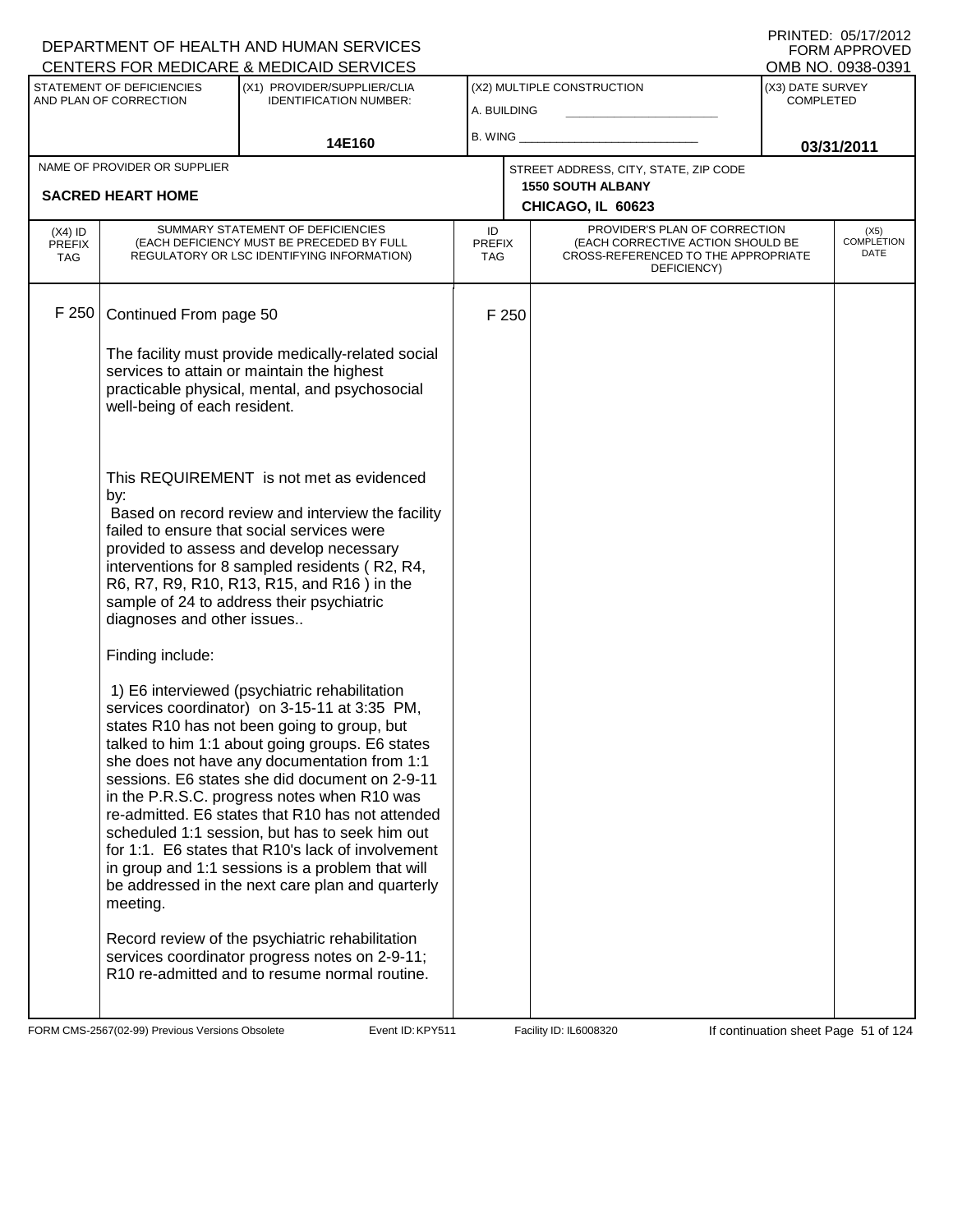|                                   |                                                     | <b>CENTERS FOR MEDICARE &amp; MEDICAID SERVICES</b>                                                                                                                                                                                                                                                                                                                               |                            |       |                                                                                                                          |                                      | OMB NO. 0938-0391            |
|-----------------------------------|-----------------------------------------------------|-----------------------------------------------------------------------------------------------------------------------------------------------------------------------------------------------------------------------------------------------------------------------------------------------------------------------------------------------------------------------------------|----------------------------|-------|--------------------------------------------------------------------------------------------------------------------------|--------------------------------------|------------------------------|
|                                   | STATEMENT OF DEFICIENCIES<br>AND PLAN OF CORRECTION | (X1) PROVIDER/SUPPLIER/CLIA<br><b>IDENTIFICATION NUMBER:</b>                                                                                                                                                                                                                                                                                                                      | A. BUILDING                |       | (X2) MULTIPLE CONSTRUCTION                                                                                               | (X3) DATE SURVEY<br><b>COMPLETED</b> |                              |
|                                   |                                                     | 14E160                                                                                                                                                                                                                                                                                                                                                                            | B. WING $\_$               |       |                                                                                                                          |                                      | 03/31/2011                   |
|                                   | NAME OF PROVIDER OR SUPPLIER                        |                                                                                                                                                                                                                                                                                                                                                                                   |                            |       | STREET ADDRESS, CITY, STATE, ZIP CODE                                                                                    |                                      |                              |
|                                   | <b>SACRED HEART HOME</b>                            |                                                                                                                                                                                                                                                                                                                                                                                   |                            |       | <b>1550 SOUTH ALBANY</b><br>CHICAGO, IL 60623                                                                            |                                      |                              |
| $(X4)$ ID<br><b>PREFIX</b><br>TAG |                                                     | SUMMARY STATEMENT OF DEFICIENCIES<br>(EACH DEFICIENCY MUST BE PRECEDED BY FULL<br>REGULATORY OR LSC IDENTIFYING INFORMATION)                                                                                                                                                                                                                                                      | ID<br><b>PREFIX</b><br>TAG |       | PROVIDER'S PLAN OF CORRECTION<br>(EACH CORRECTIVE ACTION SHOULD BE<br>CROSS-REFERENCED TO THE APPROPRIATE<br>DEFICIENCY) |                                      | $(X5)$<br>COMPLETION<br>DATE |
| F 250                             | Continued From page 51<br>aware.                    | Interviewed E5 (psychiatric rehabilitation services<br>director) on 3-16-11 10:20 AM states she is<br>suppose to be informed by the psychiatric<br>rehabilitation services coordinator that R10 was<br>not attending 1:1 sessions and that she was not                                                                                                                            |                            | F 250 |                                                                                                                          |                                      |                              |
|                                   | documented in the resident care plan.               | Record review of the facilities policy and<br>procedure for the role of the psychiatric<br>rehabilitation services coordinator is the outcome<br>of each meeting will be recorded on the<br>Specialized Services One to One Response<br>sheet and kept in the resident's chart. Relevant<br>information will be shared with involved<br>professional staff. Interventions will be |                            |       |                                                                                                                          |                                      |                              |
|                                   | attend 1:1 sessions; goal not met.                  | . Record review of R10's care plan denotes on<br>9-10-10 and 12-10-10 resident (R10) does not                                                                                                                                                                                                                                                                                     |                            |       |                                                                                                                          |                                      |                              |
|                                   | S.                                                  | 2) R4 and R6 are diagnosed as Bipolar and<br>Schizophrenic respectively and qualify as Subpart                                                                                                                                                                                                                                                                                    |                            |       |                                                                                                                          |                                      |                              |
|                                   | inappropriate touching.                             | R4 nurses notes on 8/21/10, 9/20/10, 10/22/10,<br>1/1/11 and 1/2/11 document behavioral issues<br>which include physical altercations and                                                                                                                                                                                                                                         |                            |       |                                                                                                                          |                                      |                              |
|                                   | sexual inappropriate behavior                       | R6 nurses notes on 11/19/10, 12/2/10, 12/5/10,<br>12/9/10 documented episodes of aggression and                                                                                                                                                                                                                                                                                   |                            |       |                                                                                                                          |                                      |                              |
|                                   | attend any psychosocial groups.                     | On 3/15 through 3/17/11 R4 and R6 did not                                                                                                                                                                                                                                                                                                                                         |                            |       |                                                                                                                          |                                      |                              |
|                                   |                                                     | Facility forwarded copies of 1 month psychosocial                                                                                                                                                                                                                                                                                                                                 |                            |       |                                                                                                                          |                                      |                              |

FORM CMS-2567(02-99) Previous Versions Obsolete Event ID: KPY511 Facility ID: IL6008320 If continuation sheet Page 52 of 124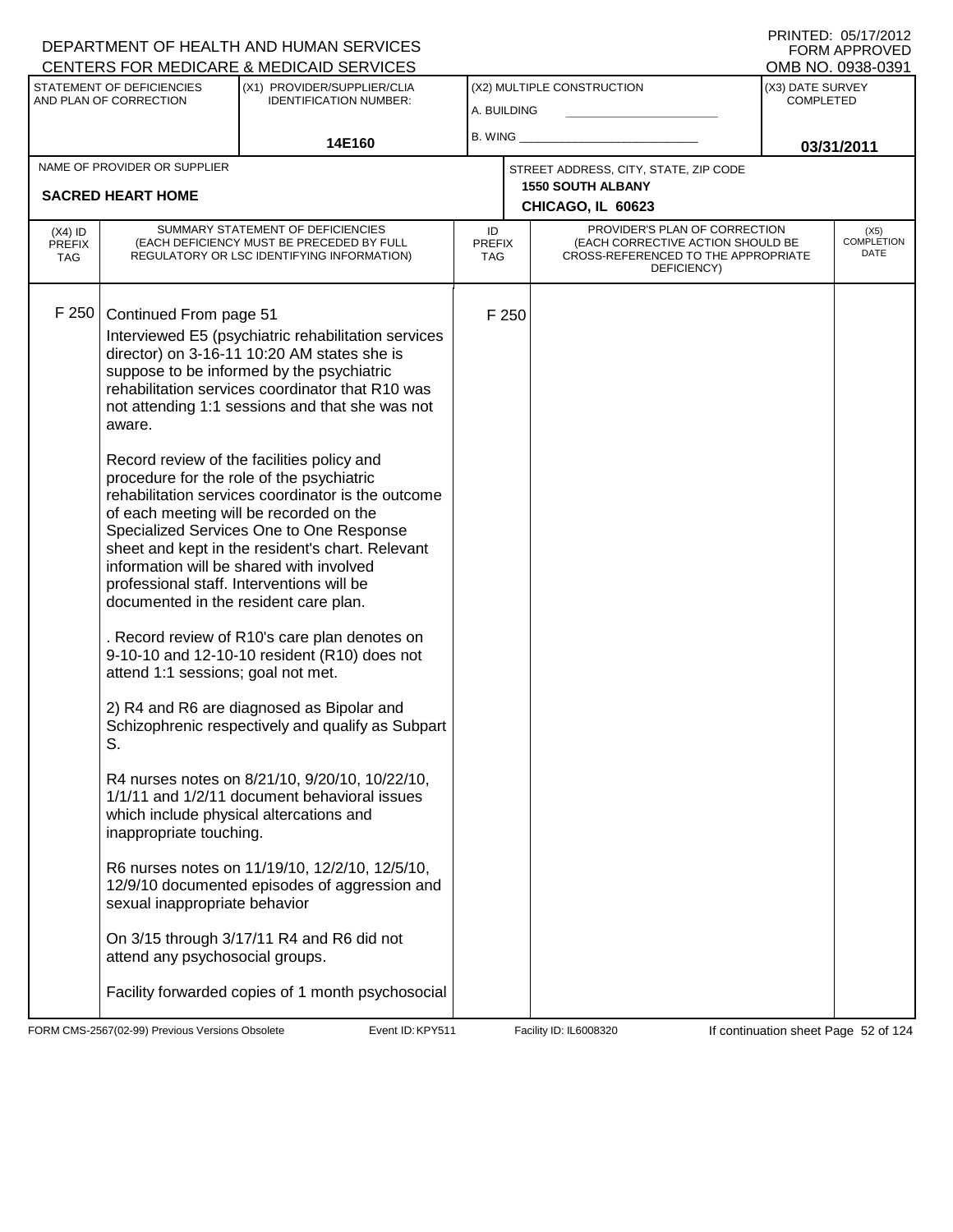|               |                                                                                                                          |                                                                                                                                                                                                                                                                                                                                                                                                                                                                                                                                                                                                                                                                                                                                                                                                                                                                                                                                                                                                                                                                                                                                                                                                                                                                                                                                                                                                                                                                                                                                                                                                                                                               |                             |                                                                                                                                                         | OMB NO. 0938-0391                                                                                         |
|---------------|--------------------------------------------------------------------------------------------------------------------------|---------------------------------------------------------------------------------------------------------------------------------------------------------------------------------------------------------------------------------------------------------------------------------------------------------------------------------------------------------------------------------------------------------------------------------------------------------------------------------------------------------------------------------------------------------------------------------------------------------------------------------------------------------------------------------------------------------------------------------------------------------------------------------------------------------------------------------------------------------------------------------------------------------------------------------------------------------------------------------------------------------------------------------------------------------------------------------------------------------------------------------------------------------------------------------------------------------------------------------------------------------------------------------------------------------------------------------------------------------------------------------------------------------------------------------------------------------------------------------------------------------------------------------------------------------------------------------------------------------------------------------------------------------------|-----------------------------|---------------------------------------------------------------------------------------------------------------------------------------------------------|-----------------------------------------------------------------------------------------------------------|
|               | (X1) PROVIDER/SUPPLIER/CLIA<br><b>IDENTIFICATION NUMBER:</b>                                                             |                                                                                                                                                                                                                                                                                                                                                                                                                                                                                                                                                                                                                                                                                                                                                                                                                                                                                                                                                                                                                                                                                                                                                                                                                                                                                                                                                                                                                                                                                                                                                                                                                                                               |                             | (X3) DATE SURVEY<br><b>COMPLETED</b>                                                                                                                    |                                                                                                           |
|               | 14E160                                                                                                                   |                                                                                                                                                                                                                                                                                                                                                                                                                                                                                                                                                                                                                                                                                                                                                                                                                                                                                                                                                                                                                                                                                                                                                                                                                                                                                                                                                                                                                                                                                                                                                                                                                                                               |                             |                                                                                                                                                         | 03/31/2011                                                                                                |
|               |                                                                                                                          |                                                                                                                                                                                                                                                                                                                                                                                                                                                                                                                                                                                                                                                                                                                                                                                                                                                                                                                                                                                                                                                                                                                                                                                                                                                                                                                                                                                                                                                                                                                                                                                                                                                               |                             |                                                                                                                                                         |                                                                                                           |
|               |                                                                                                                          |                                                                                                                                                                                                                                                                                                                                                                                                                                                                                                                                                                                                                                                                                                                                                                                                                                                                                                                                                                                                                                                                                                                                                                                                                                                                                                                                                                                                                                                                                                                                                                                                                                                               |                             |                                                                                                                                                         |                                                                                                           |
|               |                                                                                                                          | ID                                                                                                                                                                                                                                                                                                                                                                                                                                                                                                                                                                                                                                                                                                                                                                                                                                                                                                                                                                                                                                                                                                                                                                                                                                                                                                                                                                                                                                                                                                                                                                                                                                                            | DEFICIENCY)                 |                                                                                                                                                         | $(X5)$<br>COMPLETION<br>DATE                                                                              |
| I don 't go." |                                                                                                                          |                                                                                                                                                                                                                                                                                                                                                                                                                                                                                                                                                                                                                                                                                                                                                                                                                                                                                                                                                                                                                                                                                                                                                                                                                                                                                                                                                                                                                                                                                                                                                                                                                                                               |                             |                                                                                                                                                         |                                                                                                           |
|               |                                                                                                                          |                                                                                                                                                                                                                                                                                                                                                                                                                                                                                                                                                                                                                                                                                                                                                                                                                                                                                                                                                                                                                                                                                                                                                                                                                                                                                                                                                                                                                                                                                                                                                                                                                                                               |                             |                                                                                                                                                         |                                                                                                           |
|               |                                                                                                                          |                                                                                                                                                                                                                                                                                                                                                                                                                                                                                                                                                                                                                                                                                                                                                                                                                                                                                                                                                                                                                                                                                                                                                                                                                                                                                                                                                                                                                                                                                                                                                                                                                                                               |                             |                                                                                                                                                         |                                                                                                           |
|               | STATEMENT OF DEFICIENCIES<br>AND PLAN OF CORRECTION<br>NAME OF PROVIDER OR SUPPLIER<br><b>SACRED HEART HOME</b><br>F 250 | <b>CENTERS FOR MEDICARE &amp; MEDICAID SERVICES</b><br>SUMMARY STATEMENT OF DEFICIENCIES<br>(EACH DEFICIENCY MUST BE PRECEDED BY FULL<br>REGULATORY OR LSC IDENTIFYING INFORMATION)<br>Continued From page 52<br>group attendance sheets. R4 and R6 names did<br>not appear on any sign in sheet.<br>Facility roster for psychosocial groups does not<br>list either R4 or R6 as belonging to any groups.<br>On 3/15/11 at 12:15 pm R4 stated, " went to<br>group 5 - 6 months ago. Not right now in groups.<br>On 3/16/11 at 1:00 pm E15 (Psychosocial<br>Rehabilitation Counselor) stated with regards to<br>R4, " Not attending group. Try to engage in one<br>to one 's. He doesn't talk when meets with you.<br>The interdisciplinary team has not met to discuss<br>his non-compliance with groups and how to<br>address since I've been here."<br>R4 last documented quarterly Psychiatric<br>Rehabilitation Services Coordinator Summary is<br>dated 10/13/10. That quarterly documents Social<br>Skills and Coping Skills as Psychiatric<br>Rehabilitation priorities.<br>On 3/15/11 at 11:45 pm R6 stated, " Don 't want<br>participate in groups."<br>On 3/16/11 at 10:30 am E14, PRSC<br>(psychosocial rehabilitation counselor for R6)<br>stated, "I do one on one 's with (R6) He 's not<br>attending groups. He qualifies for Subpart S."<br>Do one to one 's instead of groups. " Care plan<br>review for R6 does not include interventions to<br>assist in gaining R6 compliance with attendance<br>at psychosocial groups. Facility has no plan in<br>place to get R6 to attend groups.<br>3) R13 is a 69 year old male with diagnoses that | <b>PREFIX</b><br><b>TAG</b> | (X2) MULTIPLE CONSTRUCTION<br>A. BUILDING<br>B. WING<br>STREET ADDRESS, CITY, STATE, ZIP CODE<br><b>1550 SOUTH ALBANY</b><br>CHICAGO, IL 60623<br>F 250 | PROVIDER'S PLAN OF CORRECTION<br>(EACH CORRECTIVE ACTION SHOULD BE<br>CROSS-REFERENCED TO THE APPROPRIATE |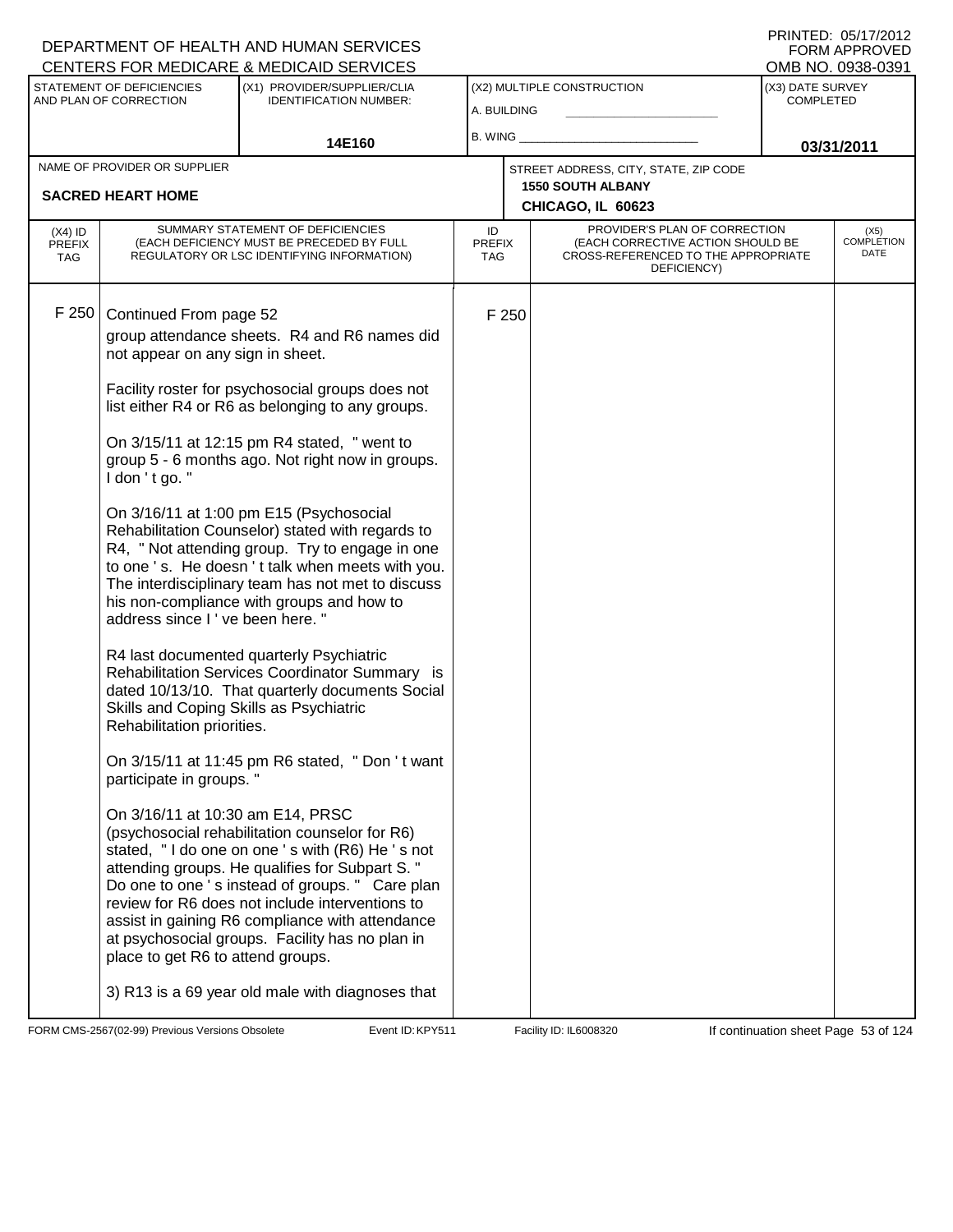|                                          |                                                                                                                       | <b>CENTERS FOR MEDICARE &amp; MEDICAID SERVICES</b>                                                                                                                                                                                                                                                                                                                                                                                                                                                                                                                                                                                                                                                                                                                                                                                                                                                                                                                                                                                                                                                                                                                                                                                                                                                                                                                                                                                                                                                                                                    |                            |       |                                                                                                                          |                                      | OMB NO. 0938-0391                 |
|------------------------------------------|-----------------------------------------------------------------------------------------------------------------------|--------------------------------------------------------------------------------------------------------------------------------------------------------------------------------------------------------------------------------------------------------------------------------------------------------------------------------------------------------------------------------------------------------------------------------------------------------------------------------------------------------------------------------------------------------------------------------------------------------------------------------------------------------------------------------------------------------------------------------------------------------------------------------------------------------------------------------------------------------------------------------------------------------------------------------------------------------------------------------------------------------------------------------------------------------------------------------------------------------------------------------------------------------------------------------------------------------------------------------------------------------------------------------------------------------------------------------------------------------------------------------------------------------------------------------------------------------------------------------------------------------------------------------------------------------|----------------------------|-------|--------------------------------------------------------------------------------------------------------------------------|--------------------------------------|-----------------------------------|
|                                          | STATEMENT OF DEFICIENCIES<br>AND PLAN OF CORRECTION                                                                   | (X1) PROVIDER/SUPPLIER/CLIA<br><b>IDENTIFICATION NUMBER:</b>                                                                                                                                                                                                                                                                                                                                                                                                                                                                                                                                                                                                                                                                                                                                                                                                                                                                                                                                                                                                                                                                                                                                                                                                                                                                                                                                                                                                                                                                                           | A. BUILDING                |       | (X2) MULTIPLE CONSTRUCTION                                                                                               | (X3) DATE SURVEY<br><b>COMPLETED</b> |                                   |
|                                          |                                                                                                                       | 14E160                                                                                                                                                                                                                                                                                                                                                                                                                                                                                                                                                                                                                                                                                                                                                                                                                                                                                                                                                                                                                                                                                                                                                                                                                                                                                                                                                                                                                                                                                                                                                 | B. WING                    |       |                                                                                                                          |                                      | 03/31/2011                        |
|                                          | NAME OF PROVIDER OR SUPPLIER                                                                                          |                                                                                                                                                                                                                                                                                                                                                                                                                                                                                                                                                                                                                                                                                                                                                                                                                                                                                                                                                                                                                                                                                                                                                                                                                                                                                                                                                                                                                                                                                                                                                        |                            |       | STREET ADDRESS, CITY, STATE, ZIP CODE                                                                                    |                                      |                                   |
|                                          | <b>SACRED HEART HOME</b>                                                                                              |                                                                                                                                                                                                                                                                                                                                                                                                                                                                                                                                                                                                                                                                                                                                                                                                                                                                                                                                                                                                                                                                                                                                                                                                                                                                                                                                                                                                                                                                                                                                                        |                            |       | <b>1550 SOUTH ALBANY</b><br>CHICAGO, IL 60623                                                                            |                                      |                                   |
| $(X4)$ ID<br><b>PREFIX</b><br><b>TAG</b> |                                                                                                                       | SUMMARY STATEMENT OF DEFICIENCIES<br>(EACH DEFICIENCY MUST BE PRECEDED BY FULL<br>REGULATORY OR LSC IDENTIFYING INFORMATION)                                                                                                                                                                                                                                                                                                                                                                                                                                                                                                                                                                                                                                                                                                                                                                                                                                                                                                                                                                                                                                                                                                                                                                                                                                                                                                                                                                                                                           | ID<br><b>PREFIX</b><br>TAG |       | PROVIDER'S PLAN OF CORRECTION<br>(EACH CORRECTIVE ACTION SHOULD BE<br>CROSS-REFERENCED TO THE APPROPRIATE<br>DEFICIENCY) |                                      | (X5)<br><b>COMPLETION</b><br>DATE |
| F 250                                    | Continued From page 53<br>guardian.<br>residents had advanced directives.<br>R2's likes and dislikes.<br>case worker. | include Bipolar, Dementia, and Hypertension.<br>Nursing care plan dated 2/2011 documents that<br>R13 is sexually inappropriate in requesting sexual<br>favors from staff. A review of R13's social<br>service notes failed to document that an Advance<br>Directive had been discussed with R13's<br>E1 (administrator) stated when interviewed on<br>3/18/11 at 2:30 PM, that none of the facility's<br>4) According to the clinical record current<br>minimum data set and physician orders R2 is a<br>resident in the facility identified with a mental<br>illness of schizophrenia. On 3/15/11 during the<br>initial tour at 10:05am R2 was observed to alert<br>and oriented with some confusion. R2 was able<br>to identify staff by name. According to R2's<br>clinical record current care plan no care was<br>noted developed for R2's mental illness. R2's<br>current care plan did include his delusional<br>thoughts and his denial of his mental illness, with<br>interventions to include 1:1 session to discuss<br>On 3/15/11 during the initial tour at 10:00am R2<br>said that he don't participate in any group<br>therapies, R2 was able to verbalize E21 as his<br>On 3/16/11 at 1:30pm in the conference room<br>E21 (social service aide), said that R2 was a<br>resident on her current case load. E21 said that<br>R2 was alert and oriented with delusional<br>thoughts, and that R2 doesn't believe he needs to<br>at the facility and that R2 don't believe that he is a<br>human being. E21 said that she is aware that R2 |                            | F 250 |                                                                                                                          |                                      |                                   |

FORM CMS-2567(02-99) Previous Versions Obsolete **KRYS11** Event ID: KPY511 Facility ID: IL6008320 If continuation sheet Page 54 of 124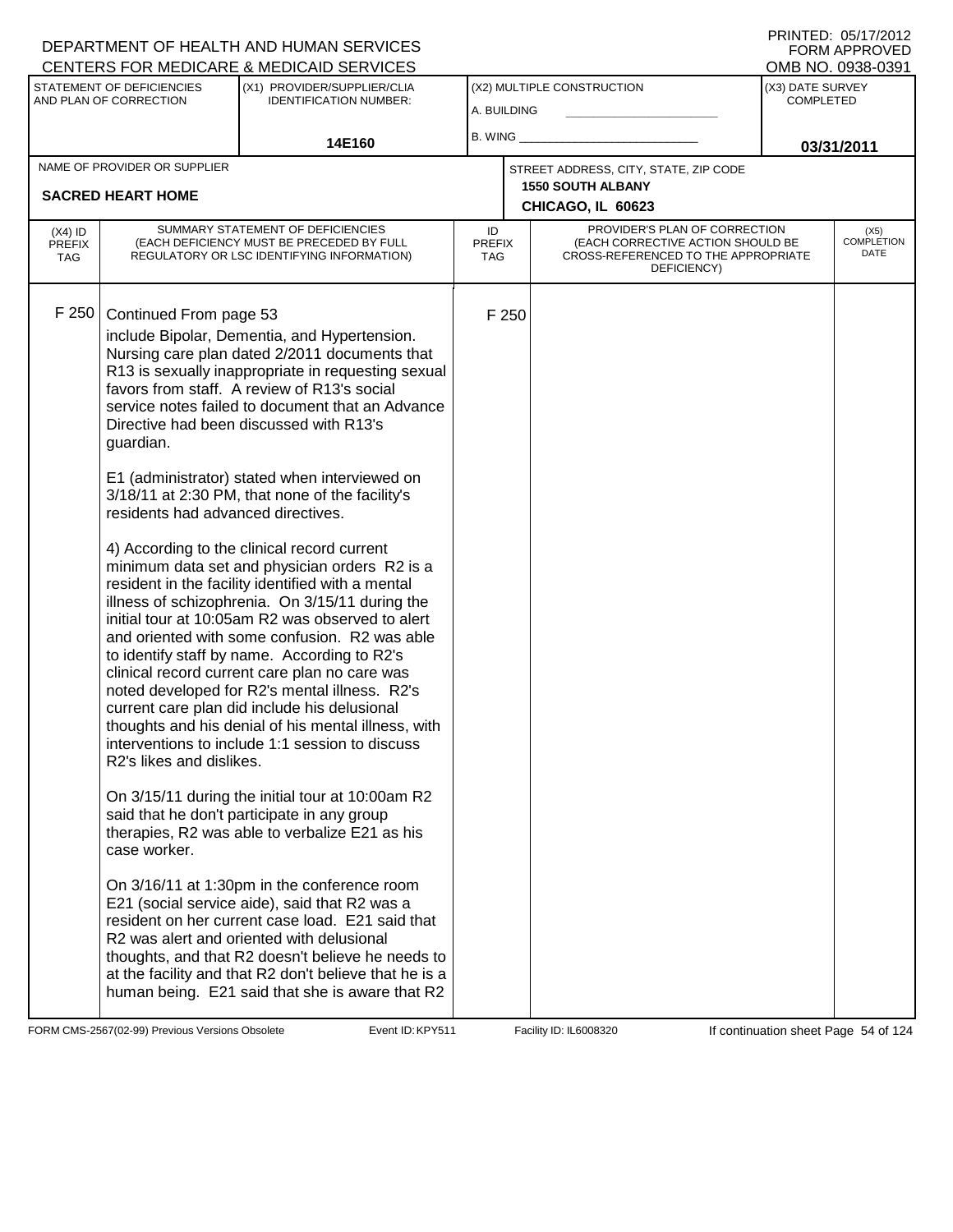| PRINTED: 05/17/2012 |
|---------------------|
| FORM APPROVED       |
| OMB NO. 0938-0391   |

| STATEMENT OF DEFICIENCIES<br>AND PLAN OF CORRECTION |                                                                                        | <u>ULIVILINU I UN MEDIUNNE &amp; MEDIUNID ULIVIULU</u><br>(X1) PROVIDER/SUPPLIER/CLIA<br><b>IDENTIFICATION NUMBER:</b>                                                                                                                                                                                                                                                                                                                                                                                                                                                                                                                                                                                                                                                                                                                                                                                                                                                                                                                                                                                                                                                                                                                                                                                                                                                                                                                                                                                                                                                                                                                                        | (X2) MULTIPLE CONSTRUCTION<br>A. BUILDING |       |                                                                                                                          | (X3) DATE SURVEY<br><b>COMPLETED</b> |                                   |
|-----------------------------------------------------|----------------------------------------------------------------------------------------|---------------------------------------------------------------------------------------------------------------------------------------------------------------------------------------------------------------------------------------------------------------------------------------------------------------------------------------------------------------------------------------------------------------------------------------------------------------------------------------------------------------------------------------------------------------------------------------------------------------------------------------------------------------------------------------------------------------------------------------------------------------------------------------------------------------------------------------------------------------------------------------------------------------------------------------------------------------------------------------------------------------------------------------------------------------------------------------------------------------------------------------------------------------------------------------------------------------------------------------------------------------------------------------------------------------------------------------------------------------------------------------------------------------------------------------------------------------------------------------------------------------------------------------------------------------------------------------------------------------------------------------------------------------|-------------------------------------------|-------|--------------------------------------------------------------------------------------------------------------------------|--------------------------------------|-----------------------------------|
|                                                     |                                                                                        | 14E160                                                                                                                                                                                                                                                                                                                                                                                                                                                                                                                                                                                                                                                                                                                                                                                                                                                                                                                                                                                                                                                                                                                                                                                                                                                                                                                                                                                                                                                                                                                                                                                                                                                        | B. WING                                   |       |                                                                                                                          |                                      | 03/31/2011                        |
|                                                     | NAME OF PROVIDER OR SUPPLIER<br><b>SACRED HEART HOME</b>                               |                                                                                                                                                                                                                                                                                                                                                                                                                                                                                                                                                                                                                                                                                                                                                                                                                                                                                                                                                                                                                                                                                                                                                                                                                                                                                                                                                                                                                                                                                                                                                                                                                                                               |                                           |       | STREET ADDRESS, CITY, STATE, ZIP CODE<br><b>1550 SOUTH ALBANY</b><br>CHICAGO, IL 60623                                   |                                      |                                   |
| $(X4)$ ID<br><b>PREFIX</b><br><b>TAG</b>            |                                                                                        | SUMMARY STATEMENT OF DEFICIENCIES<br>(EACH DEFICIENCY MUST BE PRECEDED BY FULL<br>REGULATORY OR LSC IDENTIFYING INFORMATION)                                                                                                                                                                                                                                                                                                                                                                                                                                                                                                                                                                                                                                                                                                                                                                                                                                                                                                                                                                                                                                                                                                                                                                                                                                                                                                                                                                                                                                                                                                                                  | ID<br><b>PREFIX</b><br><b>TAG</b>         |       | PROVIDER'S PLAN OF CORRECTION<br>(EACH CORRECTIVE ACTION SHOULD BE<br>CROSS-REFERENCED TO THE APPROPRIATE<br>DEFICIENCY) |                                      | (X5)<br><b>COMPLETION</b><br>DATE |
| F 250                                               | Continued From page 54<br>behaviors.<br>documented.<br>notes during the survey period. | has the diagnosis of schizophrenia, E21 said that<br>R2 is currently not enrolled in any psycho-social<br>group therapy. E21 said that R2 isn't enrolled in<br>any psycho-social group therapy because R2<br>don't believe he needs therapy. E21 said that she<br>has been working in the current position for 4.5<br>years. E21 said that she stops by and provides<br>1:1 sessions daily with R2. E21 said the sessions<br>may last about 5 to 10 minutes a session. E21<br>said that this all of the interaction that R2 receives<br>daily, and that R2 stays in his room most of the<br>time, except for meals. E21 said that there was<br>no current plan in place to address R2, isolative<br>According to R2's clinical record specialized<br>service one to one progress note, R2 last<br>received 1:1 services on 1/24/11. The 1:1<br>session and progress note gives a description of<br>R2's behaviors, but no therapeutic intervention<br>On 3/16/11 at 1:30pm in the conference room<br>E21 was unable to verbalize why R2's last 1:1<br>session given was 1/24/11, E21 was unable to<br>provide survey team with updated 1:1 session<br>5) According to the clinical record physician<br>orders sheet R9 is identified to have the<br>diagnosis of Bipolar disorder. According to R9's<br>care plan R9 was admitted to the facility with a<br>diagnosis of Biplor disorder, with an intervention<br>to include coping skills group. According to R9's<br>plan of care R9 has been assessed with a<br>problem of refusing medication at times. R9's<br>plan of care intervention includes resident to<br>attend medication management group, and |                                           | F 250 |                                                                                                                          |                                      |                                   |

FORM CMS-2567(02-99) Previous Versions Obsolete **KRYS11** Event ID: KPY511 Facility ID: IL6008320 If continuation sheet Page 55 of 124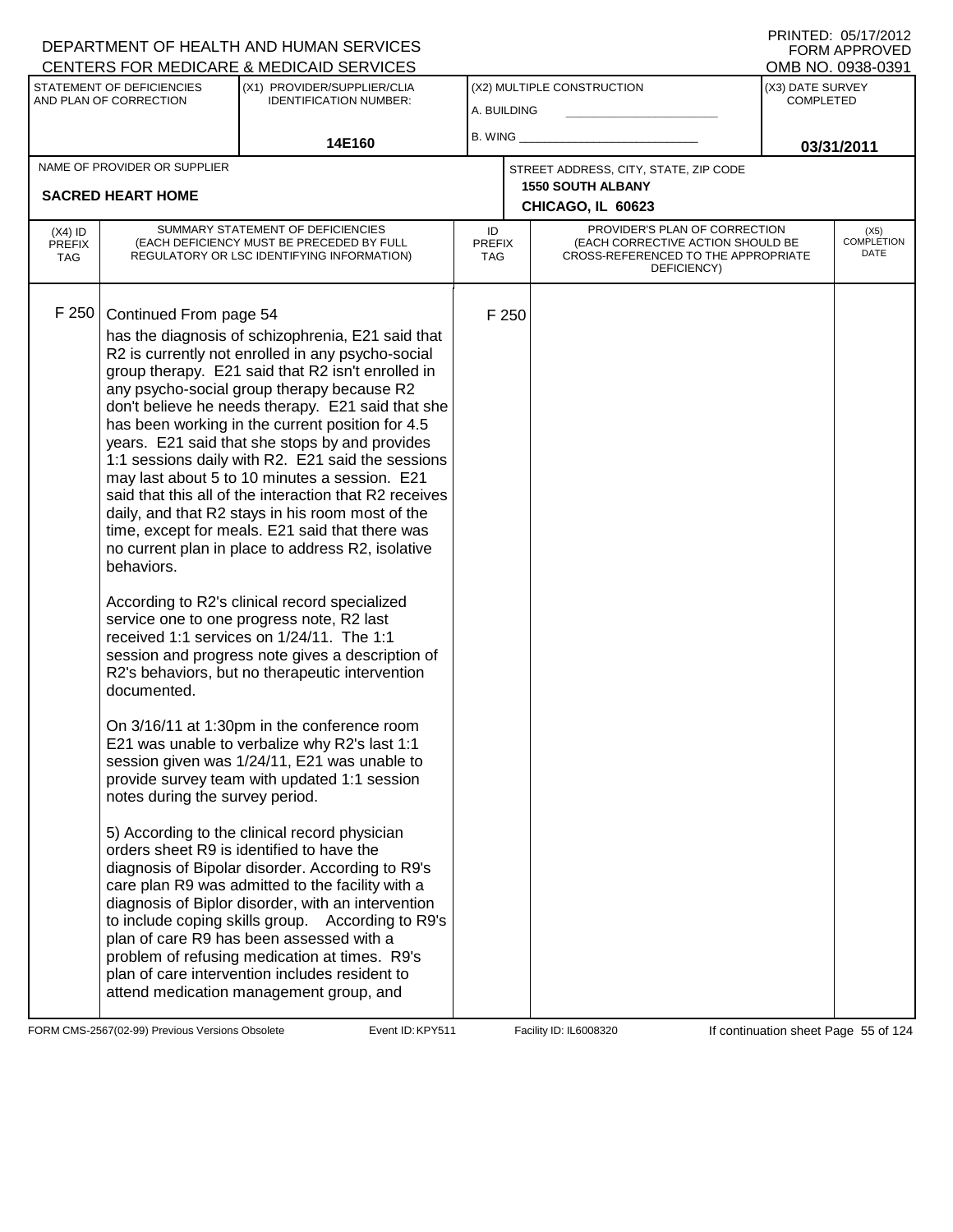|                                          |                                                                                                                                                     | <b>CENTERS FOR MEDICARE &amp; MEDICAID SERVICES</b>                                                                                                                                                                                                                                                                                                                                                                                                                                                                                                                                                                                                                                                                                                                                                                                                                                                                                                                                                                                                                                                                                                                                                                                                                                                                                                                                                                                                                                                                                                                                             |                            |       |                                                                                                                          |                                      | OMB NO. 0938-0391                 |
|------------------------------------------|-----------------------------------------------------------------------------------------------------------------------------------------------------|-------------------------------------------------------------------------------------------------------------------------------------------------------------------------------------------------------------------------------------------------------------------------------------------------------------------------------------------------------------------------------------------------------------------------------------------------------------------------------------------------------------------------------------------------------------------------------------------------------------------------------------------------------------------------------------------------------------------------------------------------------------------------------------------------------------------------------------------------------------------------------------------------------------------------------------------------------------------------------------------------------------------------------------------------------------------------------------------------------------------------------------------------------------------------------------------------------------------------------------------------------------------------------------------------------------------------------------------------------------------------------------------------------------------------------------------------------------------------------------------------------------------------------------------------------------------------------------------------|----------------------------|-------|--------------------------------------------------------------------------------------------------------------------------|--------------------------------------|-----------------------------------|
|                                          | STATEMENT OF DEFICIENCIES<br>AND PLAN OF CORRECTION                                                                                                 | (X1) PROVIDER/SUPPLIER/CLIA<br><b>IDENTIFICATION NUMBER:</b>                                                                                                                                                                                                                                                                                                                                                                                                                                                                                                                                                                                                                                                                                                                                                                                                                                                                                                                                                                                                                                                                                                                                                                                                                                                                                                                                                                                                                                                                                                                                    | A. BUILDING                |       | (X2) MULTIPLE CONSTRUCTION                                                                                               | (X3) DATE SURVEY<br><b>COMPLETED</b> |                                   |
|                                          |                                                                                                                                                     | 14E160                                                                                                                                                                                                                                                                                                                                                                                                                                                                                                                                                                                                                                                                                                                                                                                                                                                                                                                                                                                                                                                                                                                                                                                                                                                                                                                                                                                                                                                                                                                                                                                          | B. WING_                   |       |                                                                                                                          |                                      | 03/31/2011                        |
|                                          | NAME OF PROVIDER OR SUPPLIER                                                                                                                        |                                                                                                                                                                                                                                                                                                                                                                                                                                                                                                                                                                                                                                                                                                                                                                                                                                                                                                                                                                                                                                                                                                                                                                                                                                                                                                                                                                                                                                                                                                                                                                                                 |                            |       | STREET ADDRESS, CITY, STATE, ZIP CODE                                                                                    |                                      |                                   |
|                                          | <b>SACRED HEART HOME</b>                                                                                                                            |                                                                                                                                                                                                                                                                                                                                                                                                                                                                                                                                                                                                                                                                                                                                                                                                                                                                                                                                                                                                                                                                                                                                                                                                                                                                                                                                                                                                                                                                                                                                                                                                 |                            |       | <b>1550 SOUTH ALBANY</b><br>CHICAGO, IL 60623                                                                            |                                      |                                   |
| $(X4)$ ID<br><b>PREFIX</b><br><b>TAG</b> |                                                                                                                                                     | SUMMARY STATEMENT OF DEFICIENCIES<br>(EACH DEFICIENCY MUST BE PRECEDED BY FULL<br>REGULATORY OR LSC IDENTIFYING INFORMATION)                                                                                                                                                                                                                                                                                                                                                                                                                                                                                                                                                                                                                                                                                                                                                                                                                                                                                                                                                                                                                                                                                                                                                                                                                                                                                                                                                                                                                                                                    | ID<br><b>PREFIX</b><br>TAG |       | PROVIDER'S PLAN OF CORRECTION<br>(EACH CORRECTIVE ACTION SHOULD BE<br>CROSS-REFERENCED TO THE APPROPRIATE<br>DEFICIENCY) |                                      | (X5)<br><b>COMPLETION</b><br>DATE |
| F 250                                    | Continued From page 55<br>2 times a week.<br>her mental illness by sending R31 to<br>said that she reminds R9 to attend the<br>a behavior contract. | symptom management group. R9 is identified on<br>the current plan of care as refusing to attend<br>rehabilitation groups, the problem also includes<br>that R9 is aware of her mental illness. The plan<br>of care interventions for refusing to attend group<br>includes encourage to attend coping skills group<br>On 3/16/11 at 2:00pm in the conference room<br>E31 (social service case worker), said that she<br>has been employed at the facility for 11 years.<br>E31 said that R9 has a diagnosis of Bipolar<br>disorder, E31 said that the facility is addressing<br>psycho-social group therapy (coping skills, social<br>skills, symptom management), 1:1 session daily,<br>and the psychiatrist in to see R9 monthly. E31<br>approppriate group sessions, but does not follow<br>up with R9 to ensure she attends. E31 said that<br>she don't go to the group sessions to see it R9<br>attends the groups. E31 also said that she<br>provides R9 with daily 1:1 sessions but don't<br>document the sessions. E31 was unable to<br>verbalize to survey team how R9's treatment plan<br>is measured. E31 was unable to verbalize the<br>next step taken for residents who refuse<br>psycho-social programming. E31 said the facility<br>has behavior contracts, but R9 is not currently on<br>A review of the last 3 months of psycho-social<br>group programming attendance records R9<br>attended 1 group session dated 3/15/11.<br>On 3/15/11 at 10:30am with E26 (nurse<br>supervisor), R9 said that she don't attend the<br>psycho-social groups, but does like art activities. |                            | F 250 |                                                                                                                          |                                      |                                   |

FORM CMS-2567(02-99) Previous Versions Obsolete **KRYS11** Event ID: KPY511 Facility ID: IL6008320 If continuation sheet Page 56 of 124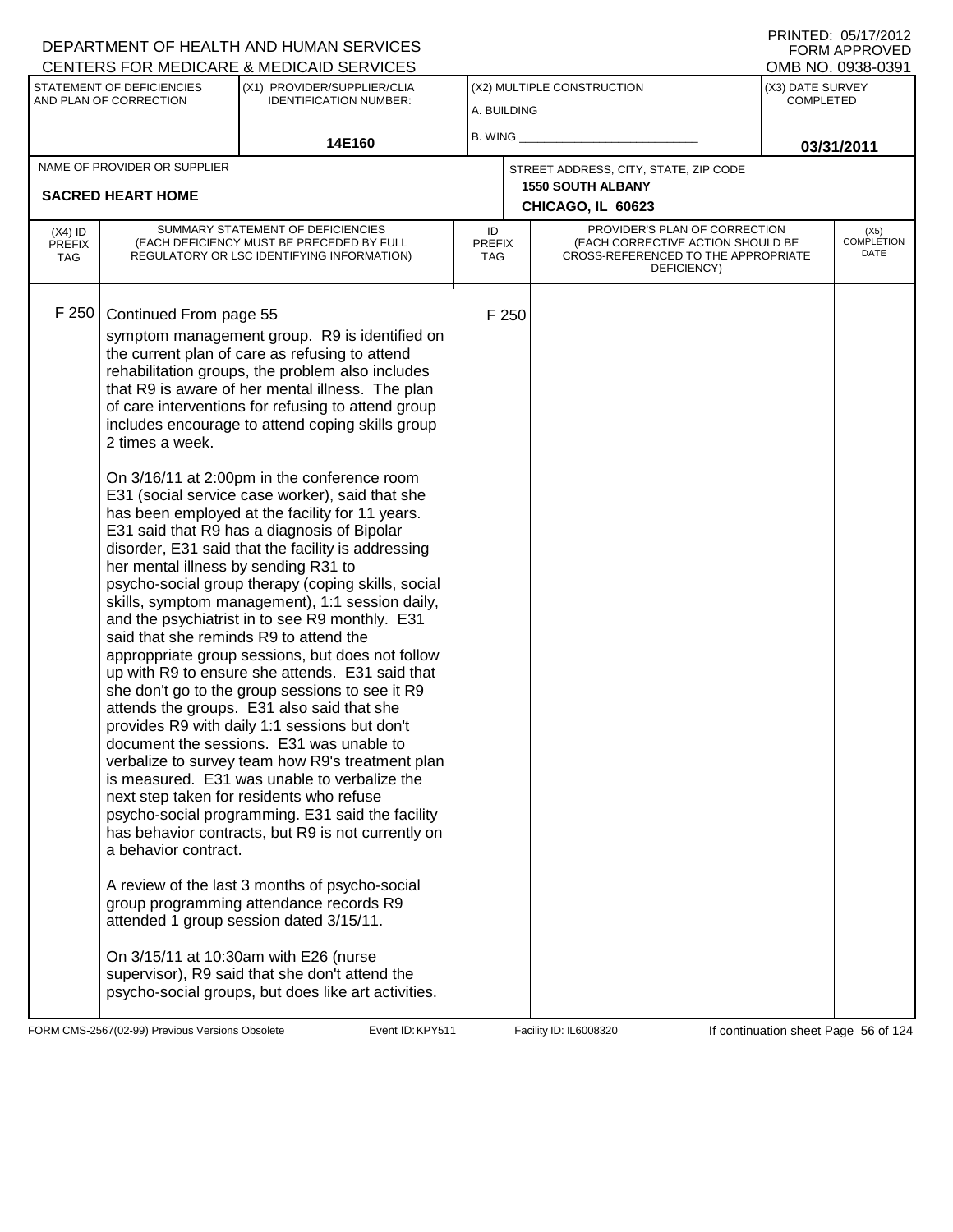### A. BUILDING (X1) PROVIDER/SUPPLIER/CLIA IDENTIFICATION NUMBER: STATEMENT OF DEFICIENCIES AND PLAN OF CORRECTION (X3) DATE SURVEY COMPLETED (X2) MULTIPLE CONSTRUCTION B. WING **\_\_\_\_\_\_\_\_\_\_\_\_\_\_\_\_\_\_\_\_\_\_** 14E160 **B. WING CONSUMING (2011 03/31/2011 CHICAGO, IL 60623** NAME OF PROVIDER OR SUPPLIER STREET ADDRESS, CITY, STATE, ZIP CODE **SACRED HEART HOME 1550 SOUTH ALBANY** PROVIDER'S PLAN OF CORRECTION (EACH CORRECTIVE ACTION SHOULD BE CROSS-REFERENCED TO THE APPROPRIATE DEFICIENCY) **COMPLETION** ID PREFIX TAG (X4) ID PREFIX TAG SUMMARY STATEMENT OF DEFICIENCIES (EACH DEFICIENCY MUST BE PRECEDED BY FULL REGULATORY OR LSC IDENTIFYING INFORMATION) F 250 Continued From page 56 F 250 On 3/16/11 E25 (group leader), said that social service case worker give names of the residents who will attend his groups. E25 said that he don't follow up or remind residents to attend the group session. E25 said that it is the residents and/or the case responsibility to ensure the resident attend the group. E25 said that if a resident is consistently not attending the group session he will delete them from the group. 6) According to R15's clinical record R15 has a diagnosis of Bipolar disorder. According to R15's current plan of care updated January, 2011 R15 is identified with the problem of being suspicious of peers motives with intervention to include 1:1's to assist R15 in getting along with people, and to attend social skills group sessions 2 times a week. R15 is also identified as being anxious and agitated along with being delusional, and can become physically / verbally abusive, with interventions to include participating in coping skills, social skills and anger management groups 2 times a week. R15 is also identified to demonstrate behavior symptoms concerning inappropriate boundaries in the form of attempting to develop inappropriate relationships with male peers, with interventions to i include attending behavior management group, social skills, and coping skills group 2 times a week. On 3/18/11 at 12:00pm before the lunch meal R15 said that she don't attend any psycho-social group therapy. R15 said that she don't like going to group. R15 identified E14 as her case worker. R15 said that she don't meet , with E14, and that E14 does not encourage her to attend the groups.

R15 said that E14 rarely talks with her.

FORM CMS-2567(02-99) Previous Versions Obsolete **KRYS11** Event ID: KPY511 Facility ID: IL6008320 If continuation sheet Page 57 of 124

### PRINTED: 05/17/2012 FORM APPROVED<br>OMB NO. 0938-0391

(X5)

DATE

DEPARTMENT OF HEALTH AND HUMAN SERVICES CENTERS FOR MEDICARE & MEDICAID SERVICES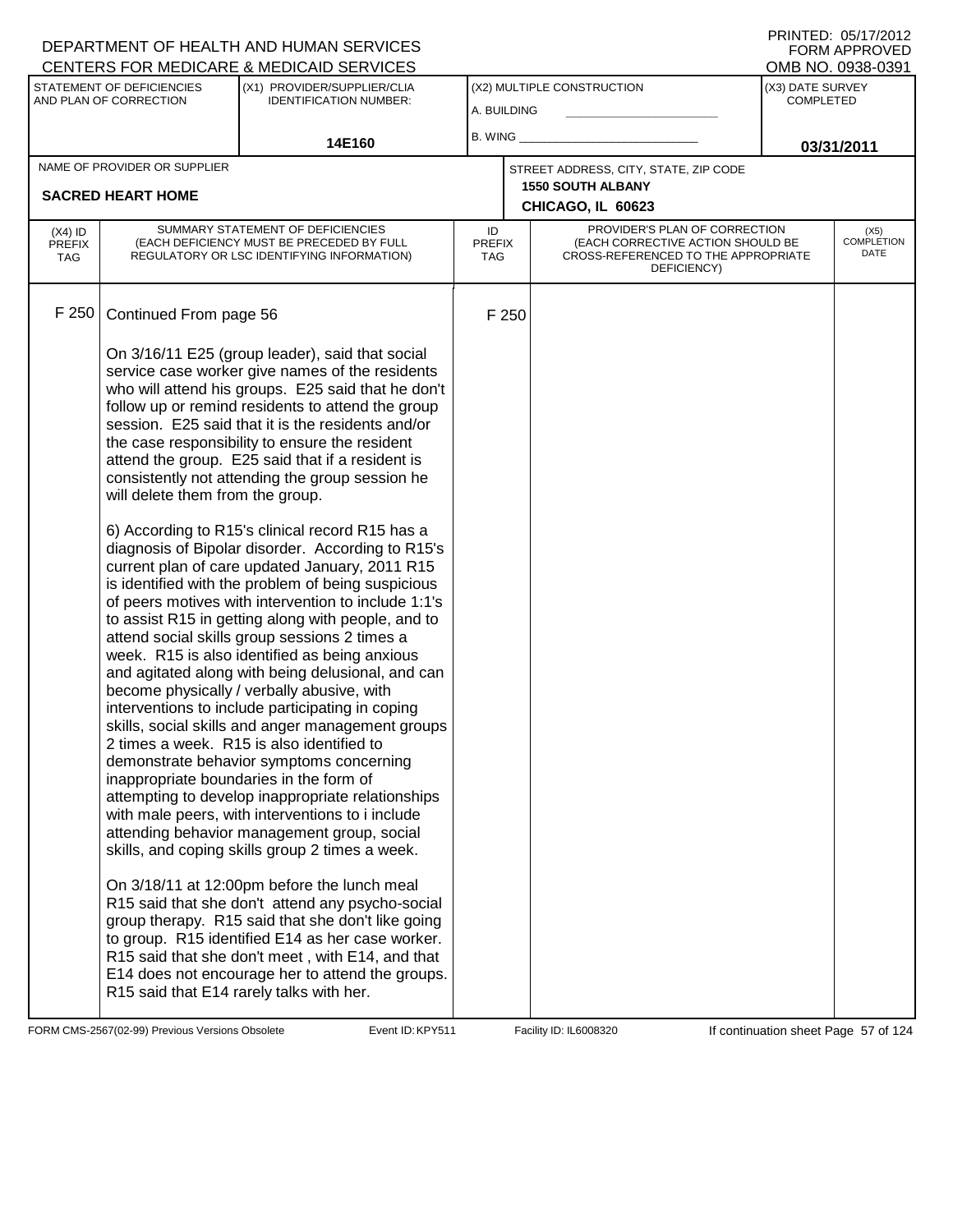|                                          |                                    | CENTERS FOR MEDICARE & MEDICAID SERVICES                                                                                                                                                                                                                                                                                                                                                                                                                                                                                                                                                                                                                                                                                                                                                                                                                                                                                                                                                                                                                                                                                                                                                                                                                                                                                                                                        |                                   |       |                                                                                                                          |                  | OMB NO. 0938-0391                 |
|------------------------------------------|------------------------------------|---------------------------------------------------------------------------------------------------------------------------------------------------------------------------------------------------------------------------------------------------------------------------------------------------------------------------------------------------------------------------------------------------------------------------------------------------------------------------------------------------------------------------------------------------------------------------------------------------------------------------------------------------------------------------------------------------------------------------------------------------------------------------------------------------------------------------------------------------------------------------------------------------------------------------------------------------------------------------------------------------------------------------------------------------------------------------------------------------------------------------------------------------------------------------------------------------------------------------------------------------------------------------------------------------------------------------------------------------------------------------------|-----------------------------------|-------|--------------------------------------------------------------------------------------------------------------------------|------------------|-----------------------------------|
|                                          | STATEMENT OF DEFICIENCIES          | (X1) PROVIDER/SUPPLIER/CLIA                                                                                                                                                                                                                                                                                                                                                                                                                                                                                                                                                                                                                                                                                                                                                                                                                                                                                                                                                                                                                                                                                                                                                                                                                                                                                                                                                     |                                   |       | (X2) MULTIPLE CONSTRUCTION                                                                                               | (X3) DATE SURVEY |                                   |
|                                          | AND PLAN OF CORRECTION             | <b>IDENTIFICATION NUMBER:</b>                                                                                                                                                                                                                                                                                                                                                                                                                                                                                                                                                                                                                                                                                                                                                                                                                                                                                                                                                                                                                                                                                                                                                                                                                                                                                                                                                   | A. BUILDING                       |       |                                                                                                                          | <b>COMPLETED</b> |                                   |
|                                          |                                    | 14E160                                                                                                                                                                                                                                                                                                                                                                                                                                                                                                                                                                                                                                                                                                                                                                                                                                                                                                                                                                                                                                                                                                                                                                                                                                                                                                                                                                          | B. WING $\_$                      |       |                                                                                                                          |                  |                                   |
|                                          | NAME OF PROVIDER OR SUPPLIER       |                                                                                                                                                                                                                                                                                                                                                                                                                                                                                                                                                                                                                                                                                                                                                                                                                                                                                                                                                                                                                                                                                                                                                                                                                                                                                                                                                                                 |                                   |       | STREET ADDRESS, CITY, STATE, ZIP CODE                                                                                    |                  | 03/31/2011                        |
|                                          |                                    |                                                                                                                                                                                                                                                                                                                                                                                                                                                                                                                                                                                                                                                                                                                                                                                                                                                                                                                                                                                                                                                                                                                                                                                                                                                                                                                                                                                 |                                   |       | <b>1550 SOUTH ALBANY</b>                                                                                                 |                  |                                   |
|                                          | <b>SACRED HEART HOME</b>           |                                                                                                                                                                                                                                                                                                                                                                                                                                                                                                                                                                                                                                                                                                                                                                                                                                                                                                                                                                                                                                                                                                                                                                                                                                                                                                                                                                                 |                                   |       | CHICAGO, IL 60623                                                                                                        |                  |                                   |
| $(X4)$ ID<br><b>PREFIX</b><br><b>TAG</b> |                                    | SUMMARY STATEMENT OF DEFICIENCIES<br>(EACH DEFICIENCY MUST BE PRECEDED BY FULL<br>REGULATORY OR LSC IDENTIFYING INFORMATION)                                                                                                                                                                                                                                                                                                                                                                                                                                                                                                                                                                                                                                                                                                                                                                                                                                                                                                                                                                                                                                                                                                                                                                                                                                                    | ID<br><b>PREFIX</b><br><b>TAG</b> |       | PROVIDER'S PLAN OF CORRECTION<br>(EACH CORRECTIVE ACTION SHOULD BE<br>CROSS-REFERENCED TO THE APPROPRIATE<br>DEFICIENCY) |                  | (X5)<br><b>COMPLETION</b><br>DATE |
| F 250                                    | Continued From page 57             |                                                                                                                                                                                                                                                                                                                                                                                                                                                                                                                                                                                                                                                                                                                                                                                                                                                                                                                                                                                                                                                                                                                                                                                                                                                                                                                                                                                 |                                   | F 250 |                                                                                                                          |                  |                                   |
|                                          | name is on the roster.             | On 3/15/11 and 3/17/11 at 2:00pm survey<br>attended the anger management psycho-social<br>group and noted that R15 was present at either<br>session. On 3/17/11 E25 (group leader), said<br>that R15 don't attend the group even though her                                                                                                                                                                                                                                                                                                                                                                                                                                                                                                                                                                                                                                                                                                                                                                                                                                                                                                                                                                                                                                                                                                                                     |                                   |       |                                                                                                                          |                  |                                   |
|                                          | group he encourages her to attend. | On 3/18/11 at E14 (social service case worker),<br>said that R15 is currently on his caseload,<br>identified R15 as having behavior of accusatory,<br>physically / verbally aggressive at times E14<br>said that R15 has been assessed and enrolled in<br>psycho-social group therapy to include, coping<br>skills, anger management, social skills, and<br>behavior management skill group. E14 said that<br>he was aware that R15 don't attend the<br>psycho-social group, but said that R15 becomes<br>excitable at times in groups and may not do well.<br>E14 was asked what was the next plan of care for<br>R15 when excitable, and E14 said that he provide<br>1:1 therapy with R15. E14 said that the 1:1<br>therapy he provides is not documented, it is<br>informal. E14 was asked how does he measure<br>the outcomes of the therapy, E14 said it is<br>measured in the psycho-social group R15<br>attends. E14 said that he was aware of the<br>facility's one on one session progress notes. E14<br>was asked if the facility has behavior contracts<br>E14 responded yes. E14 was asked what was<br>the consequences for not attending psycho-social<br>group therapy, and E14 said none. E14 denied<br>that R15 was on any type of behavior contracts<br>for not following facility's protocol. E14 said that if<br>R15 don't attend the schedule psycho-social |                                   |       |                                                                                                                          |                  |                                   |

FORM CMS-2567(02-99) Previous Versions Obsolete Event ID: KPY511 Facility ID: IL6008320 If continuation sheet Page 58 of 124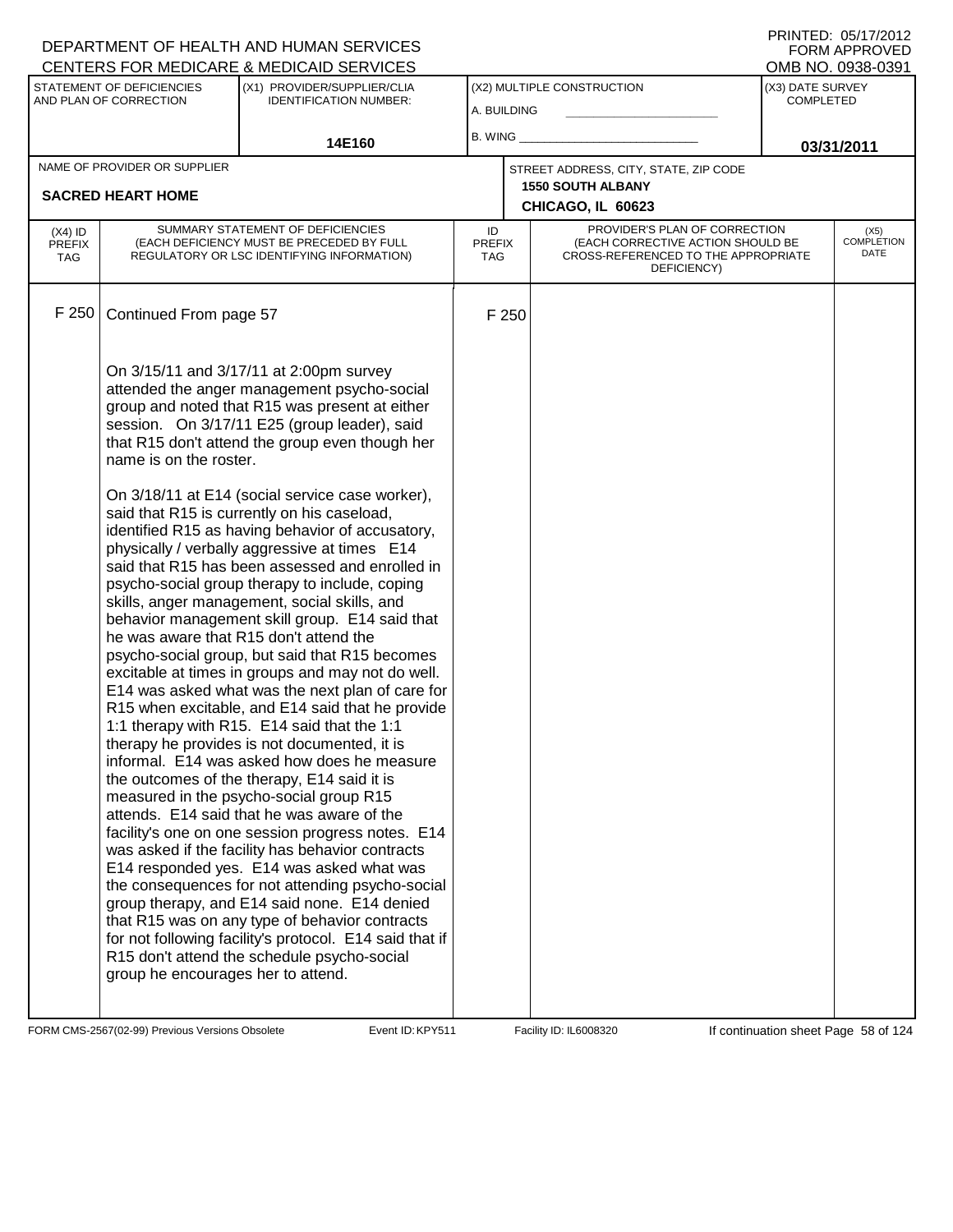|                                          |                                                                                               | CENTERS FOR MEDICARE & MEDICAID SERVICES                                                                                                                                                                                                                                                                                                                                                                                                                                                                                                                                                                                                                                                                                                                                                                                                                                                                                                                                                                                                                                                                                                                                                                                                                                                                                                                                                                                                                                                                                                                                                                                                                                                                     |                                   |       |                                                                                                                          |                                      | OMB NO. 0938-0391                 |
|------------------------------------------|-----------------------------------------------------------------------------------------------|--------------------------------------------------------------------------------------------------------------------------------------------------------------------------------------------------------------------------------------------------------------------------------------------------------------------------------------------------------------------------------------------------------------------------------------------------------------------------------------------------------------------------------------------------------------------------------------------------------------------------------------------------------------------------------------------------------------------------------------------------------------------------------------------------------------------------------------------------------------------------------------------------------------------------------------------------------------------------------------------------------------------------------------------------------------------------------------------------------------------------------------------------------------------------------------------------------------------------------------------------------------------------------------------------------------------------------------------------------------------------------------------------------------------------------------------------------------------------------------------------------------------------------------------------------------------------------------------------------------------------------------------------------------------------------------------------------------|-----------------------------------|-------|--------------------------------------------------------------------------------------------------------------------------|--------------------------------------|-----------------------------------|
|                                          | STATEMENT OF DEFICIENCIES<br>AND PLAN OF CORRECTION                                           | (X1) PROVIDER/SUPPLIER/CLIA<br><b>IDENTIFICATION NUMBER:</b>                                                                                                                                                                                                                                                                                                                                                                                                                                                                                                                                                                                                                                                                                                                                                                                                                                                                                                                                                                                                                                                                                                                                                                                                                                                                                                                                                                                                                                                                                                                                                                                                                                                 | A. BUILDING                       |       | (X2) MULTIPLE CONSTRUCTION                                                                                               | (X3) DATE SURVEY<br><b>COMPLETED</b> |                                   |
|                                          |                                                                                               | 14E160                                                                                                                                                                                                                                                                                                                                                                                                                                                                                                                                                                                                                                                                                                                                                                                                                                                                                                                                                                                                                                                                                                                                                                                                                                                                                                                                                                                                                                                                                                                                                                                                                                                                                                       | B. WING                           |       |                                                                                                                          |                                      | 03/31/2011                        |
|                                          | NAME OF PROVIDER OR SUPPLIER                                                                  |                                                                                                                                                                                                                                                                                                                                                                                                                                                                                                                                                                                                                                                                                                                                                                                                                                                                                                                                                                                                                                                                                                                                                                                                                                                                                                                                                                                                                                                                                                                                                                                                                                                                                                              |                                   |       | STREET ADDRESS, CITY, STATE, ZIP CODE                                                                                    |                                      |                                   |
|                                          | <b>SACRED HEART HOME</b>                                                                      |                                                                                                                                                                                                                                                                                                                                                                                                                                                                                                                                                                                                                                                                                                                                                                                                                                                                                                                                                                                                                                                                                                                                                                                                                                                                                                                                                                                                                                                                                                                                                                                                                                                                                                              |                                   |       | <b>1550 SOUTH ALBANY</b>                                                                                                 |                                      |                                   |
|                                          |                                                                                               |                                                                                                                                                                                                                                                                                                                                                                                                                                                                                                                                                                                                                                                                                                                                                                                                                                                                                                                                                                                                                                                                                                                                                                                                                                                                                                                                                                                                                                                                                                                                                                                                                                                                                                              |                                   |       | CHICAGO, IL 60623                                                                                                        |                                      |                                   |
| $(X4)$ ID<br><b>PREFIX</b><br><b>TAG</b> |                                                                                               | SUMMARY STATEMENT OF DEFICIENCIES<br>(EACH DEFICIENCY MUST BE PRECEDED BY FULL<br>REGULATORY OR LSC IDENTIFYING INFORMATION)                                                                                                                                                                                                                                                                                                                                                                                                                                                                                                                                                                                                                                                                                                                                                                                                                                                                                                                                                                                                                                                                                                                                                                                                                                                                                                                                                                                                                                                                                                                                                                                 | ID<br><b>PREFIX</b><br><b>TAG</b> |       | PROVIDER'S PLAN OF CORRECTION<br>(EACH CORRECTIVE ACTION SHOULD BE<br>CROSS-REFERENCED TO THE APPROPRIATE<br>DEFICIENCY) |                                      | (X5)<br><b>COMPLETION</b><br>DATE |
| F 250                                    | Continued From page 58<br>not attended any groups.<br>groups to include (social skills, anger | 7) According to R16's clinical record R16 has a<br>diagnosis of Bipolar disorder, and Depression.<br>According to R16's current care plan R16 is<br>identified with moderate intense anger issues,<br>related to paranoid delusions, R16 is identified in<br>with poor listening skills which leads to R16 to<br>become verbally aggressive, with interventions to<br>include attending coping skills biweekly or 1:1<br>session for anxious behavior. R16 is also<br>assessed to have poor impulse control as it is<br>related to anger, with interventions to include<br>anger management 2 times a week, R16 is also<br>encouraged to role play socially appropriate<br>behavior in a group setting. R16 is also assessed<br>to make inappropriate remarks toward female<br>staff and residents, with intervention by social<br>service case worker 1:1 sessions to role play and<br>discuss socially/sexually appropriate behaviors.<br>On 3/18/11 at 12:45pm R16 said that he don't<br>attend any psycho-social groups, nor does he<br>meet with his case worker weekly. R16 identified<br>his social service case worker as E14. R16 said<br>that he normally speaks to E14 in passing.<br>According to the facility listing and roster of<br>psycho-social group R16 is enrolled in social<br>skills. A review of the last three months of<br>psycho-social group attendance sheets R16 has<br>On 3/18/11 at 1:15pm E14 (social service case<br>worker), said that R16 attends the psycho-social<br>management, coping skills). E14 was unable to<br>verbalize why R16 was not on the roster for anger<br>management, and coping skills psycho-social<br>group. E14 said that he was unaware that R16 |                                   | F 250 |                                                                                                                          |                                      |                                   |

FORM CMS-2567(02-99) Previous Versions Obsolete Event ID: KPY511 Facility ID: IL6008320 If continuation sheet Page 59 of 124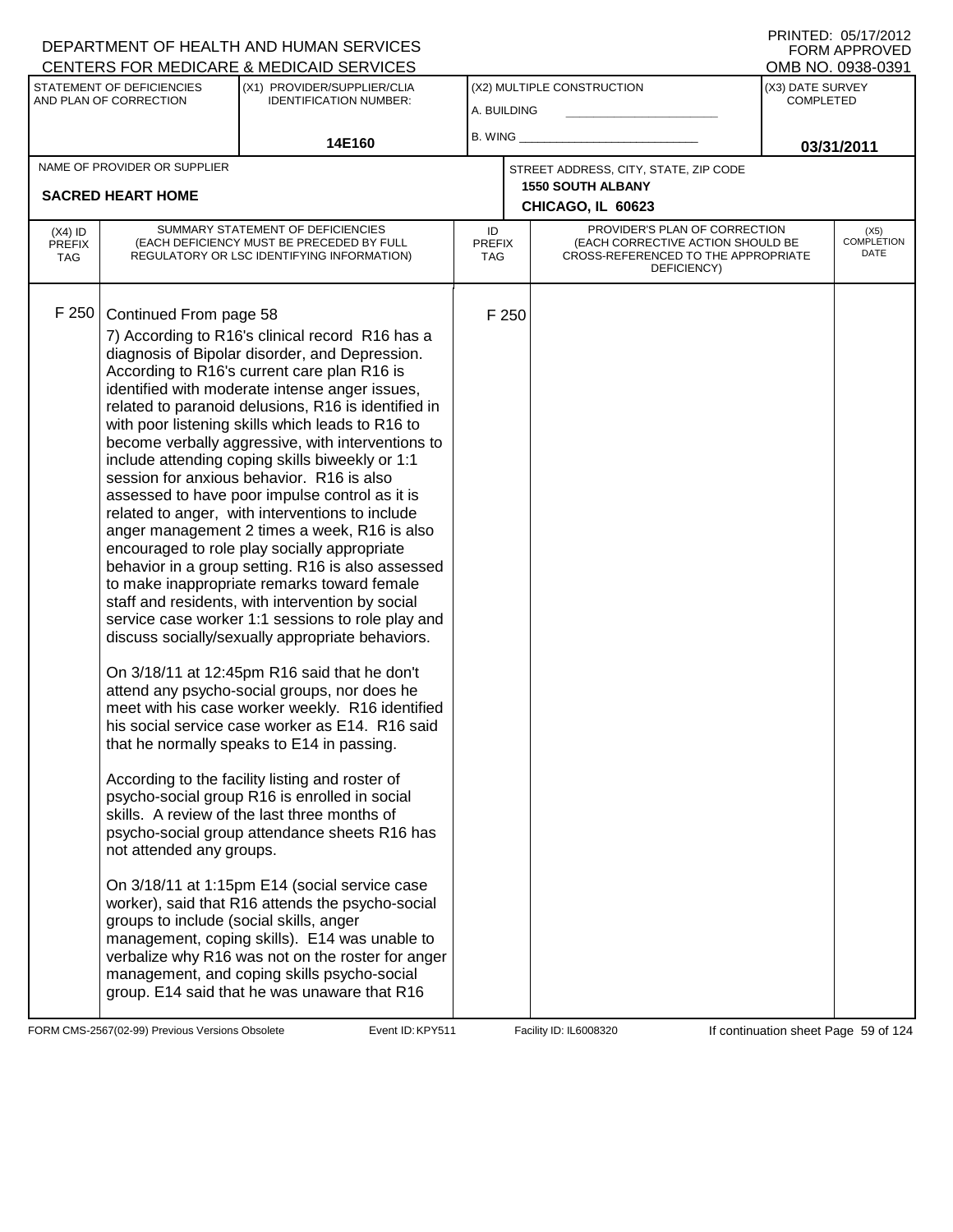|                                          |                                                                                                                                                                          | CENTERS FOR MEDICARE & MEDICAID SERVICES                                                                                                                                                                                                                                                                                                                                                                                                                                                                                                                                                                                                                                                                                                                                                                                                                                                                                                                                                                                                                                                                                                                                                                                                                                                                                                                                                                                                                                                                                                                                                                                                                  |                            |       |                                                                                                                          |                                      | OMB NO. 0938-0391                 |
|------------------------------------------|--------------------------------------------------------------------------------------------------------------------------------------------------------------------------|-----------------------------------------------------------------------------------------------------------------------------------------------------------------------------------------------------------------------------------------------------------------------------------------------------------------------------------------------------------------------------------------------------------------------------------------------------------------------------------------------------------------------------------------------------------------------------------------------------------------------------------------------------------------------------------------------------------------------------------------------------------------------------------------------------------------------------------------------------------------------------------------------------------------------------------------------------------------------------------------------------------------------------------------------------------------------------------------------------------------------------------------------------------------------------------------------------------------------------------------------------------------------------------------------------------------------------------------------------------------------------------------------------------------------------------------------------------------------------------------------------------------------------------------------------------------------------------------------------------------------------------------------------------|----------------------------|-------|--------------------------------------------------------------------------------------------------------------------------|--------------------------------------|-----------------------------------|
|                                          | STATEMENT OF DEFICIENCIES<br>AND PLAN OF CORRECTION                                                                                                                      | (X1) PROVIDER/SUPPLIER/CLIA<br><b>IDENTIFICATION NUMBER:</b>                                                                                                                                                                                                                                                                                                                                                                                                                                                                                                                                                                                                                                                                                                                                                                                                                                                                                                                                                                                                                                                                                                                                                                                                                                                                                                                                                                                                                                                                                                                                                                                              | A. BUILDING                |       | (X2) MULTIPLE CONSTRUCTION                                                                                               | (X3) DATE SURVEY<br><b>COMPLETED</b> |                                   |
|                                          |                                                                                                                                                                          | 14E160                                                                                                                                                                                                                                                                                                                                                                                                                                                                                                                                                                                                                                                                                                                                                                                                                                                                                                                                                                                                                                                                                                                                                                                                                                                                                                                                                                                                                                                                                                                                                                                                                                                    | B. WING _                  |       |                                                                                                                          |                                      | 03/31/2011                        |
|                                          | NAME OF PROVIDER OR SUPPLIER<br><b>SACRED HEART HOME</b>                                                                                                                 |                                                                                                                                                                                                                                                                                                                                                                                                                                                                                                                                                                                                                                                                                                                                                                                                                                                                                                                                                                                                                                                                                                                                                                                                                                                                                                                                                                                                                                                                                                                                                                                                                                                           |                            |       | STREET ADDRESS, CITY, STATE, ZIP CODE<br><b>1550 SOUTH ALBANY</b><br>CHICAGO, IL 60623                                   |                                      |                                   |
| $(X4)$ ID<br><b>PREFIX</b><br><b>TAG</b> |                                                                                                                                                                          | SUMMARY STATEMENT OF DEFICIENCIES<br>(EACH DEFICIENCY MUST BE PRECEDED BY FULL<br>REGULATORY OR LSC IDENTIFYING INFORMATION)                                                                                                                                                                                                                                                                                                                                                                                                                                                                                                                                                                                                                                                                                                                                                                                                                                                                                                                                                                                                                                                                                                                                                                                                                                                                                                                                                                                                                                                                                                                              | ID<br><b>PREFIX</b><br>TAG |       | PROVIDER'S PLAN OF CORRECTION<br>(EACH CORRECTIVE ACTION SHOULD BE<br>CROSS-REFERENCED TO THE APPROPRIATE<br>DEFICIENCY) |                                      | (X5)<br><b>COMPLETION</b><br>DATE |
| F250                                     | Continued From page 59<br>According to R16's clinical record last<br>interventions.<br>completed by the facility on 2/25/2011,<br>completed by the facility on 2/25/2011 | hasn't been going to social skill psycho-social<br>group. E14 said that he don't attend the<br>psycho-social groups, and don't follow up to see<br>who if R16 attended the psycho-social group that<br>day. E14 said that when R16 has a behavior he<br>will provide an informal 1:1 session, E14 said<br>that the informal sessions are not documented.<br>documented 1:1 session was noted 2/28/11. The<br>reviewed 1:1 sessions provided descriptions of<br>R16's behaviors, but failed to provide therapeutic<br>8)R7 was admitted to the facility on 2/19/2011<br>with a diagnosis of schizoaffective disorder. The<br>assessment summary for mentally ill residents<br>rehabilitation recommendations are as follows:<br>Skills group, Medication management and<br>Intensive rehabilitation day program. The<br>psychiatric rehabilitation skills assessment<br>recommends the following skill areas to be<br>addressed: Medication compliance, reality<br>orientation, community living, and social skills.<br>Additional recommendations are as follows:<br>Intensive rehabilitation program, coping skills,<br>social skills, medication management, building<br>rapport and motivate to participate in skills group.<br>On 3/15/2011 at 11:44 a.m., R7 was observed in<br>the room in bed clothed in a blue sweatshirt and<br>khaki pants. R7 was asked by the surveyor what<br>was planned for the day. R7 stated he was tired<br>and was just going to relax in bed. On 3/16/2011<br>at 1:32 p.m., R7 was observed in bed clothed in a<br>blue sweatshirt and khaki pants. On 3/17/2011 at<br>10:35 a.m., R7 was observed in his room in bed |                            | F 250 |                                                                                                                          |                                      |                                   |

FORM CMS-2567(02-99) Previous Versions Obsolete Event ID: KPY511 Facility ID: IL6008320 If continuation sheet Page 60 of 124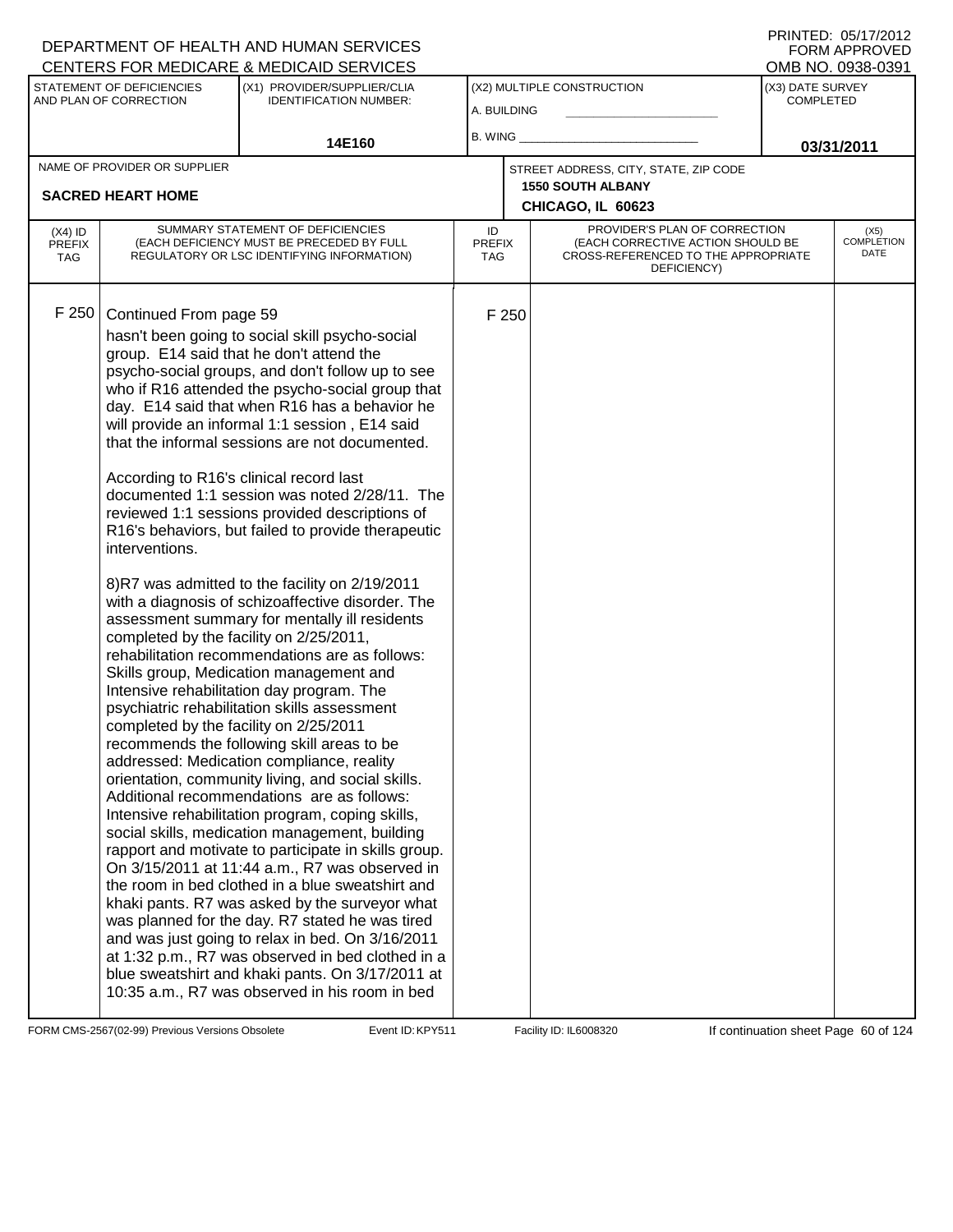|                                          |                                  | DEPARTMENT OF HEALTH AND HUMAN SERVICES<br>CENTERS FOR MEDICARE & MEDICAID SERVICES                                                                                                                                                                                                                                                                                                                                                                                                                                                                                                                                                                                                                    |                            |                                                                                                                          |                                       | FORM APPROVED                |
|------------------------------------------|----------------------------------|--------------------------------------------------------------------------------------------------------------------------------------------------------------------------------------------------------------------------------------------------------------------------------------------------------------------------------------------------------------------------------------------------------------------------------------------------------------------------------------------------------------------------------------------------------------------------------------------------------------------------------------------------------------------------------------------------------|----------------------------|--------------------------------------------------------------------------------------------------------------------------|---------------------------------------|------------------------------|
|                                          | STATEMENT OF DEFICIENCIES        | (X1) PROVIDER/SUPPLIER/CLIA                                                                                                                                                                                                                                                                                                                                                                                                                                                                                                                                                                                                                                                                            |                            | (X2) MULTIPLE CONSTRUCTION                                                                                               | OMB NO. 0938-0391<br>(X3) DATE SURVEY |                              |
|                                          | AND PLAN OF CORRECTION           | <b>IDENTIFICATION NUMBER:</b>                                                                                                                                                                                                                                                                                                                                                                                                                                                                                                                                                                                                                                                                          | A. BUILDING                |                                                                                                                          | <b>COMPLETED</b>                      |                              |
|                                          |                                  |                                                                                                                                                                                                                                                                                                                                                                                                                                                                                                                                                                                                                                                                                                        | $B.$ WING $\_$             |                                                                                                                          |                                       |                              |
|                                          |                                  | 14E160                                                                                                                                                                                                                                                                                                                                                                                                                                                                                                                                                                                                                                                                                                 |                            |                                                                                                                          |                                       | 03/31/2011                   |
|                                          | NAME OF PROVIDER OR SUPPLIER     |                                                                                                                                                                                                                                                                                                                                                                                                                                                                                                                                                                                                                                                                                                        |                            | STREET ADDRESS, CITY, STATE, ZIP CODE<br><b>1550 SOUTH ALBANY</b>                                                        |                                       |                              |
|                                          | <b>SACRED HEART HOME</b>         |                                                                                                                                                                                                                                                                                                                                                                                                                                                                                                                                                                                                                                                                                                        |                            | CHICAGO, IL 60623                                                                                                        |                                       |                              |
| $(X4)$ ID<br><b>PREFIX</b><br><b>TAG</b> |                                  | SUMMARY STATEMENT OF DEFICIENCIES<br>(EACH DEFICIENCY MUST BE PRECEDED BY FULL<br>REGULATORY OR LSC IDENTIFYING INFORMATION)                                                                                                                                                                                                                                                                                                                                                                                                                                                                                                                                                                           | ID<br>PREFIX<br><b>TAG</b> | PROVIDER'S PLAN OF CORRECTION<br>(EACH CORRECTIVE ACTION SHOULD BE<br>CROSS-REFERENCED TO THE APPROPRIATE<br>DEFICIENCY) |                                       | $(X5)$<br>COMPLETION<br>DATE |
| F 250                                    | Continued From page 60<br>week." | clothed in a blue sweatshirt and khaki pants.<br>On 3/15/2011 at 2:37 p.m., interviewed E6,<br>regarding R7 's programs E6, PRSC (Psychiatric<br>Rehabilitation Services Coordinator), stated that<br>R7 " refuses to participate in any programs<br>because he thinks he is a psychiatrist " E6 stated<br>that she placed R7 in a one on one program with<br>a focus on motivation and building rapport.<br>Record review on 3/15/2011 revealed no<br>documentation of any One on One session. On<br>3/17/2011 at 2:42 p.m., interviewed E6 regarding<br>one on one documentation with R7 and she<br>stated "I don't have any documentation of my<br>one on one sessions, I was going start that this | F 250                      |                                                                                                                          |                                       |                              |
|                                          | Surveyor: REID, ELISHA           | Based on observation, interview and record<br>review the facility failed to ensure that 4 of 24                                                                                                                                                                                                                                                                                                                                                                                                                                                                                                                                                                                                        |                            |                                                                                                                          |                                       |                              |

FORM CMS-2567(02-99) Previous Versions Obsolete Event ID: KPY511 Facility ID: IL6008320 If continuation sheet Page 61 of 124

DEPARTMENT OF HEALTH AND HUMAN SERVICES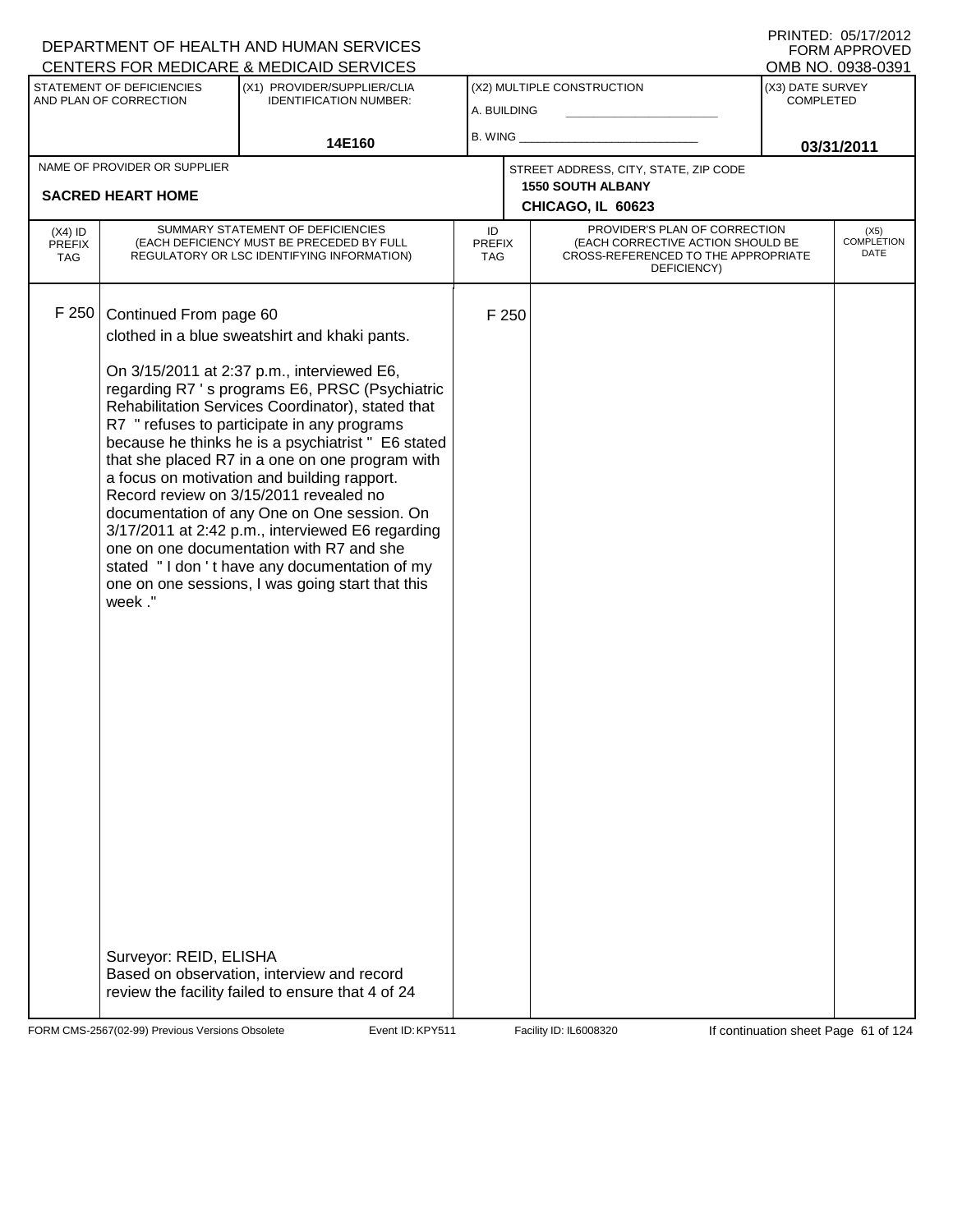|                                                          |                                                                                                | CENTERS FOR MEDICARE & MEDICAID SERVICES                                                                                                                                                                                                                                                                                                                                                                                                                                                                                                                                                                                                                                                                                                                                                                                                                                                                                                                                                                                                                                                                                                                                                                                                                                                                                                                            |                                   |                            |                                                                                                                          |                  | OMB NO. 0938-0391            |
|----------------------------------------------------------|------------------------------------------------------------------------------------------------|---------------------------------------------------------------------------------------------------------------------------------------------------------------------------------------------------------------------------------------------------------------------------------------------------------------------------------------------------------------------------------------------------------------------------------------------------------------------------------------------------------------------------------------------------------------------------------------------------------------------------------------------------------------------------------------------------------------------------------------------------------------------------------------------------------------------------------------------------------------------------------------------------------------------------------------------------------------------------------------------------------------------------------------------------------------------------------------------------------------------------------------------------------------------------------------------------------------------------------------------------------------------------------------------------------------------------------------------------------------------|-----------------------------------|----------------------------|--------------------------------------------------------------------------------------------------------------------------|------------------|------------------------------|
| STATEMENT OF DEFICIENCIES<br>(X1) PROVIDER/SUPPLIER/CLIA |                                                                                                |                                                                                                                                                                                                                                                                                                                                                                                                                                                                                                                                                                                                                                                                                                                                                                                                                                                                                                                                                                                                                                                                                                                                                                                                                                                                                                                                                                     |                                   | (X2) MULTIPLE CONSTRUCTION | (X3) DATE SURVEY                                                                                                         |                  |                              |
| AND PLAN OF CORRECTION                                   |                                                                                                | <b>IDENTIFICATION NUMBER:</b>                                                                                                                                                                                                                                                                                                                                                                                                                                                                                                                                                                                                                                                                                                                                                                                                                                                                                                                                                                                                                                                                                                                                                                                                                                                                                                                                       | A. BUILDING                       |                            |                                                                                                                          | <b>COMPLETED</b> |                              |
|                                                          |                                                                                                |                                                                                                                                                                                                                                                                                                                                                                                                                                                                                                                                                                                                                                                                                                                                                                                                                                                                                                                                                                                                                                                                                                                                                                                                                                                                                                                                                                     |                                   |                            |                                                                                                                          |                  |                              |
|                                                          |                                                                                                | 14E160                                                                                                                                                                                                                                                                                                                                                                                                                                                                                                                                                                                                                                                                                                                                                                                                                                                                                                                                                                                                                                                                                                                                                                                                                                                                                                                                                              | B. WING                           |                            |                                                                                                                          |                  | 03/31/2011                   |
|                                                          | NAME OF PROVIDER OR SUPPLIER                                                                   |                                                                                                                                                                                                                                                                                                                                                                                                                                                                                                                                                                                                                                                                                                                                                                                                                                                                                                                                                                                                                                                                                                                                                                                                                                                                                                                                                                     |                                   |                            | STREET ADDRESS, CITY, STATE, ZIP CODE                                                                                    |                  |                              |
|                                                          |                                                                                                |                                                                                                                                                                                                                                                                                                                                                                                                                                                                                                                                                                                                                                                                                                                                                                                                                                                                                                                                                                                                                                                                                                                                                                                                                                                                                                                                                                     |                                   |                            | <b>1550 SOUTH ALBANY</b>                                                                                                 |                  |                              |
|                                                          | <b>SACRED HEART HOME</b>                                                                       |                                                                                                                                                                                                                                                                                                                                                                                                                                                                                                                                                                                                                                                                                                                                                                                                                                                                                                                                                                                                                                                                                                                                                                                                                                                                                                                                                                     |                                   |                            | CHICAGO, IL 60623                                                                                                        |                  |                              |
| $(X4)$ ID<br><b>PREFIX</b><br><b>TAG</b>                 |                                                                                                | SUMMARY STATEMENT OF DEFICIENCIES<br>(EACH DEFICIENCY MUST BE PRECEDED BY FULL<br>REGULATORY OR LSC IDENTIFYING INFORMATION)                                                                                                                                                                                                                                                                                                                                                                                                                                                                                                                                                                                                                                                                                                                                                                                                                                                                                                                                                                                                                                                                                                                                                                                                                                        | ID<br><b>PREFIX</b><br><b>TAG</b> |                            | PROVIDER'S PLAN OF CORRECTION<br>(EACH CORRECTIVE ACTION SHOULD BE<br>CROSS-REFERENCED TO THE APPROPRIATE<br>DEFICIENCY) |                  | $(X5)$<br>COMPLETION<br>DATE |
| F 250                                                    | Continued From page 61<br>of mental illness.<br>Findings include:<br>dislikes.<br>case worker. | sampled residents R2, R9, R15, R16 attend<br>scheduled therapeutic psycho-social therapy/<br>group. All 4 residents are identified with diagnosis<br>According to the clinical record current minimum<br>data set and physician orders R2 is a resident in<br>the facility identified with a mental illness of<br>schizophrenia. On 3/15/11 during the initial tour<br>at 10:05am R2 was observed to alert and<br>oriented with some confusion. R2 was able to<br>identify staff by name. According to R2's clinical<br>record current care plan no care was noted<br>developed for R2's mental illness. R2's current<br>care plan did include his delusional thoughts and<br>his denial of his mental illness, with interventions<br>to include 1:1 session to discuss R2's likes and<br>On 3/15/11 during the initial tour at 10:00am R2<br>said that he don't participate in any group<br>therapies, R2 was able to verbalize E21 as his<br>On 3/16/11 at 1:30pm in the conference room<br>E21 (social service aide), said that R2 was a<br>resident on her current case load. E21 said that<br>R2 was alert and oriented with delusional<br>thoughts, and that R2 doesn't believe he needs to<br>at the facility and that R2 don't believe that he is a<br>human being. E21 said that she is aware that R2<br>has the diagnosis of schizophrenia, E21 said that |                                   | F 250                      |                                                                                                                          |                  |                              |
|                                                          |                                                                                                | R2 is currently not enrolled in any psycho-social<br>group therapy. E21 said that R2 isn't enrolled in<br>any psycho-social group therapy because R2<br>don't believe he needs therapy. E21 said that she                                                                                                                                                                                                                                                                                                                                                                                                                                                                                                                                                                                                                                                                                                                                                                                                                                                                                                                                                                                                                                                                                                                                                           |                                   |                            |                                                                                                                          |                  |                              |

FORM CMS-2567(02-99) Previous Versions Obsolete Event ID: KPY511 Facility ID: IL6008320 If continuation sheet Page 62 of 124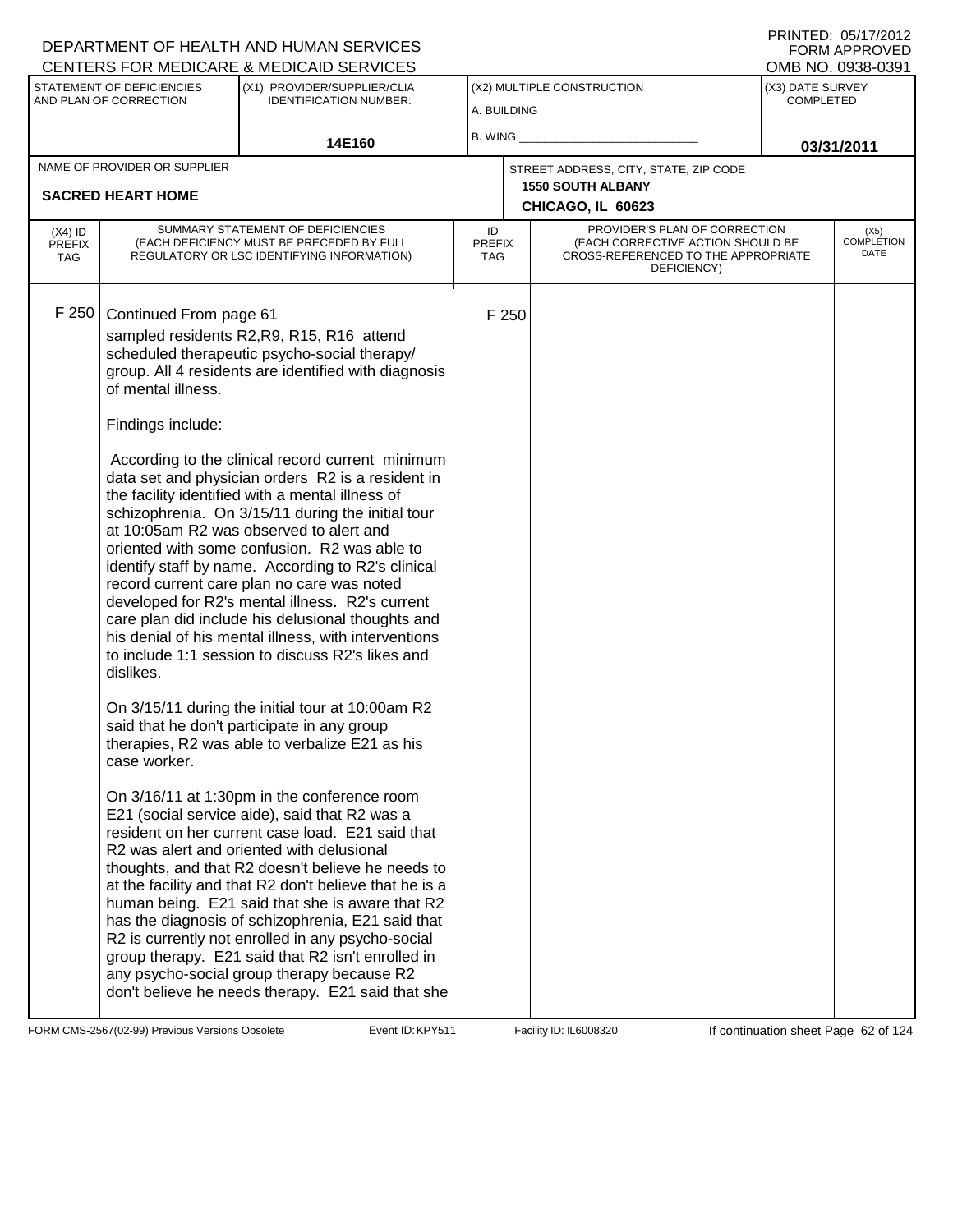|                                                                                                                                                                                                                                                                                                                                                                                                                                                                                                                                                                                                                                                                                                                                                                                                                                                                                                                                                                                                                                                                                                                                                                                                                                                                                                                                                                                                                                                                                                                                                                                                                                                                                                                                                              | <b>CENTERS FOR MEDICARE &amp; MEDICAID SERVICES</b> |                                           |       |                                                                                                                          |                                      | OMB NO. 0938-0391                 |
|--------------------------------------------------------------------------------------------------------------------------------------------------------------------------------------------------------------------------------------------------------------------------------------------------------------------------------------------------------------------------------------------------------------------------------------------------------------------------------------------------------------------------------------------------------------------------------------------------------------------------------------------------------------------------------------------------------------------------------------------------------------------------------------------------------------------------------------------------------------------------------------------------------------------------------------------------------------------------------------------------------------------------------------------------------------------------------------------------------------------------------------------------------------------------------------------------------------------------------------------------------------------------------------------------------------------------------------------------------------------------------------------------------------------------------------------------------------------------------------------------------------------------------------------------------------------------------------------------------------------------------------------------------------------------------------------------------------------------------------------------------------|-----------------------------------------------------|-------------------------------------------|-------|--------------------------------------------------------------------------------------------------------------------------|--------------------------------------|-----------------------------------|
| STATEMENT OF DEFICIENCIES<br>(X1) PROVIDER/SUPPLIER/CLIA<br>AND PLAN OF CORRECTION<br><b>IDENTIFICATION NUMBER:</b>                                                                                                                                                                                                                                                                                                                                                                                                                                                                                                                                                                                                                                                                                                                                                                                                                                                                                                                                                                                                                                                                                                                                                                                                                                                                                                                                                                                                                                                                                                                                                                                                                                          |                                                     | (X2) MULTIPLE CONSTRUCTION<br>A. BUILDING |       |                                                                                                                          | (X3) DATE SURVEY<br><b>COMPLETED</b> |                                   |
| 14E160                                                                                                                                                                                                                                                                                                                                                                                                                                                                                                                                                                                                                                                                                                                                                                                                                                                                                                                                                                                                                                                                                                                                                                                                                                                                                                                                                                                                                                                                                                                                                                                                                                                                                                                                                       |                                                     | B. WING                                   |       |                                                                                                                          | 03/31/2011                           |                                   |
| NAME OF PROVIDER OR SUPPLIER                                                                                                                                                                                                                                                                                                                                                                                                                                                                                                                                                                                                                                                                                                                                                                                                                                                                                                                                                                                                                                                                                                                                                                                                                                                                                                                                                                                                                                                                                                                                                                                                                                                                                                                                 |                                                     |                                           |       | STREET ADDRESS, CITY, STATE, ZIP CODE                                                                                    |                                      |                                   |
| <b>SACRED HEART HOME</b>                                                                                                                                                                                                                                                                                                                                                                                                                                                                                                                                                                                                                                                                                                                                                                                                                                                                                                                                                                                                                                                                                                                                                                                                                                                                                                                                                                                                                                                                                                                                                                                                                                                                                                                                     |                                                     |                                           |       | <b>1550 SOUTH ALBANY</b><br>CHICAGO, IL 60623                                                                            |                                      |                                   |
|                                                                                                                                                                                                                                                                                                                                                                                                                                                                                                                                                                                                                                                                                                                                                                                                                                                                                                                                                                                                                                                                                                                                                                                                                                                                                                                                                                                                                                                                                                                                                                                                                                                                                                                                                              |                                                     |                                           |       |                                                                                                                          |                                      |                                   |
| SUMMARY STATEMENT OF DEFICIENCIES<br>$(X4)$ ID<br>(EACH DEFICIENCY MUST BE PRECEDED BY FULL<br><b>PREFIX</b><br>REGULATORY OR LSC IDENTIFYING INFORMATION)<br><b>TAG</b>                                                                                                                                                                                                                                                                                                                                                                                                                                                                                                                                                                                                                                                                                                                                                                                                                                                                                                                                                                                                                                                                                                                                                                                                                                                                                                                                                                                                                                                                                                                                                                                     |                                                     | ID<br><b>PREFIX</b><br><b>TAG</b>         |       | PROVIDER'S PLAN OF CORRECTION<br>(EACH CORRECTIVE ACTION SHOULD BE<br>CROSS-REFERENCED TO THE APPROPRIATE<br>DEFICIENCY) |                                      | (X5)<br><b>COMPLETION</b><br>DATE |
| F 250<br>Continued From page 62<br>has been working in the current position for 4.5<br>years. E21 said that she stops by and provides<br>1:1 sessions daily with R2. E21 said the sessions<br>may last about 5 to 10 minutes a session. E21<br>said that this all of the interaction that R2 receives<br>daily, and that R2 stays in his room most of the<br>time, except for meals. E21 said that there was<br>no current plan in place to address R2, isolative<br>behaviors.<br>According to R2's clinical record specialized<br>service one to one progress note, R2 last<br>received 1:1 services on 1/24/11. The 1:1<br>session and progress note gives a description of<br>R2's behaviors, but no therapeutic intervention<br>documented.<br>On 3/16/11 at 1:30pm in the conference room<br>E21 was unable to verbalize why R2's last 1:1<br>session given was 1/24/11, E21 was unable to<br>provide survey team with updated 1:1 session<br>notes during the survey period.<br>According to the clinical record physician orders<br>sheet R9 is identified to have the diagnosis of<br>Bipolar disorder. According to R9's care plan R9<br>was admitted to the facility with a diagnosis of<br>Biplor disorder, with an intervention to include<br>coping skills group. According to R9's plan of<br>care R9 has been assessed with a problem of<br>refusing medication at times. R9's plan of care<br>intervention includes resident to attend<br>medication management group, and symptom<br>management group. R9 is identified on the<br>current plan of care as refusing to attend<br>rehabilitation groups, the problem also includes<br>that R9 is aware of her mental illness. The plan<br>of care interventions for refusing to attend group |                                                     |                                           | F 250 |                                                                                                                          |                                      |                                   |

Latter Microsoft Continuation Sheet Page 63 of 124<br>Form CMS-2567(02-99) Previous Versions Obsolete Kevent ID: KPY511 Facility ID: IL6008320 If continuation sheet Page 63 of 124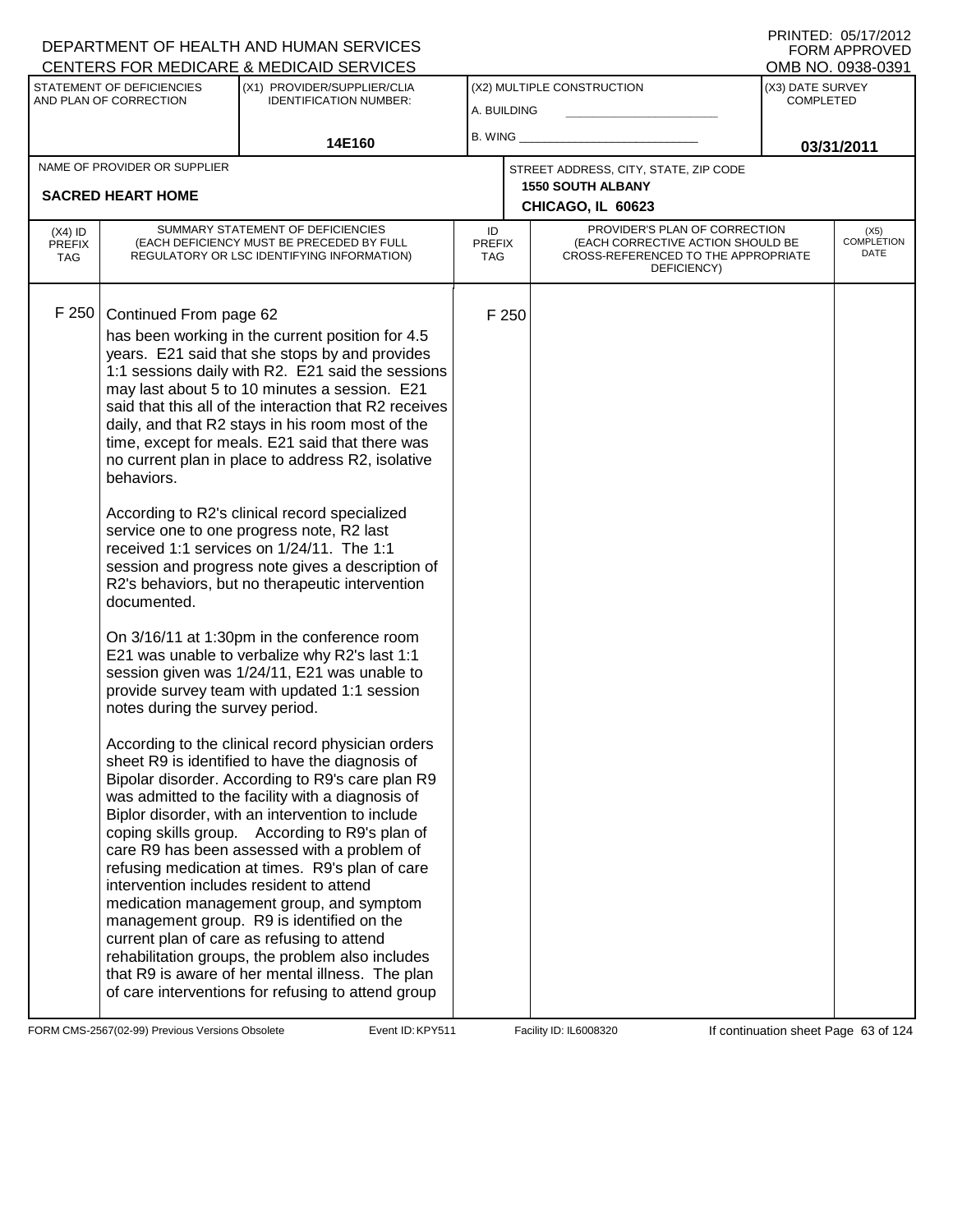|                                                                                                                     |                                                                                                        | CENTERS FOR MEDICARE & MEDICAID SERVICES                                                                                                                                                                                                                                                                                                                                                                                                                                                                                                                                                                                                                                                                                                                                                                                    |                            |                                           |                                                                                                                          |  | OMB NO. 0938-0391                    |  |
|---------------------------------------------------------------------------------------------------------------------|--------------------------------------------------------------------------------------------------------|-----------------------------------------------------------------------------------------------------------------------------------------------------------------------------------------------------------------------------------------------------------------------------------------------------------------------------------------------------------------------------------------------------------------------------------------------------------------------------------------------------------------------------------------------------------------------------------------------------------------------------------------------------------------------------------------------------------------------------------------------------------------------------------------------------------------------------|----------------------------|-------------------------------------------|--------------------------------------------------------------------------------------------------------------------------|--|--------------------------------------|--|
| STATEMENT OF DEFICIENCIES<br>(X1) PROVIDER/SUPPLIER/CLIA<br>AND PLAN OF CORRECTION<br><b>IDENTIFICATION NUMBER:</b> |                                                                                                        |                                                                                                                                                                                                                                                                                                                                                                                                                                                                                                                                                                                                                                                                                                                                                                                                                             |                            | (X2) MULTIPLE CONSTRUCTION<br>A. BUILDING |                                                                                                                          |  | (X3) DATE SURVEY<br><b>COMPLETED</b> |  |
| 14E160                                                                                                              |                                                                                                        | B. WING                                                                                                                                                                                                                                                                                                                                                                                                                                                                                                                                                                                                                                                                                                                                                                                                                     |                            |                                           | 03/31/2011                                                                                                               |  |                                      |  |
|                                                                                                                     | NAME OF PROVIDER OR SUPPLIER                                                                           |                                                                                                                                                                                                                                                                                                                                                                                                                                                                                                                                                                                                                                                                                                                                                                                                                             |                            |                                           | STREET ADDRESS, CITY, STATE, ZIP CODE                                                                                    |  |                                      |  |
|                                                                                                                     | <b>SACRED HEART HOME</b>                                                                               |                                                                                                                                                                                                                                                                                                                                                                                                                                                                                                                                                                                                                                                                                                                                                                                                                             |                            |                                           | <b>1550 SOUTH ALBANY</b>                                                                                                 |  |                                      |  |
|                                                                                                                     |                                                                                                        |                                                                                                                                                                                                                                                                                                                                                                                                                                                                                                                                                                                                                                                                                                                                                                                                                             |                            |                                           | CHICAGO, IL 60623                                                                                                        |  |                                      |  |
| $(X4)$ ID<br>PREFIX<br><b>TAG</b>                                                                                   |                                                                                                        | SUMMARY STATEMENT OF DEFICIENCIES<br>(EACH DEFICIENCY MUST BE PRECEDED BY FULL<br>REGULATORY OR LSC IDENTIFYING INFORMATION)                                                                                                                                                                                                                                                                                                                                                                                                                                                                                                                                                                                                                                                                                                | ID<br><b>PREFIX</b><br>TAG |                                           | PROVIDER'S PLAN OF CORRECTION<br>(EACH CORRECTIVE ACTION SHOULD BE<br>CROSS-REFERENCED TO THE APPROPRIATE<br>DEFICIENCY) |  | (X5)<br><b>COMPLETION</b><br>DATE    |  |
| F 250                                                                                                               | Continued From page 63<br>2 times a week.                                                              | includes encourage to attend coping skills group<br>On 3/16/11 at 2:00pm in the conference room<br>E31 (social service case worker), said that she<br>has been employed at the facility for 11 years.                                                                                                                                                                                                                                                                                                                                                                                                                                                                                                                                                                                                                       |                            | F 250                                     |                                                                                                                          |  |                                      |  |
|                                                                                                                     | her mental illness by sending R31 to<br>said that she reminds R9 to attend the<br>a behavior contract. | E31 said that R9 has a diagnosis of Bipolar<br>disorder, E31 said that the facility is addressing<br>psycho-social group therapy (coping skills, social<br>skills, symptom management), 1:1 session daily,<br>and the psychiatrist in to see R9 monthly. E31<br>approppriate group sessions, but does not follow<br>up with R9 to ensure she attends. E31 said that<br>she don't go to the group sessions to see it R9<br>attends the groups. E31 also said that she<br>provides R9 with daily 1:1 sessions but don't<br>document the sessions. E31 was unable to<br>verbalize to survey team how R9's treatment plan<br>is measured. E31 was unable to verbalize the<br>next step taken for residents who refuse<br>psycho-social programming. E31 said the facility<br>has behavior contracts, but R9 is not currently on |                            |                                           |                                                                                                                          |  |                                      |  |
|                                                                                                                     |                                                                                                        | A review of the last 3 months of psycho-social<br>group programming attendance records R9<br>attended 1 group session dated 3/15/11.<br>On 3/15/11 at 10:30am with E26 (nurse                                                                                                                                                                                                                                                                                                                                                                                                                                                                                                                                                                                                                                               |                            |                                           |                                                                                                                          |  |                                      |  |
|                                                                                                                     |                                                                                                        | supervisor), R9 said that she don't attend the<br>psycho-social groups, but does like art activities.<br>On 3/16/11 E25 (group leader), said that social<br>service case worker give names of the residents<br>who will attend his groups. E25 said that he don't<br>follow up or remind residents to attend the group                                                                                                                                                                                                                                                                                                                                                                                                                                                                                                      |                            |                                           |                                                                                                                          |  |                                      |  |
|                                                                                                                     |                                                                                                        |                                                                                                                                                                                                                                                                                                                                                                                                                                                                                                                                                                                                                                                                                                                                                                                                                             |                            |                                           |                                                                                                                          |  |                                      |  |

FORM CMS-2567(02-99) Previous Versions Obsolete Event ID: KPY511 Facility ID: IL6008320 If continuation sheet Page 64 of 124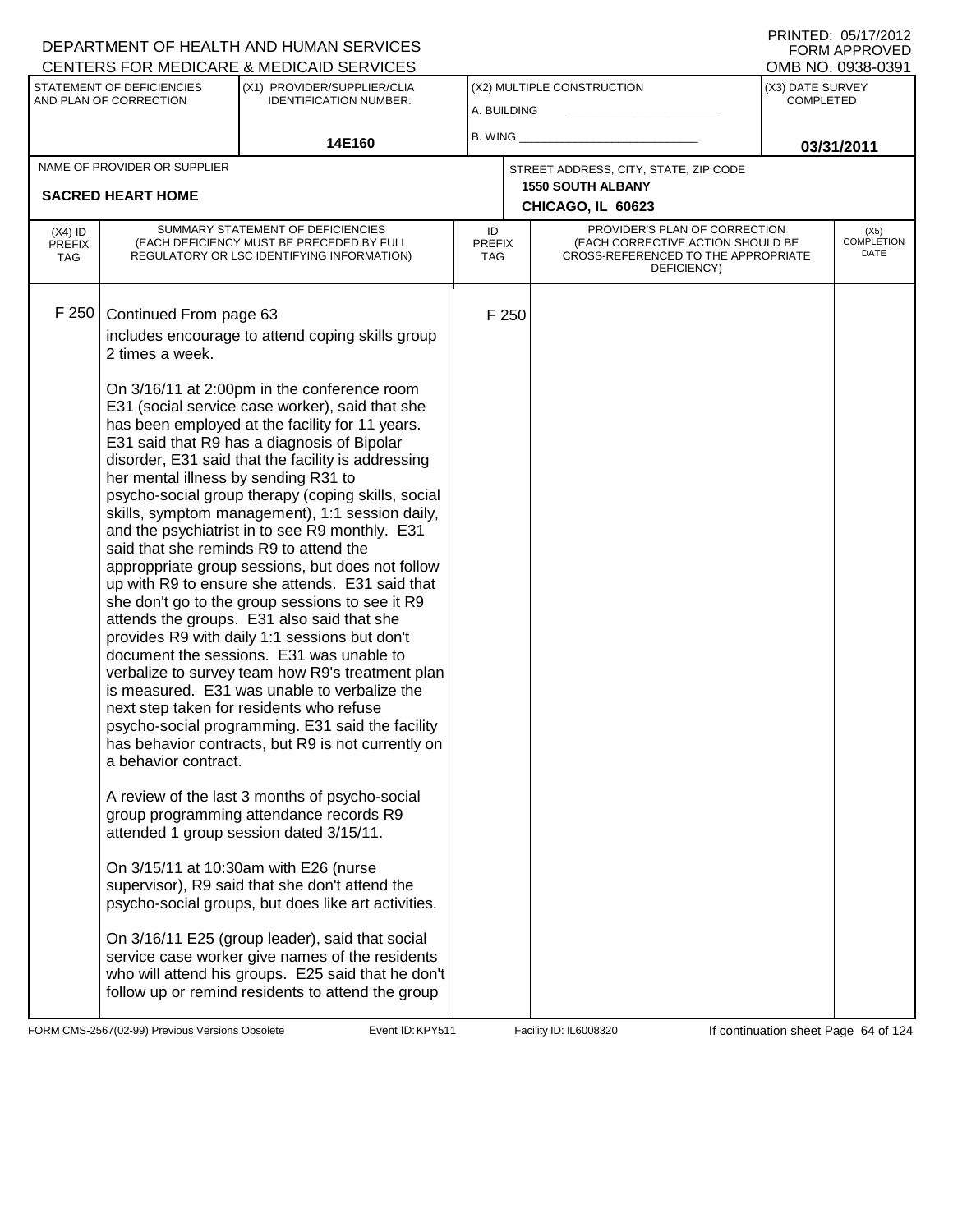|                                                          |                                                            | <u>UENTERS FÜR MEDIUARE &amp; MEDIUAID SERVIUES</u>                                                                                                                                                                                                                                                                                                                                                                                                                                                                                                                                                                                                                                                                                                                                                                                                                                                                                                                                                                                         |                               |  |                                                                                                                          |                                      | UMB NU. UYJ8-UJYT                 |
|----------------------------------------------------------|------------------------------------------------------------|---------------------------------------------------------------------------------------------------------------------------------------------------------------------------------------------------------------------------------------------------------------------------------------------------------------------------------------------------------------------------------------------------------------------------------------------------------------------------------------------------------------------------------------------------------------------------------------------------------------------------------------------------------------------------------------------------------------------------------------------------------------------------------------------------------------------------------------------------------------------------------------------------------------------------------------------------------------------------------------------------------------------------------------------|-------------------------------|--|--------------------------------------------------------------------------------------------------------------------------|--------------------------------------|-----------------------------------|
| STATEMENT OF DEFICIENCIES<br>AND PLAN OF CORRECTION      |                                                            | (X1) PROVIDER/SUPPLIER/CLIA<br><b>IDENTIFICATION NUMBER:</b>                                                                                                                                                                                                                                                                                                                                                                                                                                                                                                                                                                                                                                                                                                                                                                                                                                                                                                                                                                                | A. BUILDING                   |  | (X2) MULTIPLE CONSTRUCTION                                                                                               | (X3) DATE SURVEY<br><b>COMPLETED</b> |                                   |
| 14E160                                                   |                                                            | $B.$ WING $\_$                                                                                                                                                                                                                                                                                                                                                                                                                                                                                                                                                                                                                                                                                                                                                                                                                                                                                                                                                                                                                              |                               |  | 03/31/2011                                                                                                               |                                      |                                   |
| NAME OF PROVIDER OR SUPPLIER<br><b>SACRED HEART HOME</b> |                                                            |                                                                                                                                                                                                                                                                                                                                                                                                                                                                                                                                                                                                                                                                                                                                                                                                                                                                                                                                                                                                                                             |                               |  | STREET ADDRESS, CITY, STATE, ZIP CODE<br><b>1550 SOUTH ALBANY</b><br>CHICAGO, IL 60623                                   |                                      |                                   |
| $(X4)$ ID<br><b>PREFIX</b><br><b>TAG</b>                 |                                                            | SUMMARY STATEMENT OF DEFICIENCIES<br>(EACH DEFICIENCY MUST BE PRECEDED BY FULL<br>REGULATORY OR LSC IDENTIFYING INFORMATION)                                                                                                                                                                                                                                                                                                                                                                                                                                                                                                                                                                                                                                                                                                                                                                                                                                                                                                                | ID                            |  | PROVIDER'S PLAN OF CORRECTION<br>(EACH CORRECTIVE ACTION SHOULD BE<br>CROSS-REFERENCED TO THE APPROPRIATE<br>DEFICIENCY) |                                      | (X5)<br><b>COMPLETION</b><br>DATE |
| F 250                                                    | Continued From page 64<br>will delete them from the group. | session. E25 said that it is the residents and/or<br>the case responsibility to ensure the resident<br>attend the group. E25 said that if a resident is<br>consistently not attending the group session he<br>According to R15's clinical record R15 has a<br>diagnosis of Bipolar disorder. According to R15's<br>current plan of care updated January, 2011 R15<br>is identified with the problem of being suspicious<br>of peers motives with intervention to include 1:1's<br>to assist R15 in getting along with people, and to<br>attend social skills group sessions 2 times a<br>week. R15 is also identified as being anxious<br>and agitated along with being delusional, and can<br>become physically / verbally abusive, with<br>interventions to include participating in coping<br>skills, social skills and anger management groups<br>2 times a week. R15 is also identified to<br>demonstrate behavior symptoms concerning<br>inappropriate boundaries in the form of<br>attempting to develop inappropriate relationships | <b>PREFIX</b><br>TAG<br>F 250 |  |                                                                                                                          |                                      |                                   |
|                                                          |                                                            | with male peers, with interventions to i include<br>attending behavior management group, social<br>skills, and coping skills group 2 times a week.<br>On 3/18/11 at 12:00pm before the lunch meal<br>R15 said that she don't attend any psycho-social<br>group therapy. R15 said that she don't like going<br>to group. R15 identified E14 as her case worker.<br>R15 said that she don't meet, with E14, and that<br>E14 does not encourage her to attend the groups.<br>R15 said that E14 rarely talks with her.<br>On 3/15/11 and 3/17/11 at 2:00pm survey<br>attended the anger management psycho-social<br>group and noted that R15 was present at either                                                                                                                                                                                                                                                                                                                                                                              |                               |  |                                                                                                                          |                                      |                                   |

FORM CMS-2567(02-99) Previous Versions Obsolete Event ID: KPY511 Facility ID: IL6008320 If continuation sheet Page 65 of 124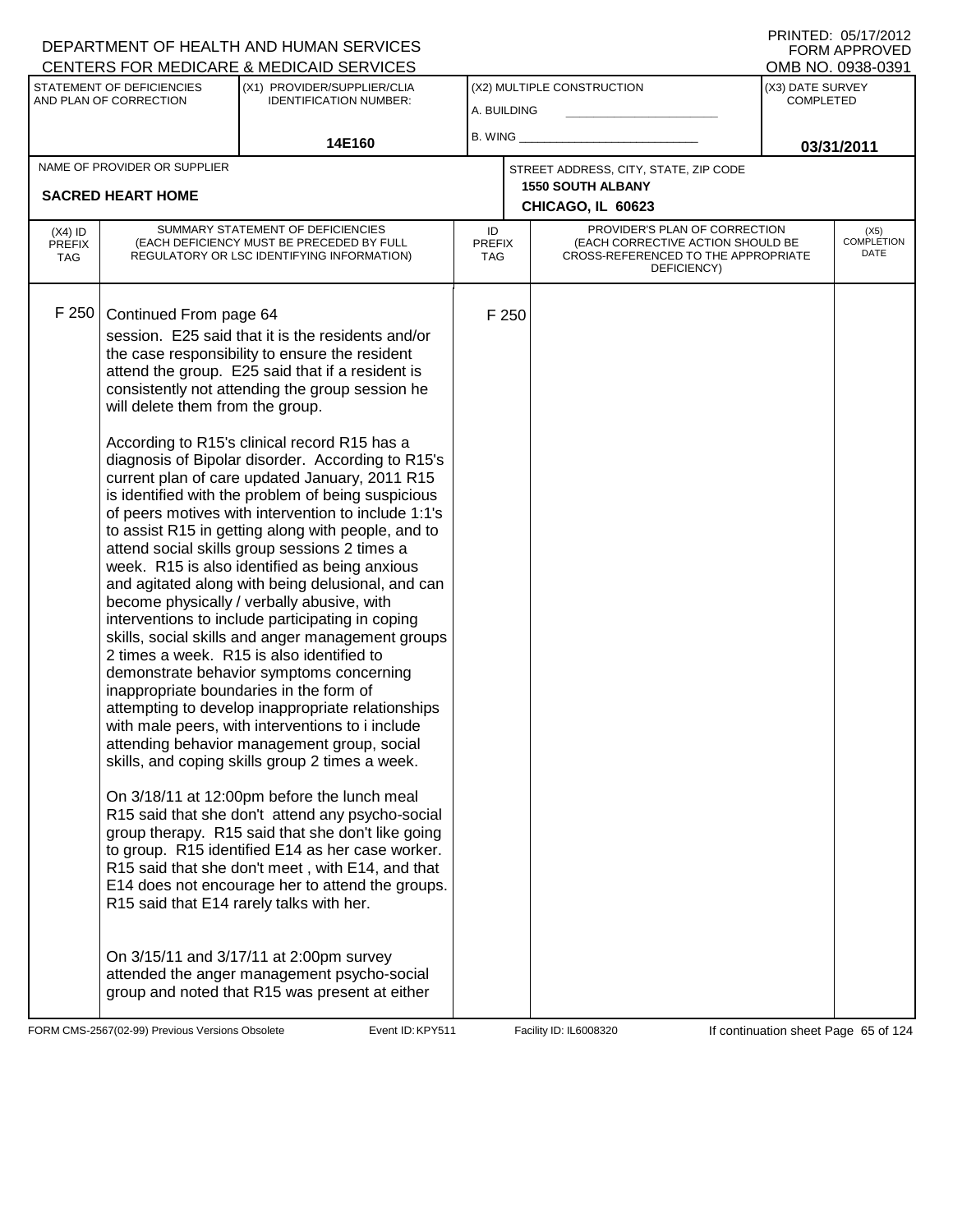| CENTERS FOR MEDICARE & MEDICAID SERVICES                                                                            |                                                                                        |                                                                                                                                                                                                                                                                                                                                                                                                                                                                                                                                                                                                                                                                                                                                                                                                                                                                                                                                                                                                                                                                                                                                                                                                                                                                                                                                                                                                                                                                                                                                                                                                                                                                                                                                              |                     |                            |                                                                                                                          |            | OMB NO. 0938-0391                 |
|---------------------------------------------------------------------------------------------------------------------|----------------------------------------------------------------------------------------|----------------------------------------------------------------------------------------------------------------------------------------------------------------------------------------------------------------------------------------------------------------------------------------------------------------------------------------------------------------------------------------------------------------------------------------------------------------------------------------------------------------------------------------------------------------------------------------------------------------------------------------------------------------------------------------------------------------------------------------------------------------------------------------------------------------------------------------------------------------------------------------------------------------------------------------------------------------------------------------------------------------------------------------------------------------------------------------------------------------------------------------------------------------------------------------------------------------------------------------------------------------------------------------------------------------------------------------------------------------------------------------------------------------------------------------------------------------------------------------------------------------------------------------------------------------------------------------------------------------------------------------------------------------------------------------------------------------------------------------------|---------------------|----------------------------|--------------------------------------------------------------------------------------------------------------------------|------------|-----------------------------------|
| STATEMENT OF DEFICIENCIES<br>(X1) PROVIDER/SUPPLIER/CLIA<br>AND PLAN OF CORRECTION<br><b>IDENTIFICATION NUMBER:</b> |                                                                                        |                                                                                                                                                                                                                                                                                                                                                                                                                                                                                                                                                                                                                                                                                                                                                                                                                                                                                                                                                                                                                                                                                                                                                                                                                                                                                                                                                                                                                                                                                                                                                                                                                                                                                                                                              |                     | (X2) MULTIPLE CONSTRUCTION | (X3) DATE SURVEY<br><b>COMPLETED</b>                                                                                     |            |                                   |
|                                                                                                                     | 14E160                                                                                 |                                                                                                                                                                                                                                                                                                                                                                                                                                                                                                                                                                                                                                                                                                                                                                                                                                                                                                                                                                                                                                                                                                                                                                                                                                                                                                                                                                                                                                                                                                                                                                                                                                                                                                                                              | A. BUILDING         |                            |                                                                                                                          | 03/31/2011 |                                   |
|                                                                                                                     |                                                                                        |                                                                                                                                                                                                                                                                                                                                                                                                                                                                                                                                                                                                                                                                                                                                                                                                                                                                                                                                                                                                                                                                                                                                                                                                                                                                                                                                                                                                                                                                                                                                                                                                                                                                                                                                              | $B.$ WING $\_$      |                            |                                                                                                                          |            |                                   |
|                                                                                                                     | NAME OF PROVIDER OR SUPPLIER                                                           |                                                                                                                                                                                                                                                                                                                                                                                                                                                                                                                                                                                                                                                                                                                                                                                                                                                                                                                                                                                                                                                                                                                                                                                                                                                                                                                                                                                                                                                                                                                                                                                                                                                                                                                                              |                     |                            | STREET ADDRESS, CITY, STATE, ZIP CODE                                                                                    |            |                                   |
|                                                                                                                     | <b>SACRED HEART HOME</b>                                                               |                                                                                                                                                                                                                                                                                                                                                                                                                                                                                                                                                                                                                                                                                                                                                                                                                                                                                                                                                                                                                                                                                                                                                                                                                                                                                                                                                                                                                                                                                                                                                                                                                                                                                                                                              |                     |                            | <b>1550 SOUTH ALBANY</b>                                                                                                 |            |                                   |
|                                                                                                                     |                                                                                        |                                                                                                                                                                                                                                                                                                                                                                                                                                                                                                                                                                                                                                                                                                                                                                                                                                                                                                                                                                                                                                                                                                                                                                                                                                                                                                                                                                                                                                                                                                                                                                                                                                                                                                                                              |                     |                            | CHICAGO, IL 60623                                                                                                        |            |                                   |
| $(X4)$ ID<br><b>PREFIX</b><br><b>TAG</b>                                                                            |                                                                                        | SUMMARY STATEMENT OF DEFICIENCIES<br>(EACH DEFICIENCY MUST BE PRECEDED BY FULL<br>REGULATORY OR LSC IDENTIFYING INFORMATION)                                                                                                                                                                                                                                                                                                                                                                                                                                                                                                                                                                                                                                                                                                                                                                                                                                                                                                                                                                                                                                                                                                                                                                                                                                                                                                                                                                                                                                                                                                                                                                                                                 | ID<br>PREFIX<br>TAG |                            | PROVIDER'S PLAN OF CORRECTION<br>(EACH CORRECTIVE ACTION SHOULD BE<br>CROSS-REFERENCED TO THE APPROPRIATE<br>DEFICIENCY) |            | (X5)<br><b>COMPLETION</b><br>DATE |
| F 250                                                                                                               | Continued From page 65<br>name is on the roster.<br>group he encourages her to attend. | session. On 3/17/11 E25 (group leader), said<br>that R15 don't attend the group even though her<br>On 3/18/11 at E14 (social service case worker),<br>said that R15 is currently on his caseload,<br>identified R15 as having behavior of accusatory,<br>physically / verbally aggressive at times E14<br>said that R15 has been assessed and enrolled in<br>psycho-social group therapy to include, coping<br>skills, anger management, social skills, and<br>behavior management skill group. E14 said that<br>he was aware that R15 don't attend the<br>psycho-social group, but said that R15 becomes<br>excitable at times in groups and may not do well.<br>E14 was asked what was the next plan of care for<br>R15 when excitable, and E14 said that he provide<br>1:1 therapy with R15. E14 said that the 1:1<br>therapy he provides is not documented, it is<br>informal. E14 was asked how does he measure<br>the outcomes of the therapy, E14 said it is<br>measured in the psycho-social group R15<br>attends. E14 said that he was aware of the<br>facility's one on one session progress notes. E14<br>was asked if the facility has behavior contracts<br>E14 responded yes. E14 was asked what was<br>the consequences for not attending psycho-social<br>group therapy, and E14 said none. E14 denied<br>that R15 was on any type of behavior contracts<br>for not following facility's protocol. E14 said that if<br>R15 don't attend the schedule psycho-social<br>According to R16's clinical record R16 has a<br>diagnosis of Bipolar disorder, and Depression.<br>According to R16's current care plan R16 is<br>identified with moderate intense anger issues,<br>related to paranoid delusions, R16 is identified in |                     | F 250                      |                                                                                                                          |            |                                   |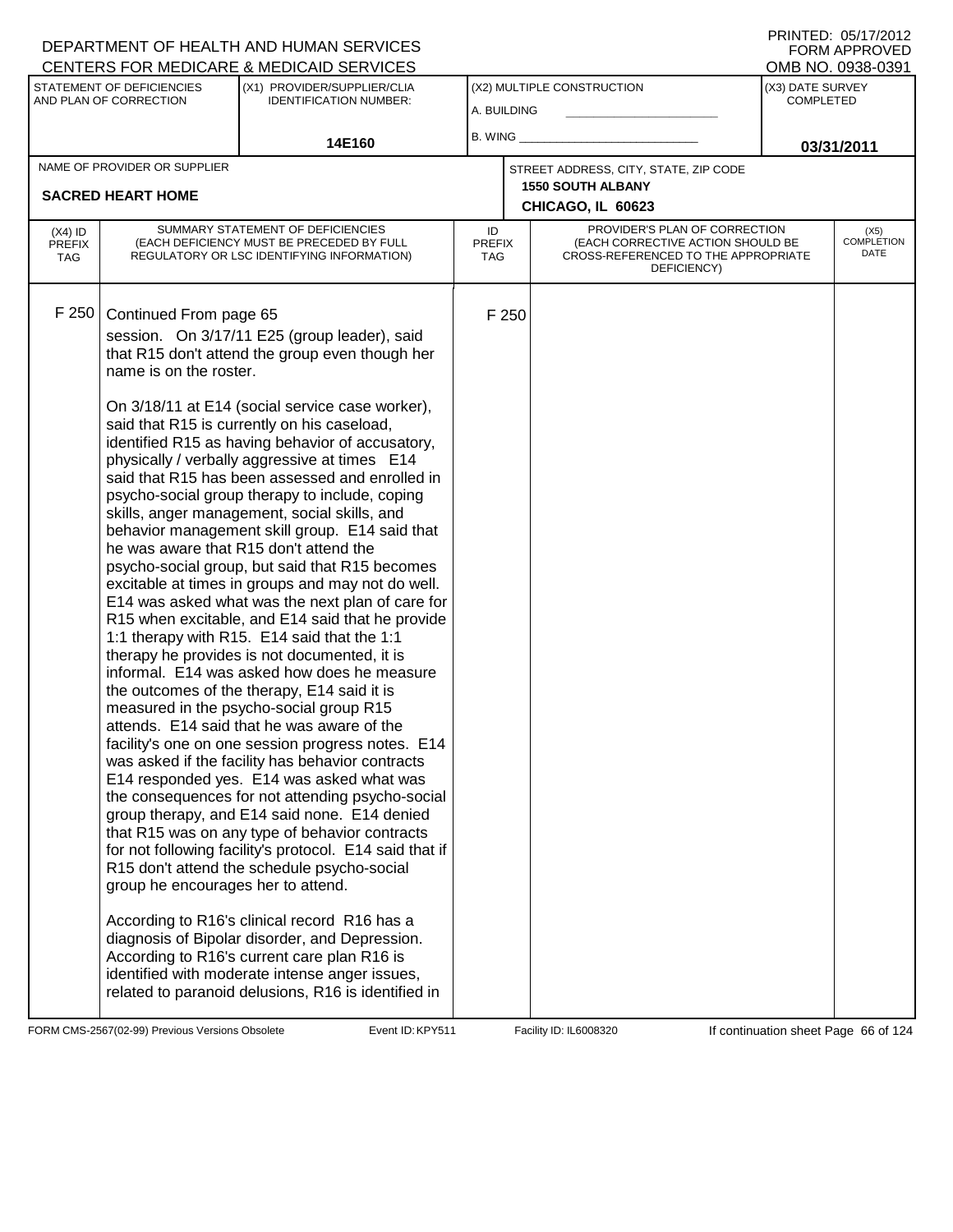|                                                                                                                     |                                                                                               | CENTERS FOR MEDICARE & MEDICAID SERVICES                                                                                                                                                                                                                                                                                                                                                                                                                                                                                                                                                                                                                                                                                                                                                                                                                                                                                                                                                                                                                                                                                                                                                                                                                                                                                                                                                                                                                                                                                                                                                                                                                                                                |                                   |       |                                                                                                                          |  | OMB NO. 0938-0391                 |
|---------------------------------------------------------------------------------------------------------------------|-----------------------------------------------------------------------------------------------|---------------------------------------------------------------------------------------------------------------------------------------------------------------------------------------------------------------------------------------------------------------------------------------------------------------------------------------------------------------------------------------------------------------------------------------------------------------------------------------------------------------------------------------------------------------------------------------------------------------------------------------------------------------------------------------------------------------------------------------------------------------------------------------------------------------------------------------------------------------------------------------------------------------------------------------------------------------------------------------------------------------------------------------------------------------------------------------------------------------------------------------------------------------------------------------------------------------------------------------------------------------------------------------------------------------------------------------------------------------------------------------------------------------------------------------------------------------------------------------------------------------------------------------------------------------------------------------------------------------------------------------------------------------------------------------------------------|-----------------------------------|-------|--------------------------------------------------------------------------------------------------------------------------|--|-----------------------------------|
| STATEMENT OF DEFICIENCIES<br>(X1) PROVIDER/SUPPLIER/CLIA<br>AND PLAN OF CORRECTION<br><b>IDENTIFICATION NUMBER:</b> |                                                                                               | (X2) MULTIPLE CONSTRUCTION<br>A. BUILDING                                                                                                                                                                                                                                                                                                                                                                                                                                                                                                                                                                                                                                                                                                                                                                                                                                                                                                                                                                                                                                                                                                                                                                                                                                                                                                                                                                                                                                                                                                                                                                                                                                                               |                                   |       | (X3) DATE SURVEY<br><b>COMPLETED</b>                                                                                     |  |                                   |
| 14E160                                                                                                              |                                                                                               | <b>B. WING</b>                                                                                                                                                                                                                                                                                                                                                                                                                                                                                                                                                                                                                                                                                                                                                                                                                                                                                                                                                                                                                                                                                                                                                                                                                                                                                                                                                                                                                                                                                                                                                                                                                                                                                          |                                   |       | 03/31/2011                                                                                                               |  |                                   |
|                                                                                                                     | NAME OF PROVIDER OR SUPPLIER                                                                  |                                                                                                                                                                                                                                                                                                                                                                                                                                                                                                                                                                                                                                                                                                                                                                                                                                                                                                                                                                                                                                                                                                                                                                                                                                                                                                                                                                                                                                                                                                                                                                                                                                                                                                         |                                   |       | STREET ADDRESS, CITY, STATE, ZIP CODE                                                                                    |  |                                   |
|                                                                                                                     | <b>SACRED HEART HOME</b>                                                                      |                                                                                                                                                                                                                                                                                                                                                                                                                                                                                                                                                                                                                                                                                                                                                                                                                                                                                                                                                                                                                                                                                                                                                                                                                                                                                                                                                                                                                                                                                                                                                                                                                                                                                                         |                                   |       | <b>1550 SOUTH ALBANY</b><br>CHICAGO, IL 60623                                                                            |  |                                   |
| $(X4)$ ID<br><b>PREFIX</b><br><b>TAG</b>                                                                            |                                                                                               | SUMMARY STATEMENT OF DEFICIENCIES<br>(EACH DEFICIENCY MUST BE PRECEDED BY FULL<br>REGULATORY OR LSC IDENTIFYING INFORMATION)                                                                                                                                                                                                                                                                                                                                                                                                                                                                                                                                                                                                                                                                                                                                                                                                                                                                                                                                                                                                                                                                                                                                                                                                                                                                                                                                                                                                                                                                                                                                                                            | ID<br><b>PREFIX</b><br><b>TAG</b> |       | PROVIDER'S PLAN OF CORRECTION<br>(EACH CORRECTIVE ACTION SHOULD BE<br>CROSS-REFERENCED TO THE APPROPRIATE<br>DEFICIENCY) |  | (X5)<br><b>COMPLETION</b><br>DATE |
| F 250                                                                                                               | Continued From page 66<br>not attended any groups.<br>groups to include (social skills, anger | with poor listening skills which leads to R16 to<br>become verbally aggressive, with interventions to<br>include attending coping skills biweekly or 1:1<br>session for anxious behavior. R16 is also<br>assessed to have poor impulse control as it is<br>related to anger, with interventions to include<br>anger management 2 times a week, R16 is also<br>encouraged to role play socially appropriate<br>behavior in a group setting. R16 is also assessed<br>to make inappropriate remarks toward female<br>staff and residents, with intervention by social<br>service case worker 1:1 sessions to role play and<br>discuss socially/sexually appropriate behaviors.<br>On 3/18/11 at 12:45pm R16 said that he don't<br>attend any psycho-social groups, nor does he<br>meet with his case worker weekly. R16 identified<br>his social service case worker as E14. R16 said<br>that he normally speaks to E14 in passing.<br>According to the facility listing and roster of<br>psycho-social group R16 is enrolled in social<br>skills. A review of the last three months of<br>psycho-social group attendance sheets R16 has<br>On 3/18/11 at 1:15pm E14 (social service case<br>worker), said that R16 attends the psycho-social<br>management, coping skills). E14 was unable to<br>verbalize why R16 was not on the roster for anger<br>management, and coping skills psycho-social<br>group. E14 said that he was unaware that R16<br>hasn't been going to social skill psycho-social<br>group. E14 said that he don't attend the<br>psycho-social groups, and don't follow up to see<br>who if R16 attended the psycho-social group that<br>day. E14 said that when R16 has a behavior he |                                   | F 250 |                                                                                                                          |  |                                   |

FORM CMS-2567(02-99) Previous Versions Obsolete Event ID: KPY511 Facility ID: IL6008320 If continuation sheet Page 67 of 124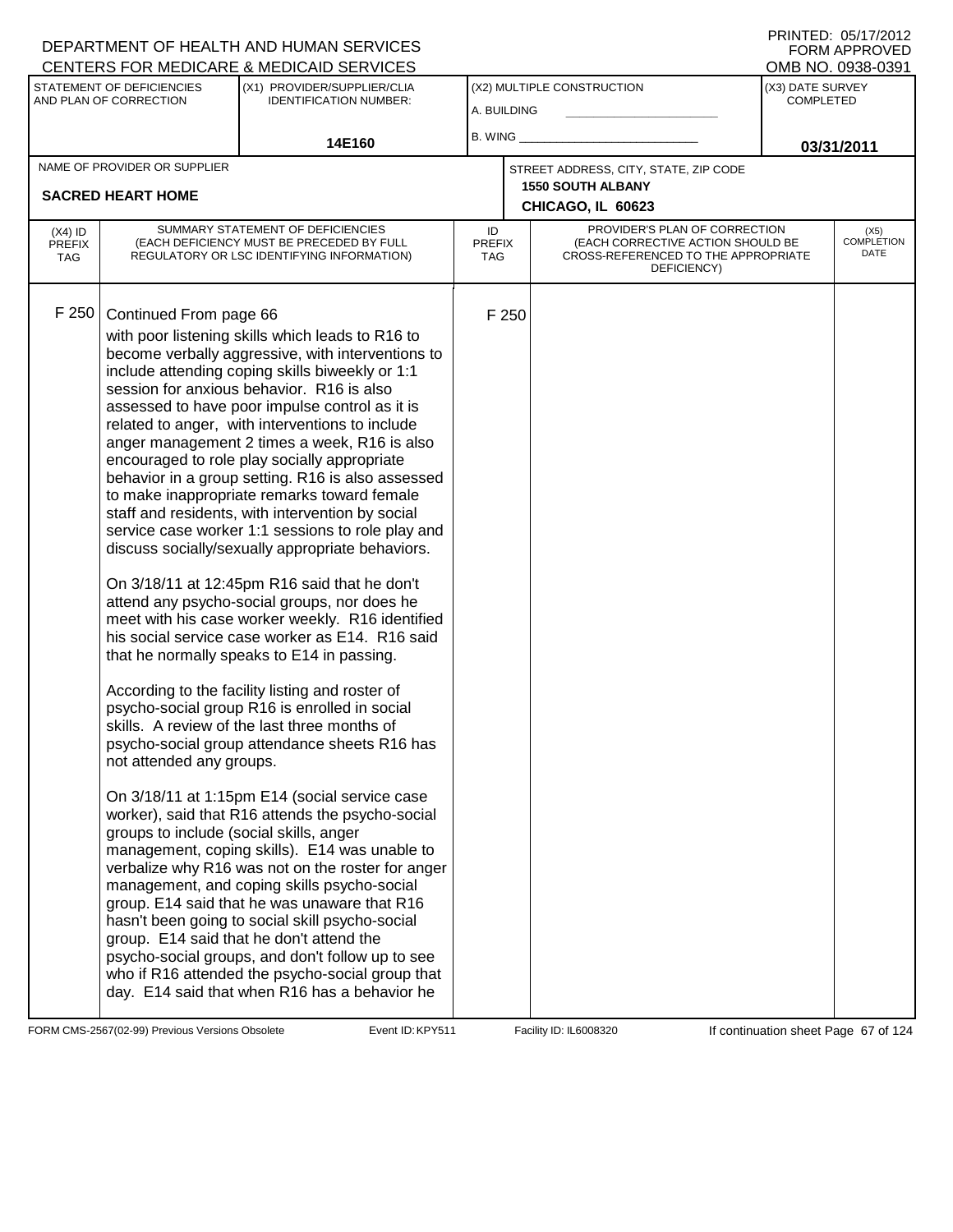### A. BUILDING (X1) PROVIDER/SUPPLIER/CLIA IDENTIFICATION NUMBER: STATEMENT OF DEFICIENCIES AND PLAN OF CORRECTION (X3) DATE SURVEY COMPLETED FORM APPROVED<br>OMB NO. 0938-0391 (X2) MULTIPLE CONSTRUCTION B. WING **\_\_\_\_\_\_\_\_\_\_\_\_\_\_\_\_\_\_\_\_\_\_** CENTERS FOR MEDICARE & MEDICAID SERVICES 14E160 **B. WING CONSUMING (2011 03/31/2011 CHICAGO, IL 60623** NAME OF PROVIDER OR SUPPLIER STREET ADDRESS, CITY, STATE, ZIP CODE **SACRED HEART HOME 1550 SOUTH ALBANY** PROVIDER'S PLAN OF CORRECTION (EACH CORRECTIVE ACTION SHOULD BE CROSS-REFERENCED TO THE APPROPRIATE DEFICIENCY) (X5) COMPLETION DATE ID PREFIX TAG (X4) ID PREFIX TAG SUMMARY STATEMENT OF DEFICIENCIES (EACH DEFICIENCY MUST BE PRECEDED BY FULL REGULATORY OR LSC IDENTIFYING INFORMATION) F 250 Continued From page 67 F 250 will provide an informal 1:1 session , E14 said that the informal sessions are not documented. According to R16's clinical record last documented 1:1 session was noted 2/28/11. The reviewed 1:1 sessions provided descriptions of R16's behaviors, but failed to provide therapeutic interventions. F 253 483.15(h)(2) HOUSEKEEPING & MAINTENANCE SERVICES The facility must provide housekeeping and maintenance services necessary to maintain a sanitary, orderly, and comfortable interior. This REQUIREMENT is not met as evidenced by:  $F$  253  $5/1/11$  Based on observation, and interview, the facility failed to provide housekeeping and maintenance services necessary to maintain a sanitary, and comfortable interior, and failed to maintain a clean and sanitary environment. Findings Include: 1. On 3-15-11, and 3-16-11, room 340 bathroom, noted lighted mirror was missing 1 vertical light. 2. 1st floor Men's bathroom, noted on 3-15-11 and 3-16-11, the sink does not have available paper towels for proper hand hygiene. Random observation of 10 residents entering the bathroom indicated that all 10 immediately left the bathroom without attempting handwashing. On 3-16-11 at 4:30pm, during the Daily Status Meeting, the facility was informed of the observation.

FORM CMS-2567(02-99) Previous Versions Obsolete **KRYS11** Event ID: KPY511 Facility ID: IL6008320 If continuation sheet Page 68 of 124

DEPARTMENT OF HEALTH AND HUMAN SERVICES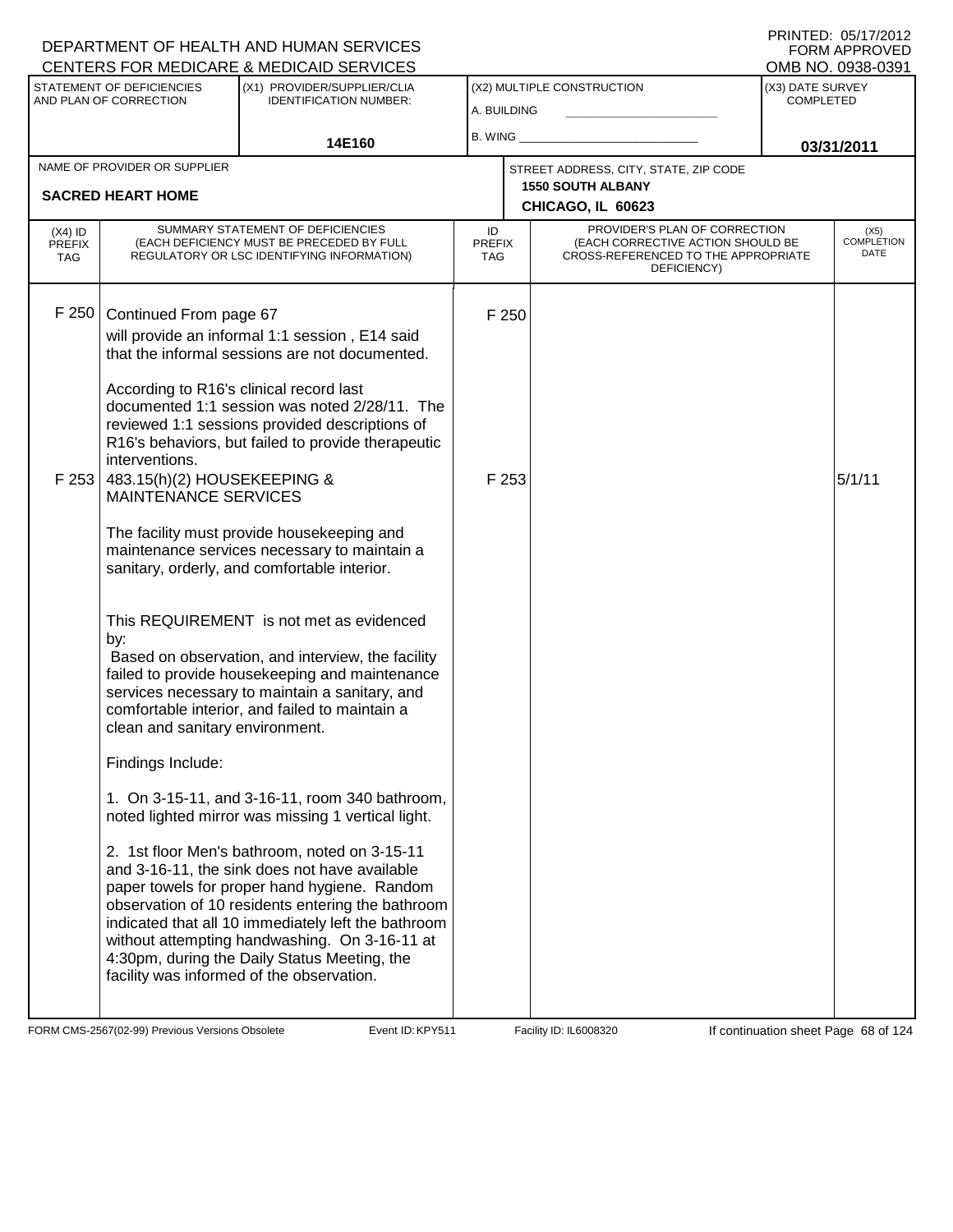|                                                          | STATEMENT OF DEFICIENCIES<br>AND PLAN OF CORRECTION                                                                                         | 0 LITTLING TON IMEDIORINE & MEDIORID OLITTIOLO<br>(X1) PROVIDER/SUPPLIER/CLIA<br><b>IDENTIFICATION NUMBER:</b>                                                                                                                                                                                                                                                                                                                                                                                                                                                                                                                                                                                                                                                                                                                                                                                                                                                                                                                                                                                                                                                                                                                                                                       | A. BUILDING                |                                                                                        | (X2) MULTIPLE CONSTRUCTION                                                                                               | (X3) DATE SURVEY<br><b>COMPLETED</b> |                                   |
|----------------------------------------------------------|---------------------------------------------------------------------------------------------------------------------------------------------|--------------------------------------------------------------------------------------------------------------------------------------------------------------------------------------------------------------------------------------------------------------------------------------------------------------------------------------------------------------------------------------------------------------------------------------------------------------------------------------------------------------------------------------------------------------------------------------------------------------------------------------------------------------------------------------------------------------------------------------------------------------------------------------------------------------------------------------------------------------------------------------------------------------------------------------------------------------------------------------------------------------------------------------------------------------------------------------------------------------------------------------------------------------------------------------------------------------------------------------------------------------------------------------|----------------------------|----------------------------------------------------------------------------------------|--------------------------------------------------------------------------------------------------------------------------|--------------------------------------|-----------------------------------|
|                                                          |                                                                                                                                             | 14E160                                                                                                                                                                                                                                                                                                                                                                                                                                                                                                                                                                                                                                                                                                                                                                                                                                                                                                                                                                                                                                                                                                                                                                                                                                                                               | B. WING                    |                                                                                        |                                                                                                                          | 03/31/2011                           |                                   |
| NAME OF PROVIDER OR SUPPLIER<br><b>SACRED HEART HOME</b> |                                                                                                                                             |                                                                                                                                                                                                                                                                                                                                                                                                                                                                                                                                                                                                                                                                                                                                                                                                                                                                                                                                                                                                                                                                                                                                                                                                                                                                                      |                            | STREET ADDRESS, CITY, STATE, ZIP CODE<br><b>1550 SOUTH ALBANY</b><br>CHICAGO, IL 60623 |                                                                                                                          |                                      |                                   |
| $(X4)$ ID<br><b>PREFIX</b><br>TAG                        |                                                                                                                                             | SUMMARY STATEMENT OF DEFICIENCIES<br>(EACH DEFICIENCY MUST BE PRECEDED BY FULL<br>REGULATORY OR LSC IDENTIFYING INFORMATION)                                                                                                                                                                                                                                                                                                                                                                                                                                                                                                                                                                                                                                                                                                                                                                                                                                                                                                                                                                                                                                                                                                                                                         | ID<br><b>PREFIX</b><br>TAG |                                                                                        | PROVIDER'S PLAN OF CORRECTION<br>(EACH CORRECTIVE ACTION SHOULD BE<br>CROSS-REFERENCED TO THE APPROPRIATE<br>DEFICIENCY) |                                      | (X5)<br><b>COMPLETION</b><br>DATE |
| F253                                                     | Continued From page 68<br>11:20am:<br>building.<br>Styrofoam cups flying in the wind.<br>belongings that are in the hospital.<br>condition. | 3)) During the initial tour of the facility on 3/15/11<br>at 8:45 AM, it was observed that the toilet in the<br>men's bathroom on unit 3 was backed up and<br>was near overflowing with fecal material.<br>An unidentified nurse aide stated when<br>interviewed at that time that the toilet did not<br>appear to be backed up earlier that morning but<br>she would call maintenance to repair the toilet.<br>4) 3/17/11, the following observations were<br>made during the environmental tour of the facility<br>with E37 (Maintenance Director) and E38<br>(Housekeeping Supervisor) that started at<br>-An accumulation of garbage and debris in the<br>outside stairwells and surrounding grounds of the<br>-An odor of decaying garbage and debris was<br>observed in the outside generator area.<br>-The outside smoking area was littered with<br>-Sump pump located in the laundry room had an<br>odor because it did not have a proper cover. The<br>laundry room is used to store resident personal<br>-Blinds in the first floor dining room, are in poor<br>-Snack shop refrigerator is used to refrigerate<br>soda pop for the residents. An accumulation of<br>dirt and debris was observed in the bottom of the<br>refrigerator. Also, there was no thermometer in |                            | F 253                                                                                  |                                                                                                                          |                                      |                                   |

FORM CMS-2567(02-99) Previous Versions Obsolete **KRY511** Event ID: KPY511 Facility ID: IL6008320 If continuation sheet Page 69 of 124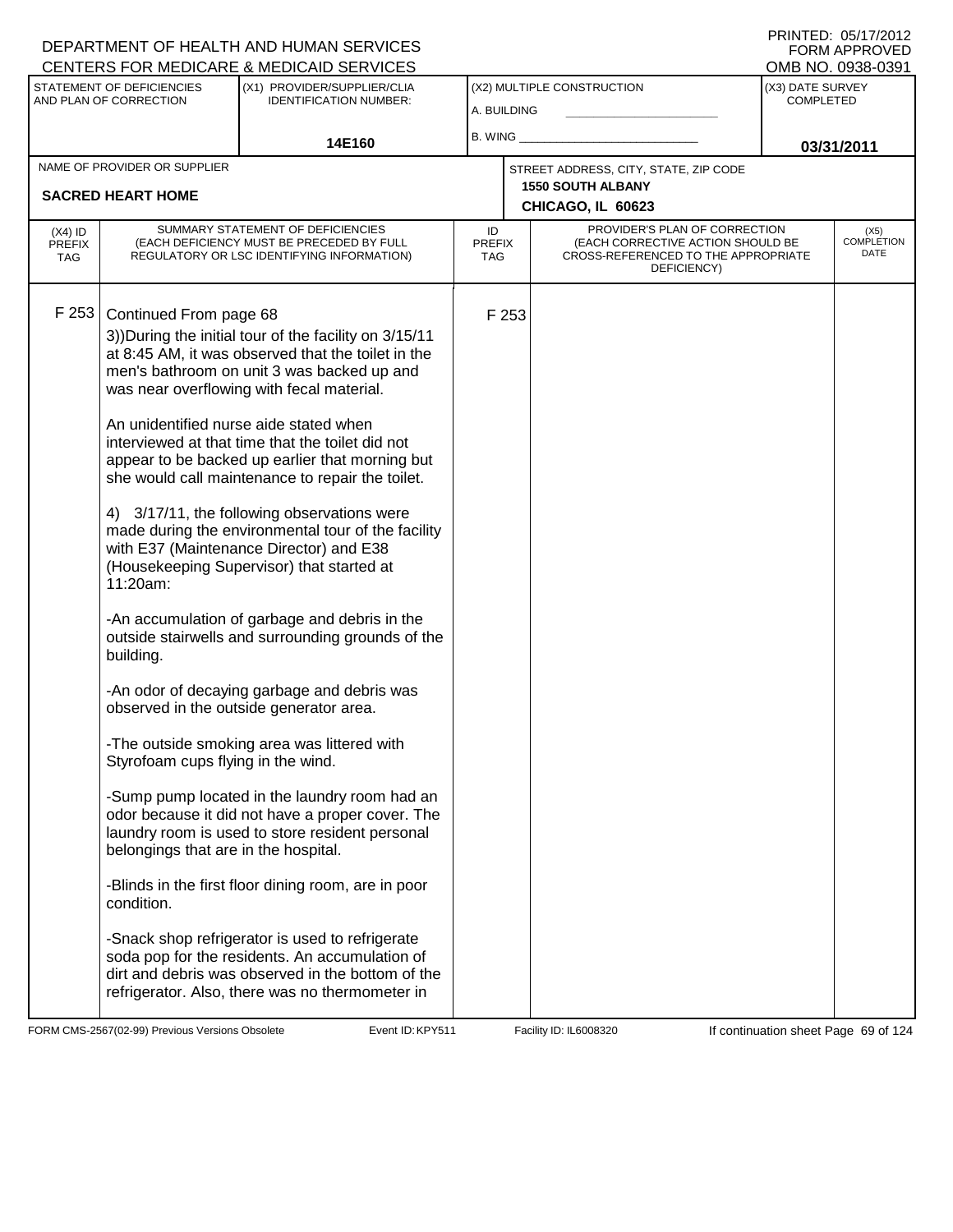#### A. BUILDING (X1) PROVIDER/SUPPLIER/CLIA IDENTIFICATION NUMBER: STATEMENT OF DEFICIENCIES AND PLAN OF CORRECTION (X3) DATE SURVEY COMPLETED FORM APPROVED<br>OMB NO. 0938-0391 (X2) MULTIPLE CONSTRUCTION B. WING **\_\_\_\_\_\_\_\_\_\_\_\_\_\_\_\_\_\_\_\_\_\_** CENTERS FOR MEDICARE & MEDICAID SERVICES 14E160 **B. WING CONSUMING (2011 03/31/2011 CHICAGO, IL 60623** NAME OF PROVIDER OR SUPPLIER STREET ADDRESS, CITY, STATE, ZIP CODE **SACRED HEART HOME 1550 SOUTH ALBANY** PROVIDER'S PLAN OF CORRECTION (EACH CORRECTIVE ACTION SHOULD BE CROSS-REFERENCED TO THE APPROPRIATE DEFICIENCY) (X5) COMPLETION DATE ID PREFIX TAG (X4) ID PREFIX TAG SUMMARY STATEMENT OF DEFICIENCIES (EACH DEFICIENCY MUST BE PRECEDED BY FULL REGULATORY OR LSC IDENTIFYING INFORMATION) F 253 Continued From page 69 F 253 the unit. -The laminate counter top in the snack was in poor condition. Large section was missing. F 272 483.20(b)(1) COMPREHENSIVE ASSESSMENTS The facility must conduct initially and periodically a comprehensive, accurate, standardized reproducible assessment of each resident's functional capacity. A facility must make a comprehensive assessment of a resident's needs, using the resident assessment instrument (RAI) specified by the State. The assessment must include at least the following: Identification and demographic information; Customary routine; Cognitive patterns; Communication; Vision; Mood and behavior patterns; Psychosocial well-being; Physical functioning and structural problems; Continence; Disease diagnosis and health conditions; Dental and nutritional status; Skin conditions; Activity pursuit; Medications; Special treatments and procedures; Discharge potential; Documentation of summary information regarding the additional assessment performed on the care areas triggered by the completion of the Minimum Data Set (MDS); and Documentation of participation in assessment.  $F$  272  $5/1/11$

FORM CMS-2567(02-99) Previous Versions Obsolete **KRY511** Event ID: KPY511 Facility ID: IL6008320 If continuation sheet Page 70 of 124

DEPARTMENT OF HEALTH AND HUMAN SERVICES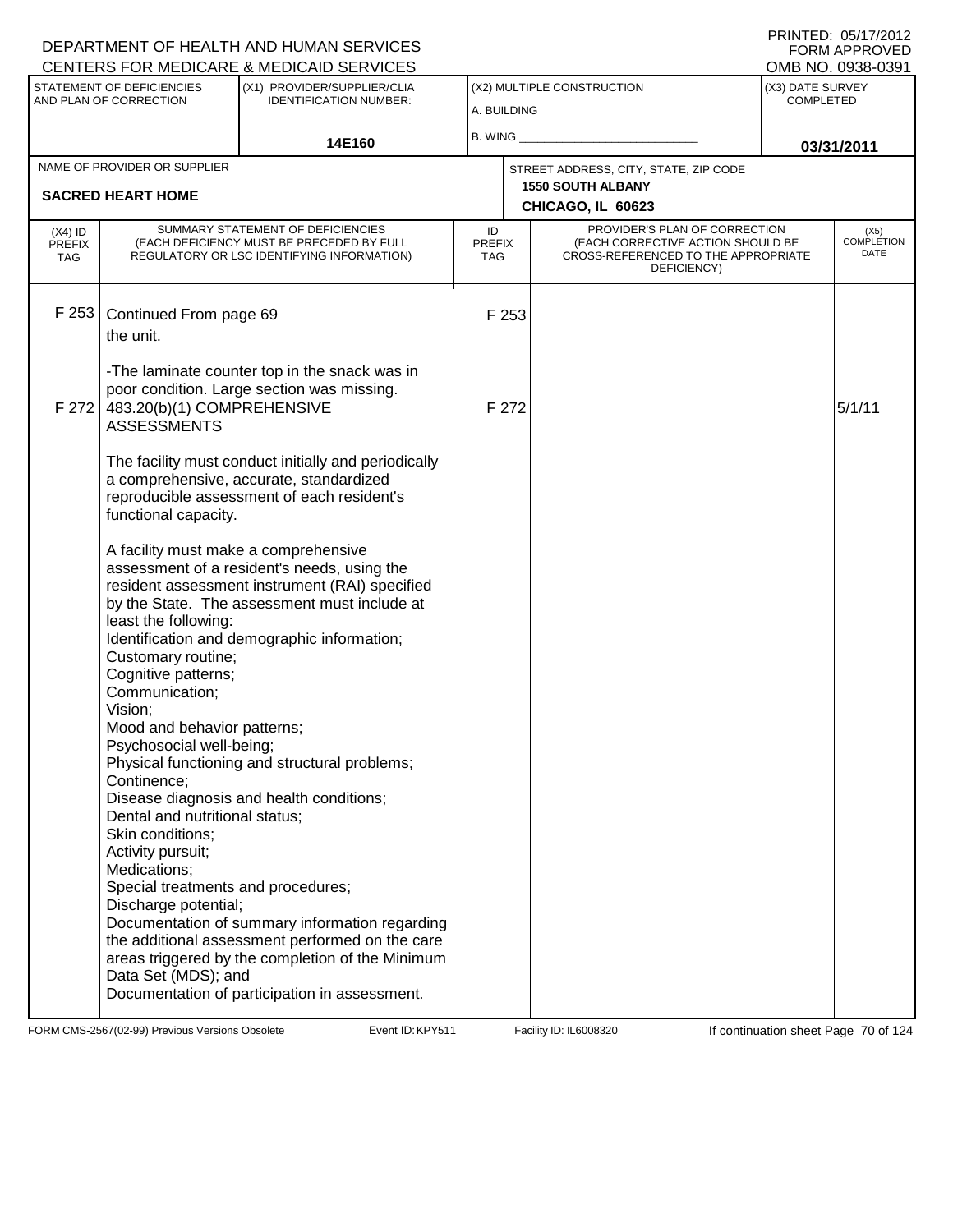|                                          |                                                                                                                                        | DEPARTMENT OF HEALTH AND HUMAN SERVICES<br>CENTERS FOR MEDICARE & MEDICAID SERVICES                                                                                                                                                                                                                                                                                                                                                                                                                                                                                                                                                                                                                                                                                                                                                                                               |                                   |                                                                                                                          |                                      | FORM APPROVED<br>OMB NO. 0938-0391 |
|------------------------------------------|----------------------------------------------------------------------------------------------------------------------------------------|-----------------------------------------------------------------------------------------------------------------------------------------------------------------------------------------------------------------------------------------------------------------------------------------------------------------------------------------------------------------------------------------------------------------------------------------------------------------------------------------------------------------------------------------------------------------------------------------------------------------------------------------------------------------------------------------------------------------------------------------------------------------------------------------------------------------------------------------------------------------------------------|-----------------------------------|--------------------------------------------------------------------------------------------------------------------------|--------------------------------------|------------------------------------|
|                                          | STATEMENT OF DEFICIENCIES<br>AND PLAN OF CORRECTION                                                                                    | (X1) PROVIDER/SUPPLIER/CLIA<br><b>IDENTIFICATION NUMBER:</b>                                                                                                                                                                                                                                                                                                                                                                                                                                                                                                                                                                                                                                                                                                                                                                                                                      | A. BUILDING                       | (X2) MULTIPLE CONSTRUCTION                                                                                               | (X3) DATE SURVEY<br><b>COMPLETED</b> |                                    |
|                                          |                                                                                                                                        | 14E160                                                                                                                                                                                                                                                                                                                                                                                                                                                                                                                                                                                                                                                                                                                                                                                                                                                                            | B. WING                           |                                                                                                                          |                                      | 03/31/2011                         |
|                                          | NAME OF PROVIDER OR SUPPLIER                                                                                                           |                                                                                                                                                                                                                                                                                                                                                                                                                                                                                                                                                                                                                                                                                                                                                                                                                                                                                   |                                   | STREET ADDRESS, CITY, STATE, ZIP CODE                                                                                    |                                      |                                    |
|                                          | <b>SACRED HEART HOME</b>                                                                                                               |                                                                                                                                                                                                                                                                                                                                                                                                                                                                                                                                                                                                                                                                                                                                                                                                                                                                                   |                                   | <b>1550 SOUTH ALBANY</b><br>CHICAGO, IL 60623                                                                            |                                      |                                    |
| $(X4)$ ID<br><b>PREFIX</b><br><b>TAG</b> |                                                                                                                                        | SUMMARY STATEMENT OF DEFICIENCIES<br>(EACH DEFICIENCY MUST BE PRECEDED BY FULL<br>REGULATORY OR LSC IDENTIFYING INFORMATION)                                                                                                                                                                                                                                                                                                                                                                                                                                                                                                                                                                                                                                                                                                                                                      | ID<br><b>PREFIX</b><br><b>TAG</b> | PROVIDER'S PLAN OF CORRECTION<br>(EACH CORRECTIVE ACTION SHOULD BE<br>CROSS-REFERENCED TO THE APPROPRIATE<br>DEFICIENCY) |                                      | (X5)<br><b>COMPLETION</b><br>DATE  |
| F 272                                    | Continued From page 70                                                                                                                 |                                                                                                                                                                                                                                                                                                                                                                                                                                                                                                                                                                                                                                                                                                                                                                                                                                                                                   | F 272                             |                                                                                                                          |                                      |                                    |
| F 276                                    | by:<br>Sub-part S sampled residents.<br>Findings include:<br>$3/18/11$ .<br><b>LEAST EVERY 3 MONTHS</b><br>once every 3 months.<br>by: | This REQUIREMENT is not met as evidenced<br>Based on interview and record review, the facility<br>failed to include psychiatric evaluation in the<br>Comprehensive Assessment for 1 (R17) of 24<br>R17 facesheet documents admission date of<br>2/8/11. R17 has Bipolar Affective Disorder.<br>On 3/17/11 E14 (Psychosocial Rehabilitation<br>Counselor for R17) stated, "He (R17) is Subpart<br>S. I don 't see psychiatrist evaluation."<br>Facility was advised of lack of psychiatrist<br>evaluation during daily status meeting on<br>483.20(c) QUARTERLY ASSESSMENT AT<br>A facility must assess a resident using the<br>quarterly review instrument specified by the State<br>and approved by CMS not less frequently than<br>This REQUIREMENT is not met as evidenced<br>Based on interview and record review, the facility<br>failed to ensure completion of Psychiatric | F 276                             |                                                                                                                          |                                      | 5/1/11                             |

FORM CMS-2567(02-99) Previous Versions Obsolete Event ID: KPY511 Facility ID: IL6008320 If continuation sheet Page 71 of 124

DEPARTMENT OF HEALTH AND HUMAN SERVICES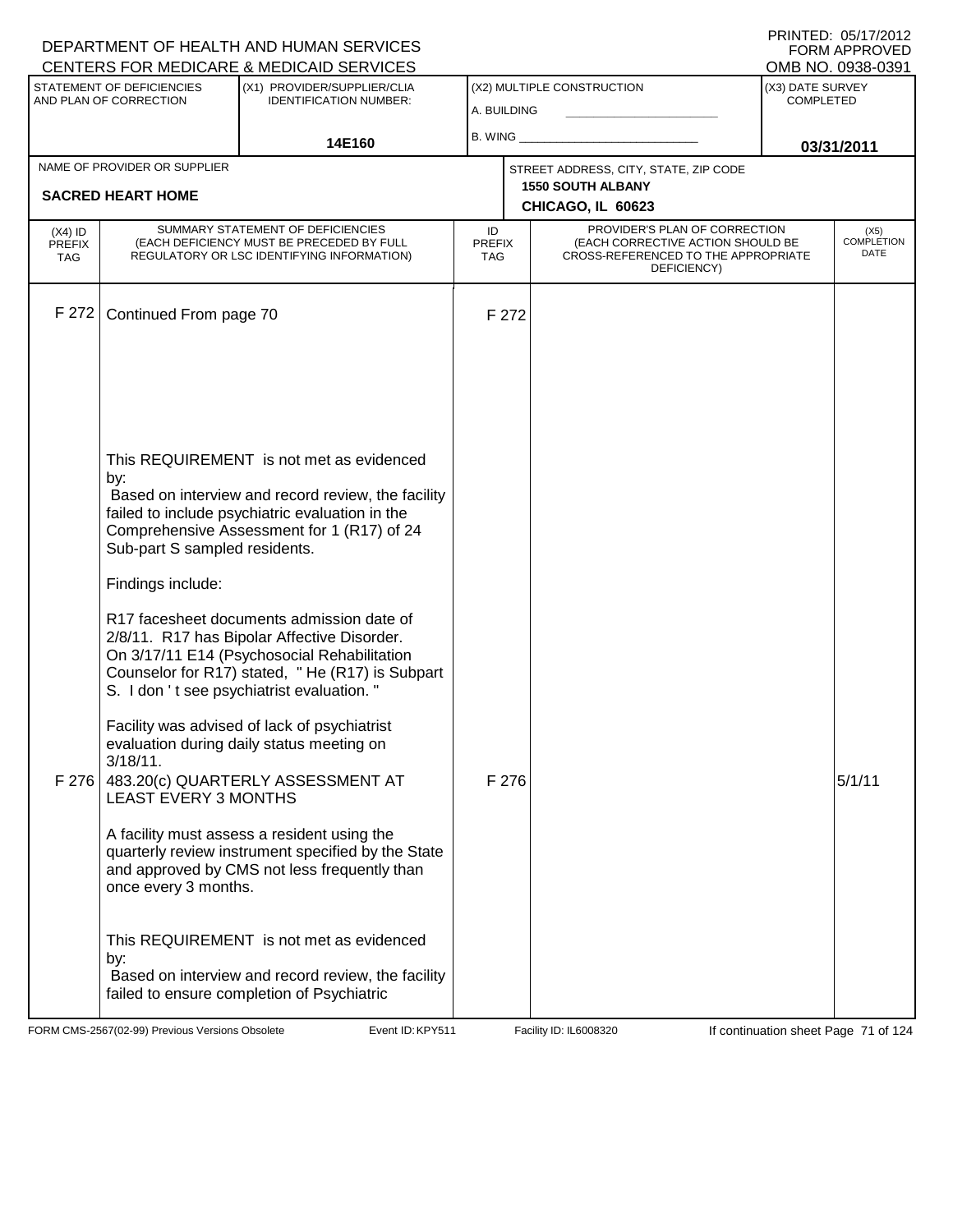| CENTERS FOR MEDICARE & MEDICAID SERVICES                 |                                                                                                                                                                                                                                                                                                                          |                                                                                                                                                                                                                                                                                                                                                                                                                                                                                                                                                                                                                                                                                                                                            |                            |                            |                                                                                                                          |                  | OMB NO. 0938-0391                 |
|----------------------------------------------------------|--------------------------------------------------------------------------------------------------------------------------------------------------------------------------------------------------------------------------------------------------------------------------------------------------------------------------|--------------------------------------------------------------------------------------------------------------------------------------------------------------------------------------------------------------------------------------------------------------------------------------------------------------------------------------------------------------------------------------------------------------------------------------------------------------------------------------------------------------------------------------------------------------------------------------------------------------------------------------------------------------------------------------------------------------------------------------------|----------------------------|----------------------------|--------------------------------------------------------------------------------------------------------------------------|------------------|-----------------------------------|
| STATEMENT OF DEFICIENCIES<br>(X1) PROVIDER/SUPPLIER/CLIA |                                                                                                                                                                                                                                                                                                                          |                                                                                                                                                                                                                                                                                                                                                                                                                                                                                                                                                                                                                                                                                                                                            |                            | (X2) MULTIPLE CONSTRUCTION | (X3) DATE SURVEY                                                                                                         |                  |                                   |
|                                                          | AND PLAN OF CORRECTION                                                                                                                                                                                                                                                                                                   | <b>IDENTIFICATION NUMBER:</b>                                                                                                                                                                                                                                                                                                                                                                                                                                                                                                                                                                                                                                                                                                              | A. BUILDING                |                            |                                                                                                                          | <b>COMPLETED</b> |                                   |
| 14E160                                                   |                                                                                                                                                                                                                                                                                                                          | B. WING                                                                                                                                                                                                                                                                                                                                                                                                                                                                                                                                                                                                                                                                                                                                    |                            |                            |                                                                                                                          |                  |                                   |
|                                                          | NAME OF PROVIDER OR SUPPLIER                                                                                                                                                                                                                                                                                             |                                                                                                                                                                                                                                                                                                                                                                                                                                                                                                                                                                                                                                                                                                                                            |                            |                            |                                                                                                                          |                  | 03/31/2011                        |
|                                                          |                                                                                                                                                                                                                                                                                                                          |                                                                                                                                                                                                                                                                                                                                                                                                                                                                                                                                                                                                                                                                                                                                            |                            |                            | STREET ADDRESS, CITY, STATE, ZIP CODE<br><b>1550 SOUTH ALBANY</b>                                                        |                  |                                   |
|                                                          | <b>SACRED HEART HOME</b>                                                                                                                                                                                                                                                                                                 |                                                                                                                                                                                                                                                                                                                                                                                                                                                                                                                                                                                                                                                                                                                                            |                            |                            | CHICAGO, IL 60623                                                                                                        |                  |                                   |
| $(X4)$ ID<br><b>PREFIX</b><br><b>TAG</b>                 |                                                                                                                                                                                                                                                                                                                          | SUMMARY STATEMENT OF DEFICIENCIES<br>(EACH DEFICIENCY MUST BE PRECEDED BY FULL<br>REGULATORY OR LSC IDENTIFYING INFORMATION)                                                                                                                                                                                                                                                                                                                                                                                                                                                                                                                                                                                                               | ID<br><b>PREFIX</b><br>TAG |                            | PROVIDER'S PLAN OF CORRECTION<br>(EACH CORRECTIVE ACTION SHOULD BE<br>CROSS-REFERENCED TO THE APPROPRIATE<br>DEFICIENCY) |                  | (X5)<br><b>COMPLETION</b><br>DATE |
| F 276                                                    | Continued From page 71<br>sampled residents in Subpart S.<br>Findings include:<br>summary was dated 10/13/2010.<br>rehabilitation counselor) for R4 stated,<br>Quarterly has been updated. "<br>during daily status on 3/17/11.<br>sampled residents in Subpart S.<br>Findings include:<br>summary was dated 10/13/2010. | <b>Rehabilitation Services Coordinator Quarterly</b><br>Progress Note Summary for 1 (R4) out of 24<br>Facility Quarterly psychosocial rehabilitation<br>Summary includes goals and evaluation of<br>progress toward goals. R4 last quarterly<br>On 3/16/11 at 1:00 pm E15 (psychosocial<br>"I'm here since January 14. I don't see<br>Facility was advised of lack of Quarterly update<br>Based on interview and record review, the facility<br>failed to ensure completion of Psychiatric<br><b>Rehabilitation Services Coordinator Quarterly</b><br>Progress Note Summary for 1 (R5) out of 24<br>Facility Quarterly psychosocial rehabilitation<br>Summary includes goals and evaluation of<br>progress toward goals. R5 last quarterly |                            | F 276                      |                                                                                                                          |                  |                                   |
|                                                          | rehabilitation counselor) for R5 stated,<br>Quarterly has been updated."                                                                                                                                                                                                                                                 | On 3/16/11 at 1:00 pm E15 (psychosocial<br>"I'm here since January 14. I don't see                                                                                                                                                                                                                                                                                                                                                                                                                                                                                                                                                                                                                                                         |                            |                            |                                                                                                                          |                  |                                   |
|                                                          |                                                                                                                                                                                                                                                                                                                          |                                                                                                                                                                                                                                                                                                                                                                                                                                                                                                                                                                                                                                                                                                                                            |                            |                            |                                                                                                                          |                  |                                   |

FORM CMS-2567(02-99) Previous Versions Obsolete Event ID: KPY511 Facility ID: IL6008320 If continuation sheet Page 72 of 124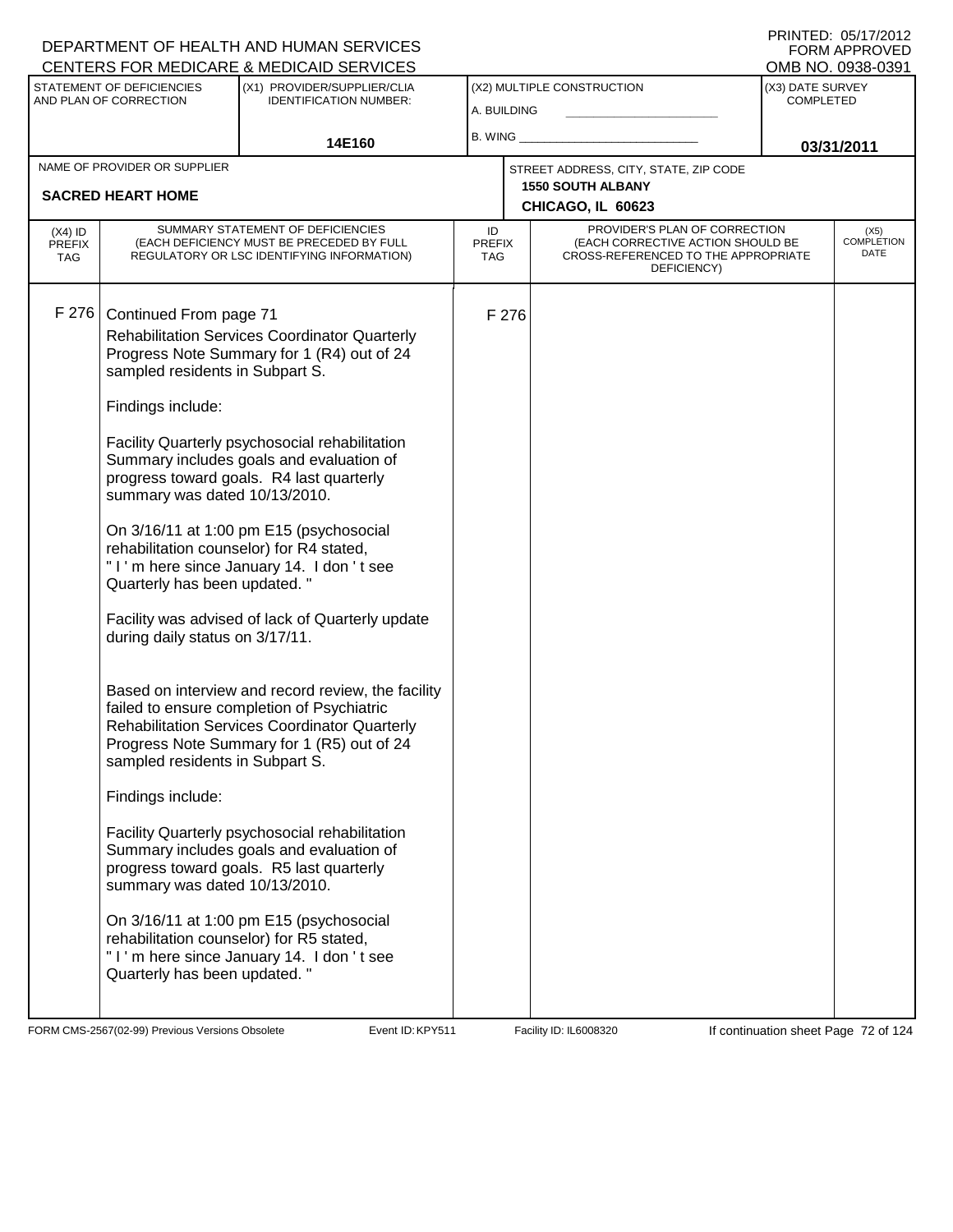#### A. BUILDING (X1) PROVIDER/SUPPLIER/CLIA IDENTIFICATION NUMBER: STATEMENT OF DEFICIENCIES AND PLAN OF CORRECTION (X3) DATE SURVEY COMPLETED (X2) MULTIPLE CONSTRUCTION B. WING **\_\_\_\_\_\_\_\_\_\_\_\_\_\_\_\_\_\_\_\_\_\_** CENTERS FOR MEDICARE & MEDICAID SERVICES 14E160 **B. WING CONSUMING (2011 03/31/2011 CHICAGO, IL 60623** NAME OF PROVIDER OR SUPPLIER STREET ADDRESS, CITY, STATE, ZIP CODE **SACRED HEART HOME 1550 SOUTH ALBANY** PROVIDER'S PLAN OF CORRECTION (EACH CORRECTIVE ACTION SHOULD BE CROSS-REFERENCED TO THE APPROPRIATE DEFICIENCY) (X5) COMPLETION DATE ID PREFIX TAG (X4) ID **PREFIX** TAG SUMMARY STATEMENT OF DEFICIENCIES (EACH DEFICIENCY MUST BE PRECEDED BY FULL REGULATORY OR LSC IDENTIFYING INFORMATION) F 276 Continued From page 72 F 276 Facility was advised of lack of Quarterly update during daily status on 3/17/11. F 278 483.20(g) - (j) ASSESSMENT ACCURACY/COORDINATION/CERTIFIED The assessment must accurately reflect the resident's status. A registered nurse must conduct or coordinate each assessment with the appropriate participation of health professionals. A registered nurse must sign and certify that the assessment is completed. Each individual who completes a portion of the assessment must sign and certify the accuracy of that portion of the assessment. Under Medicare and Medicaid, an individual who willfully and knowingly certifies a material and false statement in a resident assessment is subject to a civil money penalty of not more than \$1,000 for each assessment; or an individual who willfully and knowingly causes another individual to certify a material and false statement in a resident assessment is subject to a civil money penalty of not more than \$5,000 for each assessment. Clinical disagreement does not constitute a material and false statement. This REQUIREMENT is not met as evidenced by: F 278  $5/1/11$  Based on record review and interview the facility failed to ensure accuracy of the Minimum Data

FORM CMS-2567(02-99) Previous Versions Obsolete **KRYS11** Event ID: KPY511 Facility ID: IL6008320 If continuation sheet Page 73 of 124

DEPARTMENT OF HEALTH AND HUMAN SERVICES

PRINTED: 05/17/2012 FORM APPROVED<br>OMB NO. 0938-0391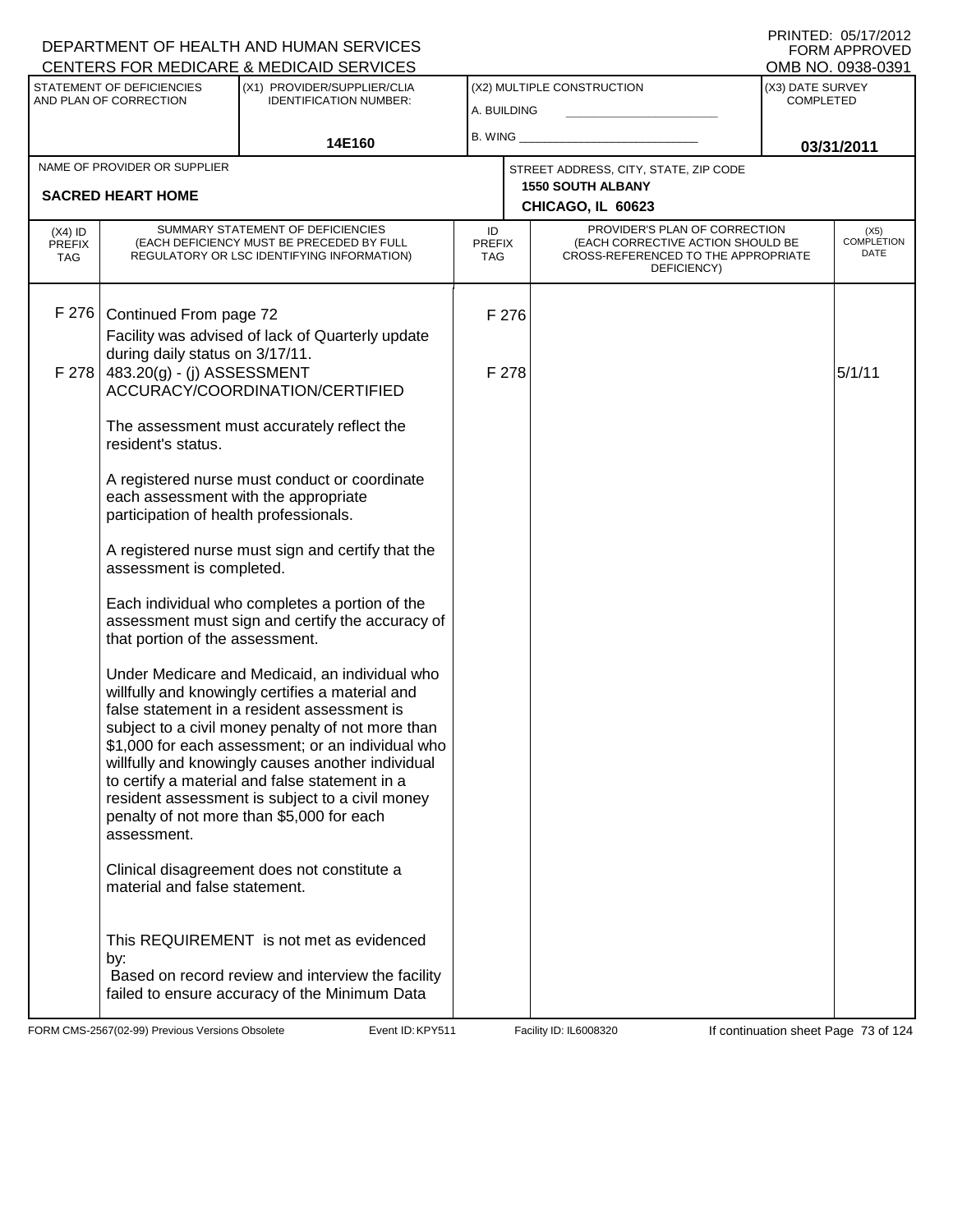|                                          |                                                                                                                                                                               | CENTERS FOR MEDICARE & MEDICAID SERVICES                                                                                                                                                                                                                                                                                                                                                                                                                                                                                                                                                                                                                                                                                                |                                   |       |                                                                                                                          |                                      | OMB NO. 0938-0391                 |
|------------------------------------------|-------------------------------------------------------------------------------------------------------------------------------------------------------------------------------|-----------------------------------------------------------------------------------------------------------------------------------------------------------------------------------------------------------------------------------------------------------------------------------------------------------------------------------------------------------------------------------------------------------------------------------------------------------------------------------------------------------------------------------------------------------------------------------------------------------------------------------------------------------------------------------------------------------------------------------------|-----------------------------------|-------|--------------------------------------------------------------------------------------------------------------------------|--------------------------------------|-----------------------------------|
|                                          | STATEMENT OF DEFICIENCIES                                                                                                                                                     | (X1) PROVIDER/SUPPLIER/CLIA<br><b>IDENTIFICATION NUMBER:</b>                                                                                                                                                                                                                                                                                                                                                                                                                                                                                                                                                                                                                                                                            |                                   |       | (X2) MULTIPLE CONSTRUCTION                                                                                               | (X3) DATE SURVEY<br><b>COMPLETED</b> |                                   |
|                                          | AND PLAN OF CORRECTION                                                                                                                                                        |                                                                                                                                                                                                                                                                                                                                                                                                                                                                                                                                                                                                                                                                                                                                         | A. BUILDING                       |       |                                                                                                                          |                                      |                                   |
|                                          |                                                                                                                                                                               | 14E160                                                                                                                                                                                                                                                                                                                                                                                                                                                                                                                                                                                                                                                                                                                                  | B. WING _                         |       |                                                                                                                          |                                      | 03/31/2011                        |
|                                          | NAME OF PROVIDER OR SUPPLIER                                                                                                                                                  |                                                                                                                                                                                                                                                                                                                                                                                                                                                                                                                                                                                                                                                                                                                                         |                                   |       | STREET ADDRESS, CITY, STATE, ZIP CODE                                                                                    |                                      |                                   |
|                                          | <b>SACRED HEART HOME</b>                                                                                                                                                      |                                                                                                                                                                                                                                                                                                                                                                                                                                                                                                                                                                                                                                                                                                                                         |                                   |       | <b>1550 SOUTH ALBANY</b>                                                                                                 |                                      |                                   |
|                                          |                                                                                                                                                                               |                                                                                                                                                                                                                                                                                                                                                                                                                                                                                                                                                                                                                                                                                                                                         |                                   |       | CHICAGO, IL 60623                                                                                                        |                                      |                                   |
| $(X4)$ ID<br><b>PREFIX</b><br><b>TAG</b> |                                                                                                                                                                               | SUMMARY STATEMENT OF DEFICIENCIES<br>(EACH DEFICIENCY MUST BE PRECEDED BY FULL<br>REGULATORY OR LSC IDENTIFYING INFORMATION)                                                                                                                                                                                                                                                                                                                                                                                                                                                                                                                                                                                                            | ID<br><b>PREFIX</b><br><b>TAG</b> |       | PROVIDER'S PLAN OF CORRECTION<br>(EACH CORRECTIVE ACTION SHOULD BE<br>CROSS-REFERENCED TO THE APPROPRIATE<br>DEFICIENCY) |                                      | (X5)<br><b>COMPLETION</b><br>DATE |
| F 278                                    | Continued From page 73                                                                                                                                                        |                                                                                                                                                                                                                                                                                                                                                                                                                                                                                                                                                                                                                                                                                                                                         |                                   | F 278 |                                                                                                                          |                                      |                                   |
|                                          | Set (MDS) assessment for one sampled resident<br>R7; The MDS assessment included a signature<br>certifying accuracy for sampled resident (R7) of<br>the 24 sampled residents. |                                                                                                                                                                                                                                                                                                                                                                                                                                                                                                                                                                                                                                                                                                                                         |                                   |       |                                                                                                                          |                                      |                                   |
|                                          | Findings include:                                                                                                                                                             |                                                                                                                                                                                                                                                                                                                                                                                                                                                                                                                                                                                                                                                                                                                                         |                                   |       |                                                                                                                          |                                      |                                   |
|                                          | completed by the facility on 2/25/2011,<br>Table A.                                                                                                                           | R7 was admitted to the facility on 2/19/2011 with<br>a diagnosis of schizoaffective disorder. The<br>assessment summary for mentally ill residents<br>rehabilitation recommendations are as follows:<br>Skills group, Medication management and<br>Intensive rehabilitation day program. 3/16/2011<br>record review of the MDS assessment with an<br>observation end date of 3/3/2011, shows section<br>S9000 IL Skills training, coded as "1" Yes Skills<br>training was provided in accordance with the<br>Illinois DPH Section 300.4050 a) 1) A-D and<br>300.4050 a) 3) and Illinois DPA section 147,                                                                                                                                |                                   |       |                                                                                                                          |                                      |                                   |
|                                          | but never attended.                                                                                                                                                           | Interviewed E6, PRSC (Psychiatric Rehabilitation<br>Services Coordinator), who is responsible for<br>coding R7's MDS section S with the observation<br>end dates of 3/11/2011, regarding R7 's skills<br>program, E6 stated R7 is in a " one on one<br>program " . E6 was asked if the one on one<br>program met the criteria for a skills training as<br>outlined in the MDS reference manual for section<br>S. E6 stated "I would have to look at the definition<br>". On 3/17/2010 at 2:42 p.m., interviewed E6,<br>regarding whether the One on One program<br>meets the criteria for skills training. E6 stated that<br>the IOP (Intensive Outpatient Program) meets the<br>criteria for skills training and that R7, was enrolled |                                   |       |                                                                                                                          |                                      |                                   |
| F 279                                    | 483.20(d), 483.20(k)(1) DEVELOP                                                                                                                                               |                                                                                                                                                                                                                                                                                                                                                                                                                                                                                                                                                                                                                                                                                                                                         |                                   | F 279 |                                                                                                                          |                                      | 5/1/11                            |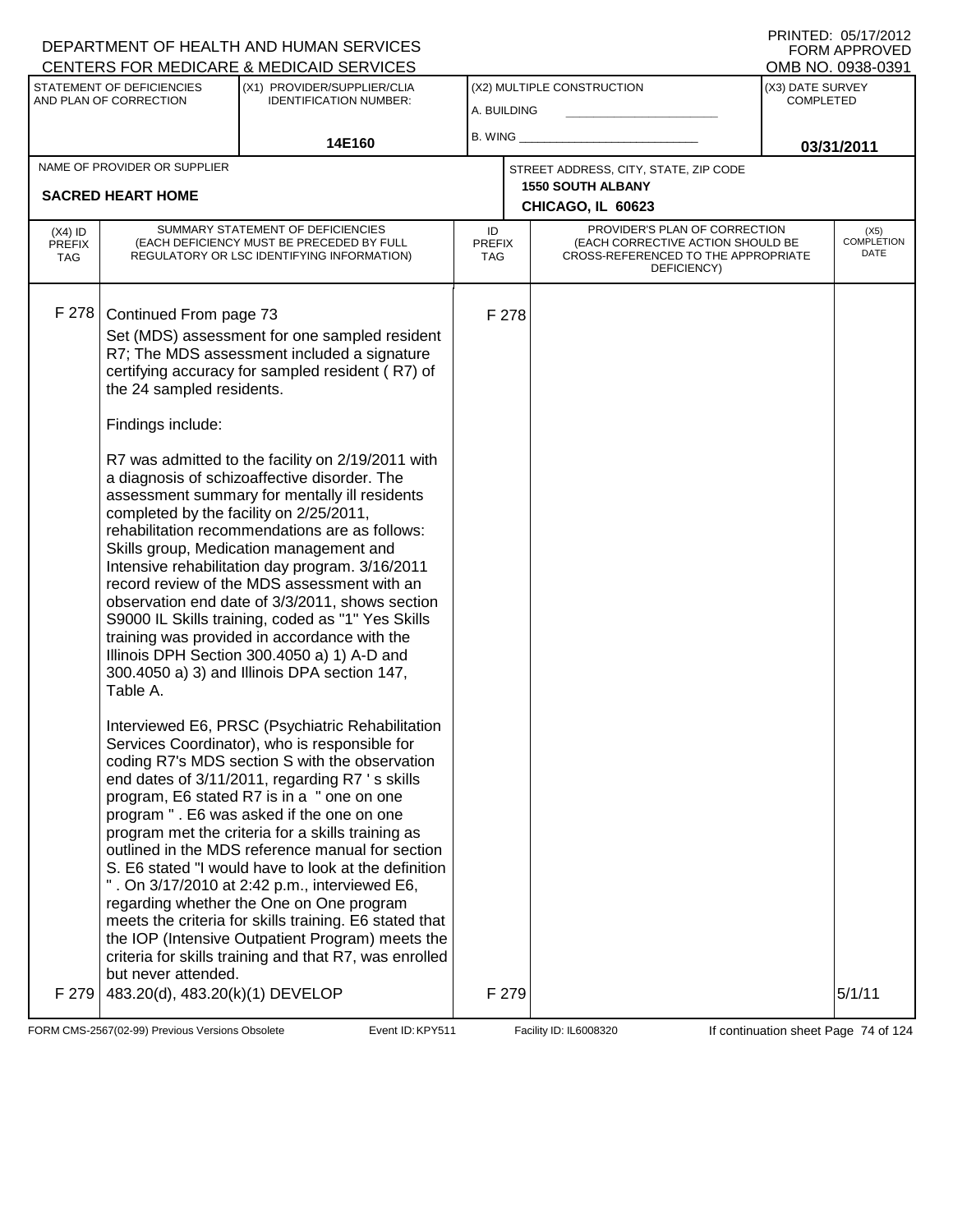#### A. BUILDING (X1) PROVIDER/SUPPLIER/CLIA IDENTIFICATION NUMBER: STATEMENT OF DEFICIENCIES AND PLAN OF CORRECTION (X3) DATE SURVEY COMPLETED FORM APPROVED<br>OMB NO. 0938-0391 (X2) MULTIPLE CONSTRUCTION B. WING **\_\_\_\_\_\_\_\_\_\_\_\_\_\_\_\_\_\_\_\_\_\_** CENTERS FOR MEDICARE & MEDICAID SERVICES 14E160 **B. WING CONSUMING (2011 03/31/2011 CHICAGO, IL 60623** NAME OF PROVIDER OR SUPPLIER STREET ADDRESS, CITY, STATE, ZIP CODE **SACRED HEART HOME 1550 SOUTH ALBANY** PROVIDER'S PLAN OF CORRECTION (EACH CORRECTIVE ACTION SHOULD BE CROSS-REFERENCED TO THE APPROPRIATE DEFICIENCY) (X5) COMPLETION DATE ID PREFIX TAG (X4) ID PREFIX TAG SUMMARY STATEMENT OF DEFICIENCIES (EACH DEFICIENCY MUST BE PRECEDED BY FULL REGULATORY OR LSC IDENTIFYING INFORMATION) F 279 Continued From page 74 F 279 COMPREHENSIVE CARE PLANS A facility must use the results of the assessment to develop, review and revise the resident's comprehensive plan of care. The facility must develop a comprehensive care plan for each resident that includes measurable objectives and timetables to meet a resident's medical, nursing, and mental and psychosocial needs that are identified in the comprehensive assessment. The care plan must describe the services that are to be furnished to attain or maintain the resident's highest practicable physical, mental, and psychosocial well-being as required under §483.25; and any services that would otherwise be required under §483.25 but are not provided due to the resident's exercise of rights under §483.10, including the right to refuse treatment under §483.10(b)(4). This REQUIREMENT is not met as evidenced by: Based on record review, and interview, the facility failed to initiate care plans for smoking, psych meds, and behavioral issue involving 3 sampled resident (R5, R7 and R 21) of 24 sampled residents and 1 outside the sample ( R28 ). Findings Include: 1) Review of the PRSC(Psyche Rehab Social Coordinator) note dated 10-7-10 indicates that " resident is noted for smoking in his room and

FORM CMS-2567(02-99) Previous Versions Obsolete **KRYS11** Event ID: KPY511 Facility ID: IL6008320 If continuation sheet Page 75 of 124

DEPARTMENT OF HEALTH AND HUMAN SERVICES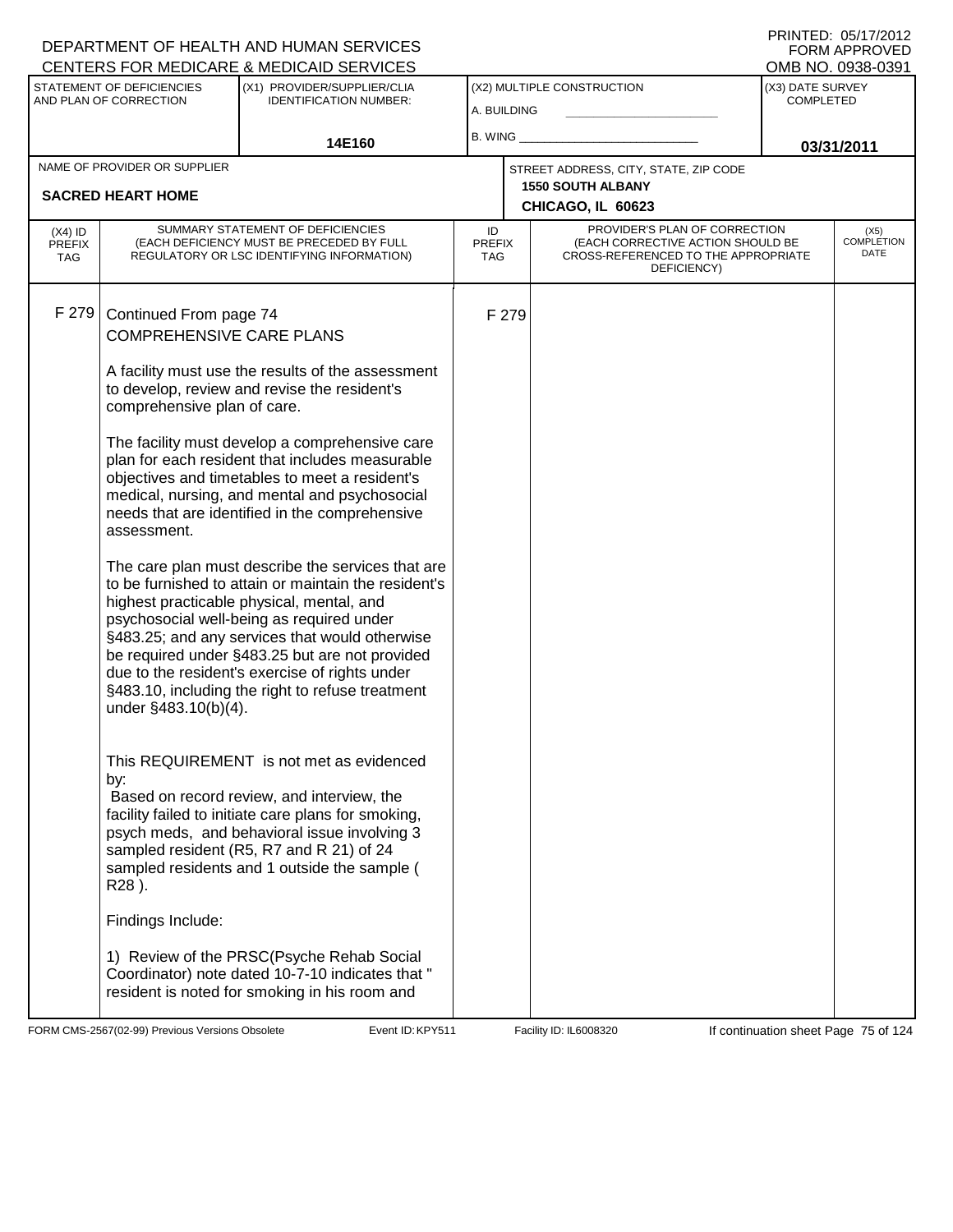|                                   |                                                                               | CENTERS FOR MEDICARE & MEDICAID SERVICES                                                                                                                                                                                                                                                                                                                                                                                                                                                                                                                                                                                                                                                                                                                                                                                                                                       |                                   |       |                                                                                                                          |                  | OMB NO. 0938-0391                 |
|-----------------------------------|-------------------------------------------------------------------------------|--------------------------------------------------------------------------------------------------------------------------------------------------------------------------------------------------------------------------------------------------------------------------------------------------------------------------------------------------------------------------------------------------------------------------------------------------------------------------------------------------------------------------------------------------------------------------------------------------------------------------------------------------------------------------------------------------------------------------------------------------------------------------------------------------------------------------------------------------------------------------------|-----------------------------------|-------|--------------------------------------------------------------------------------------------------------------------------|------------------|-----------------------------------|
|                                   | STATEMENT OF DEFICIENCIES                                                     | (X1) PROVIDER/SUPPLIER/CLIA                                                                                                                                                                                                                                                                                                                                                                                                                                                                                                                                                                                                                                                                                                                                                                                                                                                    |                                   |       | (X2) MULTIPLE CONSTRUCTION                                                                                               | (X3) DATE SURVEY |                                   |
|                                   | AND PLAN OF CORRECTION                                                        | <b>IDENTIFICATION NUMBER:</b>                                                                                                                                                                                                                                                                                                                                                                                                                                                                                                                                                                                                                                                                                                                                                                                                                                                  | A. BUILDING                       |       |                                                                                                                          | <b>COMPLETED</b> |                                   |
|                                   |                                                                               |                                                                                                                                                                                                                                                                                                                                                                                                                                                                                                                                                                                                                                                                                                                                                                                                                                                                                | B. WING                           |       |                                                                                                                          |                  |                                   |
|                                   |                                                                               | 14E160                                                                                                                                                                                                                                                                                                                                                                                                                                                                                                                                                                                                                                                                                                                                                                                                                                                                         |                                   |       |                                                                                                                          |                  | 03/31/2011                        |
|                                   | NAME OF PROVIDER OR SUPPLIER                                                  |                                                                                                                                                                                                                                                                                                                                                                                                                                                                                                                                                                                                                                                                                                                                                                                                                                                                                |                                   |       | STREET ADDRESS, CITY, STATE, ZIP CODE                                                                                    |                  |                                   |
|                                   | <b>SACRED HEART HOME</b>                                                      |                                                                                                                                                                                                                                                                                                                                                                                                                                                                                                                                                                                                                                                                                                                                                                                                                                                                                |                                   |       | <b>1550 SOUTH ALBANY</b>                                                                                                 |                  |                                   |
|                                   |                                                                               |                                                                                                                                                                                                                                                                                                                                                                                                                                                                                                                                                                                                                                                                                                                                                                                                                                                                                |                                   |       | CHICAGO, IL 60623                                                                                                        |                  |                                   |
| $(X4)$ ID<br><b>PREFIX</b><br>TAG |                                                                               | SUMMARY STATEMENT OF DEFICIENCIES<br>(EACH DEFICIENCY MUST BE PRECEDED BY FULL<br>REGULATORY OR LSC IDENTIFYING INFORMATION)                                                                                                                                                                                                                                                                                                                                                                                                                                                                                                                                                                                                                                                                                                                                                   | ID<br><b>PREFIX</b><br><b>TAG</b> |       | PROVIDER'S PLAN OF CORRECTION<br>(EACH CORRECTIVE ACTION SHOULD BE<br>CROSS-REFERENCED TO THE APPROPRIATE<br>DEFICIENCY) |                  | (X5)<br><b>COMPLETION</b><br>DATE |
| F 279                             | Continued From page 75<br>having a cigarette lighter." Immediate<br>careplan. | intervention, " resident was counseled by PRSC<br>on smoking restrictions." Further record review<br>indicates that no plan of care regarding the<br>incident was initiated. There is no further<br>documented evidence of continued monitoring of<br>R 21 regarding inappropriate smoking. R 21<br>medical diagnosis includes Bipolar Disorder, and<br>Chronic Mental Illness, and Schizoid Paranoid<br>Type. Interview with E 1(Administrator) on<br>3-18-11 at 3:30pm, when asked, why wasn't a<br>careplan immediately initiated on 10-7-10? E 1<br>stated that because R 21 was smoking<br>Marijuana, not a nicotine cigarette, and that it was<br>only a one time thing that did not require a                                                                                                                                                                           |                                   | F 279 |                                                                                                                          |                  |                                   |
|                                   | self on fire-served 3 years in prison).                                       | 2) R1 is a 28 year old male who was admitted to<br>the facility on 3/4/11 with diagnoses that include<br>Schizo Affective Disorder. R1 has a previous<br>history of elopement from another facility, auditory<br>hallucinations coupled with paranoid delusions,<br>physical aggression toward peers and staff,<br>attempted suicide, and arson (attempted to set<br>Nursing documents that on 3/7/11, R1 was in a<br>physical altercation with another resident and<br>sustained a cut lip. R1 and other resident was<br>observed wresting on the floor. On 3/9/11 R1<br>was in a physical altercation with a peer on the<br>elevator. He appeared highly agitated. On<br>3/14/11 R1 begin swinging fist at a peer and hit<br>the peer in the shoulder. Nursing documents that<br>on 3/15/11 R1 continued with unprovoked<br>violence with peers, with homicidal ideation. R1 |                                   |       |                                                                                                                          |                  |                                   |

FORM CMS-2567(02-99) Previous Versions Obsolete Event ID: KPY511 Facility ID: IL6008320 If continuation sheet Page 76 of 124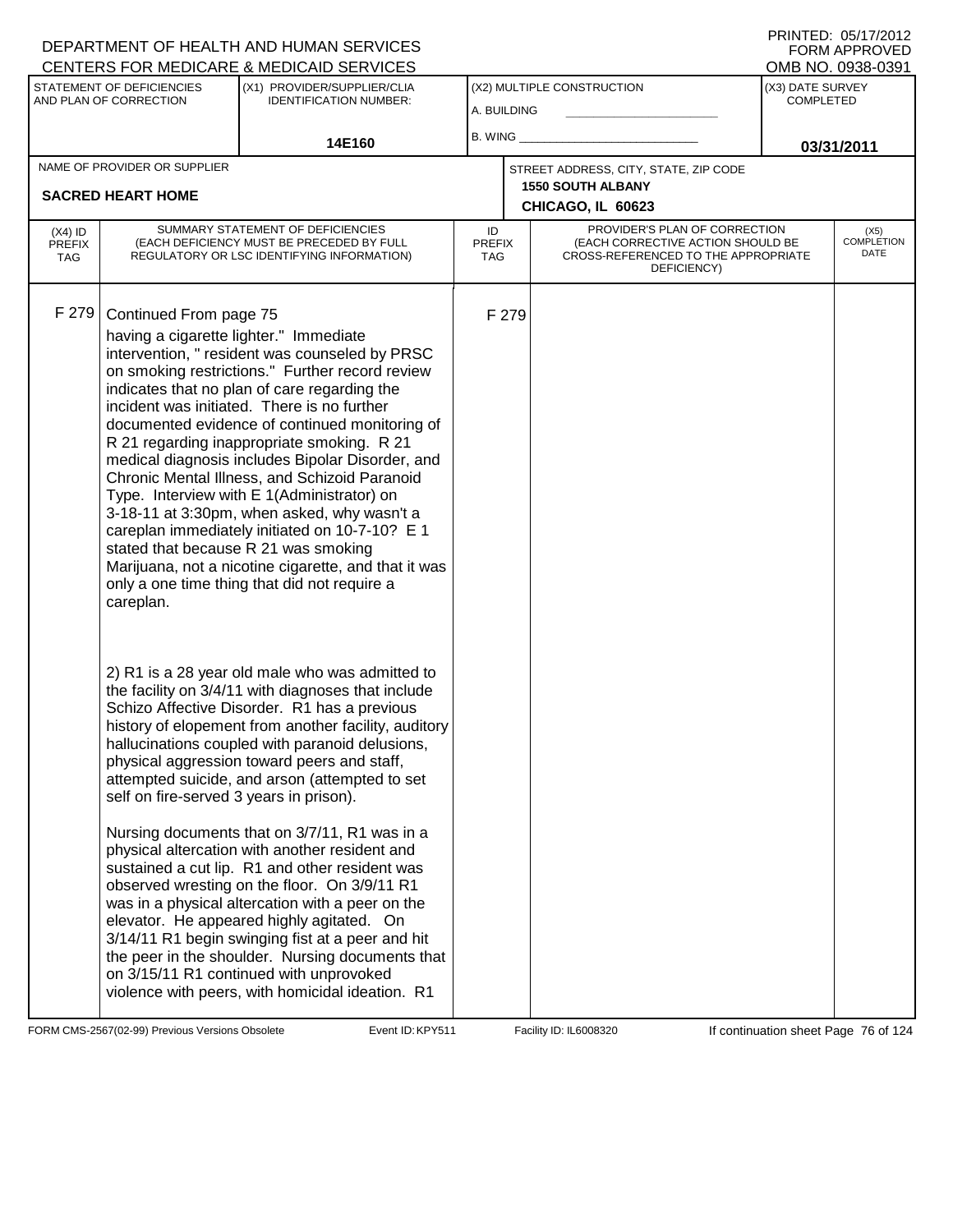| <b>CENTERS FOR MEDICARE &amp; MEDICAID SERVICES</b>                                                                                                                                                                                                                               |                                                                                                                                                                                                                                                                                                                                                                                                                                                                                                                                                                                                                                                                                                                                                                                                                                                                                                                                                                                                                                                                                                                                                                                                                                                                                                                                                                                                                            |                                           |       |                                                                                                                          |                                      | OMB NO. 0938-0391                 |
|-----------------------------------------------------------------------------------------------------------------------------------------------------------------------------------------------------------------------------------------------------------------------------------|----------------------------------------------------------------------------------------------------------------------------------------------------------------------------------------------------------------------------------------------------------------------------------------------------------------------------------------------------------------------------------------------------------------------------------------------------------------------------------------------------------------------------------------------------------------------------------------------------------------------------------------------------------------------------------------------------------------------------------------------------------------------------------------------------------------------------------------------------------------------------------------------------------------------------------------------------------------------------------------------------------------------------------------------------------------------------------------------------------------------------------------------------------------------------------------------------------------------------------------------------------------------------------------------------------------------------------------------------------------------------------------------------------------------------|-------------------------------------------|-------|--------------------------------------------------------------------------------------------------------------------------|--------------------------------------|-----------------------------------|
| STATEMENT OF DEFICIENCIES<br>AND PLAN OF CORRECTION                                                                                                                                                                                                                               | (X1) PROVIDER/SUPPLIER/CLIA<br><b>IDENTIFICATION NUMBER:</b>                                                                                                                                                                                                                                                                                                                                                                                                                                                                                                                                                                                                                                                                                                                                                                                                                                                                                                                                                                                                                                                                                                                                                                                                                                                                                                                                                               | (X2) MULTIPLE CONSTRUCTION<br>A. BUILDING |       |                                                                                                                          | (X3) DATE SURVEY<br><b>COMPLETED</b> |                                   |
|                                                                                                                                                                                                                                                                                   | 14E160                                                                                                                                                                                                                                                                                                                                                                                                                                                                                                                                                                                                                                                                                                                                                                                                                                                                                                                                                                                                                                                                                                                                                                                                                                                                                                                                                                                                                     | <b>B. WING</b>                            |       |                                                                                                                          |                                      | 03/31/2011                        |
| NAME OF PROVIDER OR SUPPLIER                                                                                                                                                                                                                                                      |                                                                                                                                                                                                                                                                                                                                                                                                                                                                                                                                                                                                                                                                                                                                                                                                                                                                                                                                                                                                                                                                                                                                                                                                                                                                                                                                                                                                                            |                                           |       | STREET ADDRESS, CITY, STATE, ZIP CODE                                                                                    |                                      |                                   |
| <b>SACRED HEART HOME</b>                                                                                                                                                                                                                                                          |                                                                                                                                                                                                                                                                                                                                                                                                                                                                                                                                                                                                                                                                                                                                                                                                                                                                                                                                                                                                                                                                                                                                                                                                                                                                                                                                                                                                                            |                                           |       | <b>1550 SOUTH ALBANY</b><br>CHICAGO, IL 60623                                                                            |                                      |                                   |
| $(X4)$ ID<br><b>PREFIX</b><br><b>TAG</b>                                                                                                                                                                                                                                          | SUMMARY STATEMENT OF DEFICIENCIES<br>(EACH DEFICIENCY MUST BE PRECEDED BY FULL<br>REGULATORY OR LSC IDENTIFYING INFORMATION)                                                                                                                                                                                                                                                                                                                                                                                                                                                                                                                                                                                                                                                                                                                                                                                                                                                                                                                                                                                                                                                                                                                                                                                                                                                                                               | ID<br><b>PREFIX</b><br><b>TAG</b>         |       | PROVIDER'S PLAN OF CORRECTION<br>(EACH CORRECTIVE ACTION SHOULD BE<br>CROSS-REFERENCED TO THE APPROPRIATE<br>DEFICIENCY) |                                      | (X5)<br><b>COMPLETION</b><br>DATE |
| F 279<br>Continued From page 76<br>was sent to the hospital for a psychological<br>evaluation.<br>R1's behaviors.<br>attending the groups.<br>plan for psychotropic not being found in the<br>transferred to the hospital because he was<br>impaction, according to the note. She | A review of R1's record failed to document that<br>no initial plan of care was in place to assist with<br>E15 PRSA (psych rehab service coordinator)<br>stated when interviewed on 3/17/11 at 11:30 AM,<br>that an initial care plan had not been initiated but<br>R1 had been placed in group for coping skills.<br>E21 further stated that she was unsure if R1 was<br>3)R7 was admitted to the facility on 2/19/2011<br>with a diagnosis of schizoaffective disorder. R7 's<br>medications include Lithium carbonate 300mg<br>twice a day, Zyprexa 20mg at hour of sleep,<br>Invega susten 156mg monthly. On 3/16/2011,<br>record review revealed no evidence of a care<br>plan for psychotropic medications. On 3/18/2011<br>at 2:48 p.m., interviewed E13, regarding the care<br>medical record. E13, stated that care plan for<br>psychotropic medication " was in the computer '<br>4)R5 was admitted to the facility in March of 2005<br>with a diagnosis of Anorexia. 2/15/11, R5 was<br>vomiting clear or yellow liquids. The resident<br>returned to the facility with a diagnosis of Fecal<br>Impaction. In a nutritional note dated, 3/4/11, the<br>facility 's dietitian says R5 suffered a weight loss<br>of 6.2 pounds, because his diet order for double<br>portions and ensure supplement had, somehow,<br>been dropped from his diet. R5 was on a high<br>fiber general diet when he suffered the fecal |                                           | F 279 |                                                                                                                          |                                      |                                   |

FORM CMS-2567(02-99) Previous Versions Obsolete Event ID: KPY511 Facility ID: IL6008320 If continuation sheet Page 77 of 124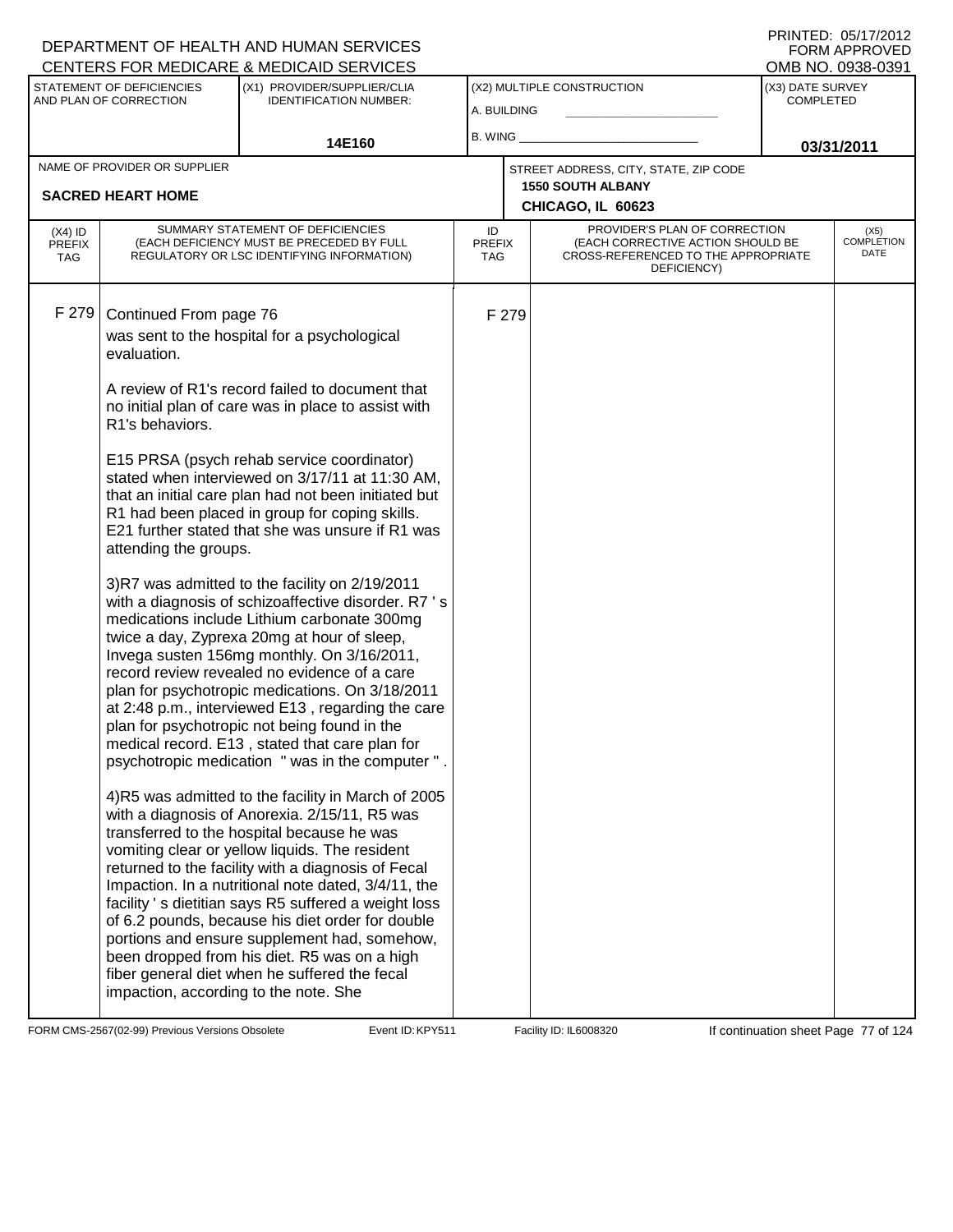#### A. BUILDING (X1) PROVIDER/SUPPLIER/CLIA IDENTIFICATION NUMBER: STATEMENT OF DEFICIENCIES AND PLAN OF CORRECTION (X3) DATE SURVEY COMPLETED FORM APPROVED<br>OMB NO. 0938-0391 (X2) MULTIPLE CONSTRUCTION B. WING **\_\_\_\_\_\_\_\_\_\_\_\_\_\_\_\_\_\_\_\_\_\_** CENTERS FOR MEDICARE & MEDICAID SERVICES 14E160 **B. WING CONSUMING (2011 03/31/2011 CHICAGO, IL 60623** NAME OF PROVIDER OR SUPPLIER STREET ADDRESS, CITY, STATE, ZIP CODE **SACRED HEART HOME 1550 SOUTH ALBANY** PROVIDER'S PLAN OF CORRECTION (EACH CORRECTIVE ACTION SHOULD BE CROSS-REFERENCED TO THE APPROPRIATE DEFICIENCY) (X5) **COMPLETION** DATE ID PREFIX TAG (X4) ID PREFIX TAG SUMMARY STATEMENT OF DEFICIENCIES (EACH DEFICIENCY MUST BE PRECEDED BY FULL REGULATORY OR LSC IDENTIFYING INFORMATION) F 279 Continued From page 77 F 279 recommends that the double portions be, again, added to the diet order and the high fiber diet " continue " . The dietitian notes the constipation problem as a secondary problem, but no recommendations made specifically to prevent fecal impaction. Only the weight loss is addressed. R5 ' s care plans were reviewed. The resident had a care plan for maintaining his weight dated 3/11/2011 with a goal date of 6/2011. Nothing was added concerning preventing fecal impaction. The facility presented a previous care plan from 2010. The older dietary care plan, again, addresses his weight problem, only. The facility staff stated the resident has a care plan for anemia. F 280  $|$  483.20(d)(3), 483.10(k)(2) RIGHT TO PARTICIPATE PLANNING CARE-REVISE CP The resident has the right, unless adjudged incompetent or otherwise found to be incapacitated under the laws of the State, to participate in planning care and treatment or changes in care and treatment. A comprehensive care plan must be developed within 7 days after the completion of the comprehensive assessment; prepared by an interdisciplinary team, that includes the attending physician, a registered nurse with responsibility for the resident, and other appropriate staff in disciplines as determined by the resident's needs, and, to the extent practicable, the participation of the resident, the resident's family or the resident's legal representative; and periodically reviewed and revised by a team of qualified persons after each assessment.  $F$  280  $5/1/11$

FORM CMS-2567(02-99) Previous Versions Obsolete **KRYS11** Event ID: KPY511 Facility ID: IL6008320 If continuation sheet Page 78 of 124

DEPARTMENT OF HEALTH AND HUMAN SERVICES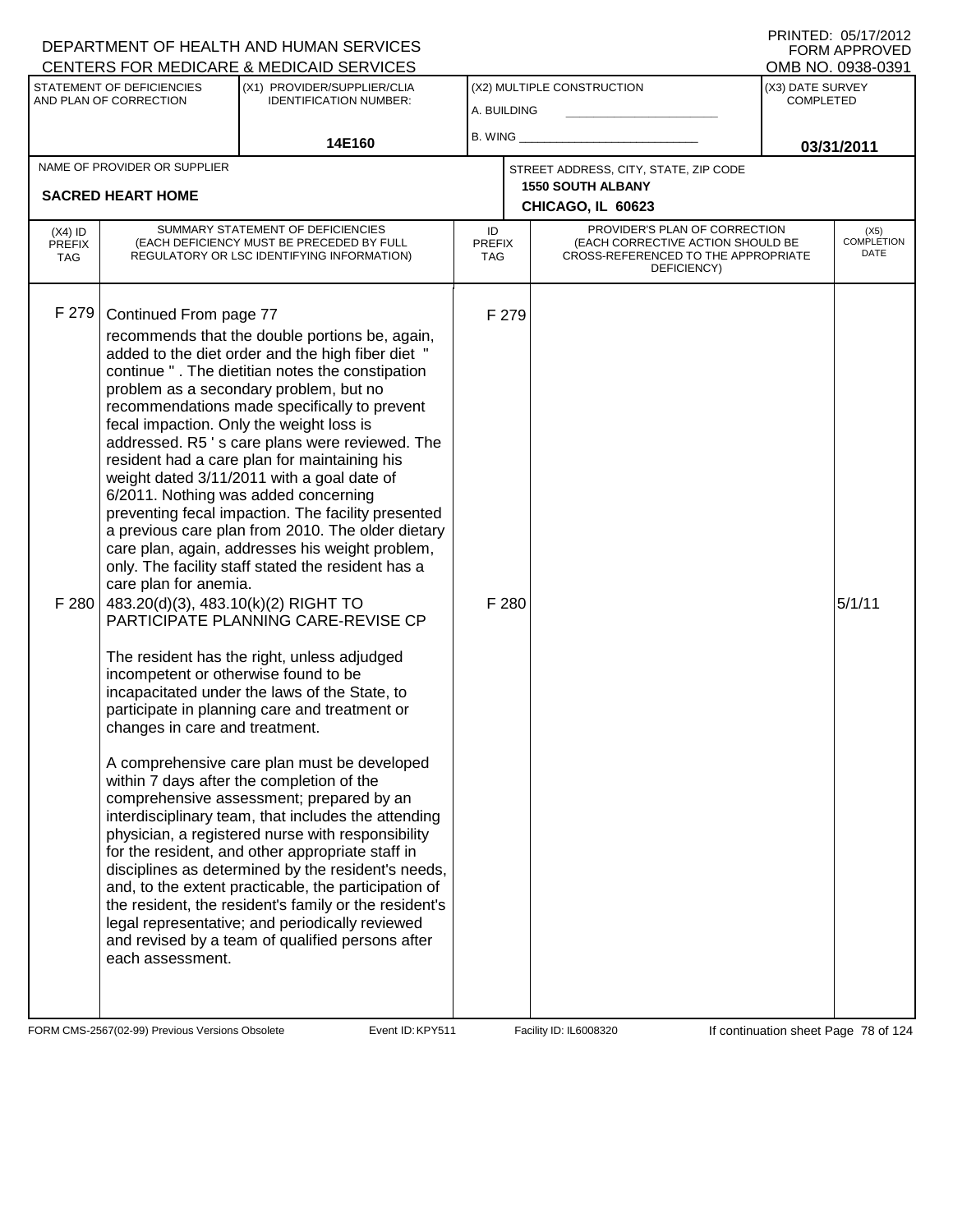#### A. BUILDING (X1) PROVIDER/SUPPLIER/CLIA IDENTIFICATION NUMBER: STATEMENT OF DEFICIENCIES AND PLAN OF CORRECTION (X3) DATE SURVEY COMPLETED FORM APPROVED<br>OMB NO. 0938-0391 (X2) MULTIPLE CONSTRUCTION B. WING **\_\_\_\_\_\_\_\_\_\_\_\_\_\_\_\_\_\_\_\_\_\_** CENTERS FOR MEDICARE & MEDICAID SERVICES 14E160 **B. WING CONSUMING (2011 03/31/2011 CHICAGO, IL 60623** NAME OF PROVIDER OR SUPPLIER STREET ADDRESS, CITY, STATE, ZIP CODE **SACRED HEART HOME 1550 SOUTH ALBANY** PROVIDER'S PLAN OF CORRECTION (EACH CORRECTIVE ACTION SHOULD BE CROSS-REFERENCED TO THE APPROPRIATE DEFICIENCY) (X5) COMPLETION DATE ID PREFIX TAG (X4) ID PREFIX TAG SUMMARY STATEMENT OF DEFICIENCIES (EACH DEFICIENCY MUST BE PRECEDED BY FULL REGULATORY OR LSC IDENTIFYING INFORMATION) F 280 Continued From page 78 F 280 This REQUIREMENT is not met as evidenced by: Based on record review and interview the facility failed to review and revise a care plan by an interdisciplinary appropriate for the care of 7 sampled residents ( R4, R6, R7, R10, R15, R16 and R18 ) in a sample of 24 residents. Findings include: 1) Record review of R10's care plan denotes on 9-10-10 and 12-10-10 resident (R10) does not attend 1:1 sessions; goal not met. Record review of psychiatric rehabilitation services coordinator progress notes on 12-22-10 recommendation to change goal and to engage R10 in conversation 3 times weekly. Record review of the facilities policy and procedure for the role of the psychiatric rehabilitation services coordinator is the outcome of each meeting will be recorded on the Specialized Services One to One Response sheet and kept in the resident's chart. Relevant information will be shared with involved professional staff. Interventions will be documented in the resident care plan. E6 interviewed (psychiatric rehabilitation services coordinator) on 3-15-11 at 3:35 PM, states R10 has not been going to group, but talked to him 1:1 about going groups. E6 states she does not have any documentation from 1:1 sessions except on 2-9-11 in the P.R.S.C. progress notes. E6 states that R10 has not attended scheduled 1:1 session,

FORM CMS-2567(02-99) Previous Versions Obsolete **KRY511** Event ID: KPY511 Facility ID: IL6008320 If continuation sheet Page 79 of 124

DEPARTMENT OF HEALTH AND HUMAN SERVICES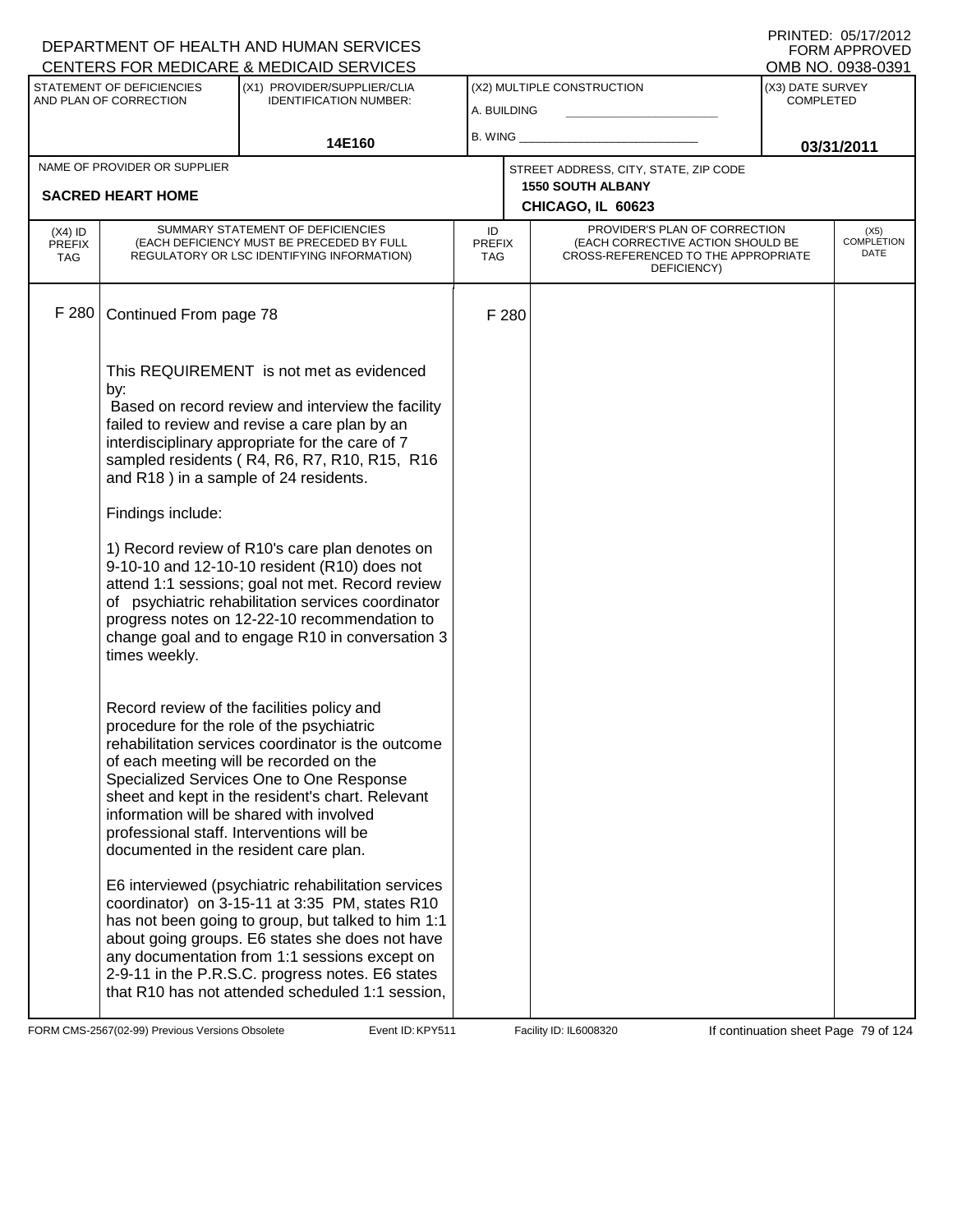|                             |                                                     | <b>CENTERS FOR MEDICARE &amp; MEDICAID SERVICES</b>                                                                                                                                                                                                    |                             |       |                                                                                         |                                      | OMB NO. 0938-0391         |
|-----------------------------|-----------------------------------------------------|--------------------------------------------------------------------------------------------------------------------------------------------------------------------------------------------------------------------------------------------------------|-----------------------------|-------|-----------------------------------------------------------------------------------------|--------------------------------------|---------------------------|
|                             | STATEMENT OF DEFICIENCIES<br>AND PLAN OF CORRECTION | (X1) PROVIDER/SUPPLIER/CLIA<br><b>IDENTIFICATION NUMBER:</b>                                                                                                                                                                                           |                             |       | (X2) MULTIPLE CONSTRUCTION                                                              | (X3) DATE SURVEY<br><b>COMPLETED</b> |                           |
|                             |                                                     |                                                                                                                                                                                                                                                        | A. BUILDING                 |       |                                                                                         |                                      |                           |
|                             |                                                     | 14E160                                                                                                                                                                                                                                                 | B. WING                     |       |                                                                                         |                                      | 03/31/2011                |
|                             | NAME OF PROVIDER OR SUPPLIER                        |                                                                                                                                                                                                                                                        |                             |       | STREET ADDRESS, CITY, STATE, ZIP CODE                                                   |                                      |                           |
|                             | <b>SACRED HEART HOME</b>                            |                                                                                                                                                                                                                                                        |                             |       | <b>1550 SOUTH ALBANY</b><br>CHICAGO, IL 60623                                           |                                      |                           |
| $(X4)$ ID                   |                                                     | SUMMARY STATEMENT OF DEFICIENCIES                                                                                                                                                                                                                      | ID                          |       | PROVIDER'S PLAN OF CORRECTION                                                           |                                      | (X5)                      |
| <b>PREFIX</b><br><b>TAG</b> |                                                     | (EACH DEFICIENCY MUST BE PRECEDED BY FULL<br>REGULATORY OR LSC IDENTIFYING INFORMATION)                                                                                                                                                                | <b>PREFIX</b><br><b>TAG</b> |       | (EACH CORRECTIVE ACTION SHOULD BE<br>CROSS-REFERENCED TO THE APPROPRIATE<br>DEFICIENCY) |                                      | <b>COMPLETION</b><br>DATE |
| F 280                       | Continued From page 79                              |                                                                                                                                                                                                                                                        |                             | F 280 |                                                                                         |                                      |                           |
|                             |                                                     | but has to seek him out. E6 states that R10's                                                                                                                                                                                                          |                             |       |                                                                                         |                                      |                           |
|                             |                                                     | lack of involvement in group and 1:1 sessions is a                                                                                                                                                                                                     |                             |       |                                                                                         |                                      |                           |
|                             | plan and quarterly meeting.                         | problem that will be addressed in the next care                                                                                                                                                                                                        |                             |       |                                                                                         |                                      |                           |
|                             |                                                     | Record review of the psychiatric rehabilitation                                                                                                                                                                                                        |                             |       |                                                                                         |                                      |                           |
|                             |                                                     | services coordinator progress notes on 2-9-11;                                                                                                                                                                                                         |                             |       |                                                                                         |                                      |                           |
|                             |                                                     | R10 re-admitted and to resume normal routine.                                                                                                                                                                                                          |                             |       |                                                                                         |                                      |                           |
|                             |                                                     | Interviewed E5 (psychiatric rehabilitation services<br>director) on 3-16-11 10:20 AM states she is<br>suppose to be informed by the psychiatric<br>rehabilitation services coordinator that R10 was<br>not attending 1:1 sessions and that she was not |                             |       |                                                                                         |                                      |                           |
|                             | aware.                                              |                                                                                                                                                                                                                                                        |                             |       |                                                                                         |                                      |                           |
|                             | forwarded to surveyors for review.                  | 2) Sign in sheets for all psychosocial groups for<br>last month was requested of facility during daily<br>status. On 3/18/11 during daily status facility<br>verified all attendance sheets had been                                                   |                             |       |                                                                                         |                                      |                           |
|                             | no signatures for either R4 or R6.                  | R4 and R6 have not attended any psychosocial<br>programs in last month. Review of psychosocial<br>program attendance sheets for last month shows                                                                                                       |                             |       |                                                                                         |                                      |                           |
|                             |                                                     | Both R4 and R6 are classified as Subpart S.                                                                                                                                                                                                            |                             |       |                                                                                         |                                      |                           |
|                             |                                                     | On 3/15/11 at 12:15 R4 stated, " Not right now in<br>groups. I don't know who my counselor is."                                                                                                                                                        |                             |       |                                                                                         |                                      |                           |
|                             | weekly."                                            | R4 care plan for behavior problems documents<br>approach to lack of insight to include, "resident<br>will attend symptoms management 2 times<br>On 3/16/11 E15 (Psychosocial<br>rehabilitation counselor for R4) stated, "He's                         |                             |       |                                                                                         |                                      |                           |

FORM CMS-2567(02-99) Previous Versions Obsolete Event ID: KPY511 Facility ID: IL6008320 If continuation sheet Page 80 of 124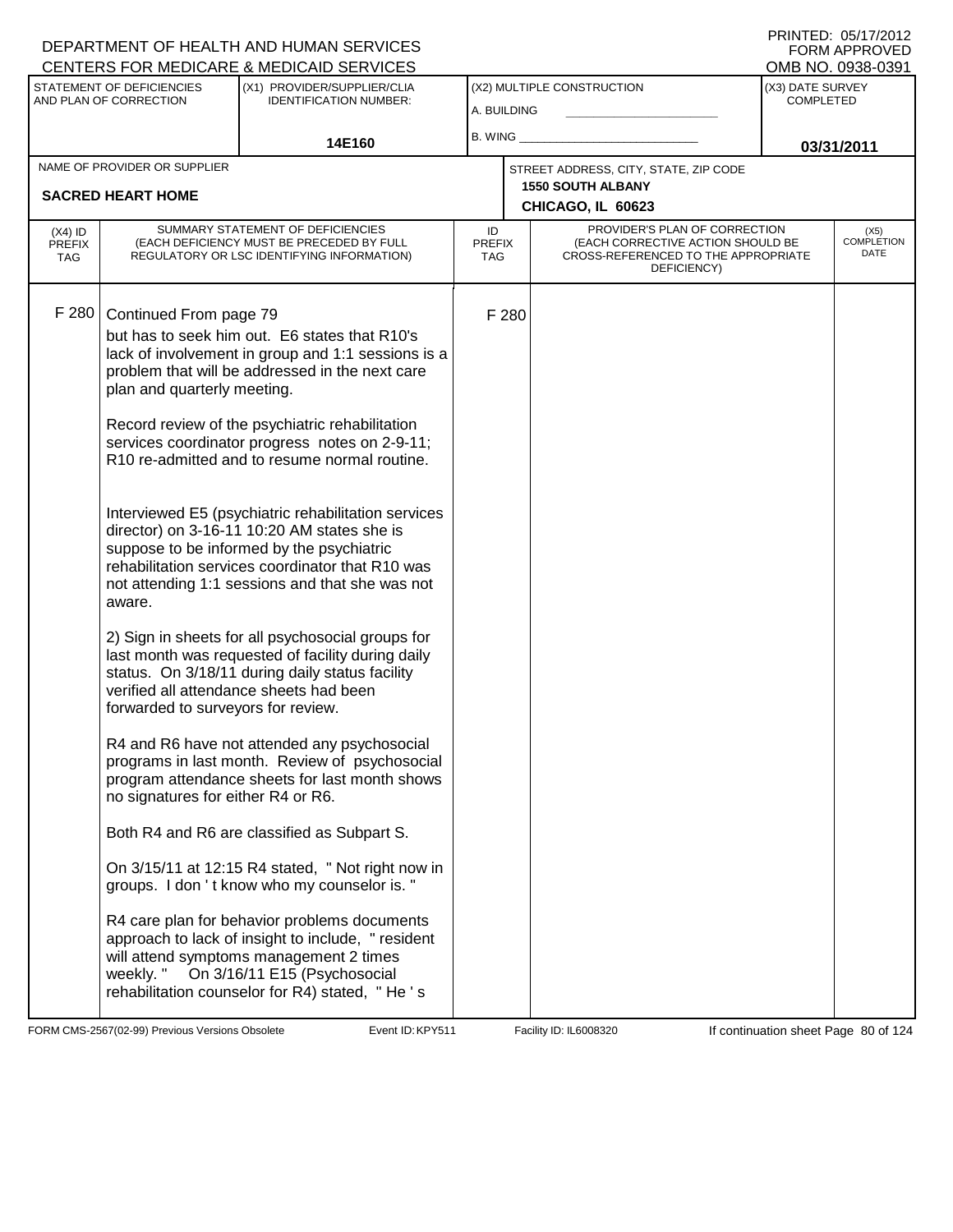|                            |                                      | CENTERS FOR MEDICARE & MEDICAID SERVICES                                                              |                     |       |                                                                    |                  | OMB NO. 0938-0391         |  |
|----------------------------|--------------------------------------|-------------------------------------------------------------------------------------------------------|---------------------|-------|--------------------------------------------------------------------|------------------|---------------------------|--|
|                            | STATEMENT OF DEFICIENCIES            | (X1) PROVIDER/SUPPLIER/CLIA                                                                           |                     |       | (X2) MULTIPLE CONSTRUCTION                                         | (X3) DATE SURVEY |                           |  |
|                            | AND PLAN OF CORRECTION               | <b>IDENTIFICATION NUMBER:</b>                                                                         | A. BUILDING         |       |                                                                    | <b>COMPLETED</b> |                           |  |
|                            |                                      |                                                                                                       | B. WING             |       |                                                                    |                  |                           |  |
|                            |                                      | 14E160                                                                                                |                     |       |                                                                    |                  | 03/31/2011                |  |
|                            | NAME OF PROVIDER OR SUPPLIER         |                                                                                                       |                     |       | STREET ADDRESS, CITY, STATE, ZIP CODE                              |                  |                           |  |
|                            | <b>SACRED HEART HOME</b>             |                                                                                                       |                     |       | <b>1550 SOUTH ALBANY</b>                                           |                  |                           |  |
|                            |                                      |                                                                                                       |                     |       | CHICAGO, IL 60623                                                  |                  |                           |  |
| $(X4)$ ID<br><b>PREFIX</b> |                                      | SUMMARY STATEMENT OF DEFICIENCIES<br>(EACH DEFICIENCY MUST BE PRECEDED BY FULL                        | ID<br><b>PREFIX</b> |       | PROVIDER'S PLAN OF CORRECTION<br>(EACH CORRECTIVE ACTION SHOULD BE |                  | (X5)<br><b>COMPLETION</b> |  |
| <b>TAG</b>                 |                                      | REGULATORY OR LSC IDENTIFYING INFORMATION)                                                            | TAG                 |       | CROSS-REFERENCED TO THE APPROPRIATE<br>DEFICIENCY)                 |                  | DATE                      |  |
|                            |                                      |                                                                                                       |                     |       |                                                                    |                  |                           |  |
| F 280                      | Continued From page 80               |                                                                                                       |                     | F 280 |                                                                    |                  |                           |  |
|                            |                                      | (R4) not attending groups. Try to engage and do                                                       |                     |       |                                                                    |                  |                           |  |
|                            |                                      | 1 on 1 sessions. The interdisciplinary team has                                                       |                     |       |                                                                    |                  |                           |  |
|                            |                                      | not met to discuss his noncompliance and                                                              |                     |       |                                                                    |                  |                           |  |
|                            | been here."                          | approaches for non-compliance since I have                                                            |                     |       |                                                                    |                  |                           |  |
|                            |                                      |                                                                                                       |                     |       |                                                                    |                  |                           |  |
|                            |                                      | On 3/15/11 at 12:10 pm R6 stated, " don 't talk                                                       |                     |       |                                                                    |                  |                           |  |
|                            |                                      | about nothing. I don't want to participate in                                                         |                     |       |                                                                    |                  |                           |  |
|                            | groups."                             |                                                                                                       |                     |       |                                                                    |                  |                           |  |
|                            |                                      | R6 care plan for behavior problems has approach                                                       |                     |       |                                                                    |                  |                           |  |
|                            |                                      | dated 2/11 which includes " enrolled in I.O.P.                                                        |                     |       |                                                                    |                  |                           |  |
|                            | (outpatient program) "               |                                                                                                       |                     |       |                                                                    |                  |                           |  |
|                            |                                      | On 3/16/11 at 10:30 am E14 (psychosocial                                                              |                     |       |                                                                    |                  |                           |  |
|                            |                                      | rehabilitation counselor) for R6 stated, "I do 1 on                                                   |                     |       |                                                                    |                  |                           |  |
|                            | 1 sessions with him (R6). "          |                                                                                                       |                     |       |                                                                    |                  |                           |  |
|                            | R6 care plan has not been revised by |                                                                                                       |                     |       |                                                                    |                  |                           |  |
|                            |                                      | interdisciplinary team to include approaches to                                                       |                     |       |                                                                    |                  |                           |  |
|                            |                                      | promote attendance by R6 in psychosocial                                                              |                     |       |                                                                    |                  |                           |  |
|                            | programming.                         |                                                                                                       |                     |       |                                                                    |                  |                           |  |
|                            |                                      | 3)R18 is a 22 year old male that was admitted to                                                      |                     |       |                                                                    |                  |                           |  |
|                            |                                      | the facility on 9/15/11 with diagnoses that include                                                   |                     |       |                                                                    |                  |                           |  |
|                            |                                      | Schizophrenia, depressed type, and Asthma.                                                            |                     |       |                                                                    |                  |                           |  |
|                            |                                      | The care plan originally dated 10/2010, and                                                           |                     |       |                                                                    |                  |                           |  |
|                            |                                      | 1/2011 documents that R18 has a preoccupation                                                         |                     |       |                                                                    |                  |                           |  |
|                            |                                      | with sexual delusions and will often falsely accuse<br>others of approaching him for sex. R18 was     |                     |       |                                                                    |                  |                           |  |
|                            |                                      | given intructions that he was not to go into other                                                    |                     |       |                                                                    |                  |                           |  |
|                            |                                      | residents rooms nor was R18 allowed on the 2nd                                                        |                     |       |                                                                    |                  |                           |  |
|                            |                                      | floor. On 10/6/10 R18 was observed in another                                                         |                     |       |                                                                    |                  |                           |  |
|                            |                                      | residents room stating that the other resident                                                        |                     |       |                                                                    |                  |                           |  |
|                            |                                      | wanted R18 to have sex with him. 10/14/10, R18<br>attempted to leave the facility by jumping over the |                     |       |                                                                    |                  |                           |  |
|                            |                                      | back fence. 10/24/10 R18 followed and attempted                                                       |                     |       |                                                                    |                  |                           |  |
|                            |                                      | kiss one of the staff nurse aides. On 11/8/10                                                         |                     |       |                                                                    |                  |                           |  |
|                            |                                      |                                                                                                       |                     |       |                                                                    |                  |                           |  |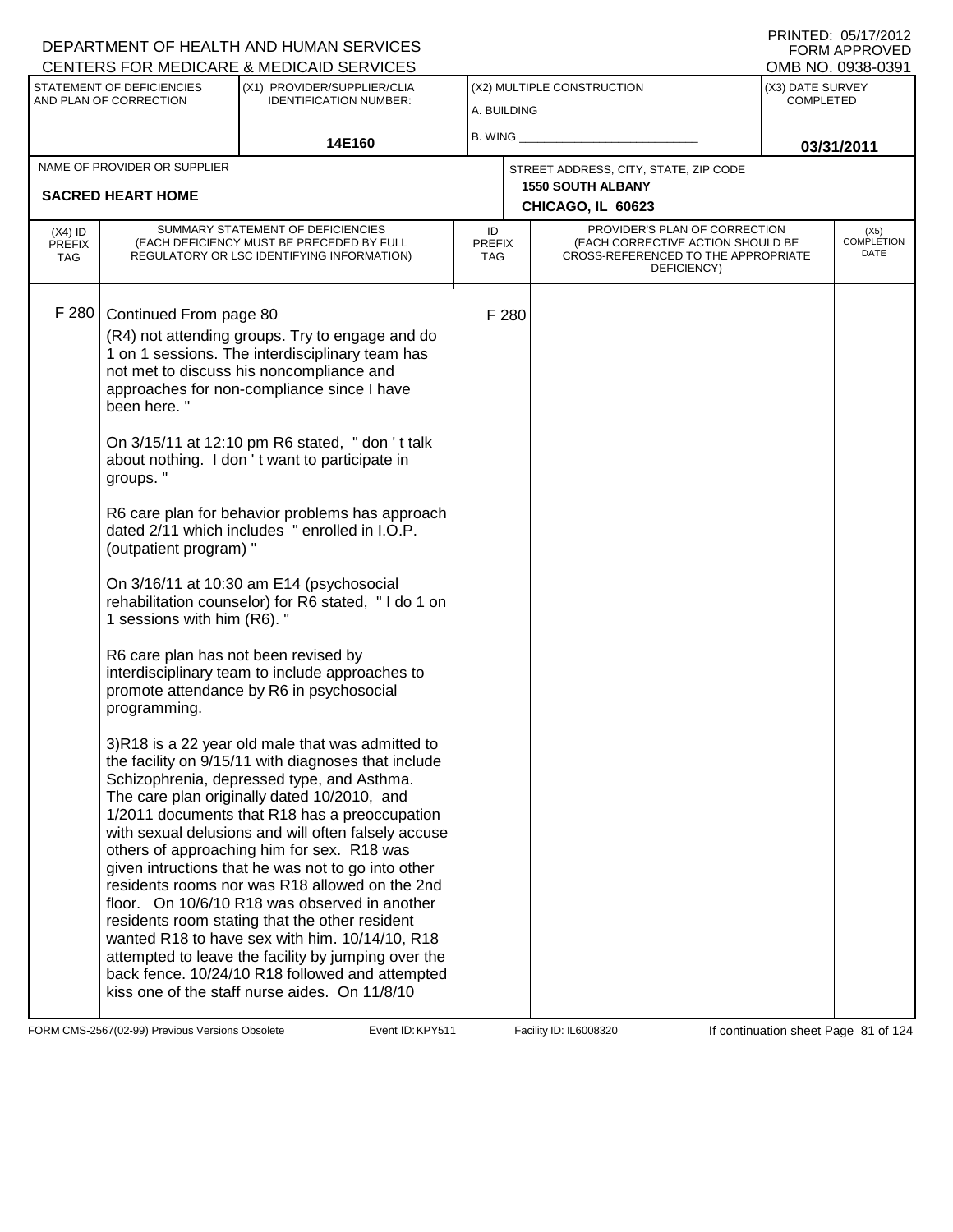|                                          |                                                                                      | <b>CENTERS FOR MEDICARE &amp; MEDICAID SERVICES</b>                                                                                                                                                                                                                                                                                                                                                                                                                                                                                                                                                                                                                                                                                                                                                                                                                                                                                                                                                                                                                                                                                                                                                                                                                                                                                                                                                                                                                                                                                                                                                                                                  |                            |       |                                                                                                                                               |                                      | OMB NO. 0938-0391                 |
|------------------------------------------|--------------------------------------------------------------------------------------|------------------------------------------------------------------------------------------------------------------------------------------------------------------------------------------------------------------------------------------------------------------------------------------------------------------------------------------------------------------------------------------------------------------------------------------------------------------------------------------------------------------------------------------------------------------------------------------------------------------------------------------------------------------------------------------------------------------------------------------------------------------------------------------------------------------------------------------------------------------------------------------------------------------------------------------------------------------------------------------------------------------------------------------------------------------------------------------------------------------------------------------------------------------------------------------------------------------------------------------------------------------------------------------------------------------------------------------------------------------------------------------------------------------------------------------------------------------------------------------------------------------------------------------------------------------------------------------------------------------------------------------------------|----------------------------|-------|-----------------------------------------------------------------------------------------------------------------------------------------------|--------------------------------------|-----------------------------------|
|                                          | STATEMENT OF DEFICIENCIES<br>AND PLAN OF CORRECTION                                  | (X1) PROVIDER/SUPPLIER/CLIA<br><b>IDENTIFICATION NUMBER:</b>                                                                                                                                                                                                                                                                                                                                                                                                                                                                                                                                                                                                                                                                                                                                                                                                                                                                                                                                                                                                                                                                                                                                                                                                                                                                                                                                                                                                                                                                                                                                                                                         | A. BUILDING                |       | (X2) MULTIPLE CONSTRUCTION                                                                                                                    | (X3) DATE SURVEY<br><b>COMPLETED</b> |                                   |
|                                          |                                                                                      | 14E160                                                                                                                                                                                                                                                                                                                                                                                                                                                                                                                                                                                                                                                                                                                                                                                                                                                                                                                                                                                                                                                                                                                                                                                                                                                                                                                                                                                                                                                                                                                                                                                                                                               | $B.$ WING $\_$             |       |                                                                                                                                               |                                      | 03/31/2011                        |
|                                          | NAME OF PROVIDER OR SUPPLIER<br><b>SACRED HEART HOME</b>                             |                                                                                                                                                                                                                                                                                                                                                                                                                                                                                                                                                                                                                                                                                                                                                                                                                                                                                                                                                                                                                                                                                                                                                                                                                                                                                                                                                                                                                                                                                                                                                                                                                                                      |                            |       | STREET ADDRESS, CITY, STATE, ZIP CODE<br><b>1550 SOUTH ALBANY</b>                                                                             |                                      |                                   |
| $(X4)$ ID<br><b>PREFIX</b><br><b>TAG</b> |                                                                                      | SUMMARY STATEMENT OF DEFICIENCIES<br>(EACH DEFICIENCY MUST BE PRECEDED BY FULL<br>REGULATORY OR LSC IDENTIFYING INFORMATION)                                                                                                                                                                                                                                                                                                                                                                                                                                                                                                                                                                                                                                                                                                                                                                                                                                                                                                                                                                                                                                                                                                                                                                                                                                                                                                                                                                                                                                                                                                                         | ID<br><b>PREFIX</b><br>TAG |       | CHICAGO, IL 60623<br>PROVIDER'S PLAN OF CORRECTION<br>(EACH CORRECTIVE ACTION SHOULD BE<br>CROSS-REFERENCED TO THE APPROPRIATE<br>DEFICIENCY) |                                      | (X5)<br><b>COMPLETION</b><br>DATE |
| F 280                                    | Continued From page 81<br>R18 was sent out to the hospital.<br>attending the groups. | nursing documents that R18 became paranoid<br>and threatened to do harm to others, he was sent<br>to the hospital for an evaluation. Nursing<br>documents that on 12/31/11 R18 was found on<br>the 2nd floor. When staff attempted to redirect<br>R18 he became aggitated and refused to listen.<br>There was no updating of R18's care plan post<br>incidents or upon his return from the hospital.<br>E15 PRSC (psych rehab service coordinator)<br>stated when interviewed on 3/17/11 at 11:10 AM,<br>that R18 had been assigned to groups but that<br>R18 was not attending. E15 also stated that he<br>was aware that the plan of care for R18 had not<br>been updated since R18 had been hospitalizated.<br>E15 further stated that he was unsure if R1 was<br>4) According to R15's social service notes dated<br>1/10/11 hospitalization note indicate that R15 was<br>discharged to the hospital from the facility for<br>psychiatric evaluation. The note indicates per<br>nurses note R15 came to the nurses station<br>stating that she didn't want to live anymore. "I<br>can't take it anymore". The note indicates that<br>R15 made other suicidal statements, though did<br>not identify any reason for these statements.<br>According to another social service note dated<br>1/10/11 4:30pm indicates that R15 told social<br>service case worker she was depressed at the<br>moment and did not want to live anymore and<br>that dead now is better than being here.<br>According to the clinical record dated 1/10/11<br>petition for involuntary/judicial admission R15 was<br>involuntarily discharged for reason to engage in |                            | F 280 |                                                                                                                                               |                                      |                                   |

FORM CMS-2567(02-99) Previous Versions Obsolete Event ID: KPY511 Facility ID: IL6008320 If continuation sheet Page 82 of 124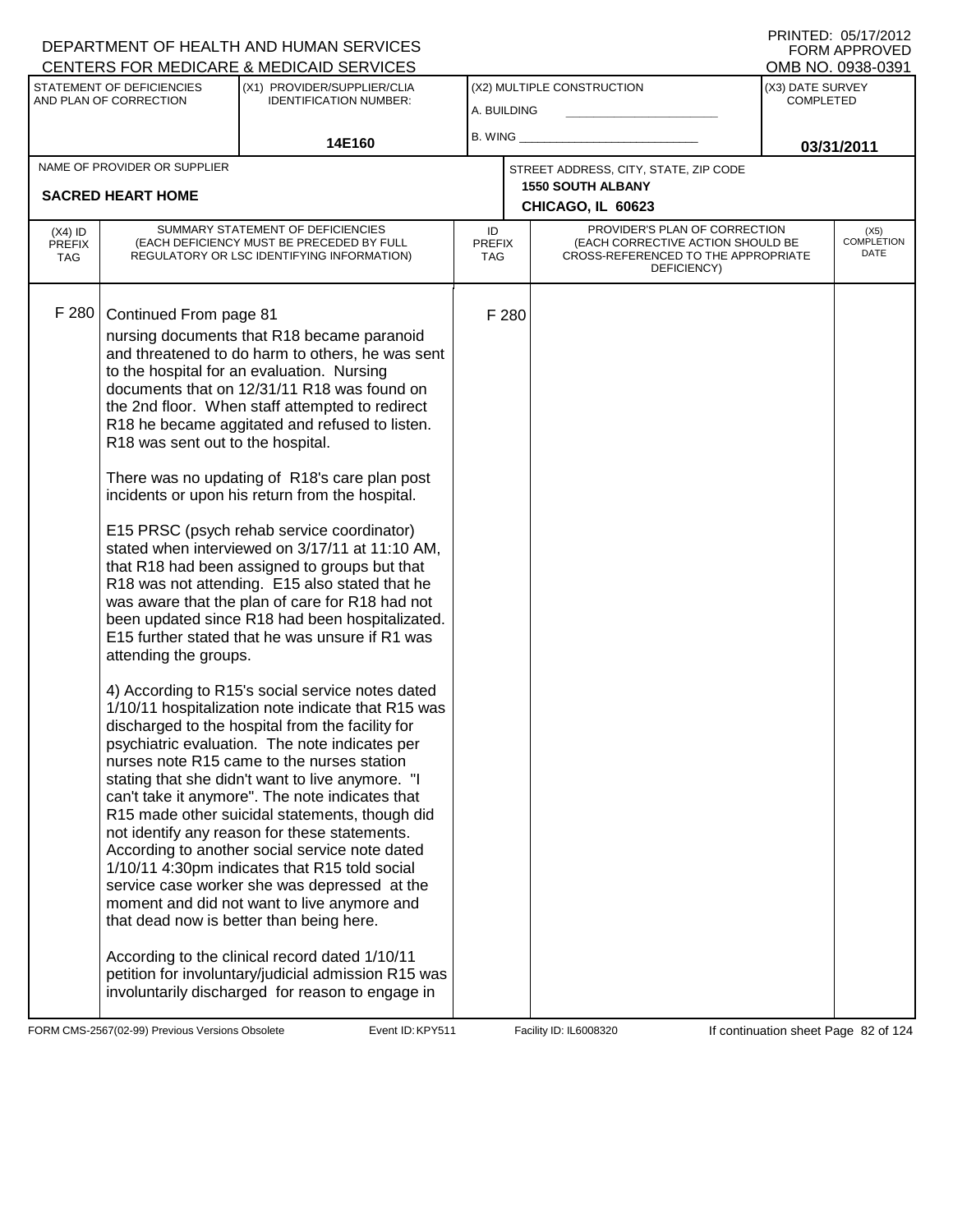|                                          |                                                                                                                                                   | CENTERS FOR MEDICARE & MEDICAID SERVICES                                                                                                                                                                                                                                                                                                                                                                                                                                                                                                                                                                                                                                                                                                                                                                                                                                                                                                                                                                                                                                                                                                                                                                                                                                                                                                                    |                            |       |                                                                                                                          |                                      | OMB NO. 0938-0391                 |
|------------------------------------------|---------------------------------------------------------------------------------------------------------------------------------------------------|-------------------------------------------------------------------------------------------------------------------------------------------------------------------------------------------------------------------------------------------------------------------------------------------------------------------------------------------------------------------------------------------------------------------------------------------------------------------------------------------------------------------------------------------------------------------------------------------------------------------------------------------------------------------------------------------------------------------------------------------------------------------------------------------------------------------------------------------------------------------------------------------------------------------------------------------------------------------------------------------------------------------------------------------------------------------------------------------------------------------------------------------------------------------------------------------------------------------------------------------------------------------------------------------------------------------------------------------------------------|----------------------------|-------|--------------------------------------------------------------------------------------------------------------------------|--------------------------------------|-----------------------------------|
|                                          | STATEMENT OF DEFICIENCIES<br>AND PLAN OF CORRECTION                                                                                               | (X1) PROVIDER/SUPPLIER/CLIA<br><b>IDENTIFICATION NUMBER:</b>                                                                                                                                                                                                                                                                                                                                                                                                                                                                                                                                                                                                                                                                                                                                                                                                                                                                                                                                                                                                                                                                                                                                                                                                                                                                                                | A. BUILDING                |       | (X2) MULTIPLE CONSTRUCTION                                                                                               | (X3) DATE SURVEY<br><b>COMPLETED</b> |                                   |
|                                          |                                                                                                                                                   | 14E160                                                                                                                                                                                                                                                                                                                                                                                                                                                                                                                                                                                                                                                                                                                                                                                                                                                                                                                                                                                                                                                                                                                                                                                                                                                                                                                                                      | $B.$ WING $\_$             |       |                                                                                                                          |                                      | 03/31/2011                        |
|                                          | NAME OF PROVIDER OR SUPPLIER<br><b>SACRED HEART HOME</b>                                                                                          |                                                                                                                                                                                                                                                                                                                                                                                                                                                                                                                                                                                                                                                                                                                                                                                                                                                                                                                                                                                                                                                                                                                                                                                                                                                                                                                                                             |                            |       | STREET ADDRESS, CITY, STATE, ZIP CODE<br><b>1550 SOUTH ALBANY</b><br>CHICAGO, IL 60623                                   |                                      |                                   |
| $(X4)$ ID<br><b>PREFIX</b><br><b>TAG</b> |                                                                                                                                                   | SUMMARY STATEMENT OF DEFICIENCIES<br>(EACH DEFICIENCY MUST BE PRECEDED BY FULL<br>REGULATORY OR LSC IDENTIFYING INFORMATION)                                                                                                                                                                                                                                                                                                                                                                                                                                                                                                                                                                                                                                                                                                                                                                                                                                                                                                                                                                                                                                                                                                                                                                                                                                | ID<br><b>PREFIX</b><br>TAG |       | PROVIDER'S PLAN OF CORRECTION<br>(EACH CORRECTIVE ACTION SHOULD BE<br>CROSS-REFERENCED TO THE APPROPRIATE<br>DEFICIENCY) |                                      | (X5)<br><b>COMPLETION</b><br>DATE |
| F 280                                    | Continued From page 82<br>complained of being suicidal.<br>interventions related to R15's recent<br>facility was sufficient.<br>assess R15 daily. | conduct placing such person or another in<br>physical harm or in reasonable explanation of<br>being physically harmed. The petition indicates<br>that R15 complained of being depressed and<br>wanting to die, the note indicates that R15<br>According to R15's current care plan dated<br>January, 2011 no plan of care was noted with<br>hospitalizations for verbalizing suicidal ideations.<br>On 3/18/11 at 1:30pm in the social service group<br>room, E14 (social service case worker), said that<br>he was aware of R15's hospitalization for<br>psychiatric evaluation for verbalizing suicidal<br>ideations. E14 said that when R15 returned to<br>the facility on 1/17/11 he spoke with her, and that<br>she didn't verbalize any suicidal thoughts when<br>she returned to the facility, and that it was an<br>isolated episode he didn't think the behavior<br>required a care plan with interventions. E14 said<br>that he thought the 1:1 meeting upon return to the<br>On 3/18/11 at 1:55pm in the office of social<br>service E5 (social service director), said that the<br>social service department reviewed and updated<br>care plans quarterly, and when new behaviors are<br>observed or required treatment. E 5 said that she<br>would expect E14 to initiate a plan of care for<br>R15's suicidal ideation, with interventions to |                            | F 280 |                                                                                                                          |                                      |                                   |
|                                          |                                                                                                                                                   | 5) According to the R16's social service note<br>dated 2/25/11 indicates that R16 was on smoking<br>restriction for safety precautions due to failure to                                                                                                                                                                                                                                                                                                                                                                                                                                                                                                                                                                                                                                                                                                                                                                                                                                                                                                                                                                                                                                                                                                                                                                                                    |                            |       |                                                                                                                          |                                      |                                   |

FORM CMS-2567(02-99) Previous Versions Obsolete Event ID: KPY511 Facility ID: IL6008320 If continuation sheet Page 83 of 124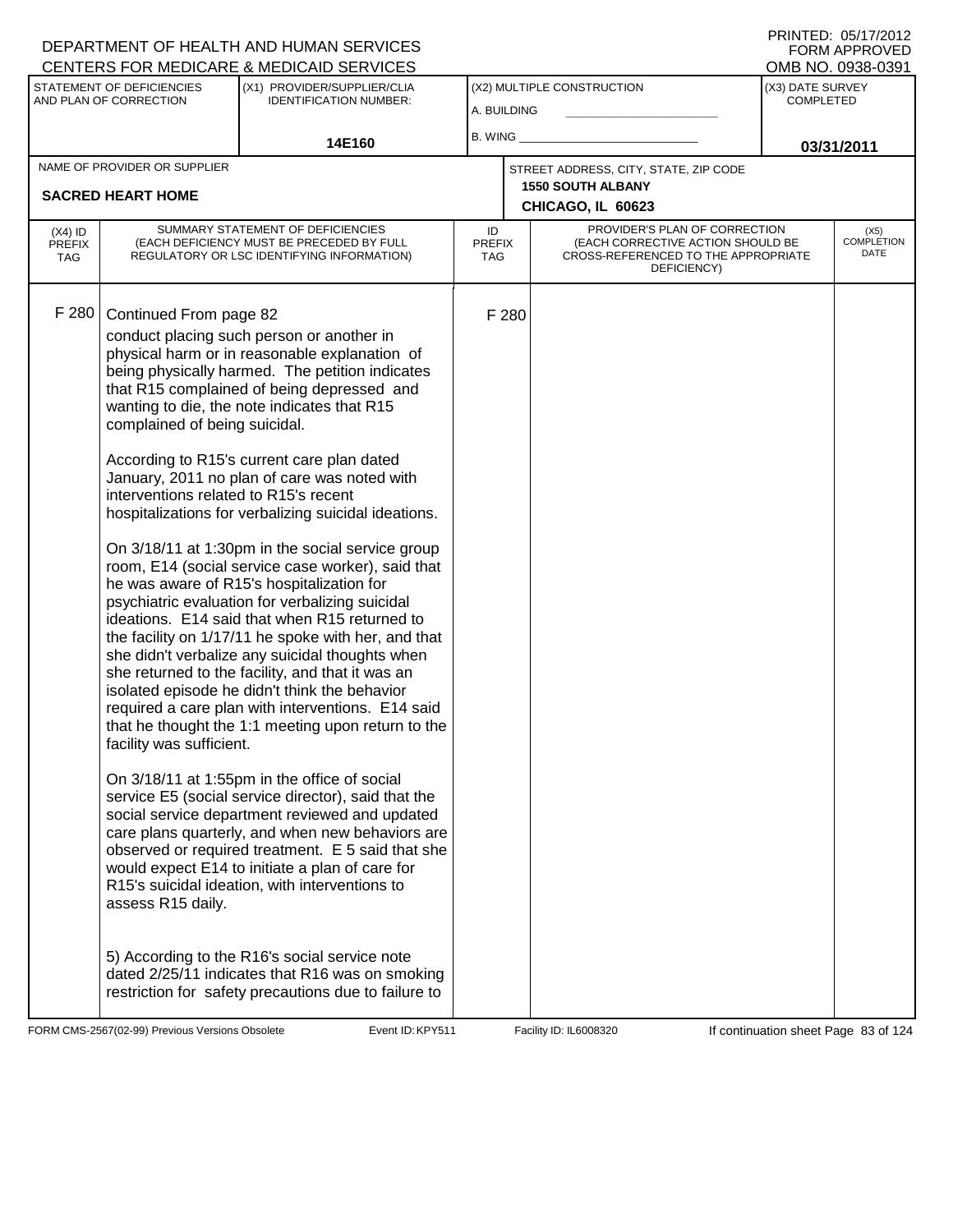PRINTED: 05/17/2012 FORM APPROVED<br>OMB NO. 0938-0391

|                                   |                                                                                                                                                | <u>ULIVILINU I UN MEDIUANE &amp; MEDIUAID ULIVIULU</u>                                                                                                                                                                                                                                                                                                                                                                                                                                                                                                                                                                                                                                                                                                                                                                                                                                                                                                                                                                                                                                                                                                                                                                                                                                                                                                                 |                             |       |                                                                                                                          |                                      | ו טטטט-טטנע וואוט            |
|-----------------------------------|------------------------------------------------------------------------------------------------------------------------------------------------|------------------------------------------------------------------------------------------------------------------------------------------------------------------------------------------------------------------------------------------------------------------------------------------------------------------------------------------------------------------------------------------------------------------------------------------------------------------------------------------------------------------------------------------------------------------------------------------------------------------------------------------------------------------------------------------------------------------------------------------------------------------------------------------------------------------------------------------------------------------------------------------------------------------------------------------------------------------------------------------------------------------------------------------------------------------------------------------------------------------------------------------------------------------------------------------------------------------------------------------------------------------------------------------------------------------------------------------------------------------------|-----------------------------|-------|--------------------------------------------------------------------------------------------------------------------------|--------------------------------------|------------------------------|
|                                   | STATEMENT OF DEFICIENCIES<br>AND PLAN OF CORRECTION                                                                                            | (X1) PROVIDER/SUPPLIER/CLIA<br><b>IDENTIFICATION NUMBER:</b>                                                                                                                                                                                                                                                                                                                                                                                                                                                                                                                                                                                                                                                                                                                                                                                                                                                                                                                                                                                                                                                                                                                                                                                                                                                                                                           | A. BUILDING                 |       | (X2) MULTIPLE CONSTRUCTION                                                                                               | (X3) DATE SURVEY<br><b>COMPLETED</b> |                              |
|                                   |                                                                                                                                                | 14E160                                                                                                                                                                                                                                                                                                                                                                                                                                                                                                                                                                                                                                                                                                                                                                                                                                                                                                                                                                                                                                                                                                                                                                                                                                                                                                                                                                 |                             |       |                                                                                                                          |                                      | 03/31/2011                   |
|                                   | NAME OF PROVIDER OR SUPPLIER<br><b>SACRED HEART HOME</b>                                                                                       |                                                                                                                                                                                                                                                                                                                                                                                                                                                                                                                                                                                                                                                                                                                                                                                                                                                                                                                                                                                                                                                                                                                                                                                                                                                                                                                                                                        |                             |       | STREET ADDRESS, CITY, STATE, ZIP CODE<br><b>1550 SOUTH ALBANY</b><br>CHICAGO, IL 60623                                   |                                      |                              |
| $(X4)$ ID<br><b>PREFIX</b><br>TAG |                                                                                                                                                | SUMMARY STATEMENT OF DEFICIENCIES<br>(EACH DEFICIENCY MUST BE PRECEDED BY FULL<br>REGULATORY OR LSC IDENTIFYING INFORMATION)                                                                                                                                                                                                                                                                                                                                                                                                                                                                                                                                                                                                                                                                                                                                                                                                                                                                                                                                                                                                                                                                                                                                                                                                                                           | ID<br><b>PREFIX</b><br>TAG. |       | PROVIDER'S PLAN OF CORRECTION<br>(EACH CORRECTIVE ACTION SHOULD BE<br>CROSS-REFERENCED TO THE APPROPRIATE<br>DEFICIENCY) |                                      | $(X5)$<br>COMPLETION<br>DATE |
| F 280                             | Continued From page 83<br>smoking.<br>of unsafe smoking noted.<br>R16's behavior of unsafe smoking.<br>behavior of unsafe smoking.<br>smoking. | comply with facility's smoking policy. The note<br>indicates that R16 requires supervision while<br>A review of R16's current care plan there was no<br>plan of care indicated to address R16's behavior<br>On 3/18/11 at 1:30pm E14 said that he was<br>aware that R16 had a history of unsafe smoking.<br>E14 said that he was aware of the note dated<br>2/25/11, but was un-aware of who wrote the note.<br>E14 said that he met with R16 1:1 regarding his<br>behavior of unsafe smoking. E14 said that R16<br>denied smoking unsafely, however E14 said that<br>he review the smoking policy with R16. E14 said<br>that he didn't initiate or develop a plan of care<br>with intervention to ensure R16 complies within<br>the facility's smoking policy. E14 was unable to<br>verbalize why he didn't develop a plan of care for<br>A review of R16's current 1:1 intervention and<br>progress dated 2/28/11 note failed to note R16's<br>On 3/18/11 1:55pm in the social service office E5<br>said that residents are identified as an unsafe<br>smoker, are placed on smoking restrictions, E5<br>said that social service should have developed a<br>plan of care with interventions to monitor and<br>supervise R16 and avoid the behavior of unsafe<br>6) R7 was admitted to the facility on 2/19/2011<br>with a diagnosis of schizoaffective disorder. On |                             | F 280 |                                                                                                                          |                                      |                              |
|                                   |                                                                                                                                                | 3/15/2011 record review of R7 's care plan for<br>behavior problems has an intervention as follows:                                                                                                                                                                                                                                                                                                                                                                                                                                                                                                                                                                                                                                                                                                                                                                                                                                                                                                                                                                                                                                                                                                                                                                                                                                                                    |                             |       |                                                                                                                          |                                      |                              |

FORM CMS-2567(02-99) Previous Versions Obsolete **KRY511** Event ID: KPY511 Facility ID: IL6008320 If continuation sheet Page 84 of 124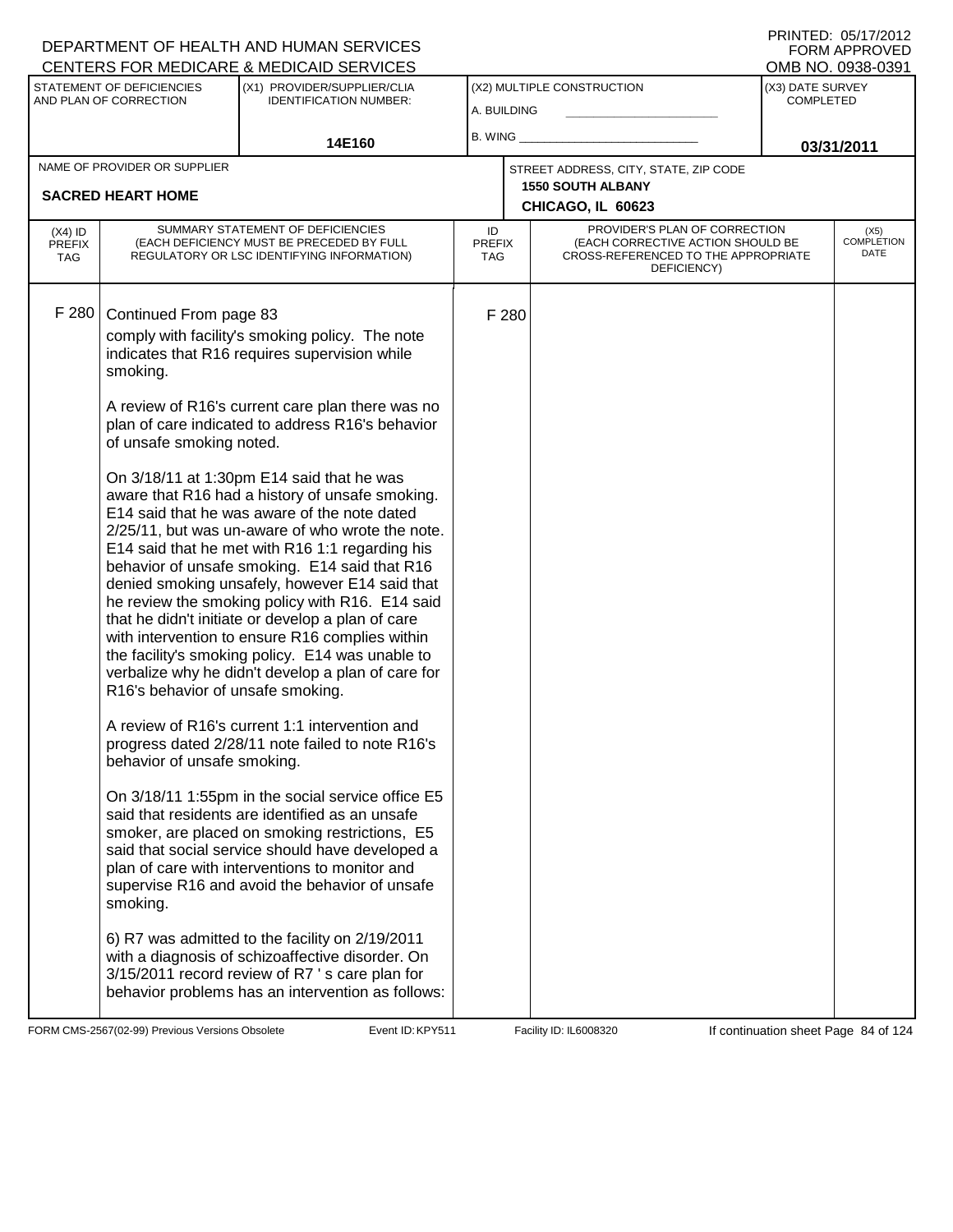|                                          |                                                                         | CENTERS FOR MEDICARE & MEDICAID SERVICES                                                                                                                                                                                                                                                                                                                                                                                                                                                                                                                                                                                                                                                                                                                                                                                       |                                   |       |                                                                                                                          |                                      | OMB NO. 0938-0391            |
|------------------------------------------|-------------------------------------------------------------------------|--------------------------------------------------------------------------------------------------------------------------------------------------------------------------------------------------------------------------------------------------------------------------------------------------------------------------------------------------------------------------------------------------------------------------------------------------------------------------------------------------------------------------------------------------------------------------------------------------------------------------------------------------------------------------------------------------------------------------------------------------------------------------------------------------------------------------------|-----------------------------------|-------|--------------------------------------------------------------------------------------------------------------------------|--------------------------------------|------------------------------|
|                                          | STATEMENT OF DEFICIENCIES<br>AND PLAN OF CORRECTION                     | (X1) PROVIDER/SUPPLIER/CLIA<br><b>IDENTIFICATION NUMBER:</b>                                                                                                                                                                                                                                                                                                                                                                                                                                                                                                                                                                                                                                                                                                                                                                   | A. BUILDING                       |       | (X2) MULTIPLE CONSTRUCTION                                                                                               | (X3) DATE SURVEY<br><b>COMPLETED</b> |                              |
|                                          |                                                                         | 14E160                                                                                                                                                                                                                                                                                                                                                                                                                                                                                                                                                                                                                                                                                                                                                                                                                         | $B.$ WING $\_$                    |       |                                                                                                                          |                                      | 03/31/2011                   |
|                                          | NAME OF PROVIDER OR SUPPLIER<br><b>SACRED HEART HOME</b>                |                                                                                                                                                                                                                                                                                                                                                                                                                                                                                                                                                                                                                                                                                                                                                                                                                                |                                   |       | STREET ADDRESS, CITY, STATE, ZIP CODE<br><b>1550 SOUTH ALBANY</b><br>CHICAGO, IL 60623                                   |                                      |                              |
| $(X4)$ ID<br><b>PREFIX</b><br><b>TAG</b> |                                                                         | SUMMARY STATEMENT OF DEFICIENCIES<br>(EACH DEFICIENCY MUST BE PRECEDED BY FULL<br>REGULATORY OR LSC IDENTIFYING INFORMATION)                                                                                                                                                                                                                                                                                                                                                                                                                                                                                                                                                                                                                                                                                                   | ID<br><b>PREFIX</b><br><b>TAG</b> |       | PROVIDER'S PLAN OF CORRECTION<br>(EACH CORRECTIVE ACTION SHOULD BE<br>CROSS-REFERENCED TO THE APPROPRIATE<br>DEFICIENCY) |                                      | $(X5)$<br>COMPLETION<br>DATE |
| F 280                                    | Continued From page 84<br>interviewed E6 regarding one on one<br>week". | PRSC will seek out resident for one on one<br>session 3x weekly. On 3/17/2011 at 2:42 p.m.,<br>documentation with R7 and she stated "I don't<br>have any documentation of one on one sessions.<br>I was going start one on one sessions that this                                                                                                                                                                                                                                                                                                                                                                                                                                                                                                                                                                              |                                   | F 280 |                                                                                                                          |                                      |                              |
|                                          | unsafe smoker.<br>Findings include:                                     | Based on interview and record review the facility<br>failed to revise and implement the plan of care<br>for 2 of 24 sampled residents R15/R16 with new<br>intervention after R15 was hospitalized for<br>suicidal ideation, and R16 was assess to be a<br>According to R15's social service notes dated<br>1/10/11 hospitalization note indicate that R15 was<br>discharged to the hospital from the facility for<br>psychiatric evaluation. The note indicates per<br>nurses note R15 came to the nurses station<br>stating that she didn't want to live anymore. "I<br>can't take it anymore". The note indicates that<br>R15 made other suicidal statements, though did<br>not identify any reason for these statements.<br>According to another social service note dated<br>1/10/11 4:30pm indicates that R15 told social |                                   |       |                                                                                                                          |                                      |                              |

FORM CMS-2567(02-99) Previous Versions Obsolete Event ID: KPY511 Facility ID: IL6008320 If continuation sheet Page 85 of 124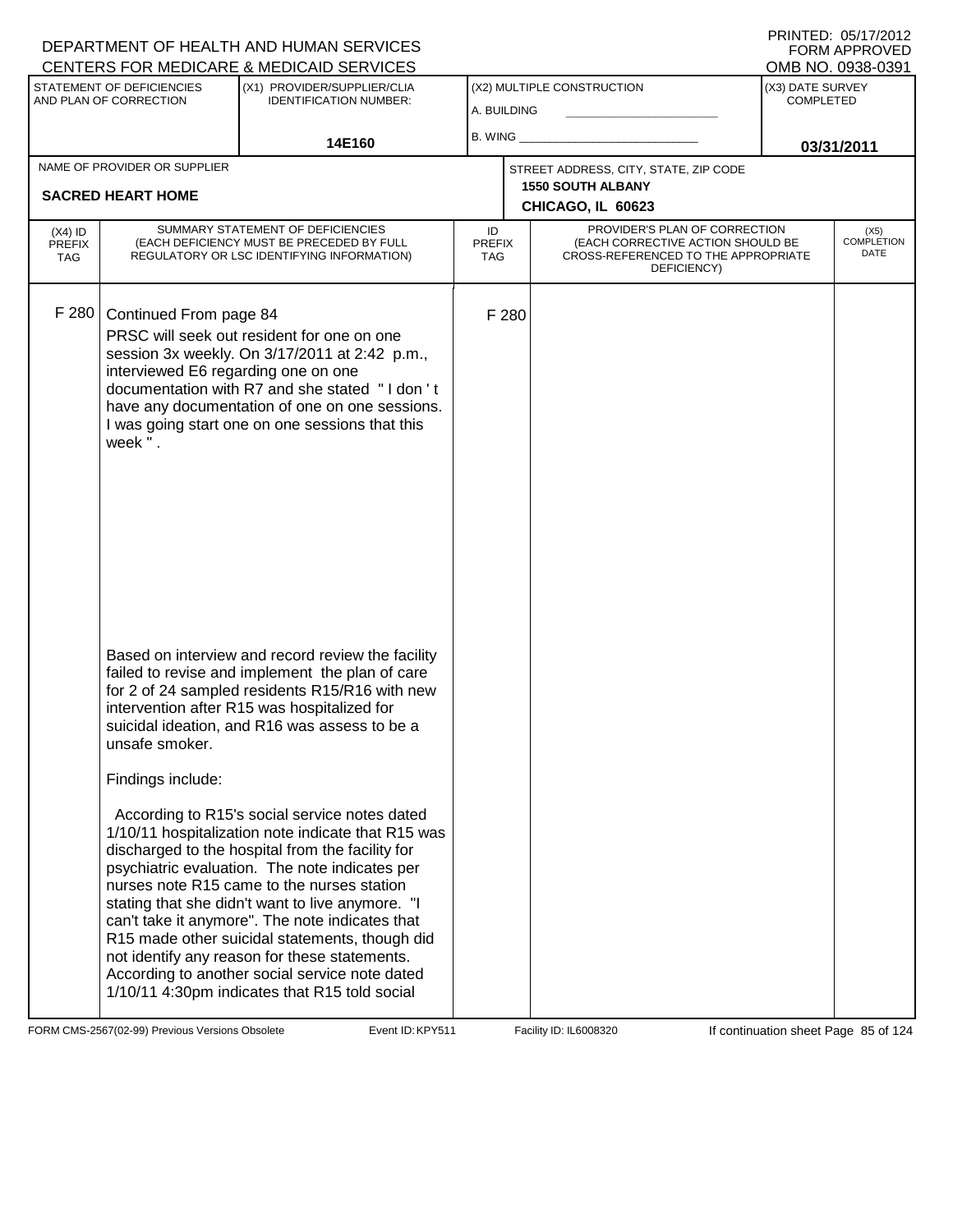|                                          |                                                                                                                              | <u>UENTERS FÜR MEDIUARE &amp; MEDIUAID SERVIUES</u>                                                                                                                                                                                                                                                                                                                                                                                                                                                                                                                                                                                                                                                                                                                                                                                                                                                                                                                                                                                                                                                                                                                                                                                                                                                                                                                                                                                                                                                                                                                                                               |                            |       |                                                                                                                          |                                      | UMB NU. 0938-0391                 |
|------------------------------------------|------------------------------------------------------------------------------------------------------------------------------|-------------------------------------------------------------------------------------------------------------------------------------------------------------------------------------------------------------------------------------------------------------------------------------------------------------------------------------------------------------------------------------------------------------------------------------------------------------------------------------------------------------------------------------------------------------------------------------------------------------------------------------------------------------------------------------------------------------------------------------------------------------------------------------------------------------------------------------------------------------------------------------------------------------------------------------------------------------------------------------------------------------------------------------------------------------------------------------------------------------------------------------------------------------------------------------------------------------------------------------------------------------------------------------------------------------------------------------------------------------------------------------------------------------------------------------------------------------------------------------------------------------------------------------------------------------------------------------------------------------------|----------------------------|-------|--------------------------------------------------------------------------------------------------------------------------|--------------------------------------|-----------------------------------|
|                                          | STATEMENT OF DEFICIENCIES<br>AND PLAN OF CORRECTION                                                                          | (X1) PROVIDER/SUPPLIER/CLIA<br><b>IDENTIFICATION NUMBER:</b>                                                                                                                                                                                                                                                                                                                                                                                                                                                                                                                                                                                                                                                                                                                                                                                                                                                                                                                                                                                                                                                                                                                                                                                                                                                                                                                                                                                                                                                                                                                                                      | A. BUILDING                |       | (X2) MULTIPLE CONSTRUCTION                                                                                               | (X3) DATE SURVEY<br><b>COMPLETED</b> |                                   |
|                                          |                                                                                                                              | 14E160                                                                                                                                                                                                                                                                                                                                                                                                                                                                                                                                                                                                                                                                                                                                                                                                                                                                                                                                                                                                                                                                                                                                                                                                                                                                                                                                                                                                                                                                                                                                                                                                            |                            |       | B. WING _______                                                                                                          | 03/31/2011                           |                                   |
|                                          | NAME OF PROVIDER OR SUPPLIER                                                                                                 |                                                                                                                                                                                                                                                                                                                                                                                                                                                                                                                                                                                                                                                                                                                                                                                                                                                                                                                                                                                                                                                                                                                                                                                                                                                                                                                                                                                                                                                                                                                                                                                                                   |                            |       | STREET ADDRESS, CITY, STATE, ZIP CODE                                                                                    |                                      |                                   |
|                                          | <b>SACRED HEART HOME</b>                                                                                                     |                                                                                                                                                                                                                                                                                                                                                                                                                                                                                                                                                                                                                                                                                                                                                                                                                                                                                                                                                                                                                                                                                                                                                                                                                                                                                                                                                                                                                                                                                                                                                                                                                   |                            |       | <b>1550 SOUTH ALBANY</b><br>CHICAGO, IL 60623                                                                            |                                      |                                   |
| $(X4)$ ID<br><b>PREFIX</b><br><b>TAG</b> |                                                                                                                              | SUMMARY STATEMENT OF DEFICIENCIES<br>(EACH DEFICIENCY MUST BE PRECEDED BY FULL<br>REGULATORY OR LSC IDENTIFYING INFORMATION)                                                                                                                                                                                                                                                                                                                                                                                                                                                                                                                                                                                                                                                                                                                                                                                                                                                                                                                                                                                                                                                                                                                                                                                                                                                                                                                                                                                                                                                                                      | ID<br><b>PREFIX</b><br>TAG |       | PROVIDER'S PLAN OF CORRECTION<br>(EACH CORRECTIVE ACTION SHOULD BE<br>CROSS-REFERENCED TO THE APPROPRIATE<br>DEFICIENCY) |                                      | (X5)<br><b>COMPLETION</b><br>DATE |
| F 280                                    | Continued From page 85<br>complained of being suicidal.<br>interventions related to R15's recent<br>facility was sufficient. | service case worker she was depressed at the<br>moment and did not want to live anymore and<br>that dead now is better than being here.<br>According to the clinical record dated 1/10/11<br>petition for involuntary/judicial admission R15 was<br>involuntarily discharged for reason to engage in<br>conduct placing such person or another in<br>physical harm or in reasonable explanation of<br>being physically harmed. The petition indicates<br>that R15 complained of being depressed and<br>wanting to die, the note indicates that R15<br>According to R15's current care plan dated<br>January, 2011 no plan of care was noted with<br>hospitalizations for verbalizing suicidal ideations.<br>On 3/18/11 at 1:30pm in the social service group<br>room, E14 (social service case worker), said that<br>he was aware of R15's hospitalization for<br>psychiatric evaluation for verbalizing suicidal<br>ideations. E14 said that when R15 returned to<br>the facility on 1/17/11 he spoke with her, and that<br>she didn't verbalize any suicidal thoughts when<br>she returned to the facility, and that it was an<br>isolated episode he didn't think the behavior<br>required a care plan with interventions. E14 said<br>that he thought the 1:1 meeting upon return to the<br>On 3/18/11 at 1:55pm in the office of social<br>service E5 (social service director), said that the<br>social service department reviewed and updated<br>care plans quarterly, and when new behaviors are<br>observed or required treatment. E 5 said that she<br>would expect E14 to initiate a plan of care for |                            | F 280 |                                                                                                                          |                                      |                                   |

FORM CMS-2567(02-99) Previous Versions Obsolete Event ID: KPY511 Facility ID: IL6008320 If continuation sheet Page 86 of 124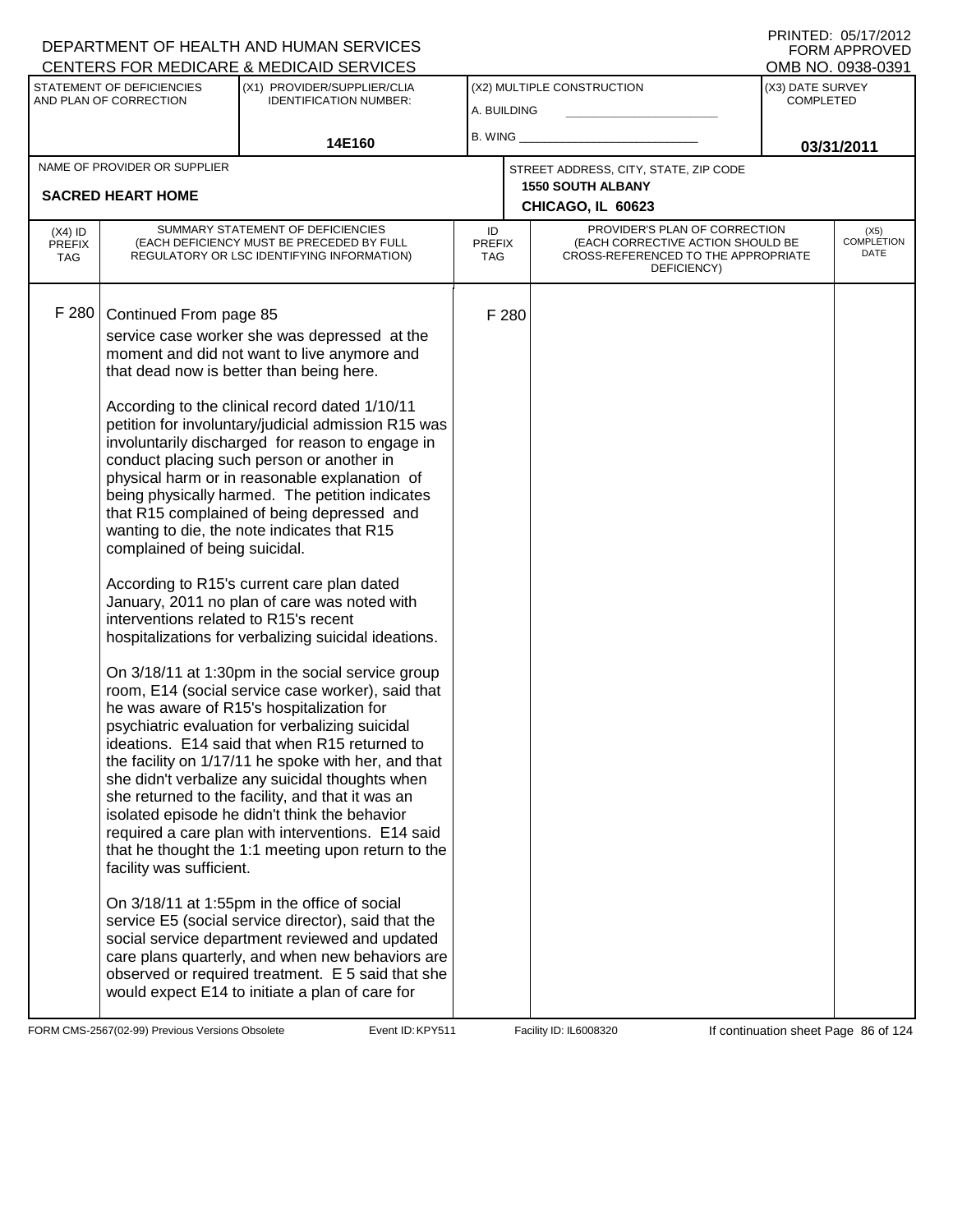|                                          |                                                          | CENTERS FOR MEDICARE & MEDICAID SERVICES                                                                                                                                                                                                                                                                                                                                                                                                                                                                                                                                                                                    |                            |       |                                                                                                                          |                                      | OMB NO. 0938-0391                 |
|------------------------------------------|----------------------------------------------------------|-----------------------------------------------------------------------------------------------------------------------------------------------------------------------------------------------------------------------------------------------------------------------------------------------------------------------------------------------------------------------------------------------------------------------------------------------------------------------------------------------------------------------------------------------------------------------------------------------------------------------------|----------------------------|-------|--------------------------------------------------------------------------------------------------------------------------|--------------------------------------|-----------------------------------|
|                                          | STATEMENT OF DEFICIENCIES<br>AND PLAN OF CORRECTION      | (X1) PROVIDER/SUPPLIER/CLIA<br><b>IDENTIFICATION NUMBER:</b>                                                                                                                                                                                                                                                                                                                                                                                                                                                                                                                                                                | A. BUILDING                |       | (X2) MULTIPLE CONSTRUCTION                                                                                               | (X3) DATE SURVEY<br><b>COMPLETED</b> |                                   |
|                                          |                                                          | 14E160                                                                                                                                                                                                                                                                                                                                                                                                                                                                                                                                                                                                                      | B. WING                    |       |                                                                                                                          |                                      | 03/31/2011                        |
|                                          | NAME OF PROVIDER OR SUPPLIER<br><b>SACRED HEART HOME</b> |                                                                                                                                                                                                                                                                                                                                                                                                                                                                                                                                                                                                                             |                            |       | STREET ADDRESS, CITY, STATE, ZIP CODE<br><b>1550 SOUTH ALBANY</b><br>CHICAGO, IL 60623                                   |                                      |                                   |
| $(X4)$ ID<br><b>PREFIX</b><br><b>TAG</b> |                                                          | SUMMARY STATEMENT OF DEFICIENCIES<br>(EACH DEFICIENCY MUST BE PRECEDED BY FULL<br>REGULATORY OR LSC IDENTIFYING INFORMATION)                                                                                                                                                                                                                                                                                                                                                                                                                                                                                                | ID<br><b>PREFIX</b><br>TAG |       | PROVIDER'S PLAN OF CORRECTION<br>(EACH CORRECTIVE ACTION SHOULD BE<br>CROSS-REFERENCED TO THE APPROPRIATE<br>DEFICIENCY) |                                      | (X5)<br><b>COMPLETION</b><br>DATE |
| F 280                                    | Continued From page 86<br>assess R15 daily.              | R15's suicidal ideation, with interventions to                                                                                                                                                                                                                                                                                                                                                                                                                                                                                                                                                                              |                            | F 280 |                                                                                                                          |                                      |                                   |
|                                          | smoking.                                                 | According to the R16's social service note dated<br>2/25/11 indicates that R16 was on smoking<br>restriction for safety precautions due to failure to<br>comply with facility's smoking policy. The note<br>indicates that R16 requires supervision while                                                                                                                                                                                                                                                                                                                                                                   |                            |       |                                                                                                                          |                                      |                                   |
|                                          | of unsafe smoking noted.                                 | A review of R16's current care plan there was no<br>plan of care indicated to address R16's behavior                                                                                                                                                                                                                                                                                                                                                                                                                                                                                                                        |                            |       |                                                                                                                          |                                      |                                   |
|                                          | R16's behavior of unsafe smoking.                        | On 3/18/11 at 1:30pm E14 said that he was<br>aware that R16 had a history of unsafe smoking.<br>E14 said that he was aware of the note dated<br>2/25/11, but was un-aware of who wrote the note.<br>E14 said that he met with R16 1:1 regarding his<br>behavior of unsafe smoking. E14 said that R16<br>denied smoking unsafely, however E14 said that<br>he review the smoking policy with R16. E14 said<br>that he didn't initiate or develop a plan of care<br>with intervention to ensure R16 complies within<br>the facility's smoking policy. E14 was unable to<br>verbalize why he didn't develop a plan of care for |                            |       |                                                                                                                          |                                      |                                   |
|                                          | behavior of unsafe smoking.                              | A review of R16's current 1:1 intervention and<br>progress dated 2/28/11 note failed to note R16's                                                                                                                                                                                                                                                                                                                                                                                                                                                                                                                          |                            |       |                                                                                                                          |                                      |                                   |
|                                          |                                                          | On 3/18/11 1:55pm in the social service office E5<br>said that residents are identified as an unsafe<br>smoker, are placed on smoking restrictions, E5<br>said that social service should have developed a<br>plan of care with interventions to monitor and                                                                                                                                                                                                                                                                                                                                                                |                            |       |                                                                                                                          |                                      |                                   |

FORM CMS-2567(02-99) Previous Versions Obsolete Event ID: KPY511 Facility ID: IL6008320 If continuation sheet Page 87 of 124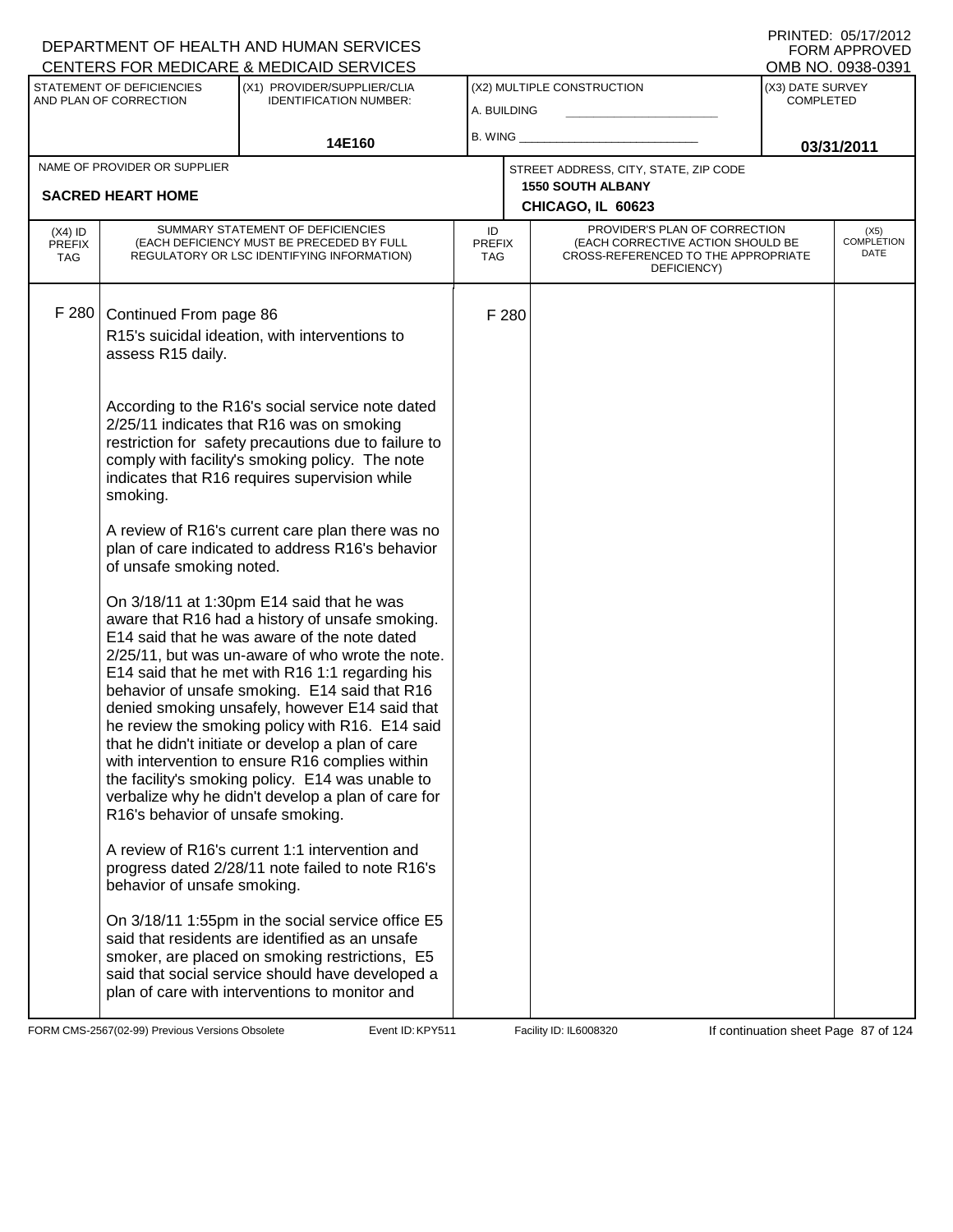#### A. BUILDING (X1) PROVIDER/SUPPLIER/CLIA IDENTIFICATION NUMBER: STATEMENT OF DEFICIENCIES AND PLAN OF CORRECTION (X3) DATE SURVEY COMPLETED FORM APPROVED<br>OMB NO. 0938-0391 (X2) MULTIPLE CONSTRUCTION B. WING **\_\_\_\_\_\_\_\_\_\_\_\_\_\_\_\_\_\_\_\_\_\_** CENTERS FOR MEDICARE & MEDICAID SERVICES 14E160 **B. WING CONSUMING (2011 03/31/2011 CHICAGO, IL 60623** NAME OF PROVIDER OR SUPPLIER STREET ADDRESS, CITY, STATE, ZIP CODE **SACRED HEART HOME 1550 SOUTH ALBANY** PROVIDER'S PLAN OF CORRECTION (EACH CORRECTIVE ACTION SHOULD BE CROSS-REFERENCED TO THE APPROPRIATE DEFICIENCY) (X5) **COMPLETION** DATE ID PREFIX TAG (X4) ID PREFIX TAG SUMMARY STATEMENT OF DEFICIENCIES (EACH DEFICIENCY MUST BE PRECEDED BY FULL REGULATORY OR LSC IDENTIFYING INFORMATION) F 280 Continued From page 87 F 280 supervise R16 and avoid the behavior of unsafe smoking. F 281  $\vert$  483.20(k)(3)(i) SERVICES PROVIDED MEET PROFESSIONAL STANDARDS The services provided or arranged by the facility must meet professional standards of quality. This REQUIREMENT is not met as evidenced by:  $F$  281  $\vert$  5/1/11 Based on record review, and interview, the facility failed to follow their policy regarding informed consent of psychotropic medications involving 1 of 24 sampled residents(R 8). Findings Include: R 8 is a 47 year old resident admitted to the facility on 11-8-10 with medical diagnosis which includes Schizophrenia. On 3-14-11, an order was obtained for Risperdal to be given, 3 milligrams, twice daily. Risperdal is an antipsychotic agent. Possible side effects includes confusion, agitation, blurred vision, and urinary retention. Review of the clinical record indicates that there was no informed consent related to the medication Risperdal. Review of the MAR(Medication Administration Record) indicates that R 8 has received 5 dosages of the medication. interview with E 15(Licensed Practical Nurse) on 3-18-11 at 2:30pm stated that prior to administration of any psychotropic medication, the resident is to be educated on the possible side effects and that if accepted, the resident would be asked to sign the consent form. This was not done.  $F$  285  $\mid$  483.20(m), 483.20(e) PASRR REQUIREMENTS  $\mid$  F 285  $\mid$  5/1/11

FORM CMS-2567(02-99) Previous Versions Obsolete Event ID: KPY511 Facility ID: IL6008320 If continuation sheet Page 88 of 124

DEPARTMENT OF HEALTH AND HUMAN SERVICES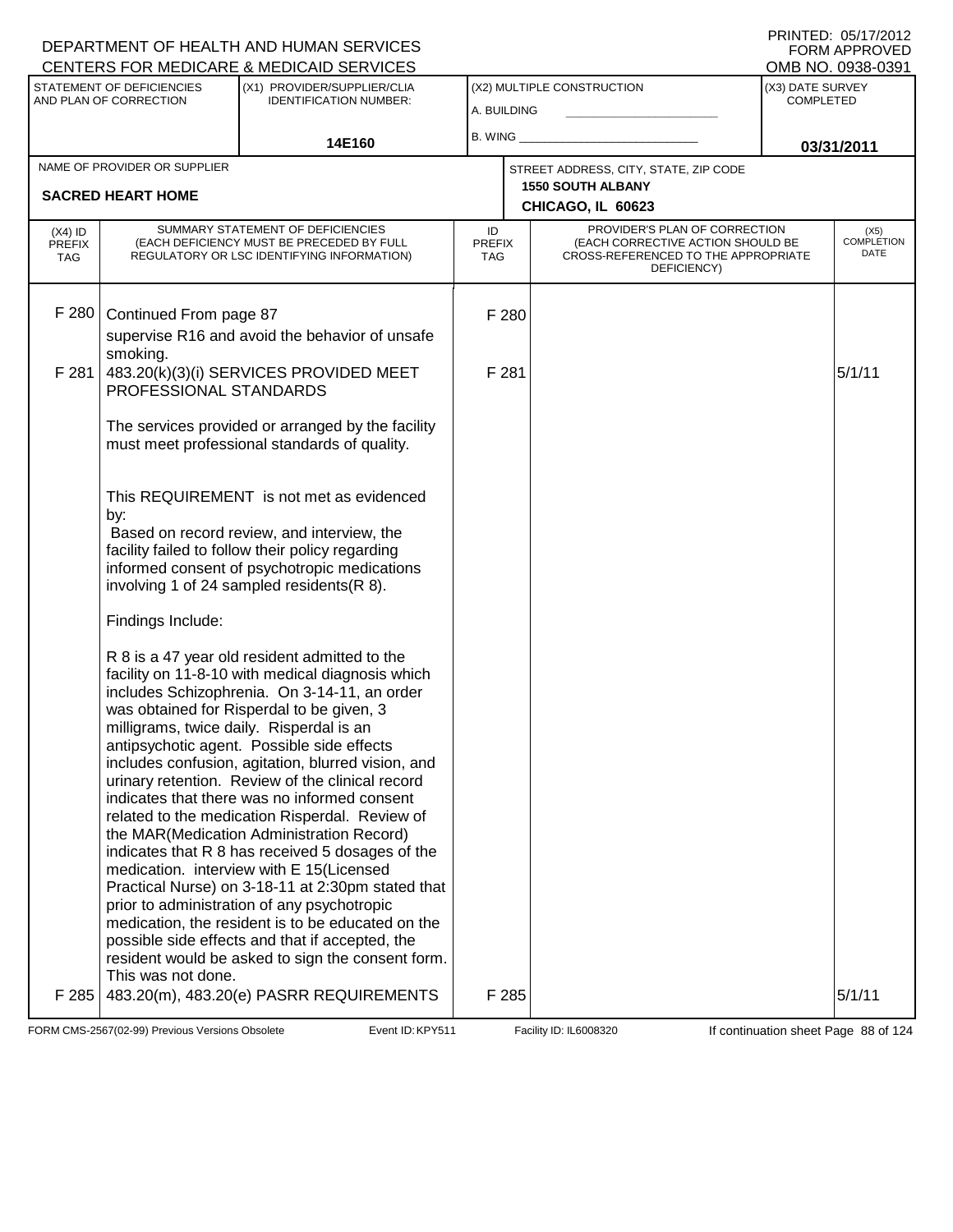| PRINTED: 05/17/2012 |
|---------------------|
| FORM APPROVED       |
| OMB NO. 0938-0391   |

| <b>CENTERS FOR MEDICARE &amp; MEDICAID SERVICES</b> |                                                                                                                     |                                                                                                                                                                                                                                                                                                                                                                                                                                                                                                                                                                                                                         |                            |       |                                                                                                                          |                                      | OMB NO. 0938-0391                 |
|-----------------------------------------------------|---------------------------------------------------------------------------------------------------------------------|-------------------------------------------------------------------------------------------------------------------------------------------------------------------------------------------------------------------------------------------------------------------------------------------------------------------------------------------------------------------------------------------------------------------------------------------------------------------------------------------------------------------------------------------------------------------------------------------------------------------------|----------------------------|-------|--------------------------------------------------------------------------------------------------------------------------|--------------------------------------|-----------------------------------|
|                                                     | STATEMENT OF DEFICIENCIES<br>(X1) PROVIDER/SUPPLIER/CLIA<br>AND PLAN OF CORRECTION<br><b>IDENTIFICATION NUMBER:</b> |                                                                                                                                                                                                                                                                                                                                                                                                                                                                                                                                                                                                                         | A. BUILDING                |       | (X2) MULTIPLE CONSTRUCTION                                                                                               | (X3) DATE SURVEY<br><b>COMPLETED</b> |                                   |
|                                                     |                                                                                                                     | 14E160                                                                                                                                                                                                                                                                                                                                                                                                                                                                                                                                                                                                                  | B. WING                    |       |                                                                                                                          | 03/31/2011                           |                                   |
|                                                     | NAME OF PROVIDER OR SUPPLIER                                                                                        |                                                                                                                                                                                                                                                                                                                                                                                                                                                                                                                                                                                                                         |                            |       | STREET ADDRESS, CITY, STATE, ZIP CODE                                                                                    |                                      |                                   |
|                                                     | <b>SACRED HEART HOME</b>                                                                                            |                                                                                                                                                                                                                                                                                                                                                                                                                                                                                                                                                                                                                         |                            |       | <b>1550 SOUTH ALBANY</b>                                                                                                 |                                      |                                   |
|                                                     |                                                                                                                     |                                                                                                                                                                                                                                                                                                                                                                                                                                                                                                                                                                                                                         |                            |       | CHICAGO, IL 60623                                                                                                        |                                      |                                   |
| $(X4)$ ID<br><b>PREFIX</b><br><b>TAG</b>            |                                                                                                                     | SUMMARY STATEMENT OF DEFICIENCIES<br>(EACH DEFICIENCY MUST BE PRECEDED BY FULL<br>REGULATORY OR LSC IDENTIFYING INFORMATION)                                                                                                                                                                                                                                                                                                                                                                                                                                                                                            | ID<br><b>PREFIX</b><br>TAG |       | PROVIDER'S PLAN OF CORRECTION<br>(EACH CORRECTIVE ACTION SHOULD BE<br>CROSS-REFERENCED TO THE APPROPRIATE<br>DEFICIENCY) |                                      | (X5)<br><b>COMPLETION</b><br>DATE |
| F 285                                               | Continued From page 88<br>FOR MI & MR                                                                               | A facility must coordinate assessments with the<br>pre-admission screening and resident review                                                                                                                                                                                                                                                                                                                                                                                                                                                                                                                          |                            | F 285 |                                                                                                                          |                                      |                                   |
|                                                     | duplicative testing and effort.                                                                                     | program under Medicaid in part 483, subpart C to<br>the maximum extent practicable to avoid                                                                                                                                                                                                                                                                                                                                                                                                                                                                                                                             |                            |       |                                                                                                                          |                                      |                                   |
|                                                     | and                                                                                                                 | A nursing facility must not admit, on or after<br>January 1, 1989, any new residents with:<br>(i) Mental illness as defined in paragraph $(m)(2)$<br>(i) of this section, unless the State mental health<br>authority has determined, based on an<br>independent physical and mental evaluation<br>performed by a person or entity other than the<br>State mental health authority, prior to admission;<br>(A) That, because of the physical and mental<br>condition of the individual, the individual requires<br>the level of services provided by a nursing facility;                                                |                            |       |                                                                                                                          |                                      |                                   |
|                                                     | has determined prior to admission--<br>and                                                                          | (B) If the individual requires such level of<br>services, whether the individual requires<br>specialized services for mental retardation.<br>(ii) Mental retardation, as defined in paragraph<br>(m)(2)(ii) of this section, unless the State mental<br>retardation or developmental disability authority<br>(A) That, because of the physical and mental<br>condition of the individual, the individual requires<br>the level of services provided by a nursing facility;<br>(B) If the individual requires such level of<br>services, whether the individual requires<br>specialized services for mental retardation. |                            |       |                                                                                                                          |                                      |                                   |
|                                                     | For purposes of this section:                                                                                       | (i) An individual is considered to have "mental<br>illness" if the individual has a serious mental                                                                                                                                                                                                                                                                                                                                                                                                                                                                                                                      |                            |       |                                                                                                                          |                                      |                                   |

FORM CMS-2567(02-99) Previous Versions Obsolete KREYS11 Event ID: KPY511 Facility ID: IL6008320 If continuation sheet Page 89 of 124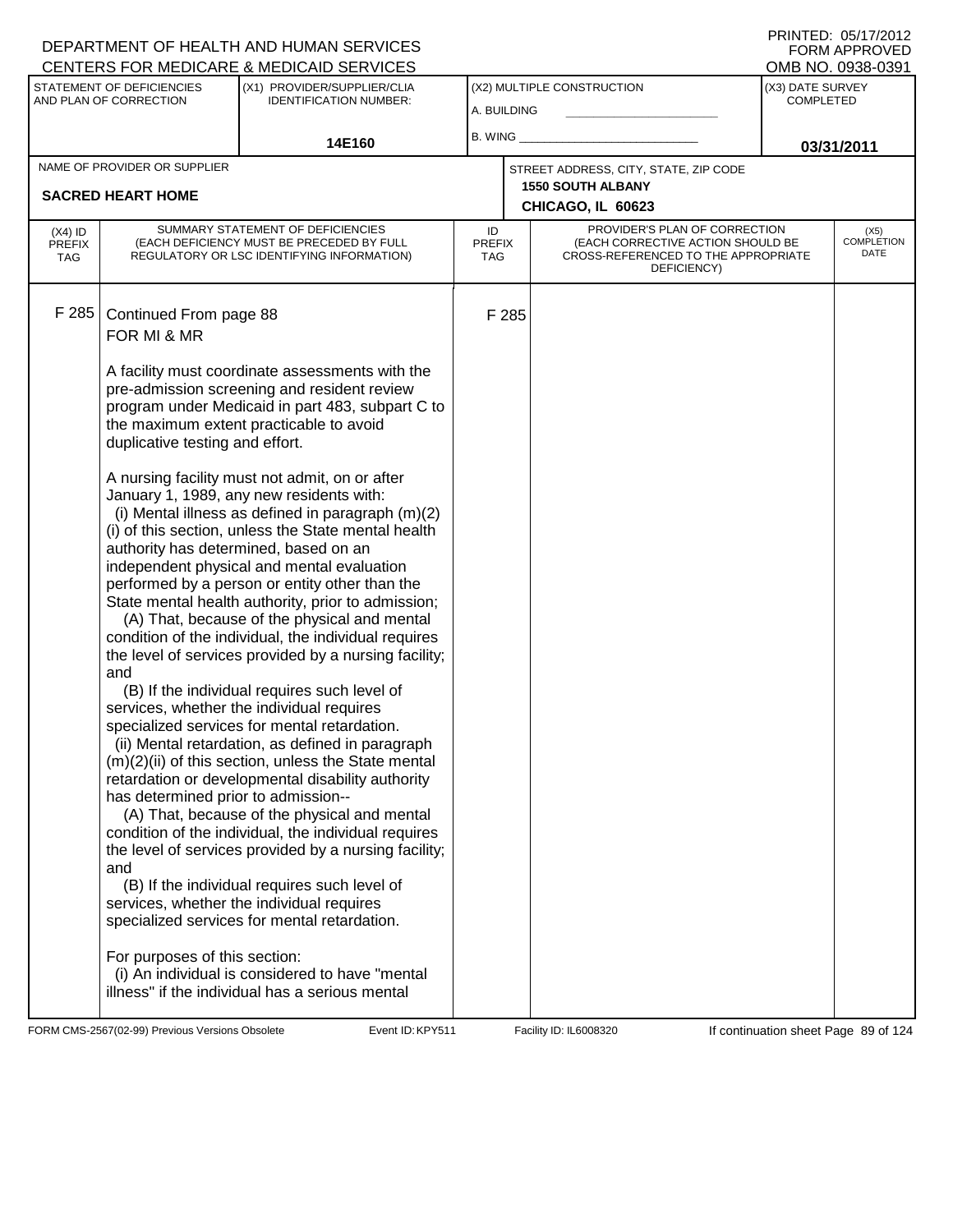| (X3) DATE SURVEY<br>STATEMENT OF DEFICIENCIES<br>(X1) PROVIDER/SUPPLIER/CLIA<br>(X2) MULTIPLE CONSTRUCTION<br>AND PLAN OF CORRECTION<br><b>IDENTIFICATION NUMBER:</b><br><b>COMPLETED</b><br>A. BUILDING<br><b>B. WING</b><br>14E160<br>03/31/2011<br>NAME OF PROVIDER OR SUPPLIER                                                                                                                                                                                                                                                                                                                                                                                                                                                                                                                                                                                                                                                                                                                                                                                                                                                                                                                                                                                                                                                                                                                                                                                                                                                                                                                                                                                                           | CENTERS FOR MEDICARE & MEDICAID SERVICES |  |  |  |                                       |  | OMB NO. 0938-0391                 |
|----------------------------------------------------------------------------------------------------------------------------------------------------------------------------------------------------------------------------------------------------------------------------------------------------------------------------------------------------------------------------------------------------------------------------------------------------------------------------------------------------------------------------------------------------------------------------------------------------------------------------------------------------------------------------------------------------------------------------------------------------------------------------------------------------------------------------------------------------------------------------------------------------------------------------------------------------------------------------------------------------------------------------------------------------------------------------------------------------------------------------------------------------------------------------------------------------------------------------------------------------------------------------------------------------------------------------------------------------------------------------------------------------------------------------------------------------------------------------------------------------------------------------------------------------------------------------------------------------------------------------------------------------------------------------------------------|------------------------------------------|--|--|--|---------------------------------------|--|-----------------------------------|
|                                                                                                                                                                                                                                                                                                                                                                                                                                                                                                                                                                                                                                                                                                                                                                                                                                                                                                                                                                                                                                                                                                                                                                                                                                                                                                                                                                                                                                                                                                                                                                                                                                                                                              |                                          |  |  |  |                                       |  |                                   |
|                                                                                                                                                                                                                                                                                                                                                                                                                                                                                                                                                                                                                                                                                                                                                                                                                                                                                                                                                                                                                                                                                                                                                                                                                                                                                                                                                                                                                                                                                                                                                                                                                                                                                              |                                          |  |  |  |                                       |  |                                   |
|                                                                                                                                                                                                                                                                                                                                                                                                                                                                                                                                                                                                                                                                                                                                                                                                                                                                                                                                                                                                                                                                                                                                                                                                                                                                                                                                                                                                                                                                                                                                                                                                                                                                                              |                                          |  |  |  | STREET ADDRESS, CITY, STATE, ZIP CODE |  |                                   |
| <b>1550 SOUTH ALBANY</b><br><b>SACRED HEART HOME</b><br>CHICAGO, IL 60623                                                                                                                                                                                                                                                                                                                                                                                                                                                                                                                                                                                                                                                                                                                                                                                                                                                                                                                                                                                                                                                                                                                                                                                                                                                                                                                                                                                                                                                                                                                                                                                                                    |                                          |  |  |  |                                       |  |                                   |
| SUMMARY STATEMENT OF DEFICIENCIES<br>PROVIDER'S PLAN OF CORRECTION<br>ID<br>$(X4)$ ID<br>(EACH CORRECTIVE ACTION SHOULD BE<br>(EACH DEFICIENCY MUST BE PRECEDED BY FULL<br><b>PREFIX</b><br><b>PREFIX</b><br>REGULATORY OR LSC IDENTIFYING INFORMATION)<br>CROSS-REFERENCED TO THE APPROPRIATE<br><b>TAG</b><br><b>TAG</b><br>DEFICIENCY)                                                                                                                                                                                                                                                                                                                                                                                                                                                                                                                                                                                                                                                                                                                                                                                                                                                                                                                                                                                                                                                                                                                                                                                                                                                                                                                                                    |                                          |  |  |  |                                       |  | (X5)<br><b>COMPLETION</b><br>DATE |
| F 285<br>Continued From page 89<br>F 285<br>illness defined at $§483.102(b)(1)$ .<br>(ii) An individual is considered to be "mentally<br>retarded" if the individual is mentally retarded as<br>defined in $§483.102(b)(3)$ or is a person with a<br>related condition as described in 42 CFR 1009.<br>This REQUIREMENT is not met as evidenced<br>by:<br>Based on interview and record review, the facility<br>failed to obtain a Preadmission Screening and<br>Resident Review (PASRR) for 3 sampled<br>residents (R6, R9, and R17) with Serious Mental<br>Illness, out of 24 residents in the sample.<br>Findings include:<br>1) According to R9's current physician order sheet<br>R9 has a diagnosis of bipolar disorder.<br>According to R9's clinical record dated 3/14/2006<br>interagency certification of screening results<br>indicates that R9 is appropriate for nursing facility<br>services. The facility also provided survey team<br>with R9's obra-1 initial screen dated 3/2/2006<br>indicating R9 was identified with mental illness<br>verified by the DSM-IV classification which<br>substantially impairs (cognitive, emotional and /or<br>behavioral functioning. The screen also indicates<br>R9 has a history of psychiatric hospitalizations.<br>The screen indicates if R9 is identified with any<br>areas in section II / III complete section IV and<br>refer to the appropriate agent. R9 was marked<br>yes on two area of section III as indicated above.<br>A review of R9's pre admission screen there was<br>no section IV available during the survey<br>observation time. Along with missing section IV<br>of the screen there was no determination and |                                          |  |  |  |                                       |  |                                   |

FORM CMS-2567(02-99) Previous Versions Obsolete Event ID: KPY511 Facility ID: IL6008320 If continuation sheet Page 90 of 124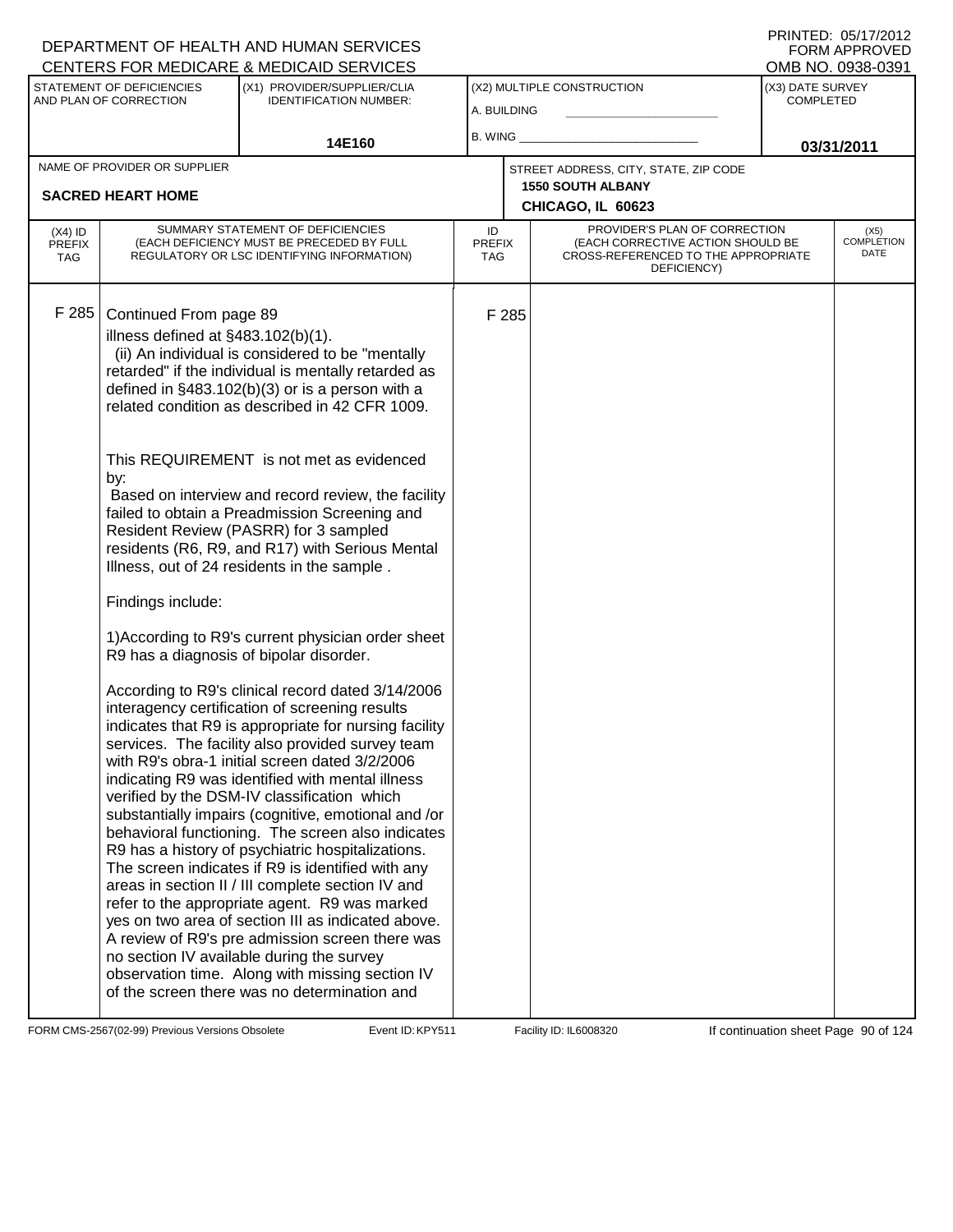| CENTERS FOR MEDICARE & MEDICAID SERVICES |                                    |                                                                                                                                                                                                         |                                   |       |                                                                                                                          |                  | OMB NO. 0938-0391            |
|------------------------------------------|------------------------------------|---------------------------------------------------------------------------------------------------------------------------------------------------------------------------------------------------------|-----------------------------------|-------|--------------------------------------------------------------------------------------------------------------------------|------------------|------------------------------|
|                                          | STATEMENT OF DEFICIENCIES          | (X1) PROVIDER/SUPPLIER/CLIA                                                                                                                                                                             |                                   |       | (X2) MULTIPLE CONSTRUCTION                                                                                               | (X3) DATE SURVEY |                              |
|                                          | AND PLAN OF CORRECTION             | <b>IDENTIFICATION NUMBER:</b>                                                                                                                                                                           | A. BUILDING                       |       |                                                                                                                          | <b>COMPLETED</b> |                              |
|                                          |                                    |                                                                                                                                                                                                         | B. WING                           |       |                                                                                                                          |                  |                              |
|                                          |                                    | 14E160                                                                                                                                                                                                  |                                   |       |                                                                                                                          |                  | 03/31/2011                   |
|                                          | NAME OF PROVIDER OR SUPPLIER       |                                                                                                                                                                                                         |                                   |       | STREET ADDRESS, CITY, STATE, ZIP CODE                                                                                    |                  |                              |
|                                          | <b>SACRED HEART HOME</b>           |                                                                                                                                                                                                         |                                   |       | <b>1550 SOUTH ALBANY</b>                                                                                                 |                  |                              |
|                                          |                                    |                                                                                                                                                                                                         |                                   |       | CHICAGO, IL 60623                                                                                                        |                  |                              |
| $(X4)$ ID<br>PREFIX<br>TAG               |                                    | SUMMARY STATEMENT OF DEFICIENCIES<br>(EACH DEFICIENCY MUST BE PRECEDED BY FULL<br>REGULATORY OR LSC IDENTIFYING INFORMATION)                                                                            | ID<br><b>PREFIX</b><br><b>TAG</b> |       | PROVIDER'S PLAN OF CORRECTION<br>(EACH CORRECTIVE ACTION SHOULD BE<br>CROSS-REFERENCED TO THE APPROPRIATE<br>DEFICIENCY) |                  | $(X5)$<br>COMPLETION<br>DATE |
| F 285                                    | Continued From page 90             |                                                                                                                                                                                                         |                                   | F 285 |                                                                                                                          |                  |                              |
|                                          |                                    | outcome summary available, nor was the nursing                                                                                                                                                          |                                   |       |                                                                                                                          |                  |                              |
|                                          |                                    | facility level of care determination available during                                                                                                                                                   |                                   |       |                                                                                                                          |                  |                              |
|                                          | the survey.                        |                                                                                                                                                                                                         |                                   |       |                                                                                                                          |                  |                              |
|                                          |                                    | On 3/17/11 at 9:45am during the morning                                                                                                                                                                 |                                   |       |                                                                                                                          |                  |                              |
|                                          |                                    | meeting E1 (administrator), said that she                                                                                                                                                               |                                   |       |                                                                                                                          |                  |                              |
|                                          |                                    | provided the survey team with all of the<br>information she had for R9's pre-admission                                                                                                                  |                                   |       |                                                                                                                          |                  |                              |
|                                          | screening.                         |                                                                                                                                                                                                         |                                   |       |                                                                                                                          |                  |                              |
|                                          |                                    |                                                                                                                                                                                                         |                                   |       |                                                                                                                          |                  |                              |
|                                          |                                    | 2)R6 and R17 were admitted to the facility on<br>7/24/08 and 2/8/11 respectively. Physician order                                                                                                       |                                   |       |                                                                                                                          |                  |                              |
|                                          | sheets document R6 is diagnosed as | Schizophrenic and R17 as Bipolar disorder.                                                                                                                                                              |                                   |       |                                                                                                                          |                  |                              |
|                                          |                                    | On 3/17/11 during daily status, PASRR of R6 and<br>R17 was requested. Facility presented document<br>titled "interagency certification of screening<br>results for long term care, for R6 and R17. This |                                   |       |                                                                                                                          |                  |                              |
|                                          | document is not a PASRR screening. |                                                                                                                                                                                                         |                                   |       |                                                                                                                          |                  |                              |
|                                          | required by the resident.          | PASRR screening is required prior to admission<br>and outlines specialized rehabilitative services                                                                                                      |                                   |       |                                                                                                                          |                  |                              |
|                                          | mental illness diagnosis.          | Based on record review and interview the facility<br>failed ensure that the pre-admission screen and<br>resident review was complete, for 1 of 24<br>sampled residents R9. R9 is identified with a      |                                   |       |                                                                                                                          |                  |                              |
|                                          | Findings include.                  |                                                                                                                                                                                                         |                                   |       |                                                                                                                          |                  |                              |
|                                          |                                    | According to R9's current physician order sheet<br>R9 has a diagnosis of bipolar disorder.                                                                                                              |                                   |       |                                                                                                                          |                  |                              |

FORM CMS-2567(02-99) Previous Versions Obsolete Event ID: KPY511 Facility ID: IL6008320 If continuation sheet Page 91 of 124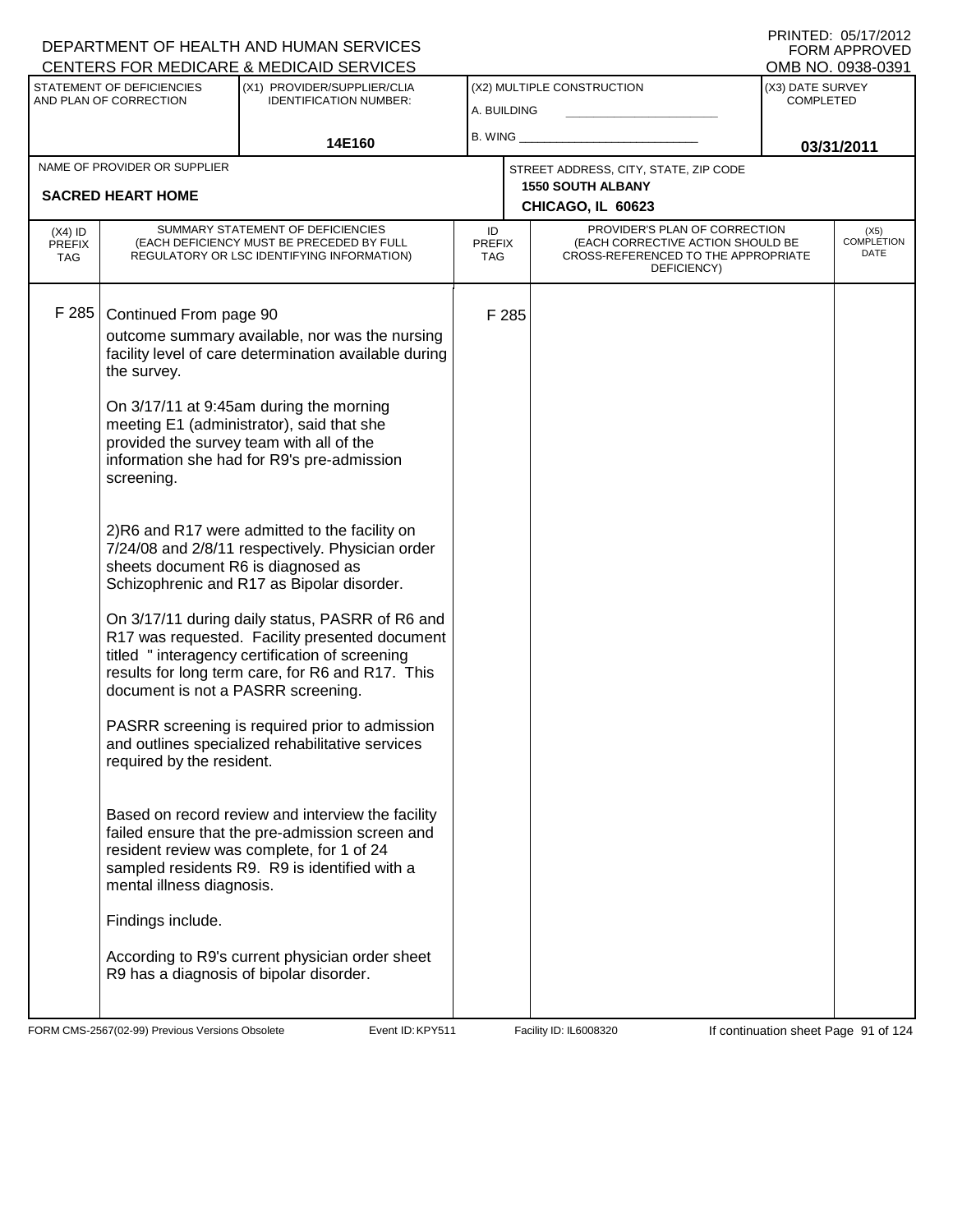|                                          |                                                                                                 | CENTERS FOR MEDICARE & MEDICAID SERVICES                                                                                                                                                                                                                                                                                                                                                                                                                                                                                                                                                                                                                                                                                                                                                                                                                                                                                                                                                                                                                                                                                                                                                                                                                                                                                                                                                                                                                   |                            |                |                                                                                                                          |                                      | OMB NO. 0938-0391                 |
|------------------------------------------|-------------------------------------------------------------------------------------------------|------------------------------------------------------------------------------------------------------------------------------------------------------------------------------------------------------------------------------------------------------------------------------------------------------------------------------------------------------------------------------------------------------------------------------------------------------------------------------------------------------------------------------------------------------------------------------------------------------------------------------------------------------------------------------------------------------------------------------------------------------------------------------------------------------------------------------------------------------------------------------------------------------------------------------------------------------------------------------------------------------------------------------------------------------------------------------------------------------------------------------------------------------------------------------------------------------------------------------------------------------------------------------------------------------------------------------------------------------------------------------------------------------------------------------------------------------------|----------------------------|----------------|--------------------------------------------------------------------------------------------------------------------------|--------------------------------------|-----------------------------------|
|                                          | STATEMENT OF DEFICIENCIES<br>AND PLAN OF CORRECTION                                             | (X1) PROVIDER/SUPPLIER/CLIA<br><b>IDENTIFICATION NUMBER:</b>                                                                                                                                                                                                                                                                                                                                                                                                                                                                                                                                                                                                                                                                                                                                                                                                                                                                                                                                                                                                                                                                                                                                                                                                                                                                                                                                                                                               | A. BUILDING                |                | (X2) MULTIPLE CONSTRUCTION                                                                                               | (X3) DATE SURVEY<br><b>COMPLETED</b> |                                   |
|                                          |                                                                                                 |                                                                                                                                                                                                                                                                                                                                                                                                                                                                                                                                                                                                                                                                                                                                                                                                                                                                                                                                                                                                                                                                                                                                                                                                                                                                                                                                                                                                                                                            |                            |                |                                                                                                                          |                                      |                                   |
|                                          |                                                                                                 | 14E160                                                                                                                                                                                                                                                                                                                                                                                                                                                                                                                                                                                                                                                                                                                                                                                                                                                                                                                                                                                                                                                                                                                                                                                                                                                                                                                                                                                                                                                     | B. WING                    |                |                                                                                                                          |                                      | 03/31/2011                        |
|                                          | NAME OF PROVIDER OR SUPPLIER                                                                    |                                                                                                                                                                                                                                                                                                                                                                                                                                                                                                                                                                                                                                                                                                                                                                                                                                                                                                                                                                                                                                                                                                                                                                                                                                                                                                                                                                                                                                                            |                            |                | STREET ADDRESS, CITY, STATE, ZIP CODE                                                                                    |                                      |                                   |
|                                          | <b>SACRED HEART HOME</b>                                                                        |                                                                                                                                                                                                                                                                                                                                                                                                                                                                                                                                                                                                                                                                                                                                                                                                                                                                                                                                                                                                                                                                                                                                                                                                                                                                                                                                                                                                                                                            |                            |                | <b>1550 SOUTH ALBANY</b><br>CHICAGO, IL 60623                                                                            |                                      |                                   |
| $(X4)$ ID<br><b>PREFIX</b><br><b>TAG</b> |                                                                                                 | SUMMARY STATEMENT OF DEFICIENCIES<br>(EACH DEFICIENCY MUST BE PRECEDED BY FULL<br>REGULATORY OR LSC IDENTIFYING INFORMATION)                                                                                                                                                                                                                                                                                                                                                                                                                                                                                                                                                                                                                                                                                                                                                                                                                                                                                                                                                                                                                                                                                                                                                                                                                                                                                                                               | ID<br><b>PREFIX</b><br>TAG |                | PROVIDER'S PLAN OF CORRECTION<br>(EACH CORRECTIVE ACTION SHOULD BE<br>CROSS-REFERENCED TO THE APPROPRIATE<br>DEFICIENCY) |                                      | (X5)<br><b>COMPLETION</b><br>DATE |
| F 285<br>F 312                           | Continued From page 91<br>the survey.<br>screening.<br>DEPENDENT RESIDENTS<br>and oral hygiene. | According to R9's clinical record dated 3/14/2006<br>interagency certification of screening results<br>indicates that R9 is appropriate for nursing facility<br>services. The facility also provided survey team<br>with R9's obra-1 initial screen dated 3/2/2006<br>indicating R9 was identified with mental illness<br>verified by the DSM-IV classification which<br>substantially impairs (cognitive, emotional and /or<br>behavioral functioning. The screen also indicates<br>R9 has a history of psychiatric hospitalizations.<br>The screen indicates if R9 is identified with any<br>areas in section II / III complete section IV and<br>refer to the appropriate agent. R9 was marked<br>yes on two area of section III as indicated above.<br>A review of R9's pre admission screen there was<br>no section IV available during the survey<br>observation time. Along with missing section IV<br>of the screen there was no determination and<br>outcome summary available, nor was the nursing<br>facility level of care determination available during<br>On 3/17/11 at 9:45am during the morning<br>meeting E1 (administrator), said that she<br>provided the survey team with all of the<br>information she had for R9's pre-admission<br>483.25(a)(3) ADL CARE PROVIDED FOR<br>A resident who is unable to carry out activities of<br>daily living receives the necessary services to<br>maintain good nutrition, grooming, and personal |                            | F 285<br>F 312 |                                                                                                                          |                                      | 5/1/11                            |
|                                          |                                                                                                 | This REQUIREMENT is not met as evidenced                                                                                                                                                                                                                                                                                                                                                                                                                                                                                                                                                                                                                                                                                                                                                                                                                                                                                                                                                                                                                                                                                                                                                                                                                                                                                                                                                                                                                   |                            |                |                                                                                                                          |                                      |                                   |

FORM CMS-2567(02-99) Previous Versions Obsolete Event ID: KPY511 Facility ID: IL6008320 If continuation sheet Page 92 of 124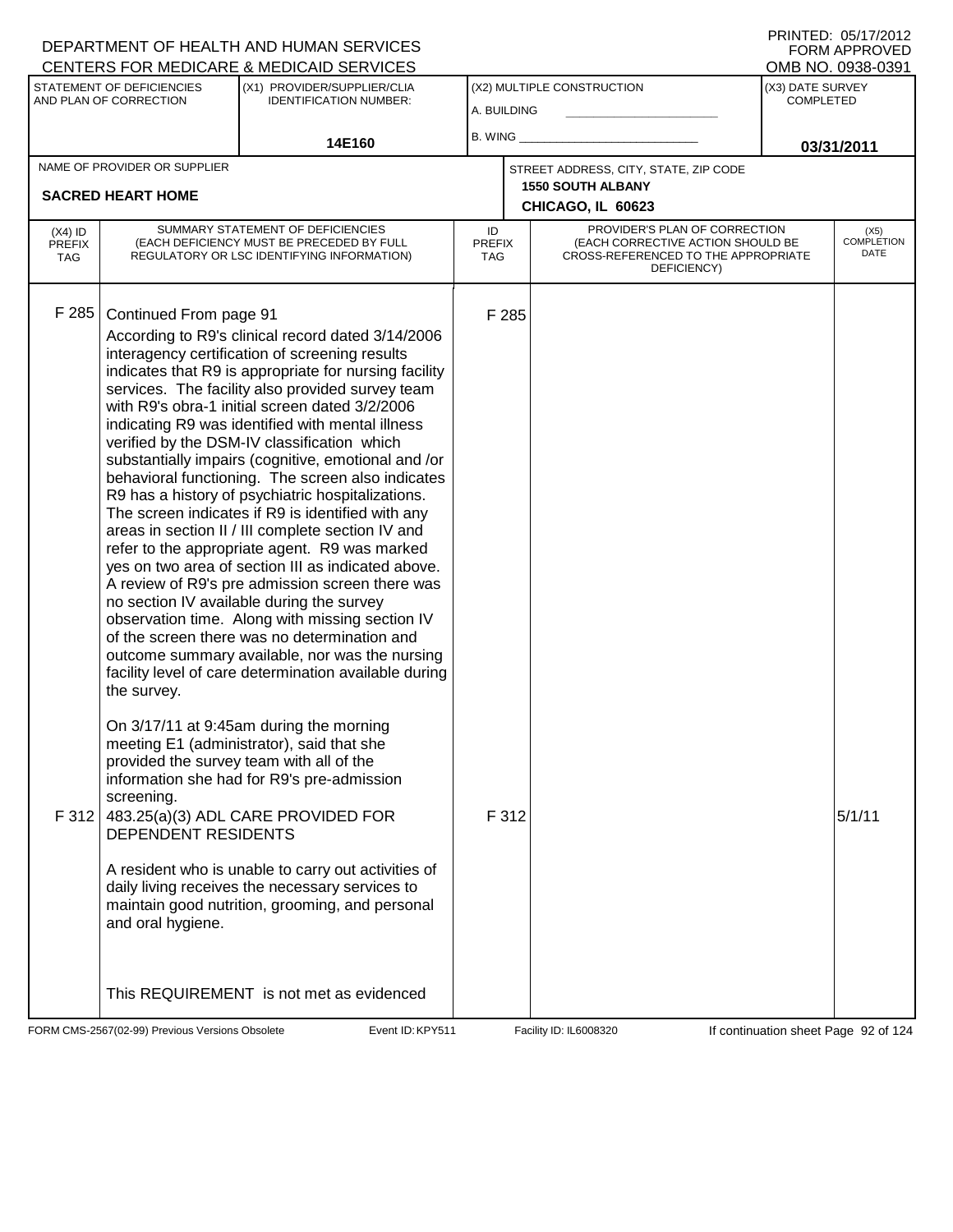#### A. BUILDING (X1) PROVIDER/SUPPLIER/CLIA IDENTIFICATION NUMBER: STATEMENT OF DEFICIENCIES AND PLAN OF CORRECTION (X3) DATE SURVEY COMPLETED FORM APPROVED<br>OMB NO. 0938-0391 (X2) MULTIPLE CONSTRUCTION B. WING **\_\_\_\_\_\_\_\_\_\_\_\_\_\_\_\_\_\_\_\_\_\_** CENTERS FOR MEDICARE & MEDICAID SERVICES 14E160 **B. WING CONSUMING (2011 03/31/2011 CHICAGO, IL 60623** NAME OF PROVIDER OR SUPPLIER STREET ADDRESS, CITY, STATE, ZIP CODE **SACRED HEART HOME 1550 SOUTH ALBANY** PROVIDER'S PLAN OF CORRECTION (EACH CORRECTIVE ACTION SHOULD BE CROSS-REFERENCED TO THE APPROPRIATE DEFICIENCY) (X5) COMPLETION DATE ID PREFIX TAG (X4) ID PREFIX TAG SUMMARY STATEMENT OF DEFICIENCIES (EACH DEFICIENCY MUST BE PRECEDED BY FULL REGULATORY OR LSC IDENTIFYING INFORMATION) F 312 Continued From page 92 F 312 by: Per observation and record review, the facility failed to assist 1 sampled resident ( R13), and 1 ( R28 ) outside the sample of 24. Findings include : 1) During observations made on 3/15/11 and 3/16/11, R13 was observed wearing gym shoes that were at least a size too large for his feet. R13's was observed with his feet slipping in and out of the shoes with each step. In addition, R13 was observed 3/15/11 and 3/16/11 to have a large amount of facial hair (3/15/11 and 3/16/11). When interviewed on 3/16/11 at 3:45 PM, R13 stated that he did not shave himself. R13 further stated that he is shaved by a staff member but they have not given him a shave in the last couple of days. E3 (director of nursing) stated when interviewed on 3/16/11 at 4:00 PM, that R13 is shaved by the staff. 2) On 3/15/11 and 3/16/11 R28 was observed to be wearing the same clothing. The oversized, yellow tee shirt was observed to be stained with black and brown stains. R28's pants were also stained. R28 was observed to be holding his pants up with his hand. When interviewed at that time R28 stated that his pants were falling down because he did not have a belt for his pants.

FORM CMS-2567(02-99) Previous Versions Obsolete **KRYS11** Event ID: KPY511 Facility ID: IL6008320 If continuation sheet Page 93 of 124

DEPARTMENT OF HEALTH AND HUMAN SERVICES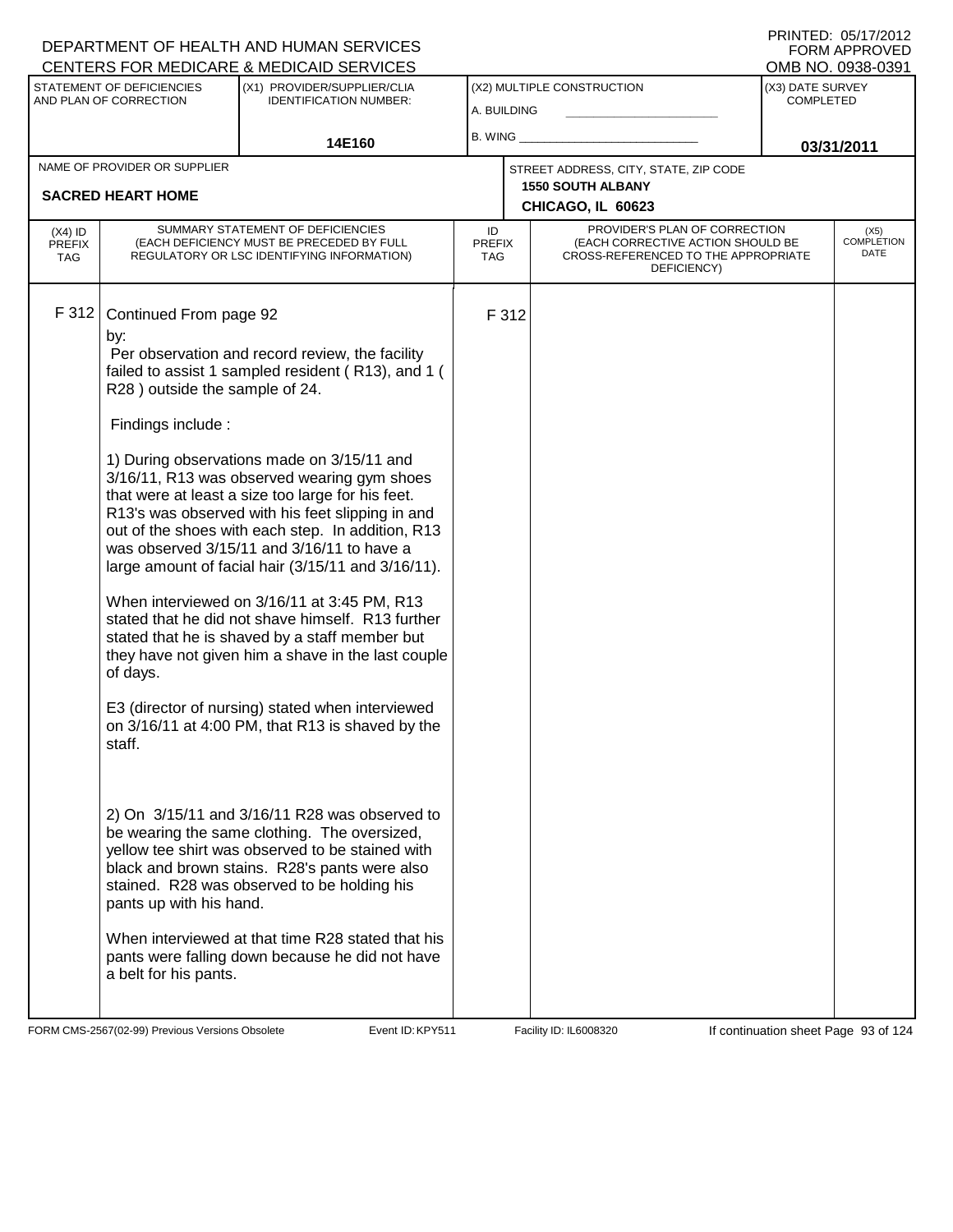#### A. BUILDING (X1) PROVIDER/SUPPLIER/CLIA IDENTIFICATION NUMBER: STATEMENT OF DEFICIENCIES AND PLAN OF CORRECTION (X3) DATE SURVEY COMPLETED FORM APPROVED<br>OMB NO. 0938-0391 (X2) MULTIPLE CONSTRUCTION B. WING **\_\_\_\_\_\_\_\_\_\_\_\_\_\_\_\_\_\_\_\_\_\_** CENTERS FOR MEDICARE & MEDICAID SERVICES 14E160 **B. WING CONSUMING (2011 03/31/2011 CHICAGO, IL 60623** NAME OF PROVIDER OR SUPPLIER STREET ADDRESS, CITY, STATE, ZIP CODE **SACRED HEART HOME 1550 SOUTH ALBANY** PROVIDER'S PLAN OF CORRECTION (EACH CORRECTIVE ACTION SHOULD BE CROSS-REFERENCED TO THE APPROPRIATE DEFICIENCY) (X5) COMPLETION DATE ID PREFIX TAG (X4) ID PREFIX TAG SUMMARY STATEMENT OF DEFICIENCIES (EACH DEFICIENCY MUST BE PRECEDED BY FULL REGULATORY OR LSC IDENTIFYING INFORMATION) F 312 Continued From page 93 F 312 E3 stated when interviewed on 3/16/11 at 4:00 PM, that R28 had been given a belt but that R28 would not wear the belt. F 323 483.25(h) FREE OF ACCIDENT HAZARDS/SUPERVISION/DEVICES The facility must ensure that the resident environment remains as free of accident hazards as is possible; and each resident receives adequate supervision and assistance devices to prevent accidents. This REQUIREMENT is not met as evidenced by:  $F$  323  $5/1/11$  I Based on interview and record review, the facility failed to provide adequate supervision for 1 resident (R6) who is an identified sexual offender and failed to supervise i newly admitted resident ( R23 ) to ensure he does escape the facility, in the sample of 24. Findings include: 1) R6 is a Registered Sex offender with history of " criminal sexual assault " per Illinois Sex Offender Information. R6 has care plan for exhibiting, " physical and sexual aggression towards some female residents. He displays aggression by grabbing them inappropriately or physically touching them. 3 incidents dated 12/9/10, 12/23/10 and 12/30/10 of sexually inappropriate behavior are documented on this care plan. As approach/intervention for sexual aggression, "

FORM CMS-2567(02-99) Previous Versions Obsolete **KRY511** Event ID: KPY511 Facility ID: IL6008320 If continuation sheet Page 94 of 124

DEPARTMENT OF HEALTH AND HUMAN SERVICES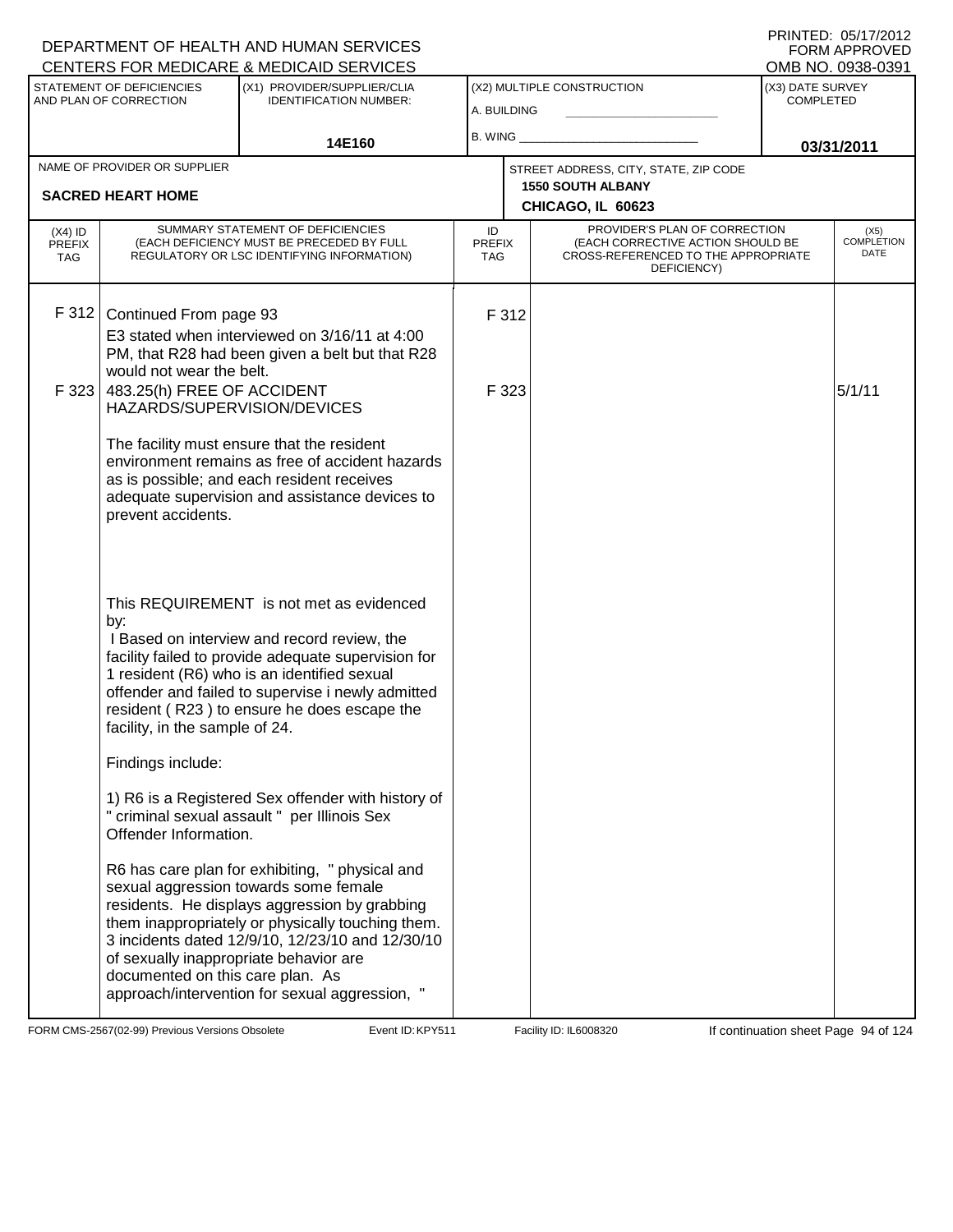| (X3) DATE SURVEY<br>STATEMENT OF DEFICIENCIES<br>(X1) PROVIDER/SUPPLIER/CLIA<br>(X2) MULTIPLE CONSTRUCTION<br>AND PLAN OF CORRECTION<br><b>IDENTIFICATION NUMBER:</b><br><b>COMPLETED</b><br>A. BUILDING<br><b>B. WING</b><br>14E160<br>03/31/2011<br>NAME OF PROVIDER OR SUPPLIER<br>STREET ADDRESS, CITY, STATE, ZIP CODE<br><b>1550 SOUTH ALBANY</b><br><b>SACRED HEART HOME</b><br>CHICAGO, IL 60623                                                                                                                                                                                                                                                                                                                                                                                                                                                                                                                                                                                                                                                                                                                                                                                                                                                                                                                                                                                                                                                                                                                                                                                                                         | <b>CENTERS FOR MEDICARE &amp; MEDICAID SERVICES</b> |  |  |  |  | OMB NO. 0938-0391         |
|----------------------------------------------------------------------------------------------------------------------------------------------------------------------------------------------------------------------------------------------------------------------------------------------------------------------------------------------------------------------------------------------------------------------------------------------------------------------------------------------------------------------------------------------------------------------------------------------------------------------------------------------------------------------------------------------------------------------------------------------------------------------------------------------------------------------------------------------------------------------------------------------------------------------------------------------------------------------------------------------------------------------------------------------------------------------------------------------------------------------------------------------------------------------------------------------------------------------------------------------------------------------------------------------------------------------------------------------------------------------------------------------------------------------------------------------------------------------------------------------------------------------------------------------------------------------------------------------------------------------------------|-----------------------------------------------------|--|--|--|--|---------------------------|
|                                                                                                                                                                                                                                                                                                                                                                                                                                                                                                                                                                                                                                                                                                                                                                                                                                                                                                                                                                                                                                                                                                                                                                                                                                                                                                                                                                                                                                                                                                                                                                                                                                  |                                                     |  |  |  |  |                           |
|                                                                                                                                                                                                                                                                                                                                                                                                                                                                                                                                                                                                                                                                                                                                                                                                                                                                                                                                                                                                                                                                                                                                                                                                                                                                                                                                                                                                                                                                                                                                                                                                                                  |                                                     |  |  |  |  |                           |
|                                                                                                                                                                                                                                                                                                                                                                                                                                                                                                                                                                                                                                                                                                                                                                                                                                                                                                                                                                                                                                                                                                                                                                                                                                                                                                                                                                                                                                                                                                                                                                                                                                  |                                                     |  |  |  |  |                           |
|                                                                                                                                                                                                                                                                                                                                                                                                                                                                                                                                                                                                                                                                                                                                                                                                                                                                                                                                                                                                                                                                                                                                                                                                                                                                                                                                                                                                                                                                                                                                                                                                                                  |                                                     |  |  |  |  |                           |
| SUMMARY STATEMENT OF DEFICIENCIES<br>PROVIDER'S PLAN OF CORRECTION<br>ID<br>$(X4)$ ID<br>(X5)<br>(EACH CORRECTIVE ACTION SHOULD BE<br>(EACH DEFICIENCY MUST BE PRECEDED BY FULL<br><b>PREFIX</b><br><b>PREFIX</b><br>REGULATORY OR LSC IDENTIFYING INFORMATION)<br>CROSS-REFERENCED TO THE APPROPRIATE<br><b>TAG</b><br><b>TAG</b><br>DEFICIENCY)                                                                                                                                                                                                                                                                                                                                                                                                                                                                                                                                                                                                                                                                                                                                                                                                                                                                                                                                                                                                                                                                                                                                                                                                                                                                                |                                                     |  |  |  |  | <b>COMPLETION</b><br>DATE |
| F 323<br>Continued From page 94<br>F 323<br>(R6) is not allowed on the second floor. " On<br>3/18/11 at 2:00 pm, E5 (Psychosocial<br>rehabilitation Director) was shown copy of (R6)<br>behavior care plan for sexual aggression and<br>stated, " (R6) is not allowed on 2nd floor. That<br>care plan restricting his access to second floor<br>has been in place since November, 2010."<br>On 3/18/11 at 8:15 am E16 (L.P.N on duty during<br>incident of 12/9/10) stated, "He (R6) went down<br>to 2nd floor. She (R30) said he was touching her<br>while asleep. We brought him upstairs for 1:1. "<br>R6 was on second floor when he is " not allowed<br>on the second floor, " per care plan for<br>behaviors."<br>On 3/18/11 E31 (Licensed Practical Nurse)<br>pointing to R16 picture at front desk stated, "<br>(R16) is only resident restricted from being on<br>2nd floor."<br>2) R23 was admitted to the facility on 1/6/11 with<br>diagnoses of Schizophrenia, Schizoaffective<br>Disorder, and Substance Abuse.<br>Per nurses notes dated 1/10/11 at 12:31 PM,<br>E3 (Director of Nursing) reported that R23<br>eloped from facility and 911 was called. Per 911<br>dispatcher, a call was made 10 minutes prior to<br>E3's and a police car is already out.<br>Per R23's 1/8/11 Progress Notes, R23 was<br>hospitalized for active hallucinations and for<br>becoming hostile and aggressive towards staff.<br>The notes added that R23 at the time was<br>unreliable source of information and has loose<br>associations of thoughts and struggles with focus.<br>It also indicated that R23 was last seen as he |                                                     |  |  |  |  |                           |

FORM CMS-2567(02-99) Previous Versions Obsolete Event ID: KPY511 Facility ID: IL6008320 If continuation sheet Page 95 of 124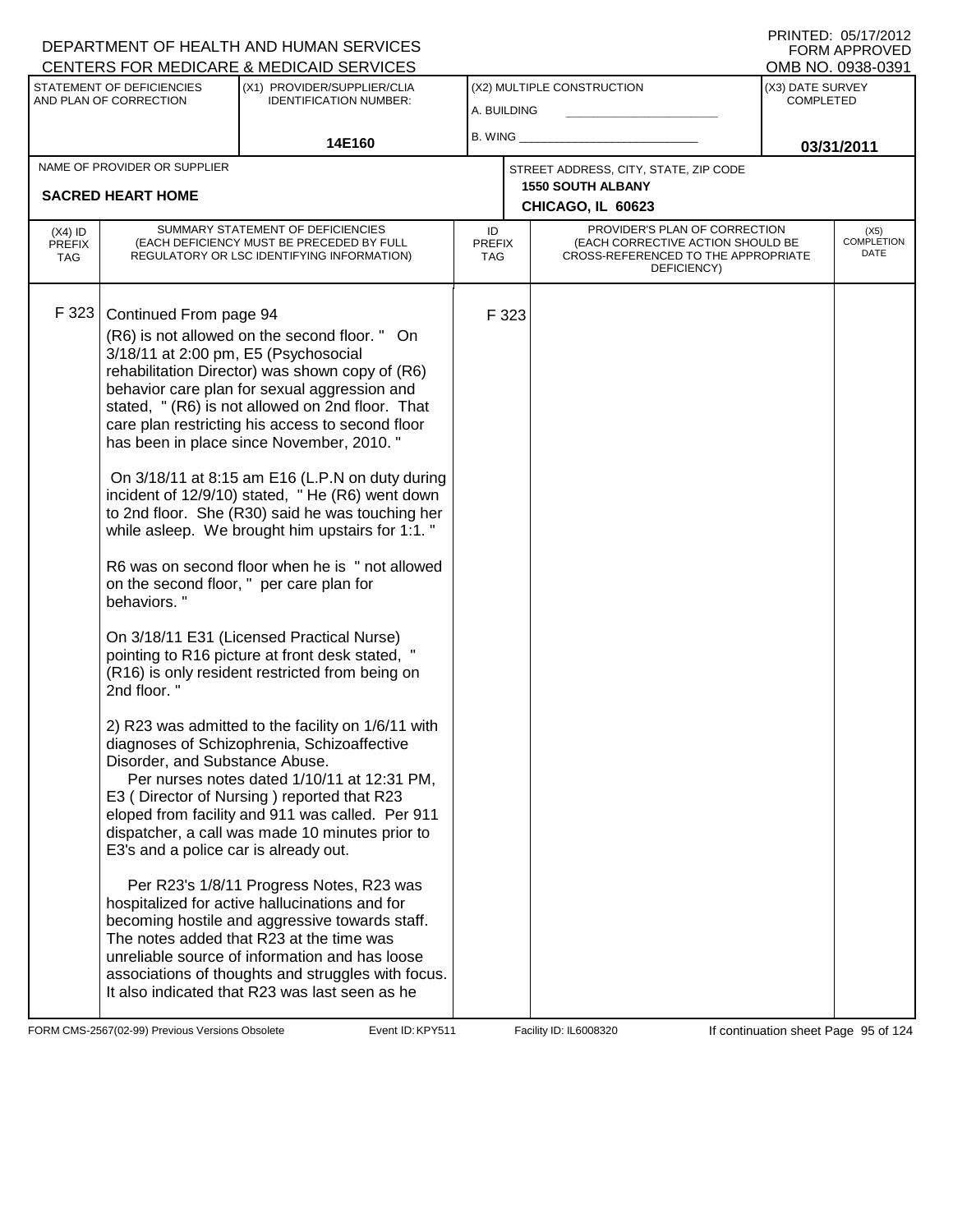| PRINTED: 05/17/2012 |
|---------------------|
| FORM APPROVED       |
| OMB NO. 0938-0391   |

| (X2) MULTIPLE CONSTRUCTION<br>(X3) DATE SURVEY<br>STATEMENT OF DEFICIENCIES<br>(X1) PROVIDER/SUPPLIER/CLIA<br>AND PLAN OF CORRECTION<br>COMPLETED<br><b>IDENTIFICATION NUMBER:</b><br>A. BUILDING<br>B. WING<br>14E160<br>03/31/2011<br>NAME OF PROVIDER OR SUPPLIER<br>STREET ADDRESS, CITY, STATE, ZIP CODE<br><b>1550 SOUTH ALBANY</b><br><b>SACRED HEART HOME</b>                                                                                                                                                                                                                                                                                                                                                                                                                                                                                                                                                                                                                                                                                                                                                                                                                                                                                                                                                                                                                                                                                                                                                                                  |  | <u>UENTERS FOR MEDIUARE &amp; MEDIUAID SERVIUES</u> |  |                   |  | UMB NU. 0938-0391         |
|--------------------------------------------------------------------------------------------------------------------------------------------------------------------------------------------------------------------------------------------------------------------------------------------------------------------------------------------------------------------------------------------------------------------------------------------------------------------------------------------------------------------------------------------------------------------------------------------------------------------------------------------------------------------------------------------------------------------------------------------------------------------------------------------------------------------------------------------------------------------------------------------------------------------------------------------------------------------------------------------------------------------------------------------------------------------------------------------------------------------------------------------------------------------------------------------------------------------------------------------------------------------------------------------------------------------------------------------------------------------------------------------------------------------------------------------------------------------------------------------------------------------------------------------------------|--|-----------------------------------------------------|--|-------------------|--|---------------------------|
|                                                                                                                                                                                                                                                                                                                                                                                                                                                                                                                                                                                                                                                                                                                                                                                                                                                                                                                                                                                                                                                                                                                                                                                                                                                                                                                                                                                                                                                                                                                                                        |  |                                                     |  |                   |  |                           |
|                                                                                                                                                                                                                                                                                                                                                                                                                                                                                                                                                                                                                                                                                                                                                                                                                                                                                                                                                                                                                                                                                                                                                                                                                                                                                                                                                                                                                                                                                                                                                        |  |                                                     |  |                   |  |                           |
|                                                                                                                                                                                                                                                                                                                                                                                                                                                                                                                                                                                                                                                                                                                                                                                                                                                                                                                                                                                                                                                                                                                                                                                                                                                                                                                                                                                                                                                                                                                                                        |  |                                                     |  |                   |  |                           |
|                                                                                                                                                                                                                                                                                                                                                                                                                                                                                                                                                                                                                                                                                                                                                                                                                                                                                                                                                                                                                                                                                                                                                                                                                                                                                                                                                                                                                                                                                                                                                        |  |                                                     |  | CHICAGO, IL 60623 |  |                           |
| SUMMARY STATEMENT OF DEFICIENCIES<br>PROVIDER'S PLAN OF CORRECTION<br>ID<br>$(X4)$ ID<br>(X5)<br>(EACH CORRECTIVE ACTION SHOULD BE<br>(EACH DEFICIENCY MUST BE PRECEDED BY FULL<br><b>PREFIX</b><br><b>PREFIX</b><br>REGULATORY OR LSC IDENTIFYING INFORMATION)<br>CROSS-REFERENCED TO THE APPROPRIATE<br>TAG<br><b>TAG</b><br>DEFICIENCY)                                                                                                                                                                                                                                                                                                                                                                                                                                                                                                                                                                                                                                                                                                                                                                                                                                                                                                                                                                                                                                                                                                                                                                                                             |  |                                                     |  |                   |  | <b>COMPLETION</b><br>DATE |
| F 323<br>Continued From page 95<br>F 323<br>pushed through a staff member while eloping<br>from facility. It says that 2 security guards,<br>maintenance and social service staff pursued<br>resident via car and foot but was not found.<br>Per 3/18/11 interview with E49 (case worker)<br>at 3:15 PM, R23 was at the facility for 2 days then<br>he eloped. E49 added that he is not suppose to<br>go out for 14 days upon admission.<br>On 1/11/11, per nurses notes, E3 indicated<br>that R23 was at his mother's house.<br>II Based on observation, and interview, the<br>facility failed to ensure that the room of 1 of 24<br>sampled residents $(R 3)$ , was free of accident<br>hazards and failed to initiate interventions<br>associated with inappropriate smoking involving 1<br>of 24 sampled residents(R21).<br>Findings Include:<br>1) During the initial tour on 3-15-11, entered the<br>room of R 3. Noted that between the bedroom<br>and the adjoining bathroom is a 2 inch floor drop<br>when entering the bathroom. This non level area<br>of the floor between the bedroom and the<br>bathroom could potentiate a tripping hazard. On<br>3-16-11 at 4:30pm, during the daily status<br>meeting, the facility was informed of the concern.<br>No facility response received.<br>2) Review of the PRSC(Psyche Rehab Social<br>Coordinator) note dated 10-7-10 indicates that "<br>resident(R21) is noted for smoking in his room<br>and having a cigarette lighter." Immediate<br>intervention, " resident was counseled by PRSC |  |                                                     |  |                   |  |                           |

FORM CMS-2567(02-99) Previous Versions Obsolete Event ID: KPY511 Facility ID: IL6008320 If continuation sheet Page 96 of 124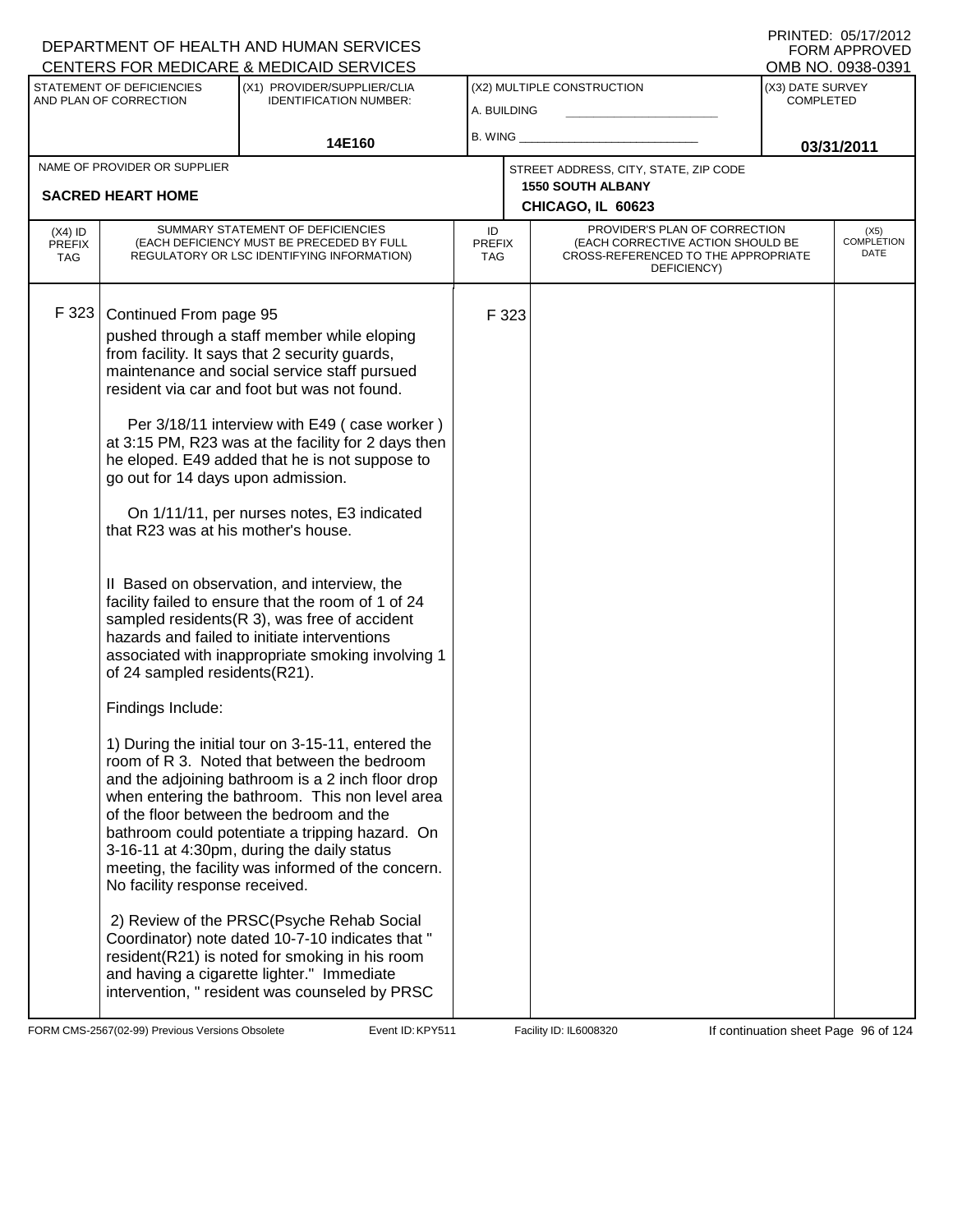| CENTERS FOR MEDICARE & MEDICAID SERVICES |                                                                                                           |                                                                                                                                                                                                                                                                                                                                                                                                                                                                                                                                                                                                                                                                                                                                                                                                                                                                                                                                                                                                                                                                                                                                                                                                                                                                                                                                                                                               |                                   |       |                                                                                                                          |                                      | OMB NO. 0938-0391                 |
|------------------------------------------|-----------------------------------------------------------------------------------------------------------|-----------------------------------------------------------------------------------------------------------------------------------------------------------------------------------------------------------------------------------------------------------------------------------------------------------------------------------------------------------------------------------------------------------------------------------------------------------------------------------------------------------------------------------------------------------------------------------------------------------------------------------------------------------------------------------------------------------------------------------------------------------------------------------------------------------------------------------------------------------------------------------------------------------------------------------------------------------------------------------------------------------------------------------------------------------------------------------------------------------------------------------------------------------------------------------------------------------------------------------------------------------------------------------------------------------------------------------------------------------------------------------------------|-----------------------------------|-------|--------------------------------------------------------------------------------------------------------------------------|--------------------------------------|-----------------------------------|
|                                          | STATEMENT OF DEFICIENCIES<br>AND PLAN OF CORRECTION                                                       | (X1) PROVIDER/SUPPLIER/CLIA<br><b>IDENTIFICATION NUMBER:</b>                                                                                                                                                                                                                                                                                                                                                                                                                                                                                                                                                                                                                                                                                                                                                                                                                                                                                                                                                                                                                                                                                                                                                                                                                                                                                                                                  | A. BUILDING                       |       | (X2) MULTIPLE CONSTRUCTION                                                                                               | (X3) DATE SURVEY<br><b>COMPLETED</b> |                                   |
|                                          |                                                                                                           | 14E160                                                                                                                                                                                                                                                                                                                                                                                                                                                                                                                                                                                                                                                                                                                                                                                                                                                                                                                                                                                                                                                                                                                                                                                                                                                                                                                                                                                        | B. WING                           |       |                                                                                                                          |                                      | 03/31/2011                        |
|                                          | NAME OF PROVIDER OR SUPPLIER                                                                              |                                                                                                                                                                                                                                                                                                                                                                                                                                                                                                                                                                                                                                                                                                                                                                                                                                                                                                                                                                                                                                                                                                                                                                                                                                                                                                                                                                                               |                                   |       | STREET ADDRESS, CITY, STATE, ZIP CODE                                                                                    |                                      |                                   |
|                                          | <b>SACRED HEART HOME</b>                                                                                  |                                                                                                                                                                                                                                                                                                                                                                                                                                                                                                                                                                                                                                                                                                                                                                                                                                                                                                                                                                                                                                                                                                                                                                                                                                                                                                                                                                                               |                                   |       | <b>1550 SOUTH ALBANY</b><br>CHICAGO, IL 60623                                                                            |                                      |                                   |
| $(X4)$ ID<br><b>PREFIX</b><br><b>TAG</b> |                                                                                                           | SUMMARY STATEMENT OF DEFICIENCIES<br>(EACH DEFICIENCY MUST BE PRECEDED BY FULL<br>REGULATORY OR LSC IDENTIFYING INFORMATION)                                                                                                                                                                                                                                                                                                                                                                                                                                                                                                                                                                                                                                                                                                                                                                                                                                                                                                                                                                                                                                                                                                                                                                                                                                                                  | ID<br><b>PREFIX</b><br><b>TAG</b> |       | PROVIDER'S PLAN OF CORRECTION<br>(EACH CORRECTIVE ACTION SHOULD BE<br>CROSS-REFERENCED TO THE APPROPRIATE<br>DEFICIENCY) |                                      | (X5)<br><b>COMPLETION</b><br>DATE |
| F 323                                    | Continued From page 96<br>careplan.<br>Findings include:<br>hazardous chemicals.<br>of acid bath cleaner. | on smoking restrictions." Further record review<br>indicates that no plan of care regarding the<br>incident was initiated. There is no further<br>documented evidence of continued monitoring of<br>R 21 regarding inappropriate smoking. R 21<br>medical diagnosis includes Bipolar Disorder, and<br>Chronic Mental Illness, and Schizoid Paranoid<br>Type. Interview with E 1(Administrator) on<br>3-18-11 at 3:30pm, when asked, why wasn't a<br>careplan immediately initiated on 10-7-10? E 1<br>stated that because R 21 was smoking<br>Marijuana, not a nicotine cigarette, and that it was<br>only a one time thing that did not require a<br>III Based on observation and interview the facility<br>failed to ensure the soiled utility closet with<br>chemicals on the second floor was locked and<br>secured. The failure has the potential to effect 74<br>residents residing on the second floor.<br>During the initial tour on the second floor with<br>E26 (nurse supervisor), the survey team opened<br>the laundry/soiled utility closet. E26 said that the<br>closet should be locked at all times, to keep<br>residents form having access to potentially<br>On 3/15/11 during the initial tour at 10:00am with<br>E26 (nurse supervisor), the 3 open bottles of<br>bleach was observed open in the utility closet.<br>There was 2 bottle of glass cleaner, and (1) bottle |                                   | F 323 |                                                                                                                          |                                      |                                   |

FORM CMS-2567(02-99) Previous Versions Obsolete Event ID: KPY511 Facility ID: IL6008320 If continuation sheet Page 97 of 124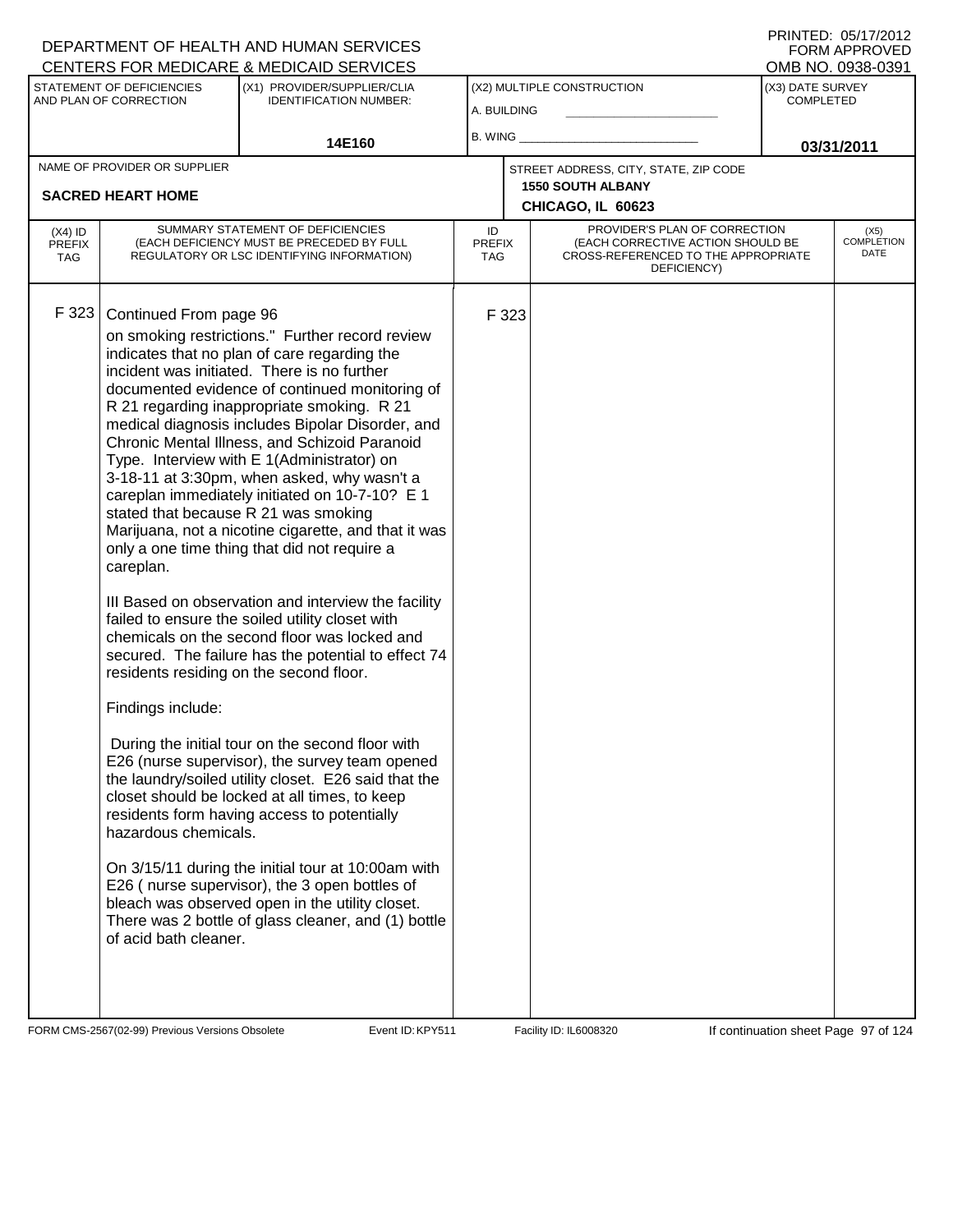|                                          |                                                          | DEPARTMENT OF HEALTH AND HUMAN SERVICES<br>CENTERS FOR MEDICARE & MEDICAID SERVICES                                                                                                                                                                                                                                                                                                                    |                            |       |                                                                                                                          |                                      | FORM APPROVED<br>OMB NO. 0938-0391 |
|------------------------------------------|----------------------------------------------------------|--------------------------------------------------------------------------------------------------------------------------------------------------------------------------------------------------------------------------------------------------------------------------------------------------------------------------------------------------------------------------------------------------------|----------------------------|-------|--------------------------------------------------------------------------------------------------------------------------|--------------------------------------|------------------------------------|
|                                          | STATEMENT OF DEFICIENCIES<br>AND PLAN OF CORRECTION      | (X1) PROVIDER/SUPPLIER/CLIA<br><b>IDENTIFICATION NUMBER:</b>                                                                                                                                                                                                                                                                                                                                           | A. BUILDING                |       | (X2) MULTIPLE CONSTRUCTION                                                                                               | (X3) DATE SURVEY<br><b>COMPLETED</b> |                                    |
|                                          |                                                          | 14E160                                                                                                                                                                                                                                                                                                                                                                                                 | B. WING                    |       |                                                                                                                          | 03/31/2011                           |                                    |
|                                          | NAME OF PROVIDER OR SUPPLIER<br><b>SACRED HEART HOME</b> |                                                                                                                                                                                                                                                                                                                                                                                                        |                            |       | STREET ADDRESS, CITY, STATE, ZIP CODE<br><b>1550 SOUTH ALBANY</b><br>CHICAGO, IL 60623                                   |                                      |                                    |
| $(X4)$ ID<br><b>PREFIX</b><br><b>TAG</b> |                                                          | SUMMARY STATEMENT OF DEFICIENCIES<br>(EACH DEFICIENCY MUST BE PRECEDED BY FULL<br>REGULATORY OR LSC IDENTIFYING INFORMATION)                                                                                                                                                                                                                                                                           | ID<br><b>PREFIX</b><br>TAG |       | PROVIDER'S PLAN OF CORRECTION<br>(EACH CORRECTIVE ACTION SHOULD BE<br>CROSS-REFERENCED TO THE APPROPRIATE<br>DEFICIENCY) |                                      | $(X5)$<br>COMPLETION<br>DATE       |
| F 323                                    | Continued From page 97                                   |                                                                                                                                                                                                                                                                                                                                                                                                        |                            | F 323 |                                                                                                                          |                                      |                                    |
|                                          | residents residing on the second floor.                  | Based on observation and interview the facility<br>failed to ensure the soiled utility closet with<br>chemicals on the second floor was locked and<br>secured. The failure has the potential to effect 74                                                                                                                                                                                              |                            |       |                                                                                                                          |                                      |                                    |
|                                          | Findings include:                                        |                                                                                                                                                                                                                                                                                                                                                                                                        |                            |       |                                                                                                                          |                                      |                                    |
|                                          | hazardous chemicals.                                     | During the initial tour on the second floor with<br>E26 (nurse supervisor), the survey team opened<br>the laundry/soiled utility closet. E26 said that the<br>closet should be locked at all times, to keep<br>residents form having access to potentially                                                                                                                                             |                            |       |                                                                                                                          |                                      |                                    |
| F 329                                    | of acid bath cleaner.<br><b>UNNECESSARY DRUGS</b>        | On 3/15/11 during the initial tour at 10:00am with<br>E26 (nurse supervisor), the 3 open bottles of<br>bleach was observed open in the utility closet.<br>There was 2 bottle of glass cleaner, and (1) bottle<br>483.25(I) DRUG REGIMEN IS FREE FROM                                                                                                                                                   |                            | F 329 |                                                                                                                          |                                      | 5/1/11                             |
|                                          | combinations of the reasons above.                       | Each resident's drug regimen must be free from<br>unnecessary drugs. An unnecessary drug is any<br>drug when used in excessive dose (including<br>duplicate therapy); or for excessive duration; or<br>without adequate monitoring; or without adequate<br>indications for its use; or in the presence of<br>adverse consequences which indicate the dose<br>should be reduced or discontinued; or any |                            |       |                                                                                                                          |                                      |                                    |
|                                          |                                                          | Based on a comprehensive assessment of a                                                                                                                                                                                                                                                                                                                                                               |                            |       |                                                                                                                          |                                      |                                    |

FORM CMS-2567(02-99) Previous Versions Obsolete Event ID: KPY511 Facility ID: IL6008320 If continuation sheet Page 98 of 124

DEPARTMENT OF HEALTH AND HUMAN SERVICES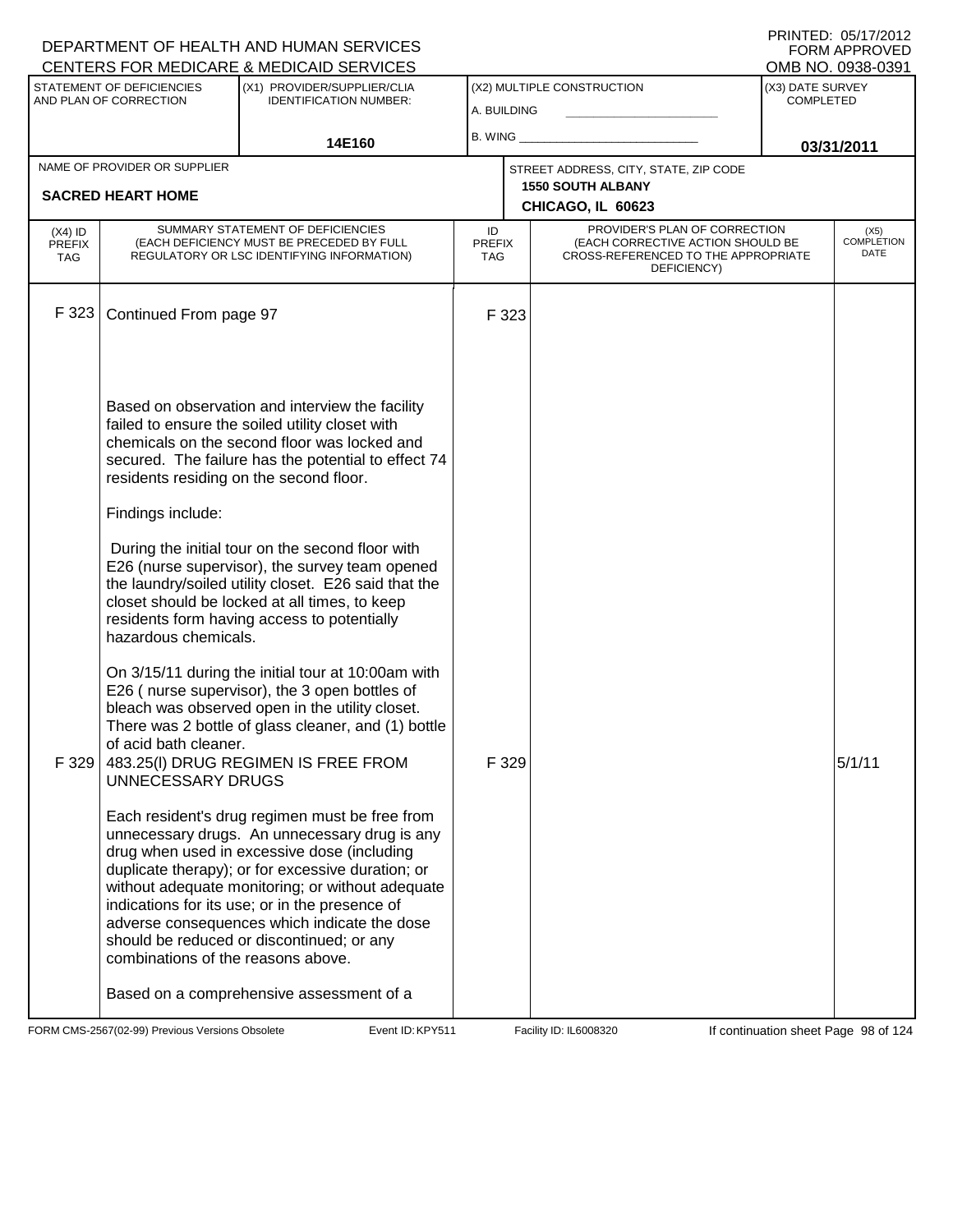#### A. BUILDING (X1) PROVIDER/SUPPLIER/CLIA IDENTIFICATION NUMBER: STATEMENT OF DEFICIENCIES AND PLAN OF CORRECTION (X3) DATE SURVEY COMPLETED (X2) MULTIPLE CONSTRUCTION B. WING **\_\_\_\_\_\_\_\_\_\_\_\_\_\_\_\_\_\_\_\_\_\_** CENTERS FOR MEDICARE & MEDICAID SERVICES 14E160 **B. WING CONSUMING (2011 03/31/2011 CHICAGO, IL 60623** NAME OF PROVIDER OR SUPPLIER STREET ADDRESS, CITY, STATE, ZIP CODE **SACRED HEART HOME 1550 SOUTH ALBANY** PROVIDER'S PLAN OF CORRECTION (EACH CORRECTIVE ACTION SHOULD BE CROSS-REFERENCED TO THE APPROPRIATE DEFICIENCY) (X5) COMPLETION DATE ID PREFIX TAG (X4) ID PREFIX TAG SUMMARY STATEMENT OF DEFICIENCIES (EACH DEFICIENCY MUST BE PRECEDED BY FULL REGULATORY OR LSC IDENTIFYING INFORMATION) F 329 Continued From page 98 F 329 resident, the facility must ensure that residents who have not used antipsychotic drugs are not given these drugs unless antipsychotic drug therapy is necessary to treat a specific condition as diagnosed and documented in the clinical record; and residents who use antipsychotic drugs receive gradual dose reductions, and behavioral interventions, unless clinically contraindicated, in an effort to discontinue these drugs. This REQUIREMENT is not met as evidenced by: Based on record review, and interview, the facility failed to have adequate indication for 1 medication involving 1 of 24 sampled residents(R 21). Findings Include: Review of R 21's record indicates that he receives Ambien 5 milligrams every hours sleep when necessary. Review of the POS(Physician Orders Sheet) indicates that the initial order date is May of 2010. Ambien is classified as a Hypnotic. According to the Drug Information Handbook for Nursing , 10 th edition, 2009, " Ambien is used for short term treatment of insomnia." Review of the POS, MAR(Medication Administration Record), Careplans, MDS(Mini-Data-Set), Physician Progress Notes, and Psychiatrist Progress Notes , does not indicate Insomnia as a medical diagnosis. Also, there is no documented evidence of any previous

FORM CMS-2567(02-99) Previous Versions Obsolete **KRY511** Event ID: KPY511 Facility ID: IL6008320 If continuation sheet Page 99 of 124

DEPARTMENT OF HEALTH AND HUMAN SERVICES

PRINTED: 05/17/2012 FORM APPROVED<br>OMB NO. 0938-0391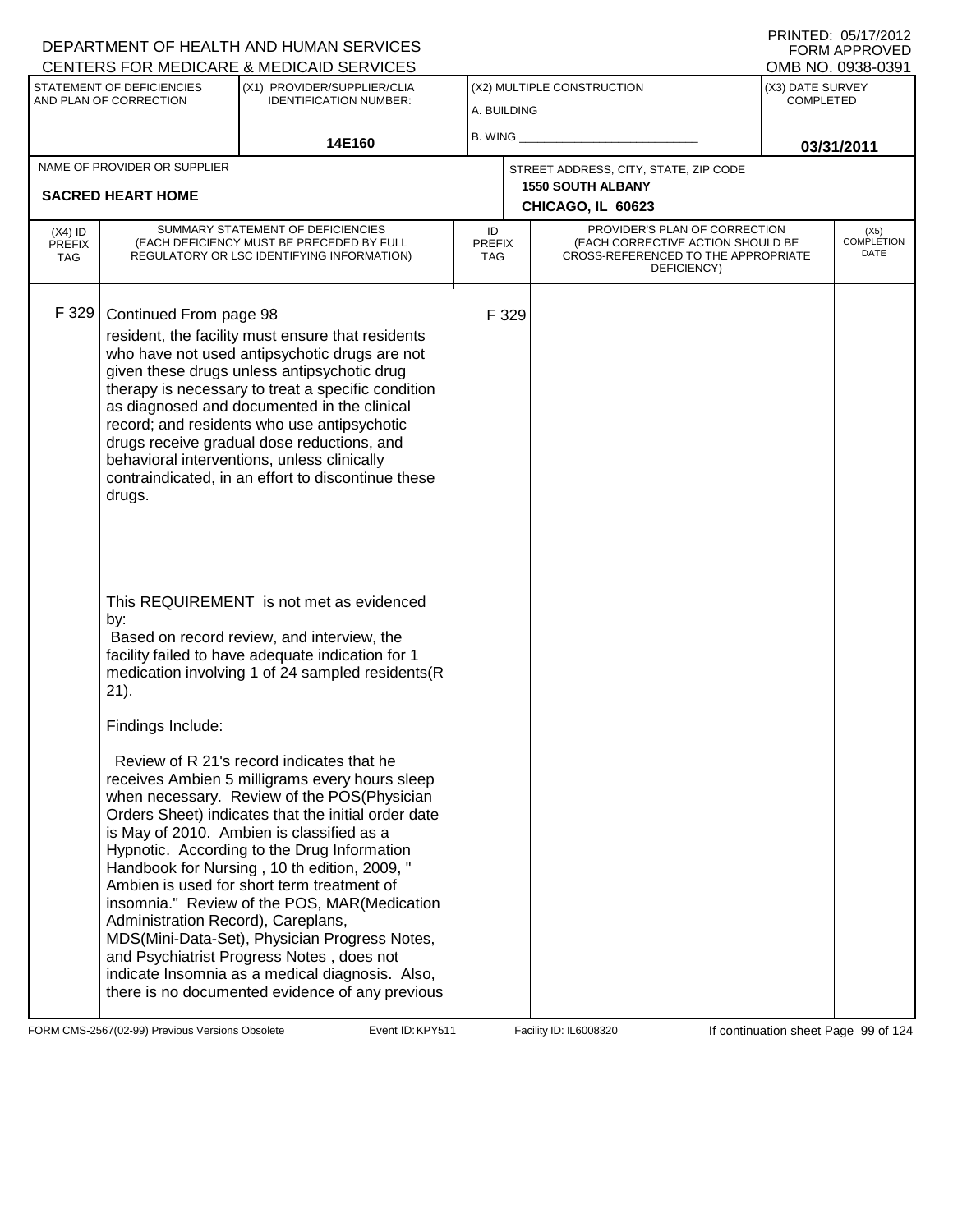#### A. BUILDING (X1) PROVIDER/SUPPLIER/CLIA IDENTIFICATION NUMBER: STATEMENT OF DEFICIENCIES AND PLAN OF CORRECTION (X3) DATE SURVEY COMPLETED FORM APPROVED<br>OMB NO. 0938-0391 (X2) MULTIPLE CONSTRUCTION B. WING **\_\_\_\_\_\_\_\_\_\_\_\_\_\_\_\_\_\_\_\_\_\_** CENTERS FOR MEDICARE & MEDICAID SERVICES 14E160 **B. WING CONSUMING (2011 03/31/2011 CHICAGO, IL 60623** NAME OF PROVIDER OR SUPPLIER STREET ADDRESS, CITY, STATE, ZIP CODE **SACRED HEART HOME 1550 SOUTH ALBANY** PROVIDER'S PLAN OF CORRECTION (EACH CORRECTIVE ACTION SHOULD BE CROSS-REFERENCED TO THE APPROPRIATE DEFICIENCY) (X5) COMPLETION DATE ID PREFIX TAG (X4) ID PREFIX TAG SUMMARY STATEMENT OF DEFICIENCIES (EACH DEFICIENCY MUST BE PRECEDED BY FULL REGULATORY OR LSC IDENTIFYING INFORMATION) F 329 Continued From page 99 F 329 attempts to reduce or discontinue this medication. On 3-16-11 during the daily status meeting, the facility was informed of the concern. Interview with R 21 on 3-17-11 at 10:00 am stated that he does not have any problems sleeping either during the day or night. F 364  $\vert$  483.35(d)(1)-(2) NUTRITIVE VALUE/APPEAR, PALATABLE/PREFER TEMP Each resident receives and the facility provides food prepared by methods that conserve nutritive value, flavor, and appearance; and food that is palatable, attractive, and at the proper temperature. This REQUIREMENT is not met as evidenced by:  $F$  364  $5/1/11$  Based on observation, record review, and interview, the facility failed to provide 3 ounces of meat for 1 lunch meal menu, and failed to follow the recipe for 1 lunch meal menu. This failure has the potential to affect all 146 residents in the facility. Findings Include: Review of the facility nutritional spread sheet indicates that the 3-15-11 lunch menu includes chopped steak & gravy. The recipe indicates that each chopped steak portion should be at 3 ounces. On 3-15-11 at 12:25pm, instructed E 10(Dietary Supervisor), to weigh 1 fully cooked chopped steak. The chopped steak weighed 2.75 ounces. Instructed E 10 to weigh 2 additional chopped steaks. The 2 additional chopped steaks weighed were 2.75 ounces. E 10 stated at 12:30pm that each portion should weigh

FORM CMS-2567(02-99) Previous Versions Obsolete Exent ID: KPY511 Facility ID: IL6008320 If continuation sheet Page 100 of 124

DEPARTMENT OF HEALTH AND HUMAN SERVICES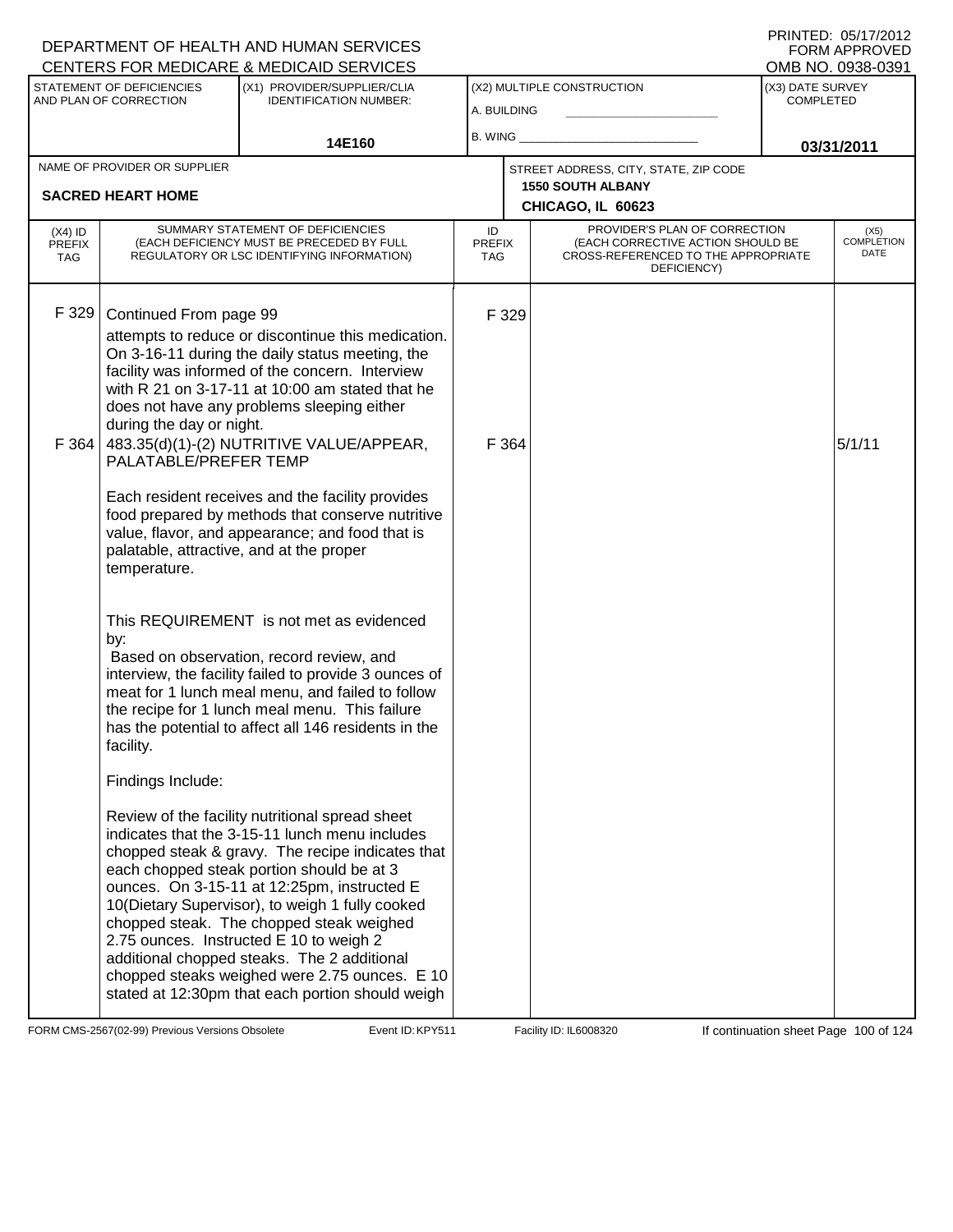|                                          | STATEMENT OF DEFICIENCIES<br>AND PLAN OF CORRECTION                                                                                                        | <u>ULIVILING I UN MEDIUANE &amp; MEDIUAID JENVIULU</u><br>(X1) PROVIDER/SUPPLIER/CLIA<br><b>IDENTIFICATION NUMBER:</b>                                                                                                                                                                                                                                                                                                                                                                                                                                                                                                                                                                                                                                                                                                                                                                                                                                                                                                                                                                                                                                                                                                                                                                                                                                                   | A. BUILDING                       |                | (X2) MULTIPLE CONSTRUCTION                                                                                               | ו פטט־טטפט .טאו טואוט<br>(X3) DATE SURVEY<br><b>COMPLETED</b> |                                   |
|------------------------------------------|------------------------------------------------------------------------------------------------------------------------------------------------------------|--------------------------------------------------------------------------------------------------------------------------------------------------------------------------------------------------------------------------------------------------------------------------------------------------------------------------------------------------------------------------------------------------------------------------------------------------------------------------------------------------------------------------------------------------------------------------------------------------------------------------------------------------------------------------------------------------------------------------------------------------------------------------------------------------------------------------------------------------------------------------------------------------------------------------------------------------------------------------------------------------------------------------------------------------------------------------------------------------------------------------------------------------------------------------------------------------------------------------------------------------------------------------------------------------------------------------------------------------------------------------|-----------------------------------|----------------|--------------------------------------------------------------------------------------------------------------------------|---------------------------------------------------------------|-----------------------------------|
|                                          |                                                                                                                                                            | 14E160                                                                                                                                                                                                                                                                                                                                                                                                                                                                                                                                                                                                                                                                                                                                                                                                                                                                                                                                                                                                                                                                                                                                                                                                                                                                                                                                                                   |                                   |                |                                                                                                                          | 03/31/2011                                                    |                                   |
|                                          | NAME OF PROVIDER OR SUPPLIER<br><b>SACRED HEART HOME</b>                                                                                                   |                                                                                                                                                                                                                                                                                                                                                                                                                                                                                                                                                                                                                                                                                                                                                                                                                                                                                                                                                                                                                                                                                                                                                                                                                                                                                                                                                                          |                                   |                | STREET ADDRESS, CITY, STATE, ZIP CODE<br><b>1550 SOUTH ALBANY</b><br>CHICAGO, IL 60623                                   |                                                               |                                   |
| $(X4)$ ID<br><b>PREFIX</b><br><b>TAG</b> |                                                                                                                                                            | SUMMARY STATEMENT OF DEFICIENCIES<br>(EACH DEFICIENCY MUST BE PRECEDED BY FULL<br>REGULATORY OR LSC IDENTIFYING INFORMATION)                                                                                                                                                                                                                                                                                                                                                                                                                                                                                                                                                                                                                                                                                                                                                                                                                                                                                                                                                                                                                                                                                                                                                                                                                                             | ID<br><b>PREFIX</b><br><b>TAG</b> |                | PROVIDER'S PLAN OF CORRECTION<br>(EACH CORRECTIVE ACTION SHOULD BE<br>CROSS-REFERENCED TO THE APPROPRIATE<br>DEFICIENCY) |                                                               | (X5)<br><b>COMPLETION</b><br>DATE |
| F 364<br>F 366                           | Continued From page 100<br>at 3 ounces or higher.<br>preparing the meal from memory.<br><b>NUTRITIVE VALUE</b><br>residents who refuse food served.<br>by: | Review of the facility nutritional spread sheet<br>indicates that the 3-16-11 lunch menu includes<br>polish sausage, rice pilaf, and zucchini squash.<br>The recipe indicates that at 200 servings, 18.3/4<br>pounds of rice and 4.2/3 gallons of water will be<br>needed to make the meal. On 3-16-11 at 9:30<br>am, observed E 11(Cook) prepare the lunch<br>meal. Noted that an unknown volumn of rice and<br>an unknown volumn of water were inside of a 4<br>inch steam table pan. The following questions<br>were asked: What is your serving size? E 11<br>stated 200. At 200 servings, how much rice is<br>needed? E 10 stated 10 pounds. How much<br>water is needed at 200 servings? E 10 stated<br>that she did not know. E 10 also stated that the<br>water that was added to the 4 inch steam table<br>pan was not measured, but was added directly<br>from the water faucet. When asked did you<br>follow the recipe? E 11 stated that she was<br>483.35(d)(4) SUBSTITUTES OF SIMILAR<br>Each resident receives and the facility provides<br>substitutes offered of similar nutritive value to<br>This REQUIREMENT is not met as evidenced<br>Based on record review, and interview, the<br>facility failed have an established substitute plan<br>available for breakfast. This failure has the<br>potential to affect all 146 residents in the facility. |                                   | F 364<br>F 366 |                                                                                                                          |                                                               | 5/1/11                            |
|                                          | Findings Include:                                                                                                                                          |                                                                                                                                                                                                                                                                                                                                                                                                                                                                                                                                                                                                                                                                                                                                                                                                                                                                                                                                                                                                                                                                                                                                                                                                                                                                                                                                                                          |                                   |                |                                                                                                                          |                                                               |                                   |

FORM CMS-2567(02-99) Previous Versions Obsolete Exent ID: KPY511 Event ID: KPY511 Facility ID: IL6008320 If continuation sheet Page 101 of 124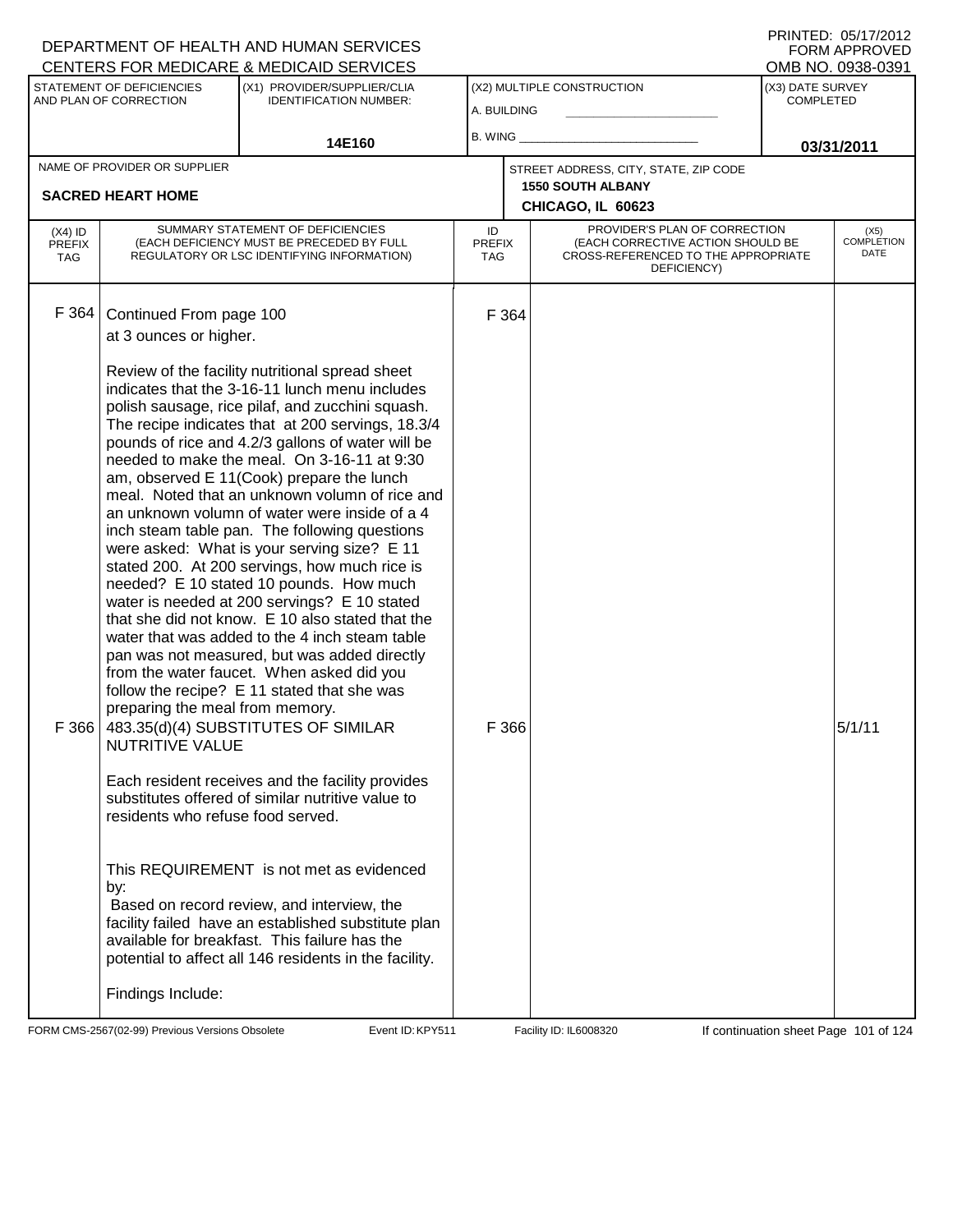|                                          |                                                                   | DEPARTMENT OF HEALTH AND HUMAN SERVICES<br>CENTERS FOR MEDICARE & MEDICAID SERVICES                                                                                                                                                                                                                                                                                                                                                                                                                                                              |                                   |       |                                                                                                                          |                                      | FORM APPROVED<br>OMB NO. 0938-0391 |
|------------------------------------------|-------------------------------------------------------------------|--------------------------------------------------------------------------------------------------------------------------------------------------------------------------------------------------------------------------------------------------------------------------------------------------------------------------------------------------------------------------------------------------------------------------------------------------------------------------------------------------------------------------------------------------|-----------------------------------|-------|--------------------------------------------------------------------------------------------------------------------------|--------------------------------------|------------------------------------|
|                                          | STATEMENT OF DEFICIENCIES<br>AND PLAN OF CORRECTION               | (X1) PROVIDER/SUPPLIER/CLIA<br><b>IDENTIFICATION NUMBER:</b>                                                                                                                                                                                                                                                                                                                                                                                                                                                                                     | A. BUILDING                       |       | (X2) MULTIPLE CONSTRUCTION                                                                                               | (X3) DATE SURVEY<br><b>COMPLETED</b> |                                    |
|                                          |                                                                   | 14E160                                                                                                                                                                                                                                                                                                                                                                                                                                                                                                                                           | B. WING                           |       |                                                                                                                          | 03/31/2011                           |                                    |
|                                          | NAME OF PROVIDER OR SUPPLIER                                      |                                                                                                                                                                                                                                                                                                                                                                                                                                                                                                                                                  |                                   |       | STREET ADDRESS, CITY, STATE, ZIP CODE                                                                                    |                                      |                                    |
|                                          | <b>SACRED HEART HOME</b>                                          |                                                                                                                                                                                                                                                                                                                                                                                                                                                                                                                                                  |                                   |       | <b>1550 SOUTH ALBANY</b><br>CHICAGO, IL 60623                                                                            |                                      |                                    |
| $(X4)$ ID<br><b>PREFIX</b><br><b>TAG</b> |                                                                   | SUMMARY STATEMENT OF DEFICIENCIES<br>(EACH DEFICIENCY MUST BE PRECEDED BY FULL<br>REGULATORY OR LSC IDENTIFYING INFORMATION)                                                                                                                                                                                                                                                                                                                                                                                                                     | ID<br><b>PREFIX</b><br><b>TAG</b> |       | PROVIDER'S PLAN OF CORRECTION<br>(EACH CORRECTIVE ACTION SHOULD BE<br>CROSS-REFERENCED TO THE APPROPRIATE<br>DEFICIENCY) |                                      | $(X5)$<br>COMPLETION<br>DATE       |
| F 366                                    | Continued From page 101                                           |                                                                                                                                                                                                                                                                                                                                                                                                                                                                                                                                                  |                                   | F 366 |                                                                                                                          |                                      |                                    |
| F 372                                    | <b>PROPERLY</b>                                                   | Review of the facility substitute policy on 3-16-11<br>at 10:30 am indicates that food substitutes are<br>available for lunch and dinner only. Interview with<br>E 10(Food Service Supervisor) on 3-16-11 at<br>11:00 am stated that at this present time, there is<br>no substitute plan available for breakfast meals.<br>483.35(i)(3) DISPOSE GARBAGE & REFUSE<br>The facility must dispose of garbage and refuse                                                                                                                             |                                   | F 372 |                                                                                                                          |                                      | 5/1/11                             |
|                                          | properly.<br>by:                                                  | This REQUIREMENT is not met as evidenced<br>Based on observation, the facility failed to<br>maintain the outside dumpster area in a clean<br>sanitary manner. An odor, garbage and debris<br>were observed in the surrounding dumpster area.                                                                                                                                                                                                                                                                                                     |                                   |       |                                                                                                                          |                                      |                                    |
|                                          | Findings Include:                                                 |                                                                                                                                                                                                                                                                                                                                                                                                                                                                                                                                                  |                                   |       |                                                                                                                          |                                      |                                    |
|                                          | E37 (Maintenance Director) and E38<br>standing water and an odor. | 1. 3/17/11, the following observation was made<br>during the environmental tour of the facility with<br>(Housekeeping Supervisor) which started at<br>11:20am. The outside garbage dumpsters are<br>located right off the resident's outside smoking<br>area. An odor coming from the dumpsters was<br>observed as you walked toward them. There was<br>a large accumulation of garbage and debris on<br>the ground surrounding the dumpsters. Three<br>cardboard dumpsters were overflowing with<br>garbage. A gray bin stored in the area, had |                                   |       |                                                                                                                          |                                      |                                    |

FORM CMS-2567(02-99) Previous Versions Obsolete Event ID: KPY511 Facility ID: IL6008320 If continuation sheet Page 102 of 124

DEPARTMENT OF HEALTH AND HUMAN SERVICES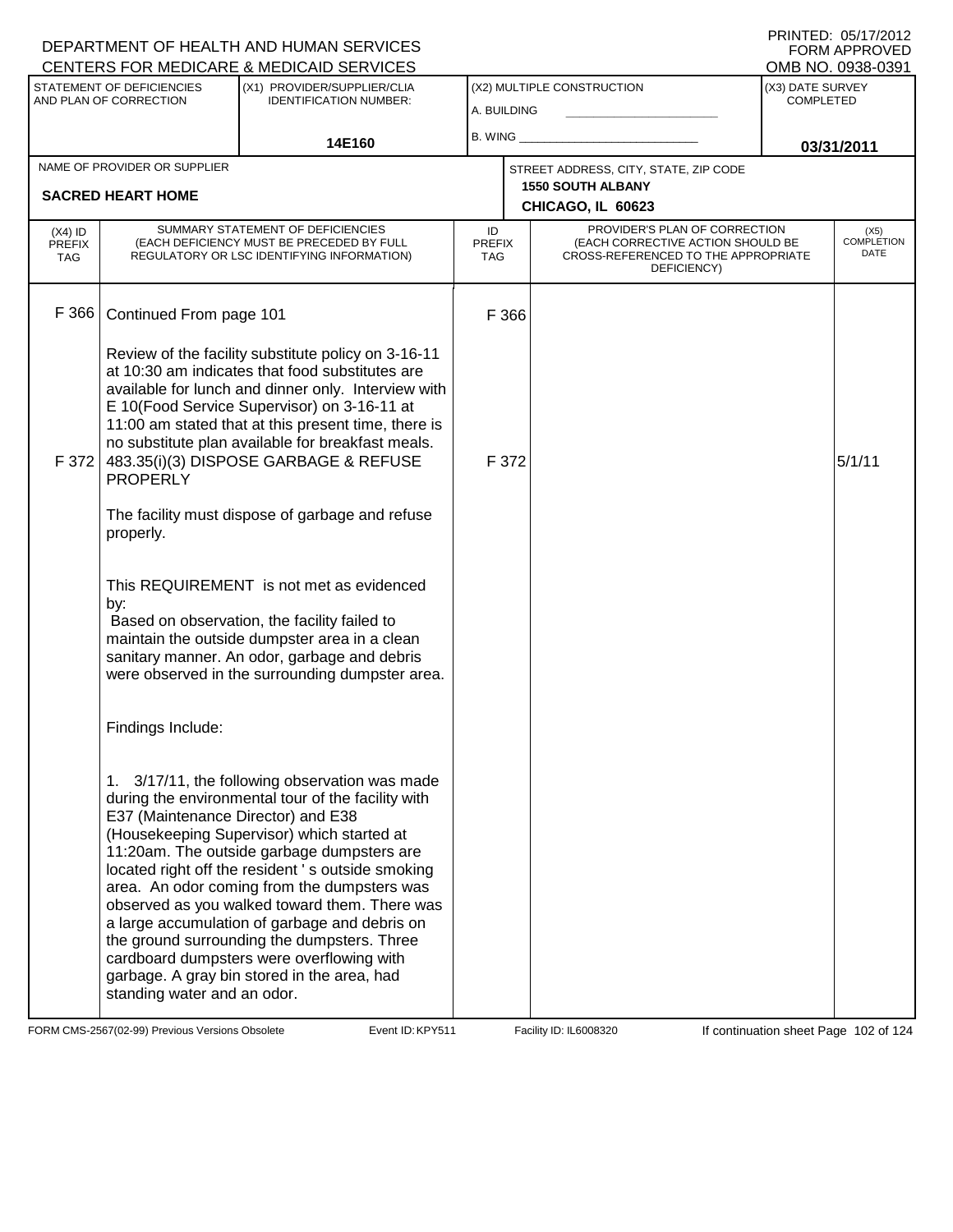| <b>CENTERS FOR MEDICARE &amp; MEDICAID SERVICES</b> |                                                     |                                                                                                                                                                                                                                                                                                                                                                                                                                                                                                                                                                                                                                                             |                                   |      |                                                                                                                          | OMB NO. 0938-0391                    |                              |
|-----------------------------------------------------|-----------------------------------------------------|-------------------------------------------------------------------------------------------------------------------------------------------------------------------------------------------------------------------------------------------------------------------------------------------------------------------------------------------------------------------------------------------------------------------------------------------------------------------------------------------------------------------------------------------------------------------------------------------------------------------------------------------------------------|-----------------------------------|------|--------------------------------------------------------------------------------------------------------------------------|--------------------------------------|------------------------------|
|                                                     | STATEMENT OF DEFICIENCIES<br>AND PLAN OF CORRECTION | (X1) PROVIDER/SUPPLIER/CLIA<br><b>IDENTIFICATION NUMBER:</b>                                                                                                                                                                                                                                                                                                                                                                                                                                                                                                                                                                                                | A. BUILDING                       |      | (X2) MULTIPLE CONSTRUCTION                                                                                               | (X3) DATE SURVEY<br><b>COMPLETED</b> |                              |
|                                                     |                                                     |                                                                                                                                                                                                                                                                                                                                                                                                                                                                                                                                                                                                                                                             | B. WING                           |      |                                                                                                                          |                                      |                              |
|                                                     |                                                     | 14E160                                                                                                                                                                                                                                                                                                                                                                                                                                                                                                                                                                                                                                                      |                                   |      |                                                                                                                          |                                      | 03/31/2011                   |
|                                                     | NAME OF PROVIDER OR SUPPLIER                        |                                                                                                                                                                                                                                                                                                                                                                                                                                                                                                                                                                                                                                                             |                                   |      | STREET ADDRESS, CITY, STATE, ZIP CODE<br><b>1550 SOUTH ALBANY</b>                                                        |                                      |                              |
|                                                     | <b>SACRED HEART HOME</b>                            |                                                                                                                                                                                                                                                                                                                                                                                                                                                                                                                                                                                                                                                             |                                   |      | CHICAGO, IL 60623                                                                                                        |                                      |                              |
| $(X4)$ ID<br><b>PREFIX</b><br><b>TAG</b>            |                                                     | SUMMARY STATEMENT OF DEFICIENCIES<br>(EACH DEFICIENCY MUST BE PRECEDED BY FULL<br>REGULATORY OR LSC IDENTIFYING INFORMATION)                                                                                                                                                                                                                                                                                                                                                                                                                                                                                                                                | ID<br><b>PREFIX</b><br><b>TAG</b> |      | PROVIDER'S PLAN OF CORRECTION<br>(EACH CORRECTIVE ACTION SHOULD BE<br>CROSS-REFERENCED TO THE APPROPRIATE<br>DEFICIENCY) |                                      | $(X5)$<br>COMPLETION<br>DATE |
| F 406                                               | <b>REHAB SERVICES</b>                               | 483.45(a) PROVIDE/OBTAIN SPECIALIZED                                                                                                                                                                                                                                                                                                                                                                                                                                                                                                                                                                                                                        |                                   | F406 |                                                                                                                          |                                      | 5/1/11                       |
|                                                     |                                                     | If specialized rehabilitative services such as, but<br>not limited to, physical therapy, speech-language<br>pathology, occupational therapy, and mental<br>health rehabilitative services for mental illness<br>and mental retardation, are required in the<br>resident's comprehensive plan of care, the facility<br>must provide the required services; or obtain the<br>required services from an outside resource (in<br>accordance with §483.75(h) of this part) from a<br>provider of specialized rehabilitative services.                                                                                                                            |                                   |      |                                                                                                                          |                                      |                              |
|                                                     | by:<br>and classified as identified offenders.      | This REQUIREMENT is not met as evidenced<br>Based on observation, record review, and<br>interview, the facility failed to provide specialized<br>rehab services involving 7 sampled residents of<br>24 sampled residents (R 1, R3, R8, R10, R11,<br>R14, R18, and R 21) with history of mental illness                                                                                                                                                                                                                                                                                                                                                      |                                   |      |                                                                                                                          |                                      |                              |
|                                                     | Findings Include:                                   | 1) R3 is a 60 year old resident admitted to the<br>facility on 2-4-09 with medical diagnosis which<br>includes Bipolar Affective Disorder, Poly<br>Substance Abuse, and Hepatitis. R 3 is also<br>classified as a Convicted Sex Offender.<br>Observed resident spending most of the time in<br>his bed followed by walking thruout the facility.<br>Record review indicates that R 3 behaviors<br>includes "poor medication compliance, and at<br>times, inappropriate sexual behavior related to<br>poor impulse control, anxiety, and denial of<br>having an mental illness." Review of the facilities<br>schedule of specialized rehab programs does not |                                   |      |                                                                                                                          |                                      |                              |

FORM CMS-2567(02-99) Previous Versions Obsolete Event ID: KPY511 Facility ID: IL6008320 If continuation sheet Page 103 of 124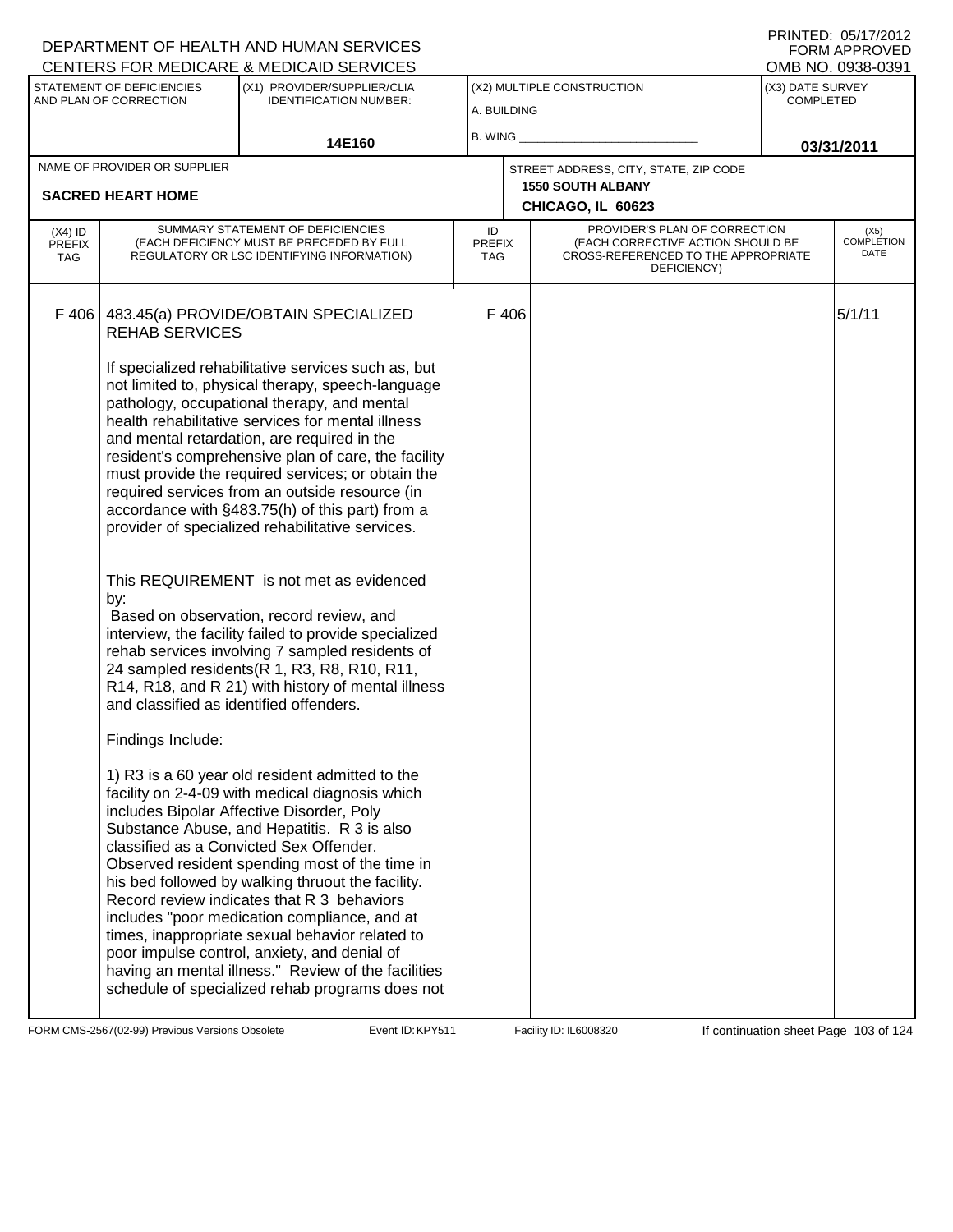|                                                          |                                                                                                                                                                                                                                                                                                                                                                                                                                                                                                                                                                                                                                                                                                                                                                                                                                                                                                                                                                                                                                                                                                                                                                                                                                                                                                                                                                                                                                                                                                                                                                                                                                                                                                                                                              | <b>CENTERS FOR MEDICARE &amp; MEDICAID SERVICES</b>                                                   |                            |          |                                                                                                                          |            | OMB NO. 0938-0391                    |  |
|----------------------------------------------------------|--------------------------------------------------------------------------------------------------------------------------------------------------------------------------------------------------------------------------------------------------------------------------------------------------------------------------------------------------------------------------------------------------------------------------------------------------------------------------------------------------------------------------------------------------------------------------------------------------------------------------------------------------------------------------------------------------------------------------------------------------------------------------------------------------------------------------------------------------------------------------------------------------------------------------------------------------------------------------------------------------------------------------------------------------------------------------------------------------------------------------------------------------------------------------------------------------------------------------------------------------------------------------------------------------------------------------------------------------------------------------------------------------------------------------------------------------------------------------------------------------------------------------------------------------------------------------------------------------------------------------------------------------------------------------------------------------------------------------------------------------------------|-------------------------------------------------------------------------------------------------------|----------------------------|----------|--------------------------------------------------------------------------------------------------------------------------|------------|--------------------------------------|--|
| STATEMENT OF DEFICIENCIES<br>AND PLAN OF CORRECTION      |                                                                                                                                                                                                                                                                                                                                                                                                                                                                                                                                                                                                                                                                                                                                                                                                                                                                                                                                                                                                                                                                                                                                                                                                                                                                                                                                                                                                                                                                                                                                                                                                                                                                                                                                                              | (X1) PROVIDER/SUPPLIER/CLIA<br><b>IDENTIFICATION NUMBER:</b>                                          | A. BUILDING                |          | (X2) MULTIPLE CONSTRUCTION                                                                                               |            | (X3) DATE SURVEY<br><b>COMPLETED</b> |  |
| 14E160                                                   |                                                                                                                                                                                                                                                                                                                                                                                                                                                                                                                                                                                                                                                                                                                                                                                                                                                                                                                                                                                                                                                                                                                                                                                                                                                                                                                                                                                                                                                                                                                                                                                                                                                                                                                                                              |                                                                                                       |                            | B. WING_ |                                                                                                                          | 03/31/2011 |                                      |  |
| NAME OF PROVIDER OR SUPPLIER<br><b>SACRED HEART HOME</b> |                                                                                                                                                                                                                                                                                                                                                                                                                                                                                                                                                                                                                                                                                                                                                                                                                                                                                                                                                                                                                                                                                                                                                                                                                                                                                                                                                                                                                                                                                                                                                                                                                                                                                                                                                              |                                                                                                       |                            |          | STREET ADDRESS, CITY, STATE, ZIP CODE<br><b>1550 SOUTH ALBANY</b>                                                        |            |                                      |  |
|                                                          |                                                                                                                                                                                                                                                                                                                                                                                                                                                                                                                                                                                                                                                                                                                                                                                                                                                                                                                                                                                                                                                                                                                                                                                                                                                                                                                                                                                                                                                                                                                                                                                                                                                                                                                                                              |                                                                                                       |                            |          | CHICAGO, IL 60623                                                                                                        |            |                                      |  |
| $(X4)$ ID<br><b>PREFIX</b><br><b>TAG</b>                 |                                                                                                                                                                                                                                                                                                                                                                                                                                                                                                                                                                                                                                                                                                                                                                                                                                                                                                                                                                                                                                                                                                                                                                                                                                                                                                                                                                                                                                                                                                                                                                                                                                                                                                                                                              |                                                                                                       | ID<br><b>PREFIX</b><br>TAG |          | PROVIDER'S PLAN OF CORRECTION<br>(EACH CORRECTIVE ACTION SHOULD BE<br>CROSS-REFERENCED TO THE APPROPRIATE<br>DEFICIENCY) |            | (X5)<br><b>COMPLETION</b><br>DATE    |  |
| F 406                                                    | SUMMARY STATEMENT OF DEFICIENCIES<br>(EACH DEFICIENCY MUST BE PRECEDED BY FULL<br>REGULATORY OR LSC IDENTIFYING INFORMATION)<br>Continued From page 103<br>indicate that R 3 is participating. Interview with E<br>12(PRSC/Psyche Rehab Social Coordinator) on<br>3-16-11 at 11:30 am stated that R 3 does not<br>attend any programs, but receives one to one<br>counseling sessions.<br>2) R8 is a 47 year old male admitted to the facility<br>on 11-8-10 with medical diagnosis which includes<br>Schizophrenia, Poly Substance Abuse,<br>Depression, and Suicidal Ideation. R 8 is also<br>classified as an Identified Offender. Observed<br>resident mostly lying in bed without any<br>interaction with peers. Review of record indicates<br>that R 3 behaviors includes " poor medication<br>compliance, abusive with substances, and self<br>harm ideations." Review of the facilities schedule<br>of specialized rehab programs does not indicate<br>that R 8 is participating. Interview with R 8 on<br>3-16-11 at 10:30 am stated that he does not<br>participate in any group programs.<br>3) R21 is a 44 year old male admitted to the<br>facility on 1-18-10 with medical diagnosis which<br>includes Schizoid-Paranoid Type, Bipolar<br>Disorder, Chronic Mental Illness. R 21 is<br>classified as a Convicted Sex Offender.<br>Observed resident mostly lying in bed. Review of<br>record indicates that R 21 behaviors includes "<br>agitation, inappropriate smoking, substance<br>abuse, and alcoholism." Review of the facilities<br>schedule of specialized rehab programs does not<br>indicate that R 8 is participating. Interview with R<br>21 on 3-17-11 at 11:15 am stated that he does<br>not participate in any group programs. |                                                                                                       |                            | F 406    |                                                                                                                          |            |                                      |  |
|                                                          | 4) Record review of R10's psychiatric                                                                                                                                                                                                                                                                                                                                                                                                                                                                                                                                                                                                                                                                                                                                                                                                                                                                                                                                                                                                                                                                                                                                                                                                                                                                                                                                                                                                                                                                                                                                                                                                                                                                                                                        | rehabilitation services coordinator progress notes<br>on 9-27-10, psychiatric rehabilitation services |                            |          |                                                                                                                          |            |                                      |  |

FORM CMS-2567(02-99) Previous Versions Obsolete Event ID: KPY511 Facility ID: IL6008320 If continuation sheet Page 104 of 124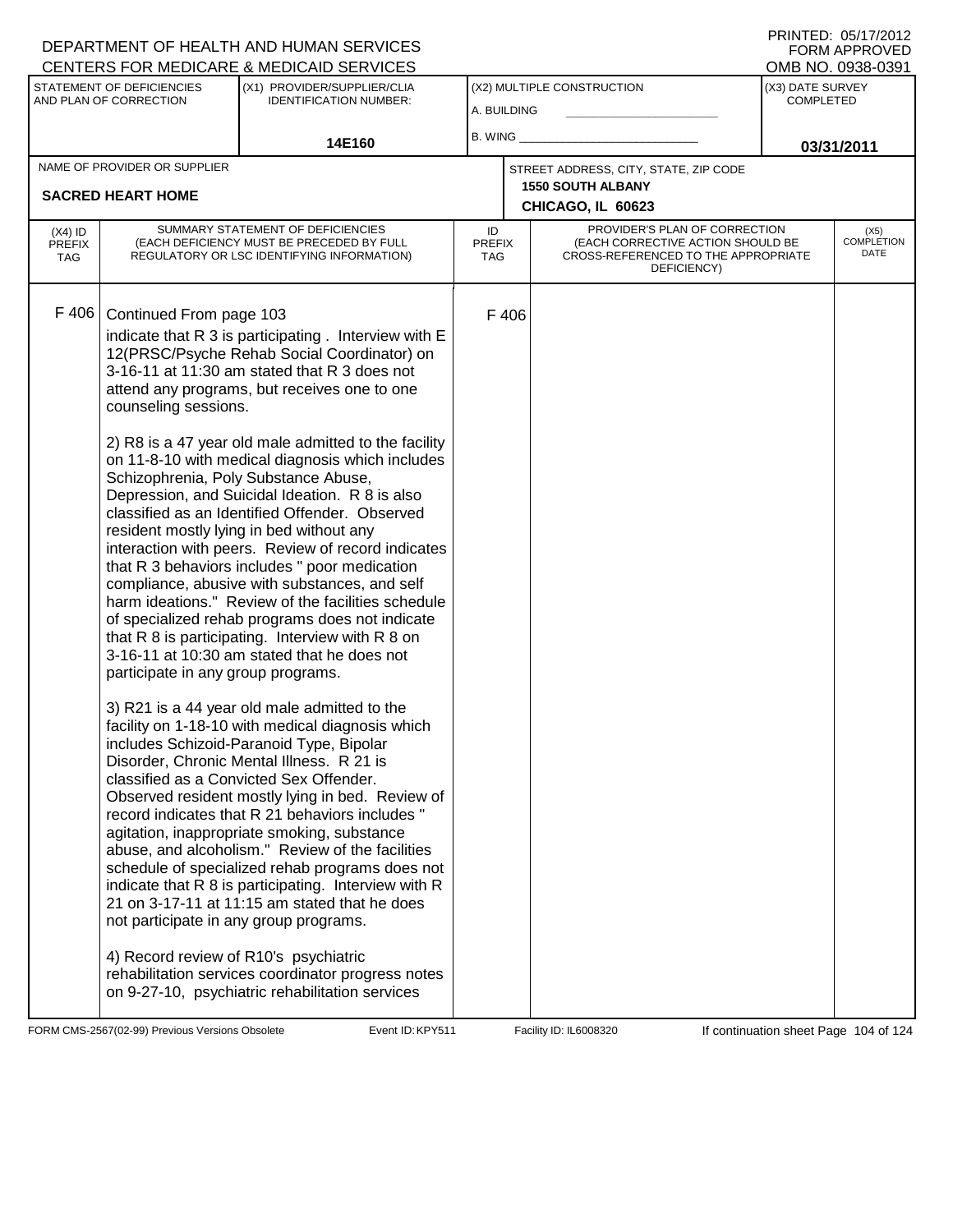|                                                     |                                                                                             | <b>CENTERS FOR MEDICARE &amp; MEDICAID SERVICES</b>                                                                                                                                                                                                                                                                                                                                                                                                                                                                                                                                                                                                                                                                                                                                                                                                                                                                                                                                                                                                                                                                                                                                                                                                                                                                                                                                                                                                                                                                                                                   |                                   |       |                                                                                                                          |                                      | OMB NO. 0938-0391                 |
|-----------------------------------------------------|---------------------------------------------------------------------------------------------|-----------------------------------------------------------------------------------------------------------------------------------------------------------------------------------------------------------------------------------------------------------------------------------------------------------------------------------------------------------------------------------------------------------------------------------------------------------------------------------------------------------------------------------------------------------------------------------------------------------------------------------------------------------------------------------------------------------------------------------------------------------------------------------------------------------------------------------------------------------------------------------------------------------------------------------------------------------------------------------------------------------------------------------------------------------------------------------------------------------------------------------------------------------------------------------------------------------------------------------------------------------------------------------------------------------------------------------------------------------------------------------------------------------------------------------------------------------------------------------------------------------------------------------------------------------------------|-----------------------------------|-------|--------------------------------------------------------------------------------------------------------------------------|--------------------------------------|-----------------------------------|
| STATEMENT OF DEFICIENCIES<br>AND PLAN OF CORRECTION |                                                                                             | (X1) PROVIDER/SUPPLIER/CLIA<br><b>IDENTIFICATION NUMBER:</b>                                                                                                                                                                                                                                                                                                                                                                                                                                                                                                                                                                                                                                                                                                                                                                                                                                                                                                                                                                                                                                                                                                                                                                                                                                                                                                                                                                                                                                                                                                          | A. BUILDING                       |       | (X2) MULTIPLE CONSTRUCTION                                                                                               | (X3) DATE SURVEY<br><b>COMPLETED</b> |                                   |
| 14E160                                              |                                                                                             | B. WING                                                                                                                                                                                                                                                                                                                                                                                                                                                                                                                                                                                                                                                                                                                                                                                                                                                                                                                                                                                                                                                                                                                                                                                                                                                                                                                                                                                                                                                                                                                                                               |                                   |       | 03/31/2011                                                                                                               |                                      |                                   |
| NAME OF PROVIDER OR SUPPLIER                        |                                                                                             |                                                                                                                                                                                                                                                                                                                                                                                                                                                                                                                                                                                                                                                                                                                                                                                                                                                                                                                                                                                                                                                                                                                                                                                                                                                                                                                                                                                                                                                                                                                                                                       |                                   |       | STREET ADDRESS, CITY, STATE, ZIP CODE                                                                                    |                                      |                                   |
| <b>SACRED HEART HOME</b>                            |                                                                                             |                                                                                                                                                                                                                                                                                                                                                                                                                                                                                                                                                                                                                                                                                                                                                                                                                                                                                                                                                                                                                                                                                                                                                                                                                                                                                                                                                                                                                                                                                                                                                                       |                                   |       | <b>1550 SOUTH ALBANY</b><br>CHICAGO, IL 60623                                                                            |                                      |                                   |
|                                                     |                                                                                             |                                                                                                                                                                                                                                                                                                                                                                                                                                                                                                                                                                                                                                                                                                                                                                                                                                                                                                                                                                                                                                                                                                                                                                                                                                                                                                                                                                                                                                                                                                                                                                       |                                   |       |                                                                                                                          |                                      |                                   |
| $(X4)$ ID<br><b>PREFIX</b><br><b>TAG</b>            |                                                                                             | SUMMARY STATEMENT OF DEFICIENCIES<br>(EACH DEFICIENCY MUST BE PRECEDED BY FULL<br>REGULATORY OR LSC IDENTIFYING INFORMATION)                                                                                                                                                                                                                                                                                                                                                                                                                                                                                                                                                                                                                                                                                                                                                                                                                                                                                                                                                                                                                                                                                                                                                                                                                                                                                                                                                                                                                                          | ID<br><b>PREFIX</b><br><b>TAG</b> |       | PROVIDER'S PLAN OF CORRECTION<br>(EACH CORRECTIVE ACTION SHOULD BE<br>CROSS-REFERENCED TO THE APPROPRIATE<br>DEFICIENCY) |                                      | (X5)<br><b>COMPLETION</b><br>DATE |
| F 406                                               | Continued From page 104<br>sessions; goal not met.<br>documented in the resident care plan. | coordinator will encourage R10 participation in<br>1:1 session 3 times weekly, goal not met<br>residents does not think he needs treatment.<br>Record review of psychiatric rehabilitation<br>services coordinator progress notes on 12-22-10<br>recommendation to change goal and to engage<br>R10 inconversation 3 times weekly. Record<br>review of R10's care plan denotes on 9-10-10 and<br>12-10-10 resident (R10) does not attend 1:1<br>Record review of the psychiatric rehabilitation<br>services coordinator progress notes on 2-9-11;<br>R <sub>10</sub> re-admitted and to resume normal routine.<br>E6 interviewed (psychiatric rehabilitation services<br>coordinator) on 3-15-11 at 3:35 PM, states<br>R10has not been going to group, but talked to<br>him 1:1 about going groups. E6 states she does<br>not have any documentation from 1:1 sessions<br>except on 2-9-11 in the P.R.S.C. progress notes.<br>E6 states that R10 has not attended scheduled<br>1:1 session, but has to seek him out. E6 states<br>that R10's lack of involvement in group and 1:1<br>sessions is a problem that will be addressed in<br>the next careplan and quarterly meeting.<br>Record review of the facilities policy and<br>procedure for the role of the psychiatric<br>rehabilitation services coordinator is the outcome<br>of each meeting will be recorded on the<br>Specialized Services One to One Response<br>sheet and kept in the resident's chart. Relevant<br>information will be shared with involved<br>professional staff. Interventions will be |                                   | F 406 |                                                                                                                          |                                      |                                   |

FORM CMS-2567(02-99) Previous Versions Obsolete Event ID: KPY511 Facility ID: IL6008320 If continuation sheet Page 105 of 124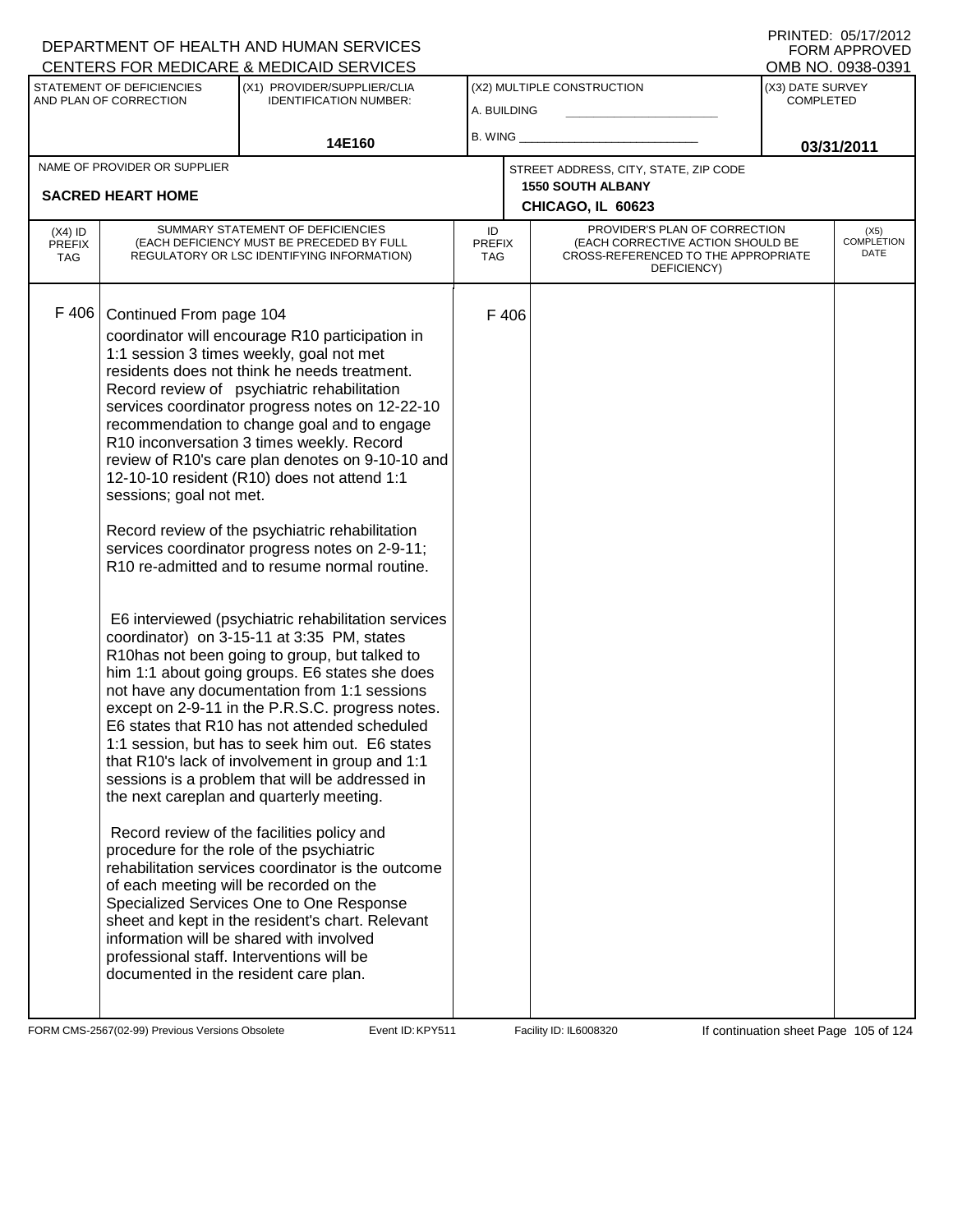|                                                          |                                         | <u>UENTERS FUR MEDIUARE &amp; MEDIUAID SERVIUES</u>                                                                                                                                                                                                                                                                                                                                                                                                                                                                                                       |                                           |       |                                                                                                                          |                               | ו פטיסטאט .טאו םועוט              |
|----------------------------------------------------------|-----------------------------------------|-----------------------------------------------------------------------------------------------------------------------------------------------------------------------------------------------------------------------------------------------------------------------------------------------------------------------------------------------------------------------------------------------------------------------------------------------------------------------------------------------------------------------------------------------------------|-------------------------------------------|-------|--------------------------------------------------------------------------------------------------------------------------|-------------------------------|-----------------------------------|
| STATEMENT OF DEFICIENCIES<br>AND PLAN OF CORRECTION      |                                         | (X1) PROVIDER/SUPPLIER/CLIA<br><b>IDENTIFICATION NUMBER:</b>                                                                                                                                                                                                                                                                                                                                                                                                                                                                                              | (X2) MULTIPLE CONSTRUCTION<br>A. BUILDING |       |                                                                                                                          | (X3) DATE SURVEY<br>COMPLETED |                                   |
| 14E160                                                   |                                         | B. WING                                                                                                                                                                                                                                                                                                                                                                                                                                                                                                                                                   |                                           |       | 03/31/2011                                                                                                               |                               |                                   |
| NAME OF PROVIDER OR SUPPLIER<br><b>SACRED HEART HOME</b> |                                         |                                                                                                                                                                                                                                                                                                                                                                                                                                                                                                                                                           |                                           |       | STREET ADDRESS, CITY, STATE, ZIP CODE<br><b>1550 SOUTH ALBANY</b>                                                        |                               |                                   |
|                                                          |                                         |                                                                                                                                                                                                                                                                                                                                                                                                                                                                                                                                                           |                                           |       | CHICAGO, IL 60623                                                                                                        |                               |                                   |
| $(X4)$ ID<br><b>PREFIX</b><br><b>TAG</b>                 |                                         | SUMMARY STATEMENT OF DEFICIENCIES<br>(EACH DEFICIENCY MUST BE PRECEDED BY FULL<br>REGULATORY OR LSC IDENTIFYING INFORMATION)                                                                                                                                                                                                                                                                                                                                                                                                                              | ID<br><b>PREFIX</b><br>TAG                |       | PROVIDER'S PLAN OF CORRECTION<br>(EACH CORRECTIVE ACTION SHOULD BE<br>CROSS-REFERENCED TO THE APPROPRIATE<br>DEFICIENCY) |                               | (X5)<br><b>COMPLETION</b><br>DATE |
| F 406                                                    | Continued From page 105<br>aware.       | Interviewed E5 (psychiatric rehabilitation services<br>director) on 3-16-11 10:20 AM states she is<br>suppose to be informed by the psychiatric<br>rehabilitation services coordinator that R10 was<br>not attending 1:1 sessions and that she was not                                                                                                                                                                                                                                                                                                    |                                           | F 406 |                                                                                                                          |                               |                                   |
|                                                          | self on fire-served 3 years in prison). | 5) R1 is a 28 year old male who was admitted to<br>the facility on 3/4/11 with diagnoses that include<br>Schizo Affective Disorder. R1 has a previous<br>history of elopement from another facility, auditory<br>hallucinations coupled with paranoid delusions,<br>physical aggression toward peers and staff,<br>attempted suicide, and arson (attempted to set                                                                                                                                                                                         |                                           |       |                                                                                                                          |                               |                                   |
|                                                          | evaluation.                             | Nursing documents that on 3/7/11, R1 was in a<br>physical altercation with another resident and<br>sustained a cut lip. R1 and other resident was<br>observed wresting on the floor. On 3/9/11 R1<br>was in a physical altercation with a peer on the<br>elevator. He appeared highly agitated. On<br>3/14/11 R1 begin swinging fist at a peer and hit<br>the peer in the shoulder. Nursing documents that<br>on 3/15/11 R1 continued with unprovoked<br>violence with peers, with homicidal ideation. R1<br>was sent to the hospital for a psychological |                                           |       |                                                                                                                          |                               |                                   |
|                                                          | regularly.                              | A review of R1's record failed to document that<br>no initial plan of care was in place to assist with<br>R1's behaviors. There was no documentation in<br>the record indicating that R1 was attending group                                                                                                                                                                                                                                                                                                                                              |                                           |       |                                                                                                                          |                               |                                   |
|                                                          |                                         | E21 PRSA (psych rehab service aide) stated<br>when interviewed on 3/16/11 at 11:30 AM, that an<br>initial care plan had not been initiated but R1 had                                                                                                                                                                                                                                                                                                                                                                                                     |                                           |       |                                                                                                                          |                               |                                   |

FORM CMS-2567(02-99) Previous Versions Obsolete Event ID: KPY511 Facility ID: IL6008320 If continuation sheet Page 106 of 124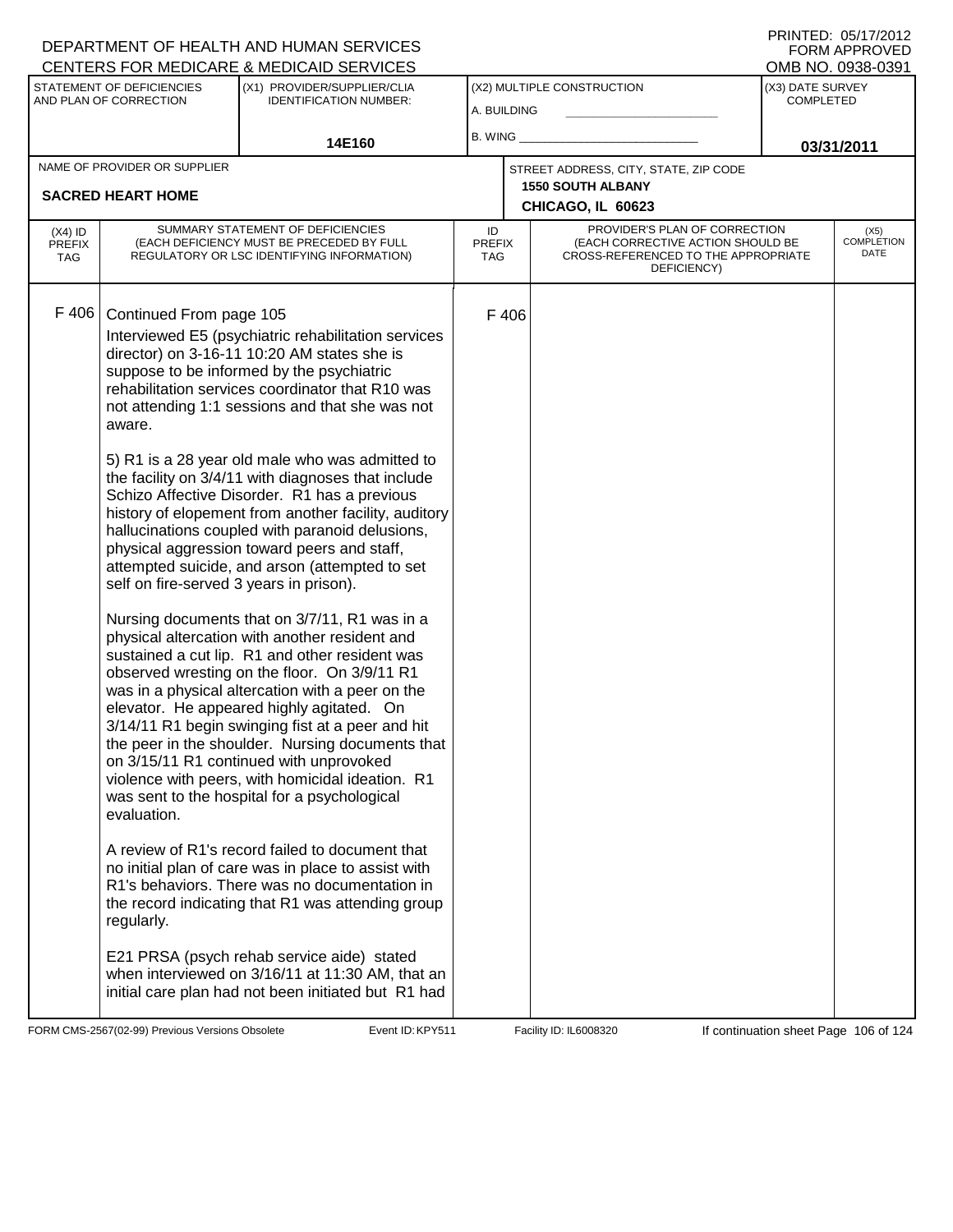|                                          |                                                  | CENTERS FOR MEDICARE & MEDICAID SERVICES                                                                                                                                                                                                                                                                                                                                                                                                                                                                                                                                                                                                                                                                                                                                                                                                                                                                                                                                                                                                                                                                                                                                                                                             |                                   |       |                                                                                                                          |                  | OMB NO. 0938-0391                 |
|------------------------------------------|--------------------------------------------------|--------------------------------------------------------------------------------------------------------------------------------------------------------------------------------------------------------------------------------------------------------------------------------------------------------------------------------------------------------------------------------------------------------------------------------------------------------------------------------------------------------------------------------------------------------------------------------------------------------------------------------------------------------------------------------------------------------------------------------------------------------------------------------------------------------------------------------------------------------------------------------------------------------------------------------------------------------------------------------------------------------------------------------------------------------------------------------------------------------------------------------------------------------------------------------------------------------------------------------------|-----------------------------------|-------|--------------------------------------------------------------------------------------------------------------------------|------------------|-----------------------------------|
| STATEMENT OF DEFICIENCIES                |                                                  | (X1) PROVIDER/SUPPLIER/CLIA                                                                                                                                                                                                                                                                                                                                                                                                                                                                                                                                                                                                                                                                                                                                                                                                                                                                                                                                                                                                                                                                                                                                                                                                          |                                   |       | (X2) MULTIPLE CONSTRUCTION                                                                                               | (X3) DATE SURVEY |                                   |
| AND PLAN OF CORRECTION                   |                                                  | <b>IDENTIFICATION NUMBER:</b>                                                                                                                                                                                                                                                                                                                                                                                                                                                                                                                                                                                                                                                                                                                                                                                                                                                                                                                                                                                                                                                                                                                                                                                                        | A. BUILDING                       |       |                                                                                                                          | <b>COMPLETED</b> |                                   |
| 14E160                                   |                                                  | B. WING $\_$                                                                                                                                                                                                                                                                                                                                                                                                                                                                                                                                                                                                                                                                                                                                                                                                                                                                                                                                                                                                                                                                                                                                                                                                                         |                                   |       | 03/31/2011                                                                                                               |                  |                                   |
|                                          | NAME OF PROVIDER OR SUPPLIER                     |                                                                                                                                                                                                                                                                                                                                                                                                                                                                                                                                                                                                                                                                                                                                                                                                                                                                                                                                                                                                                                                                                                                                                                                                                                      |                                   |       | STREET ADDRESS, CITY, STATE, ZIP CODE                                                                                    |                  |                                   |
|                                          | <b>SACRED HEART HOME</b>                         |                                                                                                                                                                                                                                                                                                                                                                                                                                                                                                                                                                                                                                                                                                                                                                                                                                                                                                                                                                                                                                                                                                                                                                                                                                      |                                   |       | <b>1550 SOUTH ALBANY</b>                                                                                                 |                  |                                   |
|                                          |                                                  |                                                                                                                                                                                                                                                                                                                                                                                                                                                                                                                                                                                                                                                                                                                                                                                                                                                                                                                                                                                                                                                                                                                                                                                                                                      |                                   |       | CHICAGO, IL 60623                                                                                                        |                  |                                   |
| $(X4)$ ID<br><b>PREFIX</b><br><b>TAG</b> |                                                  | SUMMARY STATEMENT OF DEFICIENCIES<br>(EACH DEFICIENCY MUST BE PRECEDED BY FULL<br>REGULATORY OR LSC IDENTIFYING INFORMATION)                                                                                                                                                                                                                                                                                                                                                                                                                                                                                                                                                                                                                                                                                                                                                                                                                                                                                                                                                                                                                                                                                                         | ID<br><b>PREFIX</b><br><b>TAG</b> |       | PROVIDER'S PLAN OF CORRECTION<br>(EACH CORRECTIVE ACTION SHOULD BE<br>CROSS-REFERENCED TO THE APPROPRIATE<br>DEFICIENCY) |                  | (X5)<br><b>COMPLETION</b><br>DATE |
| F 406                                    | Continued From page 106<br>attending the groups. | been placed in group for coping skills. E21<br>further stated that she was unsure if R1 was<br>6) R18 is a 22 year old male that was admitted to                                                                                                                                                                                                                                                                                                                                                                                                                                                                                                                                                                                                                                                                                                                                                                                                                                                                                                                                                                                                                                                                                     |                                   | F 406 |                                                                                                                          |                  |                                   |
|                                          | behaviors.                                       | the facility on 9/15/11 with diagnoses that include<br>Schizophrenia, depressed type, and Asthma.<br>The care plan originally dated 10/2010, and<br>1/2011 documents that R18 has a preoccupation<br>with sexual delusions and will often falsely accuse<br>others of approaching him for sex. R18 was<br>given instructions that he was not to go into other<br>residents rooms nor was R18 allowed on the 2nd<br>floor. On 10/6/10 R18 was observed in another<br>residents room stating that the other resident<br>wanted R18 to have sex with him. 10/14/10, R18<br>attempted to leave the facility by jumping over the<br>back fence. 10/24/10 R18 followed and attempted<br>kiss one of the staff nurse aides. On 11/8/10<br>nursing documents that R18 became paranoid<br>and threatened to do harm to others, he was sent<br>to the hospital for an evaluation. Nursing<br>documents that on 12/31/11 R18 was found on<br>the 2nd floor. When staff attempted to redirect<br>R18 he became agitated and refused to listen.<br>R18 was sent out to the hospital. Nursing further<br>documents from September to March 2011 that<br>R18 continues to have sexual, aggressive<br>Documentation by the IOP (intensive outpatient |                                   |       |                                                                                                                          |                  |                                   |
|                                          | to their group program until 2/2011.             | program) documents that R18 was not assigned<br>E15 PRSC (psych rehab service coordinator)<br>stated when interviewed on 3/17/11 at 11:10 AM,<br>that R18 had been assigned to groups but that                                                                                                                                                                                                                                                                                                                                                                                                                                                                                                                                                                                                                                                                                                                                                                                                                                                                                                                                                                                                                                       |                                   |       |                                                                                                                          |                  |                                   |

FORM CMS-2567(02-99) Previous Versions Obsolete Event ID: KPY511 Facility ID: IL6008320 If continuation sheet Page 107 of 124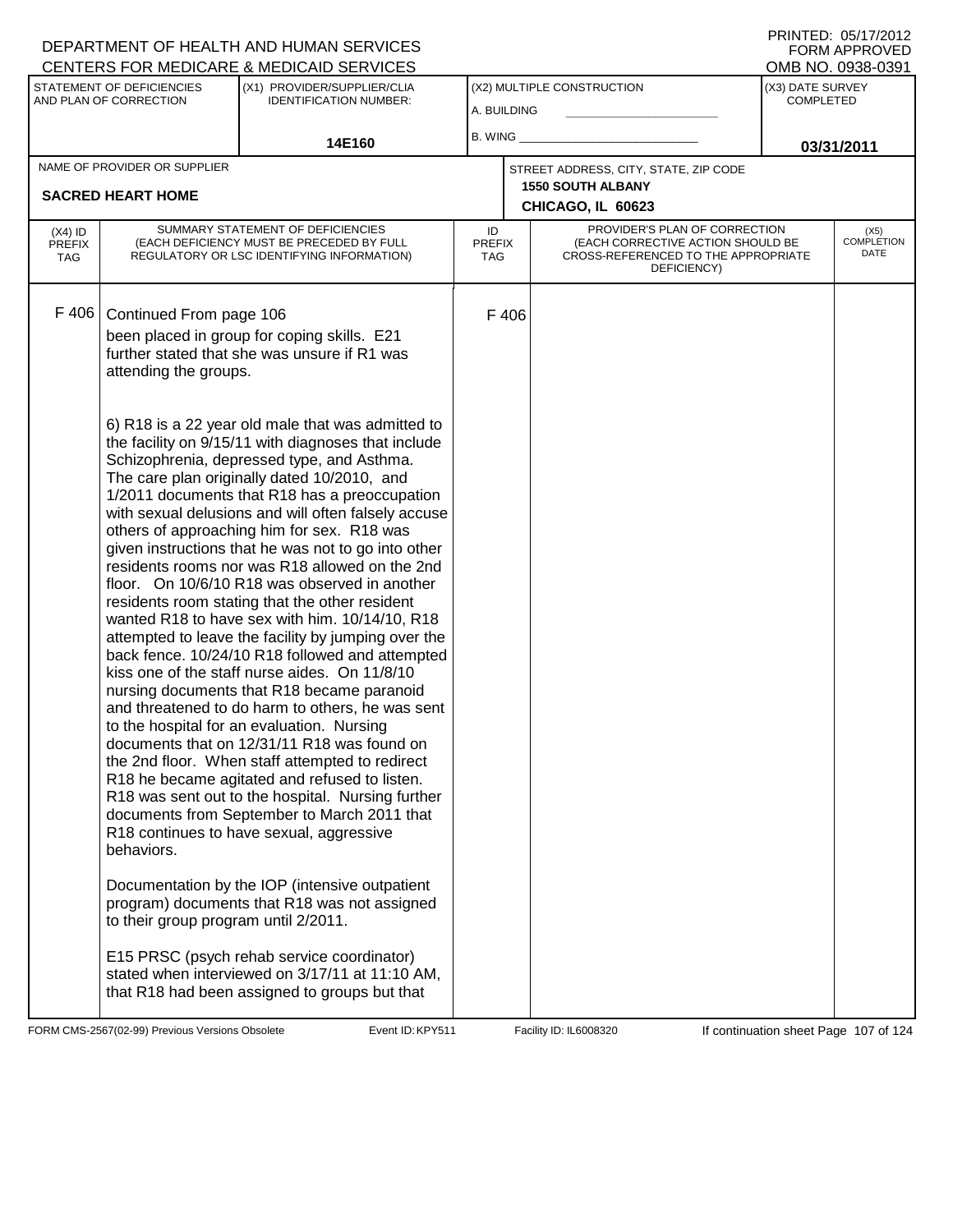PRINTED: 05/17/2012 FORM APPROVED<br>OMB NO. 0938-0391

| 02.000 UNITED ON THE DIGHALL & INLEDION (ID OLITY IOLO                                                                                                                                               |                                                                                                                                                                                                                                                                                                                                                                                                                                                                                                                                                                                                                                                                                                                                                                                                                                                                                                                                                                                                                                                                                                                                                                                                                                                                                                               |                                           |       |                                                                                                                          |                                      | י טטטט. טאני שוייכ                |
|------------------------------------------------------------------------------------------------------------------------------------------------------------------------------------------------------|---------------------------------------------------------------------------------------------------------------------------------------------------------------------------------------------------------------------------------------------------------------------------------------------------------------------------------------------------------------------------------------------------------------------------------------------------------------------------------------------------------------------------------------------------------------------------------------------------------------------------------------------------------------------------------------------------------------------------------------------------------------------------------------------------------------------------------------------------------------------------------------------------------------------------------------------------------------------------------------------------------------------------------------------------------------------------------------------------------------------------------------------------------------------------------------------------------------------------------------------------------------------------------------------------------------|-------------------------------------------|-------|--------------------------------------------------------------------------------------------------------------------------|--------------------------------------|-----------------------------------|
| STATEMENT OF DEFICIENCIES<br>AND PLAN OF CORRECTION                                                                                                                                                  | (X1) PROVIDER/SUPPLIER/CLIA<br><b>IDENTIFICATION NUMBER:</b>                                                                                                                                                                                                                                                                                                                                                                                                                                                                                                                                                                                                                                                                                                                                                                                                                                                                                                                                                                                                                                                                                                                                                                                                                                                  | (X2) MULTIPLE CONSTRUCTION<br>A. BUILDING |       |                                                                                                                          | (X3) DATE SURVEY<br><b>COMPLETED</b> |                                   |
|                                                                                                                                                                                                      | 14E160                                                                                                                                                                                                                                                                                                                                                                                                                                                                                                                                                                                                                                                                                                                                                                                                                                                                                                                                                                                                                                                                                                                                                                                                                                                                                                        | <b>B. WING</b>                            |       |                                                                                                                          |                                      | 03/31/2011                        |
| NAME OF PROVIDER OR SUPPLIER<br><b>SACRED HEART HOME</b>                                                                                                                                             |                                                                                                                                                                                                                                                                                                                                                                                                                                                                                                                                                                                                                                                                                                                                                                                                                                                                                                                                                                                                                                                                                                                                                                                                                                                                                                               |                                           |       | STREET ADDRESS, CITY, STATE, ZIP CODE<br><b>1550 SOUTH ALBANY</b><br>CHICAGO, IL 60623                                   |                                      |                                   |
| $(X4)$ ID<br><b>PREFIX</b><br><b>TAG</b>                                                                                                                                                             | SUMMARY STATEMENT OF DEFICIENCIES<br>(EACH DEFICIENCY MUST BE PRECEDED BY FULL<br>REGULATORY OR LSC IDENTIFYING INFORMATION)                                                                                                                                                                                                                                                                                                                                                                                                                                                                                                                                                                                                                                                                                                                                                                                                                                                                                                                                                                                                                                                                                                                                                                                  | ID<br><b>PREFIX</b><br>TAG                |       | PROVIDER'S PLAN OF CORRECTION<br>(EACH CORRECTIVE ACTION SHOULD BE<br>CROSS-REFERENCED TO THE APPROPRIATE<br>DEFICIENCY) |                                      | (X5)<br><b>COMPLETION</b><br>DATE |
| F 406<br>Continued From page 107<br>attending the groups.<br>on 11/5/10.<br>attends MISA group 3x/week now.<br>case worker, and will attend Symptom<br>Management Group.<br>attendance and progress. | R18 was not attending. E15 also stated that he<br>was aware that the plan of care for R18 had not<br>been updated since R18 had been hospitalized.<br>E15 further stated that he was unsure if R1 was<br>7) R14 has diagnoses of Bipolar Disorder and<br>Alcohol Abuse. R14 was admitted to the facility<br>During initial tour on 3/15/11 at 10:40 AM, R14<br>was observed in his room sitting on the chair,<br>alert and oriented x3. When asked why he is in<br>the room, R14 answered that he no longer go to<br>any groups anymore because what the people in<br>the group talk about are for kids. R14 said he only<br>Per R14's undated Assessment Summary for<br>MI Residents, the interventions to address his risk<br>factors include MISA group, medication<br>monitoring, mood stabilization, Symptom<br>management. His care plan indicated he will<br>attend MISA group 2x per weel and 1:1 with his<br>R14's record does not indicate if the<br>programs he was suppose to attend is meeting<br>his needs as originally planned per his initial<br>assessment. There was no cohesive goals for all<br>his programs, there is no monitoring of his<br>During 3/17/11 interview with E49 (case<br>worker), it was found out that E49 does not even<br>know R14 stopped attending his IOP or ABRS |                                           | F 406 |                                                                                                                          |                                      |                                   |

FORM CMS-2567(02-99) Previous Versions Obsolete KPTH Event ID: KPY511 Facility ID: IL6008320 If continuation sheet Page 108 of 124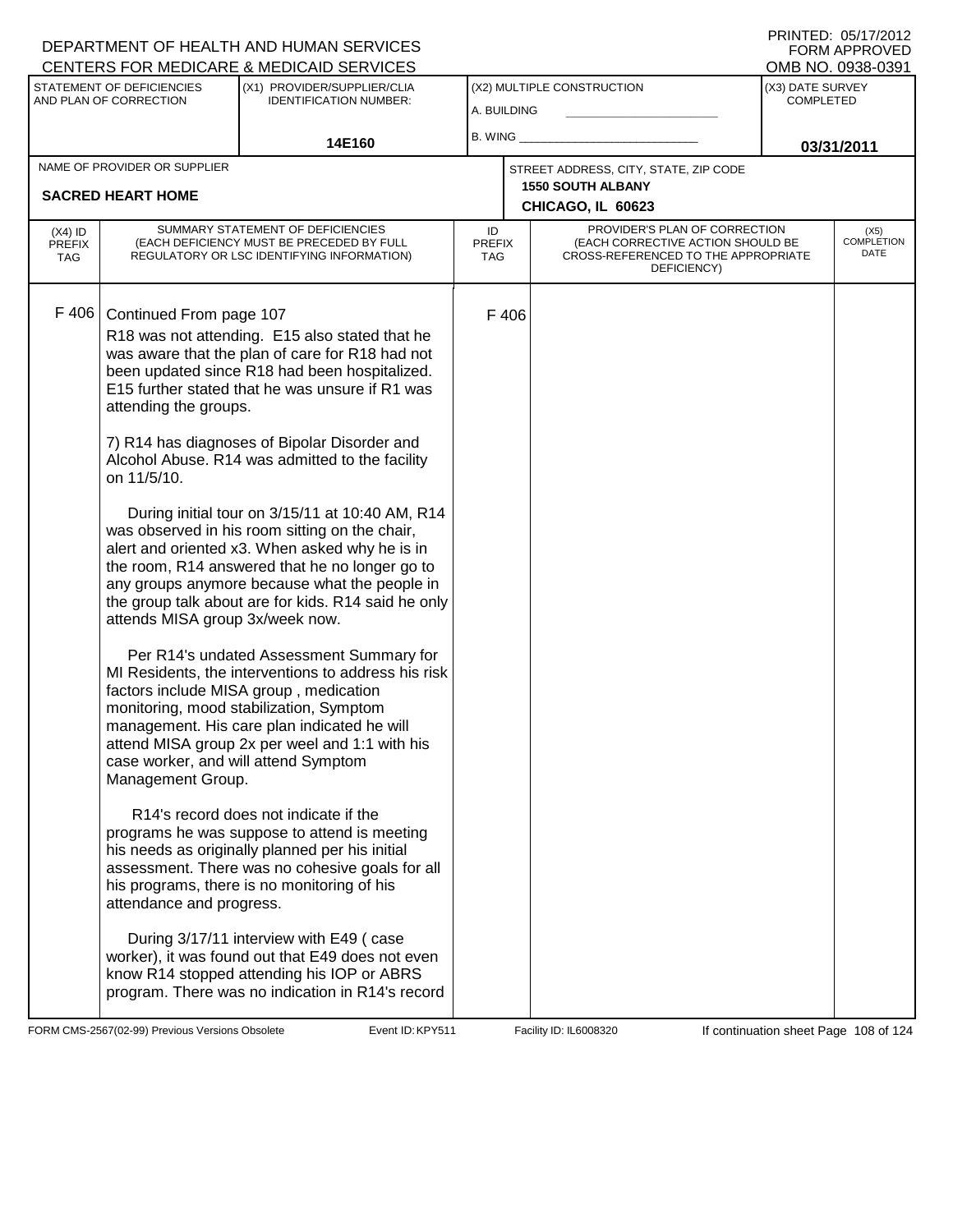| CENTERS FOR MEDICARE & MEDICAID SERVICES |                                                                                                                                                 |                                                                                                                                                                                                                                                                                                                                                                                                                                                                                                                                                                                                                                                                                                                                                                                                                                                                                                                                                        |                                   |                                           |                                                                                                                          | OMB NO. 0938-0391 |                                      |  |
|------------------------------------------|-------------------------------------------------------------------------------------------------------------------------------------------------|--------------------------------------------------------------------------------------------------------------------------------------------------------------------------------------------------------------------------------------------------------------------------------------------------------------------------------------------------------------------------------------------------------------------------------------------------------------------------------------------------------------------------------------------------------------------------------------------------------------------------------------------------------------------------------------------------------------------------------------------------------------------------------------------------------------------------------------------------------------------------------------------------------------------------------------------------------|-----------------------------------|-------------------------------------------|--------------------------------------------------------------------------------------------------------------------------|-------------------|--------------------------------------|--|
|                                          | STATEMENT OF DEFICIENCIES<br>AND PLAN OF CORRECTION                                                                                             | (X1) PROVIDER/SUPPLIER/CLIA<br><b>IDENTIFICATION NUMBER:</b>                                                                                                                                                                                                                                                                                                                                                                                                                                                                                                                                                                                                                                                                                                                                                                                                                                                                                           |                                   | (X2) MULTIPLE CONSTRUCTION<br>A. BUILDING |                                                                                                                          |                   | (X3) DATE SURVEY<br><b>COMPLETED</b> |  |
|                                          |                                                                                                                                                 | 14E160                                                                                                                                                                                                                                                                                                                                                                                                                                                                                                                                                                                                                                                                                                                                                                                                                                                                                                                                                 |                                   | B. WING                                   |                                                                                                                          |                   | 03/31/2011                           |  |
|                                          | NAME OF PROVIDER OR SUPPLIER                                                                                                                    |                                                                                                                                                                                                                                                                                                                                                                                                                                                                                                                                                                                                                                                                                                                                                                                                                                                                                                                                                        |                                   |                                           | STREET ADDRESS, CITY, STATE, ZIP CODE                                                                                    |                   |                                      |  |
|                                          | <b>SACRED HEART HOME</b>                                                                                                                        |                                                                                                                                                                                                                                                                                                                                                                                                                                                                                                                                                                                                                                                                                                                                                                                                                                                                                                                                                        |                                   |                                           | <b>1550 SOUTH ALBANY</b><br>CHICAGO, IL 60623                                                                            |                   |                                      |  |
| $(X4)$ ID<br><b>PREFIX</b><br><b>TAG</b> |                                                                                                                                                 | SUMMARY STATEMENT OF DEFICIENCIES<br>(EACH DEFICIENCY MUST BE PRECEDED BY FULL<br>REGULATORY OR LSC IDENTIFYING INFORMATION)                                                                                                                                                                                                                                                                                                                                                                                                                                                                                                                                                                                                                                                                                                                                                                                                                           | ID<br><b>PREFIX</b><br><b>TAG</b> |                                           | PROVIDER'S PLAN OF CORRECTION<br>(EACH CORRECTIVE ACTION SHOULD BE<br>CROSS-REFERENCED TO THE APPROPRIATE<br>DEFICIENCY) |                   | (X5)<br><b>COMPLETION</b><br>DATE    |  |
| F 406<br>F466                            | Continued From page 108<br>Management program.<br>put in a GED program.<br><b>WATER AVAILABILITY</b><br>there is a loss of normal water supply. | why he is attending IOP or ABRS, and how these<br>programs are meeting his needs at this time. E49<br>said R14 does not get 1:1. There also was no<br>evidence in his record what was put in place<br>when R14 stopped attending his Symptom<br>8)R11 was admitted to the facility, September<br>2010. Upon admission to the facility, R11<br>expressed a desire to complete his high school<br>studies. He wants to take a GED course. The<br>resident was told that he has to be medication<br>compliant. 3/16/11, at approximately 4:30pm, E50<br>(LPN) was passing out medication to residents at<br>the 3rd floor nurse 's station. E50 was asked if<br>she was familiar with R11 and was he medication<br>compliant. "Yes, I don't have any problem<br>giving him his medication. " R11 has not been<br>483.70(h)(1) PROCEDURES TO ENSURE<br>The facility must establish procedures to ensure<br>that water is available to essential areas when |                                   | F 406<br>F 466                            |                                                                                                                          |                   | 5/1/11                               |  |
|                                          | by:<br>Findings include:                                                                                                                        | This REQUIREMENT is not met as evidenced<br>Based on record review and interview, the facility<br>failed to ensure there is a written policy on<br>procurement of water for potable and non-potable<br>use during emergency water shortage.                                                                                                                                                                                                                                                                                                                                                                                                                                                                                                                                                                                                                                                                                                            |                                   |                                           |                                                                                                                          |                   |                                      |  |

FORM CMS-2567(02-99) Previous Versions Obsolete Event ID: KPY511 Facility ID: IL6008320 If continuation sheet Page 109 of 124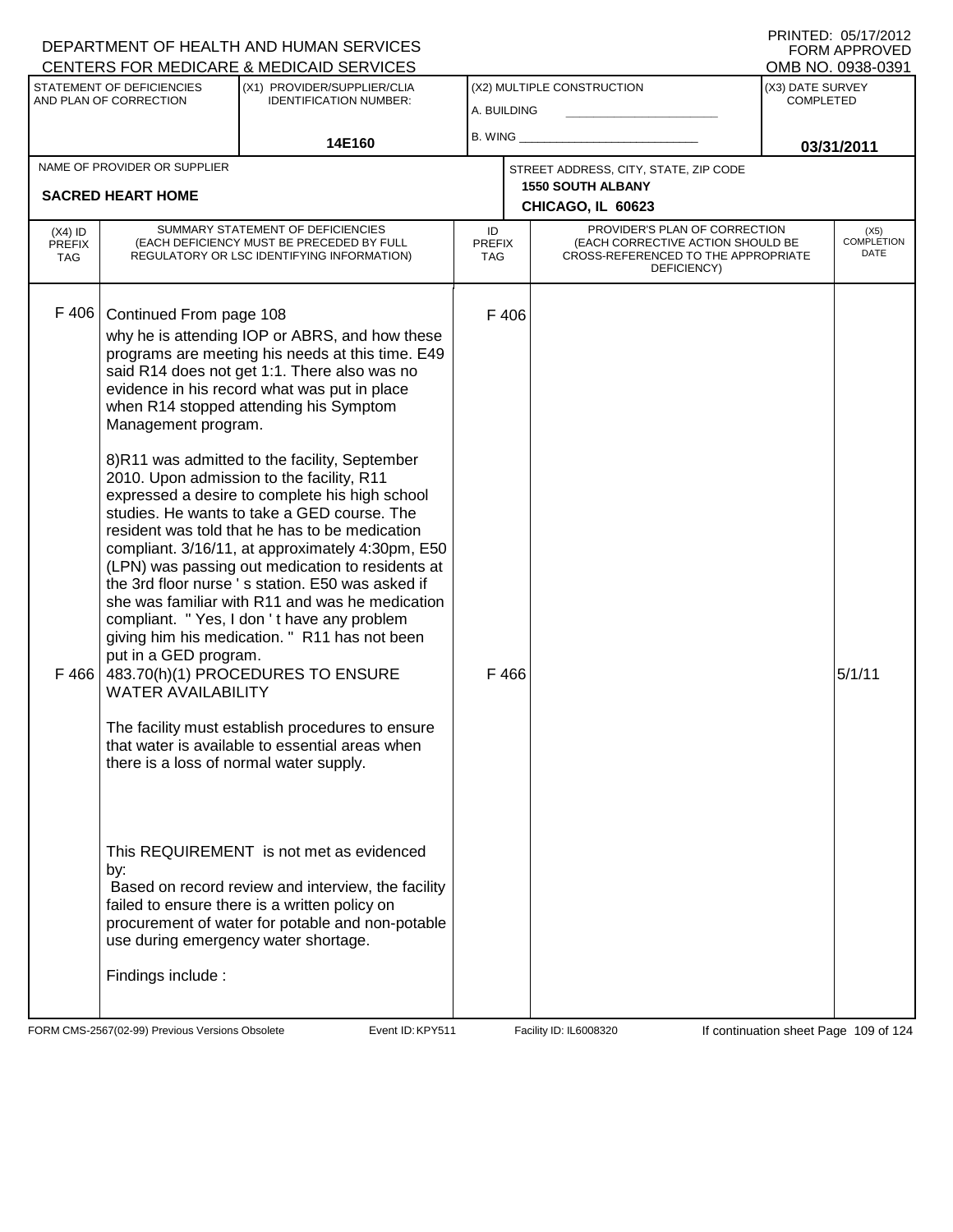#### A. BUILDING (X1) PROVIDER/SUPPLIER/CLIA IDENTIFICATION NUMBER: STATEMENT OF DEFICIENCIES AND PLAN OF CORRECTION (X3) DATE SURVEY COMPLETED FORM APPROVED<br>OMB NO. 0938-0391 (X2) MULTIPLE CONSTRUCTION B. WING **\_\_\_\_\_\_\_\_\_\_\_\_\_\_\_\_\_\_\_\_\_\_** CENTERS FOR MEDICARE & MEDICAID SERVICES 14E160 **B. WING CONSUMING (2011 03/31/2011 CHICAGO, IL 60623** NAME OF PROVIDER OR SUPPLIER STREET ADDRESS, CITY, STATE, ZIP CODE **SACRED HEART HOME 1550 SOUTH ALBANY** PROVIDER'S PLAN OF CORRECTION (EACH CORRECTIVE ACTION SHOULD BE CROSS-REFERENCED TO THE APPROPRIATE DEFICIENCY) (X5) COMPLETION DATE ID PREFIX TAG (X4) ID PREFIX TAG SUMMARY STATEMENT OF DEFICIENCIES (EACH DEFICIENCY MUST BE PRECEDED BY FULL REGULATORY OR LSC IDENTIFYING INFORMATION) F 466 Continued From page 109 F 466 Review of facility's Emergency water Supply Policy Statement and contract signed on 2/24/11 by E2 ( Administrator ) showed no indication that that non-potable water supply for flushing of toilets, washing of dishes, etc is included in the policy. Only the water supply for drinking purposes is included in this. After this was brought up to facility during daily status meeting on 3/17/11, there was no response from the facility. F 490 483.75 EFFECTIVE ADMINISTRATION/RESIDENT WELL-BEING A facility must be administered in a manner that enables it to use its resources effectively and efficiently to attain or maintain the highest practicable physical, mental, and psychosocial well-being of each resident. This REQUIREMENT is not met as evidenced by:  $F \, 490$  5/1/11 Based on interview and record review, the facility administration failed to ensure: - that residents are free from abuse by staff (R's 22, 25, 26) - that CNA's ( Certified Nurse Assistants ), security, nursing services, agency nurses and abuse prevention committee are trained abuse prevention so that abuse allegations and incidents are identified, reported to the administrator or designated staff immediately, - that upon identification, the victims of abuse are protected from the alleged perpetrator (R22), - investigations and inservices were immediately done when a abuse allegation was reported, -that altercations between residents are

FORM CMS-2567(02-99) Previous Versions Obsolete **KRYS11** Event ID: KPY511 Facility ID: IL6008320 If continuation sheet Page 110 of 124

DEPARTMENT OF HEALTH AND HUMAN SERVICES

PRINTED: 05/17/2012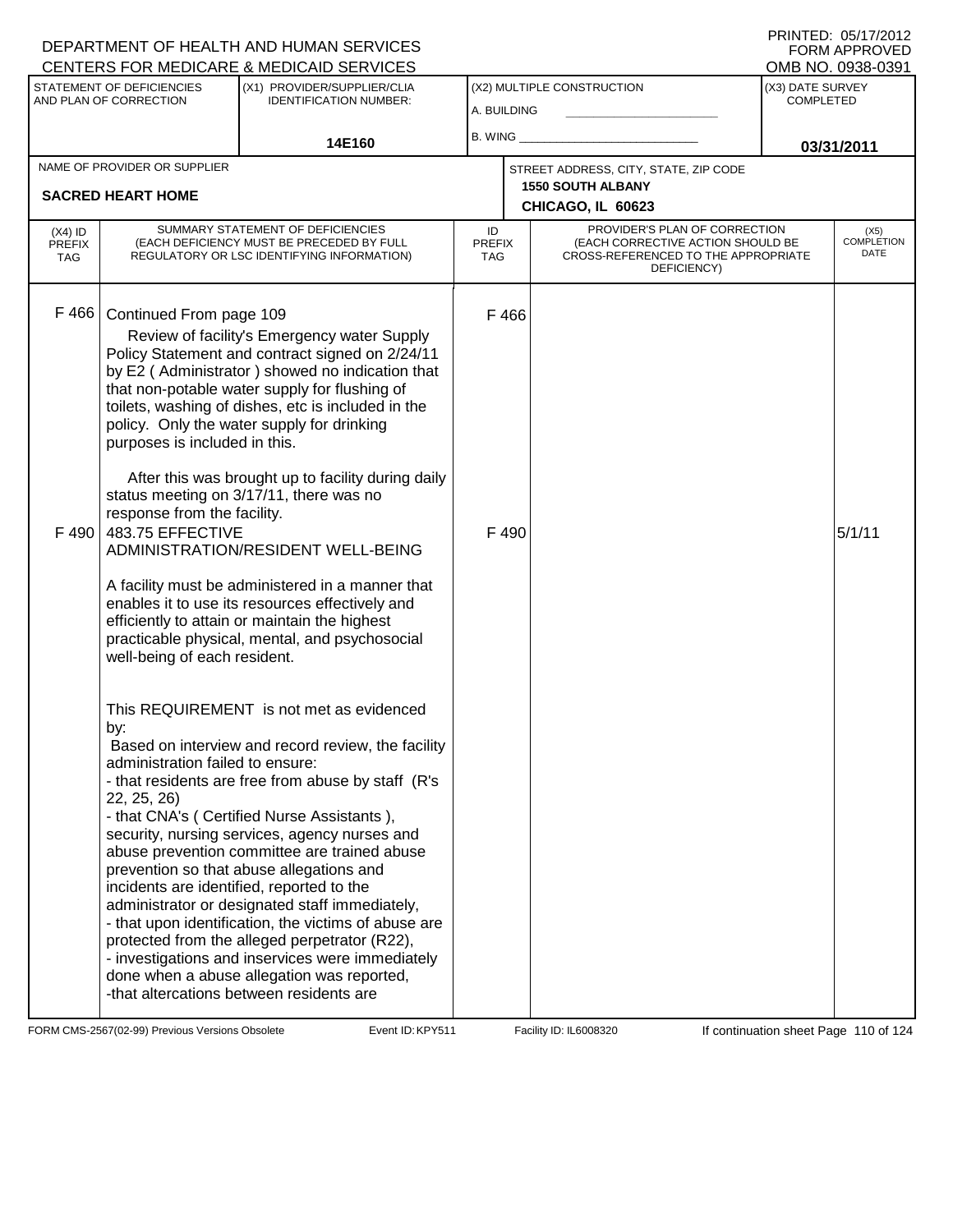|                                          |                                                                                                                                                    | CENTERS FOR MEDICARE & MEDICAID SERVICES                                                                                                                                                                                                                                                                                                                                                                                                                                                                                                                                                                                                                                                                                                                                                                                                                                   |                                           |                                               |                                                                                                                          |                                      | OMB NO. 0938-0391                 |
|------------------------------------------|----------------------------------------------------------------------------------------------------------------------------------------------------|----------------------------------------------------------------------------------------------------------------------------------------------------------------------------------------------------------------------------------------------------------------------------------------------------------------------------------------------------------------------------------------------------------------------------------------------------------------------------------------------------------------------------------------------------------------------------------------------------------------------------------------------------------------------------------------------------------------------------------------------------------------------------------------------------------------------------------------------------------------------------|-------------------------------------------|-----------------------------------------------|--------------------------------------------------------------------------------------------------------------------------|--------------------------------------|-----------------------------------|
|                                          | STATEMENT OF DEFICIENCIES<br>AND PLAN OF CORRECTION                                                                                                | (X1) PROVIDER/SUPPLIER/CLIA<br><b>IDENTIFICATION NUMBER:</b>                                                                                                                                                                                                                                                                                                                                                                                                                                                                                                                                                                                                                                                                                                                                                                                                               | (X2) MULTIPLE CONSTRUCTION<br>A. BUILDING |                                               |                                                                                                                          | (X3) DATE SURVEY<br><b>COMPLETED</b> |                                   |
|                                          |                                                                                                                                                    | 14E160                                                                                                                                                                                                                                                                                                                                                                                                                                                                                                                                                                                                                                                                                                                                                                                                                                                                     | B. WING                                   |                                               |                                                                                                                          | 03/31/2011                           |                                   |
|                                          | NAME OF PROVIDER OR SUPPLIER                                                                                                                       |                                                                                                                                                                                                                                                                                                                                                                                                                                                                                                                                                                                                                                                                                                                                                                                                                                                                            |                                           |                                               | STREET ADDRESS, CITY, STATE, ZIP CODE                                                                                    |                                      |                                   |
| <b>SACRED HEART HOME</b>                 |                                                                                                                                                    |                                                                                                                                                                                                                                                                                                                                                                                                                                                                                                                                                                                                                                                                                                                                                                                                                                                                            |                                           | <b>1550 SOUTH ALBANY</b><br>CHICAGO, IL 60623 |                                                                                                                          |                                      |                                   |
| $(X4)$ ID<br><b>PREFIX</b><br><b>TAG</b> |                                                                                                                                                    | SUMMARY STATEMENT OF DEFICIENCIES<br>(EACH DEFICIENCY MUST BE PRECEDED BY FULL<br>REGULATORY OR LSC IDENTIFYING INFORMATION)                                                                                                                                                                                                                                                                                                                                                                                                                                                                                                                                                                                                                                                                                                                                               | ID<br><b>PREFIX</b><br><b>TAG</b>         |                                               | PROVIDER'S PLAN OF CORRECTION<br>(EACH CORRECTIVE ACTION SHOULD BE<br>CROSS-REFERENCED TO THE APPROPRIATE<br>DEFICIENCY) |                                      | (X5)<br><b>COMPLETION</b><br>DATE |
| F 490                                    | Continued From page 110<br>incidents was followed.<br>resulted to R22's mouth bleeding. E1<br>1:35PM.<br>Findings include:<br>on the 3-11pm shift. | investigated and reported to the state agency,<br>- that their own policy and procedures for abuse<br>This resulted in R22 being hospitalized because<br>of injury, and then refusing to go back to the<br>facility because he feared for his safety.<br>This failure resulted in an Immediate Jeopardy<br>which was determined to start when on 2/15/11 at<br>9 PM, E33 (nurse) physically abused R22 which<br>(Administrator), E2 (Director of Nurses) were<br>notified of the Immediate Jeopardy on 3/17/11 at<br>1) R22 has diagnoses of Bipolar Disorder,<br>Schizoaffective Disorder, and Asthma. R22 was<br>initially admitted to the facility on 8/12/10. R22<br>resided on the 3rd floor. The incident took place<br>Nursing notes written by E33 (nurse) on 2/15/11<br>at 9:35pm state that R22 was delusional and<br>grabbed E33's hair and attacked E33 due to |                                           | F 490                                         |                                                                                                                          |                                      |                                   |
|                                          | hearing voices.                                                                                                                                    | R34 stated 3/17/11 at 1 PM, that he saw R22 yell<br>at E33 who was at the nurses station. E33 then<br>came out from behind the station and told R22<br>that he was going to "kick (R22's) ass". E33 got<br>R22 in a headlock and starting hitting him. R22<br>was able to get away from E33 momentarily and<br>then E33 started hitting R22 again after a short<br>pause. R34 said that although R22 tried to fight,<br>"(R22) cannot do anything against E33". R34                                                                                                                                                                                                                                                                                                                                                                                                        |                                           |                                               |                                                                                                                          |                                      |                                   |

FORM CMS-2567(02-99) Previous Versions Obsolete Event ID: KPY511 Facility ID: IL6008320 If continuation sheet Page 111 of 124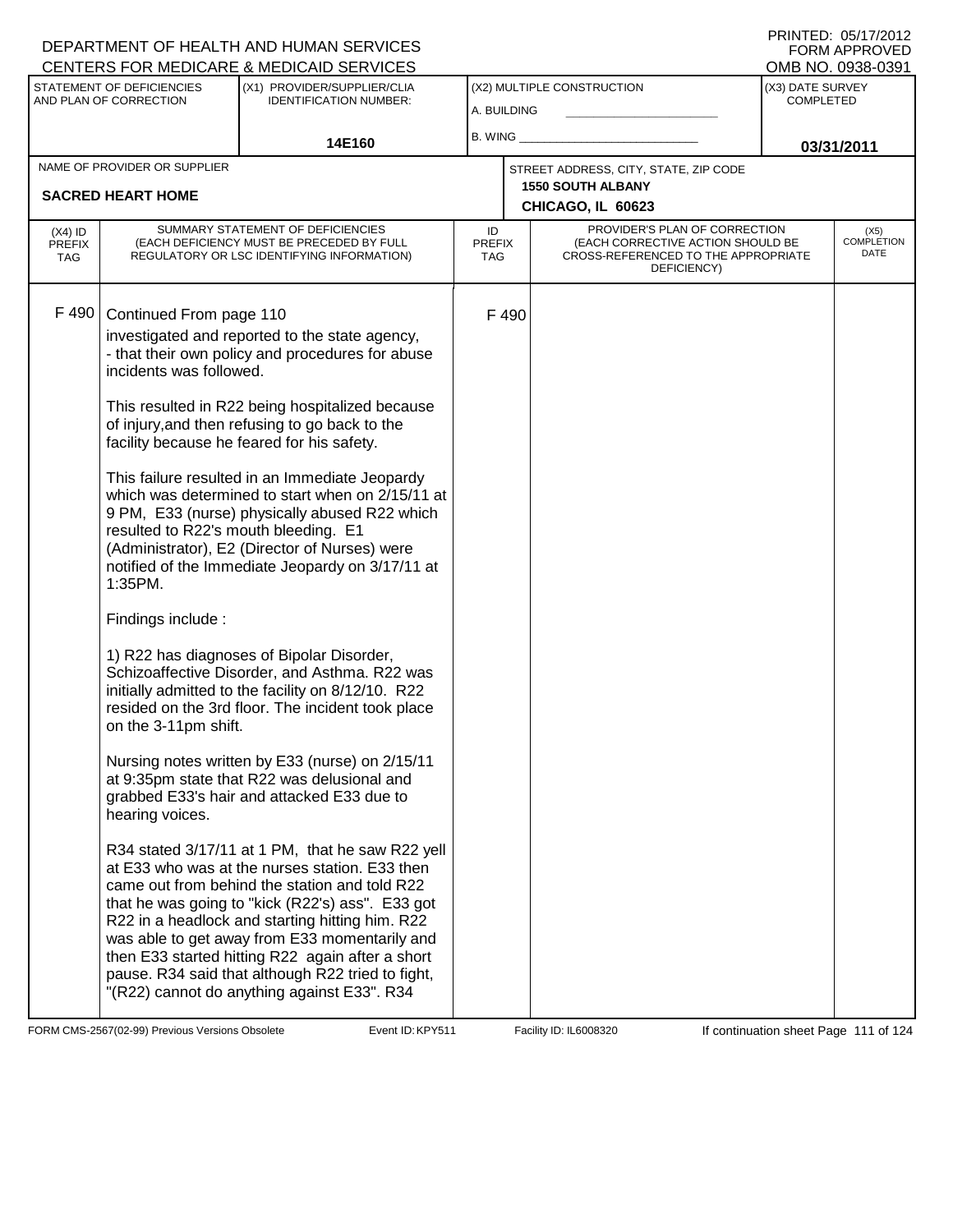|                                          |                                                                  | CENTERS FOR MEDICARE & MEDICAID SERVICES                                                                                                                                                                                                                                                                                                                                                                                                                                                                                                                                                                                                                                                                                                                                                                                                                                                                                                                                                                 |                            |                                               |                                                                                                                          |            | OMB NO. 0938-0391                    |  |
|------------------------------------------|------------------------------------------------------------------|----------------------------------------------------------------------------------------------------------------------------------------------------------------------------------------------------------------------------------------------------------------------------------------------------------------------------------------------------------------------------------------------------------------------------------------------------------------------------------------------------------------------------------------------------------------------------------------------------------------------------------------------------------------------------------------------------------------------------------------------------------------------------------------------------------------------------------------------------------------------------------------------------------------------------------------------------------------------------------------------------------|----------------------------|-----------------------------------------------|--------------------------------------------------------------------------------------------------------------------------|------------|--------------------------------------|--|
|                                          | STATEMENT OF DEFICIENCIES<br>AND PLAN OF CORRECTION              | (X1) PROVIDER/SUPPLIER/CLIA<br><b>IDENTIFICATION NUMBER:</b>                                                                                                                                                                                                                                                                                                                                                                                                                                                                                                                                                                                                                                                                                                                                                                                                                                                                                                                                             |                            | (X2) MULTIPLE CONSTRUCTION<br>A. BUILDING     |                                                                                                                          |            | (X3) DATE SURVEY<br><b>COMPLETED</b> |  |
|                                          |                                                                  | 14E160                                                                                                                                                                                                                                                                                                                                                                                                                                                                                                                                                                                                                                                                                                                                                                                                                                                                                                                                                                                                   | B. WING                    |                                               |                                                                                                                          | 03/31/2011 |                                      |  |
|                                          | NAME OF PROVIDER OR SUPPLIER                                     |                                                                                                                                                                                                                                                                                                                                                                                                                                                                                                                                                                                                                                                                                                                                                                                                                                                                                                                                                                                                          |                            |                                               | STREET ADDRESS, CITY, STATE, ZIP CODE                                                                                    |            |                                      |  |
| <b>SACRED HEART HOME</b>                 |                                                                  |                                                                                                                                                                                                                                                                                                                                                                                                                                                                                                                                                                                                                                                                                                                                                                                                                                                                                                                                                                                                          |                            | <b>1550 SOUTH ALBANY</b><br>CHICAGO, IL 60623 |                                                                                                                          |            |                                      |  |
| $(X4)$ ID<br><b>PREFIX</b><br><b>TAG</b> |                                                                  | SUMMARY STATEMENT OF DEFICIENCIES<br>(EACH DEFICIENCY MUST BE PRECEDED BY FULL<br>REGULATORY OR LSC IDENTIFYING INFORMATION)                                                                                                                                                                                                                                                                                                                                                                                                                                                                                                                                                                                                                                                                                                                                                                                                                                                                             | ID<br><b>PREFIX</b><br>TAG |                                               | PROVIDER'S PLAN OF CORRECTION<br>(EACH CORRECTIVE ACTION SHOULD BE<br>CROSS-REFERENCED TO THE APPROPRIATE<br>DEFICIENCY) |            | (X5)<br><b>COMPLETION</b><br>DATE    |  |
| F 490                                    | Continued From page 111<br>screaming for security.<br>injection. | added that E32 (Certified Nursing Assistant -<br>CNA) was there but was scared and was<br>E36's (Security Guard) signed statement dated<br>2/16/11 states that around 9:30 PM of 2/15/11,<br>E36 ran from the 2nd floor to the 3rd floor<br>because E32 was screaming for security and he<br>heard a commotion on the 3rd floor. When he got<br>to the 3rd floor, he saw E33 and R22 standing in<br>front of each other, and R22 was bleeding from<br>his mouth. Both R22 and E33 were cursing at<br>each other as he was walking R22 to his room.<br>Upon reaching the double doors (which were<br>located near the nurse's station), E33 grabbed<br>R22 by his shirt again and pulled R22 back<br>towards the front to give R22 a PRN (as needed)<br>medication. E36 told E33 that he was going to<br>take R22 to his room first to change his clothes<br>and to cool him off. After this, E36 walked R22<br>back to the front, where E33 gave R22 an<br>E36 verified on 3/17/11 at 12:10 PM, that his |                            | F490                                          |                                                                                                                          |            |                                      |  |
|                                          | door.                                                            | statement was true as it was written. E36 also<br>stated that after the incident on 2/15/11, he made<br>a report and put it under E1's (Administrator's)                                                                                                                                                                                                                                                                                                                                                                                                                                                                                                                                                                                                                                                                                                                                                                                                                                                 |                            |                                               |                                                                                                                          |            |                                      |  |
|                                          | allegation of abuse immediately to E1                            | Despite of E36's seeing R22 bleeding from the lip<br>while facing E33, E36 did not verbally report this<br>(Administrator) or other administrative staff.                                                                                                                                                                                                                                                                                                                                                                                                                                                                                                                                                                                                                                                                                                                                                                                                                                                |                            |                                               |                                                                                                                          |            |                                      |  |
|                                          |                                                                  | Review of E36's personnel file showed no<br>evidence that E36 was given an orientation<br>inservice on abuse policy and procedures, upon<br>hire (12/15/10), nor had E36 attended an abuse                                                                                                                                                                                                                                                                                                                                                                                                                                                                                                                                                                                                                                                                                                                                                                                                               |                            |                                               |                                                                                                                          |            |                                      |  |

FORM CMS-2567(02-99) Previous Versions Obsolete Event ID: KPY511 Facility ID: IL6008320 If continuation sheet Page 112 of 124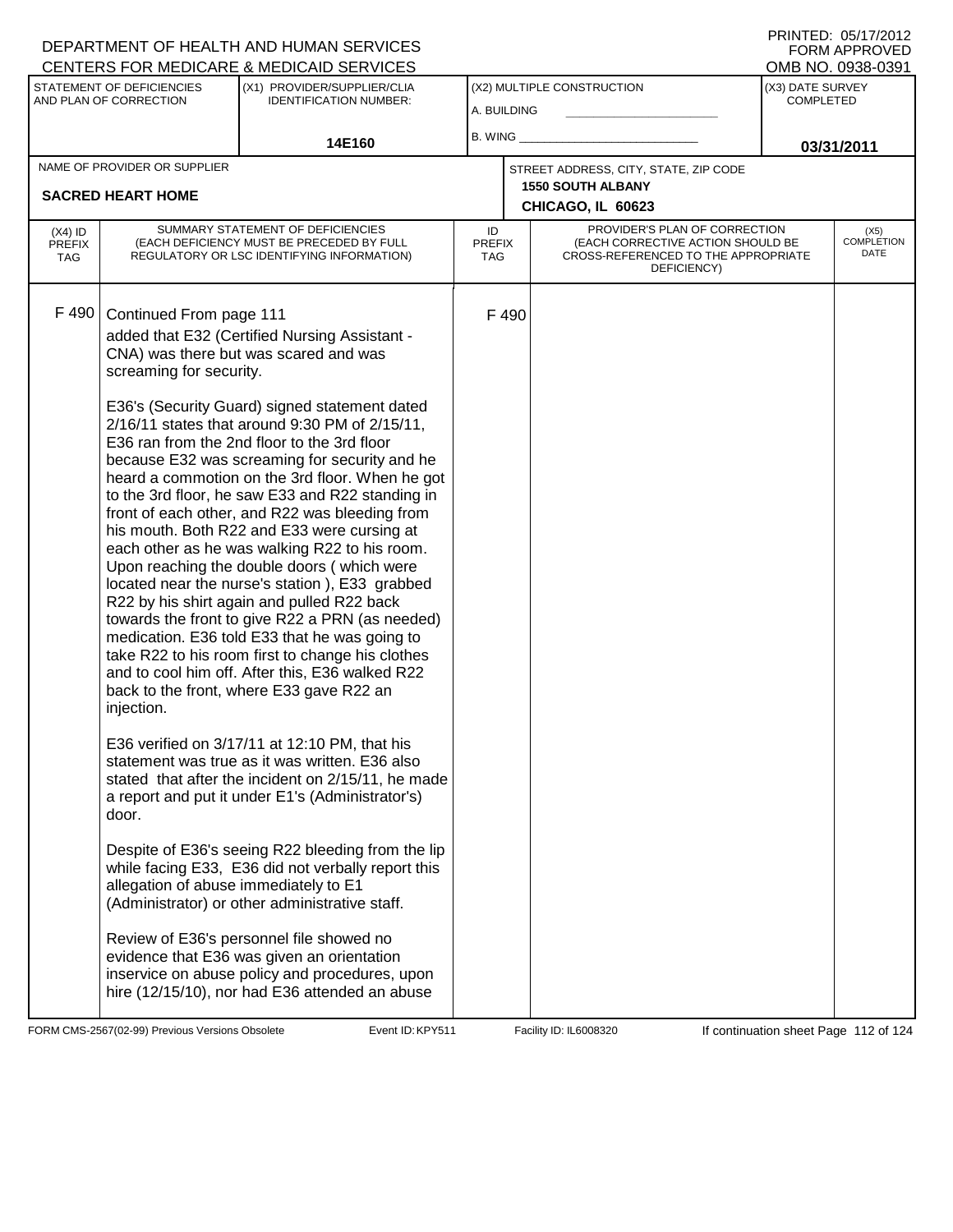|           |                                                                                                                                 |                                                                                                                                                                                                                                                                                                                                                                                                                                                                                                                                                                                                                                                                                                                                                                                                                                                                                                                                                                                                                                                                                                                                                                                                                                                                                                                                                                                                                                                                                                                                                                                                                                                                                                                                                                                                                                                                                                                                                                   |    |                             |                                                                                                                                                             | OMB NO. 0938-0391                                                                                         |
|-----------|---------------------------------------------------------------------------------------------------------------------------------|-------------------------------------------------------------------------------------------------------------------------------------------------------------------------------------------------------------------------------------------------------------------------------------------------------------------------------------------------------------------------------------------------------------------------------------------------------------------------------------------------------------------------------------------------------------------------------------------------------------------------------------------------------------------------------------------------------------------------------------------------------------------------------------------------------------------------------------------------------------------------------------------------------------------------------------------------------------------------------------------------------------------------------------------------------------------------------------------------------------------------------------------------------------------------------------------------------------------------------------------------------------------------------------------------------------------------------------------------------------------------------------------------------------------------------------------------------------------------------------------------------------------------------------------------------------------------------------------------------------------------------------------------------------------------------------------------------------------------------------------------------------------------------------------------------------------------------------------------------------------------------------------------------------------------------------------------------------------|----|-----------------------------|-------------------------------------------------------------------------------------------------------------------------------------------------------------|-----------------------------------------------------------------------------------------------------------|
|           | (X1) PROVIDER/SUPPLIER/CLIA                                                                                                     |                                                                                                                                                                                                                                                                                                                                                                                                                                                                                                                                                                                                                                                                                                                                                                                                                                                                                                                                                                                                                                                                                                                                                                                                                                                                                                                                                                                                                                                                                                                                                                                                                                                                                                                                                                                                                                                                                                                                                                   |    |                             | (X3) DATE SURVEY<br><b>COMPLETED</b>                                                                                                                        |                                                                                                           |
|           |                                                                                                                                 |                                                                                                                                                                                                                                                                                                                                                                                                                                                                                                                                                                                                                                                                                                                                                                                                                                                                                                                                                                                                                                                                                                                                                                                                                                                                                                                                                                                                                                                                                                                                                                                                                                                                                                                                                                                                                                                                                                                                                                   |    |                             |                                                                                                                                                             |                                                                                                           |
|           | 14E160                                                                                                                          |                                                                                                                                                                                                                                                                                                                                                                                                                                                                                                                                                                                                                                                                                                                                                                                                                                                                                                                                                                                                                                                                                                                                                                                                                                                                                                                                                                                                                                                                                                                                                                                                                                                                                                                                                                                                                                                                                                                                                                   |    |                             |                                                                                                                                                             | 03/31/2011                                                                                                |
|           |                                                                                                                                 |                                                                                                                                                                                                                                                                                                                                                                                                                                                                                                                                                                                                                                                                                                                                                                                                                                                                                                                                                                                                                                                                                                                                                                                                                                                                                                                                                                                                                                                                                                                                                                                                                                                                                                                                                                                                                                                                                                                                                                   |    |                             |                                                                                                                                                             |                                                                                                           |
|           |                                                                                                                                 |                                                                                                                                                                                                                                                                                                                                                                                                                                                                                                                                                                                                                                                                                                                                                                                                                                                                                                                                                                                                                                                                                                                                                                                                                                                                                                                                                                                                                                                                                                                                                                                                                                                                                                                                                                                                                                                                                                                                                                   |    |                             |                                                                                                                                                             |                                                                                                           |
|           |                                                                                                                                 |                                                                                                                                                                                                                                                                                                                                                                                                                                                                                                                                                                                                                                                                                                                                                                                                                                                                                                                                                                                                                                                                                                                                                                                                                                                                                                                                                                                                                                                                                                                                                                                                                                                                                                                                                                                                                                                                                                                                                                   |    |                             |                                                                                                                                                             |                                                                                                           |
|           |                                                                                                                                 |                                                                                                                                                                                                                                                                                                                                                                                                                                                                                                                                                                                                                                                                                                                                                                                                                                                                                                                                                                                                                                                                                                                                                                                                                                                                                                                                                                                                                                                                                                                                                                                                                                                                                                                                                                                                                                                                                                                                                                   |    | DEFICIENCY)                 |                                                                                                                                                             | (X5)<br><b>COMPLETION</b><br>DATE                                                                         |
|           |                                                                                                                                 |                                                                                                                                                                                                                                                                                                                                                                                                                                                                                                                                                                                                                                                                                                                                                                                                                                                                                                                                                                                                                                                                                                                                                                                                                                                                                                                                                                                                                                                                                                                                                                                                                                                                                                                                                                                                                                                                                                                                                                   |    |                             |                                                                                                                                                             |                                                                                                           |
| happened. |                                                                                                                                 |                                                                                                                                                                                                                                                                                                                                                                                                                                                                                                                                                                                                                                                                                                                                                                                                                                                                                                                                                                                                                                                                                                                                                                                                                                                                                                                                                                                                                                                                                                                                                                                                                                                                                                                                                                                                                                                                                                                                                                   |    |                             |                                                                                                                                                             |                                                                                                           |
|           | <b>STATEMENT OF DEFICIENCIES</b><br>AND PLAN OF CORRECTION<br>NAME OF PROVIDER OR SUPPLIER<br><b>SACRED HEART HOME</b><br>F 490 | CENTERS FOR MEDICARE & MEDICAID SERVICES<br><b>IDENTIFICATION NUMBER:</b><br>SUMMARY STATEMENT OF DEFICIENCIES<br>(EACH DEFICIENCY MUST BE PRECEDED BY FULL<br>REGULATORY OR LSC IDENTIFYING INFORMATION)<br>Continued From page 112<br>inservice on 1/19/11.<br>E32 (CNA) stated on 3/18/11 at 10:51 AM, that<br>E33 came out of the desk and "fought R22".<br>E32, who was present during the actual physical<br>fight between R22 and E33, did not call and<br>report this abuse immediately to E1<br>(Administrator) or any of the administrative staff.<br>E32 stated she didn't know she was suppose to<br>report this fight until she attended an inservice on<br>2/18/11 about abuse after the incident had<br>When her file was reviewed, E32 did not have<br>any abuse training upon hire; E32 also did not<br>attended the inservice on abuse on 1/19/11<br>On 3/17/11 at 12:33 PM, Z3 (agency nurse) said<br>that she worked on the 2nd floor on 2/15/11 and<br>came to the 3rd floor with a security staff. Z3 said<br>she saw that "(R22) got (E33) by the hair, and<br>that security got between the 2 of them". Z3 she<br>saw R22 pulling E33's hair also but did not<br>suspect abuse despite of actual physical contact<br>between the two. Z3 added that she did not see<br>R22's face as the security quickly took R22 away.<br>Z3 said she did not suspect any abuse, and did<br>not ask E33 if he had hit R22 because Z3 said<br>she "had no reason to". Z3 also did not assess<br>the resident or assist the resident in any way.<br>Z3 also admitted during above interview that she<br>did not have any abuse inservices prior to<br>working in the facility as an agency nurse<br>E39 (Security Guard) stated on 3/23/11 at 11<br>AM, that on 2/15/11, when he got to the 3rd floor<br>after hearing E32 screaming on the radio, the<br>altercation between R22 and E33 was already<br>finished. E39 said that at that time, E33 was in | ID | <b>PREFIX</b><br><b>TAG</b> | (X2) MULTIPLE CONSTRUCTION<br>A. BUILDING<br>B. WING $\_$<br>STREET ADDRESS, CITY, STATE, ZIP CODE<br><b>1550 SOUTH ALBANY</b><br>CHICAGO, IL 60623<br>F490 | PROVIDER'S PLAN OF CORRECTION<br>(EACH CORRECTIVE ACTION SHOULD BE<br>CROSS-REFERENCED TO THE APPROPRIATE |

FORM CMS-2567(02-99) Previous Versions Obsolete Event ID: KPY511 Facility ID: IL6008320 If continuation sheet Page 113 of 124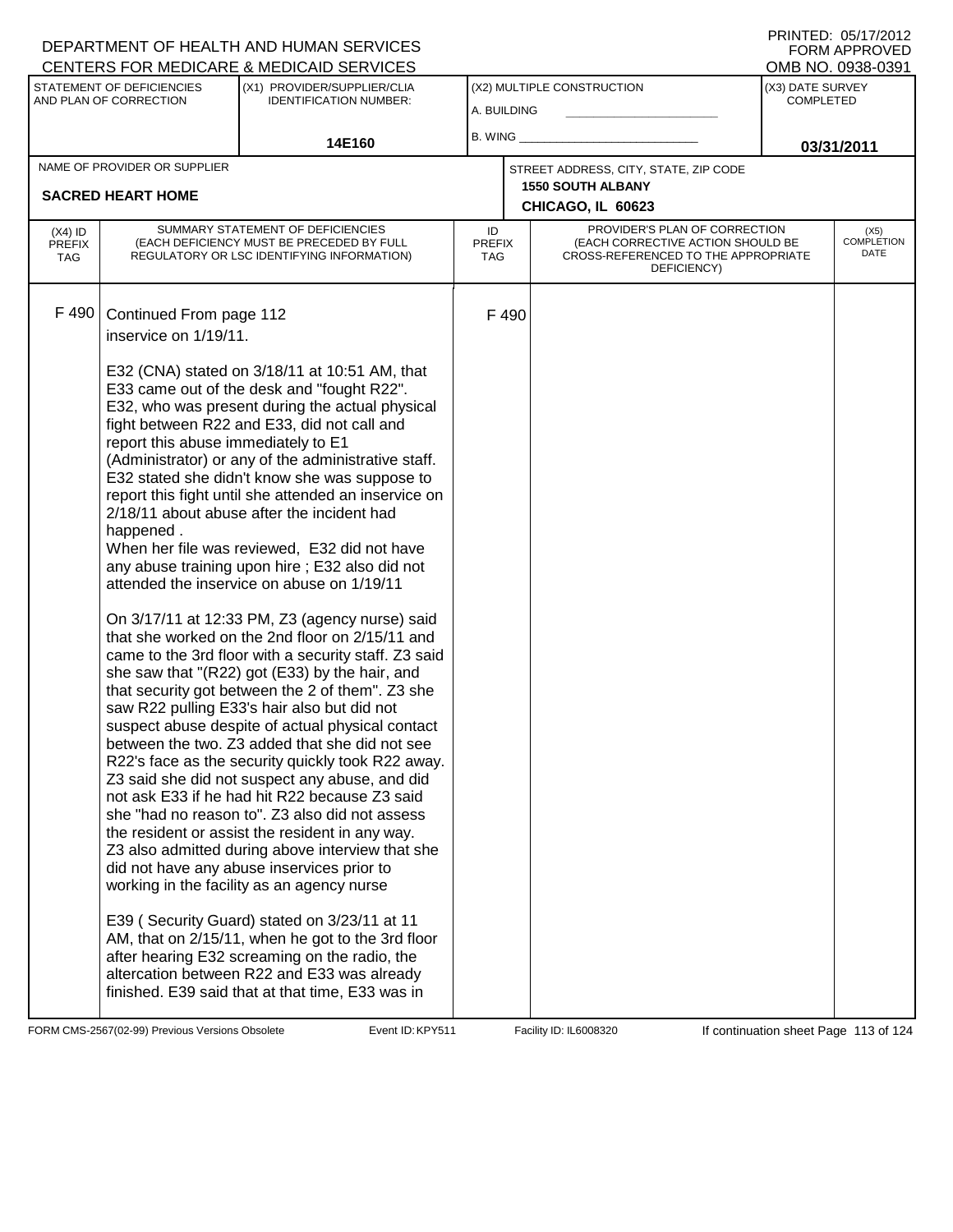|                                   |                                                                                | CENTERS FOR MEDICARE & MEDICAID SERVICES                                                                                                                                                                                                                                                                                                                                                                                                                                                                                                                                                                                                                                                                                                                                                                                                                                                                                                                                                                                    |                            |       |                                                                                                                          |                  | OMB NO. 0938-0391                 |
|-----------------------------------|--------------------------------------------------------------------------------|-----------------------------------------------------------------------------------------------------------------------------------------------------------------------------------------------------------------------------------------------------------------------------------------------------------------------------------------------------------------------------------------------------------------------------------------------------------------------------------------------------------------------------------------------------------------------------------------------------------------------------------------------------------------------------------------------------------------------------------------------------------------------------------------------------------------------------------------------------------------------------------------------------------------------------------------------------------------------------------------------------------------------------|----------------------------|-------|--------------------------------------------------------------------------------------------------------------------------|------------------|-----------------------------------|
|                                   | STATEMENT OF DEFICIENCIES                                                      | (X1) PROVIDER/SUPPLIER/CLIA                                                                                                                                                                                                                                                                                                                                                                                                                                                                                                                                                                                                                                                                                                                                                                                                                                                                                                                                                                                                 |                            |       | (X2) MULTIPLE CONSTRUCTION                                                                                               | (X3) DATE SURVEY |                                   |
|                                   | AND PLAN OF CORRECTION                                                         | <b>IDENTIFICATION NUMBER:</b>                                                                                                                                                                                                                                                                                                                                                                                                                                                                                                                                                                                                                                                                                                                                                                                                                                                                                                                                                                                               | A. BUILDING                |       |                                                                                                                          | <b>COMPLETED</b> |                                   |
|                                   |                                                                                | 14E160                                                                                                                                                                                                                                                                                                                                                                                                                                                                                                                                                                                                                                                                                                                                                                                                                                                                                                                                                                                                                      | B. WING                    |       |                                                                                                                          | 03/31/2011       |                                   |
|                                   | NAME OF PROVIDER OR SUPPLIER                                                   |                                                                                                                                                                                                                                                                                                                                                                                                                                                                                                                                                                                                                                                                                                                                                                                                                                                                                                                                                                                                                             |                            |       | STREET ADDRESS, CITY, STATE, ZIP CODE                                                                                    |                  |                                   |
|                                   | <b>SACRED HEART HOME</b>                                                       |                                                                                                                                                                                                                                                                                                                                                                                                                                                                                                                                                                                                                                                                                                                                                                                                                                                                                                                                                                                                                             |                            |       | <b>1550 SOUTH ALBANY</b>                                                                                                 |                  |                                   |
|                                   |                                                                                |                                                                                                                                                                                                                                                                                                                                                                                                                                                                                                                                                                                                                                                                                                                                                                                                                                                                                                                                                                                                                             |                            |       | CHICAGO, IL 60623                                                                                                        |                  |                                   |
| $(X4)$ ID<br><b>PREFIX</b><br>TAG |                                                                                | SUMMARY STATEMENT OF DEFICIENCIES<br>(EACH DEFICIENCY MUST BE PRECEDED BY FULL<br>REGULATORY OR LSC IDENTIFYING INFORMATION)                                                                                                                                                                                                                                                                                                                                                                                                                                                                                                                                                                                                                                                                                                                                                                                                                                                                                                | ID<br><b>PREFIX</b><br>TAG |       | PROVIDER'S PLAN OF CORRECTION<br>(EACH CORRECTIVE ACTION SHOULD BE<br>CROSS-REFERENCED TO THE APPROPRIATE<br>DEFICIENCY) |                  | (X5)<br><b>COMPLETION</b><br>DATE |
| F 490                             | Continued From page 113<br>had happened or get any information.<br>$2/16/11$ . | the nurses station and R22 was at the area<br>across the nurses station with E36 in the vicinity<br>of R22. E39 stated that R22 was still cursing, and<br>E33 said that R22 pulled out his hair. E39 got to<br>the 3rd floor only after the physical altercation<br>was already over but did not inquire about what<br>E39 did state that a fight between a staff and a<br>resident qualifies as a abuse allegation.<br>During interview with E2 (Assist. Adm.) on<br>3/17/11 at 11:05 AM, E2 said that the facility<br>started the investigation on 2/16/11 only after R18<br>asked E25 (Security) if E25 heard that E33 beat<br>up and busted R22's lip the night before.<br>E25 confirmed this on 3/17/11 at 12:05 PM and<br>added that R18 asked him about the fight<br>between R22 and E33 around noon time on<br>Per review of incident reports there were 12<br>residents (R's 4,13,17,18, 38, 39, 41 44, 46, 50,<br>58, and 65) as of 2/15/11, with documented<br>aggressive behaviors under E33's care that night. |                            | F 490 |                                                                                                                          |                  |                                   |
|                                   | the same floor by E33.                                                         | E39 said during the 3/23/11 interview at 11 AM,<br>that all residents in the facility have probably been<br>verbally aggressive to staff at one point. The<br>residents with documented and potential<br>aggressive behaviors are being taken care of on                                                                                                                                                                                                                                                                                                                                                                                                                                                                                                                                                                                                                                                                                                                                                                    |                            |       |                                                                                                                          |                  |                                   |
|                                   | floor at risk for abuse.                                                       | The allegation was not reported immediately to<br>administrative staff at the time it happened and<br>the abuser (E33) was allowed to finish his shift on<br>2/15/11 placing the other 79 residents on the 3rd                                                                                                                                                                                                                                                                                                                                                                                                                                                                                                                                                                                                                                                                                                                                                                                                              |                            |       |                                                                                                                          |                  |                                   |

FORM CMS-2567(02-99) Previous Versions Obsolete Event ID: KPY511 Facility ID: IL6008320 If continuation sheet Page 114 of 124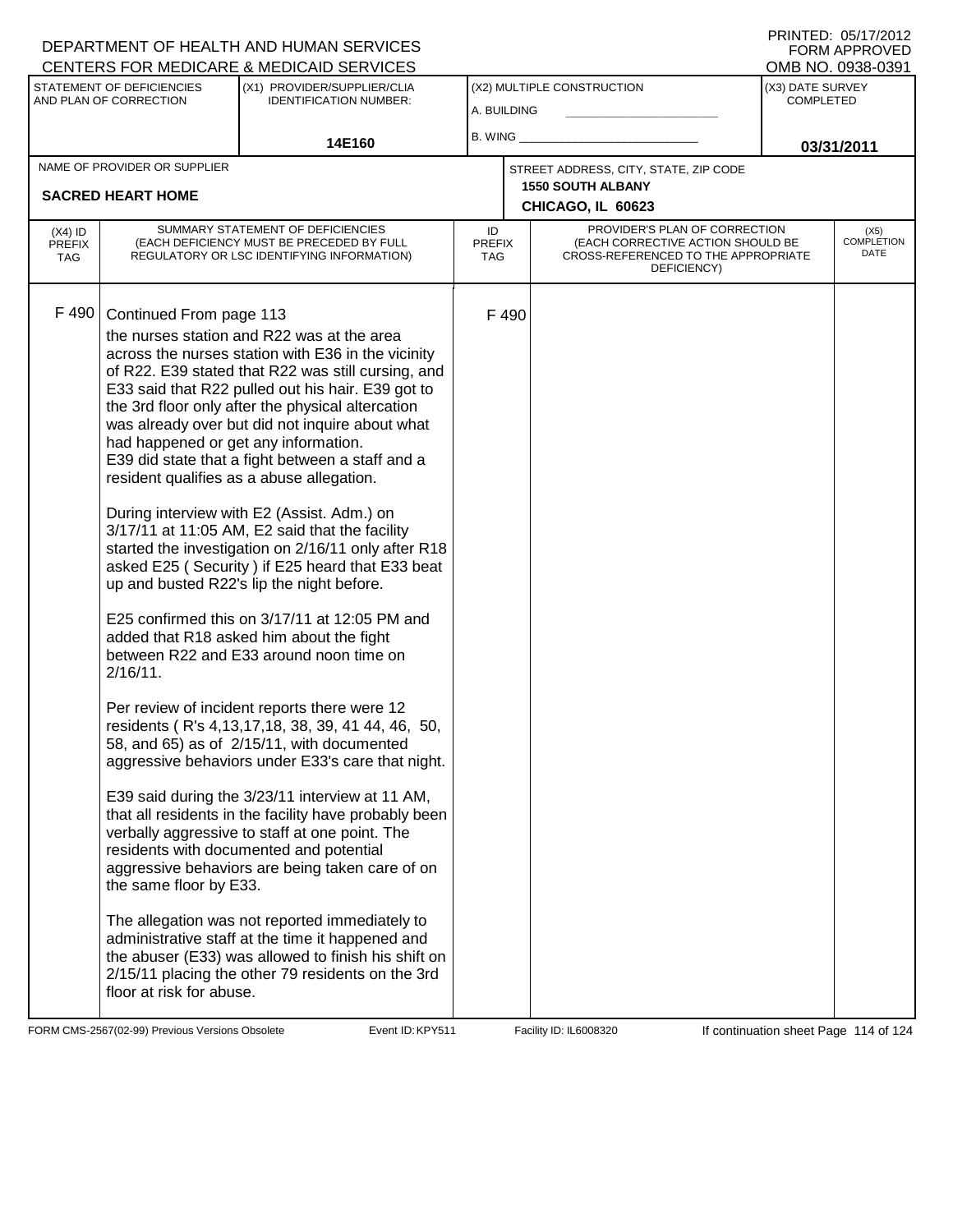|                                   |                                                                                                                                       | <b>CENTERS FOR MEDICARE &amp; MEDICAID SERVICES</b>                                                                                                                                                                                                                                                                                                                                                                                                                                                                                                                                                                        |                            |      |                                                                                                                          |                                      | OMB NO. 0938-0391                 |
|-----------------------------------|---------------------------------------------------------------------------------------------------------------------------------------|----------------------------------------------------------------------------------------------------------------------------------------------------------------------------------------------------------------------------------------------------------------------------------------------------------------------------------------------------------------------------------------------------------------------------------------------------------------------------------------------------------------------------------------------------------------------------------------------------------------------------|----------------------------|------|--------------------------------------------------------------------------------------------------------------------------|--------------------------------------|-----------------------------------|
|                                   | STATEMENT OF DEFICIENCIES<br>AND PLAN OF CORRECTION                                                                                   | (X1) PROVIDER/SUPPLIER/CLIA<br><b>IDENTIFICATION NUMBER:</b>                                                                                                                                                                                                                                                                                                                                                                                                                                                                                                                                                               | A. BUILDING                |      | (X2) MULTIPLE CONSTRUCTION                                                                                               | (X3) DATE SURVEY<br><b>COMPLETED</b> |                                   |
|                                   |                                                                                                                                       |                                                                                                                                                                                                                                                                                                                                                                                                                                                                                                                                                                                                                            |                            |      |                                                                                                                          |                                      |                                   |
|                                   |                                                                                                                                       | 14E160                                                                                                                                                                                                                                                                                                                                                                                                                                                                                                                                                                                                                     | B. WING_                   |      |                                                                                                                          |                                      | 03/31/2011                        |
|                                   | NAME OF PROVIDER OR SUPPLIER                                                                                                          |                                                                                                                                                                                                                                                                                                                                                                                                                                                                                                                                                                                                                            |                            |      | STREET ADDRESS, CITY, STATE, ZIP CODE                                                                                    |                                      |                                   |
|                                   | <b>SACRED HEART HOME</b>                                                                                                              |                                                                                                                                                                                                                                                                                                                                                                                                                                                                                                                                                                                                                            |                            |      | <b>1550 SOUTH ALBANY</b><br>CHICAGO, IL 60623                                                                            |                                      |                                   |
| $(X4)$ ID<br><b>PREFIX</b><br>TAG | SUMMARY STATEMENT OF DEFICIENCIES<br>(EACH DEFICIENCY MUST BE PRECEDED BY FULL<br>REGULATORY OR LSC IDENTIFYING INFORMATION)          |                                                                                                                                                                                                                                                                                                                                                                                                                                                                                                                                                                                                                            | ID<br><b>PREFIX</b><br>TAG |      | PROVIDER'S PLAN OF CORRECTION<br>(EACH CORRECTIVE ACTION SHOULD BE<br>CROSS-REFERENCED TO THE APPROPRIATE<br>DEFICIENCY) |                                      | (X5)<br><b>COMPLETION</b><br>DATE |
| F 490                             | Continued From page 114                                                                                                               |                                                                                                                                                                                                                                                                                                                                                                                                                                                                                                                                                                                                                            |                            | F490 |                                                                                                                          |                                      |                                   |
|                                   | Review of personnel staff files showed that aside<br>from E32 and E36, the following files of security<br>staff showed the following: |                                                                                                                                                                                                                                                                                                                                                                                                                                                                                                                                                                                                                            |                            |      |                                                                                                                          |                                      |                                   |
|                                   | file but abuse quiz was blank.                                                                                                        | a) E19 - hired 3/15/11 - no evidence of abuse<br>prevention training/ inservice upon hire<br>b) E40 - hired 1/12/11 - no evidence of abuse<br>prevention training/ inservice upon hire<br>c) E41 - hired 7/24/07 - no evidence of abuse<br>prevention training/ inservice upon hire<br>d) E42 - hired 9/15/07 - no evidence of abuse<br>prevention training/ inservice upon hire<br>e) E43 - hired 5/4/10 - no evidence of abuse<br>prevention training/ inservice upon hire<br>f) E43 - hired 12/6/04 - no evidence of abuse<br>prevention training/ inservice upon hire<br>g) E44 - hired 12/2/09 - with abuse packet in |                            |      |                                                                                                                          |                                      |                                   |
|                                   | inservice.                                                                                                                            | Review of facility abuse inservice dated 1/19/11,<br>showed that E's 19, 32, 36, 40, 41, 42, 43, 44,<br>and 45 (security staff) did not attend this                                                                                                                                                                                                                                                                                                                                                                                                                                                                        |                            |      |                                                                                                                          |                                      |                                   |
|                                   | of abuse.                                                                                                                             | There was no indication that the agency nurses<br>used by the facility were given a inservice on<br>abuse to ensure that they know how to identify<br>abuse, and to ensure that they know what they<br>are supposed to do in case there is an allegation                                                                                                                                                                                                                                                                                                                                                                   |                            |      |                                                                                                                          |                                      |                                   |
|                                   |                                                                                                                                       | During 3/23/11 interview with E46 (staffing<br>coordinator) at 11:30 AM, E46 said that upon<br>hire, although the new staff is given a packet that<br>includes abuse prevention policy and procedure,<br>there is really no one in the facility who sits downs<br>with the new hires and discusses with them, the                                                                                                                                                                                                                                                                                                          |                            |      |                                                                                                                          |                                      |                                   |

FORM CMS-2567(02-99) Previous Versions Obsolete Event ID: KPY511 Facility ID: IL6008320 If continuation sheet Page 115 of 124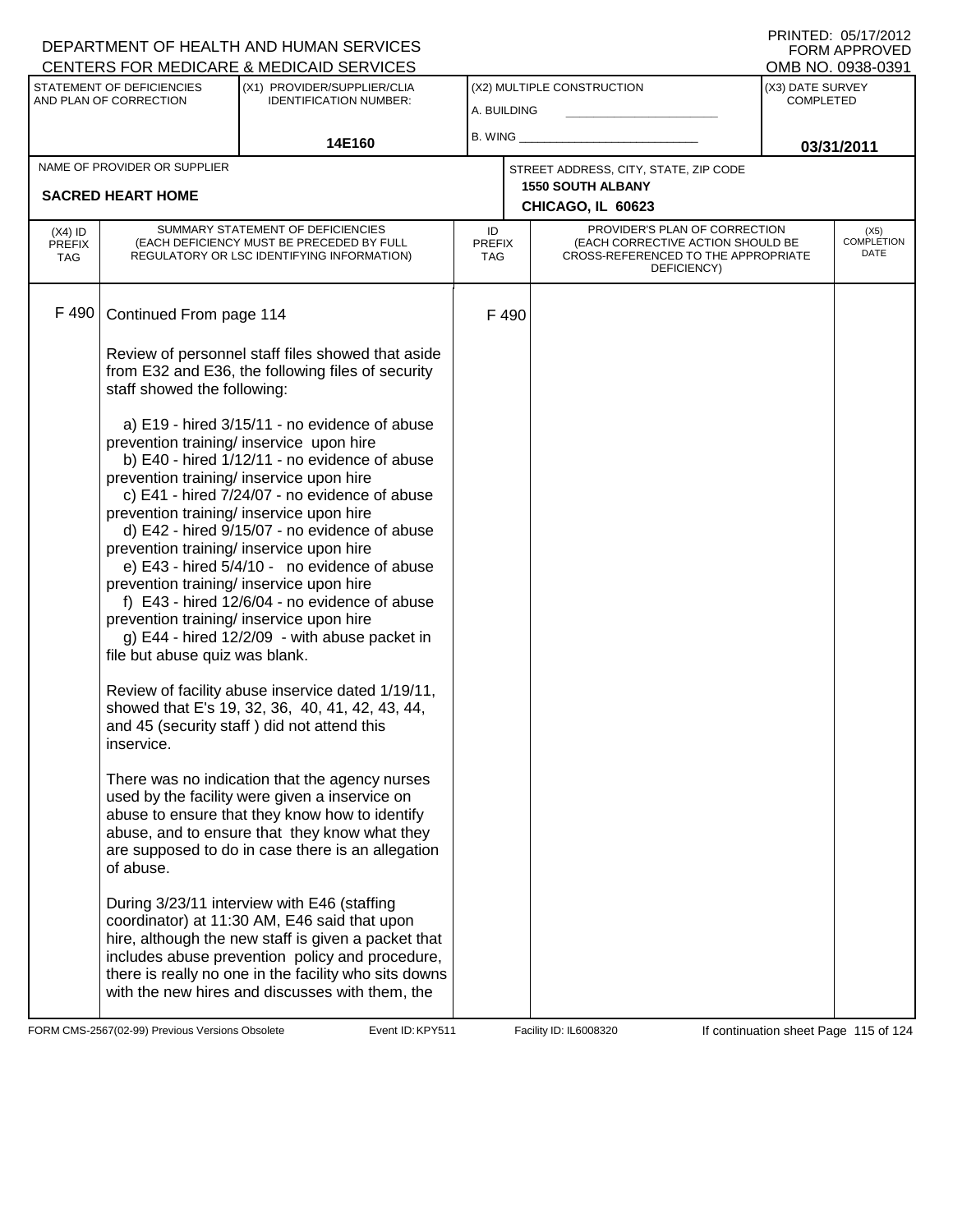| PRINTED: 05/17/2012 |               |
|---------------------|---------------|
|                     | FORM APPROVED |
| OMB NO. 0938-0391   |               |

|                                          |                                                     | <b>CENTERS FOR MEDICARE &amp; MEDICAID SERVICES</b>                                                                                                                                                                                                                                                                                                           |                                   |      |                                                                                                                          |                                      | OMB NO. 0938-0391            |
|------------------------------------------|-----------------------------------------------------|---------------------------------------------------------------------------------------------------------------------------------------------------------------------------------------------------------------------------------------------------------------------------------------------------------------------------------------------------------------|-----------------------------------|------|--------------------------------------------------------------------------------------------------------------------------|--------------------------------------|------------------------------|
|                                          | STATEMENT OF DEFICIENCIES<br>AND PLAN OF CORRECTION | (X1) PROVIDER/SUPPLIER/CLIA<br><b>IDENTIFICATION NUMBER:</b>                                                                                                                                                                                                                                                                                                  | A. BUILDING                       |      | (X2) MULTIPLE CONSTRUCTION                                                                                               | (X3) DATE SURVEY<br><b>COMPLETED</b> |                              |
|                                          |                                                     | 14E160                                                                                                                                                                                                                                                                                                                                                        | B. WING                           |      |                                                                                                                          | 03/31/2011                           |                              |
|                                          | NAME OF PROVIDER OR SUPPLIER                        |                                                                                                                                                                                                                                                                                                                                                               |                                   |      | STREET ADDRESS, CITY, STATE, ZIP CODE                                                                                    |                                      |                              |
|                                          | <b>SACRED HEART HOME</b>                            |                                                                                                                                                                                                                                                                                                                                                               |                                   |      | <b>1550 SOUTH ALBANY</b><br>CHICAGO, IL 60623                                                                            |                                      |                              |
|                                          |                                                     |                                                                                                                                                                                                                                                                                                                                                               |                                   |      |                                                                                                                          |                                      |                              |
| $(X4)$ ID<br><b>PREFIX</b><br><b>TAG</b> |                                                     | SUMMARY STATEMENT OF DEFICIENCIES<br>(EACH DEFICIENCY MUST BE PRECEDED BY FULL<br>REGULATORY OR LSC IDENTIFYING INFORMATION)                                                                                                                                                                                                                                  | ID<br><b>PREFIX</b><br><b>TAG</b> |      | PROVIDER'S PLAN OF CORRECTION<br>(EACH CORRECTIVE ACTION SHOULD BE<br>CROSS-REFERENCED TO THE APPROPRIATE<br>DEFICIENCY) |                                      | $(X5)$<br>COMPLETION<br>DATE |
| F 490                                    | Continued From page 115                             |                                                                                                                                                                                                                                                                                                                                                               |                                   | F490 |                                                                                                                          |                                      |                              |
|                                          | contents of the packet.                             |                                                                                                                                                                                                                                                                                                                                                               |                                   |      |                                                                                                                          |                                      |                              |
|                                          | inservice included E36, E39, and Z3.                | The inservices on abuse were not started until<br>2/18/11 and ended with only 57 employees out of<br>133 attending. Those who did not get the                                                                                                                                                                                                                 |                                   |      |                                                                                                                          |                                      |                              |
|                                          | inservice".                                         | E46 said she "did not get all of the staff as some<br>did not pick up their checks and did not attend the                                                                                                                                                                                                                                                     |                                   |      |                                                                                                                          |                                      |                              |
|                                          | further resident contact, etc.                      | Review of the staff orientation packet given to<br>new hires showed abuse policy and procedures<br>including types of abuse, immediate reporting,<br>separating abusers from the residents, immediate<br>investigation, removing of the employee from                                                                                                         |                                   |      |                                                                                                                          |                                      |                              |
|                                          |                                                     | E1 (Administrator) and E2 were made aware of<br>the abuse incident between E33 and R22 on<br>2/16/11. The facility did not immediately inservice<br>the staff on abuse to ensure that allegations are<br>reported immediately, that allegations are<br>investigated immediately, and that the victims of<br>the alleged abuse are protected from perpetrator. |                                   |      |                                                                                                                          |                                      |                              |
|                                          | them up right now".                                 | 2) On 3/17/11 at 10:30 AM, E23 (smoking<br>monitor) was observed standing in the hall of the<br>main lobby of the facility near the elevator. E23<br>was observed yelling at R26 in a disrespectful<br>tone. E23 yelled "pull your pants up and pull                                                                                                          |                                   |      |                                                                                                                          |                                      |                              |
|                                          | mid buttocks area.                                  | R26 was observed wearing a belt on his pants.<br>The pants were observed to be low around R26's                                                                                                                                                                                                                                                               |                                   |      |                                                                                                                          |                                      |                              |
|                                          |                                                     | E23 stated when interviewed at this time that he                                                                                                                                                                                                                                                                                                              |                                   |      |                                                                                                                          |                                      |                              |

FORM CMS-2567(02-99) Previous Versions Obsolete Event ID: KPY511 Facility ID: IL6008320 If continuation sheet Page 116 of 124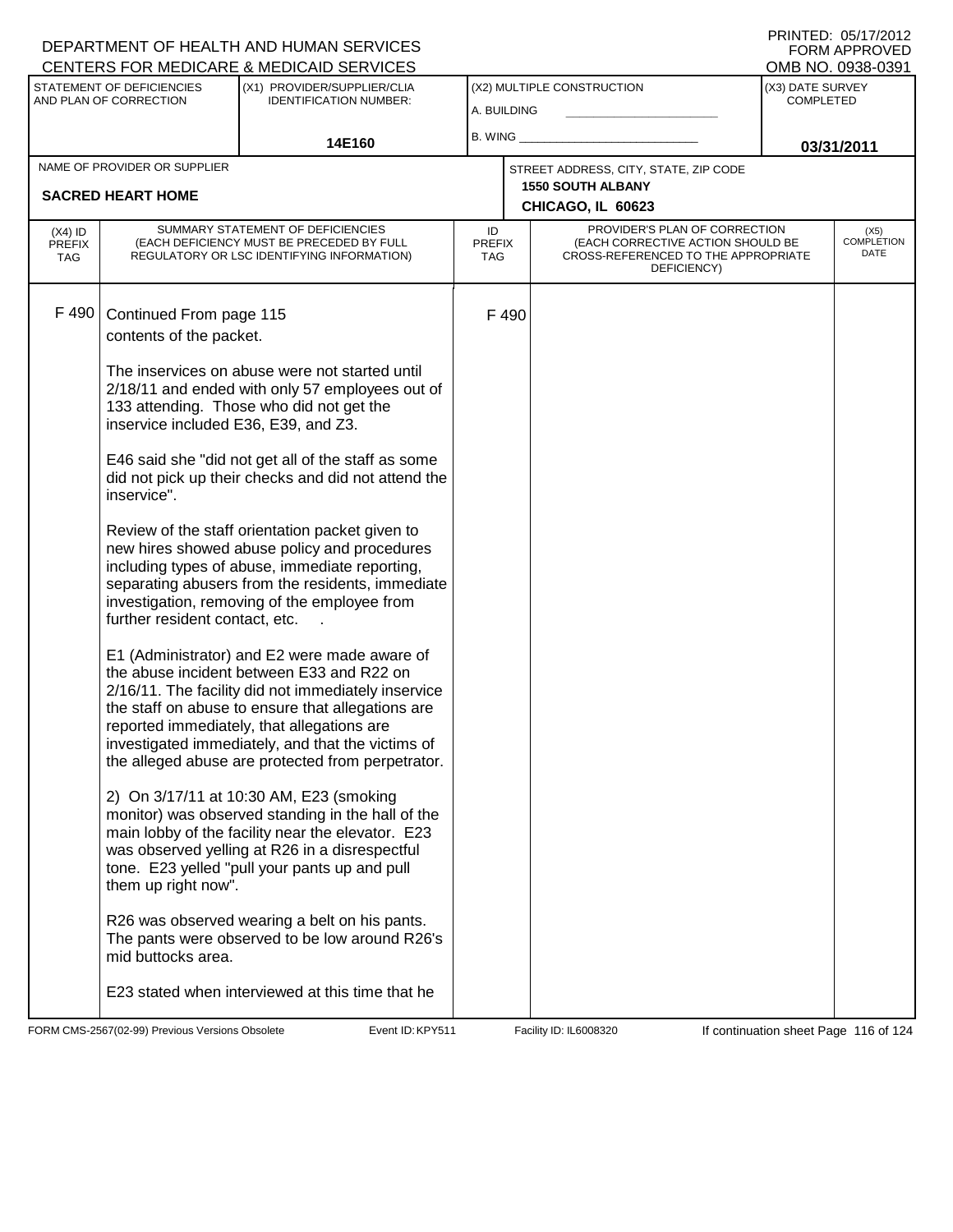|                                                     |                                                              |                                                                                                                                                                                                                                                                                                                                                                                                                                                                                                                                                                                                                                                                                                                                                                                                                                                                                                                                                                                                                                                                                                                                                                                                                                                                                                                                                                                                                                                                                                                                                                                                                                                                                                                                                                           |                            |                      |                                                                                                                          | OMB NO. 0938-0391                                                                                         |  |
|-----------------------------------------------------|--------------------------------------------------------------|---------------------------------------------------------------------------------------------------------------------------------------------------------------------------------------------------------------------------------------------------------------------------------------------------------------------------------------------------------------------------------------------------------------------------------------------------------------------------------------------------------------------------------------------------------------------------------------------------------------------------------------------------------------------------------------------------------------------------------------------------------------------------------------------------------------------------------------------------------------------------------------------------------------------------------------------------------------------------------------------------------------------------------------------------------------------------------------------------------------------------------------------------------------------------------------------------------------------------------------------------------------------------------------------------------------------------------------------------------------------------------------------------------------------------------------------------------------------------------------------------------------------------------------------------------------------------------------------------------------------------------------------------------------------------------------------------------------------------------------------------------------------------|----------------------------|----------------------|--------------------------------------------------------------------------------------------------------------------------|-----------------------------------------------------------------------------------------------------------|--|
| STATEMENT OF DEFICIENCIES<br>AND PLAN OF CORRECTION | (X1) PROVIDER/SUPPLIER/CLIA<br><b>IDENTIFICATION NUMBER:</b> |                                                                                                                                                                                                                                                                                                                                                                                                                                                                                                                                                                                                                                                                                                                                                                                                                                                                                                                                                                                                                                                                                                                                                                                                                                                                                                                                                                                                                                                                                                                                                                                                                                                                                                                                                                           | (X2) MULTIPLE CONSTRUCTION |                      |                                                                                                                          | (X3) DATE SURVEY<br><b>COMPLETED</b>                                                                      |  |
|                                                     |                                                              |                                                                                                                                                                                                                                                                                                                                                                                                                                                                                                                                                                                                                                                                                                                                                                                                                                                                                                                                                                                                                                                                                                                                                                                                                                                                                                                                                                                                                                                                                                                                                                                                                                                                                                                                                                           |                            |                      |                                                                                                                          |                                                                                                           |  |
|                                                     | 14E160                                                       |                                                                                                                                                                                                                                                                                                                                                                                                                                                                                                                                                                                                                                                                                                                                                                                                                                                                                                                                                                                                                                                                                                                                                                                                                                                                                                                                                                                                                                                                                                                                                                                                                                                                                                                                                                           |                            |                      | 03/31/2011                                                                                                               |                                                                                                           |  |
| NAME OF PROVIDER OR SUPPLIER                        |                                                              |                                                                                                                                                                                                                                                                                                                                                                                                                                                                                                                                                                                                                                                                                                                                                                                                                                                                                                                                                                                                                                                                                                                                                                                                                                                                                                                                                                                                                                                                                                                                                                                                                                                                                                                                                                           |                            |                      |                                                                                                                          |                                                                                                           |  |
| <b>SACRED HEART HOME</b>                            |                                                              |                                                                                                                                                                                                                                                                                                                                                                                                                                                                                                                                                                                                                                                                                                                                                                                                                                                                                                                                                                                                                                                                                                                                                                                                                                                                                                                                                                                                                                                                                                                                                                                                                                                                                                                                                                           |                            |                      |                                                                                                                          |                                                                                                           |  |
|                                                     |                                                              | ID                                                                                                                                                                                                                                                                                                                                                                                                                                                                                                                                                                                                                                                                                                                                                                                                                                                                                                                                                                                                                                                                                                                                                                                                                                                                                                                                                                                                                                                                                                                                                                                                                                                                                                                                                                        |                            | DEFICIENCY)          |                                                                                                                          | $(X5)$<br>COMPLETION<br>DATE                                                                              |  |
| of line".<br>facility policy.                       |                                                              |                                                                                                                                                                                                                                                                                                                                                                                                                                                                                                                                                                                                                                                                                                                                                                                                                                                                                                                                                                                                                                                                                                                                                                                                                                                                                                                                                                                                                                                                                                                                                                                                                                                                                                                                                                           |                            |                      |                                                                                                                          |                                                                                                           |  |
|                                                     | abuse incidents. .                                           | <b>CENTERS FOR MEDICARE &amp; MEDICAID SERVICES</b><br>SUMMARY STATEMENT OF DEFICIENCIES<br>(EACH DEFICIENCY MUST BE PRECEDED BY FULL<br>REGULATORY OR LSC IDENTIFYING INFORMATION)<br>Continued From page 116<br>did not mean to yell at R26 and speak to the<br>resident in a disrespectful manner.<br>At 2:30 PM on 3/17/11 E23 was observed<br>dispensing cigarettes to the residents on the<br>smoking patio. R25 was observed to approach<br>E23 and ask for a cigarette. E23 began to yell at<br>R25 in a loud voice stating "didn't I tell you that<br>you don't have any more cigarettes, now get out<br>E23 stated when interviewed after the incident<br>and stated that he was aware of the abuse policy<br>of the facility and that he was aware that<br>residents are not to be yelled at or spoken to in<br>an disrespectful tone. E23 also stated that he<br>was also aware that this was verbal abuse.<br>The above incident was reported to E23's direct<br>supervisor, E22 (director of activities) at 2:45 PM.<br>E22 stated that she would have a talk with E23.<br>E22 further stated when interviewed at 3:20 PM,<br>that she had spoken to E23 concerning his verbal<br>abuse against R25 and R26. E22 failed to state<br>that the above incidents were documented and<br>reported to the facility's abuse coordinator per<br>E1 (administrator) stated when interviewed on<br>3/18/11 at 12:20 PM, that the above incident had<br>been reported to her on 3/17/11 at 3:00 PM. E1<br>further stated that E23 had been sent home at<br>3:15 PM on 3/17/11. E1 stated that she had not<br>documented the incidents or sent a copy of the<br>initial report to the department of public health,<br>nor had E1 begun an investigation into the verbal |                            | <b>PREFIX</b><br>TAG | A. BUILDING<br>B. WING<br>STREET ADDRESS, CITY, STATE, ZIP CODE<br><b>1550 SOUTH ALBANY</b><br>CHICAGO, IL 60623<br>F490 | PROVIDER'S PLAN OF CORRECTION<br>(EACH CORRECTIVE ACTION SHOULD BE<br>CROSS-REFERENCED TO THE APPROPRIATE |  |

FORM CMS-2567(02-99) Previous Versions Obsolete Event ID: KPY511 Facility ID: IL6008320 If continuation sheet Page 117 of 124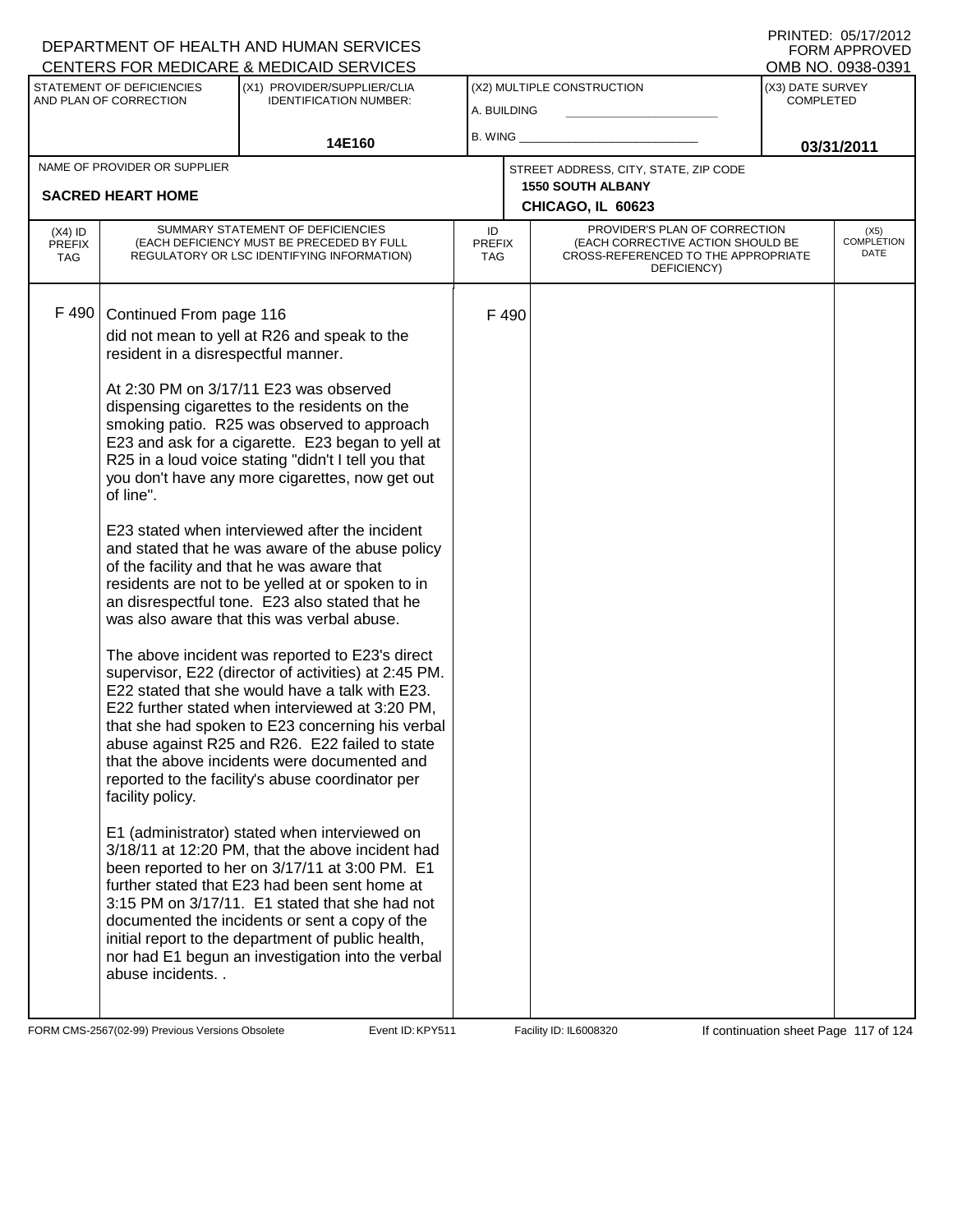#### DEPARTMENT OF HEALTH AND HUMAN SERVICES CENTERS FOR MEDICARE & MEDICAID SERVICES

| PRINTED: 05/17/2012 |
|---------------------|
| FORM APPROVED       |
| OMB NO. 0938-0391   |

| <u>ULIVILING I UN MEDIUANE &amp; MEDIUAID JENVIULU</u>                               |                                                                                                                                                                   |                                                                                                                                                                                                                                                                                                                                                                                                                                                                                                                                                                                                                                                                                                                                                                                                                                                                                                                                                                                                                                                                                                                                                                                                                                                                                                                                                                                                                                                             |                             |      |                                                                                                                          | ו פטט־טטפט .טאו טואוט                |                                   |
|--------------------------------------------------------------------------------------|-------------------------------------------------------------------------------------------------------------------------------------------------------------------|-------------------------------------------------------------------------------------------------------------------------------------------------------------------------------------------------------------------------------------------------------------------------------------------------------------------------------------------------------------------------------------------------------------------------------------------------------------------------------------------------------------------------------------------------------------------------------------------------------------------------------------------------------------------------------------------------------------------------------------------------------------------------------------------------------------------------------------------------------------------------------------------------------------------------------------------------------------------------------------------------------------------------------------------------------------------------------------------------------------------------------------------------------------------------------------------------------------------------------------------------------------------------------------------------------------------------------------------------------------------------------------------------------------------------------------------------------------|-----------------------------|------|--------------------------------------------------------------------------------------------------------------------------|--------------------------------------|-----------------------------------|
| STATEMENT OF DEFICIENCIES<br>AND PLAN OF CORRECTION<br><b>IDENTIFICATION NUMBER:</b> |                                                                                                                                                                   | (X1) PROVIDER/SUPPLIER/CLIA                                                                                                                                                                                                                                                                                                                                                                                                                                                                                                                                                                                                                                                                                                                                                                                                                                                                                                                                                                                                                                                                                                                                                                                                                                                                                                                                                                                                                                 | A. BUILDING                 |      | (X2) MULTIPLE CONSTRUCTION                                                                                               | (X3) DATE SURVEY<br><b>COMPLETED</b> |                                   |
|                                                                                      |                                                                                                                                                                   | 14E160                                                                                                                                                                                                                                                                                                                                                                                                                                                                                                                                                                                                                                                                                                                                                                                                                                                                                                                                                                                                                                                                                                                                                                                                                                                                                                                                                                                                                                                      |                             |      |                                                                                                                          |                                      | 03/31/2011                        |
|                                                                                      | NAME OF PROVIDER OR SUPPLIER<br><b>SACRED HEART HOME</b>                                                                                                          |                                                                                                                                                                                                                                                                                                                                                                                                                                                                                                                                                                                                                                                                                                                                                                                                                                                                                                                                                                                                                                                                                                                                                                                                                                                                                                                                                                                                                                                             |                             |      | STREET ADDRESS, CITY, STATE, ZIP CODE<br><b>1550 SOUTH ALBANY</b><br>CHICAGO, IL 60623                                   |                                      |                                   |
| $(X4)$ ID<br><b>PREFIX</b><br>TAG                                                    |                                                                                                                                                                   | SUMMARY STATEMENT OF DEFICIENCIES<br>(EACH DEFICIENCY MUST BE PRECEDED BY FULL<br>REGULATORY OR LSC IDENTIFYING INFORMATION)                                                                                                                                                                                                                                                                                                                                                                                                                                                                                                                                                                                                                                                                                                                                                                                                                                                                                                                                                                                                                                                                                                                                                                                                                                                                                                                                | ID<br><b>PREFIX</b><br>TAG. |      | PROVIDER'S PLAN OF CORRECTION<br>(EACH CORRECTIVE ACTION SHOULD BE<br>CROSS-REFERENCED TO THE APPROPRIATE<br>DEFICIENCY) |                                      | (X5)<br><b>COMPLETION</b><br>DATE |
| F 490                                                                                | Continued From page 117<br>investigated as abuse allegations.<br>above the eye.<br>there was redness to R13's left jaw.<br>get his date.<br><b>IDPH</b> notified. | 3) Per review of the facility's abuse files the<br>following incidents involving 12 sampled residents<br>(R4, 5, 9, 10, 11, 13, 15, 17, 18, 19, 22) and 33<br>residents outside of the sample (30, 31, 35, 36,<br>37, 38, 39, 40, 41, 42, 43, 44, 46, 47, 48, 49,<br>50, 51, 52, 53, 54, 55, 56, 57, 58, 60, 61, 62, 63,<br>64, 65, 66 and 67) were noted to have not been<br>The facility as a result did not notify IDPH of the<br>initial and final report of the investigation to<br>determine if there really was abuse, nor had the<br>facility investigated to determine if the physical<br>altercations and allegations of abuse were willful<br>and intentional or just part of the residents<br>psychiatric diagnoses. Examples are as follows:<br>a) R30 hit R15 on 12/31/10 because R15<br>called R30 names. R15 sustained 2 lacerations<br>b) Per incident report dated 1/14/11, R13<br>accused R41 of hitting him. Per incident report,<br>c) R13's 12/26/10 incident report indicated<br>R13 hit his roommate R42 with a shoe. Per<br>report, R13 said he was mad because he did not<br>d) Per incident report dated 1/10/11, R35<br>alleged that R15 put her hand on her (R35's<br>neck. No abuse investigation was done nor was<br>e) R36 alleged that she was hit 3-4 times by a<br>3rd floor resident while she was in bed. There<br>was no accompanying report that the facility<br>investigated this to determine the identity of this |                             | F490 |                                                                                                                          |                                      |                                   |

FORM CMS-2567(02-99) Previous Versions Obsolete Event ID: KPY511 Facility ID: IL6008320 If continuation sheet Page 118 of 124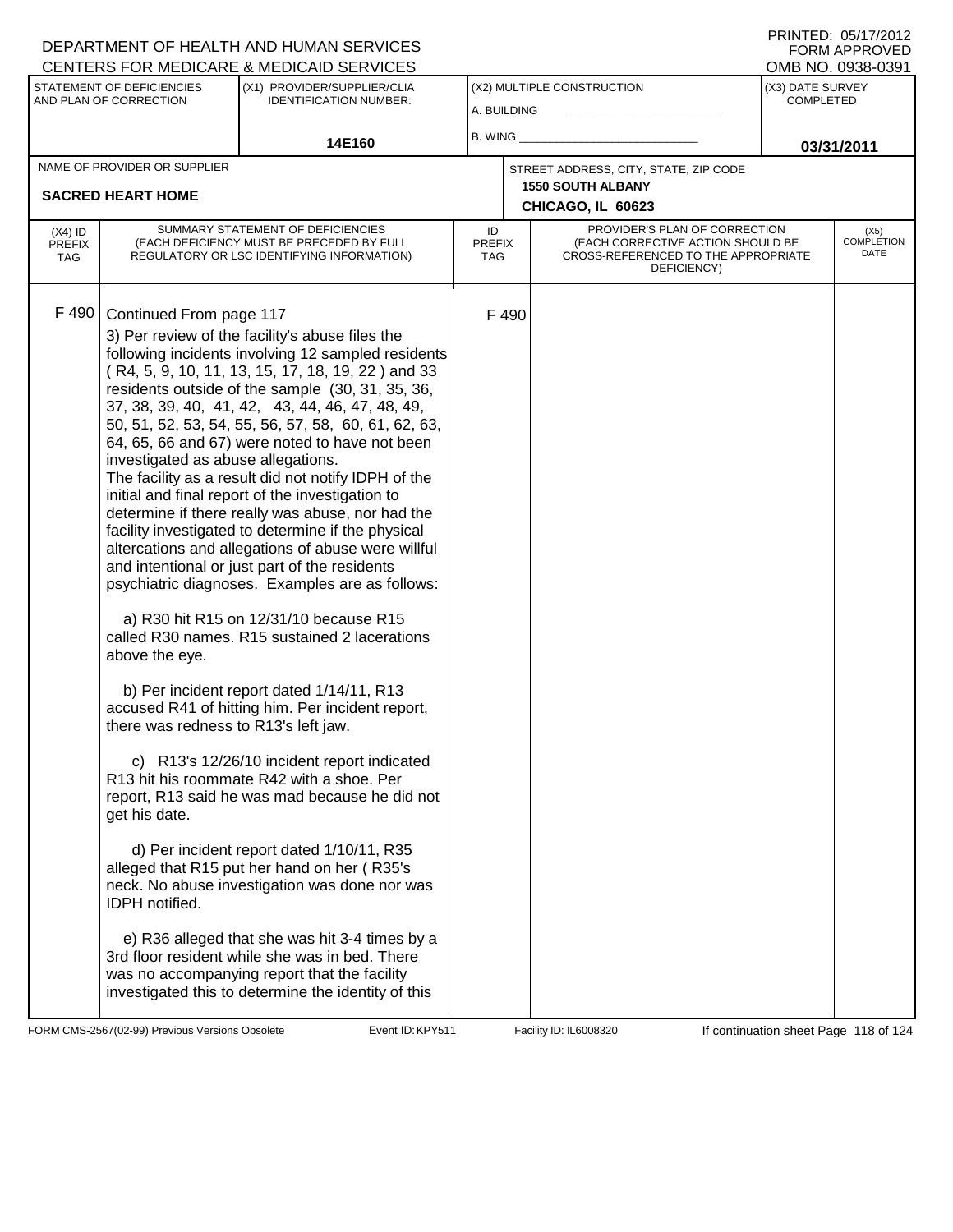|                                          |                                                                                                                                      | <b>CENTERS FOR MEDICARE &amp; MEDICAID SERVICES</b>                                                                                                                                                                                                                                                                                                                                                                                                                                                                                                                                                                                                                                                                                                                                                                                                                                                                                                                                                                                                                                                                                                                                                                                                                                                                                                                |             |                                                                                                                                                  |                                               |                                      | OMB NO. 0938-0391                 |
|------------------------------------------|--------------------------------------------------------------------------------------------------------------------------------------|--------------------------------------------------------------------------------------------------------------------------------------------------------------------------------------------------------------------------------------------------------------------------------------------------------------------------------------------------------------------------------------------------------------------------------------------------------------------------------------------------------------------------------------------------------------------------------------------------------------------------------------------------------------------------------------------------------------------------------------------------------------------------------------------------------------------------------------------------------------------------------------------------------------------------------------------------------------------------------------------------------------------------------------------------------------------------------------------------------------------------------------------------------------------------------------------------------------------------------------------------------------------------------------------------------------------------------------------------------------------|-------------|--------------------------------------------------------------------------------------------------------------------------------------------------|-----------------------------------------------|--------------------------------------|-----------------------------------|
|                                          | STATEMENT OF DEFICIENCIES<br>AND PLAN OF CORRECTION                                                                                  | (X1) PROVIDER/SUPPLIER/CLIA<br><b>IDENTIFICATION NUMBER:</b>                                                                                                                                                                                                                                                                                                                                                                                                                                                                                                                                                                                                                                                                                                                                                                                                                                                                                                                                                                                                                                                                                                                                                                                                                                                                                                       | A. BUILDING |                                                                                                                                                  | (X2) MULTIPLE CONSTRUCTION                    | (X3) DATE SURVEY<br><b>COMPLETED</b> |                                   |
|                                          |                                                                                                                                      | 14E160                                                                                                                                                                                                                                                                                                                                                                                                                                                                                                                                                                                                                                                                                                                                                                                                                                                                                                                                                                                                                                                                                                                                                                                                                                                                                                                                                             | B. WING_    |                                                                                                                                                  |                                               | 03/31/2011                           |                                   |
|                                          | NAME OF PROVIDER OR SUPPLIER                                                                                                         |                                                                                                                                                                                                                                                                                                                                                                                                                                                                                                                                                                                                                                                                                                                                                                                                                                                                                                                                                                                                                                                                                                                                                                                                                                                                                                                                                                    |             |                                                                                                                                                  | STREET ADDRESS, CITY, STATE, ZIP CODE         |                                      |                                   |
|                                          | <b>SACRED HEART HOME</b>                                                                                                             |                                                                                                                                                                                                                                                                                                                                                                                                                                                                                                                                                                                                                                                                                                                                                                                                                                                                                                                                                                                                                                                                                                                                                                                                                                                                                                                                                                    |             |                                                                                                                                                  | <b>1550 SOUTH ALBANY</b><br>CHICAGO, IL 60623 |                                      |                                   |
| $(X4)$ ID<br><b>PREFIX</b><br><b>TAG</b> |                                                                                                                                      | SUMMARY STATEMENT OF DEFICIENCIES<br>(EACH DEFICIENCY MUST BE PRECEDED BY FULL<br>REGULATORY OR LSC IDENTIFYING INFORMATION)                                                                                                                                                                                                                                                                                                                                                                                                                                                                                                                                                                                                                                                                                                                                                                                                                                                                                                                                                                                                                                                                                                                                                                                                                                       | ID          | PROVIDER'S PLAN OF CORRECTION<br>(EACH CORRECTIVE ACTION SHOULD BE<br><b>PREFIX</b><br>CROSS-REFERENCED TO THE APPROPRIATE<br>TAG<br>DEFICIENCY) |                                               |                                      | (X5)<br><b>COMPLETION</b><br>DATE |
| F 490                                    | Continued From page 118<br>notified.<br>not hit resident back.<br>notification was done.<br>resident is.<br>there IDPH notification. | resident to ensure that other residents are<br>protected from this unknown perpetrator. No<br>abuse investigation was done nor the IDPH was<br>f) R5 struck a staff member on 1/2/11 and<br>punched a CNA (certified nurse aide) in the<br>head on 12/12/10, per incident reports. No<br>evidence in the abuse files that this was<br>investigated, to ensure that staff as a result did<br>g) R22 stomped R31's foot and punched R31<br>on 1/2/11. No abuse investigation nor IDPH<br>h) R19 accused a resident of beating her face<br>and head and hit her on the right shoulder with a<br>fan on 2/8/11. On 12/10/10, R19 alleged that she<br>was punched by R67. For both these incidents,<br>there were abuse investigations and IDPH<br>notifications noted in the facility's abuse files.<br>i) On 2/14/11, R37 got up of her chair and hit<br>another resident without provocation. There was<br>no abuse investigation and IDPH notification<br>noted for this incident. There also was no<br>indication in the incident report of who this other<br>j) On 2/18/11, R44 attacked and wrestled R38.<br>R44 said he wrestled R38 because R38 of<br>spitting on his face and R38 denied the allegation.<br>There was no abuse investigation noted nor was<br>k) On 12/8/10, R44 alleged that he was hit by<br>another resident after saying " Kirk Douglas". |             | F490                                                                                                                                             |                                               |                                      |                                   |
|                                          |                                                                                                                                      |                                                                                                                                                                                                                                                                                                                                                                                                                                                                                                                                                                                                                                                                                                                                                                                                                                                                                                                                                                                                                                                                                                                                                                                                                                                                                                                                                                    |             |                                                                                                                                                  |                                               |                                      |                                   |

FORM CMS-2567(02-99) Previous Versions Obsolete Event ID: KPY511 Facility ID: IL6008320 If continuation sheet Page 119 of 124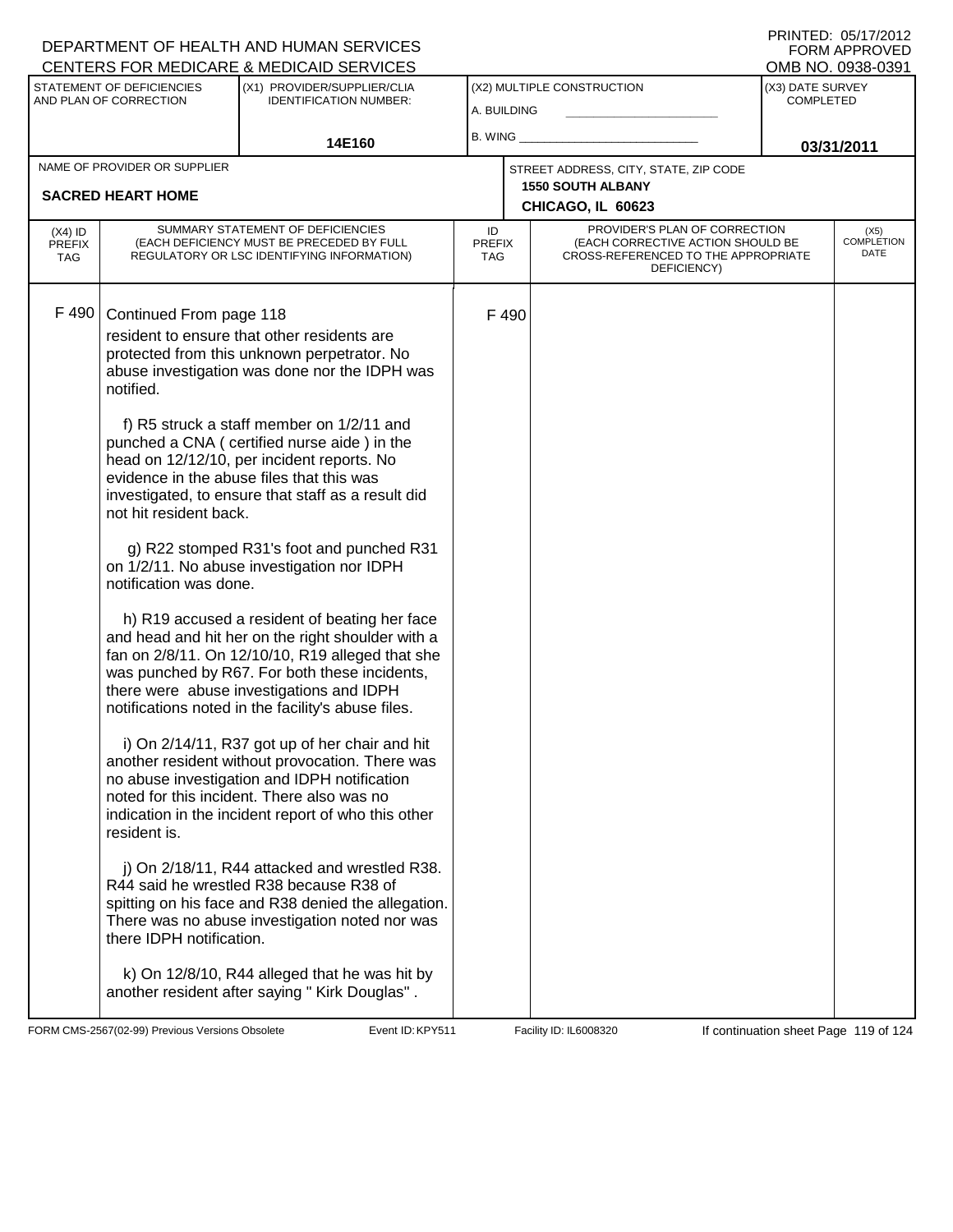#### DEPARTMENT OF HEALTH AND HUMAN SERVICES CENTERS FOR MEDICARE & MEDICAID SERVICES

| PRINTED: 05/17/2012 |
|---------------------|
| FORM APPROVED       |
| OMB NO. 0938-0391   |

|                                                          |                                                                                                                                                                                     | <u>UENTERS FÜR MEDIUARE &amp; MEDIUAID SERVIUES</u>                                                                                                                                                                                                                                                                                                                                                                                                                                                                                                                                                                                                                                                                                                                                                                                                                                                                                                                                                                                                                                                                                                                                                                                                                                                                                                                                       |                                           |       |                                                                                                                          |                                      | UMB NU. 0938-0391                 |
|----------------------------------------------------------|-------------------------------------------------------------------------------------------------------------------------------------------------------------------------------------|-------------------------------------------------------------------------------------------------------------------------------------------------------------------------------------------------------------------------------------------------------------------------------------------------------------------------------------------------------------------------------------------------------------------------------------------------------------------------------------------------------------------------------------------------------------------------------------------------------------------------------------------------------------------------------------------------------------------------------------------------------------------------------------------------------------------------------------------------------------------------------------------------------------------------------------------------------------------------------------------------------------------------------------------------------------------------------------------------------------------------------------------------------------------------------------------------------------------------------------------------------------------------------------------------------------------------------------------------------------------------------------------|-------------------------------------------|-------|--------------------------------------------------------------------------------------------------------------------------|--------------------------------------|-----------------------------------|
| STATEMENT OF DEFICIENCIES<br>AND PLAN OF CORRECTION      |                                                                                                                                                                                     | (X1) PROVIDER/SUPPLIER/CLIA<br><b>IDENTIFICATION NUMBER:</b>                                                                                                                                                                                                                                                                                                                                                                                                                                                                                                                                                                                                                                                                                                                                                                                                                                                                                                                                                                                                                                                                                                                                                                                                                                                                                                                              | (X2) MULTIPLE CONSTRUCTION<br>A. BUILDING |       |                                                                                                                          | (X3) DATE SURVEY<br><b>COMPLETED</b> |                                   |
|                                                          | 14E160                                                                                                                                                                              |                                                                                                                                                                                                                                                                                                                                                                                                                                                                                                                                                                                                                                                                                                                                                                                                                                                                                                                                                                                                                                                                                                                                                                                                                                                                                                                                                                                           | $B.$ WING $\_$                            |       |                                                                                                                          | 03/31/2011                           |                                   |
| NAME OF PROVIDER OR SUPPLIER<br><b>SACRED HEART HOME</b> |                                                                                                                                                                                     |                                                                                                                                                                                                                                                                                                                                                                                                                                                                                                                                                                                                                                                                                                                                                                                                                                                                                                                                                                                                                                                                                                                                                                                                                                                                                                                                                                                           |                                           |       | STREET ADDRESS, CITY, STATE, ZIP CODE<br><b>1550 SOUTH ALBANY</b><br>CHICAGO, IL 60623                                   |                                      |                                   |
| $(X4)$ ID<br><b>PREFIX</b><br><b>TAG</b>                 |                                                                                                                                                                                     | SUMMARY STATEMENT OF DEFICIENCIES<br>(EACH DEFICIENCY MUST BE PRECEDED BY FULL<br>REGULATORY OR LSC IDENTIFYING INFORMATION)                                                                                                                                                                                                                                                                                                                                                                                                                                                                                                                                                                                                                                                                                                                                                                                                                                                                                                                                                                                                                                                                                                                                                                                                                                                              | ID<br><b>PREFIX</b><br>TAG                |       | PROVIDER'S PLAN OF CORRECTION<br>(EACH CORRECTIVE ACTION SHOULD BE<br>CROSS-REFERENCED TO THE APPROPRIATE<br>DEFICIENCY) |                                      | (X5)<br><b>COMPLETION</b><br>DATE |
| F 490                                                    | Continued From page 119<br>notification was found.<br>threatened and cursed staff. No abuse<br>was done.<br>made.<br>noted nor was there IDPH notification.<br>leave the building." | The other resident was just identified with initials<br>but incident report does not indicated who this<br>other resident is. No abuse investigation no IDPH<br>On 12/11/10, R66 swung at R44 after R66<br>alleged that R44 threatened R66 and was at<br>R66's face. Although R44 denied he threatened<br>R66, a staff saw R44 threatened R66 and walked<br>right to R66's face. No evidence of abuse<br>investigation was found nor IDPH notification.<br>I) R40 hit R46 on 2/26/11. R40 said she hit R46<br>because R46 won't share her food. R40 also<br>investigation was found and no IDPH notification<br>m) On 12/2/10, R47 kicked R48 on her left leg<br>because R48 wouldn't give R47 her coleslaw. No<br>abuse investigation or IDPH notification was<br>n) R37 punched R49 on the left jaw without<br>provocation while standing at the medication line<br>on 2/14/11. There was no abuse investigation<br>Per facility's policy and procedure on abuse, "Any<br>incident concerning a resident that appears to be<br>abuse or neglect will be reported immediately to<br>the administrator or designee for further<br>investigation. Resident alleging abuse must be<br>protected from harm. The accused perpetrator<br>must be immediately separated from the alleged<br>victim. Employees will be immediately suspended<br>and all consultants and vendors will be asked to |                                           | F 490 |                                                                                                                          |                                      |                                   |

FORM CMS-2567(02-99) Previous Versions Obsolete Event ID: KPY511 Facility ID: IL6008320 If continuation sheet Page 120 of 124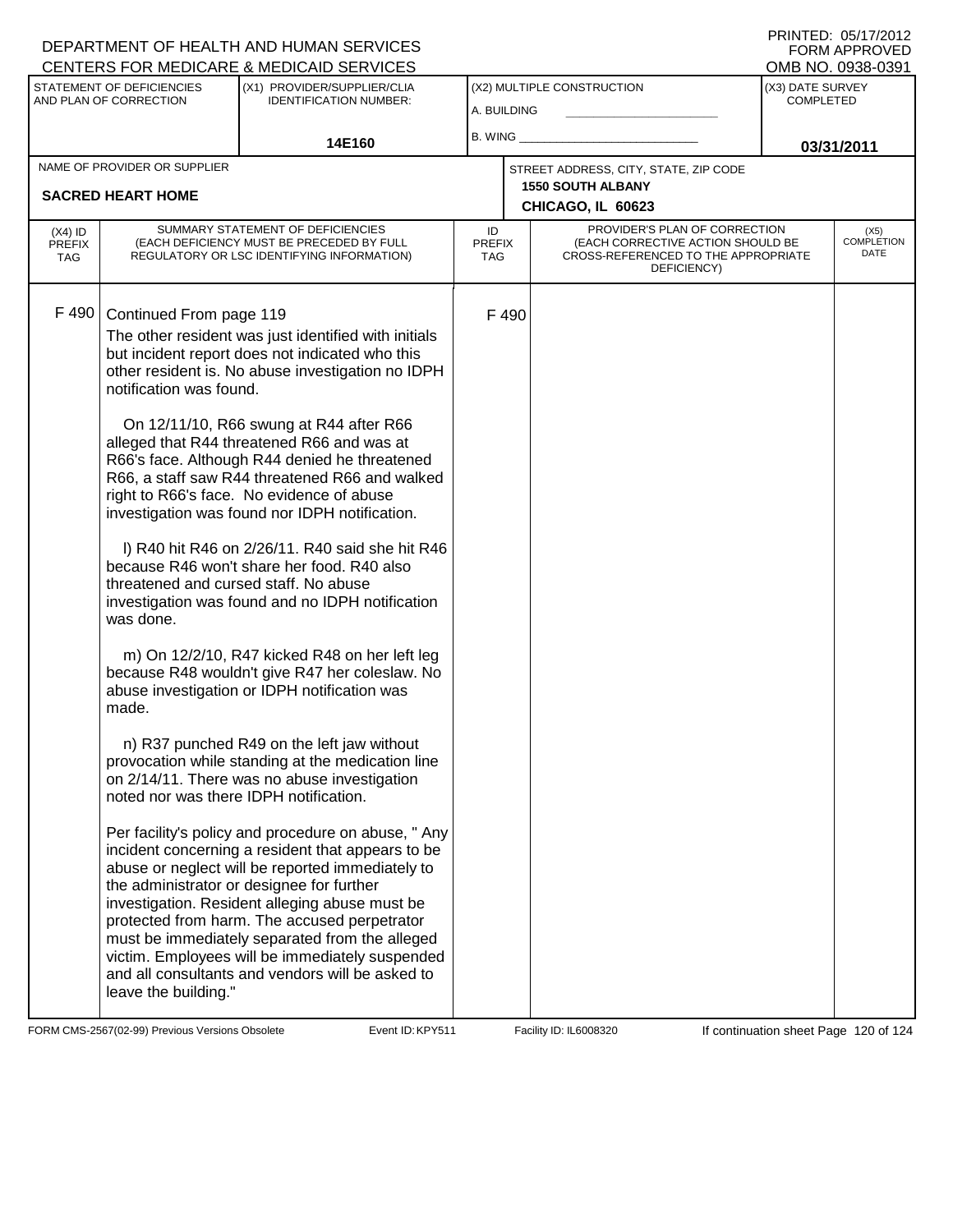| <b>CENTERS FOR MEDICARE &amp; MEDICAID SERVICES</b>                                                                 |                                                                       |                                                                                                                                                                                                                                                                                                                                                                                                                                                                                                                                                                                                                                                                                                                                                                                                        |                            |       |                                                                                                                          | OMB NO. 0938-0391 |                              |
|---------------------------------------------------------------------------------------------------------------------|-----------------------------------------------------------------------|--------------------------------------------------------------------------------------------------------------------------------------------------------------------------------------------------------------------------------------------------------------------------------------------------------------------------------------------------------------------------------------------------------------------------------------------------------------------------------------------------------------------------------------------------------------------------------------------------------------------------------------------------------------------------------------------------------------------------------------------------------------------------------------------------------|----------------------------|-------|--------------------------------------------------------------------------------------------------------------------------|-------------------|------------------------------|
| STATEMENT OF DEFICIENCIES<br>(X1) PROVIDER/SUPPLIER/CLIA<br>AND PLAN OF CORRECTION<br><b>IDENTIFICATION NUMBER:</b> |                                                                       | (X2) MULTIPLE CONSTRUCTION<br>A. BUILDING                                                                                                                                                                                                                                                                                                                                                                                                                                                                                                                                                                                                                                                                                                                                                              |                            |       | (X3) DATE SURVEY<br><b>COMPLETED</b>                                                                                     |                   |                              |
|                                                                                                                     |                                                                       | $B.$ WING $\_$                                                                                                                                                                                                                                                                                                                                                                                                                                                                                                                                                                                                                                                                                                                                                                                         |                            |       |                                                                                                                          |                   |                              |
| 14E160                                                                                                              |                                                                       |                                                                                                                                                                                                                                                                                                                                                                                                                                                                                                                                                                                                                                                                                                                                                                                                        |                            |       |                                                                                                                          | 03/31/2011        |                              |
| NAME OF PROVIDER OR SUPPLIER                                                                                        |                                                                       |                                                                                                                                                                                                                                                                                                                                                                                                                                                                                                                                                                                                                                                                                                                                                                                                        |                            |       | STREET ADDRESS, CITY, STATE, ZIP CODE<br><b>1550 SOUTH ALBANY</b>                                                        |                   |                              |
|                                                                                                                     | <b>SACRED HEART HOME</b>                                              |                                                                                                                                                                                                                                                                                                                                                                                                                                                                                                                                                                                                                                                                                                                                                                                                        |                            |       | CHICAGO, IL 60623                                                                                                        |                   |                              |
| $(X4)$ ID<br><b>PREFIX</b><br><b>TAG</b>                                                                            |                                                                       | SUMMARY STATEMENT OF DEFICIENCIES<br>(EACH DEFICIENCY MUST BE PRECEDED BY FULL<br>REGULATORY OR LSC IDENTIFYING INFORMATION)                                                                                                                                                                                                                                                                                                                                                                                                                                                                                                                                                                                                                                                                           | ID<br><b>PREFIX</b><br>TAG |       | PROVIDER'S PLAN OF CORRECTION<br>(EACH CORRECTIVE ACTION SHOULD BE<br>CROSS-REFERENCED TO THE APPROPRIATE<br>DEFICIENCY) |                   | $(X5)$<br>COMPLETION<br>DATE |
| F 492                                                                                                               | 483.75(b) COMPLY WITH<br>such a facility.<br>by:<br>Findings Include: | FEDERAL/STATE/LOCAL LAWS/PROF STD<br>The facility must operate and provide services in<br>compliance with all applicable Federal, State, and<br>local laws, regulations, and codes, and with<br>accepted professional standards and principles<br>that apply to professionals providing services in<br>This REQUIREMENT is not met as evidenced<br>Based on record review, and interview, the<br>facility failed to notify local law enforcement<br>involving 1 of 24 sampled residents(R21), who is<br>an identified offender, who was involved in using<br>an illegal substance while in the facility:<br>Review of the PRSC(Psyche Rehab Social<br>Coordinator) note dated 10-7-10 indicates that "<br>resident(R21) is noted for smoking in his room<br>and having a cigarette lighter." Immediate |                            | F 492 |                                                                                                                          |                   | 5/1/11                       |
|                                                                                                                     |                                                                       | intervention, " resident was counseled by PRSC<br>on smoking restrictions." Further record review<br>indicates that no plan of care regarding the<br>incident was initiated. There is no further<br>documented evidence of continued monitoring of<br>R 21 regarding inappropriate smoking. There is<br>no documented evidence of the facility contacting<br>the local law enforcement agency of the incident.<br>R 21 medical diagnosis includes Bipolar Disorder,<br>and Chronic Mental Illness, and Schizoid<br>Paranoid Type. Interview with E 1(Administrator)<br>on 3-18-11 at 3:30pm, when asked, why wasn't a<br>careplan immediately initiated on 10-7-10? E 1<br>stated that because R 21 was smoking                                                                                        |                            |       |                                                                                                                          |                   |                              |

FORM CMS-2567(02-99) Previous Versions Obsolete Event ID: KPY511 Facility ID: IL6008320 If continuation sheet Page 121 of 124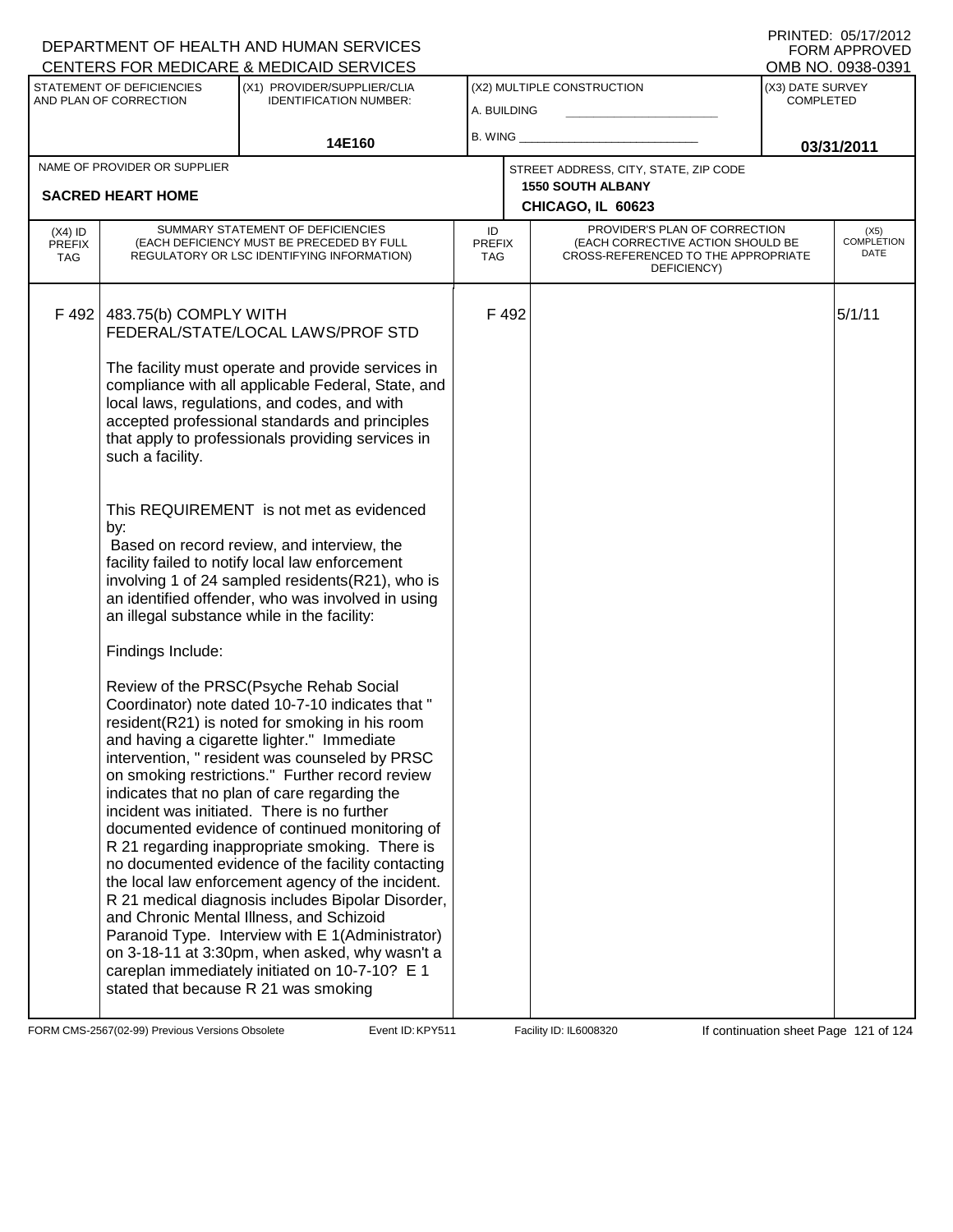| <b>CENTERS FOR MEDICARE &amp; MEDICAID SERVICES</b>                                                                 |                                                                                                                              |                                                                                                                                                                                                                                                                                                                                                                                                                                                                                                                                                                                                                                                                                                                                                                                                                                                                                                                                                                                                                                                                                                                                                                                                                                                                                                                                                                                                                                                                                               |                            |               |                                                                                                                          |                              | OMB NO. 0938-0391 |
|---------------------------------------------------------------------------------------------------------------------|------------------------------------------------------------------------------------------------------------------------------|-----------------------------------------------------------------------------------------------------------------------------------------------------------------------------------------------------------------------------------------------------------------------------------------------------------------------------------------------------------------------------------------------------------------------------------------------------------------------------------------------------------------------------------------------------------------------------------------------------------------------------------------------------------------------------------------------------------------------------------------------------------------------------------------------------------------------------------------------------------------------------------------------------------------------------------------------------------------------------------------------------------------------------------------------------------------------------------------------------------------------------------------------------------------------------------------------------------------------------------------------------------------------------------------------------------------------------------------------------------------------------------------------------------------------------------------------------------------------------------------------|----------------------------|---------------|--------------------------------------------------------------------------------------------------------------------------|------------------------------|-------------------|
| STATEMENT OF DEFICIENCIES<br>(X1) PROVIDER/SUPPLIER/CLIA<br>AND PLAN OF CORRECTION<br><b>IDENTIFICATION NUMBER:</b> |                                                                                                                              | (X2) MULTIPLE CONSTRUCTION                                                                                                                                                                                                                                                                                                                                                                                                                                                                                                                                                                                                                                                                                                                                                                                                                                                                                                                                                                                                                                                                                                                                                                                                                                                                                                                                                                                                                                                                    |                            |               | (X3) DATE SURVEY<br>COMPLETED                                                                                            |                              |                   |
|                                                                                                                     |                                                                                                                              | A. BUILDING                                                                                                                                                                                                                                                                                                                                                                                                                                                                                                                                                                                                                                                                                                                                                                                                                                                                                                                                                                                                                                                                                                                                                                                                                                                                                                                                                                                                                                                                                   |                            |               |                                                                                                                          |                              |                   |
|                                                                                                                     | 14E160                                                                                                                       |                                                                                                                                                                                                                                                                                                                                                                                                                                                                                                                                                                                                                                                                                                                                                                                                                                                                                                                                                                                                                                                                                                                                                                                                                                                                                                                                                                                                                                                                                               |                            | B. WING       |                                                                                                                          | 03/31/2011                   |                   |
| NAME OF PROVIDER OR SUPPLIER                                                                                        |                                                                                                                              |                                                                                                                                                                                                                                                                                                                                                                                                                                                                                                                                                                                                                                                                                                                                                                                                                                                                                                                                                                                                                                                                                                                                                                                                                                                                                                                                                                                                                                                                                               |                            |               | STREET ADDRESS, CITY, STATE, ZIP CODE                                                                                    |                              |                   |
|                                                                                                                     | <b>SACRED HEART HOME</b>                                                                                                     |                                                                                                                                                                                                                                                                                                                                                                                                                                                                                                                                                                                                                                                                                                                                                                                                                                                                                                                                                                                                                                                                                                                                                                                                                                                                                                                                                                                                                                                                                               |                            |               | <b>1550 SOUTH ALBANY</b><br>CHICAGO, IL 60623                                                                            |                              |                   |
| $(X4)$ ID<br><b>PREFIX</b><br><b>TAG</b>                                                                            | SUMMARY STATEMENT OF DEFICIENCIES<br>(EACH DEFICIENCY MUST BE PRECEDED BY FULL<br>REGULATORY OR LSC IDENTIFYING INFORMATION) |                                                                                                                                                                                                                                                                                                                                                                                                                                                                                                                                                                                                                                                                                                                                                                                                                                                                                                                                                                                                                                                                                                                                                                                                                                                                                                                                                                                                                                                                                               | ID<br><b>PREFIX</b><br>TAG |               | PROVIDER'S PLAN OF CORRECTION<br>(EACH CORRECTIVE ACTION SHOULD BE<br>CROSS-REFERENCED TO THE APPROPRIATE<br>DEFICIENCY) | $(X5)$<br>COMPLETION<br>DATE |                   |
| F 492<br>F 496                                                                                                      | Continued From page 121<br>careplan.                                                                                         | Marijuana, not a nicotine cigarette, and that it was                                                                                                                                                                                                                                                                                                                                                                                                                                                                                                                                                                                                                                                                                                                                                                                                                                                                                                                                                                                                                                                                                                                                                                                                                                                                                                                                                                                                                                          |                            | F 492<br>F496 |                                                                                                                          |                              | 5/1/11            |
|                                                                                                                     | This REQUIREMENT is not met as evidenced                                                                                     | only a one time thing that did not require a<br>483.75(e)(5)-(7) NURSE AIDE REGISTRY<br><b>VERIFICATION, RETRAINING</b><br>Before allowing an individual to serve as a nurse<br>aide, a facility must receive registry verification<br>that the individual has met competency evaluation<br>requirements unless the individual is a full-time<br>employee in a training and competency<br>evaluation program approved by the State; or the<br>individual can prove that he or she has recently<br>successfully completed a training and<br>competency evaluation program or competency<br>evaluation program approved by the State and<br>has not yet been included in the registry.<br>Facilities must follow up to ensure that such an<br>individual actually becomes registered.<br>Before allowing an individual to serve as a nurse<br>aide, a facility must seek information from every<br>State registry established under sections 1819(e)<br>$(2)(A)$ or 1919 $(e)(2)(A)$ of the Act the facility<br>believes will include information on the individual.<br>If, since an individual's most recent completion of<br>a training and competency evaluation program,<br>there has been a continuous period of 24<br>consecutive months during none of which the<br>individual provided nursing or nursing-related<br>services for monetary compensation, the<br>individual must complete a new training and<br>competency evaluation program or a new<br>competency evaluation program. |                            |               |                                                                                                                          |                              |                   |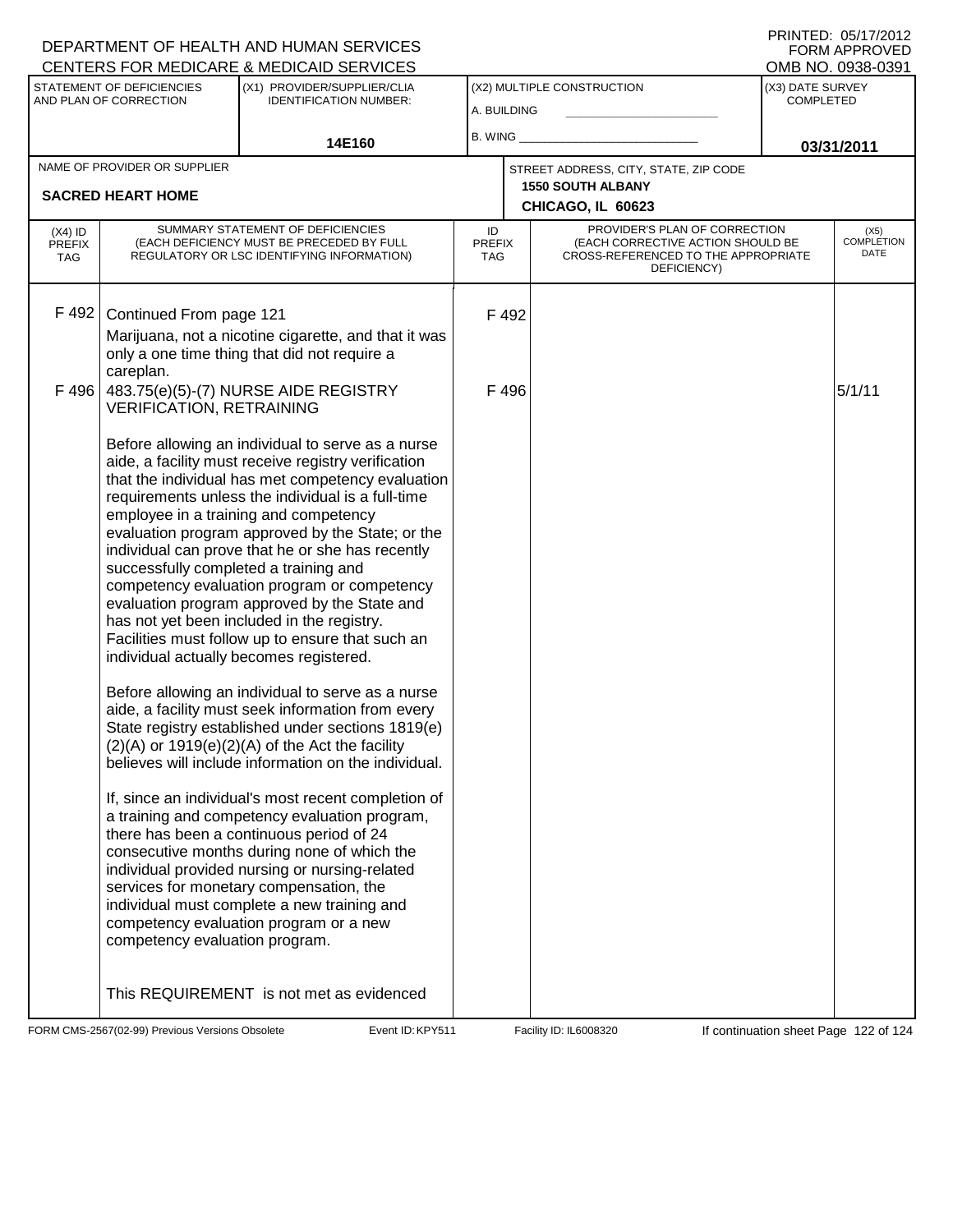#### A. BUILDING (X1) PROVIDER/SUPPLIER/CLIA IDENTIFICATION NUMBER: STATEMENT OF DEFICIENCIES AND PLAN OF CORRECTION (X3) DATE SURVEY COMPLETED FORM APPROVED<br>OMB NO. 0938-0391 (X2) MULTIPLE CONSTRUCTION B. WING **\_\_\_\_\_\_\_\_\_\_\_\_\_\_\_\_\_\_\_\_\_\_** CENTERS FOR MEDICARE & MEDICAID SERVICES 14E160 **B. WING CONSUMING (2011 03/31/2011 CHICAGO, IL 60623** NAME OF PROVIDER OR SUPPLIER STREET ADDRESS, CITY, STATE, ZIP CODE **SACRED HEART HOME 1550 SOUTH ALBANY** PROVIDER'S PLAN OF CORRECTION (EACH CORRECTIVE ACTION SHOULD BE CROSS-REFERENCED TO THE APPROPRIATE DEFICIENCY) (X5) COMPLETION DATE ID PREFIX TAG (X4) ID PREFIX TAG SUMMARY STATEMENT OF DEFICIENCIES (EACH DEFICIENCY MUST BE PRECEDED BY FULL REGULATORY OR LSC IDENTIFYING INFORMATION) F 496 Continued From page 122 F 496 by: Based on record review and interview, the facility failed to ensure that prior to starting work a CNA / certified nurse aide ( E29 ) as a direct care provider, his status should be checked first with the Illinois Nurse Aide Registry. Findings include : E29 was hired and worked as a CNA on 12/2/10. However, his status as a CNA in the Illinois Nurse Aide registry was only checked on 12/3/10. Furthermore, during the registry check on 12/3/10, E46 ( staffing coordinator ) indicated that this name in the registry was not found. During 3/23/11 interview at 11:30 AM, E46 said that E29 did not show in the registry because he was a CNA from Georgia originally. Per E46's record, E29 was finally in the registry as of 12/21/10 per the Livescan log.  $F$  514 483.75(l)(1) RES RECORDS-COMPLETE/ACCURATE/ACCESSIB LE The facility must maintain clinical records on each resident in accordance with accepted professional standards and practices that are complete; accurately documented; readily accessible; and systematically organized. The clinical record must contain sufficient information to identify the resident; a record of the resident's assessments; the plan of care and services provided; the results of any preadmission screening conducted by the State; and progress notes.  $F$  514  $\vert$

FORM CMS-2567(02-99) Previous Versions Obsolete **KRYS11** Event ID: KPY511 Facility ID: IL6008320 If continuation sheet Page 123 of 124

DEPARTMENT OF HEALTH AND HUMAN SERVICES

PRINTED: 05/17/2012